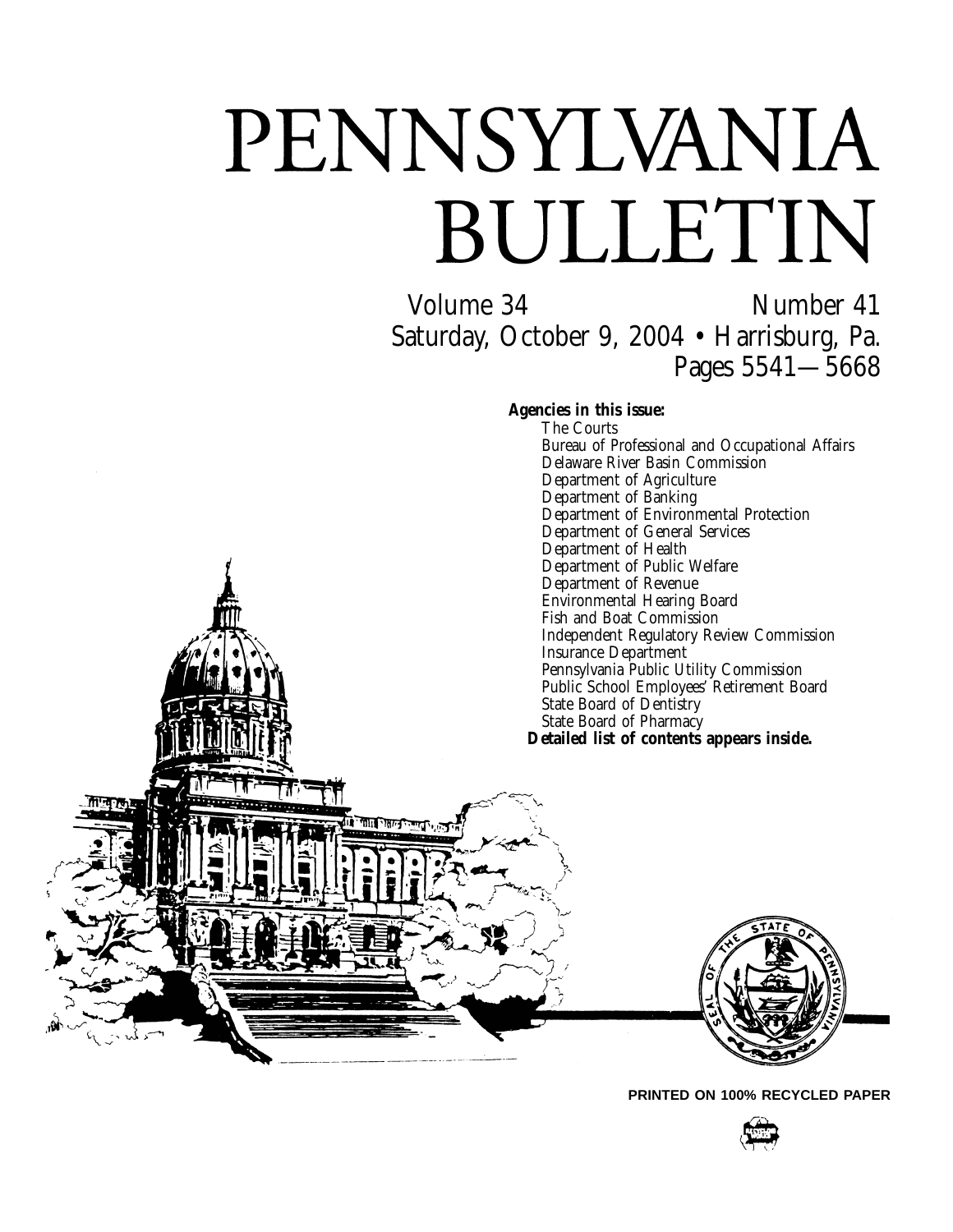|                                                                                           | If information on mailing label is incorrect, please make changes in space provided below and mail to:<br>17055-3198                                                     | <b>Code</b><br><b>ABRA</b>                                                                                                      |
|-------------------------------------------------------------------------------------------|--------------------------------------------------------------------------------------------------------------------------------------------------------------------------|---------------------------------------------------------------------------------------------------------------------------------|
| Latest Pennsylvania Code Reporter<br>(Master Transmittal Sheet):<br>No. 359, October 2004 | CUT ON DOTTED LINES AND ENCLOSE IN AN ENVELOPE<br>FRY COMMUNICATIONS, INC<br>Pennsylvania Builetin<br>800 W. Church Rd.<br>Mechanicsburg, PA 1<br>CHANGE NOTICE<br>Attr: | <b>YPE OR PRINT</b><br>(State)                                                                                                  |
|                                                                                           |                                                                                                                                                                          | CUSTOMER NUMBER (6 digit number above name)<br>ADDRESS (Number and Street)<br>NAME OF INDIVIDUAI<br>OFFICE NAME-TITLE<br>(City) |

# **PENNSYLVANIA**



# **BULLETIN**

(ISSN 0162-2137)

Commonwealth of Pennsylvania, Legislative Reference Bureau, 647 Main Capitol Building, State & Third Streets, Harrisburg, Pa. 17120, under the policy supervision and direction of the Joint Committee on Documents pursuant to Part II of Title 45 of the Pennsylvania Consolidated Statutes (relating to publication and effectiveness of Commonwealth Documents). Subscription rate \$82.00 per year, postpaid to points in the United States. Individual copies \$2.50. Checks for subscriptions and individual copies should be made payable to ''*Fry Communications, Inc.*'' Periodicals postage paid at Harrisburg, Pennsylvania.

Orders for subscriptions and other circulation matters should be sent to:

Fry Communications, Inc. Attn: *Pennsylvania Bulletin* 800 W. Church Rd. Mechanicsburg, PA 17055-3198

Postmaster send address changes to:

FRY COMMUNICATIONS Attn: *Pennsylvania Bulletin* 800 W. Church Rd. Mechanicsburg, Pennsylvania 17055-3198 (717) 766-0211 ext. 2340 (800) 334-1429 ext. 2340 (toll free, out-of-State) (800) 524-3232 ext. 2340 (toll free, in State)

published weekly by Fry Communications, Inc. for the

Copyright <sup>©</sup> 2004 Commonwealth of Pennsylvania ISBN 0-8182-0004-9

Editorial preparation, composition, printing and distribution of the *Pennsylvania Bulletin* is effected on behalf of the Commonwealth of Pennsylvania by FRY COMMUNICATIONS, Inc., 800 W. Church Road, Mechanicsburg, Pennsylvania 17055-3198.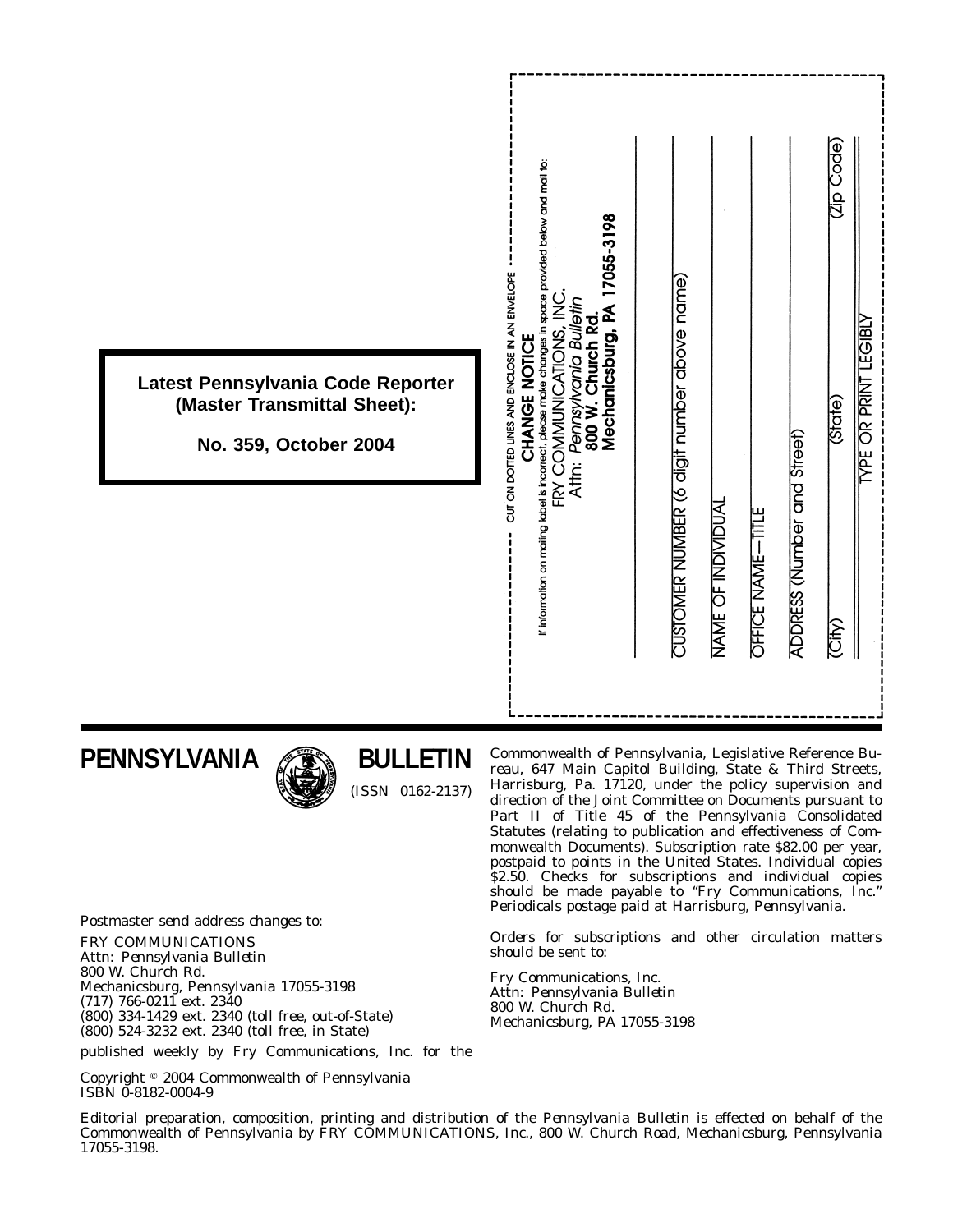# **CONTENTS**

# **THE COURTS**

# **JUDICIAL SYSTEM GENERAL PROVISIONS**

Amendments to the Pennsylvania rules of professional conduct relating to duties to prospective clients ......................................... 5549

# **RULES OF CIVIL PROCEDURE**

Amendment of rule 2959 governing confession of judgment; no. 419 civil procedural rules; doc. no. 5 . . . . . . . . . . . . . . . . . . . . . . . . . . . . . . . . . . . . . . . . . . . 5551

# **EXECUTIVE AGENCIES**

### **BUREAU OF PROFESSIONAL AND OCCUPATIONAL AFFAIRS**

# **Proposed Rulemaking**

Schedule of civil penalties ......................... 5552

# **DELAWARE RIVER BASIN COMMISSION**

# **Proposed Rulemaking**

| Amendment of the water quality regulations, water |  |
|---------------------------------------------------|--|
| code and comprehensive plan to classify the       |  |
| Lower Delaware River as special protection        |  |
|                                                   |  |
| Amendment of the water quality regulations, water |  |
| code and comprehensive plan to establish pollut-  |  |
| ant minimization plan requirements for point      |  |
| and nonpoint source discharges of toxic           |  |
|                                                   |  |
|                                                   |  |

# **DEPARTMENT OF AGRICULTURE**

# **Notices**

| Notice of right-to-know procedures—public access to |  |  |
|-----------------------------------------------------|--|--|
|                                                     |  |  |

# **DEPARTMENT OF BANKING**

# **Notices**

|--|--|--|--|

# **DEPARTMENT OF ENVIRONMENTAL PROTECTION Notices**

| Applications, actions and special notices 5610    |  |
|---------------------------------------------------|--|
| Availability of Technical Guidance  5649          |  |
| Laboratory Accreditation Advisory Committee meet- |  |
|                                                   |  |
| State Water Plan; Water Resources Regional Com-   |  |
| mittees meeting schedule for October 2004  5650   |  |
| Storage Tank Advisory Committee, Fees Subcom-     |  |
|                                                   |  |
| """" ^" ^"""""" ^""""""                           |  |

# **DEPARTMENT OF GENERAL SERVICES**

# **Notices**

# **DEPARTMENT OF HEALTH**

# **Notices**

Availability of educational and informational materials concerning vaccination against the influenza virus and pneumoccocal disease.................. 5651

| Requests for exception; long-term care nursing facil-                                                                                              |  |
|----------------------------------------------------------------------------------------------------------------------------------------------------|--|
| DEPARTMENT OF PUBLIC WELFARE                                                                                                                       |  |
| Notices                                                                                                                                            |  |
| Fee increase for ambulance services 5652                                                                                                           |  |
| Inpatient hospitals qualifying for medical assistance<br>disproportionate share payments for the period<br>July 1, 2003 through June 30, 2004 5653 |  |
| <b>DEPARTMENT OF REVENUE</b>                                                                                                                       |  |
| <b>Proposed Rulemaking</b>                                                                                                                         |  |
| Local option small games of chance  5563                                                                                                           |  |
| Notices                                                                                                                                            |  |
| Pennsylvania Santa's list instant lottery game 5658<br>Pennsylvania sleigh ride riches instant lottery                                             |  |
|                                                                                                                                                    |  |
| <b>ENVIRONMENTAL HEARING BOARD</b>                                                                                                                 |  |
| Notices                                                                                                                                            |  |
| Grand Central Sanitary Landfill, Inc. v. Common-                                                                                                   |  |
| wealth of Pennsylvania, Department of Environ-<br>mental Protection; doc. nos. 2004-014-MG and                                                     |  |
| $2004 - 165 - MG \ldots \ldots \ldots \ldots \ldots \ldots \ldots \ldots \ldots \ldots 5661$                                                       |  |
| <b>FISH AND BOAT COMMISSION</b>                                                                                                                    |  |
| <b>Notices</b>                                                                                                                                     |  |
| Temporary changes to fishing regulations; Dutch                                                                                                    |  |
| Fork Lake, Washington County  5662                                                                                                                 |  |
|                                                                                                                                                    |  |
| <b>INDEPENDENT REGULATORY REVIEW</b><br><b>COMMISSION</b>                                                                                          |  |
| <b>Notices</b>                                                                                                                                     |  |
| Notice of filing of final rulemakings 5662                                                                                                         |  |
| <b>INSURANCE DEPARTMENT</b>                                                                                                                        |  |
| Notices                                                                                                                                            |  |
| Conseco Senior Health Insurance Company; rate<br>increase filing for long term care policy ATL-                                                    |  |
| Preferred Professional Insurance Company; physi-                                                                                                   |  |
| cians and surgeons liability rate filing  5663                                                                                                     |  |
| PENNSYLVANIA PUBLIC UTILITY COMMISSION                                                                                                             |  |
| Notices                                                                                                                                            |  |
| Service of notice of motor carrier applications 5663                                                                                               |  |
| PUBLIC SCHOOL EMPLOYEES' RETIREMENT<br><b>SYSTEM</b>                                                                                               |  |
| <b>Notices</b>                                                                                                                                     |  |
| Hearings scheduled (2 documents)  5663, 5664                                                                                                       |  |
| <b>STATE BOARD OF DENTISTRY</b>                                                                                                                    |  |
| <b>Proposed Rulemaking</b>                                                                                                                         |  |
| Biennial renewal fees-dentist restricted anesthesia                                                                                                |  |
|                                                                                                                                                    |  |
| <b>STATE BOARD OF PHARMACY</b><br><b>Proposed Rulemaking</b>                                                                                       |  |

| Drug therapy and injectable medications, biologicals |  |
|------------------------------------------------------|--|
|                                                      |  |

# **Now Available Online at http://www.pabulletin.com**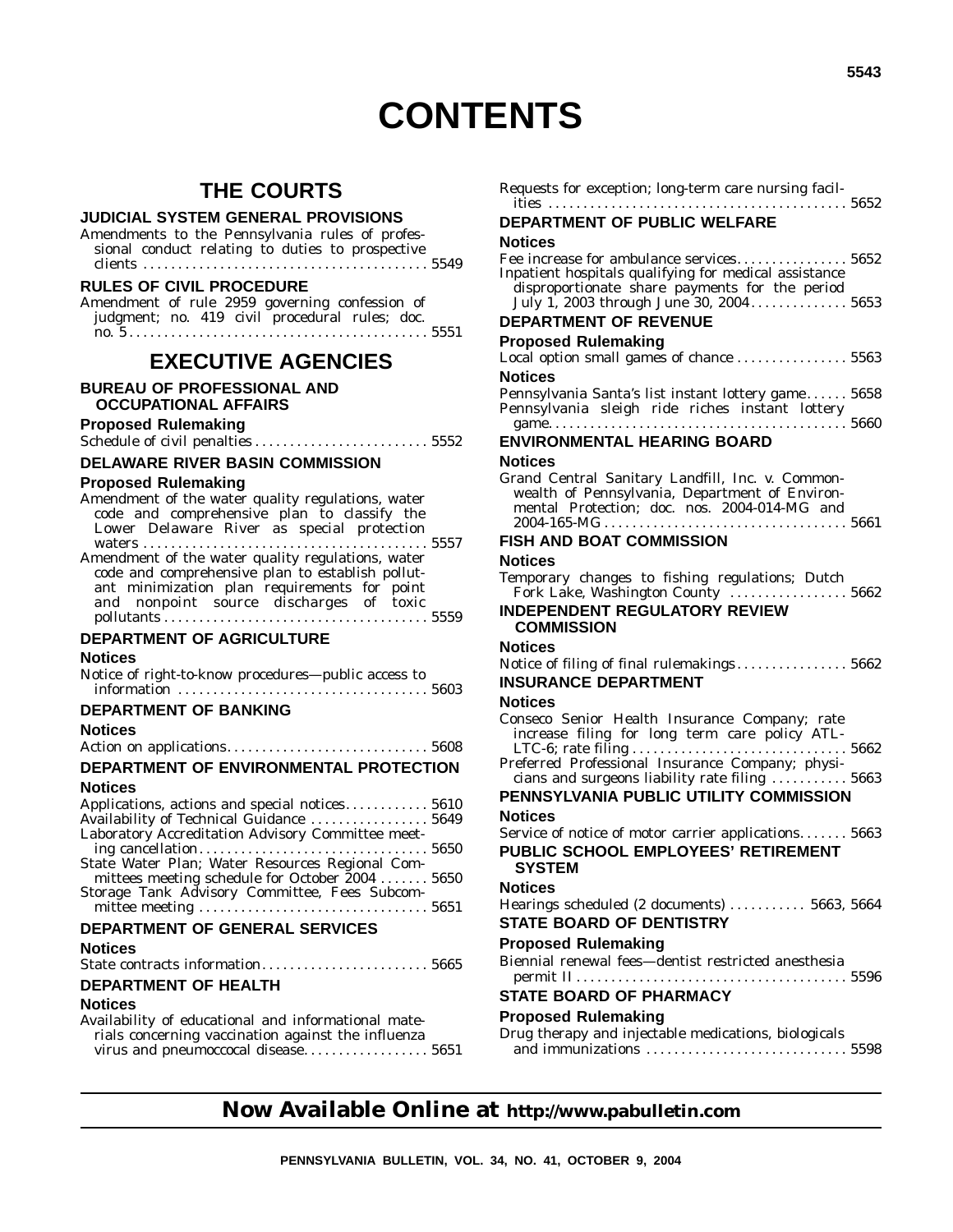# **READER'S GUIDE TO THE** *PENNSYLVANIA BULLETIN* **AND** *PENNSYLVANIA CODE*

# *Pennsylvania Bulletin*

The *Pennsylvania Bulletin* is the official gazette of the Commonwealth of Pennsylvania. It is published every week and includes a table of contents. A cumulative subject matter index is published quarterly.

The *Pennsylvania Bulletin* serves several purposes. First, it is the temporary supplement to the *Pennsylvania Code*, which is the official codification of agency rules and regulations and other statutorily authorized documents. Changes in the codified text, whether by adoption, amendment, repeal or emergency action must be published in the *Pennsylvania Bulletin*. Further, agencies proposing changes to the codified text do so in the *Pennsylvania Bulletin*.

Second, the *Pennsylvania Bulletin* also publishes: Governor's Executive Orders; State Contract Notices; Summaries of Enacted Statutes; Statewide and Local Court Rules; Attorney General Opinions; Motor Carrier Applications before the Public Utility Commission; Applications and Actions before the Department of Environmental Protection; Orders of the Independent Regulatory Review Commission; and other documents authorized by law.

The text of certain documents published in the *Pennsylvania Bulletin* is the only valid and enforceable text. Courts are required to take judicial notice of the *Pennsylvania Bulletin*.

# **Adoption, Amendment or Repeal of Regulations**

Generally an agency wishing to adopt, amend or repeal regulations must first publish in the *Pennsylvania Bulletin* a Notice of Proposed Rulemaking. There are limited instances where the agency may omit the proposal step; they still must publish the adopted version.

The Notice of Proposed Rulemaking contains the full text of the change, the agency contact person, a fiscal note required by law and background for the action.

The agency then allows sufficient time for public comment before taking final action. An adopted proposal must be published in the *Pennsylvania*

*Bulletin* before it can take effect. If the agency wishes to adopt changes to the Notice of Proposed Rulemaking to enlarge the scope, they must repropose.

# **Citation to the** *Pennsylvania Bulletin*

Cite material in the *Pennsylvania Bulletin* by volume number and page number. Example: Volume 1, *Pennsylvania Bulletin*, page 801 (short form: 1 Pa.B. 801).

# *Pennsylvania Code*

The *Pennsylvania Code* is the official codification of rules and regulations issued by Commonwealth agencies and other statutorily authorized documents. The *Pennsylvania Bulletin* is the temporary supplement to the *Pennsylvania Code*, printing changes as soon as they occur. These changes are then permanently codified by the *Pennsylvania Code Reporter*, a monthly, loose-leaf supplement.

The *Pennsylvania Code* is cited by title number and section number. Example: Title 10 *Pennsylvania Code*, § 1.1 (short form: 10 Pa.Code § 1.1).

Under the *Pennsylvania Code* codification system, each regulation is assigned a unique number by title and section. Titles roughly parallel the organization of Commonwealth government. Title 1 *Pennsylvania Code* lists every agency and its corresponding *Code* title location.

# **How to Find Documents**

Search for your area of interest in the *Pennsylvania Code*.

The *Pennsylvania Code* contains, as Finding Aids, subject indexes for the complete *Code* and for each individual title, a list of Statutes Used As Authority for Adopting Rules and a list of annotated cases. Source Notes give you the history of the documents. To see if there have been recent changes, not yet codified, check the List of *Pennsylvania Code* Chapters Affected in the most recent issue of the *Pennsylvania Bulletin*.

The *Pennsylvania Bulletin* also publishes a quarterly List of Pennsylvania Code Sections Affected which lists the regulations in numerical order, followed by the citation to the *Pennsylvania Bulletin* in which the change occurred.

# **SUBSCRIPTION INFORMATION: (717) 766-0211 GENERAL INFORMATION AND FINDING AIDS: (717) 783-1530**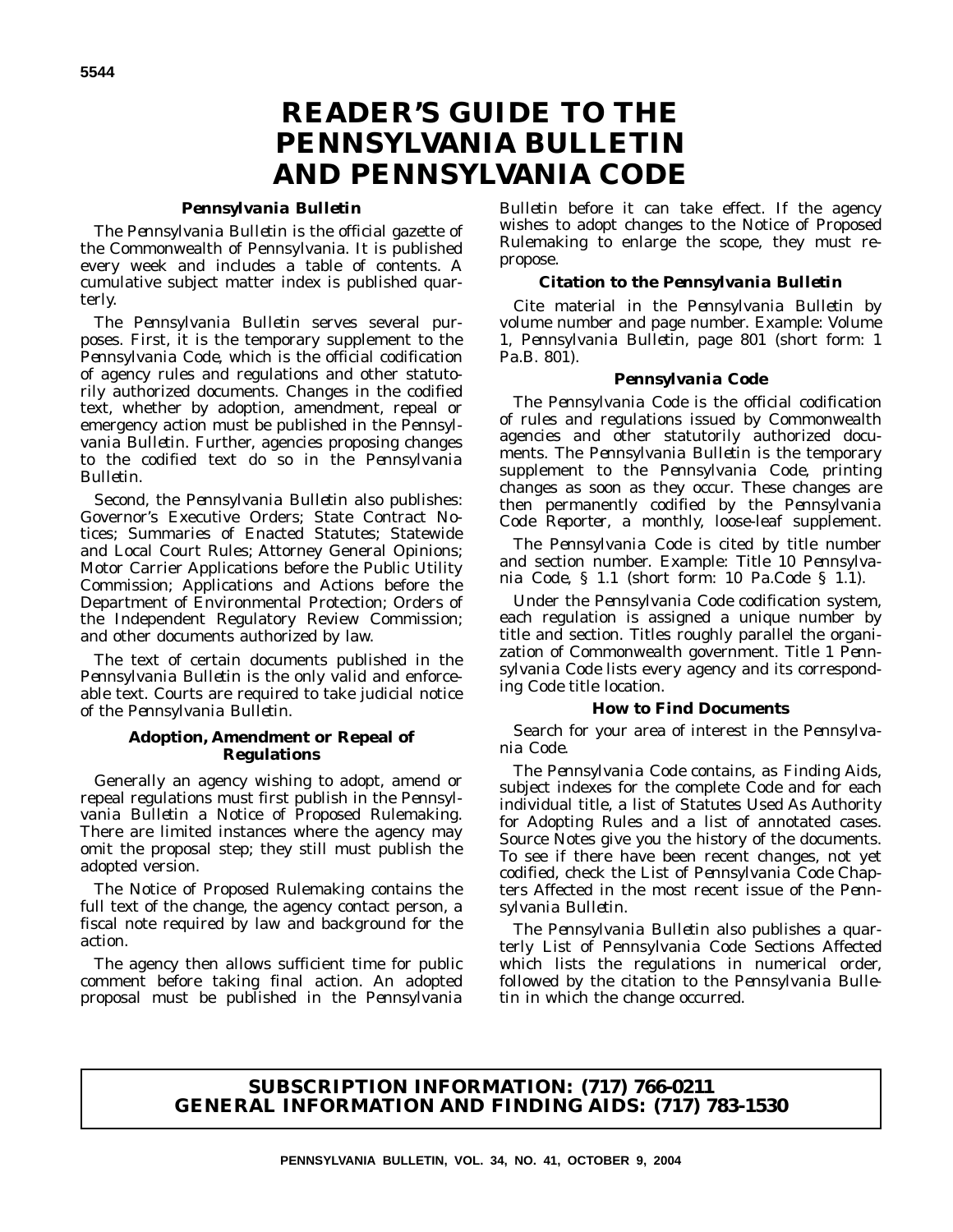### **Printing Format**

Material proposed to be added to an existing rule or regulation is printed in **bold face** and material proposed to be deleted from such a rule or regulation is enclosed in brackets **[ ]** and printed in **bold face.** Asterisks indicate ellipsis of *Pennsylvania Code* text retained without change. Proposed new or additional regulations are printed in ordinary style face.

#### **Fiscal Notes**

Section 612 of The Administrative Code of 1929 (71 P. S. § 232) requires that the Office of Budget prepare a fiscal note for regulatory actions and administrative procedures of the administrative departments, boards, commissions or authorities receiving money from the State Treasury stating whether the proposed action or procedure causes a loss of revenue or an increase in the cost of programs for the Commonwealth or its political subdivisions; that the fiscal note be published in the *Pennsylvania Bulletin* at the same time as the proposed change is advertised; and that the fiscal note shall provide the following information: (1) the designation of the fund out of which the appropriation providing for expenditures under the action or procedure shall be made; (2) the probable cost for the fiscal year the program is implemented; (3) projected cost estimate of the program for each of the five succeeding fiscal years; (4) fiscal history of the program for which expenditures are to be made; (5) probable loss of revenue for the fiscal year of its implementation; (6) projected loss of revenue from the program for each of the five succeeding fiscal years; (7) line item, if any, of the General Appropriation Act or other appropriation act out of which expenditures or losses of Commonwealth funds shall occur as a result of the action or procedures; (8) recommendation, if any, of the Secretary of the Budget and the reasons therefor.

The required information is published in the foregoing order immediately following the proposed change to which it relates; the omission of an item indicates that the agency text of the fiscal note states that there is no information available with respect thereto. In items (3) and (6) information is set forth for the first through fifth fiscal years; in that order, following the year the program is implemented, which is stated. In item (4) information is set forth for the current and two immediately preceding years, in that order. In item (8) the recommendation, if any, made by the Secretary of Budget is published with the fiscal note. See 4 Pa. Code § 7.231 *et seq.* Where ''no fiscal impact'' is published, the statement means no additional cost or revenue loss to the Commonwealth or its local political subdivision is intended.

#### **Reproduction, Dissemination or Publication of Information**

Third parties may not take information from the *Pennsylvania Code* and *Pennsylvania Bulletin* and reproduce, disseminate or publish such information except as provided by 1 Pa. Code § 3.44. 1 Pa. Code § 3.44 reads as follows:

#### **§ 3.44. General permission to reproduce content of Code and Bulletin.**

Information published under this part, which information includes, but is not limited to, cross references, tables of cases, notes of decisions, tables of contents, indexes, source notes, authority notes, numerical lists and codification guides, other than the actual text of rules or regulations may be reproduced only with the written consent of the Bureau. The information which appears on the same leaf with the text of a rule or regulation, however, may be incidentally reproduced in connection with the reproduction of the rule or regulation, if the reproduction is for the private use of a subscriber and not for resale. There are no other restrictions on the reproduction of information published under this part, and the Commonwealth hereby consents to a reproduction.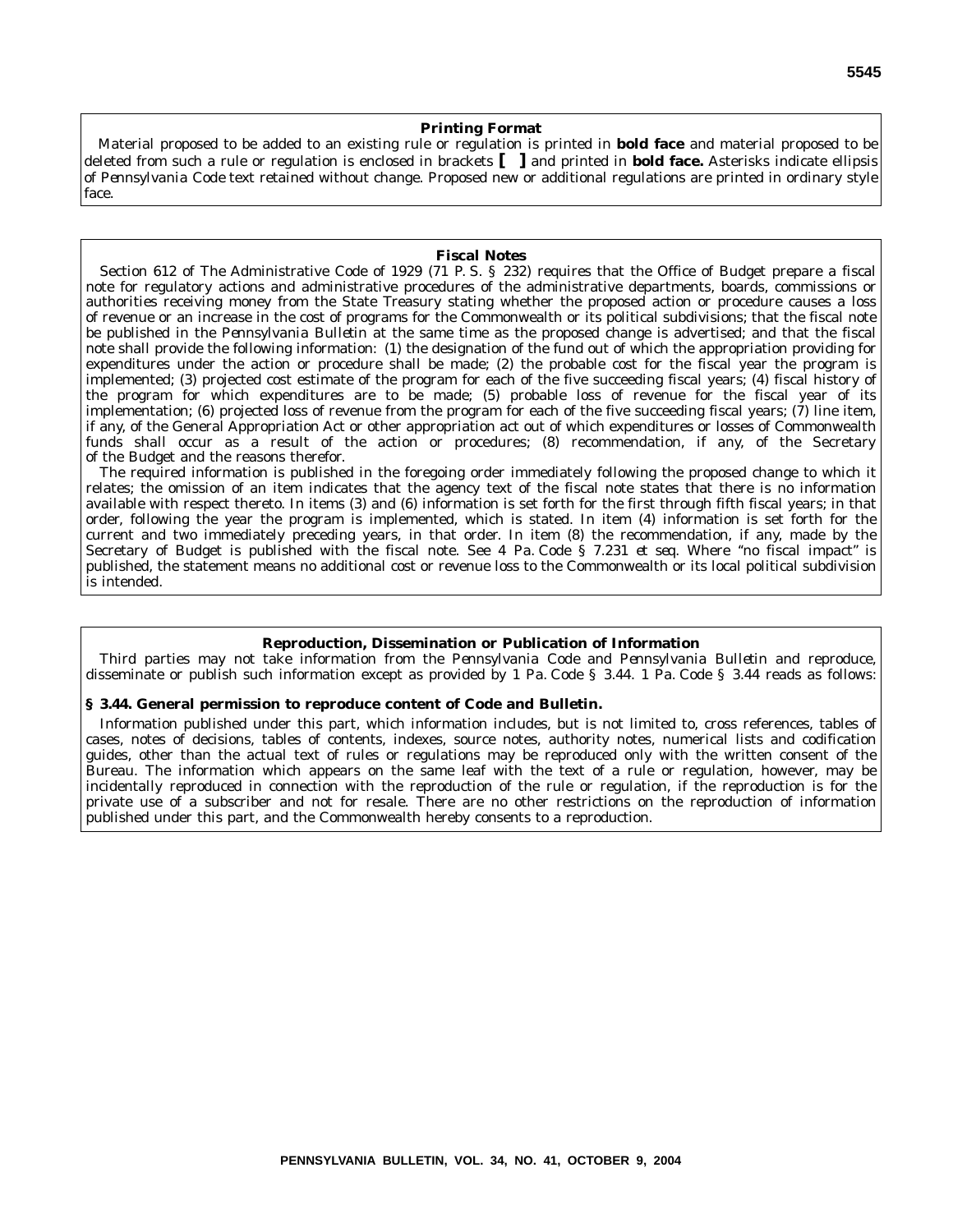# List of Pa. Code Chapters Affected

The following numerical guide is a list of the chapters of each title of the Pennsylvania Code affected by documents published in the Pennsylvania Bulletin during 2004.

|  |       | 1 Pa. Code (General Provisions) |
|--|-------|---------------------------------|
|  | A J D |                                 |

| Adopted Rules |  |  |  |  |  |  |  |  |  |  |  |  |  |  |  |  |  |  |  |  |  |  |  |  |
|---------------|--|--|--|--|--|--|--|--|--|--|--|--|--|--|--|--|--|--|--|--|--|--|--|--|
|               |  |  |  |  |  |  |  |  |  |  |  |  |  |  |  |  |  |  |  |  |  |  |  |  |
|               |  |  |  |  |  |  |  |  |  |  |  |  |  |  |  |  |  |  |  |  |  |  |  |  |
|               |  |  |  |  |  |  |  |  |  |  |  |  |  |  |  |  |  |  |  |  |  |  |  |  |
|               |  |  |  |  |  |  |  |  |  |  |  |  |  |  |  |  |  |  |  |  |  |  |  |  |
|               |  |  |  |  |  |  |  |  |  |  |  |  |  |  |  |  |  |  |  |  |  |  |  |  |
|               |  |  |  |  |  |  |  |  |  |  |  |  |  |  |  |  |  |  |  |  |  |  |  |  |

# 4 Pa. Code (Administration)<br>Adopted Rules

| Auvpleu Ivules                                        |  |
|-------------------------------------------------------|--|
|                                                       |  |
|                                                       |  |
| 6 (with correction) 366, 2162, 2164, 2288, 3236, 4550 |  |
|                                                       |  |
|                                                       |  |
|                                                       |  |
|                                                       |  |
|                                                       |  |
|                                                       |  |
|                                                       |  |
|                                                       |  |
|                                                       |  |

#### **Proposed Rulemaking**

|--|--|

| <b>Statements of Policy</b> |                                          |  |
|-----------------------------|------------------------------------------|--|
|                             |                                          |  |
|                             | 2830, 3277, 3608, 3723, 4154, 4734, 5264 |  |
|                             |                                          |  |

# 7 Pa. Code (Agriculture)<br>Adopted Rules

| лиоріси імпеэ |  |
|---------------|--|
|               |  |
|               |  |
|               |  |
|               |  |
|               |  |
|               |  |

#### **Proposed Rulemaking**

| 12 Pa. Code (Commerce, Trade and Local Government)<br><b>Statements of Policy</b> |
|-----------------------------------------------------------------------------------|
|                                                                                   |
| 22 Pa. Code (Education)<br><b>Adopted Rules</b>                                   |
| $14$ 2324                                                                         |
|                                                                                   |
| <b>Statements of Policy</b>                                                       |
|                                                                                   |
| 25 Pa. Code (Environmental Protection)                                            |

#### **Adopted Rules**

| $109 \ldots \ldots \ldots \ldots \ldots \ldots \ldots \ldots \ldots \ldots 1758, 1762, 3130, 4435$ |  |  |  |  |  |  |  |  |  |  |  |  |  |  |  |  |  |  |  |  |  |  |  |  |  |
|----------------------------------------------------------------------------------------------------|--|--|--|--|--|--|--|--|--|--|--|--|--|--|--|--|--|--|--|--|--|--|--|--|--|
|                                                                                                    |  |  |  |  |  |  |  |  |  |  |  |  |  |  |  |  |  |  |  |  |  |  |  |  |  |
|                                                                                                    |  |  |  |  |  |  |  |  |  |  |  |  |  |  |  |  |  |  |  |  |  |  |  |  |  |
|                                                                                                    |  |  |  |  |  |  |  |  |  |  |  |  |  |  |  |  |  |  |  |  |  |  |  |  |  |

| 240 |  |  |  |  |  |  |  |  |  |  |  |  |  |  |  |  |  |  |  |  |  |  |  |  |  |
|-----|--|--|--|--|--|--|--|--|--|--|--|--|--|--|--|--|--|--|--|--|--|--|--|--|--|

#### **Proposed Rulemaking**

## 28 Pa. Code (Health and Safety)

# **Adopted Rules**

| 1.44 |  |  |  |  |  |  |  |  |  |  |  |  |  |  |  |  |  |  |  |  |  |  |  |
|------|--|--|--|--|--|--|--|--|--|--|--|--|--|--|--|--|--|--|--|--|--|--|--|
|      |  |  |  |  |  |  |  |  |  |  |  |  |  |  |  |  |  |  |  |  |  |  |  |
|      |  |  |  |  |  |  |  |  |  |  |  |  |  |  |  |  |  |  |  |  |  |  |  |
|      |  |  |  |  |  |  |  |  |  |  |  |  |  |  |  |  |  |  |  |  |  |  |  |
|      |  |  |  |  |  |  |  |  |  |  |  |  |  |  |  |  |  |  |  |  |  |  |  |
|      |  |  |  |  |  |  |  |  |  |  |  |  |  |  |  |  |  |  |  |  |  |  |  |
|      |  |  |  |  |  |  |  |  |  |  |  |  |  |  |  |  |  |  |  |  |  |  |  |
|      |  |  |  |  |  |  |  |  |  |  |  |  |  |  |  |  |  |  |  |  |  |  |  |

# 31 Pa. Code (Insurance)

# **Adopted Rules**

### **Proposed Rulemaking**

| $1.9$ posed transmitting |  |  |  |  |  |  |  |  |  |  |  |  |  |  |  |  |  |  |  |          |
|--------------------------|--|--|--|--|--|--|--|--|--|--|--|--|--|--|--|--|--|--|--|----------|
|                          |  |  |  |  |  |  |  |  |  |  |  |  |  |  |  |  |  |  |  |          |
|                          |  |  |  |  |  |  |  |  |  |  |  |  |  |  |  |  |  |  |  | $151850$ |
|                          |  |  |  |  |  |  |  |  |  |  |  |  |  |  |  |  |  |  |  |          |

#### 34 Pa. Code (Labor and Industry)

**Adopted Rules** 

| $1100$ production |  |  |  |  |  |  |  |  |  |  |  |  |  |  |  |  |  |  |  |  |
|-------------------|--|--|--|--|--|--|--|--|--|--|--|--|--|--|--|--|--|--|--|--|
|                   |  |  |  |  |  |  |  |  |  |  |  |  |  |  |  |  |  |  |  |  |
|                   |  |  |  |  |  |  |  |  |  |  |  |  |  |  |  |  |  |  |  |  |
|                   |  |  |  |  |  |  |  |  |  |  |  |  |  |  |  |  |  |  |  |  |

| <b>Statements of Policy</b> |  |
|-----------------------------|--|
|                             |  |

#### 37 Pa. Code (Law) **Adopted Rules**

| THROPICA TANKS |  |  |  |  |  |  |  |  |  |  |  |  |  |  |  |  |  |  |  |  |
|----------------|--|--|--|--|--|--|--|--|--|--|--|--|--|--|--|--|--|--|--|--|
|                |  |  |  |  |  |  |  |  |  |  |  |  |  |  |  |  |  |  |  |  |

#### **Proposed Rulemaking**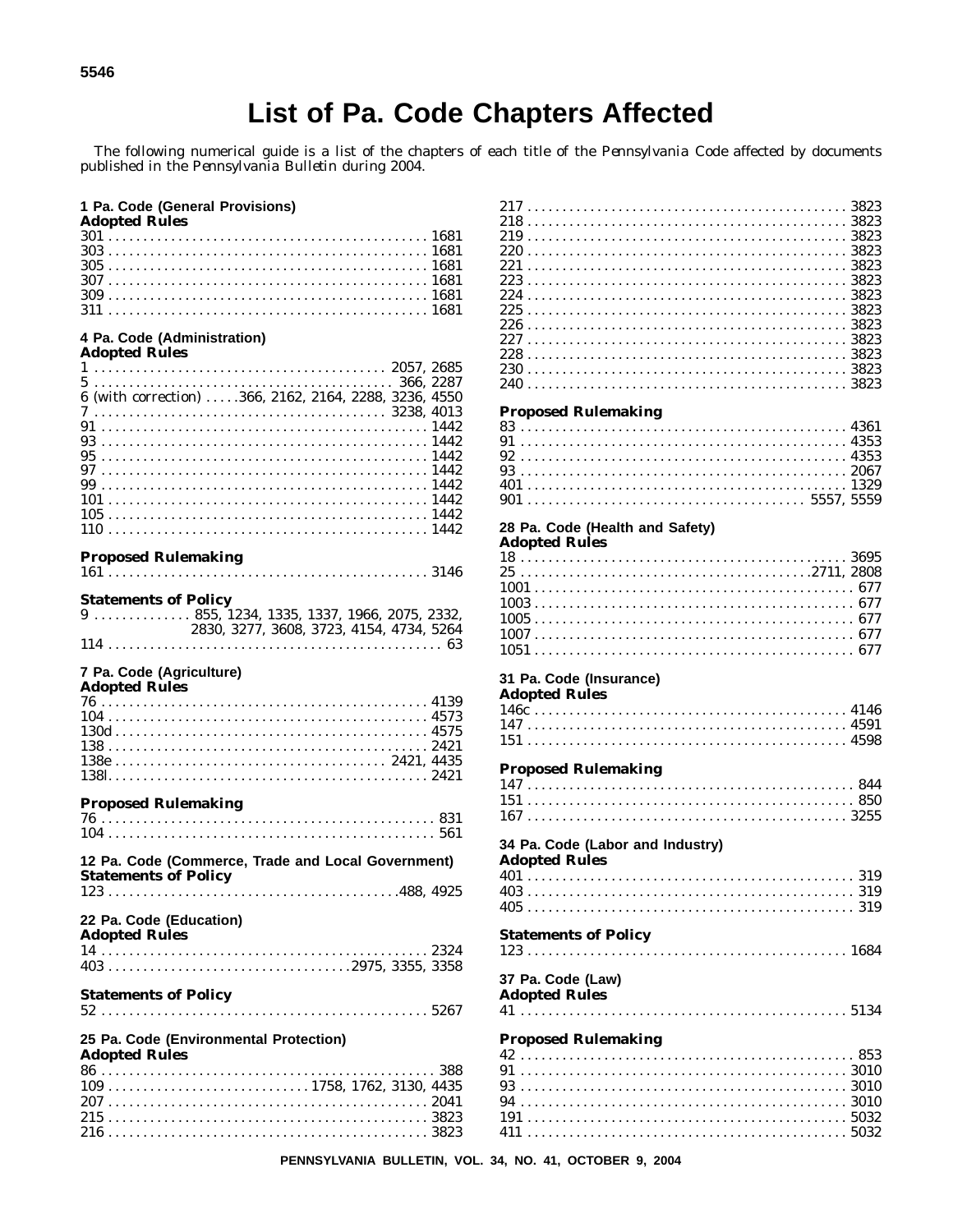| <b>Statements of Policy</b>                                                 |      |
|-----------------------------------------------------------------------------|------|
| 40 Pa. Code (Liquor)<br><b>Proposed Rulemaking</b>                          |      |
|                                                                             |      |
|                                                                             |      |
|                                                                             |      |
|                                                                             |      |
|                                                                             |      |
|                                                                             |      |
| 13                                                                          |      |
|                                                                             |      |
| 49 Pa. Code (Professional and Vocational Standards)<br><b>Adopted Rules</b> |      |
| 3 (with correction) 1574, 1683, 3699                                        |      |
|                                                                             |      |
|                                                                             |      |
|                                                                             |      |
| 13                                                                          |      |
| 15                                                                          |      |
|                                                                             |      |
| 18                                                                          |      |
|                                                                             |      |
| 23                                                                          |      |
| 25                                                                          |      |
|                                                                             |      |
| 33                                                                          |      |
|                                                                             |      |
|                                                                             |      |
|                                                                             |      |
|                                                                             |      |
| <b>Proposed Rulemaking</b>                                                  |      |
|                                                                             |      |
|                                                                             |      |
|                                                                             |      |
|                                                                             |      |
| 21                                                                          |      |
| 25                                                                          |      |
| 3146, 4901, 5598<br>27                                                      |      |
|                                                                             |      |
| 31                                                                          |      |
|                                                                             |      |
|                                                                             |      |
|                                                                             | 55   |
|                                                                             |      |
|                                                                             | 5552 |
|                                                                             |      |
|                                                                             |      |
|                                                                             |      |
|                                                                             |      |
|                                                                             |      |
| 52 Pa. Code (Public Utility)                                                |      |
| <b>Adopted Rules</b>                                                        |      |
|                                                                             |      |
|                                                                             |      |
| <b>Proposed Rulemaking</b>                                                  |      |
|                                                                             |      |
|                                                                             |      |
|                                                                             |      |
|                                                                             |      |
|                                                                             |      |
|                                                                             |      |
| <b>Statements of Policy</b>                                                 |      |
|                                                                             |      |
|                                                                             |      |
| 55 Pa. Code (Public Welfare)                                                |      |
| <b>Adopted Rules</b>                                                        |      |
|                                                                             |      |
|                                                                             |      |
|                                                                             |      |

# **Proposed Rulemaking**

#### **Statements of Policy**

#### 58 Pa. Code (Recreation) **Adopted Rules**

| $141$ 2328, 2825, 3710, 3711, 3712, 3713, 5156 |  |
|------------------------------------------------|--|
|                                                |  |
| 147  2329, 2827, 2828, 3716, 5157              |  |
|                                                |  |
|                                                |  |
| $D_{nonlocal}$ Dulamaking                      |  |
|                                                |  |

# **Proposed Rulemaking**

| $1.9$ posed transmitting |                                                                          |      |
|--------------------------|--------------------------------------------------------------------------|------|
|                          |                                                                          |      |
|                          |                                                                          |      |
|                          |                                                                          |      |
|                          |                                                                          |      |
|                          |                                                                          | 3603 |
|                          |                                                                          |      |
|                          |                                                                          |      |
|                          |                                                                          |      |
|                          |                                                                          |      |
|                          | 111 (with correction) 4152, 4466, 4887                                   |      |
|                          |                                                                          |      |
|                          |                                                                          |      |
|                          |                                                                          |      |
|                          |                                                                          |      |
|                          |                                                                          |      |
|                          | $147 \ldots \ldots \ldots \ldots$ 485, 486, 1946, 3017, 3411, 5166, 5167 |      |

# 61 Pa. Code (Revenue)

**Adopted Rules** 

## **Proposed Rulemaking**

# 64 Pa. Code (Securities) **Proposed Rulemaking Adopted Rules**

# 67 Pa. Code (Transportation)

# **Adopted Rules**

### **Proposed Rulemaking**

 $\overline{1112}$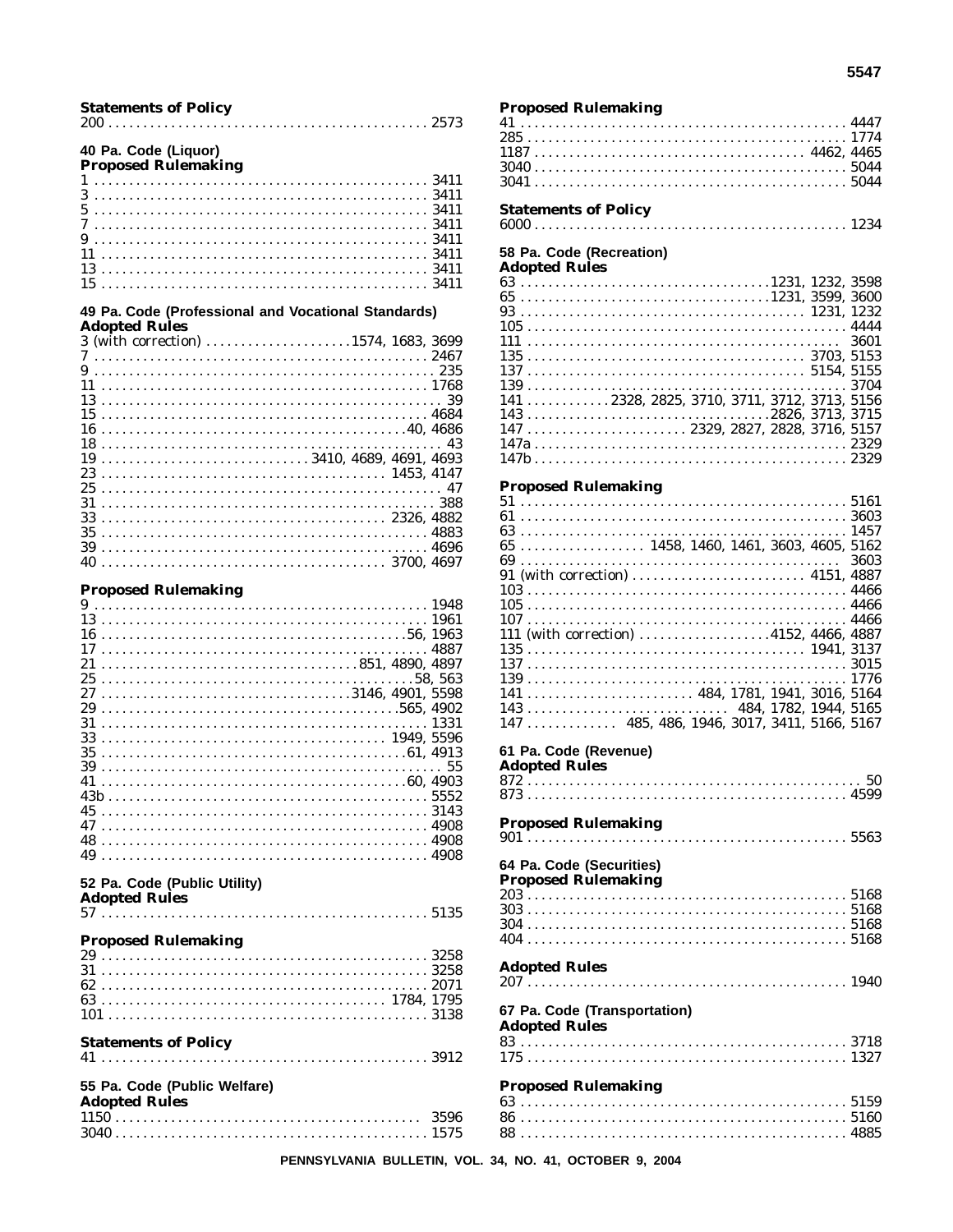#### 5548

| <b>Statements of Policy</b><br>204 Pa. Code (Judicial System General Provisions) |  |
|----------------------------------------------------------------------------------|--|
| <b>Adopted Rules</b>                                                             |  |
|                                                                                  |  |
| <b>Proposed Rulemaking</b><br>210 Pa. Code (Appellate Procedure)                 |  |
| <b>Adopted Rules</b>                                                             |  |
| 31<br><b>Proposed Rulemaking</b><br>225 Pa. Code (Rules of Evidence)             |  |
| <b>Adopted Rules</b>                                                             |  |
| <b>Proposed Rulemaking</b><br>231 Pa. Code (Rules of Civil Procedure)            |  |
| <b>Adopted Rules</b>                                                             |  |
|                                                                                  |  |

| <b>Proposed Rulemaking</b>                                                       |  |  |  |  |  |  |  |  |  |  |  |  |  |  |  |  |  |  |  |
|----------------------------------------------------------------------------------|--|--|--|--|--|--|--|--|--|--|--|--|--|--|--|--|--|--|--|
|                                                                                  |  |  |  |  |  |  |  |  |  |  |  |  |  |  |  |  |  |  |  |
|                                                                                  |  |  |  |  |  |  |  |  |  |  |  |  |  |  |  |  |  |  |  |
|                                                                                  |  |  |  |  |  |  |  |  |  |  |  |  |  |  |  |  |  |  |  |
|                                                                                  |  |  |  |  |  |  |  |  |  |  |  |  |  |  |  |  |  |  |  |
|                                                                                  |  |  |  |  |  |  |  |  |  |  |  |  |  |  |  |  |  |  |  |
| 234 Pa. Code (Rules of Criminal Procedure)                                       |  |  |  |  |  |  |  |  |  |  |  |  |  |  |  |  |  |  |  |
| <b>Adopted Rules</b>                                                             |  |  |  |  |  |  |  |  |  |  |  |  |  |  |  |  |  |  |  |
| $1 \ldots \ldots \ldots \ldots 1547, 1671, 1929, 2541, 2910, 3105, 5016$         |  |  |  |  |  |  |  |  |  |  |  |  |  |  |  |  |  |  |  |
|                                                                                  |  |  |  |  |  |  |  |  |  |  |  |  |  |  |  |  |  |  |  |
|                                                                                  |  |  |  |  |  |  |  |  |  |  |  |  |  |  |  |  |  |  |  |
| $5 \ldots \ldots \ldots \ldots \ldots \ldots 1547, 1932, 2543, 2910, 3105, 5016$ |  |  |  |  |  |  |  |  |  |  |  |  |  |  |  |  |  |  |  |
|                                                                                  |  |  |  |  |  |  |  |  |  |  |  |  |  |  |  |  |  |  |  |
|                                                                                  |  |  |  |  |  |  |  |  |  |  |  |  |  |  |  |  |  |  |  |

### **Proposed Rulemaking**

# 246 Pa. Code (Minor Court Civil Rules)

| Auopteu Kules |  |  |  |  |  |  |  |  |  |  |  |  |  |  |  |  |  |  |  |
|---------------|--|--|--|--|--|--|--|--|--|--|--|--|--|--|--|--|--|--|--|
|               |  |  |  |  |  |  |  |  |  |  |  |  |  |  |  |  |  |  |  |
|               |  |  |  |  |  |  |  |  |  |  |  |  |  |  |  |  |  |  |  |

#### **Proposed Rulemaking**

| 1000 - |  |  |  |  |  |  |  |  |  |  |  |  |  |  |  |  |  |  |  |  |  |  |  | 1933 |
|--------|--|--|--|--|--|--|--|--|--|--|--|--|--|--|--|--|--|--|--|--|--|--|--|------|

#### 249 Pa. Code (Philadelphia Rules)

| 252 Pa. Code (Allegheny County Rules) |  |
|---------------------------------------|--|

255 Pa. Code (Local Court Rules) Unclassified ............ 37, 231, 379, 482, 483, 557, 829, 830, 949, 1229, 1230, 1320, 1321, 1326, 1433, 1570, 1571, 1573, 1674, 1936, 1937, 2289, 2312, 2545, 2551, 2690, 2704, 2705, 2706, 2710, 2798, 2801, 2912, 2914, 2987, 2991, 2998, 3008, 3009, 3110, 3125, 3247, 3248, 3249, 3250, 3251, 3252, 3253, 3254, 3371, 3394, 3401, 3404, 3406, 3585, 3587, 3593, 3678, 3681, 3683, 3687, 3688, 3691, 3873, 3875, 3876, 3877, 3880, 3881, 3882, 3883, 3884, 3910, 3911, 4023, 4026, 4107, 4110, 4112, 4121, 4122, 4127, 4425, 4426, 4428, 4429, 4432, 4433, 4554, 4572, 4682, 4683, 4881, 5028, 5030, 5126, 5132, 5247, 5250, 5259, 5263, 5352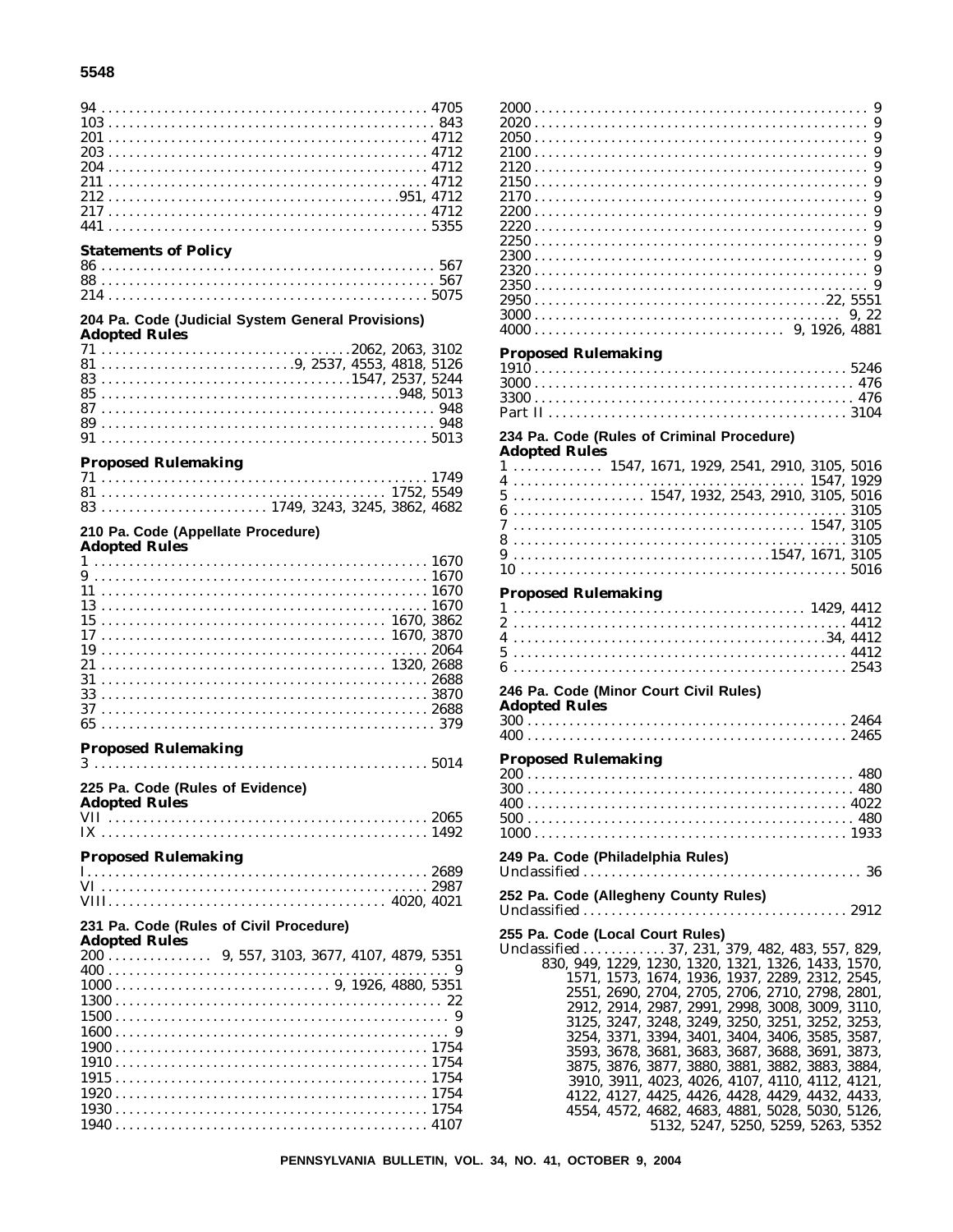# **Title 204—JUDICIAL SYSTEM GENERAL PROVISIONS**

### **PART V. PROFESSIONAL ETHICS AND CONDUCT**

#### **[204 PA. CODE CH. 81]**

#### **Amendments to the Pennsylvania Rules of Professional Conduct Relating to Duties to Prospective Clients**

Notice is hereby given that The Disciplinary Board of the Supreme Court of Pennsylvania is considering recommending to the Pennsylvania Supreme Court that it amend the Pennsylvania Rules of Professional Conduct to add a new Rule 1.18, as set forth in Annex A, relating to duties to prospective clients.

The existing Rules of Professional Conduct are essentially silent on whether a lawyer has any professional responsibilities to a person who consults with the lawyer about possible representation in a matter, but no clientlawyer relationship is subsequently formed.

Proposed Rule 1.18 clarifies that a lawyer who consults with a prospective client must treat the information learned during the consultation as confidential information that may not be revealed except as allowed by the exceptions to the lawyer's duty of confidentiality. The proposed Rule essentially codifies existing case law and Section 15 of the American Law Institute's *Restatement of the Law Governing Lawyers* (2000) with respect to the duty of confidentiality owed to prospective clients. Also, the consulted lawyer is disqualified from representing an adverse party if the lawyer received information from the prospective client ''that could be significantly harmful to that person'' if used to represent the adverse party in the same or a substantially related matter. The proposed Rule essentially treats the discussion with a prospective client for conflict purposes as subject to the conflict of interest provisions of Pa.R.P.C. 1.9(a) and (b) relating to former clients, except that the prohibition against subsequent adverse representation is limited to circumstances where the lawyer received information that would be significantly harmful to the prospective client in the matter. See ABA Ethics Opinion 90-358.

Paragraph (2) of the Comment reflects an amendment proposed by the Committee on Ethics and Professional Responsibility of the Pennsylvania Bar Association. As proposed to be adopted in Pennsylvania, paragraph (2) will explain that a person who communicates information to a lawyer, without any reasonable expectation that a client-lawyer relationship will be formed, is not a ''prospective client'' under the Rule. By way of example, a person who sends an unsolicited e-mail to numerous lawyers summarizing a case and requesting that the receiving lawyer's firm take over the case would not be entitled to protection of the Rule. Paragraph (2) has also been revised to clarify that a person who participates in an initial consultation or communicates information to a lawyer with the intent to disqualify the lawyer from an adverse representation is not a ''prospective client'' and is not entitled to the protections under the Rule. Finally, a sentence is proposed to be added to paragraph (2) stating that a person's intent to disqualify a lawyer may be inferred from the circumstances. This language parallels

the language in Pa.R.P.C. 1.0 in the definitions of ''belief'' or ''believes'' and ''knowingly,'' ''known'' or ''knows'' in paragraphs (a) and (f) under that Rule.

The prohibition on subsequent representation adverse to the prospective client applies not only to the lawyer who was consulted, but is also imputed to the lawyer's law firm, with two exceptions. The first exception allows for a later adverse representation if both the affected client and the prospective client have given ''informed consent.'' The proposed Rule also permits another lawyer in the firm to undertake a later representation adverse to the prospective client so long as the lawyer who was consulted, but not engaged, is screened from any participation in the adverse representation in the same way screening is permitted under Pa.R.P.C. 1.10(b). Screening is permitted to avoid imputation so long as the consulted lawyer took reasonable steps to avoid exposure to more information than was necessary to determine whether to represent the prospective client.

The Board believes that new Rule 1.18 properly imposes a duty of confidentiality to a prospective client. It is in the interest of the prospective client to share enough information with the lawyer to determine whether there is a conflict of interest or simple incompatibility. The lawyer may learn very early in the consultation that the party adverse to the prospective client is already a client of the firm. If the discussion stops before ''significantly harmful'' information is shared, the lawyer's other client should not be denied counsel of its choice in either that or a substantially related matter. The Board believes that screening should be permitted in this context (as it is allowed in the lateral hire context under Rule 1.10) because imputation of conflicts in this situation would place an undue burden on the interests of clients in retaining counsel of choice, especially when the other client is either a regular client of the firm or already is being represented by the law firm in the matter. Prospective clients are adequately protected by the requirement that the prohibited lawyer must have acted reasonably to limit the lawyer's exposure to confidential information.

Interested persons are invited to submit written comments regarding proposed Pa.R.P.C. 1.18 to the Office of the Secretary, The Disciplinary Board of the Supreme Court of Pennsylvania, First Floor, Two Lemoyne Drive, Lemoyne, PA 17043, on or before October 29, 2004.

*By The Disciplinary Board of the Supreme Court of Pennsylvania*

> ELAINE M. BIXLER, *Secretary of the Board*

#### **Annex A TITLE 204. JUDICIAL SYSTEM GENERAL PROVISIONS PART V. PROFESSIONAL ETHICS AND CONDUCT Subpart A. PROFESSIONAL RESPONSIBILITY CHAPTER 81. RULES OF PROFESSIONAL CONDUCT Subchapter A. RULES OF PROFESSIONAL CONDUCT**

#### **CLIENT-LAWYER RELATIONSHIP**

**§ 81.4. Rules of Professional Conduct.**

#### **Rule 1.18. Duties to Prospective Clients.**

(a) A person who discusses with a lawyer the possibility of forming a client-lawyer relationship with respect to a matter is a prospective client.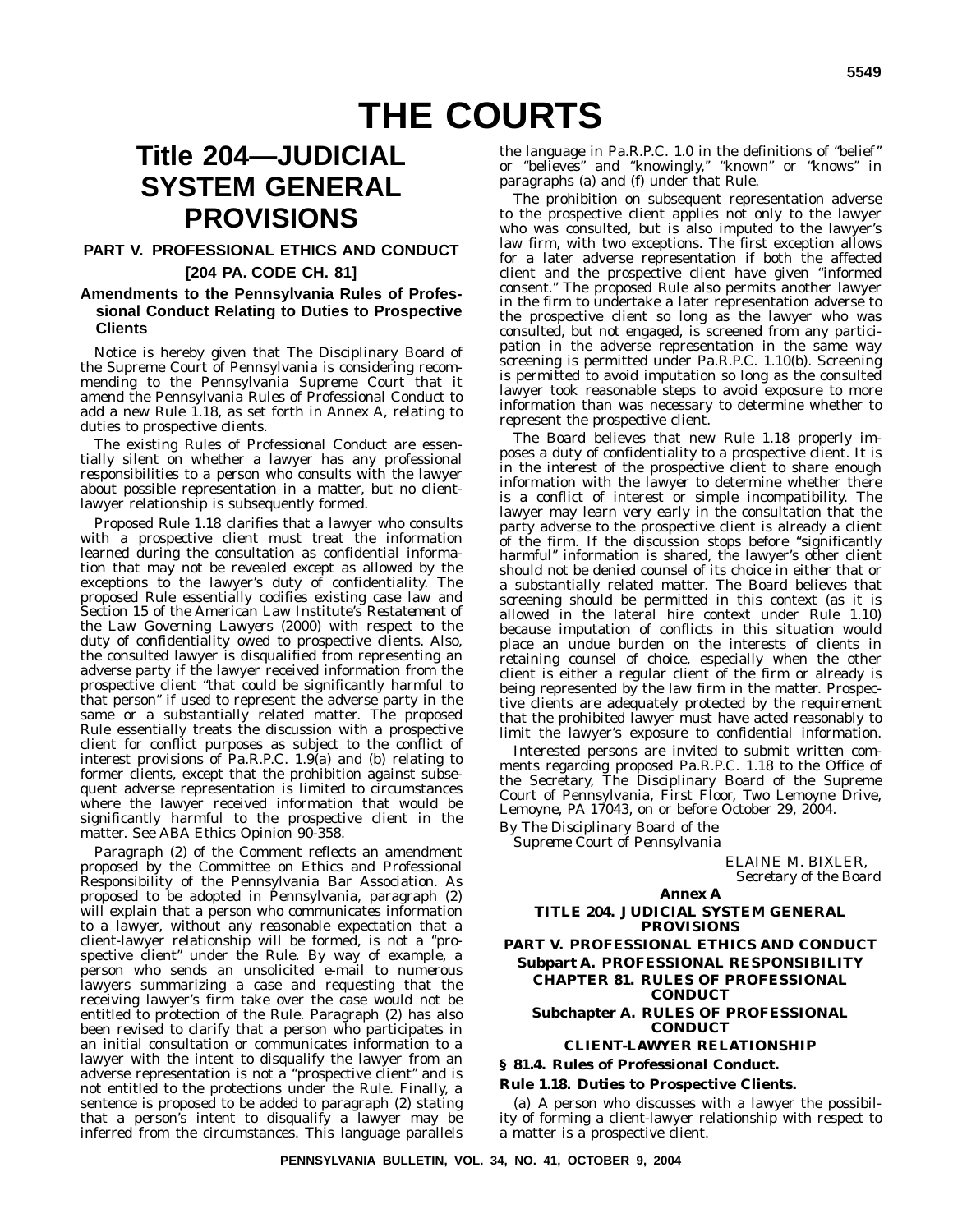(b) Even when no client-lawyer relationship ensues, a lawyer who has had discussions with a prospective client shall not use or reveal information which may be significantly harmful to that person learned in the consultation, except as Rule 1.9 would permit with respect to information of a former client.

(c) A lawyer subject to paragraph (b) shall not represent a client with interests materially adverse to those of a prospective client in the same or a substantially related matter if the lawyer received information from the prospective client that could be significantly harmful to that person in the matter, except as provided in paragraph (d). If a lawyer is disqualified from representation under this paragraph, no lawyer in a firm with which that lawyer is associated may knowingly undertake or continue representation in such a matter, except as provided in paragraph (d).

(d) When a lawyer has received disqualifying information as defined in paragraph (c), representation is permissible if:

(1) both the affected client and the prospective client have given informed consent, or;

(2) all of the following apply:

(i) the disqualified lawyer took reasonable measures to avoid exposure to more disqualifying information than was reasonably necessary to determine whether to represent the prospective client;

(ii) the disqualified lawyer is screened from any participation in the matter and is apportioned no part of the fee therefrom; and

(iii) written notice is promptly given to the prospective client.

#### **Comment:**

(1) Prospective clients, like clients, may disclose information to a lawyer, place documents or other property in the lawyer's custody, or rely on the lawyer's advice. A lawyer's discussions with a prospective client usually are limited in time and depth and leave both the prospective client and the lawyer free (and sometimes required) to proceed no further. Hence, prospective clients should receive some but not all of the protection afforded clients.

(2) Not all persons who communicate information to a lawyer are entitled to protection under this Rule. A person who communicates information, such as an unsolicited e-mail or other communication, to a lawyer, without any reasonable expectation that a client-lawyer relationship will be established is not a ''prospective client'' within the meaning of paragraph (a). A person who participates in an initial consultation, or communicates information, with the intent to disqualify a lawyer from representing a client with materially adverse interests is not entitled to the protections of paragraphs (b) or (c) of this Rule. A person's intent to disqualify may be inferred from the circumstances.

(3) It is often necessary for a prospective client to reveal information to the lawyer during an initial consultation prior to the decision about formation of a clientlawyer relationship. The lawyer often must learn such information to determine whether there is a conflict of interest with an existing client and whether the matter is one that the lawyer is willing to undertake. Paragraph (b) prohibits the lawyer from using or revealing that information, except as permitted by Rule 1.9, even if the client or lawyer decides not to proceed with the representation. The duty exists regardless of how brief the initial conference may be.

(4) In order to avoid acquiring disqualifying information from a prospective client, a lawyer considering whether or not to undertake a new matter should limit the initial interview to only such information as reasonably appears necessary for that purpose. Where the information indicates that a conflict of interest or other reason for non-representation exists, the lawyer should so inform the prospective client or decline the representation. If the prospective client wishes to retain the lawyer, and if consent is possible under Rule 1.7, then consent from all affected present or former clients must be obtained before accepting the representation.

(5) A lawyer may condition conversations with a prospective client on the person's informed consent that no information disclosed during the consultation will prohibit the lawyer from representing a different client in the matter. See Rule 1.0(e) for the definition of informed consent. If the agreement expressly so provides, the prospective client may also consent to the lawyer's subsequent use of information received from the prospective client.

(6) Even in the absence of an agreement, under paragraph (c) the lawyer is not prohibited from representing a client with interests adverse to those of the prospective client in the same or a substantially related matter unless the lawyer has received from the prospective client information that could be significantly harmful if used in the matter.

(7) Under paragraph (c), the prohibition in this Rule is imputed to other lawyers as provided in Rule 1.10, but, under paragraph (d)(1), imputation may be avoided if the lawyer obtains the informed consent of both the prospective and affected clients. In the alternative, imputation may be avoided if the conditions of paragraph (d)(2) are met and all disqualified lawyers are timely screened and written notice is promptly given to the prospective client. See Rule 1.0(k) (requirements for screening procedures). Paragraph (d)(2)(ii) does not prohibit the screened lawyer from receiving a salary or partnership share established by prior independent agreement, but that lawyer may not receive compensation directly related to the matter in which the lawyer is disqualified.

(8) Notice, including a description of the screened lawyer's prior representation and of the screening procedures employed, generally should be given as soon as practicable after the need for screening becomes apparent.

(9) For the duty of competence of a lawyer who gives assistance on the merits of a matter to a prospective client, see Rule 1.1. For a lawyer's duties when a prospective client entrusts valuables or papers to the lawyer's care, see Rule 1.15.

[Pa.B. Doc. No. 04-1848. Filed for public inspection October 8, 2004, 9:00 a.m.]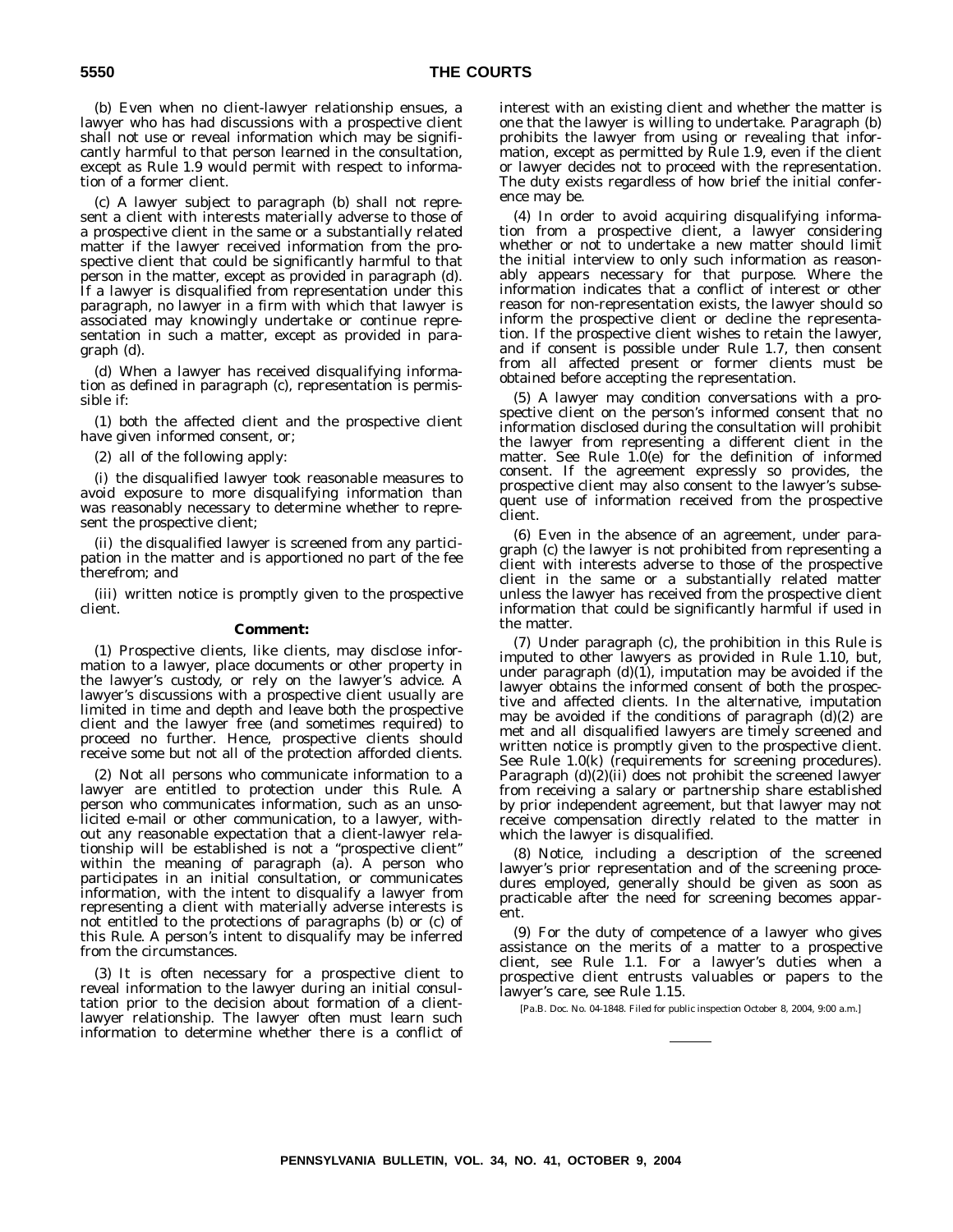# **OF CIVIL PROCEDURE PART I. GENERAL**

# **[231 PA. CODE CH. 2950]**

**Amendment of Rule 2959 Governing Confession of Judgment; No. 419 Civil Procedural Rules; Doc. No. 5**

#### **Order**

#### *Per Curiam:*

*And Now*, this 28th day of September, 2004, Pennsylvania Rule of Civil Procedure 2959 is amended by the promulgation of new subdivision (g) to read as follows.

Whereas prior distribution and publication of this amendment would otherwise be required, it has been determined that immediate promulgation is required in the interest of justice and efficient administration.

This order shall be processed in accordance with Pa.R.J.A. 103(b) and shall be effective immediately.

# **Annex A**

# **TITLE 231. RULES OF CIVIL PROCEDURE PART I. GENERAL**

#### **CHAPTER 2950. CONFESSION OF JUDGMENT FOR MONEY**

**Rule 2959. Striking Off or Opening Judgment. Pleadings. Procedure.** \*\*\*\*\*

**(g)(1) A judgment shall not be stricken or opened because of a creditor's failure to provide a debtor with instructions imposed by an existing statute, if any, regarding procedures to follow to strike a judgment or regarding any rights available to an incorrectly identified debtor.**

**(2) Subdivision (g)(1) shall apply to (1) judgments entered prior to the effective date of subdivision (g) which have not been stricken or opened as of the effective date and (2) judgments entered on or after the effective date.**

[Pa.B. Doc. No. 04-1849. Filed for public inspection October 8, 2004, 9:00 a.m.]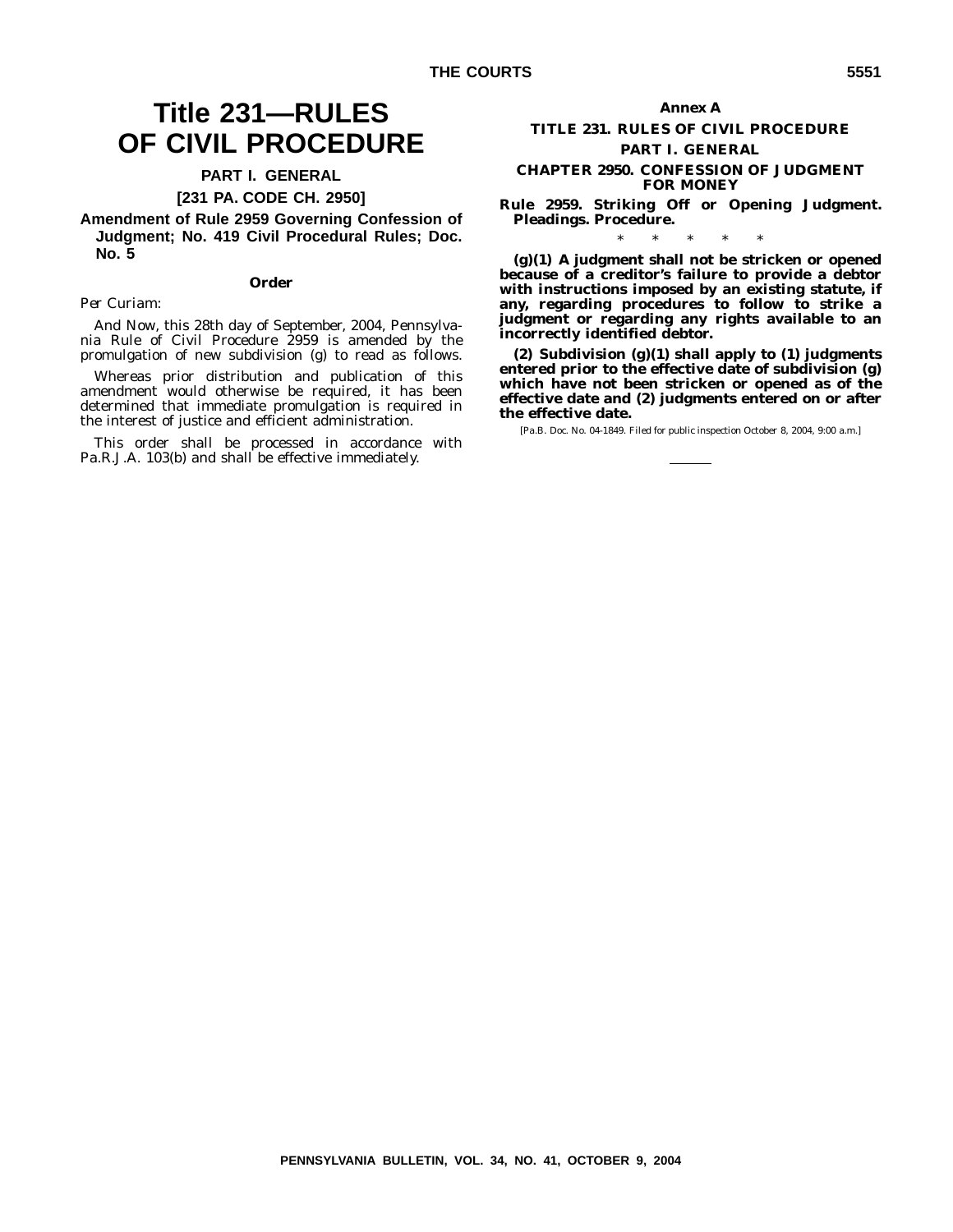# **BUREAU OF PROFESSIONAL AND OCCUPATIONAL AFFAIRS**

# **[49 PA. CODE CH. 43b]**

# **Schedule of Civil Penalties**

The Commissioner of Professional and Occupational Affairs (Commissioner) proposes to amend Chapter 43b (relating to Commissioner of Professional and Occupational Affairs) to read as set forth in Annex A.

### *Effective Date*

The proposed rulemaking will be effective upon publication of final-form rulemaking in the *Pennsylvania Bulletin*.

### *Statutory Authority*

Section 5(a) of the act of July 2, 1993 (P. L. 345, No. 48) (Act 48) (63 P. S. § 2205(a)) authorizes the Commissioner, after consultation with licensing boards and commissions in the Bureau of Professional and Occupational Affairs (Bureau), to promulgate regulations setting forth a schedule of civil penalties, guidelines for their imposition and procedures for appeal for: (1) operating without a current and valid license, registration, certificate or permit; and (2) violating an act or regulation of a licensing board or commission relating to the conduct or operation of a business or facility licensed by the board or commission.

#### *Background and Purpose*

Act 48 authorizes agents of the Bureau to issue citations and impose civil penalties under schedules adopted by the Commissioner in consultation with the Bureau's boards and commissions. Act 48 citations streamline the disciplinary process by eliminating the need for formal orders to show cause, answers, adjudications and orders, and consent agreements. At the same time, licensees who receive an Act 48 citation retain their due process right of appeal prior to the imposition of discipline. The use of Act 48 citations has increased steadily since 1996, when the program was first implemented, and they have become an important part of the Bureau's enforcement efforts, with approximately 30% of all sanctions imposed by the boards and commissions being accomplished through the Act 48 citation process.

Annex A sets forth amendments to the civil penalty schedules of the State Board of Barber Examiners, the State Real Estate Commission, the State Board of Vehicle Manufacturers, Dealers and Salespersons and the State Architects Licensure Board. The proposed rulemaking was drafted following discussions with a representative of the Commissioner and the respective boards and commission at regularly scheduled public meetings.

#### *Description of the Proposed Rulemaking*

#### *State Board of Barber Examiners*

The proposed rulemaking would amend the schedule of civil penalties of the State Board of Barber Examiners (Barber Board) in § 43b.4 (relating to schedule of civil penalties—barbers and barber shops) by increasing the amount of the civil penalties across the board. The Barber Board has participated in the Act 48 citation program from its inception in 1996 and has not increased the civil

penalties since they were originally promulgated. Currently, the Barber Board has the most lenient civil penalty schedule and the Board feels that it is necessary to increase the civil penalties to improve their deterrent effects. In addition, the proposed rulemaking would increase the civil penalties for continuing violations based on the length of the violation. For example, the penalty for practicing on a lapsed or expired license would increase depending on the length of the lapse. Finally, a technical amendment is proposed to correct an error in the current schedule. The schedule cites section 8 of the act of June 19, 1931 (P. L. 589, No. 202) (63 P. S. § 558), known as the Barbers' License Law, as authority for disciplining a licensee for operating a business or facility on a lapsed or expired permit or license. The correct section is section 12(a)(2) of the Barbers' License Law (63 P. S. § 562(a)(2)). The former section relates to individual licenses to practice barbering; the latter section relates to licenses to operate shops and schools.

# *State Real Estate Commission*

The civil penalty schedule for the State Real Estate Commission (Commission) in § 43b.8 (relating to schedule of civil penalties—real estate and cemetery brokers, real estate schools) would be amended to add increased penalties for second offenses and continuing violations under sections 301, 604(a)(21) and 2205(b)(2) of the Real Estate Licensing and Registration Act (63 P. S. §§ 455.301, 455.604(a)(21) and 2205(b)(2)) and § 35.242(a) (relating to office of broker or cemetery broker). These amendments are also intended to take further advantage of the efficiencies of the Act 48 citation process by making additional violations subject to citations. Specifically, the Commission proposes the addition of civil penalties for violations of §§ 35.286(a)(1), 35.292(a)(6), 35.305(b) and 35.334. Also, the proposed rulemaking would increase certain existing civil penalties to enhance their deterrent effect. Finally, the civil penalty schedule would be amended to make it consistent with recent amendments to §§ 35.304 and 35.305 (relating to disclosure of licensure when advertising own real estate; and business name on advertisements).

#### *State Board of Vehicle Manufacturers, Dealers and Salespersons*

The proposed rulemaking would amend the civil penalty schedule in § 43b.9 (relating to schedule of civil penalties—vehicle manufacturers, dealers and salespersons) to add civil penalties for additional violations of the Board of Vehicles Act (act). Specifically, the proposed rulemaking would add civil penalties to its schedule for unlicensed practice violations by dealers, auctions, manufacturers, distributors, factory representatives and distributor representatives under section 5 of the act (63 P. S. § 818.5). Additionally, owing to an increasing number of complaints involving activities at vehicle auctions in this Commonwealth, the proposed rulemaking seeks to take advantage of the efficiencies of the citation process for violations of section 19(29), (30) and (38) of the act (63 P. S. § 818.19(29), (30) and (38)) regarding vehicle auctions in section.

# *State Architects Licensure Board*

The civil penalty schedule for the State Architects Licensure Board (Architects Board) in § 43b.11a (relating to schedule of civil penalties—architects) would be amended to provide a new civil penalty for delinquent payment of the renewal fee for registered architecture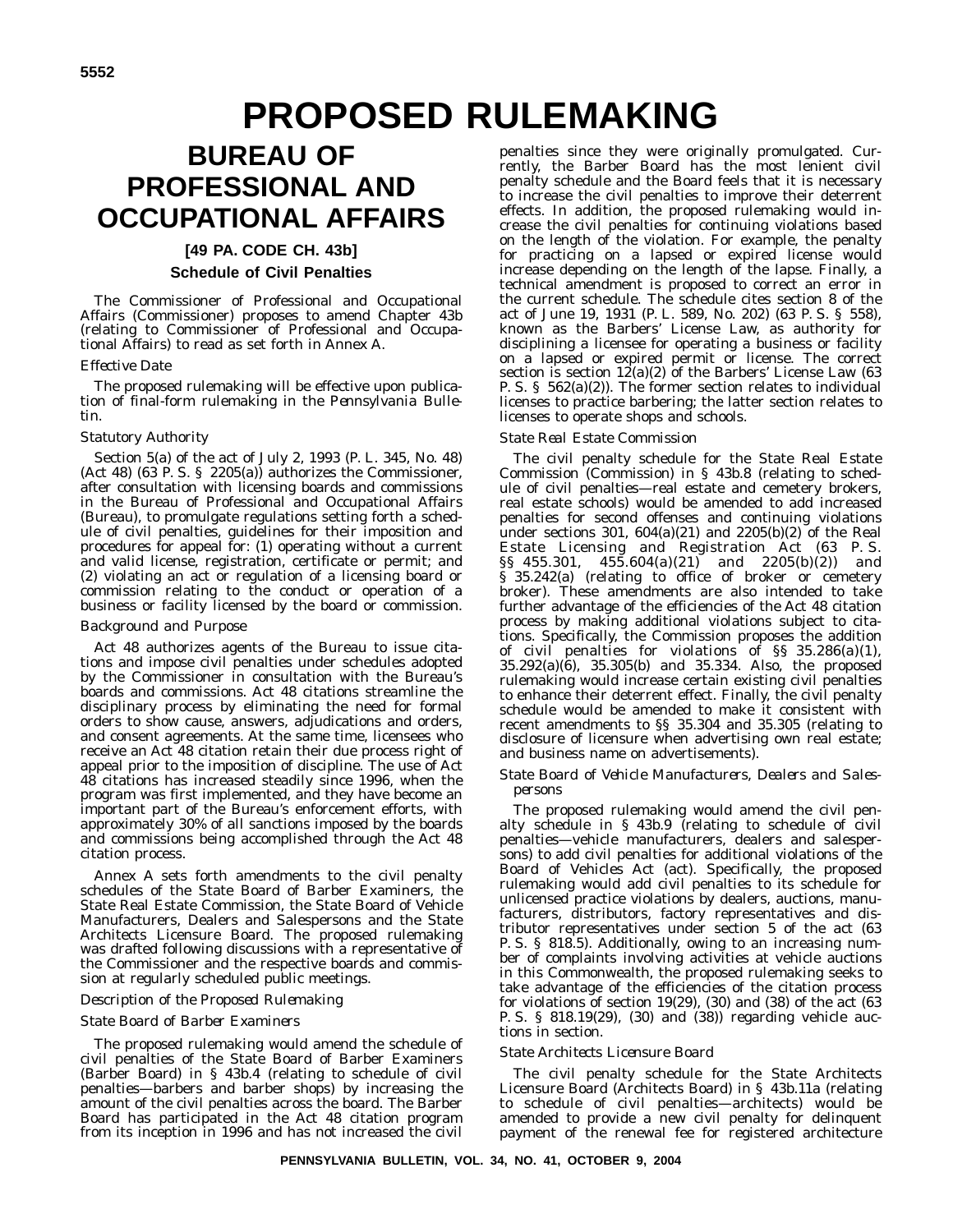firms. This fee was recently promulgated by the Architects Board and is being assessed biennially. The civil penalty schedule also provides for increased penalties based on continuing violations under this provision. Amendments would also be made to the schedule to make it consistent with recent amendments to sections 13 and 18 of the Architects Licensure Law (63 P. S. §§ 34.13 and 34.18) and to provide for increased penalties for practicing without a current license based on the length of the violation.

#### *Fiscal Impact and Paperwork Requirements*

The proposed rulemaking would have no adverse fiscal impact on the Commonwealth or its political subdivisions. The proposed rulemaking would reduce the paperwork requirements of both the Commonwealth and the regulated community by eliminating the need for orders to show cause, answers, consent agreements and adjudications/orders for those violations subject to the Act 48 citation process.

#### *Sunset Date*

Professional licensure statutes require each board and commission to be self-supporting. Therefore, boards and commissions continually monitor the cost effectiveness of regulations affecting their operations. As a result, no sunset date has been assigned.

#### *Regulatory Review*

Under section 5(a) of the Regulatory Review Act (71 P. S. § 745.5(a)), on September 29, 2004, the Commissioner submitted a copy of this proposed rulemaking and a copy of a Regulatory Analysis Form to the Independent Regulatory Review Commission (IRRC) and to the Chairpersons of the Senate Consumer Protection and Professional Licensure Committee and the House Professional Licensure Committee. A copy of this material is available to the public upon request.

Under section 5(g) of the Regulatory Review Act, IRRC may convey any comments, recommendations or objections to the proposed rulemaking within 30 days of the close of the public comment period. The comments, recommendations or objections must specify the regulatory review criteria which have not been met. The Regulatory

Review Act specifies detailed procedures for review, prior to final publication of the rulemaking, by the Commissioner, the General Assembly and the Governor of comments, recommendations or objections raised.

#### *Public Comment*

Interested persons are invited to submit written comments, suggestions or objections regarding this proposed rulemaking to Basil L. Merenda, P. O. Box 2649, Harrisburg, PA 17105-2649 within 30 days following publication of this proposed rulemaking in the *Pennsylvania Bulletin*.

BASIL L. MERENDA,

*Commissioner*

**Fiscal Note:** 16-32. No fiscal impact; (8) recommends adoption.

#### **Annex A**

**TITLE 49. PROFESSIONAL AND VOCATIONAL STANDARDS**

#### **PART I. DEPARTMENT OF STATE**

**Subpart A. PROFESSIONAL AND OCCUPATIONAL AFFAIRS**

#### **CHAPTER 43b. COMMISSIONER OF PROFESSIONAL AND OCCUPATIONAL AFFAIRS SCHEDULE OF CIVIL PENALTIES, GUIDELINES FOR IMPOSITION OF CIVIL PENALTIES AND PROCEDURES FOR APPEAL**

#### **§ 43b.3. Procedures.**

\*\*\*\*\*

(b) *Citations.*

(1) If an inspection reveals a violation of a statute or a regulation for which a civil penalty has been established under the schedules in **[ §§ 43b.4—43b.14a ] this chapter**, the authorized agent may prepare a citation indicating the violations found and the penalties imposed. A copy of the citation will be provided to the respondent.

\*\*\*\*\* **§ 43b.4. Schedule of civil penalties—barbers and barber shops.**

| 91ALE DVAND VI. DANDEN EAAMINENS  |                                                                              |                                                                                                                                                                                                  |  |
|-----------------------------------|------------------------------------------------------------------------------|--------------------------------------------------------------------------------------------------------------------------------------------------------------------------------------------------|--|
| <b>Violation under</b><br>63 P.S. | <b>Title/Description</b>                                                     | <b>Civil Penalty</b>                                                                                                                                                                             |  |
| Section 551                       | Practicing without a license                                                 | 1st offense— $\frac{5}{250}$ 300<br>2nd offense—Formal action                                                                                                                                    |  |
| Section 557                       | Availability of current license on<br>premises                               | 1st offense $-S$ 50 150<br>2nd offense- $\S$ [250] 500                                                                                                                                           |  |
| Section 558                       | Practicing on a lapsed or expired license                                    | 1st offense—Up to 90 days—Warning; 90<br>days $\lceil$ or more $\rceil$ to 1 year - $\lceil$ 100 $\rceil$ 250;<br>1 year to 2 years-\$500; over 2 years-<br>\$1.000<br>2nd offense—Formal action |  |
| Section [ $558$ ] $562(a)(2)$     | Operating a business or facility on a<br>lapsed or expired permit or license | 1st offense—Up to 90 days—Warning; 90<br>days $\lceil$ or more $\rceil$ to 1 year– $\$250$ ; from 1<br>year to 2 years-\$500; over 2 years-<br><b>S1.000</b><br>2nd offense—Formal action        |  |
| Section 559                       | Failure to employ licensed persons                                           | 1st offense $-\$ [250 ] 500 for each individual<br>unlicensed barber<br>2nd offense—Formal action                                                                                                |  |

#### **STATE BOARD OF BARBER EXAMINERS**

**PENNSYLVANIA BULLETIN, VOL. 34, NO. 41, OCTOBER 9, 2004**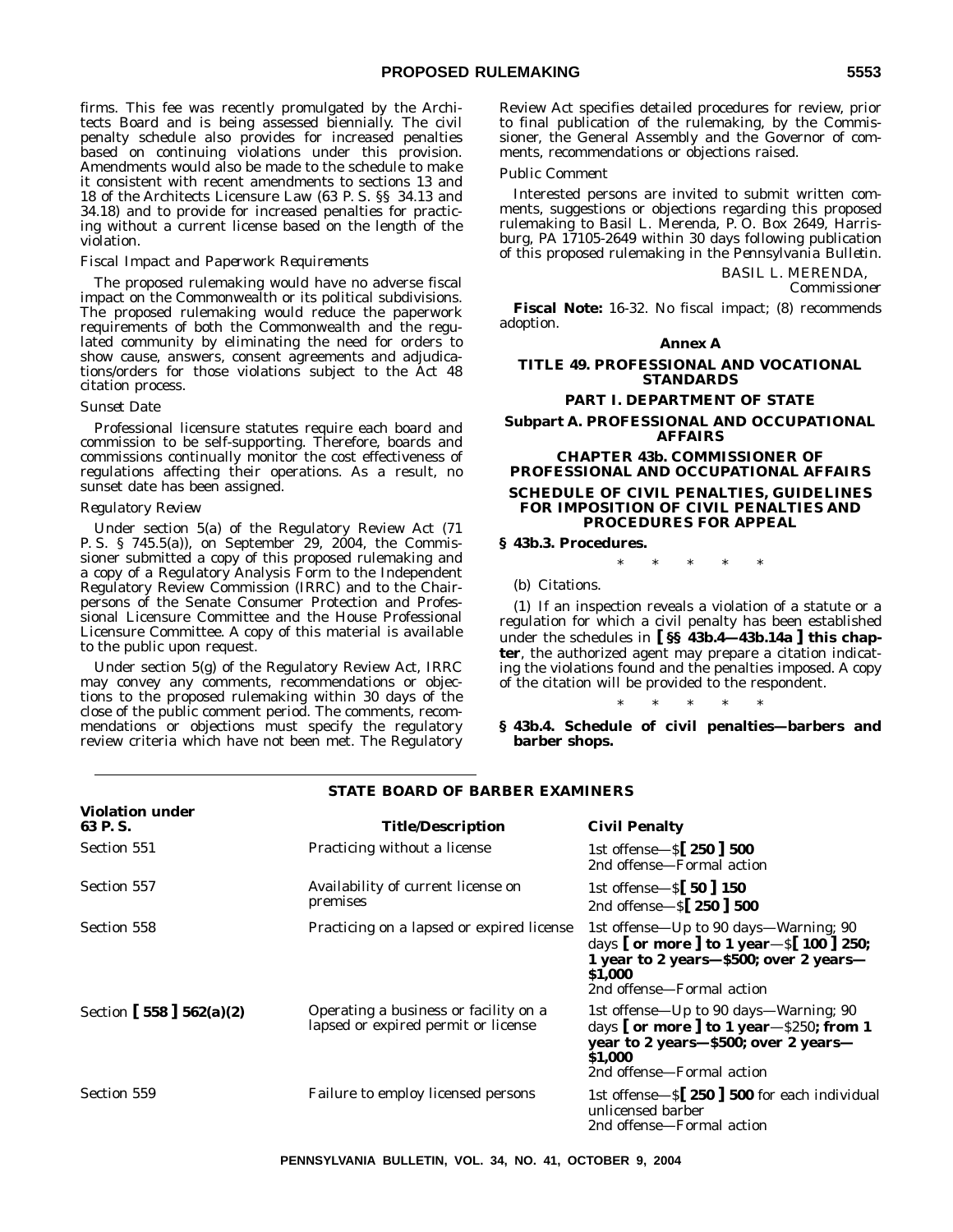| <b>Violation under</b><br>63 P.S.               | <b>Title/Description</b>                                                      | <b>Civil Penalty</b>                                                                   |
|-------------------------------------------------|-------------------------------------------------------------------------------|----------------------------------------------------------------------------------------|
| Section 560                                     | Opening shop for business before shop<br>inspected and approved               | 1st offense- $S$ [100] 200<br>2nd offense-Formal action                                |
| Section 560                                     | Failure to file application when taking<br>over as owner of existing shop     | 1st offense-S[ 100 ] 500<br>2nd offense—Formal action                                  |
| Section 562                                     | Operating an establishment without<br>supervision of manager barber           | 1st offense- $S$ [100] 250<br>2nd offense-Formal action                                |
| Section 563                                     | Operating a business or facility without<br>a permit or license               | 1st offense-S[ 250 ] 500<br>2nd offense-Formal action                                  |
| Section $563(a)$                                | Licensee practicing in place other than<br>licensed shop                      | 1st offense- $\frac{150}{150}$ 500<br>2nd offense—Formal action                        |
| <b>Violation Under 49</b><br>Pa. Code Chapter 3 | <b>Title/Description</b>                                                      | <b>Civil Penalty</b>                                                                   |
| Section $3.51(a)$                               | Failure to obtain new shop license when<br>shop moves                         | 1st offense-S[ 100 ] 500<br>2nd offense-[ \$250 ] Formal action                        |
| Section $3.51(b)$                               | Failure to register [tradename ] trade 1st offense-S[50] 100<br>name          | 2nd offense-Formal action                                                              |
| Section 3.54                                    | Failure to meet minimum equipment<br>requirements                             | 1st offense-S[ 50] 100<br>2nd offense-Formal action                                    |
| Section 3.55                                    | Failure to meet minimum maintenance<br>and sanitation requirements            | 1st offense $-S$ [ 50 ] 100<br>2nd offense-Formal action                               |
| Section 3.85                                    | School equipment does not meet<br>requirements                                | 1st offense $-S[50]100$<br>2nd offense-[\$250] Formal action                           |
| Section 3.86                                    | School maintenance and<br>[sterilization ] sanitation<br>requirements not met | 1st offense $-S[50]250$<br>2nd offense-[\$100 per requirement]<br><b>Formal action</b> |
| Section 3.89                                    | School advertising requirements not met                                       | 1st offense $-S$ [ 50 ] 250<br>2nd offense-[\$250] Formal action                       |

# **§ 43b.8. Schedule of civil penalties—real estate and cemetery brokers, real estate schools.**

| <b>STATE REAL ESTATE COMMISSION</b>              |                                                                                                                                              |                                                                            |  |
|--------------------------------------------------|----------------------------------------------------------------------------------------------------------------------------------------------|----------------------------------------------------------------------------|--|
| Violation under 63 P.S.                          | <b>Title/Description</b>                                                                                                                     | <b>Civil Penalty</b>                                                       |  |
| <b>Section 455.301</b>                           | Acting in capacity of cemetery broker or<br>cemetery salesperson without a license<br>$\ast$                                                 | 1st offense-\$250<br>2nd offense-\$500                                     |  |
| Section $455.604(a)(8)$                          | Placing a "for sale" or "for rent" sign or<br>advertising property without the written<br>consent of the owner                               | 1st offense- $S$ [100] 250<br>2nd offense $-S$ [ 250 ] 500                 |  |
| Section $455.604(a)(21)$                         | $\ast$<br>$\ast$<br>Failure of licensee to have current<br>license when performing licensed activity<br>$\ast$<br>$\ast$<br>$\ast$<br>$\ast$ | 1st offense $-$ \$250 per month up to \$1,000<br>2nd offense-Formal action |  |
| Section $2205(b)(2)$                             | Aiding and abetting cemetery or real<br>estate sales activities by unlicensed<br>individuals                                                 | 1st offense—\$250 per individual<br>2nd offense-\$500 per individual       |  |
| <b>Violation Under 49</b><br>Pa. Code Chapter 35 | <b>Title/Description</b>                                                                                                                     | <b>Civil Penalty</b>                                                       |  |
| Section $35.242(a)$                              | Failure of broker or cemetery broker to<br>devote office to transaction of real estate<br>business in privacy                                | 1st offense- $S$ [100] 125<br>2nd offense-\$250                            |  |
| Section $35.242(b)$                              | Failure of broker or cemetery broker to<br>maintain separate entrance to office<br>located in private residence                              | 1st offense $-S$ 50 125<br>2nd offense-S[ 100 ] 250                        |  |
|                                                  | $\ast$                                                                                                                                       |                                                                            |  |

**PENNSYLVANIA BULLETIN, VOL. 34, NO. 41, OCTOBER 9, 2004**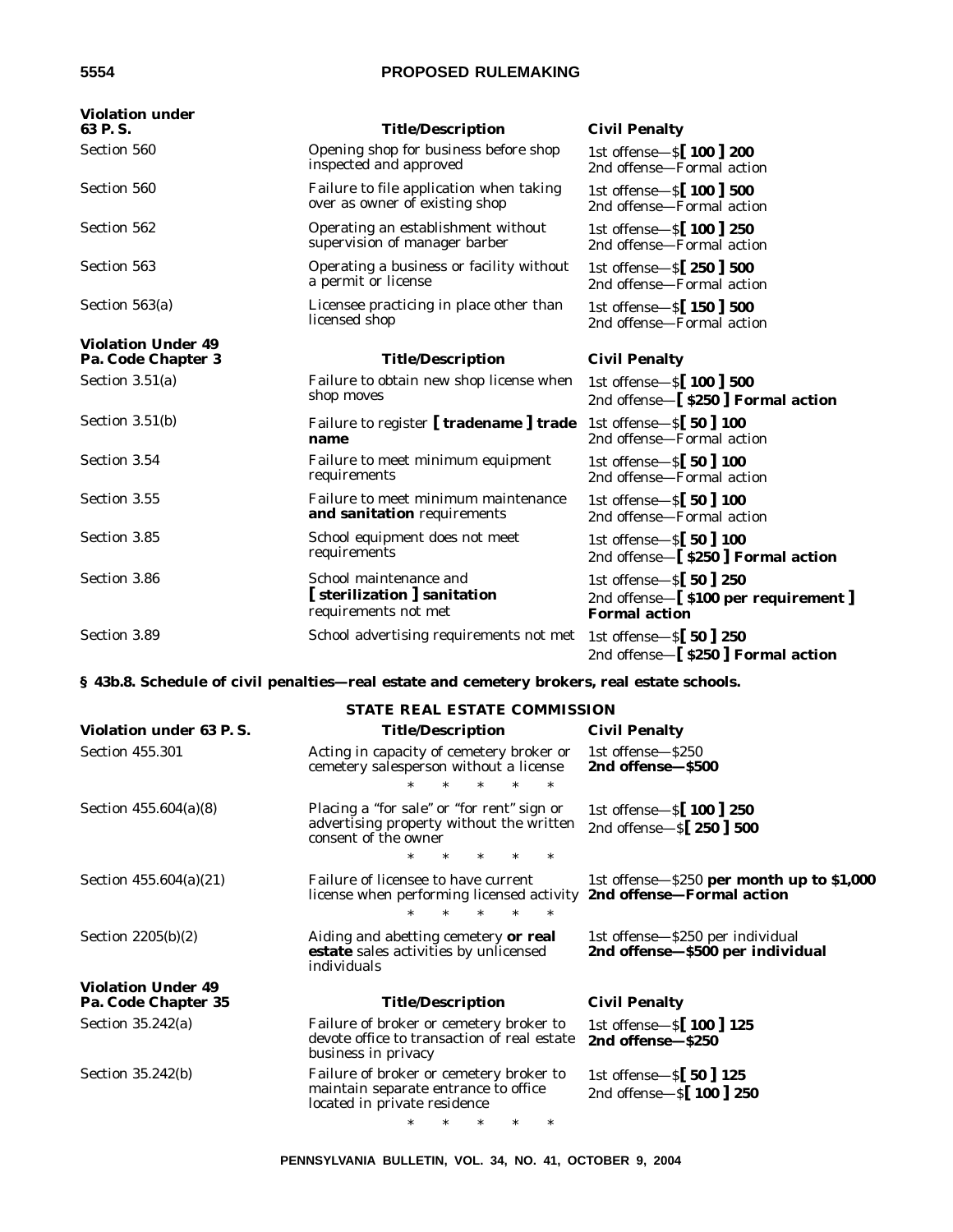| <b>Violation Under 49</b><br>Pa. Code Chapter 35 | <b>Title/Description</b>                                                                                                                                                                                                                                                                                                                      | <b>Civil Penalty</b>                                    |
|--------------------------------------------------|-----------------------------------------------------------------------------------------------------------------------------------------------------------------------------------------------------------------------------------------------------------------------------------------------------------------------------------------------|---------------------------------------------------------|
| Section $35.245(a)$                              | Failure of broker, cemetery broker or<br>rental listing referral agent to<br>conspicuously display current license at<br>main office                                                                                                                                                                                                          | 1st offense-S[ 100 ] 125<br>2nd offense—\$250           |
| Section $35.245(c)$                              | Failure of broker or cemetery broker to<br>conspicuously display current branch<br>office license at branch office                                                                                                                                                                                                                            | 1st offense-S[100] 125<br>2nd offense-\$250             |
| Section 35.245(d)                                | Failure of broker or cemetery broker to<br>maintain at main office list of licensed<br>[employes] employees and branch<br>offices at which [employes]<br>employees work<br>$\ast$                                                                                                                                                             | 1st offense-S[ 100 ] 125<br>2nd offense-\$250           |
| <b>Section 35.286(a)</b>                         | Failure of broker to retain a copy of<br>the written estimate of reasonably<br>foreseeable expenses required under<br>§ 35.334 (relating to statements of<br>estimated cost and return)                                                                                                                                                       | 1st offense-\$250<br>2nd offense-\$500                  |
| Section $35.286(a)(1)$                           | Failure of broker, associate broker<br>or salesperson to retain a copy of<br>the acknowledgement portion of the<br><b>Consumer Notice</b>                                                                                                                                                                                                     | 1st offense-\$250<br>2nd offense—\$500                  |
| Section 35.292(a)(6)                             | Failure of broker, associate broker<br>or salesperson to provide a copy of<br>the Consumer Notice as required<br>under 63 P.S. § 455.608 regarding<br>information to be given at initial<br>interview                                                                                                                                         | 1st offense-\$250<br>2nd offense-\$500                  |
| <b>Section 35.304</b>                            | Failure of a [broker] licensee who<br>sells or leases his own real estate to<br>disclose in ads for the property that he is<br>a [real estate broker ] licensee<br>$\ast$                                                                                                                                                                     | 1st offense-\$250<br>2nd offense-\$500                  |
| <b>Section 35.305(b)</b>                         | Advertising or using a nickname<br>that has not been registered with<br>the Commission                                                                                                                                                                                                                                                        | 1st offense-\$250<br>2nd offense-\$500                  |
| Section 35.305 (b) $(c)$                         | Failure of [associate broker,<br>salesperson, associate cemetery<br>broker or cemetery salesperson to<br>include employing broker's name<br>and telephone number on<br>advertisement   salesperson or<br>associate broker to include the<br>business name and telephone<br>number of the broker in at least<br>equal size on an advertisement | 1st offense $-S[500]250$<br>2nd offense $-S$ [ 750 ]500 |
| <b>Section 35.334</b>                            | Failure of broker to provide a<br>written estimate of reasonably<br>foreseeable expenses                                                                                                                                                                                                                                                      | 1st offense-\$250<br>2nd offense-\$500                  |
| Section $35.361(a)$                              | Failure of real estate school to<br>prominently display certificate of<br>approval at main location and copy at<br>each satellite location<br>*<br>$\ast$                                                                                                                                                                                     | 1st offense-S[100] 125<br>2nd offense-\$250             |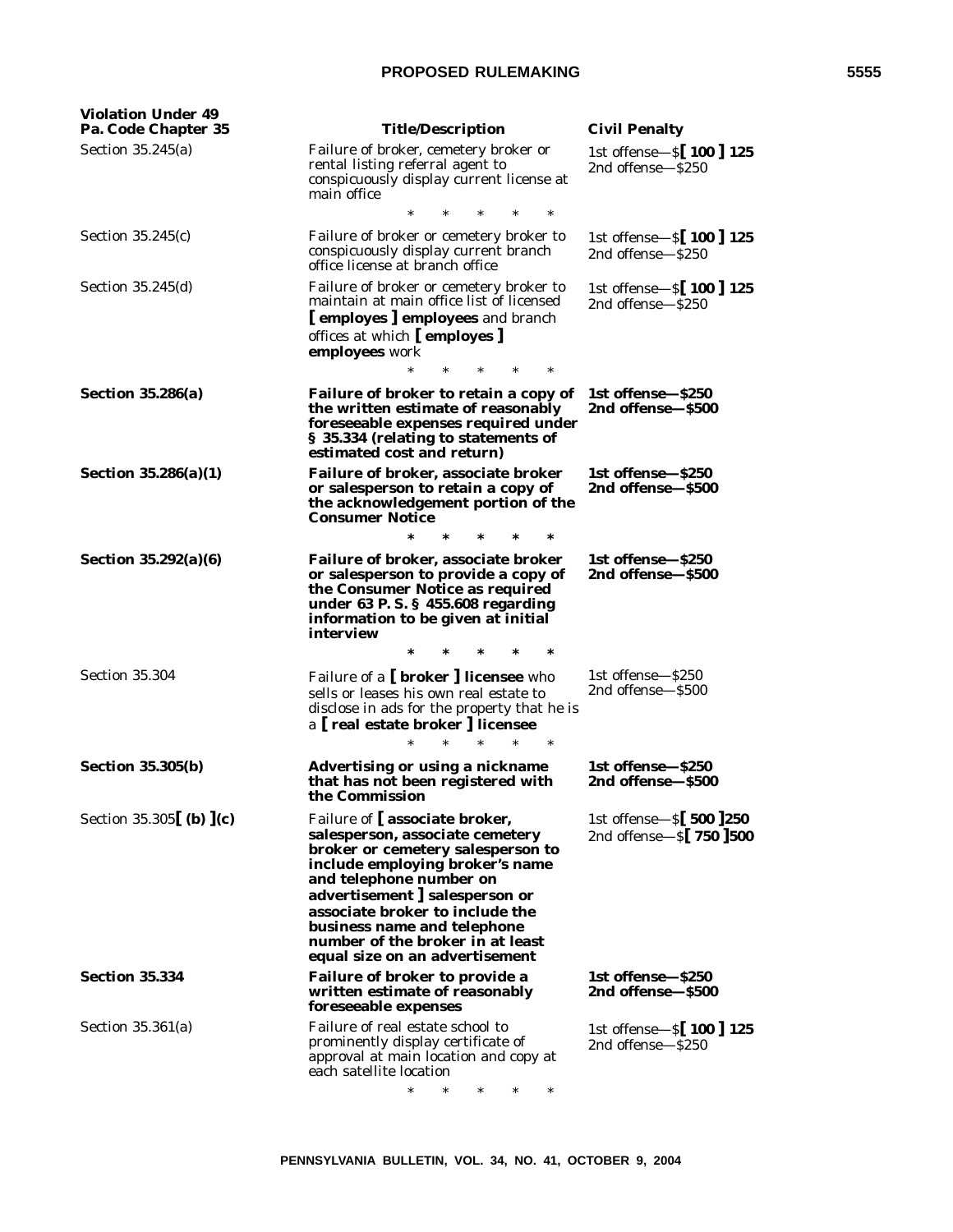| <b>Violation Under 49</b><br>Pa. Code Chapter 35         |                                                           | <b>Title/Description</b>                                                                                                                                                                                                                          | <b>Civil Penalty</b>                                                                                                             |
|----------------------------------------------------------|-----------------------------------------------------------|---------------------------------------------------------------------------------------------------------------------------------------------------------------------------------------------------------------------------------------------------|----------------------------------------------------------------------------------------------------------------------------------|
| Section $35.361(c)$                                      |                                                           | Failure of real estate school to<br>prominently display school director's<br>letter of approval at main location and<br>copy at each satellite location                                                                                           | 1st offense-S [100 ] 125<br>2nd offense-\$250                                                                                    |
| Section 35.361(d)                                        |                                                           | Failure of real estate school to<br>prominently display alphabetical list of<br>courses and instructors at each school<br>location                                                                                                                | 1st offense-S[ 100 ] 125<br>2nd offense-\$250                                                                                    |
| Section 35.361(e)                                        |                                                           | Failure of real estate school to<br>prominently display a list of satellite<br>locations at main location                                                                                                                                         | 1st offense- $S$ [100] 125<br>2nd offense-\$250                                                                                  |
|                                                          |                                                           | § 43b.9. Schedule of civil penalties—vehicle manufacturers, dealers and salespersons.                                                                                                                                                             |                                                                                                                                  |
|                                                          |                                                           | STATE BOARD OF VEHICLE MANUFACTURERS, DEALERS AND SALESPERSONS                                                                                                                                                                                    |                                                                                                                                  |
| Violation under 63 P.S.                                  |                                                           | <b>Title/Description</b>                                                                                                                                                                                                                          | <b>Civil Penalty</b>                                                                                                             |
| Section 818.5(a)                                         |                                                           | Person or entity engaging in<br>business of vehicle dealer, auction,<br>manufacturer or distributor without<br>license or acting as broker                                                                                                        | Each offense-\$1,000                                                                                                             |
| Section 818.5(a)                                         |                                                           | Person engaging in business as a<br>factory representative or distributor 2nd offense-\$500<br>representative without a license<br>$\ast$                                                                                                         | 1st offense-\$100<br>3rd offense-\$1,000                                                                                         |
| <b>Section 818.5(c)</b>                                  |                                                           | Licensed salesperson working as<br>salesperson for dealership other<br>than for whom salesperson is<br>licensed<br>$\ast$                                                                                                                         | 1st offense-\$100<br>2nd offense-\$500<br>3rd offense-Formal action                                                              |
| <b>Section 818.19(29)</b>                                |                                                           | <b>Wholesale auction permitting</b><br>unlicensed or revoked or currently<br>suspended dealer or vehicle<br>business to buy, sell or represent<br>vehicle at auction                                                                              | 1st offense-\$250<br>2nd offense-\$500<br>3rd offense-\$1,000<br>Subsequent offense-<br><b>Formal action</b>                     |
| <b>Section 818.19(30)</b>                                |                                                           | Dealer permitting revoked or<br>currently suspended salesperson to<br>sell, represent or purchase vehicle<br>at auction                                                                                                                           | 1st offense-\$500<br>2nd offense-\$1000<br>3rd offense-<br><b>Formal action</b>                                                  |
| Sections $818.5(f)(5)$ and<br>$(g)(1)$ and 818.19 $(38)$ |                                                           | Person with revoked or currently<br>suspended dealer or salesperson<br>license physically present during<br>auctioning of vehicles                                                                                                                | Each offense \$1,000                                                                                                             |
|                                                          |                                                           | § 43b.11a. Schedule of civil penalties—architects.                                                                                                                                                                                                |                                                                                                                                  |
|                                                          |                                                           | <b>STATE ARCHITECTS LICENSURE BOARD</b>                                                                                                                                                                                                           |                                                                                                                                  |
| <b>Violation</b><br>under 63 P.S.                        | <b>Violation under</b><br>49 Pa. Code<br><b>Chapter 9</b> | <b>Title/Description</b><br>$\ast$<br>$\ast$<br>$\ast$<br>$\ast$                                                                                                                                                                                  | <b>Civil Penalty</b>                                                                                                             |
| \$34.13(j)                                               | $\S$ 9.3                                                  | Delinquent payment of annual<br>renewal fee for registered<br>architecture firms (\$100 assessed<br>biennially).                                                                                                                                  | 1st offense—0 to 2 years—\$500;<br>2nd offense $-2$ to 4 years $-$ \$1,000;<br>3rd offense-over 4 years-<br><b>Formal action</b> |
| § 34.13 ( <b>h</b> ) $\int$ ( <b>j</b> )                 | $\S$ 9.163                                                | Engaging in the practice of architecture<br>as a professional association,<br>partnership, professional corporation,<br>limited liability company, limited<br><b>liability partnership</b> or business<br>corporation without first receiving the | 1st offense-\$500<br>2nd offense $-$ \$1,000<br>3rd offense-formal action                                                        |

written approval of the Board.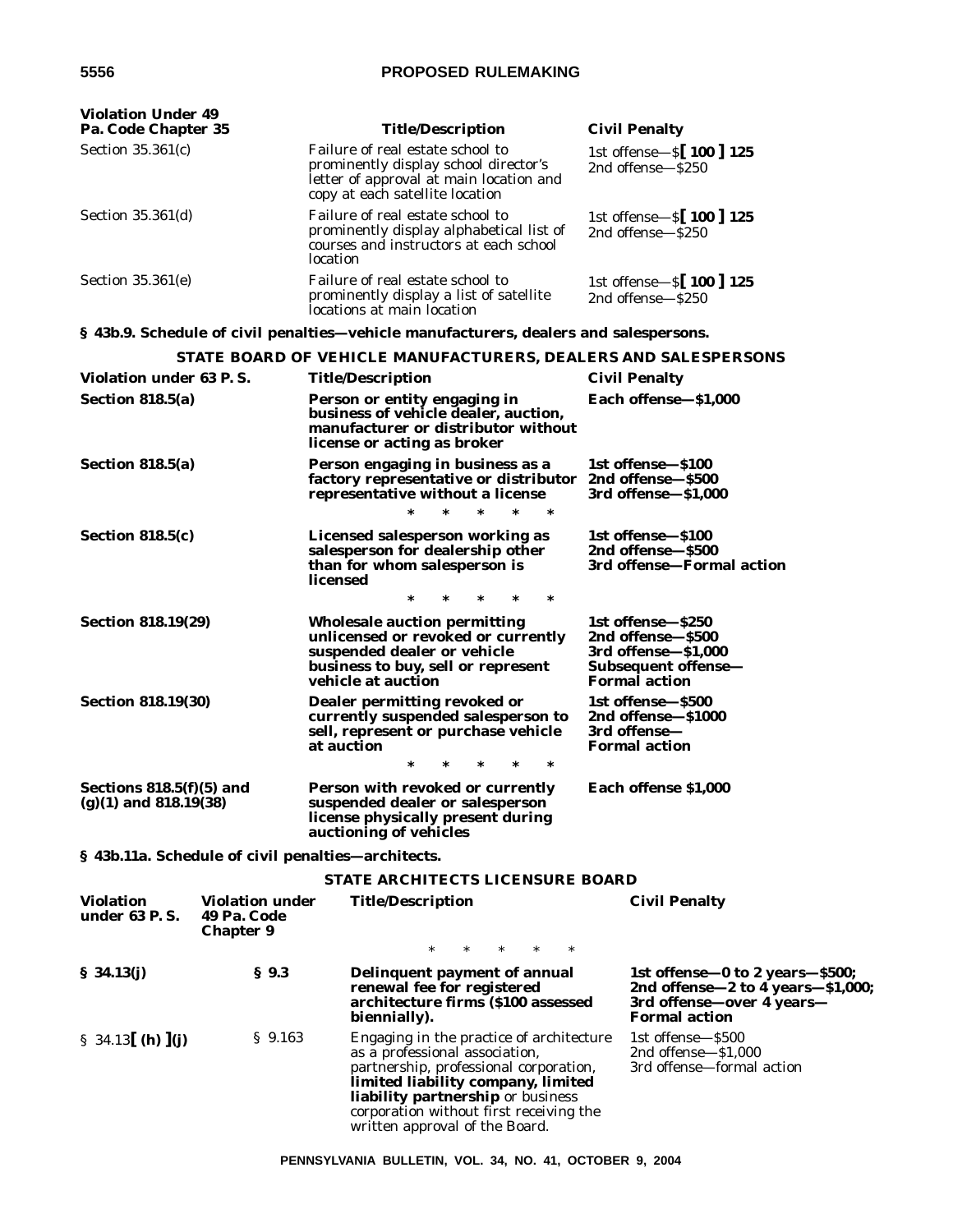| <b>Violation</b><br>under 63 P.S. | <b>Violation under</b><br>49 Pa. Code<br><b>Chapter 9</b> | <b>Title/Description</b>                                                                                                                                                                                                                                                                                                                                                                                                                                                                                                                                                                                                                                        | <b>Civil Penalty</b>                                                                                                                                                                      |
|-----------------------------------|-----------------------------------------------------------|-----------------------------------------------------------------------------------------------------------------------------------------------------------------------------------------------------------------------------------------------------------------------------------------------------------------------------------------------------------------------------------------------------------------------------------------------------------------------------------------------------------------------------------------------------------------------------------------------------------------------------------------------------------------|-------------------------------------------------------------------------------------------------------------------------------------------------------------------------------------------|
| $$34.18(a)$ and<br>(b)            | $\frac{1}{2}$ 9.171                                       | l Use of the word "architect" or<br>"architects" in the surname, word or<br>business title implying that an<br>individual or business is engaged in<br>the practice of architecture, without<br>possessing current and proper<br>licensing by the Board.   An<br>individual or business engaging in<br>the practice of architecture or<br>offering to engage in the practice of<br>architecture in this Commonwealth,<br>or using any title, sign, card or<br>device implying that the individual<br>or business is competent to engage<br>in the practice of architecture<br>during a period when the<br>individual's or business's license is<br>not current. | 1st offense— $\lceil$ \$1,000 $\rceil$ 0 to 2<br>years-\$500<br>2nd offense- $\lceil$ formal action $\rceil$ 2 to 4<br>years-\$1,000<br>3rd offense-over 4 years-<br><b>Formal action</b> |
|                                   |                                                           | [Pa.B. Doc. No. 04-1850. Filed for public inspection October 8, 2004, 9:00 a.m.]                                                                                                                                                                                                                                                                                                                                                                                                                                                                                                                                                                                |                                                                                                                                                                                           |

**DELAWARE RIVER BASIN COMMISSION**

### **[25 PA CODE CH. 901]**

**Amendment of the Water Quality Regulations, Water Code and Comprehensive Plan to Classify the Lower Delaware River as Special Protection Waters**

The Delaware River Basin Commission (Commission) will hold a public hearing to receive comments on proposed amendments to the Commission's *Water Quality Regulations, Water Code* and *Comprehensive Plan* to classify as Special Protection Waters the reach of the main stem Delaware River known as the Lower Delaware. The Lower Delaware extends from the southern boundary of the Delaware Water Gap National Recreation Area at River Mile (RM) 209.5 to the head of tide at Trenton, NJ, RM 133.4.

#### *Supplemental Information*

#### *Background*

The Special Protection Waters regulations, consisting of § 3.10.3.A.1. of the Water Quality Regulations (Regulations), are intended to maintain the quality of interstate waters where existing water quality is better than the established stream quality objectives. The Regulations consist in large part of a series of policies regarding: water quality management (§ 3.10.3.A.2.b.); allowable discharges (§ 3.10.3.A.2.c.); wastewater treatment facilities (§ 3.10.3.A.2.d.); the control of nonpoint sources of pollution (§ 3.10.3.A.2.e.); and intergovernmental responsibilities (§ 3.10.3.A.2.f.). Other sections of the rule include definitions (§ 3.10.3.A.2.a.), a list of waters classified as Special Protection Waters (§ 3.10.3.A.2.g.), a table defining existing water quality with numeric values for a series of different parameters in each of the river sections classified as Special Protection Waters (Table 1) and a table describing the location of the Boundary and Interstate Special Protection Waters Control Points, which are

the locations used to assess water quality for purposes of defining and protecting existing water quality (Table 2).

To be protected as Special Protection Waters, stream reaches must be classified as either Outstanding Basin Waters or Significant Resource Waters. Outstanding Basin Waters are defined as ''interstate and contiguous intrastate waters that are contained within the established boundaries of National parks; National wild, scenic and recreational rivers systems; and/or National wildlife refuges that are classified by the Commission under Subsection 2.g.1. [of the Regulations] as having exceptionally high scenic, recreational and ecological values that require special protection" (§ 3.10.3.A.2.a.1.). "Significant Resource Waters'' are defined as ''interstate waters classified by the Commission under Subsection 2.g.2. [of the Regulations] as having exceptionally high scenic, recreational, ecological, and/or water supply uses that require special protection" (§ 3.10.3.A.2.a.2.).

In accordance with § 3.10.3.A.2. of the Regulations, the Delaware Riverkeeper Network submitted to the Commission in April 2001 a nomination petition requesting that the Commission classify the Lower Delaware River as Special Protection Waters. The Commission initiated a 5-year monitoring program in May 2000 to characterize existing water quality in the Lower Delaware. Four years of data have been collected and analyzed. Data collection and analysis for the 5th year will be completed in 2004.

A series of studies, plans and policies and a Federal designation document the scenic, recreational, ecological and water supply values and uses of the Lower Delaware and support the goal of preserving these qualities. The 4 years of data and findings set forth in the report entitled, *Delaware Eligibility Determination for DRBC Declaration of Special Protection Waters* (DRBC, August 2004) demonstrate that water quality in the Lower Delaware River is better than the water quality criteria. The *Lower Delaware National Wild & Scenic River Study Report* (National Park Service, Northeast Region, 1999) documents that the Lower Delaware River includes islands, wetlands and diverse ecosystems that support rare and endangered plant and animal species and constitute scenic and recreational amenities. The *Lower Delaware River Management Plan* (Lower Delaware River Wild and Scenic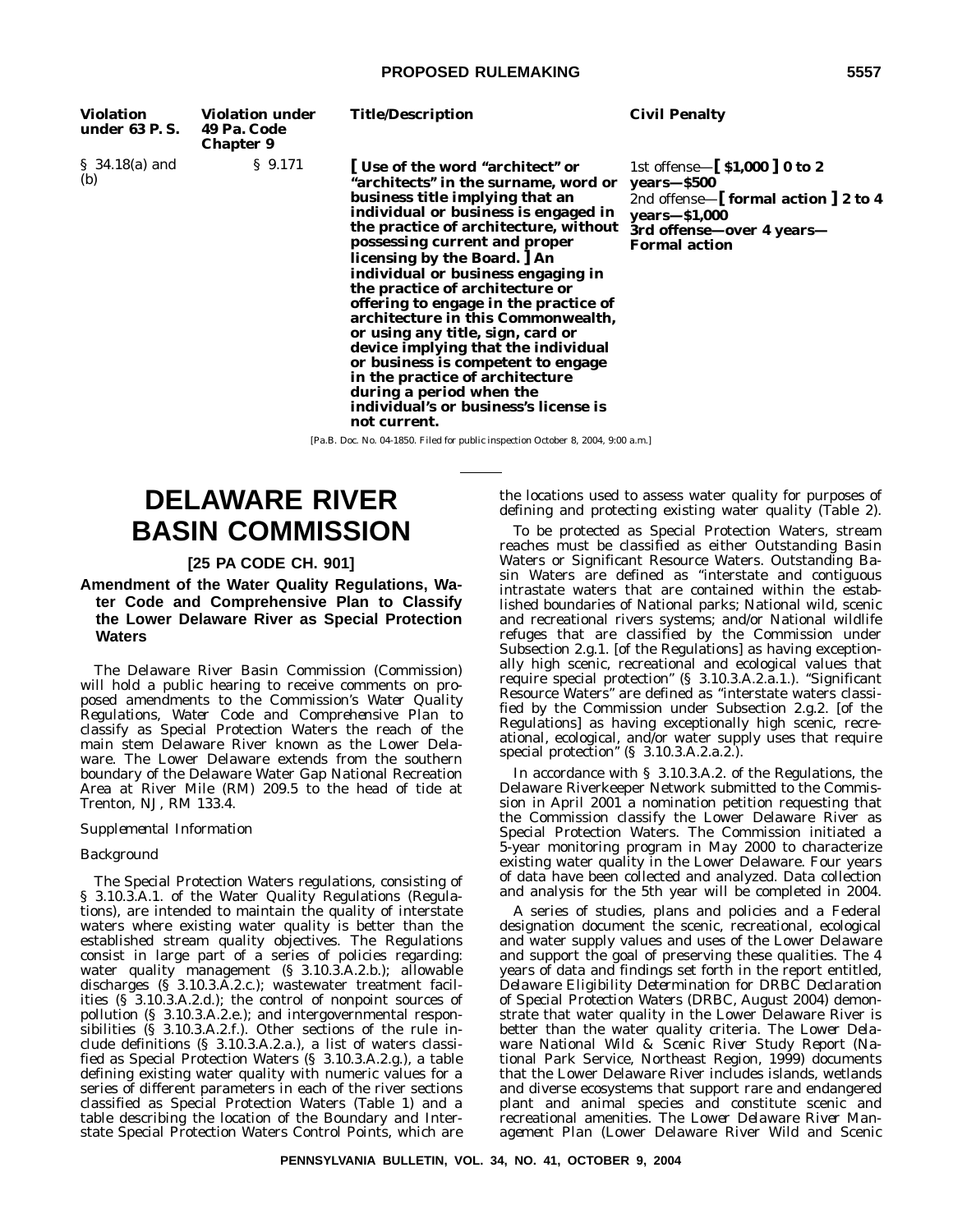River Study Task Force and Local Government Committee, with assistance from the National Park Service, August 1997) (LDRMP) contains goals regarding water quality, natural resources, historic resources, recreation, economic development and open space preservation for the Lower Delaware River. Goal 1 of the LDRMP calls for maintaining, and when practical, improving existing water quality in the main stem of the Lower Delaware River and its tributaries. On November 1, 2000, the President of the United States signed Pub. L. No. 106-418, designating portions of the Lower Delaware River as part of the National Wild and Scenic Rivers System (system). The system was established by Congress in 1968 to preserve the character of rivers with ''outstandingly remarkable scenic, recreational, geologic, fish and wildlife, historic, cultural or other similar values'' and to ensure that designated rivers remain free-flowing (Pub. L. No. 106- 418, 106th Congress). The *Water Resources Plan for the Delaware River Basin* (DRBC Watershed Advisory Committee, September 2004) (Basin Plan), which is supported by each of the Commission's signatories, directs ''[w]here water quality meets or is better than standards for the protection of aquatic life and wildlife, implement antidegradation regulations, policies and/or other mechanisms to maintain or improve existing water quality'' (Basin Plan, p. 67).

#### *Proposed Amendments*

The Commission proposes to amend the Special Protection Waters regulations by adding one section of the main stem Delaware River to the list of stream reaches classified as Outstanding Basin Waters (see § 3.10.3.A.2.g.1) and two sections of the main stem Delaware River to the list of stream reaches classified as Significant Resource Waters (see § 3.10.3.A.2.g.2). The section of the main stem proposed to be classified as Outstanding Resource Waters is the reach extending from RM 171.4, a point just south of the Gilbert Generating Station in Holland Township, NJ, to RM 141.8, at Washington Crossing, PA. The sections of the main stem proposed to be classified as Significant Resource Waters extend from RM 209.5, the downstream boundary of the Delaware Water Gap National Recreation Area, to RM 171.4, the location of which is previously noted, and from RM 141.8 at Washington Crossing, PA, to RM 133.4, the location of the head of tide at Trenton, NJ.

The proposed amendments do not at this time include additions to Table 1, defining existing water quality in each classified reach with numeric values for a series of different parameters, or to Table 2, describing the location of the Boundary and Interstate Special Protection Waters Control Points. These amendments will be made at a later date, when analysis of a 5th year of water quality data for the Lower Delaware has been completed. Thus, the Commission proposes to add § 3.10.3.A.2.g.6)., providing that the regulations that depend for enforcement upon the use of approved numeric values for existing water quality will not apply, under the proposed amendments, to regulated activities within the drainage area of the Lower Delaware River, and that all other provisions of § 3.10.3.A.2. will apply upon the effective date of the proposed amendments. Provisions of the Special Protection Waters regulations that will apply within the drainage area to the Lower Delaware River include the following: § 3.10.3.A.2.c.1.—3., in part requiring an analysis of alternatives to new or expanded discharges; § 3.10.3A.2.d.1.-7., setting forth requirements for wastewater treatment facilities; and § 3.10.3A.2.e.1. and 2., conditioning project approval on the existence of an approved Non-Point Source Pollution Control Plan for the

project area and requiring that approval of a new or expanded withdrawal or wastewater, or both, discharge project be subject to the condition that new connections to the project system be limited to service areas regulated by nonpoint source control plans approved by the Commission.

#### *Dates*

The public hearing will be held on October 27, 2004, at approximately 2 p.m. as part of the Commission's regularly scheduled business meeting. This time is approximate because the Commission will conduct hearings on several dockets (project approvals) beforehand, at approximately 1:30 p.m. The hearing will continue until all those who wish to testify are afforded an opportunity to do so. In the event all those who wish to testify cannot be heard on October 27, 2004, the hearing will be continued at a date, time and location to be announced by the Commission chair that day. Persons wishing to testify at the hearing are asked to register in advance with the Commission Secretary, (609) 883-9500, Ext. 224. Written comments will be accepted through Tuesday, November 30, 2004.

#### *Addresses*

The public hearing will be held in the Kirby Auditorium, National Constitution Center, 525 Arch Street, Independence Mall, Philadelphia, PA. Written comments should be addressed to the Commission Secretary, DRBC, P. O. Box 7360, West Trenton, NJ 08628-0360, fax (609) 883-9522, paula.schmitt@drbc.state.nj.us. Overnight mail should be sent to Commission Secretary, DRBC, 25 State Police Drive, West Trenton, NJ 08628-0360.

#### *Additional Information and Contact Person*

The full text of the draft resolution containing the proposed rule change, a map illustrating the proposed stream classifications, a map illustrating the Wild and Scenic Rivers System designations in the Lower Delaware and reports about the Lower Delaware is at the Commission's website: www.drbc.net. The Commission will hold two informational meetings on the proposed rulemaking. One meeting will be held on Thursday, October 14, 2004, from 7 p.m. to 9 p.m. at the Delaware and Raritan Canal Commission Office, Prallsville Mills Complex, 33 Risler Street (Route 29), Stockton, NJ. A meeting will be held on Wednesday, October 20, 2004, from 7 p.m. to 9 p.m. in Room 315, Acopian Engineering Building, Lafayette College, High Street, Easton, PA. Directions to the meeting locations will be posted on the Commission's website in advance of the meeting dates. Contact Pamela Bush, (609) 883-9500 Ext. 203, with questions about the proposed rulemaking or the rulemaking process.

It is proposed to amend the *Water Quality Regulations* and *Water Code* as follows:

Section 3.10.3.A.2.g.1)., listing stream reaches classified as Outstanding Basin Waters, is proposed to be amended by the addition of the following:

(e) The Lower Delaware River between River Miles 171.4 and 141.8 (a point just south of the Gilbert Generating Station in Holland Township, NJ to Washington Crossing, PA).

Section 3.10.3.A.2.g.2)., listing stream reaches classified as Significant Resource Waters, is proposed to be amended by the addition of the following:

(b) The Lower Delaware River between River Miles 209.5 and 171.4 (the downstream boundary of the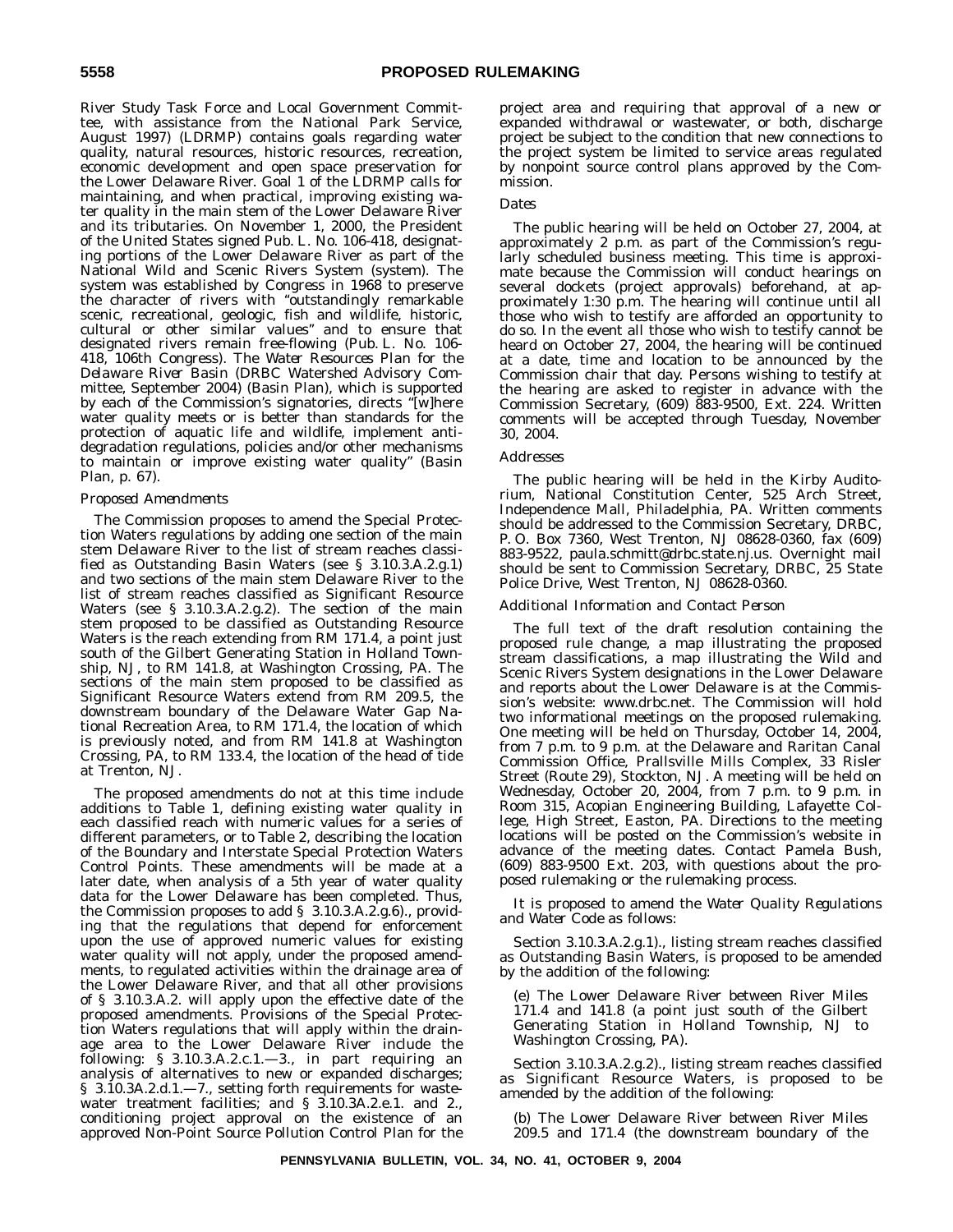Delaware Water Gap National Recreation Area to a point just south of the Gilbert Generation Station in Holland Township, NJ);

(c) The Lower Delaware River between River Miles 141.8 and 133.4 (Washington Crossing, PA to the Head of Tide at Trenton, NJ).

Section 3.10.3.A.2.g is proposed to be amended by the addition of the following:

6). For the stream reaches listed in Sections 3.10.3.A.2.g.1).(e) and 3.10.3.A.2.g.1).(b) and (c), all provisions of Section 3.10.3.A.2 shall be in effect except those that depend for enforcement upon the use of approved numeric values for existing water quality.

> PAMELA M. BUSH, *Secretary*

**Fiscal Note:** 68-43. No fiscal impact; (8) recommends adoption.

#### **Annex A**

# **TITLE 25. ENVIRONMENTAL PROTECTION PART V. DELAWARE RIVER BASIN COMMISSION**

# **CHAPTER 901. GENERAL PROVISIONS**

#### **§ 901.2. Comprehensive Plan and water quality.**

The Comprehensive Plan regulations as set forth in 18 CFR Part 401, Subpart A **[ (2001) ] (2004)** and the Water Code and Water Quality Standards as set forth in 18 CFR Part 410 **[ (2001) ] (2004)** are hereby incorporated by reference and made a part of this title.

[Pa.B. Doc. No. 04-1851. Filed for public inspection October 8, 2004, 9:00 a.m.]

# **[25 PA CODE CH. 901]**

# **Amendment of the Water Quality Regulations, Water Code and Comprehensive Plan to Establish Pollutant Minimization Plan Requirements for Point and Nonpoint Source Discharges of Toxic Pollutants**

The Delaware River Basin Commission (Commission) will hold a public hearing to receive comments on a proposed amendment to the Commission's Water Quality Regulations, Water Code and Comprehensive Plan to establish pollutant minimization plan requirements for point and nonpoint source discharges of toxic pollutants following issuance of a total maximum daily load (TMDL) under section 303(d) of the Clean Water Act (CWA) (33 U.S.C.A. § 1313(d)) by either a member state or the United States Environmental Protection Agency (EPA) or issuance of an assimilative capacity determination by the Commission.

#### *Supplemental Information*

A TMDL establishes the maximum loading of a pollutant that a water body can receive without causing an impairment of the water quality standard, which includes designated uses, water quality criteria calculated to protect those uses and antidegradation requirements. When water quality standards are not attained, despite the technology-based control of industrial and municipal wastewater (point sources), the CWA requires that the impaired waters be identified on the state's Section 303(d)

list and that a TMDL be developed for the pollutant or pollutants causing the impairment. A determination of the assimilative capacity of a water body for a given pollutant under § 4.30.7 of the Commission's Water Quality Regulations is similar to the establishment of maximum total loading for a water body in a TMDL. The Commission may issue an assimilative capacity determination whenever a stream quality objective (the Commission's term for a numeric water quality criterion) is not being attained.

A TMDL or assimilative capacity determination does not in and of itself result in any improvement in water quality. Rather, the total loading or assimilative capacity must be allocated among the various sources contributing to the water quality impairment, and each discharger must reduce its discharge to achieve its allocated load. For point source discharges, the individual load allocation typically is converted to an effluent limitation in a National Pollutant Discharge Elimination System (NPDES) permit issued under section 402 of the CWA (33 U.S.C.A. § 1342). For nonpoint sources, the load allocation typically is achieved through Best Management Practices (BMPs).

For certain toxic pollutants in water bodies within the Delaware River Basin, ambient or effluent, or both, monitoring shows that loadings are many times higher than the levels required to ensure that water quality standards are met. Substantial reductions in loadings of pollutants from all point and nonpoint sources are needed to protect the designated uses. However, the process of developing and allocating a total load or determining the assimilative capacity of the water body for the pollutant may take the regulatory agencies many years. As has become apparent in the case of the TMDL for polychlorinated biphenyls (PCBs) in the Delaware Estuary, issued by the EPA on December 15, 2003, on behalf of Delaware, New Jersey and the Commonwealth, it may be many more years before the states are able to incorporate implementing provisions into NPDES permits for point sources and require implementing BMPs for nonpoint sources. For PCBs, and possibly for other persistent bioaccumulative toxic chemicals, still more time, in some cases decades, will be needed before dischargers achieve sufficient load reductions to achieve the water quality standards. The proposed rulemaking is intended to accelerate real improvements in water quality by authorizing the Commission to require point and nonpoint source dischargers to initiate load reduction efforts sooner. No numeric targets are proposed. Rather, the rule is based on concepts of pollution prevention and sustainability and the recognition that dischargers that are familiar with their own operations may be best situated to identify opportunities for achieving prompt loading reductions in a cost-effective manner. To comply with the rule, dischargers must plan and implement measures for achieving the maximum practicable reduction of pollutant discharges to the air, soil and water.

The proposed rulemaking is primarily a gap-filling measure. For point sources, it will cease to apply to any discharge upon the next issuance by the state or the EPA of a NPDES permit or permit renewal with respect to that discharge. For nonpoint discharges, the Commission's intention is to apply the rule only where existing state and Federal programs will not ensure implementation of the TMDL or assimilative capacity determination.

The rule has four principal parts. Section A addresses the scope of the rule, both the pollutants and the entities intended to be regulated. Section B sets forth procedures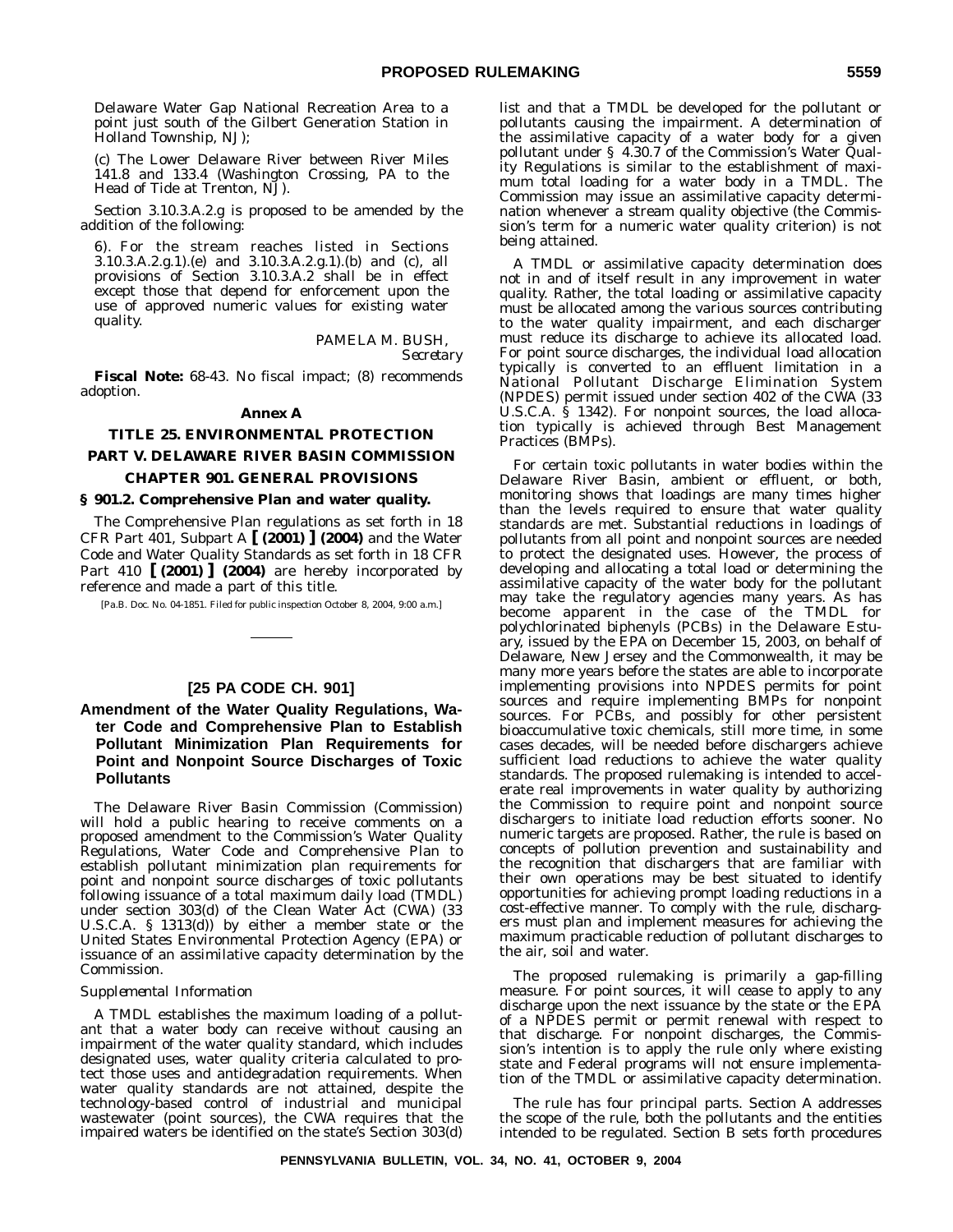for submission, review, implementation and continuation of Pollutant Minimization Plans (plan) required under the rule, including the relationship of the rule to the NPDES permit program. Section C lists the elements required to be included in a plan. Section D sets forth the requirement that dischargers submit a report annually, quantifying changes in pollutant loadings since initiation of the plan and describing measures under way or completed to reduce loadings. Additional sections include a waiver provision and a provision for the development of guidance to assist dischargers in developing plans under the rule.

#### *Scope of the Proposed Rulemaking*

The scope of the proposed rulemaking is limited to toxic chemicals listed in Section A.1 of the rule. The proposed rule lists one pollutant, PCBs, for which the EPA issued a TMDL for the Delaware Estuary on December 15, 2003. Additional pollutants may be added to the rule only through notice and comment rulemaking.

Classes of dischargers or individual dischargers proposed to be subject to the rule may be added by amendment or by a directive of the Commission's Executive Director, upon approval by the Commission. Two classes of PCB dischargers are initially proposed to be included: those listed in Group 1 of Tables 3-2—3-5 of Appendix 3 of the document *U.S. Environmental Protection Agency Regions II and III, Total Maximum Daily Loads for Polychlorinated Biphenyls (PCBs) for Zones 2-5 of the Tidal Delaware River* (December 15, 2003); and those listed in Group 2 of the same tables in the event that the presence of PCB congeners is confirmed through monitoring in accordance with the requirements set forth in Appendix 3 of the same document.

#### *Procedures for Submission, Review, Implementation and Continuation of Plans*

The proposed rulemaking requires dischargers to submit a plan to the Commission and the permitting agency, if any, within 3 months of publication of a final rule or issuance of a directive by the Executive Director. The Commission staff, in consultation with the permitting agency staff (if applicable), will review each plan for completeness, and the Executive Director will issue a completeness determination, either confirming that a plan contains all components required by the rule or identifying deficiencies in the plan. Where a deficiency is identified, a discharger has 30 days to submit a revised plan reflecting a good faith effort to cure the deficiency. The rule sets forth procedures for subsequent revisions if necessary and allows the Executive Director to seek penalties against a discharger for repeated failure to comply, or grant a waiver from a requirement of the rule for good cause shown. The discharger must commence implementation of its plan as submitted within 60 days of receipt of a determination of completeness.

Upon issuance of a final new or renewed NPDES permit by the EPA or a member state after the imposition of a plan requirement under the proposed rulemaking, the permit supersedes any provisions of the plan that relate to the NPDES-permitted discharge.

Plans for point source discharges will receive a thorough substantive review at the time of NPDES permit issuance or reissuance. Due to limited agency resources, earlier substantive review of plans by the Commission or the member states is authorized but not required. The rule provides that if the Commission determines at any time that a plan is not likely to achieve the maximum practicable reduction of pollutant discharges to the air,

soil or water, it may require the discharger to submit a revised plan to more aggressively reduce pollutant loading.

The initial term of the plan is to be 5 years. The term of any plan that is not superseded by an NPDES permit within 5 years may be extended by the Executive Director, following a review by the Commission Staff in consultation with the staff of the appropriate state environmental agency.

#### *Plan Elements*

Interested parties are referred to the text of the rule for the required elements of a plan. Notably, these elements include strategies for tracking down unknown sources of the pollutant, as well as for minimizing releases of the pollutant where sources are found. Plans also must include a description of the procedures to be used to measure, demonstrate and report progress in reducing potential and actual discharges of the pollutant, including annual sampling and analysis of discharges using a prescribed analytical method if one is listed in the rule. In the case of PCBs, dischargers are required to measure loadings annually using EPA Method 1668, Revision A. Dischargers are encouraged to use less complex and expensive analytical methods where possible for purposes of screening or identifying pollutant sources.

#### *Annual Report*

Annual sampling and reporting using a uniform method are required for dischargers and regulators to determine the effectiveness of a plan in reducing pollutant loadings to a waterway.

#### *Dates*

The public hearing will be held on October 27, 2004, at 11 a.m. as part of the Commission's regularly scheduled business meeting. The hearing will end 60 to 90 minutes later, at the discretion of the Commission chair. If necessary, the hearing will be continued at a date and location announced by the Commission chair, until all those who wish to testify are afforded an opportunity to do so. Persons wishing to testify at the hearing are asked to register in advance with the Commission Secretary, (609) 883-9500, Ext. 224. Written comments will be accepted through Friday, November 19, 2004.

#### *Addresses*

The full text of the proposed rulemaking is on the Commission's website: www.drbc.net. The public hearing will be held in the Kirby Auditorium, National Constitution Center, 525 Arch Street, Independence Mall, Philadelphia, PA. Written comments should be addressed to the Commission Secretary, DRBC, P. O. Box 7360, West Trenton, NJ 08628-0360, fax (609) 883-9522, paula.schmitt@drbc.state.nj.us. Overnight mail should be sent to Commission Secretary, DRBC, 25 State Police Drive, West Trenton, NJ 08628-0360.

#### *Further Information and Contact Person*

Contact Pamela Bush, (609) 883-9500, Ext. 203, with questions about the proposed rulemaking or the rulemaking process.

It is proposed to amend the Commission's Water Quality Regulations, Water Code and Comprehensive Plan by the addition of the following:

#### **4.30.9 Pollutant Minimization Plans for Toxic Pollutants**

A. *Applicability*. Following a determination of assimilative capacity by the Commission or the issuance of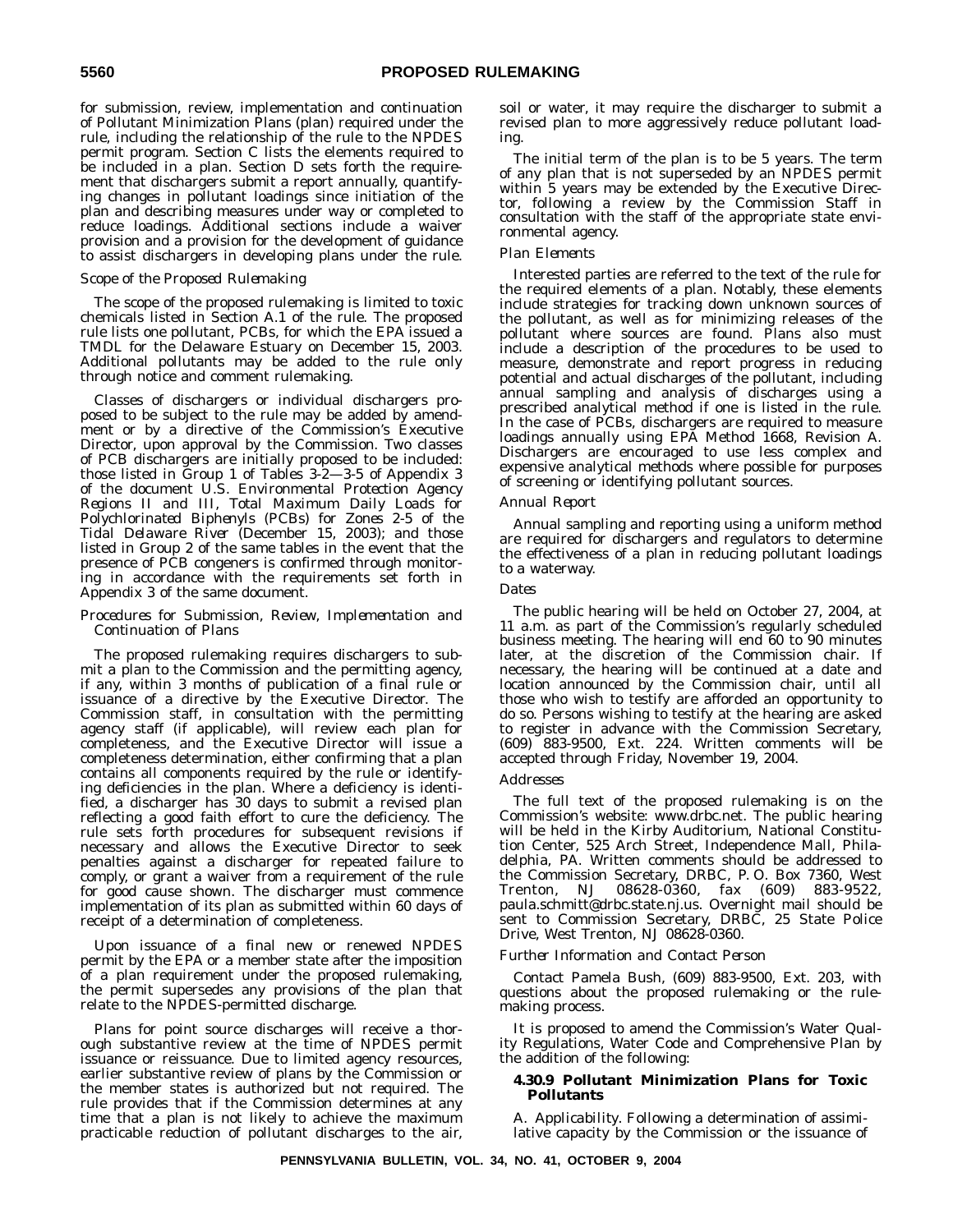a TMDL by the U.S. Environmental Protection Agency or a Basin State for a toxic pollutant, the Commission may require, or in accordance with Section 4.30.9.A.2. below, may authorize the Executive Director to require, classes of point or non-point dischargers or individual dischargers to prepare pollutant minimization plans (''PMPs'') to reduce or prevent releases of the toxic pollutant to Basin waters.

1. In accordance with Section 5.2 of the *Delaware River Basin Compact*, the Commission has determined that the effectuation of the Comprehensive Plan requires control and abatement of the pollutants listed below, through the PMP requirements set forth herein. Additional toxic pollutants may be added to this section by amendment of this rule.

(a) Polychlorinated Biphenyls (PCBs).

2. The following classes of dischargers shall be subject to the requirements of this rule for the pollutants listed in Section 4.30.9.A.1. Additional classes of dischargers or individual dischargers may be added to this section by amendment of this rule. In addition, the Executive Director, upon approval by the Commission, is authorized to subject additional individual dischargers to this rule based upon a determination in each instance that the discharge has an adverse effect on the water resources of the Basin, subject to the right of the discharger to contest the determination under Article 6 of the *Rules of Practice and Procedure*.

(a) For PCBs:

(i) Dischargers listed in Group 1 of Tables 3-2 through 3-5 of Appendix 3 of the document, *U.S. Environmental Protection Agency Regions II and III, Total Maximum Daily Loads for Polychlorinated Biphenyls (PCBs) for Zones 2-5 of the Tidal Delaware River* (December 15, 2003).

(ii) Dischargers listed in Group 2 of Tables 3-2 through 3-5 of Appendix 3 of the document, *U.S. Environmental Protection Agency Regions II and III, Total Maximum Daily Loads for Polychlorinated Biphenyls (PCBs) for Zones 2-5 of the Tidal Delaware River* (December 15, 2003), in the event that the presence of PCB congeners is confirmed through monitoring in accordance with the requirements set forth in Appendix 3 of the same document.

B. *Procedures for Submission, Review, Implementation and Continuation of PMPs*. The following procedures shall apply to PMPs required under this rule:

1. *Time of Submission*. A discharger shall submit a PMP to the Commission and the permitting agency (if any) simultaneously within three months of publication of a final rule covering the discharger under Section 4.30.9.A.2. or Commission approval of a decision of the Executive Director to require a PMP, under the same section.. The Commission shall provide written notice of the rule change or decision to affected dischargers.

2. *Completeness Determination*. The Commission staff, in consultation with permitting agency staff (if applicable), shall review each PMP for completeness, and the Executive Director shall issue a completeness determination to the discharger, copied to the permitting agency, confirming that a PMP is complete or identifying deficiencies in the PMP. The completeness determination shall not be construed as a determina-

tion of the adequacy of the PMP to achieve the maximum practicable reduction of pollutant discharges to the air, soil or water in accordance with Section C.9.

3. *Cure of Deficiency*. Within 30 days of receipt of a completeness determination in accordance with Section 4.30.9.B.2., above, dischargers shall submit a PMP to the Commission and the permitting agency (if applicable) that reflects a good faith effort to cure any deficiency identified in the determination. If the revised PMP is satisfactory, the Executive Director shall issue a second determination of completeness stating that the deficiency has been cured. If the revised PMP is still incomplete, the Executive Director in her discretion may either grant the discharger additional time to cure the deficiency or seek penalties against the discharger, unless for cause shown the Executive Director grants a waiver in accordance with Section 4.30.9.E. The Executive Director may commence an enforcement action and/or seek penalties in accordance with Section 14.17 of the *Compact* and Section 4.30.9.B.9 below in the event of persistent or bad faith failure by the discharger to submit a complete PMP.

4. *Commencement of PMP Implementation*. The discharger shall commence implementation of its PMP as submitted, within 60 days of receipt of a determination of completeness under Section 4.30.9.B.2 or B.3.

5. *Initial Term of PMP*. Each PMP shall be designed for an initial term of five years.

6. *Relationship to NPDES Permit*. Upon issuance of a final new or renewed NPDES permit by the U.S. Environmental Protection Agency or a Basin State after the imposition of a PMP requirement under this rule, the permit shall supersede any provisions of the PMP that relate to NPDES-permitted discharges. An NPDES permit modification shall supersede elements of a PMP relating to NPDES-permitted discharges only if the permit modification expressly so states.

7. *Additional Term of PMP*. For any discharge not controlled under the NPDES permit program, the term of the PMP shall be reviewed by the Commission staff in consultation with the state environmental agency staff, and an additional term shall be determined by the Executive Director.

8. *Plans Deemed Non-Compliant*. If the Commission determines at any time, upon the recommendation of the Executive Director, that a PMP developed under this rule is not likely to achieve the maximum practicable reduction of pollutant discharges to the air, soil and water, then the Commission may require a revised PMP to be submitted to more aggressively reduce pollutant loading. The discharger shall submit a revised PMP responsive to the Commission's request within 60 days of receipt of the request. The provisions of Sections 4.30.9.B.2 through B.4., with respect to curing a deficiency and commencing implementation, shall apply.

9. *Persistent or Bad Faith Failure to Comply*. The Executive Director is authorized to commence an enforcement action against a discharger in accordance with Article 7 of the Commission's *Rules of Practice and Procedure* for persistent or bad faith failure to submit a complete plan, to modify a plan deemed non-compliant, or to implement a plan.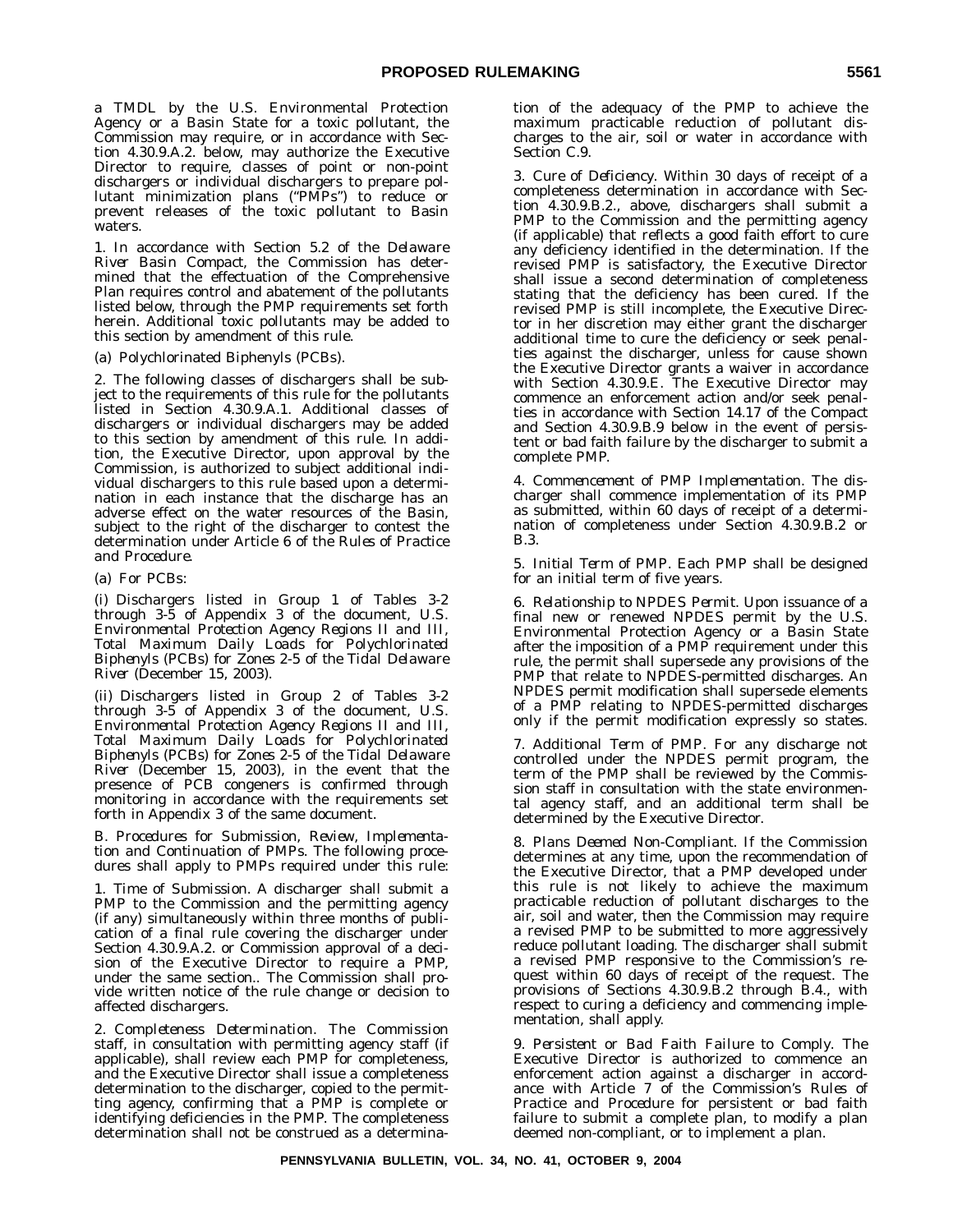C. *Plan Elements*. A PMP prepared in accordance with these regulations shall contain the following elements:

1. *Good Faith Commitment*. A signed and dated statement by the highest ranking official having day-to-day managerial and operational responsibilities for the facility, expressing the company's good faith commitment to reducing discharges of the target pollutant through the PMP process.

2. *Discharger Contact*. Name and contact information for an individual who will serve as the Commission's contact for information concerning the PMP.

3. *Description and Maps of Facility*

a. For Industrial Facilities:

—company and facility name and address;

—raw materials and industrial processes used, and products generate;

—for facilities accepting non-facility wastes, a description of all such wastes;

—map of all point and nonpoint source discharges from the facility or site and description of the nature of such discharges (i.e., continuous or intermittent, to surface water or groundwater, flow rate);

—all applicable local, state and federal discharge permits and permit numbers for permits that control the pollutant or relate to discharges that contain the pollutant; and

—receiving stream for all discharges, including River Mile in instances where the receiving stream is the main stem Delaware River.

b. For Municipal Wastewater Treatment Plants (WWTPs):

—facility name and address;

—description and map of the facility's service area;

—description and map or schematic diagram of the collection system;

—description of any wastes accepted from outside the collection system (e.g., wastes trucked or transported by rail to the site for treatment);

—map of all point and nonpoint source discharges from the facility or site and description of the nature of such discharges (i.e., continuous or intermittent, to surface or groundwater, flow rate);

—all local, state and federal permits and permit numbers for permits that control the pollutant or relate to discharges that contain the pollutant;

—receiving stream for all discharges, including River Mile in instances where the receiving stream is the main stem Delaware River; and

—a list of all industrial users of the collection system and pretreatment permit numbers if any.

4. *Description and Map of Known Sources*

a. Description of all materials, equipment, processes, soil areas or facilities within a facility, site, or service area, from which the pollutant is released directly or indirectly into a wastewater treatment system, sewage collection system, stormwater collection system, stream or river, including a description of the pathways if known.

b. Site map or service area map showing location of known sources and pathways.

5. *List of Materials, Equipment, Processes, Soil Areas or Facilities Containing or Generating the Pollutant, but Which are Not Known Sources*

a. For industrial dischargers, to the extent practicable, identify any material, equipment, process, soil area or facility on the site known to contain or generate the pollutant, but that is not deemed a source because it is not known to be releasing the pollutant or because no known pathway to surface water or groundwater exists. Identify pollutant concentration if known.

b. For municipal WWTPs, identify any material, equipment, process, soil area or facility that is part of the collection system or that is within the service area and that is known to contain the pollutant but that is not deemed a source because it is not known to be releasing the pollutant or because no known pathway to surface water or groundwater exists. Identify pollutant concentration if known.

6. *Strategy for Identifying Unknown Sources of the Pollutant (Trackdown)*

a. For industrial dischargers, the strategy for identifying pollutant sources may include, without limitation, investigation of an industrial process used by the discharger that is similar to one known to have generated the pollutant elsewhere; investigation of historic activities on the site; or investigation of possible soil or sediment contamination or stormwater management system contamination as a result of historic or ongoing activities.

b. For municipal WWTPs, trackdown strategy may include, without limitation, identification, through screening, of portions of the collection system containing higher concentrations or volumes of the pollutant; identification of industrial users of the collection system that are likely to have used or generated the pollutant in the past; industrial processes known to be in use that could generate the pollutant; sites containing equipment that is likely contaminated with the pollutant, sites that have been used to dispose of the pollutant, etc.

c. Trackdown efforts may rely upon analytical methods other than those required under Section 4.30.9.C.13, below, for purposes of screening or identification of pollutant sources.

7. *Previous, Ongoing or Planned Minimization Activities Undertaken Voluntarily or Required by Other Regulatory Programs*. Previous, ongoing or planned pollutant minimization activities under way or to be undertaken voluntarily or in accordance with a federal or state requirement for the pollutant that is the subject of the PMP, including the level of clean-up attained, level of clean-up targeted, measures completed, measures under way, and the schedule for planned activities.

8. *For Municipal WWTPs Only, Recommendations for Action Under Other Regulatory Programs*. Based on information known at the time of PMP submission or identified during implementation of the PMP, recommendations for remediation activities to be undertaken under the auspices of other agencies or regulatory programs.

9. *Pollutant Minimization Measures*. A description of measures to be taken to achieve the maximum practicable reduction of discharges to the air, soil or water. For known or potential sources, such measures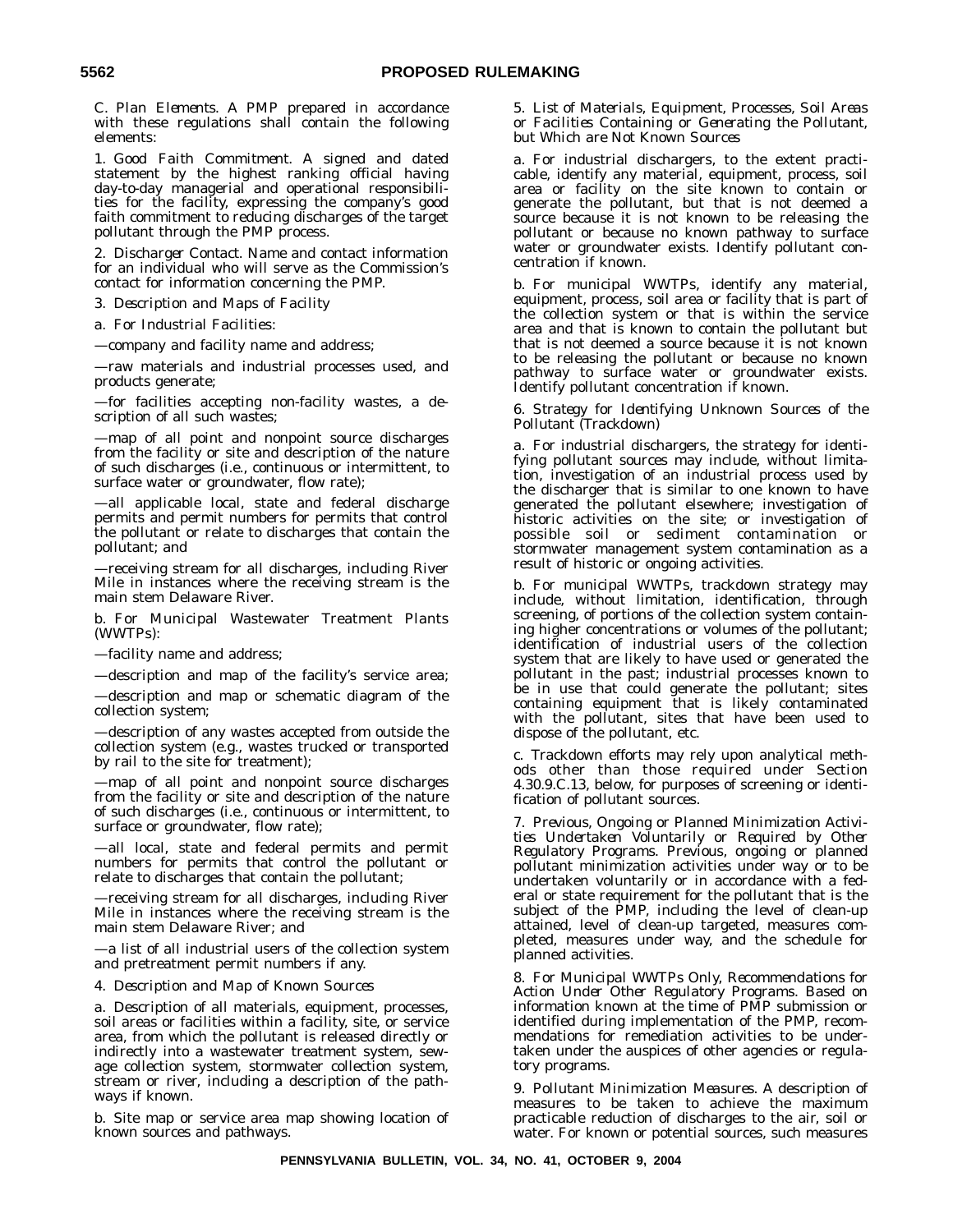may include but are not limited to: source removal, changes in raw materials, industrial process modifications, treatment modifications, and elimination of pathways to surface and groundwater.

10. *Ranking*. Ranking of known and potential sources, either individually or in categories, from most to least significant, on the basis of available information. Factors to be considered in ranking known sources should include, without limitation, available information on volume of the discharge, concentration of the pollutant, and likelihood of release into Basin waters. Factors to be considered in ranking potential sources may include, without limitation, type of current or past industrial activity, presence and type of PCB containing equipment, waste management activities and overall condition of the site and facilities.

11. *Key Dates*. Date of submission of waste implementation plan; date by which initiation of plan activities is required (i.e., receipt of completeness determination plus 60 days); and schedule for implementation of each of the measures described in Section 4.30.9.C.9. above.

12. *Measurement of Progress*. Description of the procedures to be used to measure, demonstrate and report progress in reducing potential and actual discharges of the pollutant. These procedures shall include at a minimum the following:

—establishing a loading baseline, utilizing methods listed in Section 4.30.9.C.13. below, if applicable;

—annual sampling and analysis of discharges, utilizing methods listed in Section 4.30.9.C.13 below, if applicable

No PMP shall be deemed complete that does not demonstrate that a loading baseline has been or will be established and that changes to mass loadings shall be measured on an annual basis. However, additional measures of progress may be used, including, but not limited to, lists of PCB-containing equipment removed or pathways blocked, or in the case of municipal WWTPs, inventories of PCB-containing equipment initiated or completed; educational programs put in place; areas of the collection system targeted through trackdown; etc.

13. *Sampling and Analytical Methods*. The following sampling and analytical methods shall be used for establishing baseline discharges and for measuring pollutant reductions on an annual basis, unless this requirement is waived by the Executive Director in accordance with Section 4.30.9.E., below.

(a) PCBs—EPA Method 1668, Revision A.

14. *Material Modifications*. Within three months of any material modification to a facility's operations, site boundary, service area, or waste streams, the owner or operator must notify the Commission and make appropriate revisions to its PMP.

D. *Annual Report*. Each year, commencing one year from the date by which initiation of PMP activities is required to begin in accordance with Section 4.30.9.B.4 above, and continuing through the fifth year of the plan, the discharger shall submit to the Commission and the permitting agency (if any) an annual report:

1. demonstrating annual and cumulative changes from the pollutant loading baseline since initiation of the PMP; and

2. describing measures under way and completed to reduce loadings since initiation of the PMP.

E. *Waiver*. The Executive Director may waive any of the requirements set forth in Section 4.30.9., upon a showing that they are inapplicable to or inappropriate for a particular facility or site.

F. *Guidance*. The Commission may develop guidance consistent with the requirements set forth in Section 4.30.9.B and C. to assist the agencies and dischargers in the development of PMPs under this rule.

G. Nothing in this rule shall limit the authority of the Commission or the Executive Director under the *Compact* to control future pollution, abate existing pollution or require review under Section 3.8 of the *Compact*.

> PAMELA M. BUSH, *Secretary*

**Fiscal Note:** 68-44. No fiscal impact; (8) recommends adoption.

#### **Annex A**

# **TITLE 25. ENVIRONMENTAL PROTECTION PART V. DELAWARE RIVER BASIN COMMISSION CHAPTER 901. GENERAL PROVISIONS**

#### **§ 901.2. Comprehensive Plan and water quality.**

The Comprehensive Plan regulations as set forth in 18 CFR Part 401, Subpart A **[ (2001) ] (2004)** and the Water Code and Water Quality Standards as set forth in 18 CFR Part 410 **[ (2001) ] (2004)** are hereby incorporated by reference and made a part of this title.

[Pa.B. Doc. No. 04-1852. Filed for public inspection October 8, 2004, 9:00 a.m.]

# **DEPARTMENT OF REVENUE**

# **[61 PA. CODE CH. 901]**

#### **Local Option Small Games of Chance**

The Department of Revenue (Department), under section 9 of the Local Option Small Games of Chance Act (act) (10 P. S. § 319), proposes to amend Chapter 901 (relating to small games of chance) to read as set forth in Annex A.

#### *Purpose of the Proposed Rulemaking*

This proposed rulemaking contains comprehensive amendments to Chapter 901 to incorporate legislative changes made to the act by the act of December 19, 1990 (P. L. 812, No. 195) (Act 195) and the act of October 18, 2000 (P. L. 602, No. 79) (Act 79). This proposed rulemaking also codifies policy and administrative changes regarding games of chance.

#### *Explanation of Regulatory Requirements*

The Department is proposing numerous global changes to Chapter 901 to reflect changes in terminology, including the deletion of the term ''small'' in conjunction with the phrase ''games of chance.'' This amendment will make the regulation more consistent with the enabling statute. Examples of other changes include: the replacement of "club" with "eligible organization" to be consistent with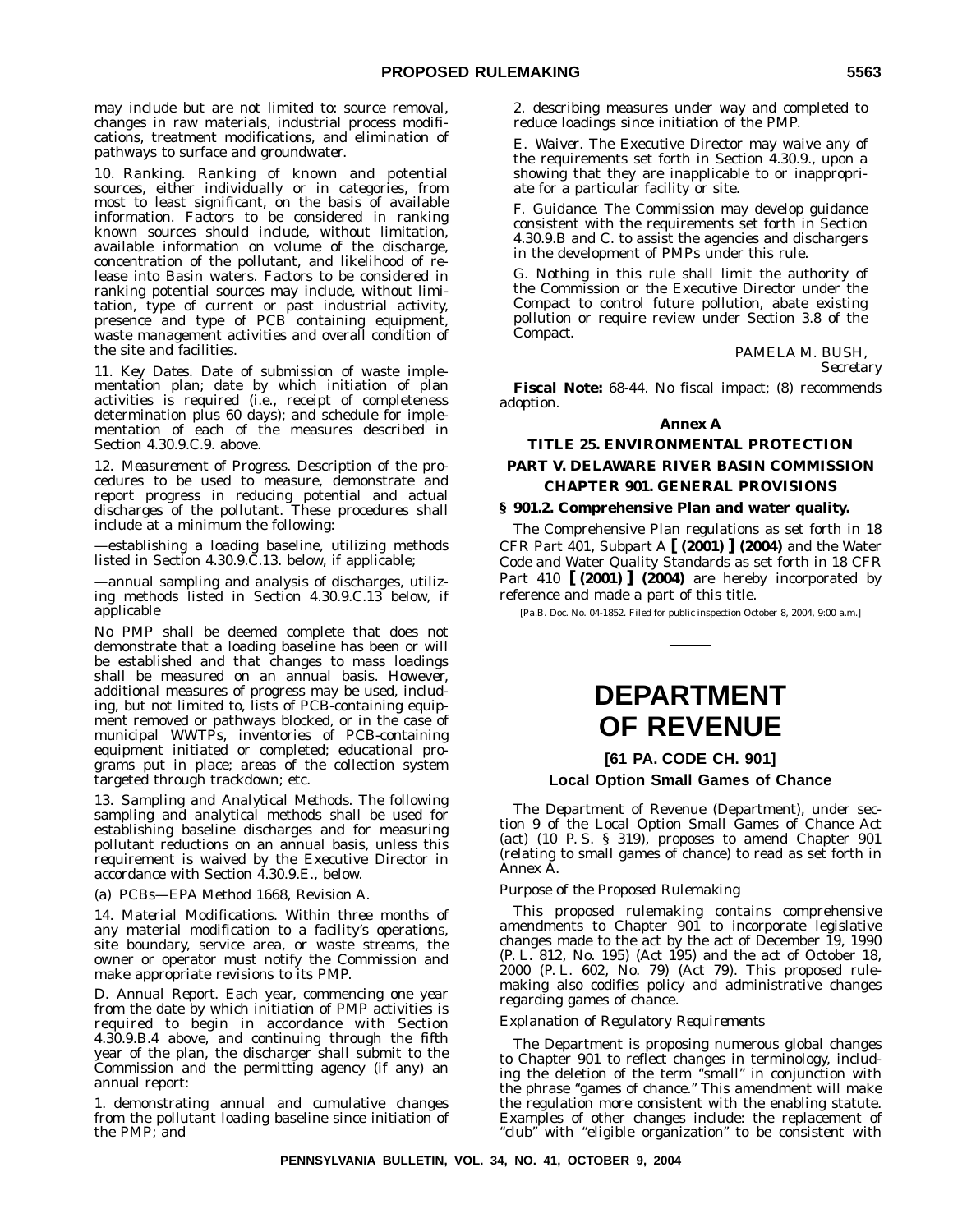the change made in Act 195; the replacement of ''county'' with ''licensing authority''; the replacement of ''registration'' with ''certificate'' and the replacement of ''special permit'' with ''special raffle permit.'' Numerous minor additions, revisions and deletions are being proposed to sections throughout Chapter 901 for clarity (including changes from passive to active voice) and readability.

#### *Subchapter A. General Provisions*

#### *Definitions*

Numerous revisions to § 901.1 (relating to definitions) are proposed to bring the definitions into conformity with statutory changes and to codify policy and administrative changes. An explanation of each definition addition or change is as follows:

The following definitions are added for clarity: ''applicant,'' ''application,'' ''license,'' ''licensee,'' ''manufacturer registration certificate or certificate,'' ''nonoperating day,'' ''Office of Attorney General,'' ''pull-tab game,'' ''punch,'' ''registrant,'' ''registration,'' ''special raffle permit'' and ''State lottery law.''

The following terms are referenced in Act 195 and the definitions are added to the explain terms: ''auxiliary group,'' ''normal business or operating site'' and ''operating day.''

''Bona fide member'' is amended to delete references to ''club'' and add references to ''eligible organization.''

''Civic and service association'' is defined in section 3 of Act 195 (10 P. S. § 313) and is added for use in the regulation. Within the definition the term ''bona fide'' is used. For purposes of these regulations, ''bona fide'' shall be interpreted according to its common usage: in or with good faith; honestly, openly, and sincerely; without deceit or fraud.

"Club" was amended in section 3 of Act 195.

The following terms are defined in section 3 of Act 195 and are added for use in the regulation: ''daily drawing,'' ''dispensing machine,'' ''eligible organization,'' ''fraternal organization'' and ''passive selection device.''

The following definitions amended for clarity: ''deal,'' ''flare,'' ''manufacturer,'' ''petition,'' ''petitioner'' and ''punchboard.''

''Distributor'' is amended to delete references to ''small'' and ''club'' and add reference to ''eligible organization.''

The following definitions are amended to delete reference to ''small'': ''distributor's representative'' and ''manufacturer's representative.''

"Games of chance" is amended for clarity and because of revisions to section 3 of Act 195 and section 3 of Act 79 (10 P. S. § 313).

The following definitions added for use in the regulation: ''hold ticket'' and ''seal card.''

"Legitimate club purposes" is deleted in accordance with amendments to section 3 of Act 195. The term is replaced with ''public interest purpose.''

Although ''licensed premises'' was used in the original enabling statute, it was not defined in the original regulations. The term is again used in Act 195 and a definition is added for clarity.

"Limited occasion license" is added to explain a new type of license authorized in section 10(b.3) of Act 195 (10 P. S. § 320(b.3)).

"Lottery" is deleted in accordance with amendments in section 3 of Act 195.

"Operating week" is added for clarity and use in the regulation. The term replaces the phrase ''7-day period.''

"Public interest purposes" is defined in amendments to section 3 of Act 195. The term replaces ''legitimate club purpose'' and is added for use in the regulation.

''Pull-tab'' and ''raffle'' are amended because of revisions to section 3 Act 195.

The definition of ''responsible person''—is being amended for clarity, to update references from ''club'' to ''eligible organization'' and delete references to ''small.''

''Veterans organization'' added because of revisions to section 3 of Act 195.

'Weekly drawing" is added because of revisions to section 3 of Act 79.

#### *General Applicability*

Section 901.21 (relating to applicability) is amended by adding a subsection which provides that to provide uniform practices, procedures and standards, the Department is promulgating certain enumerated regulatory sections for the benefit of and suggested use by the licensing authorities. However, the governing body of each county, on behalf of its licensing authority, must adopt the sections by independent act for the sections to have legal force and effect. With the addition of this language to § 901.21, §§ 901.181 and 901.211 (relating to local rules) are deleted.

Section 901.22 (relating to use of proceeds) is deleted because the subject matter is adequately addressed in § 901.701 (relating to games of chance permitted).

The existing text of § 901.23 (relating to restriction of sales) is deleted and replaced with more explanatory language regarding the restrictions on sales by a registered manufacturer and licensed distributor and the purchase of games of chance by an eligible organization. Subchapter I (relating to enforcement) is proposed and will include all enforcement provisions. Therefore, § 901.24 (relating to enforcement) is deleted.

Section 901.28(a)(2) (relating to inspection of premises) is amended to allow inspection when a reasonable belief exists that a violation of the act or Chapter 901 has occurred, is occurring or will occur. Paragraph (3) is amended to specifically provide that an inspection shall be limited to the inspection of matters, areas and records associated with games of chance to insure compliance with the act and this part. Subsection (b) is amended to allow the licensing authority or their authorized representatives to make annual inspections for compliance purposes.

Section 901.31 (relating to examination of records) is amended to clarify that an examination of records can be made apart from the examination made during an inspection of the premises. Subsections regarding actions by the district attorney and other law enforcement officials are deleted because they are beyond the scope of these regulations.

Section 901.34 (relating to disputes) is amended to clarify that the retention period for records regarding a dispute about whether the play or ticket is a winning play or ticket starts at the date of the dispute rather than the date of resolution.

Section 901.40 (relating to prohibition of gambling facilities) is added in accordance with section 10(b.4) of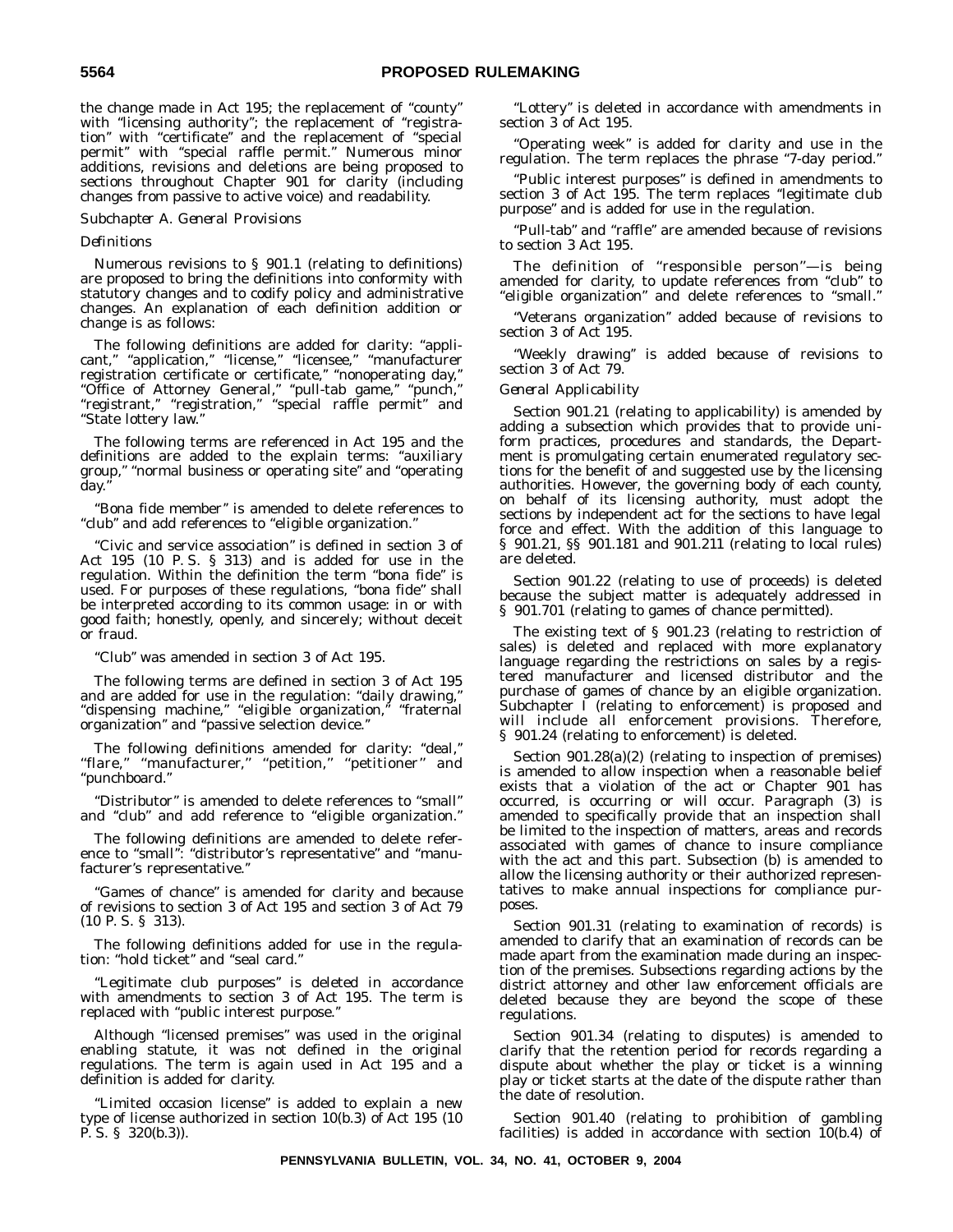Act 195. Section 901.41 (relating to operating days, nonoperating days and operating weeks) is added to provide guidance regarding the concept for purposes of game operations.

#### *Administration*

The introductory language in § 901.51(a) and (b) (relating to power and duties) is amended to clarify that the lists of powers and duties are not all inclusive. In addition, subsections  $(a)(10)$  and  $(b)(7)$  are added to specifically state that the Department and licensing authority have the power and authority to initiate legal proceedings, in law or equity, before any court or tribunal, for purposes of administering or enforcing the provisions of the act or Chapter 901. Other provisions are amended or added for clarity. Subsection (c) regarding the powers and duties of the district attorney and other law enforcement officials is deleted because it is beyond the scope of these regulations.

#### *Subchapter B. Licensing and Registration*

#### *Manufacturer Registration*

Sections 901.101 and 901.102 (relating to manufacturer registration and game approval required; and registration and game approval forms) are amended by adding language outlining the game approval process.

Section 901.103 (relating to manufacturer registration application form contents) is amended by adding new text to existing paragraph (12) to reflect the Department's current requirement that dispensing machine manufacturers provide the Department with a notarized affidavit indicating that its dispensing machines comply with the act and Chapter 901. Exiting paragraph (12) was renumbered accordingly.

New § 901.103a (relating to change of application information) provides that a manufacturer shall report any changes to the information supplied in its application to the Department within 15 days of the change.

Section 901.106 (relating to registration term) is amended to more specifically detail the manufacturer registration term. Section 901.107 (relating to annual applications) is amended to give the Department 60 days to process registration applications prior to the end of the registration term as permitted under § 901.118 (relating to registration decision time limit). With this amendment, a manufacturer that complies should not have a break in its registration coverage.

Section 901.112 (relating to prohibited sales) is deleted because the topic is addressed in proposed  $\S$  901.23(a)(2).

Section 901.113(a) (relating to representative of manufacturer) is deleted because the topic is addressed in proposed § 901.23(a)(2). To bring § 901.114 (relating to dissolutions, terminations, mergers and bankruptcies) into conformity with § 901.148 (relating to dissolutions, terminations, mergers and bankruptcies), the section is amended by adding subsection (b) to provide that a notice of the decision to dissolve is required even if filing is not required.

Consistent with amendments to §§ 901.101 and 901.102 regarding game approval, § 901.117(a) (relating to denial, suspension and revocation) is amended by adding to the enumerated acts for which the Department has the authority to deny an application for a certificate, or suspend or revoke a certificate. The act of selling or offering for sale in this Commonwealth a game of chance that has not been approved by the Department. Subsection (b) is added to provide that the Department may deny an application for a game of chance approval and may suspend or revoke an approved game of chance if the game fails to meet the requirements of the act or Chapter 901. New subsection (c) sets forth the rules governing suspensions and new subsection (d) describes the contents of a written notice of a denial, suspension, lifting of suspension or revocation as well as the procedure by which it will be mailed.

Section 901.117a (relating to registration following revocation) is added to provide guidance on the length of time a manufacturer whose certificate is revoked is ineligible to apply for and receive another certificate for a first, second, third and subsequent revocation.

Section 901.119 (relating to raffle, daily drawing and weekly drawing ticket manufacturers) is amended to clarify that §§ 901.101—901.118 do not apply to the manufacturers who only produce and sell raffle, daily drawing and weekly drawing tickets.

#### *Distributor Licensing*

Section § 901.132 (relating to license application form) is amended to clarify that to obtain a license, a distributor must submit a license application to the Department.

New § 901.133a (relating to change of application information) provides that a distributor shall report changes to the information supplied in its application to the Department within 15 days of the change.

Section 901.136 (relating to license term) is revised to provide a more accurate description of a distributor license term and to create a 60-day gap between the end of the registration term and licensing term to allow the Department adequate processing time. Section 901.137 (relating to annual application) is also completely revised to give the Department 60 days to process license applications prior to the end of the licensing term as permitted under § 901.152 (relating to licensing decision time limits). Thus, a distributor that complies with the licensing terms should not have a break in its licensing coverage.

Section 901.142(a) (relating to distributor's representative) is deleted because the topic is addressed in proposed § 901.23(b)(2). The remaining text is reformatted accordingly.

Section 901.150 (relating to changes in ownership or personnel) is amended by requiring changes in responsible persons to be reported to the Department within 15 days of the deletion or addition. The time period in which to make the report is amended to provide the Department with more current information.

Section 901.151 (relating to denial, suspension and revocation of licenses) is amended by adding clarifying language to new subsection (a) and by adding subsections (b) and (c) regarding suspensions and notice. The suspension and notice provisions are consistent with those added to § 901.117 for manufacturers. Section 901.151a (relating to licensing following revocation) is added to provide guidance on the length of time a distributor whose license is revoked is ineligible to apply for and receive another license for a first, second, third and subsequent revocation.

Section 901.153 (relating to raffle, daily drawing and weekly drawing ticket distributors) is amended to clarify that §§ 901.131—901.152 do not apply to distributors who only sell raffle, daily drawing and weekly drawing tickets.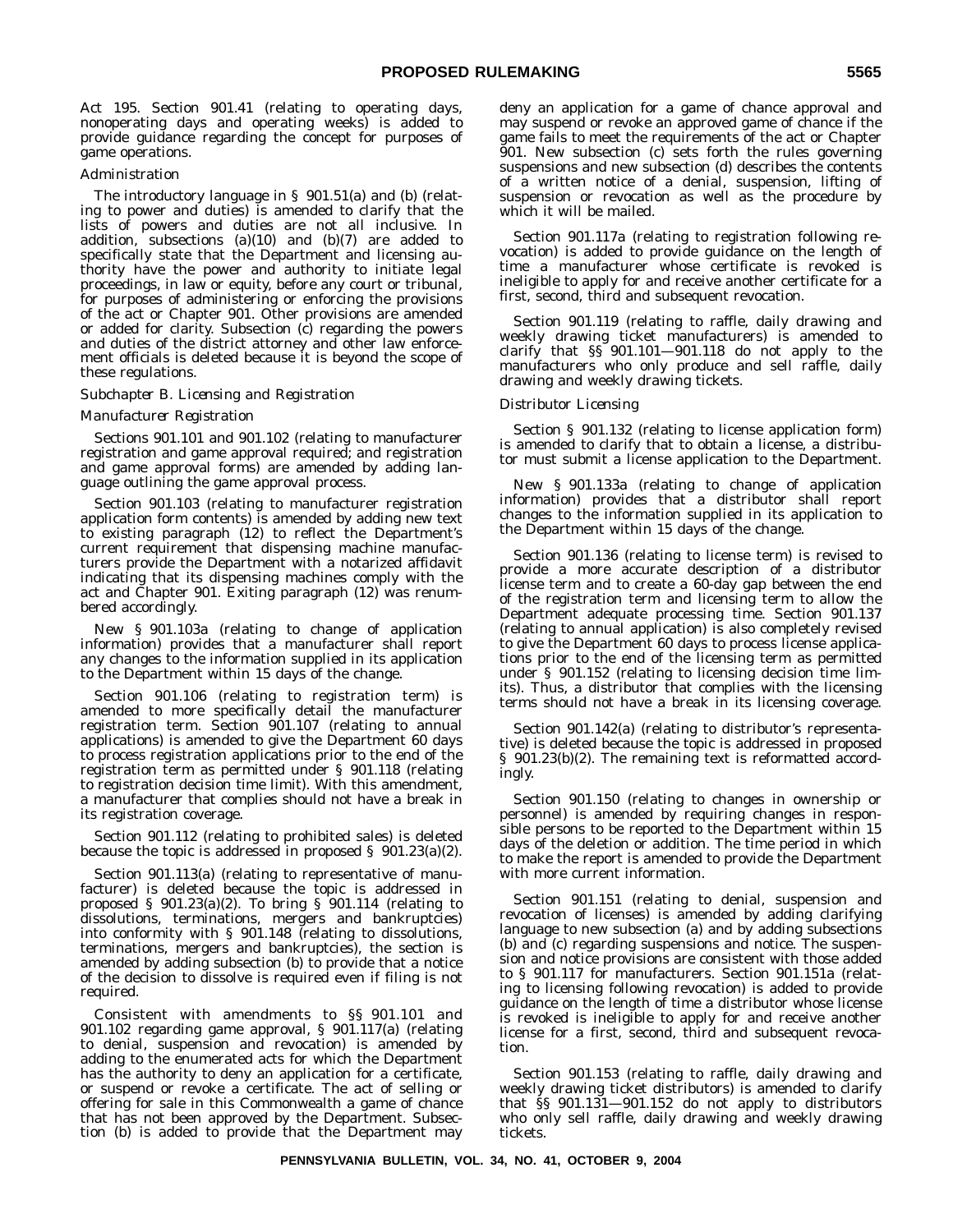#### *Board Procedures*

Sections 901.161, 901.165 and 901.168 (relating to jurisdiction and purpose; board practice and procedure; and stay of appeal) are amended to revise the wording to make it consistent with amendments being made throughout Chapter 901.

#### *Eligible Organization Licensing*

Section 901.182 (relating to license requirements) is amended to reflect the change in section  $10(a)$  of Act 195 which allows auxiliary groups within an eligible organization to conduct games of chance. Additional amendment to the section provide guidelines for the operation of games of chance by auxiliary groups.

Section 901.183 (relating to filing) is amended to explain the filing requirements for license applications when an eligible organization does and does not own or lease a normal business site. With the addition of limited occasion licenses in Act 195, § 901.184 (relating to license fee) is amended to state the fee for a limited occasion license shall be \$10.

In response to feedback from both the licensing authorities and eligible organizations, the Department amended § 901.185 (relating to license term and annual applications) to provide for a rolling renewal date instead a fixed date.

To bring § 901.186 (relating to display) into conformity with the provisions of Act 195 regarding the playing of games of chance at a location off its premises, the section is amended to provide that a licensed eligible organization shall at all times publicly display its license at the site where it conducts games of chance.

Section 10(b.1), (b.2) and (d)(8) of Act 195 significantly revised the rules for eligible organizations regarding where games of chance can be played. Section 901.188 (relating to location) is amended to address these new rules. Section 901.189 (relating to transfer) is amended to clarify that a licensed eligible organization is prohibited from transferring or assigning its license.

In accordance with the changes in Act 195 regarding auxiliary groups, § 901.190 (relating to joint license prohibition) is amended to indicate that an auxiliary group may operate under its parent organization's license without violating the joint license prohibition. Minor amendments were made to § 901.191 (relating to license application form) to reflect the changes to section 10 of Act 195, including the addition of paragraph (20) requiring a list of the eligible organization's auxiliary groups which may operate games of chance under the eligible organization's license.

The current text of § 901.192 (relating to denial of application, revocation, suspension and refusal to renew club licenses) is deleted and replaced with a more logically organized section regarding denial, suspension and revocation of an eligible organization license. Section 901.194 (relating to change of personnel) is amended by requiring changes in personnel to be reported to the licensing authority within 15 days of the deletion or addition. The time period in which to make the report is amended to provide the licensing authority with more current information.

With the addition of the limited occasion license under section 10(b.3) of Act 195, the Department added § 901.195 (relating to types of licenses) to distinguish between a game of chance and limited occasion license and to clarify that an eligible organization may only hold one type of license at a time. Section 901.196 (relating to

limited occasion license requirements, limits and restrictions) is also added to provide information on the use of a limited occasion license and related restrictions. Section 901.197 (relating to change of application information) is added to provide that an eligible organization shall report any changes to the information supplied on its license application to the licensing authority within 15 days of the change.

### *County Licensing Authority Procedures*

In accordance with the amendment to section 10(b) of Act 195, § 901.213 (relating to actions with respect to eligible organization licenses and applications) is amended by revising the time period for a licensing authority to approve or deny a license application in subsection (a) from 60 to 30 days. Also, in accordance with changes in section 10(g) of Act 195, subsection (b)(1) is amended to provide that the licensing authority shall send the license and notice of approval to the applicant along with an up-to-date listing of all municipalities within the licensing county that have approved games of chance by referendum.

Section 901.214 (relating to procedure for denial, suspension or revocation of eligible organization licenses) is amended in a number of areas. Minor wording changes are made to subsection (a) and the existing text of subsections (b), (c) and (e) is deleted because the subject matter is addressed in Subchapter I. Existing subsection (d) is deleted and replaced with subsection (b) that provides that the notice issued by the licensing authority will be dated, explains the action taken by the licensing authority, the reason for the action and the licensee or applicant's appeal rights. The licensing authority will serve the notice by certified or first-class mail. Subsection (c) is added to provide the rules governing suspensions. New subsection (d) describes the effect an appeal of a revocation has on an eligible organization.

# *Subchapter C. Local Option*

# *Local Option Requirement and Local Option Reporting*

Consistent with section 10(g) of Act 195, § 901.309 (relating to public information) is amended to acknowledge that information regarding the approval or disapproval of games of chance by local referendum can be obtained from the licensing authority as well as the county board of elections.

# *Subchapter D. Recordkeeping*

#### *County Records and Reports*

Section 901.21(b) states that to provide uniform practices, procedures and standards, certain enumerated sections are promulgated for the benefit of and suggested use by the licensing authorities. If the governing body of a county, on behalf of its licensing authority, adopts the sections by independent act, those sections will in effect be regulations of the licensing authority. Because of this unique scenario, the Department is deviating from standard drafting rules in §§ 901.401—901.407 in that where ''shall'' would normally be used, it is instead using ''will'' since the provisions will be those of the licensing authority and the use of will is appropriate when the licensing authority is pledging to act.

In as much as there are now two types of licenses as a result of the addition of the limited occasion license by Act 195, § 901.401 (relating to application register) is amended so that the register or list will indicate the type of license for which each organization applied. Likewise, § 901.402 (relating to docket) is amended to require the docket to list which type of license was granted to the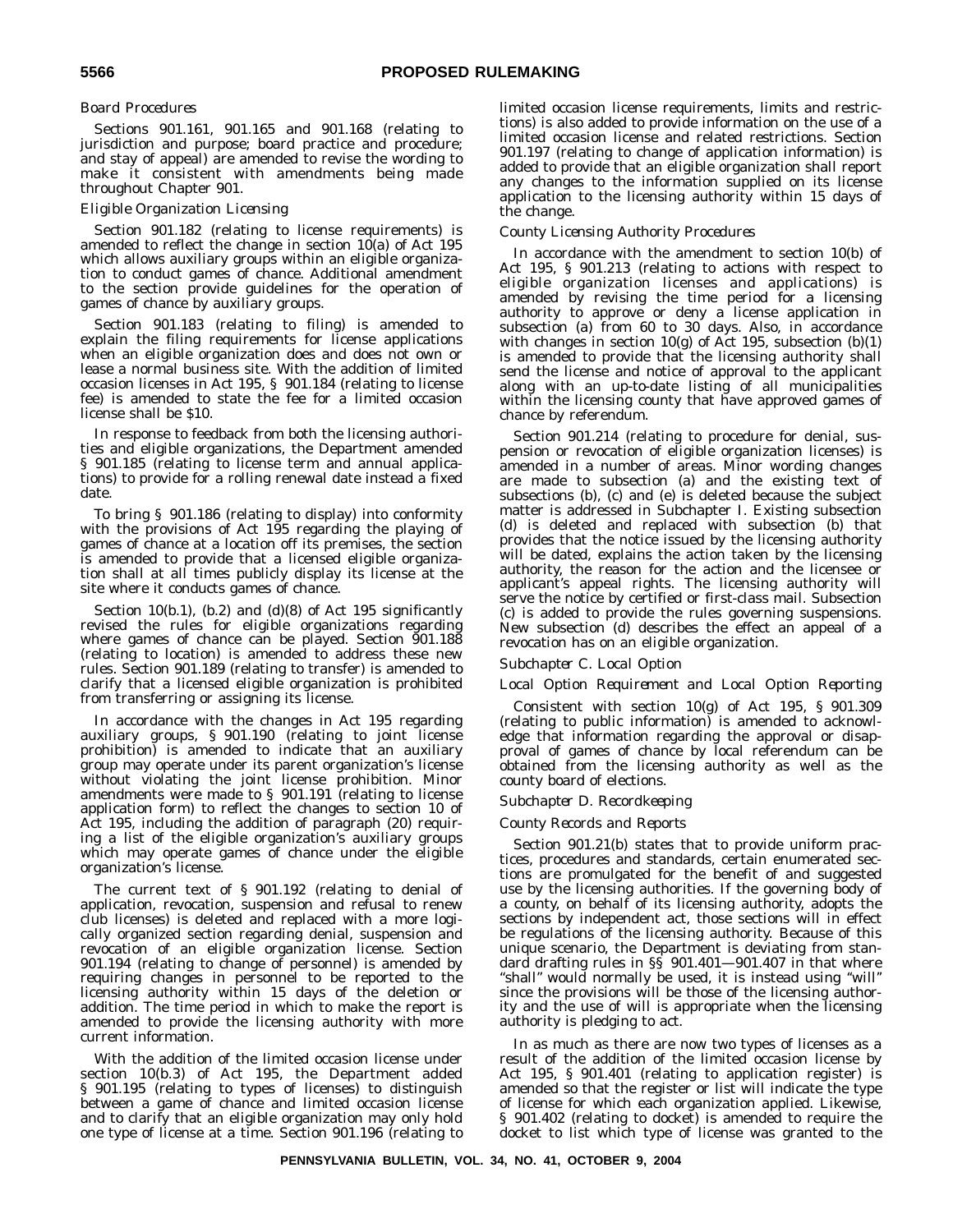organization. Section 901.404 (relating to violation report) is deleted because the subject matter is addressed in the Subchapter I.

To bring § 901.405 (relating to list of licensed eligible organizations) into conformity with the enabling statute, the section is amended to state that the licensing authority will submit, on a semiannual basis, a copy of all information regarding licensees to the Department. The section is further amended to require the information to include the type of license and any special raffle permit serial number.

Although some of these rules are noted elsewhere, new § 901.407 (relating to list of municipalities) provides the licensing authority with a central place to reference the rules regarding the maintenance of a list of municipalities that have approved the referendum question on games of chance.

#### *Licensed Eligible Organization Records*

For consistency with the rules regarding record requirements for raffles and daily drawings, paragraph (9) is added to § 901.464 (relating to punchboard and pull-tab records) requiring a list of winners' names and addresses for prizes in excess of \$100.

The definition of ''games of chance'' was broadened by section 3 of Act 195 to include daily drawings and by section 3 of Act 79 to include weekly drawings. Section 901.464a (relating to daily and weekly drawing records) is added to provide guidance regarding record keeping requirements for each of these games.

### *Subchapter E. Prohibited Activities/Penalties*

#### *Prohibited Activities*

In accordance with section 15 of Act 195 (10 P. S. § 325), § 901.501 (relating to advertising) is amended to provide that an eligible organization may advertise prizes and values thereof in periodic publications that are limited in their circulation to members of the eligible organization.

Section 901.502(c) (relating to persons) is amended to reflect changes to section  $10(d)(2)$  of Act 195 regarding conviction of a felony or of a violation of the Bingo Law (10 P. S. §§ 301—308.1).

Act 195 amended section 10(d)(3) by deleting the requirement that the persons conducting the games of chance be bona fide members of the club for at least 1 year. Therefore, § 901.504 (relating to persons who may conduct games) is amended to delete the 1 year requirement.

To be consistent with the prize limitation exceptions for both a daily drawing and weekly drawing in section 5(f) and (g) of Act 195 and section 5(g) and (h) of Act 79 (10 P. S. § 315(f)—(h)), §§ 901.507 and 901.508 (relating to prizes in excess of \$500; and prizes in excess of \$5,000) are amended.

Act 195 amended section 10(d)(7) regarding the use of a licensed eligible organization's premises by another licensed eligible organization. Section 901.510 (relating to use of licensed premises by more than one organization) is amended to incorporate the new statutory guidelines in this area.

Section 901.512 (relating to oral and written leases) is added to address the provisions of section 10(b.1) and (d) (5) of Act 195. Section 901.513 (relating to gambling facilities prohibited) is added to address section  $10(b.4)$  of Act 195.

#### *Penalties*

To be consistent with the amendments to section 17 of Act 195 (10 P. S. § 327) regarding penalties for violations of the provisions of the act by eligible organizations and individuals, §§ 901.531 and 901.532 (relating to eligible organizations; and individuals) are amended.

#### *Subchapter F. Manufacturing Standards*

#### *Pull-Tab Manufacturing Standards*

Section 901.601(a) (relating to uniform minimum quality standards) is amended to correct the reference to the North American Gaming Regulations Association (N. A. G. R. A.) publication regarding manufacturing standards for pull-tab games and to provide clarity with regard to the application of the standards.

Sections 901.602 and 901.621 (relating to flares) are amended to clarify who can make a flare and who can alter a flare. Sections 901.608 and 901.627 (relating to standards for flares) are amended to clarify the rules regarding flares.

#### *Punchboard Manufacturing Standards*

Section 901.622 (relating to standards for construction) is amended by adding paragraph (1) to describe four general construction guidelines regarding the punchboard face sheet, flare, serial numbers and punches. The existing paragraphs are renumbered accordingly.

#### *Subchapter G. Operation of Games*

#### *Eligible Organization Operation of Games*

Section 901.702 (relating to prize limits) is amended to reflect various statutory revisions. The total cash value of prizes that can be awarded under special raffle permits in § 901.702(d) is amended to reflect the statutory change in section 5(d)(4) of Act 79. Subsection (e) is added to explain the prize limit exceptions for daily drawings in section 5(e)—(g) of Act 79. Subsection (f) is added to explain the prize limit exceptions for weekly drawings in section 5(g) and (h) of Act 79.

Section 901.703 (relating to place of conduct) is amended to reflect the statutory changes in section 10(b.1) and (b.2) of Act 195 regarding where games of chance can be conducted. Section 901.704 (relating to licensed premises) is amended to reflect the new statutory provisions regarding the location of games of chance in section  $10(b.1)$  and  $\overline{d}(0.5)$  of Act 195.

Section 901.705 (relating to purchase of games) is amended to incorporate the statutory change in section 10(d)(6) of Act 79 (10 P. S. § 320(d)(6)) regarding the purchase of weekly drawings.

Section 901.706 (relating to persons who may not operate or play games of chance) is amended to reflect the changes in section 10(d)(1) and (2) of Act 195 regarding persons permitted to operate or play games of chance and the conviction of a felony or of a violation of the Bingo Law.

The 1-year membership requirement in § 901.708 (relating to persons who may conduct games of chance) is deleted in accordance with the amendment to section 10(d)(3) of Act 195. Section 901.709 (relating to one eligible organization per premise) is amended to reflect section 10(b.1) of Act 195 regarding the use of a premise by more than one eligible organization. With the deletion of section 11(c) in Act 195 (10 P. S.  $\S$  321(c)) regarding the prohibition of use of a licensed premises by more than one licensed club for a special raffle permit in a calendar year, § 901.711 (relating to location for special permit raffles) is deleted.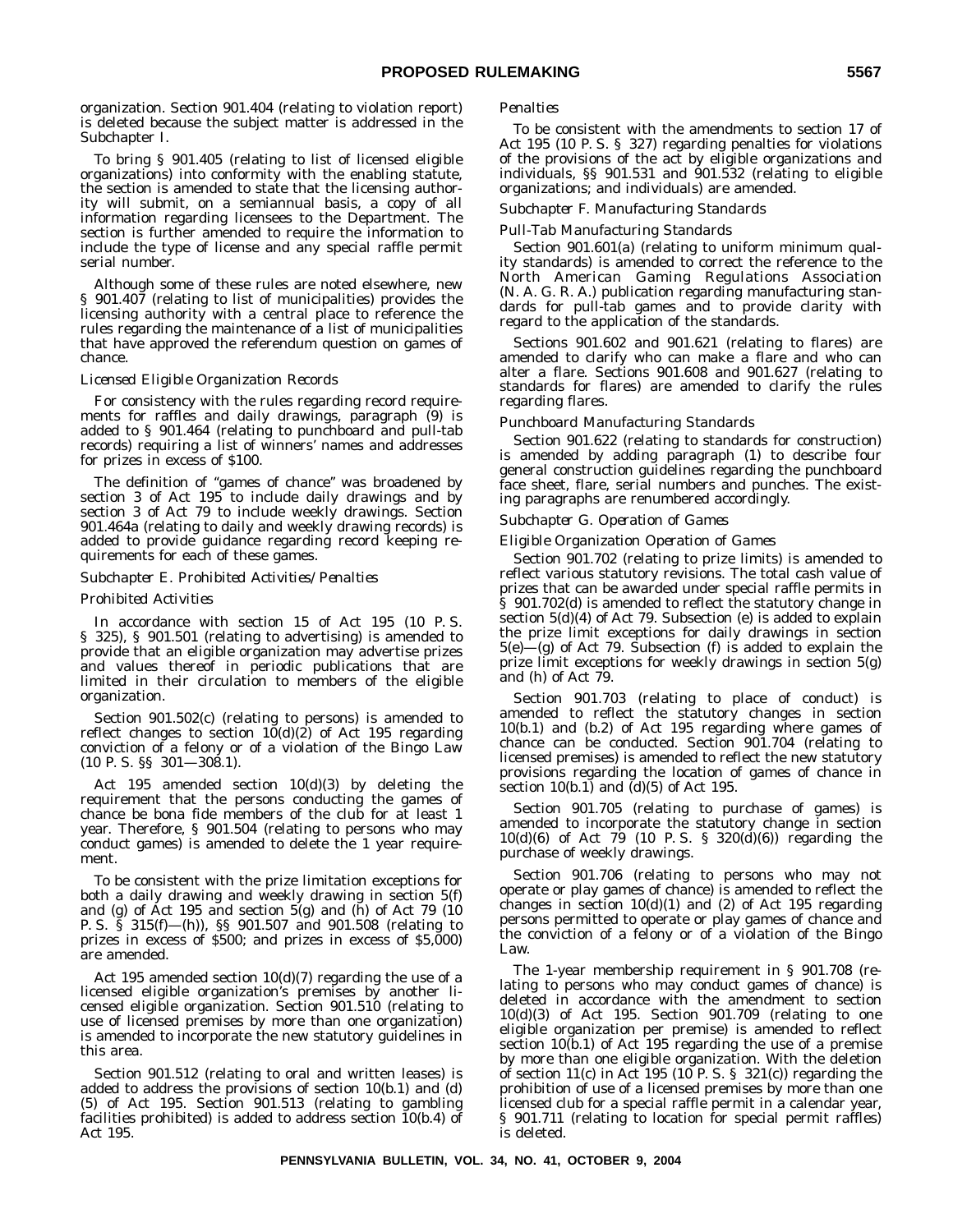#### *Punchboards and Pull-Tab Operation Procedures*

Section 901.731(b) (relating to punchboard and pull-tab operation) is amended by placing the current text in paragraph (1) and adding paragraph (2) to describe under what conditions a licensed eligible organization may alter a flare.

#### *Raffles*

With the removal of the restriction on sales of raffle tickets in section 10(d)(4) in Act 195, § 901.742 (relating to drawing dates) is amended to provide guidance on the new rules relating to raffle drawing dates consistent with the definition of ''raffle'' as amended in section 3 of Act 195.

Section 901.743(b) (relating to raffle tickets) provides that generally each part of a raffle ticket shall be imprinted with sequential numbers commencing with the number "1" through the maximum number of tickets to be sold. Subsection (b) is amended to clarify that when a raffle winner is determined by a drawing of the Pennsylvania State Lottery, the universe of eligible ticket numbers shall correspond to the universe of eligible numbers in the State Lottery drawing.

Consistent with the change to the definition of ''raffle'' in section 3 of Act 195, § 901.745 (relating to printing requirements) is amended to provide that dates, times and locations of the drawings shall be printed on each raffle ticket sold.

Section 901.751 (relating to ticket sales) is amended to incorporate the new rules relating to the sale of raffle tickets in a municipality located in a county other than the county in which the eligible organization is licensed in section  $10(d)(8)$  of Act 195.

In accordance with the provisions in the definitions of "passive selection device" and "raffle" in section 3 of Act 195, § 901.753 (relating to means of determining winning numbers) is added to provide guidance in this area.

#### *Lotteries*

Because lotteries are no longer considered a separate game of chance but rather a type of raffle under the revisions to the definitions of "games of chance," "lottery' and ''raffle'' in section 3 of Act 195, §§ 901.761—901.778 are deleted.

#### *Daily Drawings*

Section 901.781—901.786 are added to provide guidance regarding the rules for daily drawings, which were authorized by Act 195.

#### *Weekly Drawings*

Sections 901.791—901.796 are added to provide guidance regarding the rules for weekly drawings, which were authorized by Act 79.

# *Subchapter H. Special Raffle Permits*

#### *Special Raffle Permits*

The heading of § 901.801, currently listed as "(relating to price limit)'' is corrected to reference ''prize limit'' and the section is amended to reflect the amendment to section 5(d)(4) of Act 79 regarding the total cash value permitted for all prizes for the calendar year.

In accordance with the deletion of paragraph (13) in section 12(a) of Act 195 (10 P. S. § 322(a)(13)), § 901.802 (relating to raffle number limit) is amended to delete the second sentence which provided that a club may hold only one raffle per month including a special permit raffle.

Section 5(d)(2) was amended by Act 195 to provide an exception to the general rule that an eligible organization shall be eligible to receive no more than two special permits in any licensed year for volunteer fire, ambulance and rescue organizations. Section 901.803 (relating to special raffle permit limit) is amended to reflect this change. Section 901.806 (relating to required permit) is amended to clarify the special raffle permit requirements.

In accordance with section 11(a) of Act 195, § 901.807 (relating to fees) is amended to provide that the fee for the issuance of a special raffle permit shall not exceed \$25.

Section 901.811 (relating to location limits) is deleted because of the amendments to section  $10(b.1)$  and  $(d)(7)$  of Act 195 regarding the use of a licensed premises by more than one eligible organization.

#### *Subchapter I. Enforcement*

Sections 901.901—901.908 are added to address specific enforcement issues.

#### *Affected Parties*

Manufacturers and distributors of games of chance doing business in this Commonwealth, licensing authorities and eligible organizations may be affected by the proposed rulemaking.

#### *Fiscal Impact*

The Department has determined that the proposed rulemaking, which provide clarification of existing policy, will have no significant fiscal impact on the Commonwealth.

#### *Paperwork*

The proposed rulemaking will not generate additional paperwork for the public or the Commonwealth.

#### *Effectiveness/Sunset Date*

The proposed rulemaking will become effective upon final-form publication in the *Pennsylvania Bulletin*. The regulations are scheduled for review within 5 years of final-form publication. No sunset date has been assigned.

#### *Contact Person*

Interested persons are invited to submit in writing comments, suggestions or objections regarding the proposed rulemaking to Mary R. Sprunk, Office of Chief Counsel, Department of Revenue, Dept. 281061, Harrisburg, PA 17128-1061, within 30 days after the date of the publication of this notice in the *Pennsylvania Bulletin*.

#### *Regulatory Review*

Under section 5(a) of the Regulatory Review Act (71 P. S. § 745.5(a)), on September 29, 2004, the Department submitted a copy of this proposed rulemaking and a copy of a Regulatory Analysis Form to the Independent Regulatory Review Commission (IRRC) and to the Chairpersons of the House Committee on Finance and the Senate Committee on Finance. A copy of this material is available to the public upon request.

Under section 5(g) of the Regulatory Review Act, IRRC may convey any comments, recommendations or objections to the proposed rulemaking within 30 days of the close of the public comment period. The comments, recommendations or objections must specify the regulatory review criteria which have not been met. The Regulatory Review Act specifies detailed procedures for review, prior to final publication of the rulemaking, by the Department, the General Assembly and the Governor of comments, recommendations or objections raised.

> GREGORY C. FAJT, *Secretary*

**Fiscal Note:** 15-425. No fiscal impact; (8) recommends adoption.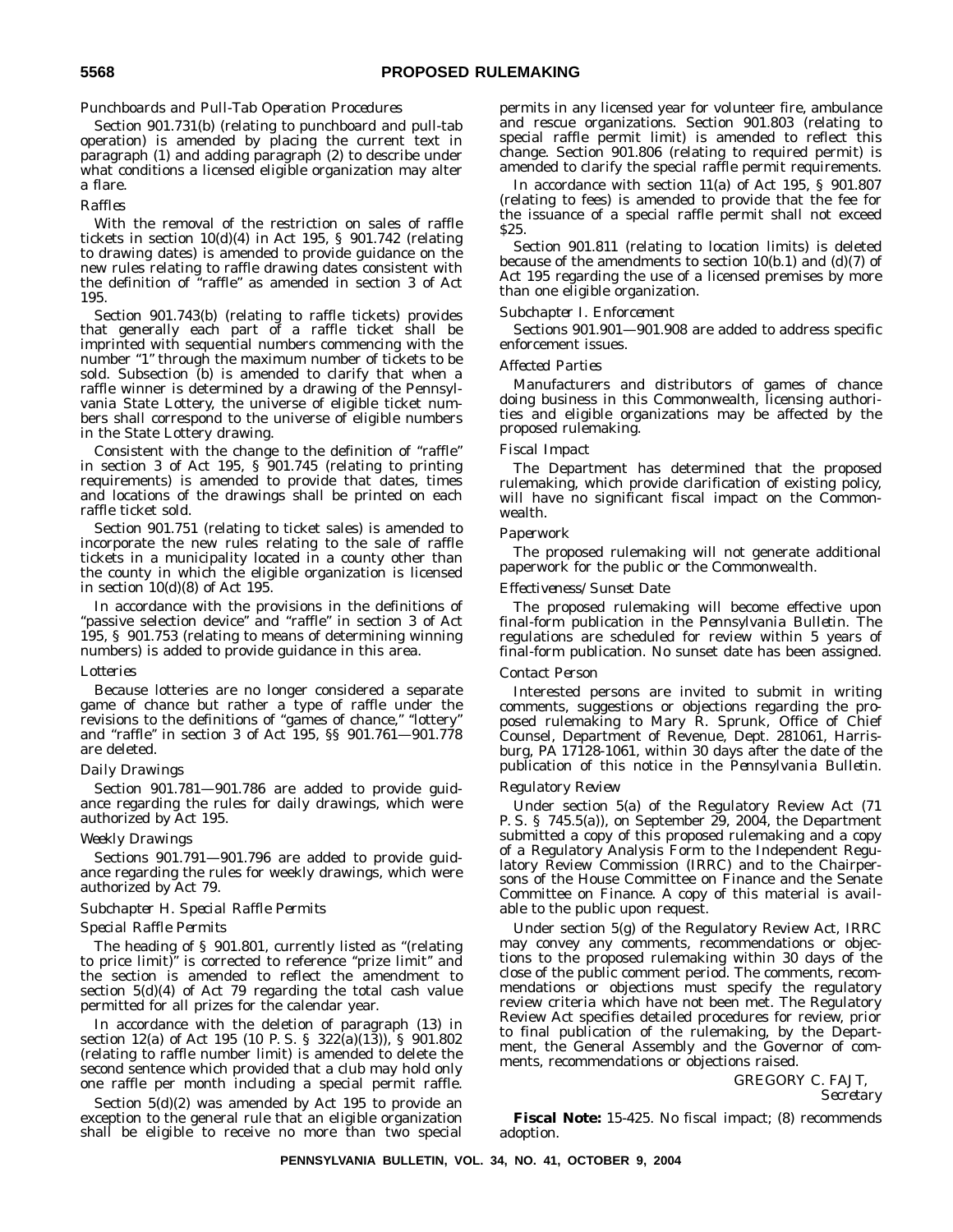# TITLE 61. REVENUE

PART VII. **LOCAL OPTION** SMALL GAMES OF CHANCE

CHAPTER 901. **LOCAL OPTION** SMALL GAMES OF CHANCE

# **Subchapter A. GENERAL PROVISIONS DEFINITIONS**

#### **§ 901.1. Definitions.**

The following words and terms, when used in this part, have the following meanings, unless the context clearly indicates otherwise:

\*\*\*\*\*

*Applicant—***A person who prepares and files an application.**

*Application—***A form prescribed by the Department that a manufacturer, distributor or eligible organization must complete and file to obtain a license or certificate.**

*Auxiliary group—***A subsidiary or affiliated organization of an eligible organization established for the purpose of aiding or assisting the eligible organization and its members in the fulfillment of the eligible organization's purposes.**

*Bona fide* **[** *club* **]** *member—*An individual who holds a **[ full ]** membership in the **[ club ] eligible organization** as defined by **[ the club's ] that organization's** constitution, charter, articles of incorporation or bylaws.

\*\*\*\*\*

\*\*\*\*\*

*Civic and service association—*

**(i) Any Statewide or a branch, lodge or chapter of a nonprofit National or State organization which is authorized by its written constitution, charter, articles of incorporation or bylaws to engage in a civic or service purpose within this Commonwealth, which shall have existed in this Commonwealth for 1 year.**

**(ii) The term also means a similar local nonprofit organization, not affiliated with a National or State organization, which is recognized by a resolution adopted by the governing body of the municipality in which the organization conducts its principal activities.**

**(iii) The term includes:**

**(A) Bona fide sportsmen's and wildlife associations, federations or clubs, Statewide or local in nature.**

**(B) Volunteer fire companies.**

**(C) Volunteer rescue squads.**

**(D) Volunteer ambulance associations.**

**(E) Bona fide senior citizens organizations.**

**(F) Nonprofit organizations that are recognized by a resolution adopted by the appropriate governing body and which are established to promote and encourage participation and support for extracurricular activities within the established primary and secondary public, private and parochial school systems.**

*Club—***[ An entity which has been in existence and fulfilling its purposes for 2 years prior to the date of application for a license and is one of the following:**

**(i) An incorporated unit of a national veterans' organization, as defined in section 461.1 of the Liquor Code (47 P. S. § 4-461.1), and licensed to sell liquor at retail under that act.**

**(ii) A club, as defined in section 102 of the Liquor Code (47 P. S. § 1-102), that qualifies as an exempt organization under section 501(c) or 527 of the Internal Revenue Code (26 U.S.C.A. § 501(c) or § 527), and is licensed to sell liquor at retail and has a charitable, religious or civic purpose or is organized to benefit a political party.**

**(iii) An organized fraternal society created and carried on for the mutual benefit of its members, not-for-profit and not issuing capital stock, having a limited membership and a representative form of government and licensed to sell liquor at retail under the Liquor Code (47 P. S. §§ 1-101—8-803).**

**(iv) A not-for-profit religious organization conducting business under the express purpose of a written constitution, charter, articles of incorporation or bylaws.**

**(v) A charitable organization conducting business under the express purpose of a written constitution, charter, articles of incorporation or bylaws.**

**(vi) A volunteer fire company.**

**(vii) A volunteer rescue squad.**

**(viii) A volunteer ambulance association. ] A club, as defined in section 102 of the Liquor Code (47 P. S. § 1-102), that qualifies as an exempt organization under section 501(c) or 527 of the Internal Revenue Code of 1954 (26 U.S.C.A. § 501(c) or § 527) and is licensed to sell liquor at retail and has a charitable, religious or civic purpose or is organized to benefit a political party.**

*Daily drawing—*

**(i) A game in which a bona fide member selects or is assigned a number in exchange for consideration for a chance at a prize with the winner determined by a random drawing to take place on the eligible organization's premises during the same operating day that the chances for the drawing are sold.**

**(ii) The term includes games commonly known as ''member sign-in lotteries'' and ''half-and-half lotteries.''**

*Deal—***[ Pull-tab tickets of a game bearing the same serial number as well as a flare for the game. ] A set of pull-tabs bearing the same serial number.**

 $*$  \*

*Dispensing machine—*

**(i) A device designed exclusively for the dispensing of games of chance authorized by the act, including ticket jars, fish bowls and stamp machines.**

**(ii) The term does not include any device commonly known as a ''slot machine'' or ''video poker.''**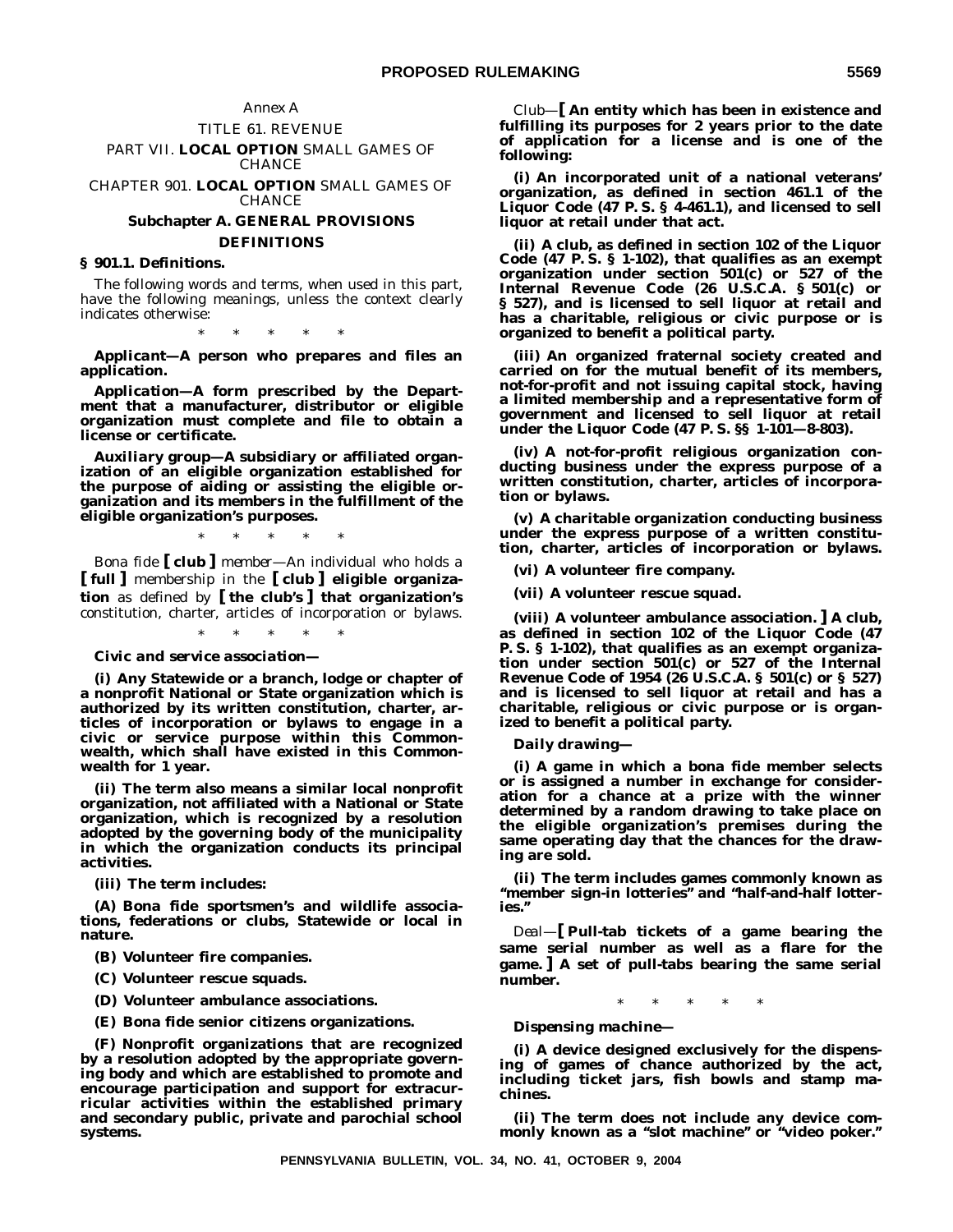*Distributor—*A person who purchases or otherwise obtains **[ small ]** games of chance, including **[ lottery tickets, ]** punchboards or pull-tabs, from a manufacturer and sells or otherwise furnishes the **[ small ]** games of chance, with or without merchandise to be awarded as prizes in connection therewith, to another person for the resale, display or operation of the **[ small ]** games of chance by **[ a club ] a licensed eligible organization**.

*Distributor's representative—*

**(i)** A natural person who represents a distributor in connection with the sale or furnishing of **[ small ]** games of chance for use in authorized activities.

**(ii)** The term includes the distributor's sales personnel.

**(iii)** The term does not include warehouse personnel, delivery personnel and other **[ employes ] employees** who only have incidental contact with customers.

*Eligible organization—***An organization that meets all of the following:**

**(i) Nonprofit.**

**(ii) Charitable organization, religious organization, fraternal organization, veterans organization, club or civic and service association.**

**(iii) In existence and fulfilling its purposes for 1 year prior to the date of application for a license.**

*Flare—***[ Sets forth the number of tickets and prizes contained in a deal, as well as the winning numbers, colors and symbols. ] A card, graphic, illustration or other document that accompanies a deal or punchboard and satisfies all of the following:**

**(i) Sets forth the number of pull-tabs or punches in a pull-tab game or punchboard.**

**(ii) Describes the nature of and rules for conducting a pull-tab game or punchboard.**

**(iii) Sets forth the winning numbers, colors and symbols and prizes to be won in a pull-tab game or punchboard.**

*Fraternal organization—***A branch, lodge or chapter of a National or State nonprofit organization with its branch, lodge or chapter located within this Commonwealth that is created and carried on for the mutual benefit of its members, has a limited membership and representative form of government.**

*Games of chance—***[ Punchboards, lotteries ]**

**(i) The following games: punchboards, daily drawings, weekly drawings**, raffles and **[ pull-tabs ] pull-tab games**.

**(ii) The term includes all of the parts, accessories and items necessary to play the games. The term also includes dispensing machines and passive selection devices.**

**(iii)** The term does not include a game played by or with the assistance of mechanical, electronic or electrical devices or media**[ . The term does not include ] or** a game in which the particular chance taken by a person in the game is made contingent upon another occurrence or the winning of another contest. **[ The term includes a game in which the chance is determined solely at the discretion of the purchaser. ]**

**(iv)** This paragraph will not be construed to authorize another form of gambling currently prohibited under 18 Pa.C.S. (relating to the Crimes Code).

**(v)** The term does not include games commonly known, as ''slot machines'' or ''video poker.''

*Hold ticket—***A ticket in a subset of pull-tabs in a deal or punches in a punchboard one or more of which are designated in advance as a winning tab or punch for a specific prize. The winning ticket or tickets are revealed after all hold tickets are purchased. Hold tickets are typically used in conjunction with seal cards.**

 $*$  \* \*

**[** *Legitimate club purposes—*

**(i) One or more of the following:**

**(A) Benefiting persons by enhancing their opportunity for religious or education advancement, by relieving or protecting them from disease, suffering or distress, by contributing to their physical, emotional or social well-being, by assisting them in establishing themselves in life as worthy and useful citizens, or by increasing their comprehension of and devotion to the principles upon which this nation was founded.**

**(B) Initiating, performing or fostering worthy public works or enabling or furthering the erection or maintenance of public structures.**

**(C) Lessening the burdens borne by government or voluntarily supporting, augmenting or supplementing services which government would normally render to the people.**

**(D) Improving, expanding, maintaining or repairing real property owned or leased by a club and used for purposes specified in clauses (A)—(C).**

**(ii) The term does not include the erection or acquisition of real property, unless the property will be used exclusively for one or more of the purposes specified in this paragraph. ]**

*License—***A document issued by:**

**(i) The Department, upon application, to a distributor authorizing the distributor to purchase games of chance from a registered manufacturer and sell games of chance in this Commonwealth to licensed eligible organizations, also known as a distributor's license.**

**(ii) A licensing authority, upon application, to an eligible organization authorizing the eligible organization to purchase games of chance from licensed distributors and conduct games of chance in this Commonwealth, also known as a small games of chance or games of chance license.**

*Licensed premises—***The specific location upon which a licensed eligible organization is authorized to conduct games of chance.**

*Licensee—***A distributor or eligible organization that has been issued a license.**

\*\*\*\*\*

*Limited occasion license—***A license issued by a licensing authority to an eligible organization authorizing the organization to conduct games of chance on a limited basis.**

**PENNSYLVANIA BULLETIN, VOL. 34, NO. 41, OCTOBER 9, 2004**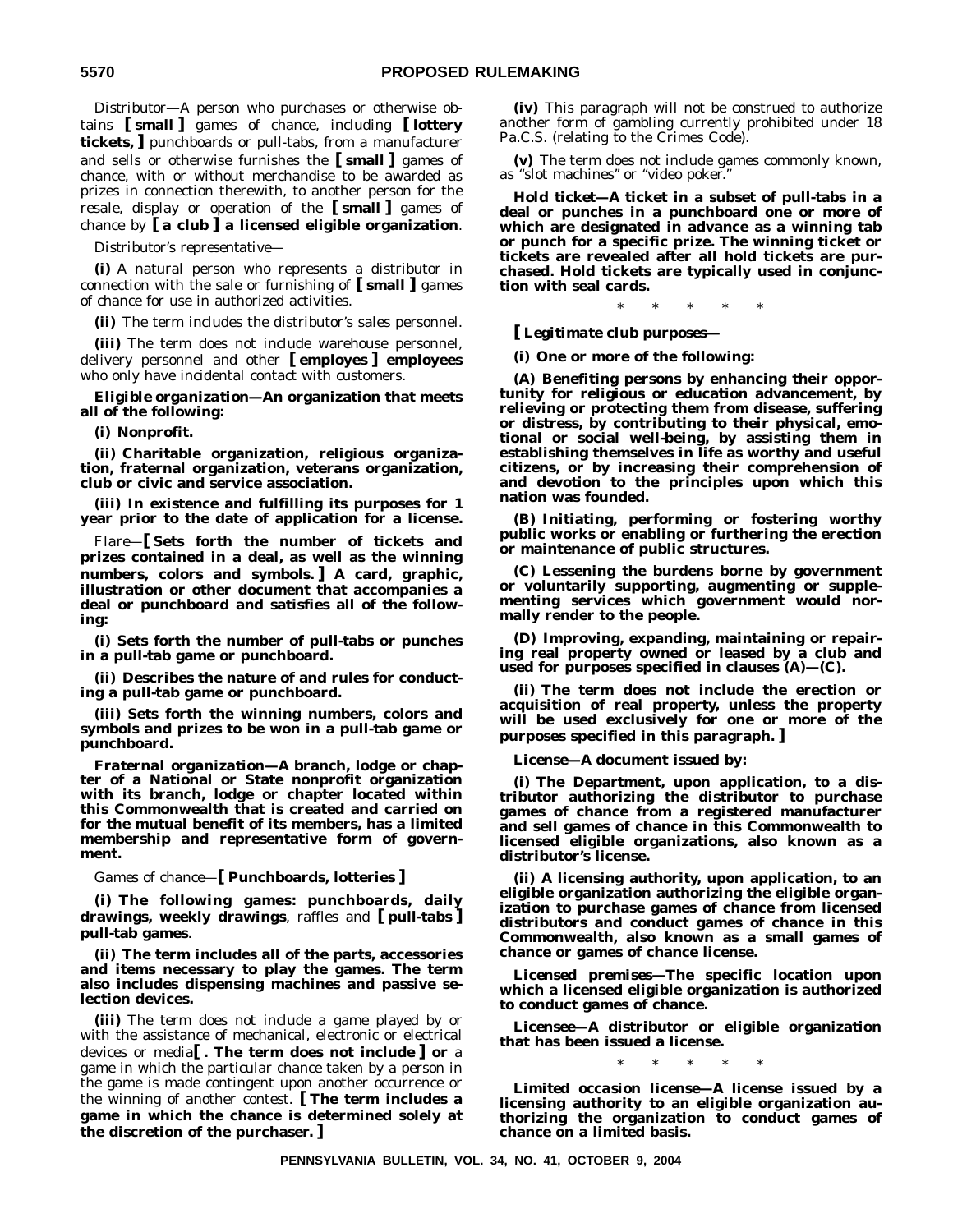**[** *Lottery—***A game in which a bona fide club member or guest selects a number for a chance at a prize with the winner determined by a random drawing to take place on the licensed premises. The term includes games commonly known as ''member sign-in lotteries'' and ''half-and-half lotteries.'' This part will not be construed to permit lotteries which are conducted at locations other than the licensed premises, nor does the term include a game or contest in which the winning number is determined by another drawing or event, except that winning numbers may be determined by reference to drawings conducted by the Department under the State Lottery Law (72 P. S. §§ 3761-1—3761-15). ]**

*Manufacturer—*

**(i)** A person who assembles from raw materials or subparts a completed **[ small ]** game of chance for use in authorized activities, **[ including punchboards and pull-tabs, ]** and who sells or otherwise furnishes the same to a licensed distributor.

**(ii)** The term does not include printers of **only** raffle**, daily drawing or weekly drawing** tickets.

*Manufacturer registration certificate* **or** *certificate—***A document issued by the Department, upon application, to a manufacturer authorizing the manufacturer to produce games of chance that have been approved by the Department and to sell those games to licensed distributors.**

*Manufacturer's representative—*

**(i)** A natural person who represents a manufacturer in connection with the sale or furnishing of **[ small ]** games of chance for use in authorized activities.

**(ii)** The term includes the manufacturer's sales personnel.

**(iii)** The term does not include warehouse personnel, delivery personnel and other **[ employes ] employees** who only have incidental contact with the customers.

\*\*\*\*\*

*Nonoperating day—***A period of time equivalent to an eligible organization's operating day except that the eligible organization is closed to normal activities or to its members during that period of time.**

*Normal business or operating site—***The location at which an eligible organization conducts its activities as permitted and enumerated in its constitution, charter, articles of incorporation, bylaws or other document of formation.**

*Office of Attorney General—***The Attorney General of the Commonwealth.**

*Operating day—***The period of time during any 24 hour period during which an eligible organization conducts its normal activities or holds itself open to its members.**

*Operating week—***Seven consecutive operating days or nonoperating days.**

*Passive selection device—***A device that is used to hold or denote all of the possible winning numbers or entrants in a daily drawing, weekly drawing or raffle. The device may not have the capability of being utilized to conduct or aid in unauthorized or illegal forms of gambling.**

\*\*\*\*\*

*Petition—*A written statement of facts, under oath, submitted by one of the following:

(i) **[ An initial or renewal applicant for registration or licensure ] A manufacturer or distributor** who disagrees with the Department's decision to deny **[ the ] or refuse to renew its** application.

(ii) A **[** A **registrant or licensee ] registered manufacturer or licensed distributor** who disagrees with the Department's decision to revoke his **[ registration ] certificate** or license.

*Petitioner—***[ An applicant, licensee or registrant ] A manufacturer or distributor** who files a petition.

*Public interest purposes—*

**(i) Any of the following:**

**(A) Benefiting persons by enhancing their opportunity for religious or education advancement, by relieving or protecting them from disease, suffering or distress, by contributing to their physical, emotional or social well-being, by assisting them in establishing themselves in life as worthy and useful citizens or by increasing their comprehension of and devotion to the principles upon which this nation was founded.**

**(B) Initiating, performing or fostering worthy public works or enabling or furthering the erection or maintenance of public structures.**

**(C) Lessening the burdens borne by government or voluntarily supporting, augmenting or supplementing services which government would normally render to the people.**

**(D) Improving, expanding, maintaining or repairing real property owned or leased by an eligible organization and used for purposes specified in clauses (A)—(C).**

**(ii) The term does not include the erection or acquisition of any real property, unless the property will be used exclusively for one or more of the purposes specified in this definition.**

*Pull-tab—*A single folded or banded ticket or a strip ticket or card with a face covered to conceal one or more numbers or symbols, where one or more tickets or cards in each deal has been designated in advance as a winner. **[ The term includes a ticket sold in a device known**

**as a ticket-jar, fish-bowl or stamp machine. ]**

*Pull-tab game—***A deal and its corresponding flare.**

*Punch—***A crimped strip of paper or similar material that is enclosed in a punchboard receptacle and contains either a winning or losing number or symbol printed on one side and a serial number printed on the other.**

*Punchboard—*A board, placard or other device **[ marked off in a grid or columns, in which each section contains a hidden number or other symbol, which determines the winning chances, if the following exist:**

**(i) A specific serial number is assigned to the punchboard and printed on each punch.**

**(ii) A flare or face sheet covers the receptacles and sets out the winning numbers or symbols and prizes which may be won.**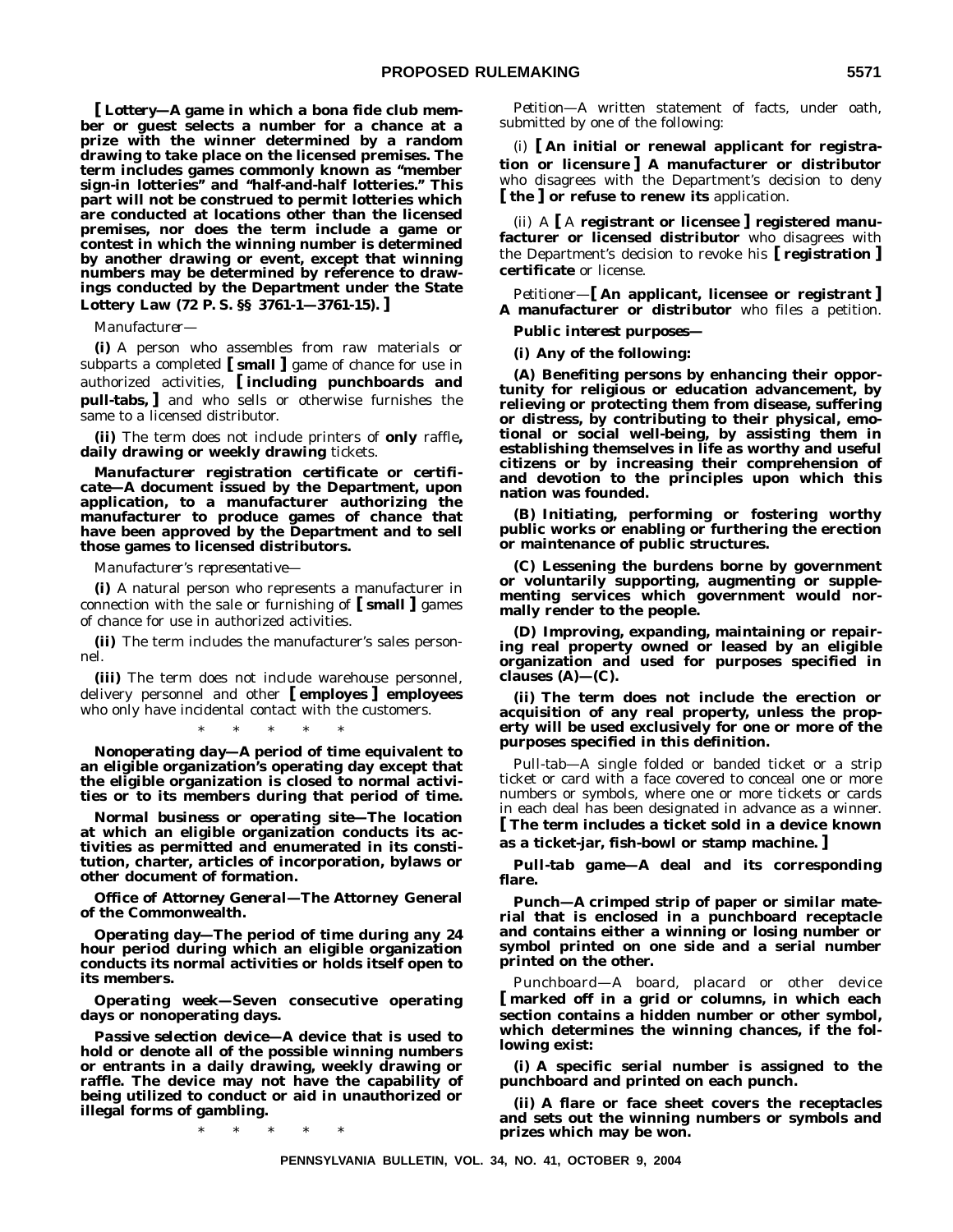**(iii) Upon the payment of consideration, a player may select and remove a punch from a receptacle.**

**(iv) A prize is awarded if the number or symbol set out on the selected punch matches a predetermined winning symbol on the flare or face sheet. ] comprised of receptacles, usually laid out in a grid or column pattern, that each contain a hidden punch or punches, and its corresponding flare. Upon the payment of consideration, a player may select and remove the punches contained in a receptacle. A prize is awarded to a player who selects a receptacle containing a punch with a predetermined winning number or symbol.**

*Raffle—*

(i) A game in which a participant buys a ticket for a chance at a prize with the winner determined by a random drawing of corresponding ticket stubs to take place at a location and date **or dates** printed upon each ticket.

(ii) **The term includes lotteries but not daily or weekly drawings.**

**(iii)** The term does not include the **[ playing ] paying** of money or merchandise at roulette wheels, at cards, dice, other tables or another form of gambling not specifically authorized by law.

*Registrant—***A manufacturer who is issued a manufacturer registration certificate.**

*Registration—***The process of applying to the Department for a manufacturer registration certificate.**

\*\*\*\*\*

*Responsible person—*A person who is connected or associated with **[ a club ] an eligible organization**, distributor or manufacturer in a manner that meets at least one of the following criteria:

\*\*\*\*\*

(ii) Has the control, receipt, custody or disposal of the **[ small ]** games of chance proceeds.

(iii) Has the control, receipt, custody and disposal of available cash on hand or other quick or liquid assets or pays the liabilities of the **[ club ] eligible organization**, manufacturer or distributor.

(iv) Has the duty, power or authority to do one of the following:

\*\*\*\*\*

(D) Direct the payment of the **[ entities ] entity's** liabilities.

\*\*\*\*\*

(F) Direct the disposition and use of **[ small ]** games of chance proceeds.

\*\*\*\*\*

(J) Direct the transaction involved with the sale, manufacture or use of **[ small ]** games of chance.

(v) Is **[ a club ] an eligible organization's** manager, officer, director or bar personnel involved with the conduct of **[ small ]** games of chance.

*Seal card—***A flare for a pull-tab game or punchboard containing hold tickets that designates, among the other winning tickets in the**

**pull-tab game or punchboard, the winning hold ticket numbers or symbols each of which are concealed by a paper cover typically referred to as a seal.**

\*\*\*\*\*

*Special raffle permit—***A document issued by a licensing authority to a licensed eligible organization that authorizes the eligible organization to conduct a raffle with prize limits exceeding the standard prize limits for raffles.**

\*\*\*\*\* *State Lottery Law—***The State Lottery Law (72 P. S. §§ 3761-101—3761-2102).**

*Veterans organization—*

**(i) A Congressionally chartered organization within this Commonwealth, or any branch or lodge or chapter of a nonprofit National or State organization within this Commonwealth, the membership of which consists of individuals who were members of the armed services or armed forces of the United States.**

**(ii) The term includes home associations.**

*Weekly drawing—***A game in which a bona fide member selects or receives a number or numbers in exchange for consideration during an operating week for a chance at a prize with the winner determined by a random drawing to take place on the eligible organization's premises on the last operating day of the eligible organization's operating week.**

#### **GENERAL APPLICABILITY**

**§ 901.21. Applicability.**

**(a)** This part applies to manufacturers and distributors **[ of small ] who sell or intend to sell** games of chance in this Commonwealth and to **[ clubs ] eligible organizations** located in municipalities **within this Commonwealth** which have adopted the act by an affirmative vote in a municipal referendum under the act.

**(b) To provide uniform practices, procedures and standards, the following enumerated sections of this part are promulgated for the benefit of and suggested use by the licensing authorities: §§ 901.28, 901.31, 901.51(b), 901.185(b), 901.192, 901.193, 901.196, 901.212—901.219, 901.401—901.407, 901.467 and 901.807. The governing body of each county, on behalf of its licensing authority, shall adopt the sections by independent act for the sections to have legal force and effect.**

§ 901.22. **[ Use of proceeds ] (Reserved)**.

**[ The proceeds of small games of chance conducted by a club may not be used for the benefit of a person other than the club conducting the activity. Proceeds may only be used for legitimate club purposes as defined in this part or the act. ]**

**§ 901.23. Restriction of sales.**

(a) **[ A person may not sell, offer for sale or furnish games of chance for use in this Commonwealth except to a club or distributor licensed under the act and this part.**

**(b) Games of chance, other than a raffle conducted with a special permit, sold or offered for sale or furnished for use in this Commonwealth**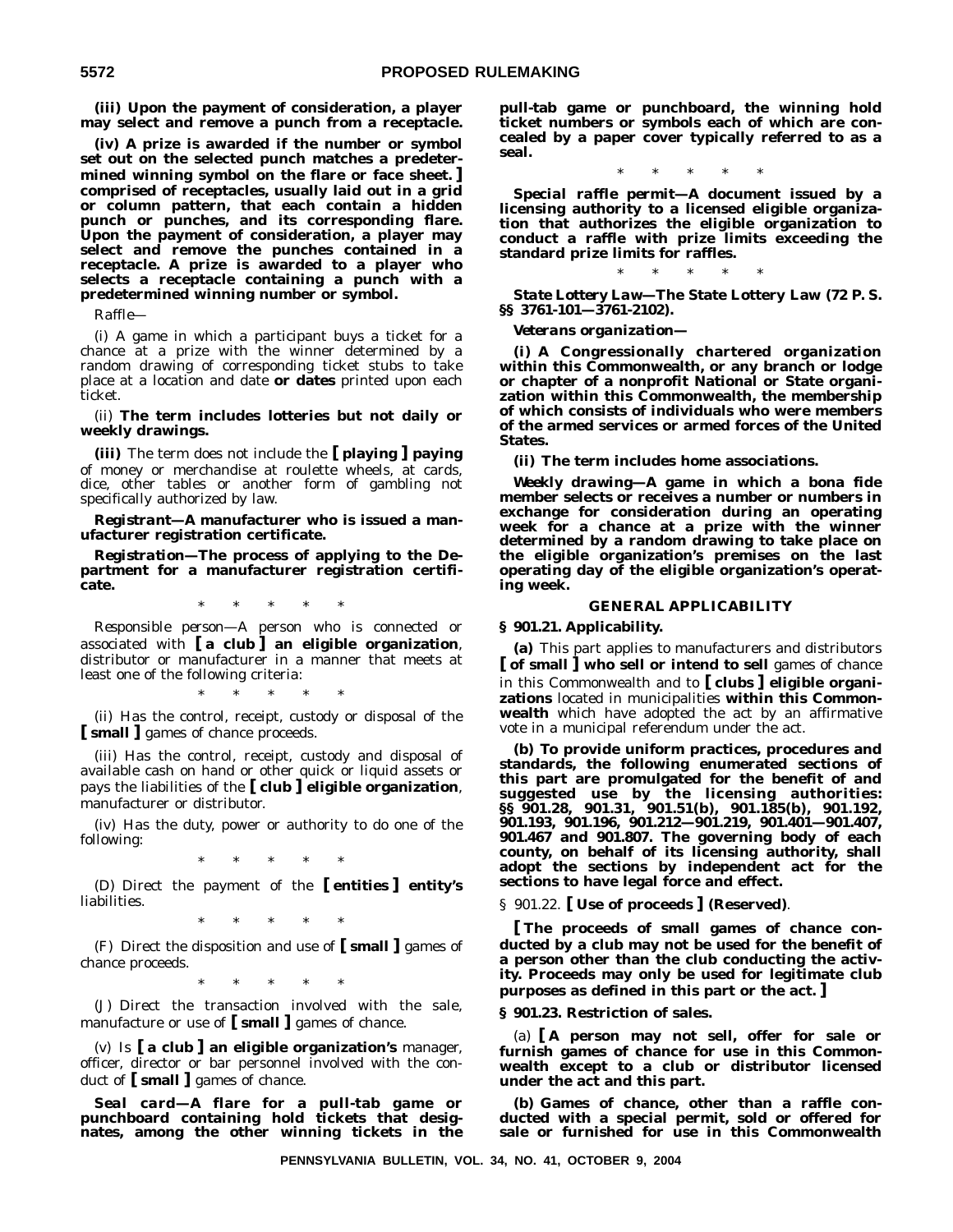**may not contain, permit, depict or designate a prize having a cash value in excess of \$500. ]** *Manufacturers***.**

**(1)** *Registration***. A manufacturer shall register with the Department and obtain a manufacturer registration certificate to sell, offer for sale or furnish games of chance for use in this Commonwealth. This paragraph does not apply to manufacturers that only sell, offer for sale or furnish raffle, daily drawing or weekly drawing tickets for use in this Commonwealth.**

**(2)** *Sales***. A registered manufacturer may only sell, offer for sale or furnish games of chance that have been approved by the Department for sale in this Commonwealth. A registered manufacturer may only sell, offer for sale or furnish approved games of chance for sale in this Commonwealth to a licensed distributor. This paragraph does not apply to the sale of raffle, daily drawing or weekly drawing tickets.**

**(3)** *Sales invoice***. A registered manufacturer selling to a licensed distributor shall indicate on the sales invoice the games of chance that the Department has approved for sale in this Commonwealth.**

#### **(b)** *Distributors***.**

**(1)** *Licensure***. A distributor shall apply for and obtain a distributor license to sell, offer for sale or furnish games of chance in this Commonwealth. This paragraph does not apply to distributors that only sell, offer for sale or furnish raffle, daily drawing or weekly drawing tickets.**

**(2)** *Sales***. A licensed distributor may only sell, offer for sale or furnish approved games of chance** for use within this Commonwealth to another li**censed distributor or a licensed eligible organization. This paragraph does not apply to the sale of raffle, daily drawing or weekly drawing tickets.**

**(3)** *Purchase***. A licensed distributor may only purchase approved games of chance for resale in this Commonwealth from a registered manufacturer or licensed distributor. This paragraph does not apply to the purchase of raffle, daily drawing or weekly drawing tickets.**

#### **(c)** *Eligible organizations***.**

**(1)** *Licensure***. An eligible organization shall apply for and obtain a games of chance license before purchasing games of chance for use in this Commonwealth.**

**(2)** *Purchase***. A licensed eligible organization may not purchase or lease games of chance for use in this Commonwealth except from a licensed distributor. This paragraph does not apply to the purchase of raffle, daily drawing or weekly drawing tickets.**

# § 901.24. **[ Enforcement ] (Reserved)**.

**[ (a)** *District attorney***. The district attorney will investigate alleged violations of the act. If the district attorney finds probable cause that a violation has occurred, he may file a complaint against the alleged violator in the court of common pleas of the county, except in counties of the first class, where the complaint may be filed in the municipal court. The district attorney will prosecute the complaint in the manner provided by law.**

**(b)** *Other law enforcement officials***. The power of State, county or local enforcement officials to conduct an investigation and enforce the act and this part is not restricted. ]**

#### **§ 901.25. Vested rights.**

**[ A license issued by the county or a license or registration issued by the Department will not be construed as granting a vested right in the privileges so conferred. ] A certificate or license confers only a privilege on the holder. A certificate or license confers no vested right in the privilege so conferred.**

### **§ 901.26. Background checks.**

(a) As a condition precedent to the issuance of a license or **[ registration ] certificate**, the licensing authority or Department may require background checks on a person seeking a license or for whom **[ registration ] a certificate** is sought, or **[ employes ] employees** thereof, or of a person participating as an **[ employe ] employee** who will be involved in the operation of **[ small ]** games of chance or a person with equity ownership of 10% or more.

(b) The applicant or the person for whom a license or **[ registration ] certificate** is requested shall cooperate with the licensing authority or Department and shall assist in its investigation.

#### **§ 901.28. Inspection of premises.**

(a) Licensed premises, or premises relating to or being used for activities conducted under the act and this part by a licensed **[ club ] eligible organization**, registered manufacturer or licensed distributor shall be open to inspection by the **[ county, ] licensing authority and the** Department or their authorized representatives **[ and other law enforcement officials, ]** but the inspection shall:

\*\*\*\*\*

(2) Take place **[ at times ] only** when a reasonable belief **exists** that a violation of the act or this part **[ exist ] has occurred, is occurring or will occur**.

(3) Be limited to **the inspection of matters, areas and records associated with games of chance to insure** compliance with the act and this part.

(b) The Department **[ reserves ] and the licensing authority, or their authorized representatives,** reserve the right to enter and make **[ the ] annual** inspections **[ annually ]**.

### **§ 901.30. Prohibited practices, contracts, gifts[ , ] and the like.**

\*\*\*\*\*

(b) A manufacturer, distributor or representative thereof may not sell to or solicit from a person an order for a **[ small ]** game of chance contingent upon that person or another purchasing or ordering some other **[ small ]** game of chance.

(c) **[ Prices charged by manufacturers, distributors and clubs for goods and services may not be fixed by agreement. A manufacturer, distributor or club, by express or implied agreement with another manufacturer, distributor or club, may not fix the price at which a small games of chance prize or**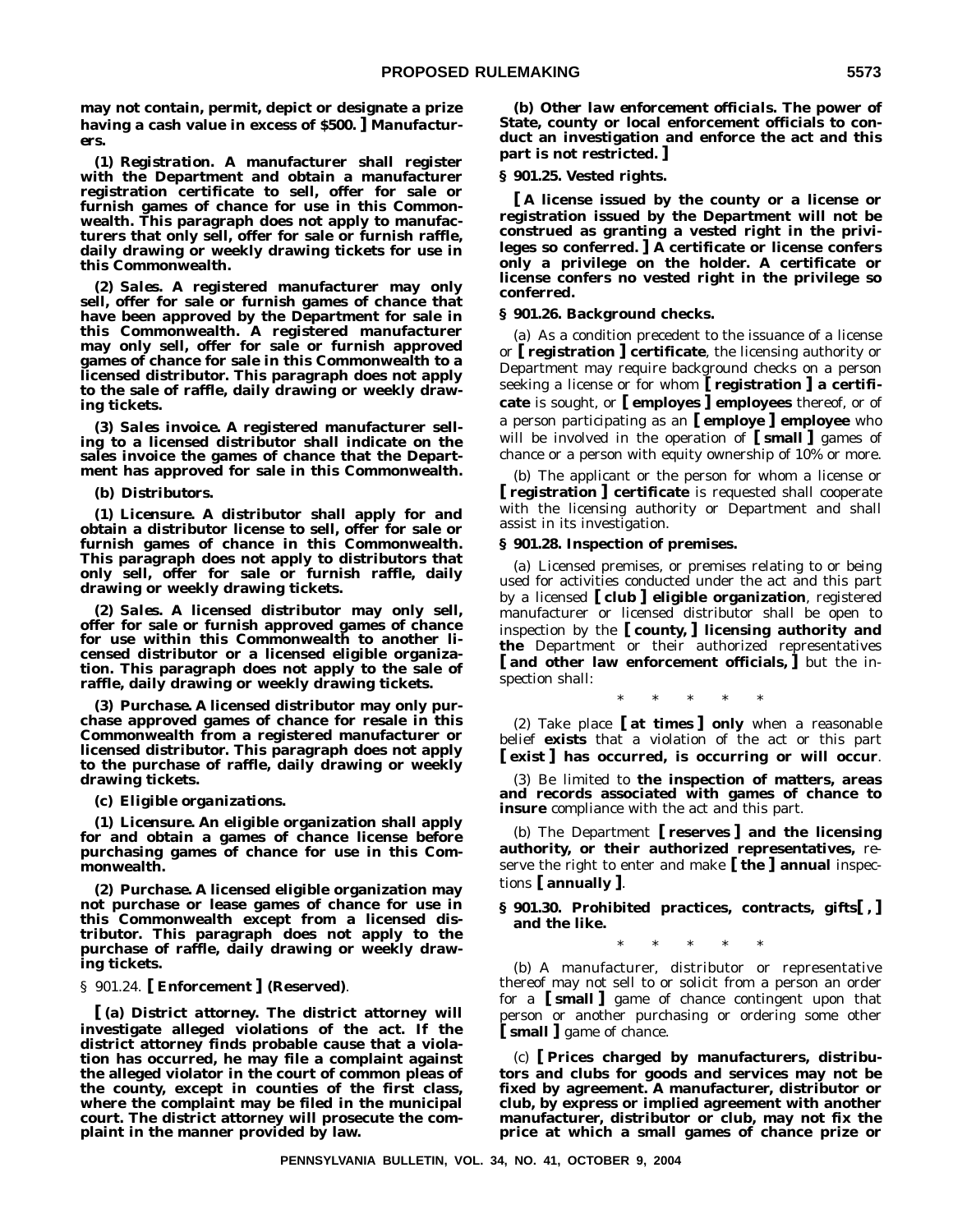**another item used in connection with the small games of chance activities shall be sold, or for which services in connection therewith shall be rendered. The price of these items in the competitive market place shall be established by each manufacturer, distributor or club for the products and services offered by each and may not be established, directly or indirectly, in concert with one another. ] A manufacturer, distributor or licensed eligible organization may not fix by express or implied agreement with another manufacturer, distributor, eligible organization or any other person, the prices charged for games of chance or goods, prizes or services sold or rendered in connection with games of chance.**

#### **§ 901.31. Examination of records.**

**[ (a) The ] In addition to the examination of records authorized during an inspection of the premises, the** Department or **[ county ] licensing authority** is authorized to examine the reports, books**, accounts** and records, and the inventory of **[ small games of chance of ]** a **licensed** distributor, **registered** manufacturer, **[ their representative or clubs ] licensed eligible organization or their representatives**. Every **[ person ] manufacturer, distributor or eligible organization** is directed and required to give to the Department**[ , ]** or **[ county ] licensing authority**, or their authorized representative the means, facilities and opportunity for the examinations.

**[ (b) The district attorney may require licensed clubs, manufacturers and distributors or their representatives, to produce the books, accounts and records relating to small games of chance to determine whether a license should be revoked, suspended or renewal thereof be denied.**

**(c) Licensees and registrants, upon a reasonable request, shall also produce the books, accounts and records relating to small games of chance to other law enforcement officials. ]**

§ 901.32. Ownership of **[ small ]** games of chance.

**[ A small game of chance play or ticket is owned by the physical possessor of the ticket ] The physical possessor of a game of chance play or ticket is** the owner of the play or ticket until a name is imprinted or placed upon **[ the play or ticket ] it**. When a name is placed upon the play or ticket, the person whose name appears **on the play or ticket is the owner and** is entitled to a prize attributable to it **[ and is the owner of the play or ticket ]**.

#### **§ 901.34. Disputes.**

If a dispute occurs about whether **[ the ] a** play or ticket is a winning play or ticket and the dispute cannot be resolved through normal verification procedures or other appropriate means the **[ club ] licensed eligible organization** may retain the play or ticket and replace it with an equivalent play or ticket in a like game of chance. This is the exclusive remedy of the owner of the play or ticket. Detailed records regarding the dispute, the reasons for the dispute and the play or ticket shall be maintained by the **[ club ] eligible organization** for a minimum of 2 years **from the date the dispute arose**.

§ 901.35. Termination of **[ small ]** games of chance.

**[ The club ] A licensed eligible organization** may announce a termination date at which point no further plays or tickets may be sold, and a date by which all claims or prizes **[ will ] shall** be made. This date may not be less than 30 days after the last date for play of the game being terminated.

#### **§ 901.36. Federal withholding and reporting requirements.**

A licensed **[ club ] eligible organization** is responsible for complying with Internal Revenue Service rules for reporting and withholding on gambling and lottery winnings.

#### **§ 901.37. State withholding and reporting requirements.**

A licensed **[ club ] eligible organization** is responsible for complying with Commonwealth rules for reporting and withholding on gambling and lottery winnings.

#### **§ 901.38. Commonwealth resident designee.**

A person **[ seeking registration or licensing ] applying for a certificate or distributor's license** under the act or this part is required to designate a person and location within this Commonwealth for purposes of service of process and the person shall agree to submit to the jurisdiction of the courts of the Commonwealth and law enforcement officials of the Commonwealth and its subdivisions.

#### **§ 901.40. Prohibition of gambling facilities.**

**(a) A person, corporation, association, partnership or other business entity may not offer for rent or offer for use a building or other facility to be used exclusively for conducting games of chance.**

**(b) A licensed eligible organization may not lease, under any terms, a facility or building which is used exclusively for conducting games of chance.**

**§ 901.41. Operating days, nonoperating days and operating weeks.**

**(a) An operating day or a nonoperating day may not exceed 24 consecutive hours. An operating day or a nonoperating day may not overlap with any other operating day or nonoperating day.**

**(b) An operating day may extend from 1 calendar day to another so long as the eligible organization's normal activities or business hours extend from 1 calendar day to another. For example, an eligible organization's operating day may begin at 9 a.m. and end at 3 a.m. the following calendar day (that is, 18 consecutive hours over 2 calendar days).**

**(c) If an eligible organization operates on a 24 hour-a-day basis, the eligible organization's operating day shall be any consecutive 24-hour period as chosen by the organization. For example, an eligible organization could choose its operating day to be from 9:01 a.m. to 9 a.m. the following calendar day or from 12:01 a.m. to midnight on the same calendar day.**

**(d) An operating week shall consist of 7 consecutive, reoccurring operating or nonoperating days.**

**(e) An eligible organization shall choose its operating day and week and report them on its license application.**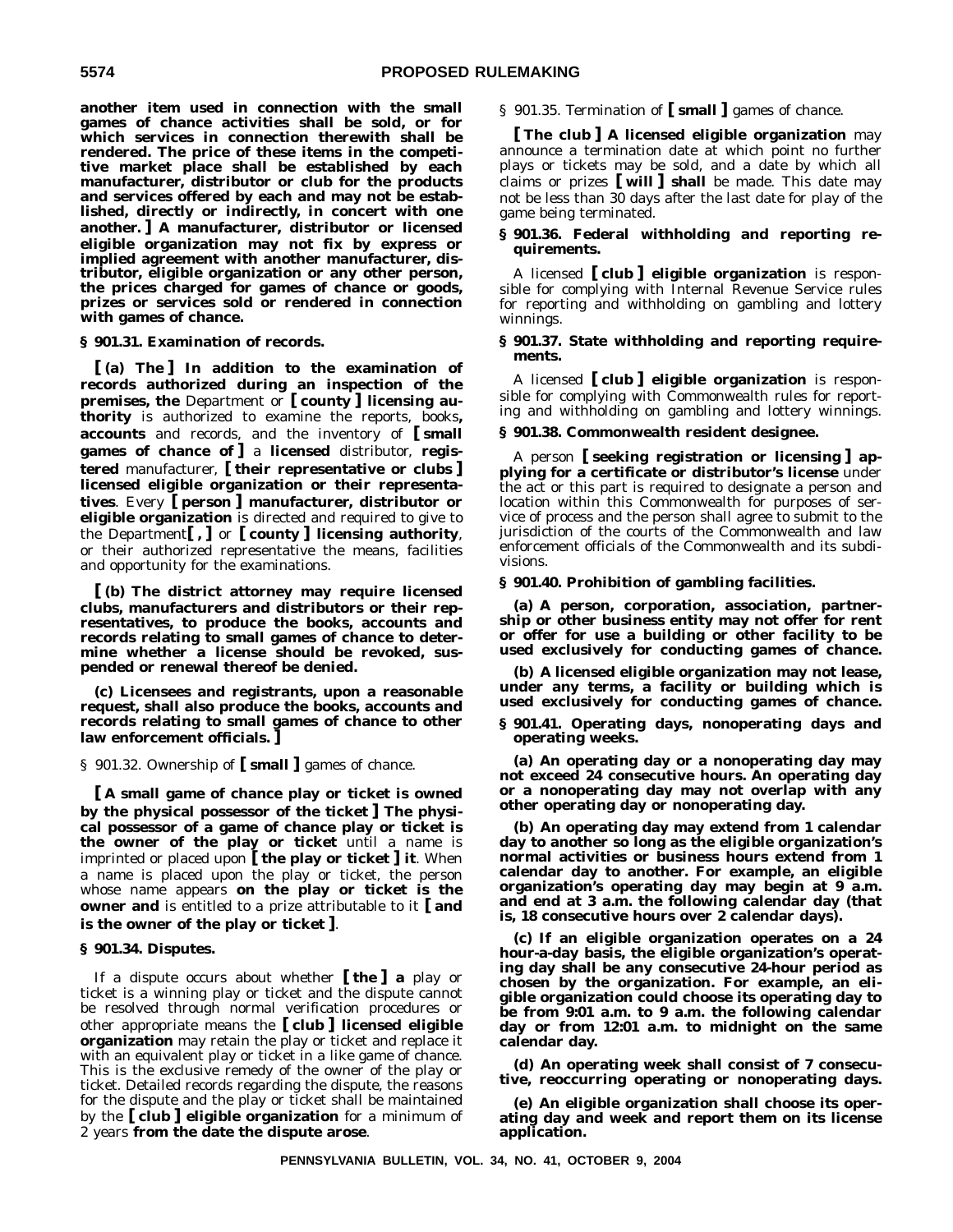**(f) A licensed eligible organization may change its operating day and week. The eligible organization shall amend its license before the new operating day or week becomes effective.**

#### **ADMINISTRATION**

**§ 901.51. Power and duties.**

(a) The Department has the power **and authority granted to it by the Legislature under the act, including the power and authority** to do the following:

(1) Review the tax status of an applicant for **[ registration or licensure by the Department ] a certificate or distributor license**.

\*\*\*\*\*

(4) Establish procedures by which manufacturers **may apply for a certificate** and distributors **[ of games of chance ]** may apply for **[ registration and ]** licensure.

\*\*\*\*\*

(6) **[ Provide ] Prescribe procedures** for the suspension or revocation of **[ distributor ]** licenses **[ or manufacturer ] and** certificates for violations of the act or this title.

(7) Prescribe the form to be used by the licensing authority to license **[ clubs ] eligible organizations**.

(8) Conduct investigations prior to licensure and registration **[ and determine that ] to ensure compliance with** the requirements and prohibitions of the act and this part **[ are being complied with ]**. **[ Violations are grounds for revocation, suspension and denial of licensure or registration as provided elsewhere in this part. ]**

(9) **Collect a fee for the issuance of a manufacturer registration certificate or distributor license.**

**(10) Initiate legal proceedings, in law or equity, before any court or tribunal, for purposes of administering or enforcing the provisions of the act or this part.**

**(11) Notify the Office of Attorney General of violations of the act and this part and request the Attorney General to initiate legal proceedings, criminal or civil, legal or equitable, to enforce the provisions of the act and this part.**

**(12)** Do other matters necessary or desirable for the efficient operation and administration of **[ small ]** games of chance and to carry out the act **and this part**.

(b) **[ The ] Although not limited to the following, the** licensing authority has the power and duty to **[ do the following ]**:

(1) Issue special **raffle** permits.

(2) License **[ clubs ] eligible organizations** upon application to conduct and operate games of chance after the games have been approved in a municipal referendum.

(3) Send **to the Department** a **[ copy ] list**, on a semiannual basis, of the **[ names of the licensees to the Department ] eligible organizations licensed to conduct games of chance**.

(4) **Collect a fee for the issuance of a games of chance license to eligible organizations.** Establish and collect a fee **not to exceed \$25** for the issuance of special **raffle** permits.

\*\*\*\*\*

**(7) Initiate legal proceedings, in law or equity, before any court or tribunal, for purposes of administering or enforcing the provisions of the act or this part.**

**[ (c) The district attorney and other law enforcement officials have the power to do the following:**

**(1) Require licensees to produce books, accounts and records.**

**(2) Investigate alleged violations of the act or this part.**

**(3) File complaints against the alleged violator in the appropriate court.**

**(4) Prosecute complaints in the manner provided by law. ]**

**§ 901.52. Administrative entity.**

The Department will carry out its powers provided in the act or this part through the Bureau of Business Trust Fund Taxes—**[ Registration ] Miscellaneous Tax** Division. The administrative entity may be changed by notice published in the *Pennsylvania Bulletin*.

# **Subchapter B. LICENSING AND REGISTRATION MANUFACTURER REGISTRATION**

§ 901.101. Manufacturer registration **and game approval** required.

**[ A person may not sell or otherwise furnish games of chance to a distributor in this Commonwealth unless that person is currently registered by the Department under this chapter. ]**

**(a) A person shall be registered with the Department and possess a manufacturer's registration certificate to sell or otherwise furnish games of chance to licensed distributors within this Commonwealth.**

**(b) A registered manufacturer may not sell a game of chance in this Commonwealth to a licensed distributor until the Department has approved it.**

**(c) If a registered manufacturer modifies an approved game of chance in any substantial way so that the nature or identity of the game is changed, the rules of the game change or the prizes or payouts change, the game of chance must be considered a new game of chance and be submitted for approval.**

§ 901.102. Registration **and game approval** forms.

**(a)** A person seeking **a manufacturer** registration **[ as a manufacturer ] certificate** shall submit **[ one copy of a ] to the Department an application** form **[ provided ] as prescribed** by the Department. **[ A registered manufacturer seeking to renew registration shall submit the same form but indicate in the appropriate box that the request is for renewal. The form shall be completed in full and will not be considered to be received until it has been completed in full. ]**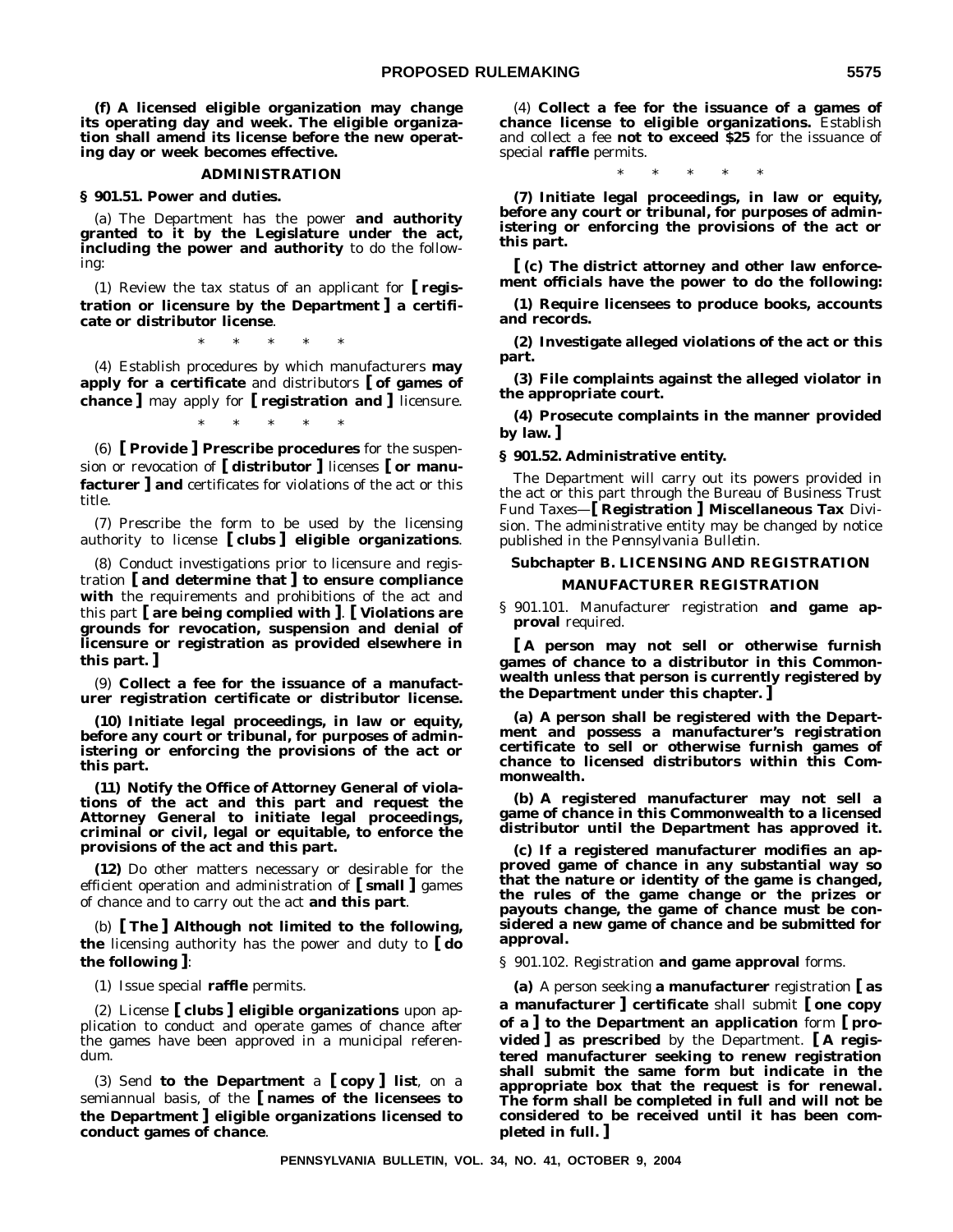**(b) A person seeking an approval of a game of chance shall submit its request for approval to the Department on a form prescribed by the Department.**

**(c) The application forms referenced in subsections (a) and (b) shall be completed in full and will not be considered to be received until completed in full.**

#### **§ 901.103. Manufacturer registration application form contents.**

An application for registration as a manufacturer of **[ small ]** games of chance shall contain at a minimum the following information:

\*\*\*\*\*

(5) A complete list or catalogue of all **[ small ]** games of chance to be manufactured.

\*\*\*\*\*

(8) Pennsylvania tax information, **[ if otherwise required under Pennsylvania law ] including**:

\*\*\*\*\*

(12) **A notarized affidavit for each dispensing machine sold or offered for sale in this Commonwealth indicating that the dispensing machine complies with the act and this part. A form affidavit will be available from the Department.**

**(13)** Other documents as identified in the application materials.

**§ 901.103a. Change of application information.**

**A manufacturer shall report any changes to the information supplied in its application to the Department within 15 days of the change.**

#### **§ 901.104. Waiver of confidentiality.**

**[ An applicant ] By filing an application** for the grant **[ or renewal ]** of a manufacturer registration **[ by the filing of an application insofar as it relates to the Department ] certificate**, **the applicant** waives confidentiality with respect to Commonwealth tax information in the possession of the Department, the Office of Attorney General or the Department of Labor and Industry regarding the applicant, regardless of the source of that information, and consents to the provision of that information to the Department by the Office of Attorney General or the Department of Labor and Industry.

#### **§ 901.106. Registration term.**

**[ The registration certificate is valid through the following March 31. ] A registration term must begin on April 1 and end on March 31 of the succeeding year. A certificate issued during a registration term is only valid from the date of issuance to the end of the registration term.**

§ 901.107. Annual **[ renewal ] applications**.

**[ A registered manufacturer shall renew its registration annually by March 31. ] A registered manufacturer should file an application for a certificate 60 days prior to the expiration date of its existing certificate in order to ensure that the manufacturer's registration with the Department is not interrupted.**

**§ 901.108. Registration number.**

**[ A manufacturer will be assigned an identification number which shall be referred to as a registration number. The name and registration number of the manufacturer shall appear on all orders, documents and other paperwork, and the like, involved with or related to the sale, offer for sale or other provision of small games of chance. ] The Department will assign a registration number and issue a certificate to each manufacturer that it approves for registration. The registered manufacturer shall place the registration number on all documents used in any transactions under the act or this part.**

#### § 901.109. **[ Registration certificate ] Certificate**.

The **[ registration ]** certificate issued **[ shall ] must** be conspicuously displayed on the premises of the manufacturer.

§ 901.110. Duplicate **[ registration ]** certificate.

If a **[ registration ]** certificate is defaced, destroyed or lost, the Department may issue a duplicate to the holder of the certificate upon submission of a duplicate **[ registration ]** application form. A \$100 fee will be charged for the duplicate **[ registration ]** certificate.

#### **§ 901.111. Transfer.**

**[ The transfer or assignment of a manufacturer's registration ] A manufacturer** is prohibited **from transferring or assigning its certificate**.

§ 901.112. **[ Prohibited sales ] (Reserved)**.

**[ Manufacturers of small games of chance are prohibited from selling or otherwise furnishing small games of chance to a person not licensed as a distributor unless the manufacturer is also a licensed distributor in which case the manufacturer may sell or otherwise provide small games of chance to licensed clubs. ]**

**§ 901.113. Representatives of manufacturer.**

**[ (a) A representative of a small games of chance manufacturer may sell to only a licensed distributor.**

**(b) ]** A representative of a manufacturer acts as an agent of the manufacturer in activities conducted under the manufacturer's registration certificate.

#### **§ 901.114. Dissolutions, terminations, mergers and bankruptcies.**

**(a) [ The ] A** manufacturer shall notify the Department in writing within 10 days of one or more of the following actions on the part of **[ a registered ] the** manufacturer:

\*\*\*\*\*

(2) **[ A notice of the decision to dissolve is required if filing is not required.**

**(3) ]** The filing of a petition in bankruptcy or receivership by the manufacturer.

 $(4)$   $(3)$  \*\*\* **[ (5) ] (4) \* \* \***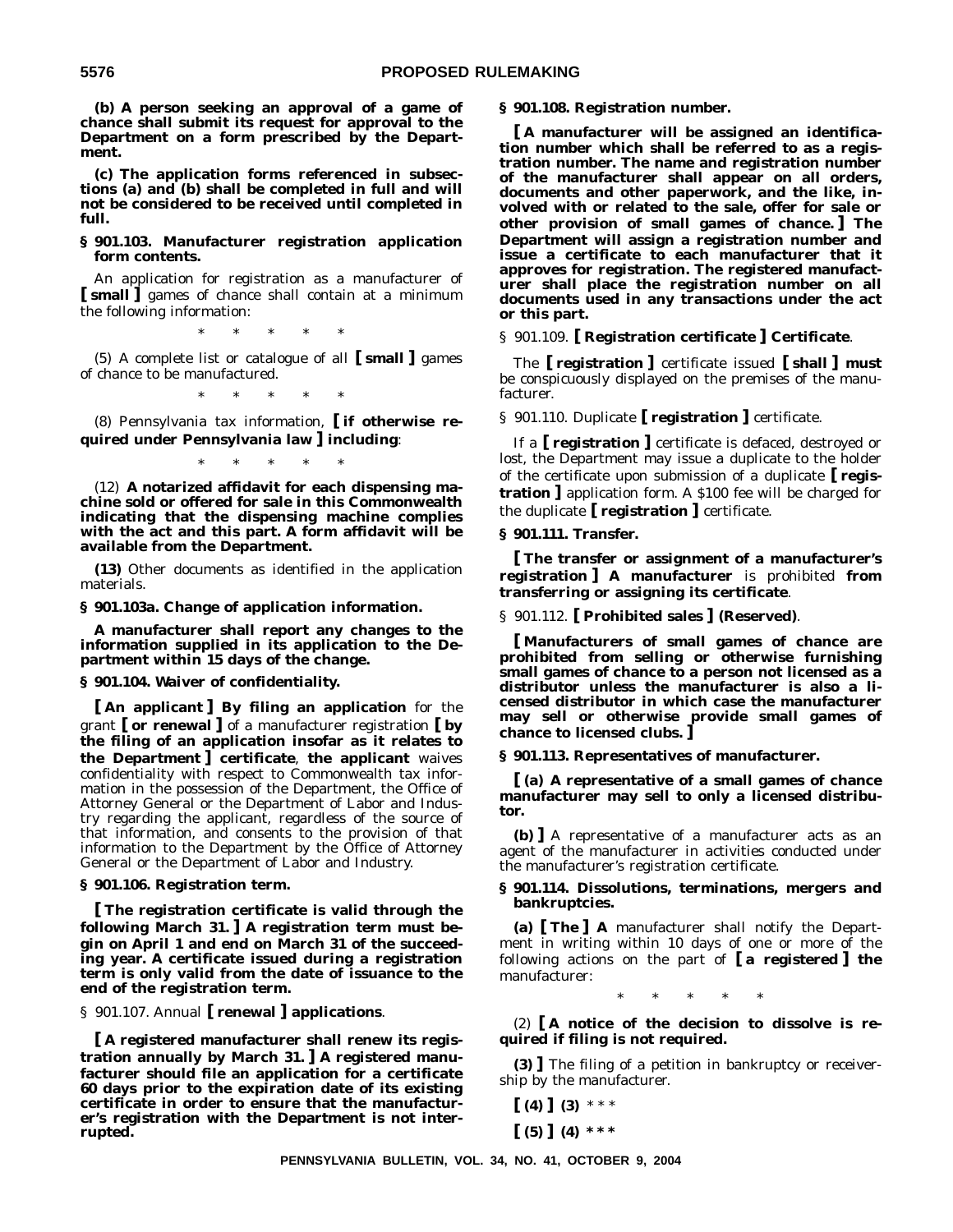**(b) A notice of the decision to dissolve is required even if filing is not required.**

§ 901.117. Denial **[ of application, revocation, suspension or refusal to renew manufacturer's registration ] suspension and revocation**.

**(a)** *Manufacturer registration certificate*. The Department **[ has the power to deny the application or suspend, revoke or refuse to renew the registration of a manufacturer, ] may deny an application for a certificate or suspend or revoke a certificate** if the manufacturer or a person required to be identified in the application form commits one or more of the following acts:

\*\*\*\*\*

(2) Has failed to comply with **or engaged in an activity prohibited by** the act or this part.

\*\*\*\*\*

(4) Has been convicted of, forfeited bond upon a charge of or pleaded guilty or nolo contendere to one of the following:

\*\*\*\*\*

(vi) A crime, whether a felony or a misdemeanor, involving a gambling activity or a felony involving**[ , ]** moral turpitude.

\*\*\*\*\*

(5) Has refused to permit an inspection of its records or premises under one of the following:

(i) Section 901.28 (relating to inspection of premises) **or § 901.31 (relating to examination of records)**.

\*\*\*\*\*

**(9) Sells or offers for sale in this Commonwealth a game of chance that has not been approved by the Department as provided for in this part.**

**(b)** *Game of chance approval***. The Department may deny an application for a game of chance approval and may suspend or revoke an approved game of chance if the game of chance fails to meet the requirements of the act or this part.**

**(c)** *Suspensions***.**

**(1) A suspension of a certificate or a game of chance approval is issued for violations enumerated in subsection (a) or (b), as applicable, that have not substantially harmed the public and can be timely remedied.**

**(2) A suspension period may not exceed 30 days, unless the manufacturer requests an extension, in writing, and the Department approves the extension.**

**(3) The Department will lift a suspension when the manufacturer has demonstrated compliance.**

**(4) If the Department determines that the manufacturer is still in violation under subsections (a) or (b), as applicable, by the end of the suspension period, the Department will revoke the certificate or game approval as applicable.**

**(5) There is no right to appeal a suspension.**

**(d)** *Notice***.**

**(1) The Department will issue a written notice of a denial, suspension, lifting of suspension or revocation. The notice will provide:**

**(i) The issue date of the notice.**

**(ii) The action taken by the Department.**

**(iii) The reason for the action.**

**(iv) The manufacturer's appeal rights.**

**(2) The Department will serve the notice by certified or first-class mail.**

**(3) The Department will mail the notice to the manufacturer's Commonwealth resident designee.**

**§ 901.117a. Registration following revocation.**

**Unless otherwise provided by the act or this part:**

**(1) A manufacturer whose certificate is revoked is ineligible to apply for and receive another certificate for the remaining registration term or 6 months, whichever is longer.**

**(2) For a second revocation, the manufacturer is ineligible to apply for and receive another certificate for the remaining registration term as well as the following registration term.**

**(3) For a third and subsequent revocation, the manufacturer is ineligible to apply for and receive another certificate for 30 months.**

§ 901.119. Raffle**, daily drawing and weekly drawing** ticket manufacturers.

This section **[ does ] and §§ 901.101—901.118 do** not apply to the manufacturers **[ of ] who only produce and sell** raffle**, daily drawing and weekly drawing** tickets.

# **DISTRIBUTOR LICENSING**

**§ 901.131. Distributor license requirement.**

**[ A person may not sell, offer for sale or otherwise furnish small games of chance to licensed clubs in this Commonwealth unless the person is currently licensed by the Department under this section and §§ 901.132—901.153. ] A person shall be licensed by the Department and possess a license to sell, offer for sale or otherwise furnish games of chance to licensed eligible organizations in this Commonwealth.**

**§ 901.132. License application form.**

**[ A person seeking licensure as a distributor shall submit one copy of a form prescribed by the Department. A licensed distributor seeking to renew a license shall submit the same form but indicate in the appropriate block that it is a renewal request. ] For a distributor to obtain a license to sell games of chance in this Commonwealth, the distributor shall submit a license application to the Department in the form prescribed by the Department.** The **application** form shall be completed in full and will not be considered to be received until it has been completed in full.

## **§ 901.133. Distributor license application form contents.**

The application form shall include the following:

\*\*\*\*\*

(5) A list of all types of **[ small ]** games of chance to be distributed.

\*\*\*\*\*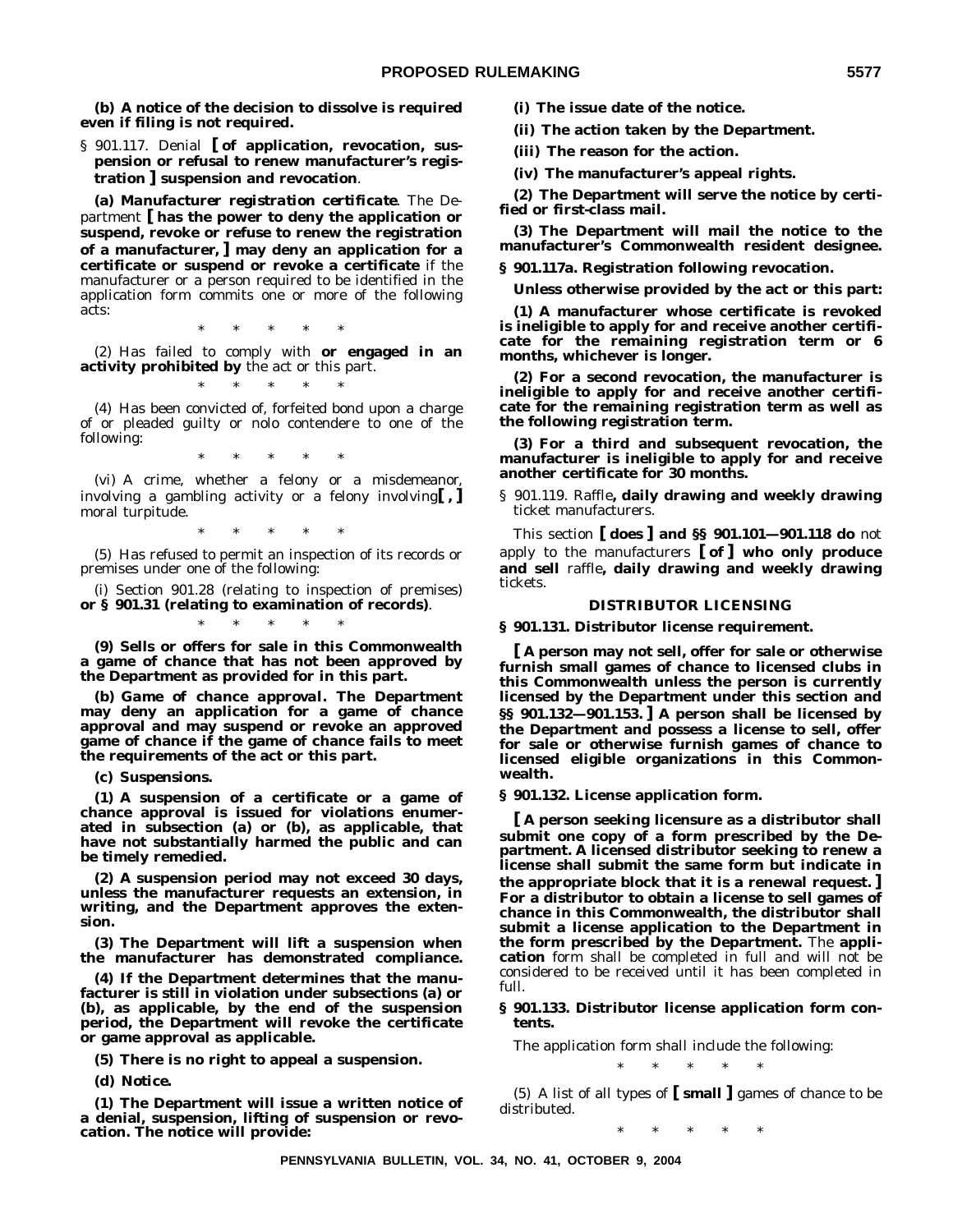# **§ 901.133a. Change of application information.**

**A distributor shall report any changes to the information supplied in its application to the Department within 15 days of the change.**

# **§ 901.136. License term.**

**[ The distributor license is valid through the following April 30. ] A license term must begin on June 1 and end on May 31 of the succeeding year. A license issued during a license term is only valid from the date of issuance to the end of the license term.**

# § 901.137. Annual **[ renewal ] application**.

**[ A licensed distributor shall renew its license annually by April 30. ] A licensed distributor should file an application for a license 60 days prior to the expiration date of its existing license in order to ensure that the distributor's licensure with the Department is not interrupted.**

#### **§ 901.138. License number.**

**[ Every distributor will be assigned an identification number which shall be referred to as a license number. The name and license number of the distributor shall appear on all orders, documents or other paperwork, and the like, involved with or related to the sale, offer for sale or other provision of small games of chance. ] The Department will assign a license number and issue a license to each distributor it approves for licensure. A licensed distributor shall place its business name and license number on all documents used in any transaction under this part.**

§ 901.139. License **[ certificate ]**.

The license **[ certificate shall ] must** be conspicuously displayed at all times at the place of business of the person licensed.

## **§ 901.140. Duplicate license.**

Whenever a license **[ certificate ]** is defaced, destroyed or lost, the Department may issue a duplicate to the holder of the license upon submission of a duplicate License Application Form. A \$100 fee will be charged for the duplicate license **[ certificate ]**.

### **§ 901.141. Transfer.**

**[ The transfer or assignment of a distributor licensed ] A licensed distributor is prohibited from transferring or assigning its license**.

§ 901.142. **[ Representatives of distributors ] Distributor's representative**.

**[ (a) A representative of a small games of chance distributor shall sell only to licensed clubs.**

**(b) ]** A **distributor's** representative **[ of a distributor ]** acts as an agent of the licensee in activities conducted under the distributor's license **[ certificate ]**.

# **§ 901.143. Restrictions on distributorship interest.**

(a) **[ An ] A licensed eligible** organization **[ which is licensed to conduct games of chance ]** may not be a distributor.

(b) A person who is an officer, director, proprietor, consultant, **[ employe ] employee** or owner of a distributorship may not have a pecuniary interest in the operation of **[ small ]** games of chance.

(c) A distributor or person who has a financial interest in a distributorship may not be a lessor of premises, directly or indirectly, to a **[ club ] licensed eligible organization**.

# § 901.144. Restrictions of distributor **[ employes ] employees**.

(a) An **[ employe ] employee** of a distributorship may not be an **[ employe ] employee**, consultant or volunteer of a licensed **[ club ] eligible organization** unless the **[ employe ] employee** has first made a full written disclosure of the **[ employe's ] employee's** distributorship employment to the **[ club ] eligible organization**.

\*\*\*\*\*

(c) An **[ employe ] employee** of a distributorship may not play games of chance at the site of a **[ club ] licensed eligible organization** if that **[ club ] eligible organization** is a customer of the distributorship.

(d) A Department **[ employe ] employee** assigned to the bureau responsible for administering the act **or this part** may not have an interest in a distributor licensed under the act **or this part**.

# **§ 901.146. Sales promotion.**

A distributor may not use as a sales promotion a statement, demonstration or implication that a certain portion of a deal **[ of small games of chance tickets ]** contains more winners than other portions of the **[ set ] deal** or that a **[ set ] game of chance** may be played by a **[ club ] licensed eligible organization** in a particular manner that would give the organization an advantage in selling more **[ of the small games of chance ] chances** before having to pay out winners.

## **§ 901.147. Fixed prices.**

A distributor may not enter into an express or implied agreement with another distributor to fix the price at which **[ small ]** games of chance may be sold, or for which services in connection therewith may be rendered. The price of these items in the competitive marketplace **[ shall ] must** be established by each distributor for the **[ small ]** games of chance and services offered by each and may not be directly or indirectly established in concert with one another.

# **§ 901.148. Dissolutions, terminations, mergers and bankruptcies.**

(a) **[ The ] A** distributor **[ shall ] will** notify the Department, in writing, within 10 days of one or more of the following actions on the part of **[ a registered ] the** distributor:

\*\*\*\*\*

#### **§ 901.149. Change of address.**

**[ The ] A** distributor will notify the Department, in writing, 10 days prior to a change of address.

#### **§ 901.150. Changes in ownership or personnel.**

The distributor shall make a written report to the Department of changes of responsible persons engaged in the business of the distributor. This report **[ shall ] must** also include a change in the management, ownership,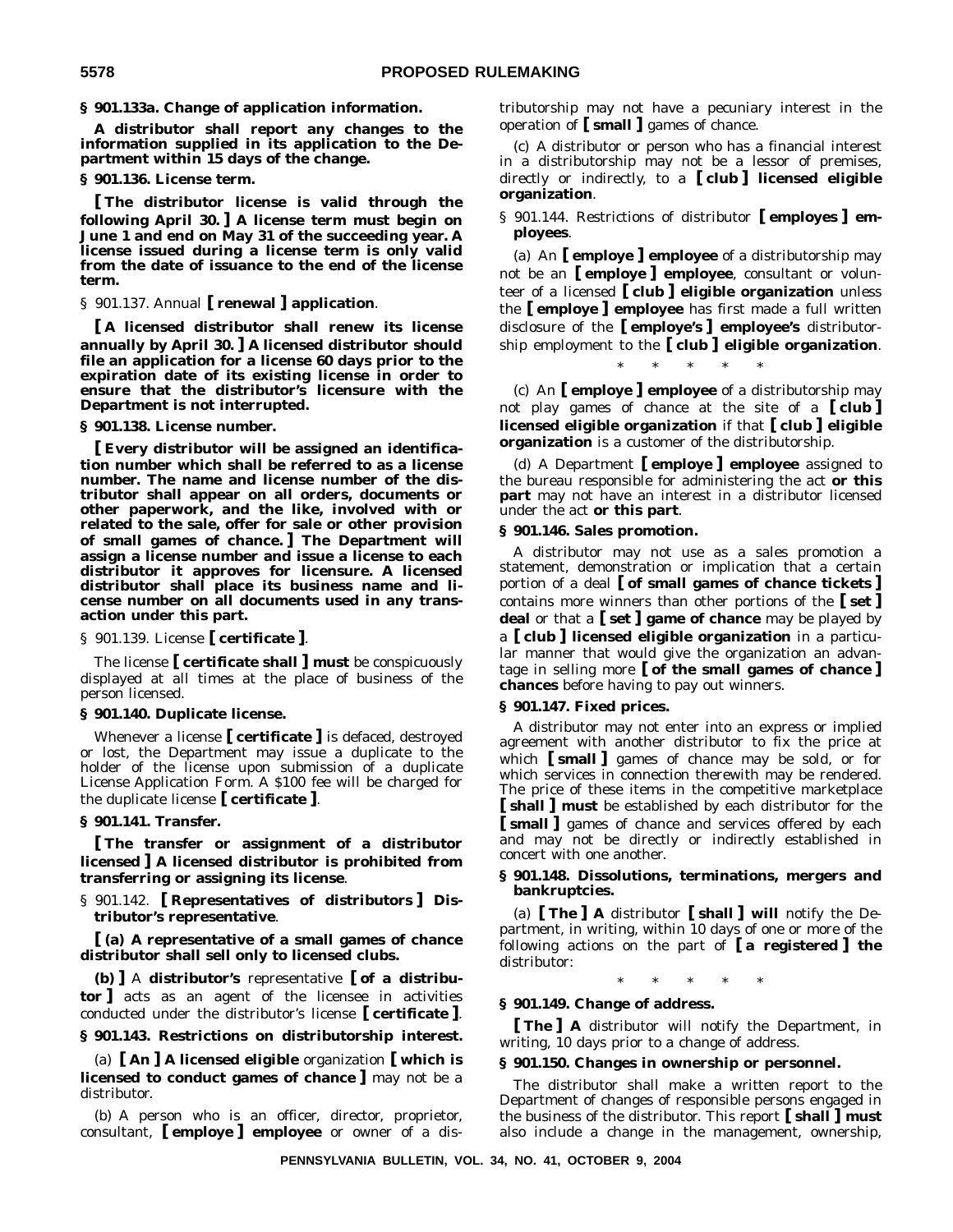directorship or equity ownership of 10% or more, or a change in the manufacturer's representatives. The report **[ shall ] must** be filed **[ on October 15 ] within 15 days of the addition or deletion**.

§ 901.151. **[ Revocation, denial, suspension or rejection of renewal of distributor license ] Denial, suspension and revocation of licenses**.

**(a)** *Distributor license*. The Department **[ has the power to deny the application or suspend, revoke or refuse to renew the license of a distributor under the following circumstances ] may deny a license application or suspend or revoke a license** if the distributor or a person required to be identified in the application form commits one of the following acts:

\*\*\*\*\* (2) Has failed to comply with **or engaged in an activity prohibited by** the act or this part.

\*\*\*\*\*

(5) Has refused to permit an inspection of its records or premises under one of the following:

(i) Section 901.28 (relating to inspection of premises) **or § 901.31 (relating to examination of records)**.

\*\*\*\*\*

**(b)** *Suspensions***.**

**(1) A suspension of a license is issued for violations enumerated in subsection (a) that have not substantially harmed the public and can be timely remedied.**

**(2) A suspension period may not exceed 30 days, unless the distributor requests an extension, in writing, and the Department approves the extension.**

**(3) The Department will lift a suspension when the distributor has demonstrated compliance.**

**(4) If the Department determines that the distributor is still in violation under subsection (a) by the end of the suspension period, the Department will revoke the license.**

**(5) There is no right to appeal a suspension.**

**(c)** *Notice***.**

**(1) The Department will issue a written notice of a denial, suspension, lifting of suspension or revocation. The notice will provide:**

**(i) The issue date of the notice.**

**(ii) The action taken by the Department.**

**(iii) The reason for the action.**

**(iv) The distributor's appeal rights.**

**(2) The Department will serve the notice by certified or first-class mail.**

**(3) The Department will mail the notice to the distributor's Commonwealth resident designee.**

**§ 901.151a. Licensing following revocation.**

**Unless otherwise provided by the act or this part:**

**(1) A distributor whose license is revoked is ineligible to apply for and receive another license for the remaining license term or 6 months, whichever is longer.**

**(2) For a second revocation, the distributor is ineligible to apply for and receive another license for the remaining license term as well as the following license term.**

**(3) For a third and subsequent revocation, the distributor is ineligible to apply for and receive another license for 30 months.**

§ 901.153. Raffle**, daily drawing and weekly drawing** ticket distributors.

This section and §§ 901.131—901.152 do not apply to **[ the distribution of ] distributors who only sell** raffle**, daily drawing and weekly drawing** tickets.

# **BOARD PROCEDURES**

# **§ 901.161. Jurisdiction and purpose.**

The Board will receive and review petitions **[ to review Department ] challenging the Department's** decisions to deny **[ an initial or renewal application ] an application** for **a manufacturer** registration **[ or licensure ] certificate or game of chance approval or a distributor license**. The Board will also receive and review petitions from **[ registrants or licensees who have been notified of the Department's intent to revoke registration or licensure ] manufacturers or distributors challenging the Department's revocation of a manufacturer registration certificate, game of chance approval or a distributor license**. The Board will provide petitioners with the opportunity for a hearing and will make recommendations to the Secretary regarding petitions.

#### **§ 901.165. Board practice and procedure.**

\*\*\*\*\*

(g) *Bond.* **[ An applicant, ] A** registrant or licensee **[ whose application has been denied or ]** whose license or registration has been revoked**[ , suspended or not renewed ]** due to Commonwealth tax liabilities, and who has been notified of the **[ denial, nonrenewal or ]** revocation, shall file a bond in an amount of 120% of the tax and interest with the Department **[ pending the outcome of ] in order for** an appeal of **[ a decision of the Department with regard to registration or licensing ] the revocation** to stay the revocation **[ or suspension of the registration or license ]**.

**§ 901.168. Stay of appeal.**

**(a)** Actions to **[ suspend or ]** revoke a registration **[ or ],** license **or game approval** will be stayed pending the decision of the Secretary when a petition has been filed with the Board**. [ , except when the registration or license is immediately suspended for a period not to exceed 30 days because, in the opinion of the Department, one or more of the following has occurred:**

\*\*\*\*\*

**(1) The license or registration has been obtained by fraud, trickery, misrepresentation, concealment or through inadvertence or mistake.**

**(2) The licensee, registrant or other person required to be identified in the application has engaged in an act or practice that would operate as a fraud or deceit upon a person.**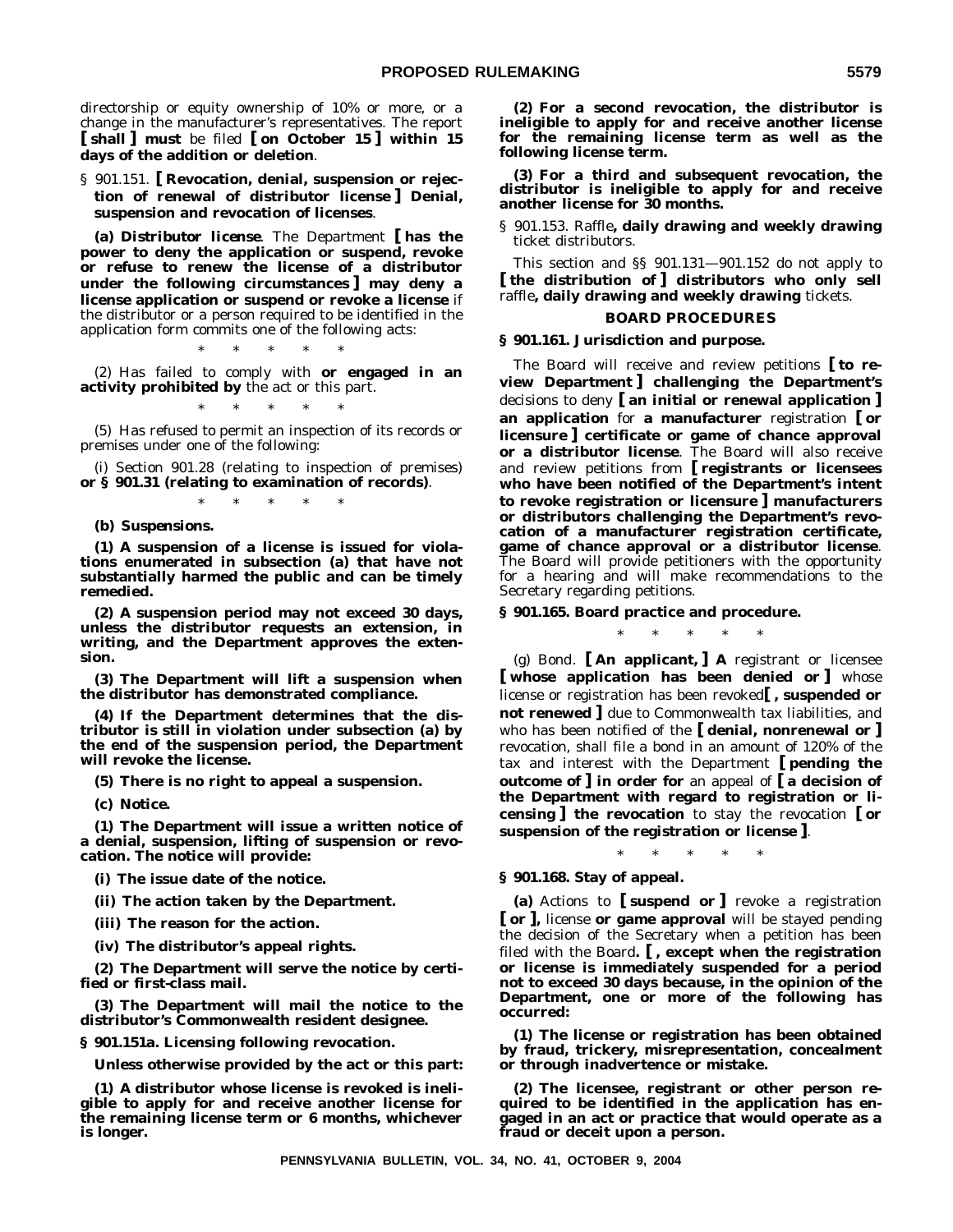**(3) The licensee or registrant has failed to comply with the act or this part, after having been previously notified by the Department or its authorized representatives or law enforcement personnel, that a violation had been or was being committed by the licensee, registrant or other person required to be identified on the application.**

**(4) The licensee or registrant has been convicted of, forfeited bond upon a charge of or pleaded guilty or nolo contendere to one of the following:**

**(i) Forgery.**

**(ii) Larceny.**

**(iii) Extortion.**

**(iv) Conspiracy to defraud.**

**(v) Willful failure to make required payments or reports to a governmental agency or filing false reports.**

**(vi) A crime, whether a felony or a misdemeanor, involving a gambling activity or a felony involving moral turpitude.**

**(vii) Other similar offenses. ]**

**(b) During the pendency of the appeal, the certificate, game approval or license will be suspended.**

**[ CLUB ] ELIGIBLE ORGANIZATION** LICENSING

§ 901.181. **[ Local rules ] (Reserved)**.

**[ The licensing authority of the counties of this Commonwealth may adopt local rules regulating club licensing that are not inconsistent with the act. If the licensing authority does not adopt rules, this part is binding. ]**

**§ 901.182. License requirements.**

**(a) [ A club ]** *Eligible organizations***. An eligible organization** may not conduct or operate **[ small ]** games of chance unless the **[ club ] eligible organization** obtains and maintains a valid license issued under the act **and this part**. **An eligible organization must be in existence and fulfilling its purposes for 1 year prior to the date of application for a license.**

**(b)** *Auxiliary groups***.**

**(1) An auxiliary group may conduct or operate games of chance under its parent organization's license. An auxiliary group may not be licensed separately. Any auxiliary group that conducts games of chance must be listed on the parent organization's license application.**

**(2) An auxiliary group that conducts games of chance under its parent organization's license acts in lieu of the eligible organization and is bound by the restrictions and limitations of the eligible organization and its license under the act and this part. Prizes from games of chance conducted by an auxiliary group must be included in the total prizes paid out by the licensed eligible organization for purposes of determining the licensed eligible organization's adherence to the prize limits under the act and this part.**

**(3) A licensing authority may not charge an additional licensing fee for an auxiliary group's right to conduct games of chance under its parent eligible organization's license.**

#### **§ 901.183. Filing.**

License applications shall be filed with the licensing authority in the county where the **[ club is physically located ] eligible organization maintains its normal business or operating site that will be used as its licensed premises**. **When an eligible organization does not own or lease a location to conduct its normal business, the organization shall file its application with the licensing authority in the county where the eligible organization maintains its licensed premises.**

§ 901.184. **[ Licensee ] License** fee.

The annual license fee is \$100. **The fee for a limited occasion license is \$10.**

§ 901.185. **[ Annual renewal ] License term and annual applications**.

**(a) [ The ] A** license is valid **[ through the succeeding June 30 ] for 1 year from its date of issuance**.

**(b) [ Applications for renewal should be received at least ] A licensed eligible organization should apply for a license** 30 days prior to the expiration date of **[ the ] its** existing license **to ensure that its licensure will not be interrupted**.

**§ 901.186. Display.**

**[ The license issued shall be publicly displayed at all times on the premises of the club. ] The licensed eligible organization shall at all times publicly display its license at the site where it conducts games of chance.**

## **§ 901.188. Location.**

**(a)** A license issued under **[ this section and ]** §§ 901.181—901.187**, this section** and **[ 901.189— 901.194 ] 901.189—901.196** will be valid at **[ only one location in the county which issued the license ] and authorize the holder to conduct games of chance on the organization's licensed premises as provided in § 901.704 (relating to licensed premises)**.

**(b) A licensed eligible organization may conduct games of chance at a location off its premises when such games of chance are part of an annual carnival, fair, picnic or banquet held or participated in by that eligible organization on a historical basis. The organization shall notify, in writing, the district attorney and licensing authority of the location, date and times of such events.**

**(c)** A license issued in one county will be valid for purposes of **[ conducting a raffle in another county if the transactions occur ] selling raffle tickets** in municipalities **of another county** which have specifically approved **[ small ]** games of chance **[ and other provisions of this part and the act are met ] by an affirmative vote in a municipal referendum**. **A licensed eligible organization that plans to sell raffle tickets in a municipality located in a county other than the county in which it is licensed shall notify that county's district attorney and licensing authority as to the location and the dates that the organization plans to sell raffle tickets.**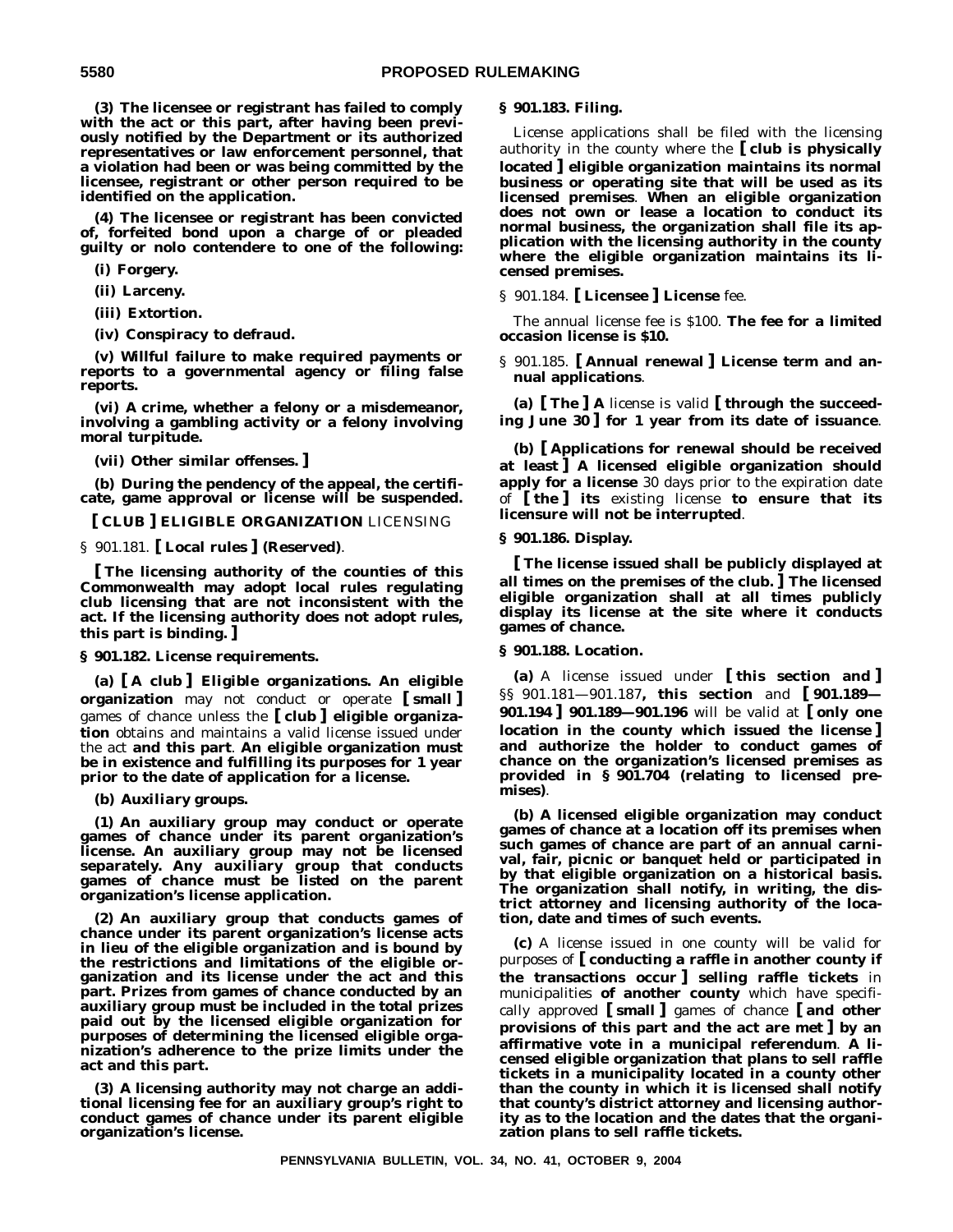**§ 901.189. Transfer.**

**[ The transfer or assignment of licenses between locations and clubs ] A licensed eligible organization** is prohibited **from transferring or assigning its license**.

**§ 901.190. Joint license prohibition.**

**[ A joint license for the holding, operating and conducting of a game of chance will not be issued to two or more clubs. ] A licensing authority may not issue a joint license to two or more eligible organizations. An auxiliary group may operate under its parent organization's license, but may not hold a license of its own.**

**§ 901.191. License application form.**

The license application form shall contain, at a minimum, the following information:

\*\*\*\*\*

(2) The type of **[ the ]** organization.

\*\*\*\*\*

(5) The name of the municipality **where the applicant will maintain its licensed premises**.

(6) **[ The place of conduct for games of chance. ] The eligible organization's licensed premises.**

(7) The **[ dates and hours the club normally operates for its members ] eligible organization's operating day and week**.

\*\*\*\*\*

(11) The names and addresses of persons who will be responsible for the operation of games of chance, including **[ club employes ] eligible organization employees**, bar personnel**, auxiliary group members** and other persons who will obtain the games of chance and coordinate their use.

(12) A statement under oath in the form of an affidavit, affirmed by the executive officer or secretary of the **[ club ] eligible organization**, stating the following:

(i) A person 17 years of age or younger**[ , or in the case of a club holding a liquor license, 20 years of age or younger, ]** will not be permitted by the **[ club ] eligible organization** to operate or play games of chance.

\*\*\*\*\*

(iii) The **[ club ] eligible organization** is the owner of the premises upon which the games of chance are played or, if it is not, the **[ club ] eligible organization** is not leasing the premises from the owner thereof under an oral agreement, nor is it leasing the premises from the owner thereof under a written agreement at a rental which is determined by the amount of receipts realized from the playing of games of chance or by the number of people attending**, excepting the lease of a facility for a banquet where a per head charge is applied in connection with the serving of a meal**.

(13) A copy of a corporate applicant articles of incorporation and bylaws; or, if not a corporation, a copy of bylaws and other documents which set out the organizational **[ structural ] structure** and purpose **[ of the organization ]**.

(14) A copy of a nonprofit charitable applicant's Internal Revenue Service tax exemption letter if one has been obtained and a copy of other documents indicating the **[ club ] eligible organization** is a nonprofit charitable organization.

(15) The details and copies of the lease **[ or ] ,** rental **or other** arrangements**[ , ]** between the applicant and the owner of the premises upon which the **[ gambling activity ] games of chance** will be conducted, if the premises are not owned by the **[ club ] eligible organization**.

(16) The names, addresses, dates of birth and the **[ social security ] Social Security** numbers of each paid **[ employe ] employee, auxiliary group member** or agent who will be involved with the activities for which the license is sought.

\*\*\*\*\*

(18) **[ A ] The type of license applied for and a** list of all types of games of chance to be operated by the **[ club ] eligible organization**.

(19) A list of distributors of games of chance with whom the **[ club ] eligible organization** does business.

**(20) A list of the eligible organization's auxiliary groups that will operate games of chance under the eligible organization's license.**

§ 901.192. Denial **[ of application, revocation, suspension and refusal to renew club licenses ] suspension and revocation of an eligible organization license**.

**[ (a) The licensing authority shall revoke or refuse to renew the license of a club whenever the district attorney finds upon complaint and investigation that one of the following exists:**

**(1) The funds derived from the operation of games of chance are used for a purpose other than for legitimate club purposes or for the purchase of games of chance.**

**(2) A person 17 years of age or younger, or in the case of a club holding a liquor license, 20 years of age or younger, is operating or playing games of chance.**

**(3) The club has permitted a person who has been convicted of a felony or a violation of the Bingo Law, or the act to manage, set up, supervise or participate in the operation of games of chance.**

**(4) The facility in which the games of chance are played does not have adequate means of ingress and egress and does not have adequate sanitary facilities available in the area.**

**(5) A person other than a manager, officer, director, bar personnel or a bona fide member of the club has been involved in managing, setting up, operating or running games of chance.**

**(6) A person has received compensation for conducting games of chance.**

**(7) A prize has been awarded in excess of the limits prescribed by the act.**

**(8) The club has violated a condition of a special permit.**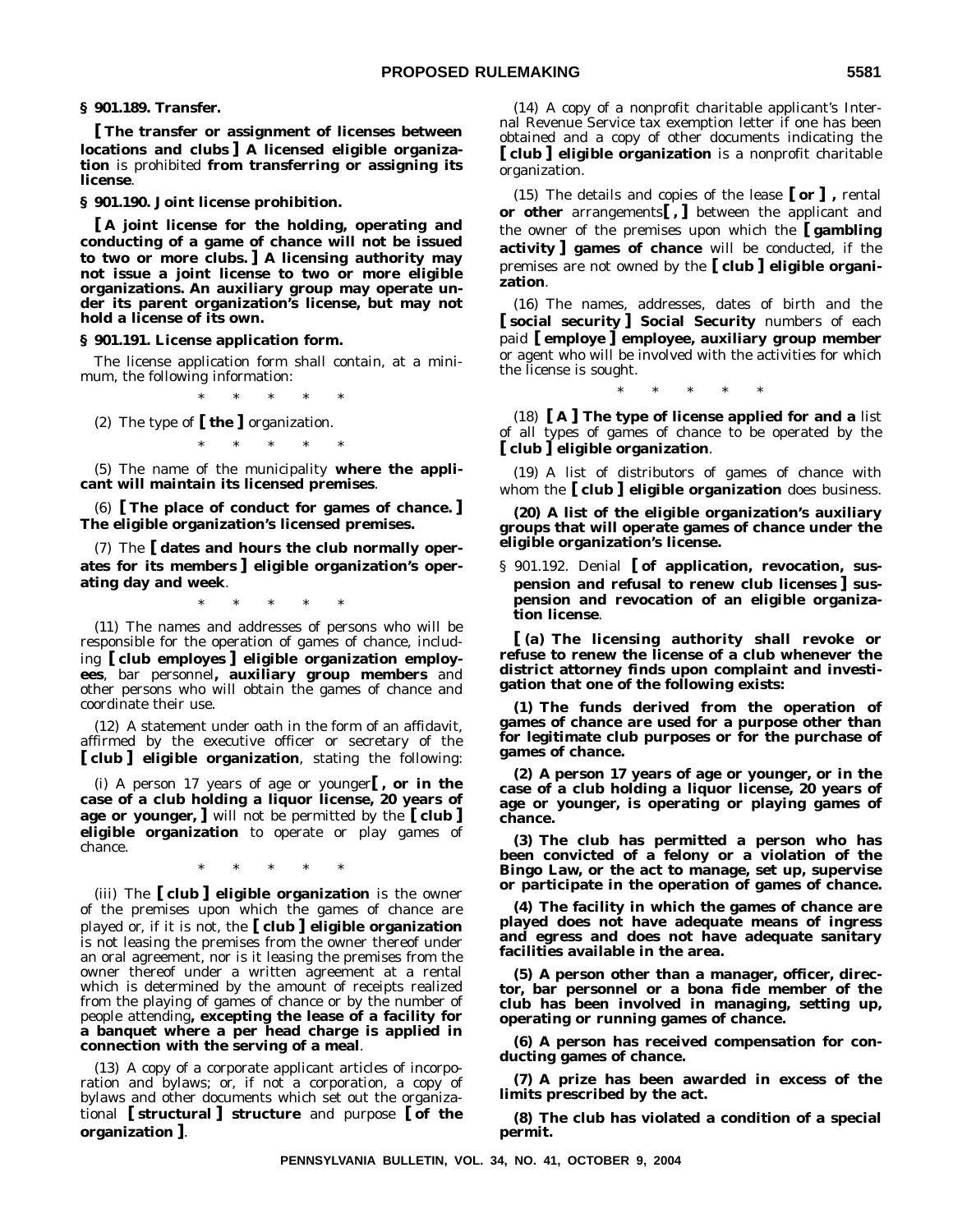**(9) The club conducts the games of chance upon premises which it does not own or lease in accordance with the restrictions of the act or this part and is leasing the premises from the owner thereof under one of the following:**

**(i) An oral agreement.**

**(ii) A written agreement at a rental which is determined by the amount of receipts realized from the playing of games.**

**(10) False or erroneous information was provided in the original application.**

**(11) The club has been convicted of a violation of the act.**

**(12) The club has permitted another club to use its licensed premises for the conduct of games of chance.**

**(13) A club has conducted more than one raffle in a calendar month.**

**(b) The licensing authority shall revoke, or refuse to renew the license of a club whenever the licensing authority, its designee or a law enforcement official finds upon complaint and investigation that:**

**(1) The funds derived from the operation of games of chance are used for a purpose other than for legitimate club purposes or for the purchase of games of chance as permitted by the act.**

**(2) A person 17 years of age or younger, or in the case of a club holding a liquor license, a person 20 years of age or younger, is operating or playing games of chance as defined in the act.**

**(3) The club has permitted a person who has been convicted of a felony or a violation of the Bingo Law or the act to manage, set up, supervise or participate in the operation of games of chance.**

**(4) The facility in which the games of chance are played does not have adequate means of ingress and egress and does not have adequate sanitary facilities available in the area.**

**(5) A person other than a manager, officer, director, bar personnel or a bona fide member of the club has been involved in managing, setting up, operating or running games of chance.**

**(6) A person has received compensation for conducting games of chance.**

**(7) A prize has been awarded in excess of the limits prescribed by the act.**

**(8) The club has violated a condition of a special permit.**

**(9) The club conducts the games of chance upon premises which it does not own or lease in accordance with the restrictions of the act or this part and is leasing the premises from the owner thereof under one of the following:**

**(i) An oral agreement.**

**(ii) A written agreement at a rental which is determined by the amount of receipts realized from the playing of games.**

**(10) False or erroneous information was provided in the original application.**

**(11) The club has been convicted of a violation of the act.**

**(12) The club has permitted another club to use its licensed premises for the conducting of games of chance.**

**(13) A club has conducted more than one raffle in a calendar month.**

**(c) The licensing authority shall sanction by suspending or revoking a license or refusing to renew the license of a club whenever the licensing authority, its designee or a law enforcement official finds upon complaint and investigation that the club or a party in interest in the license application, or a holder of the license:**

**(1) Has failed to comply with the act or subsection (a) or (b).**

**(2) Has obtained a license by fraud, misrepresentation, concealment or through inadvertence or mistake.**

**(3) Has submitted a license application containing false information.**

**(4) Has been convicted or, forfeited bond upon a charge of or plead guilty or nolo contendere to one of the following:**

**(i) Forgery.**

**(ii) Larceny.**

**(iii) Extortion.**

**(iv) Conspiracy to defraud.**

**(v) Willful failure to make required payments or reports to a governmental agency.**

**(vi) Filing of false reports.**

**(vii) A crime, whether a felony or misdemeanor, involving gambling activity or a felony involving moral turpitude.**

**(viii) Other similar offenses.**

**(5) Has refused to permit an inspection of its records or premises under one of the following:**

**(i) Section 901.28 (relating to inspection of premises).**

**(ii) A search warrant.**

**(iii) A court order.**

**(6) Has failed to display its license on the premises where the licensed activity is conducted at all times during the operation of the licensed activity.**

**(7) Has made a misrepresentation of, or fails to disclose, a material fact to the licensing authority, law enforcement officials or the Department.**

**(8) Has failed to provide the licensing authority information required under the county's rules within a written request by the county, or within the time specified by the county rule.**

**(9) Has allowed a person who has been convicted of or forfeited bond upon one or more of the offenses listed in this subsection to participate in the management or operation of an activity regulated by the act or this part without prior written approval of the Department or the licensing authority.**

**(10) Has purchased games of chance from a distributor who is not currently licensed by the Department.**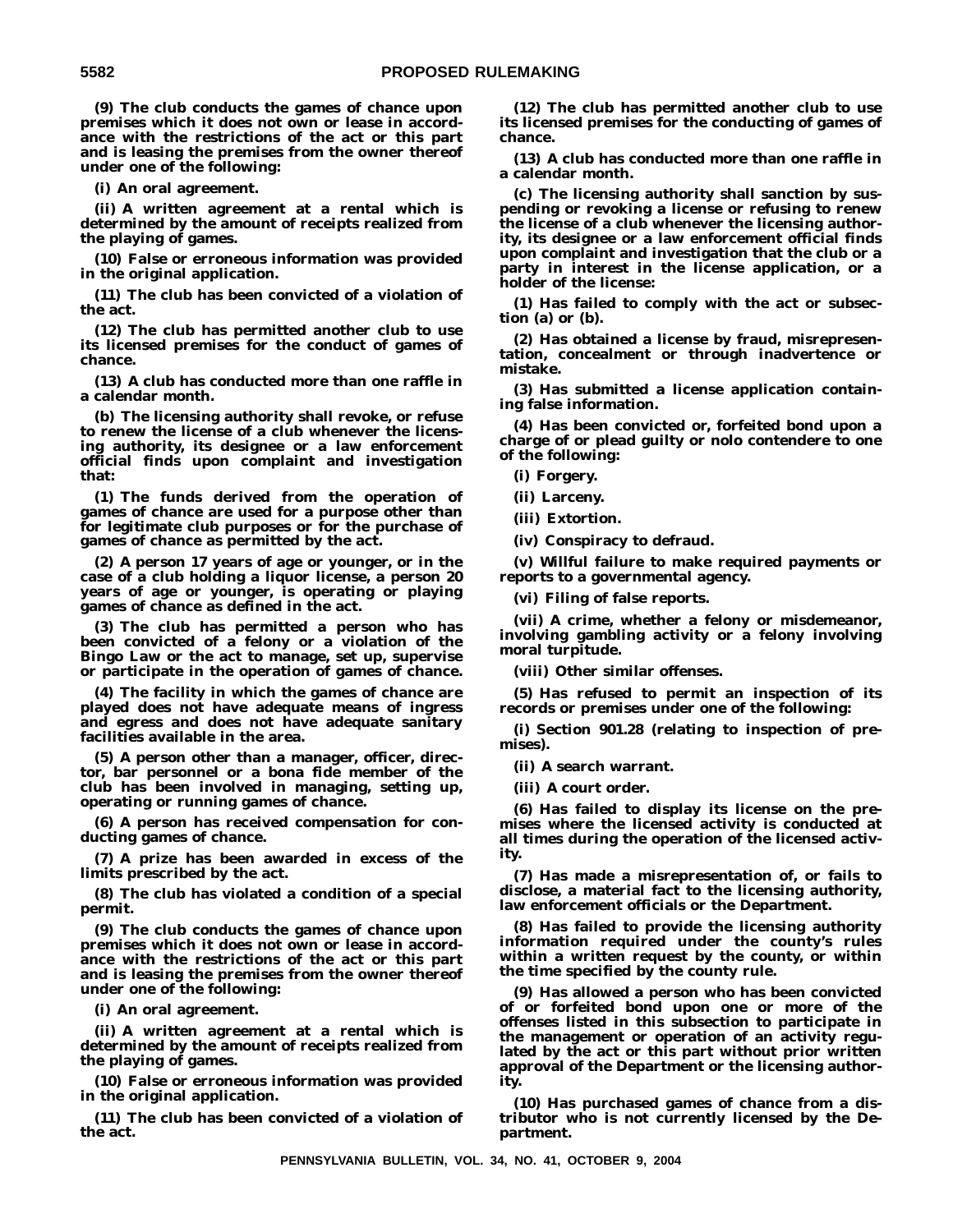**(d) The licensing authority shall deny the application of a club for licensure whenever the licensing authority, district attorney or other law enforcement official finds upon complaint and investigation that the club, the applicant or a party in interest in a license application, or holder of the license has committed one or more of the offenses described in subsection (a), (b) or (c). ]**

**(a)** *Denial***. A licensing authority may deny an eligible organization's application when the licensing authority determines that the eligible organization has violated the act or this part.**

**(b)** *Suspension***. A licensing authority may suspend an eligible organization's license when the licensing authority determines that the eligible organization has violated the act or this part, the violation has not substantially harmed the public and the violation can be timely remedied.**

**(c)** *Revocation and denial***.**

**(1) A licensing authority may revoke an eligible organization's license when the licensing authority determines that all of the following have occurred:**

**(i) The eligible organization has violated the act or this part.**

**(ii) The violation has substantially harmed the public.**

**(iii) The violation cannot be remedied by the eligible organization.**

**(2) A licensing authority shall revoke the license of an eligible organization when the eligible organization has not remedied a violation for which a suspension is issued within the suspension period.**

**(3) A licensing authority shall revoke or deny the license of an eligible organization when the district attorney finds upon complaint and investigation that:**

**(i) The funds derived from the operation of games of chance are used for a purpose other than for public interest purposes or for the purchase of games of chance as permitted by the act.**

**(ii) A person 17 years of age or younger is operating or playing games of chance as defined in the act.**

**(iii) The eligible organization has permitted a person who has been convicted of a felony in a Federal or State court within the past 5 years or has been convicted in a Federal or State court within the past 10 years of a violation of the Bingo Law or the act, to manage, set up, supervise or participate in the operation of games of chance.**

**(iv) The facility in which the games of chance are played does not have adequate means of ingress and egress and does not have adequate sanitary facilities available in the area.**

**(v) A person other than a manager, officer, director, bar personnel or a bona fide member of the eligible organization has been involved in managing, setting up, operating or running games of chance.**

**(vi) A person has received compensation for conducting games of chance.**

**(vii) A prize has been awarded in excess of the limits prescribed by the act.**

**(viii) The eligible organization has violated a condition of a special raffle permit.**

**(ix) The eligible organization conducts games of chance on a leased premises under an oral agreement, or on a leased premises under a written agreement at a rental which is determined by the amount of receipts realized from the playing of games.**

**(x) False or erroneous information was provided in the original application.**

**(xi) The eligible organization has been convicted of a violation of the act.**

**(xii) The eligible organization has permitted another eligible organization to conduct games of chance on its licensed premises without suspending its own operation of games of chance during the period that the other licensed eligible organization is conducting games of chance on the premises.**

**§ 901.194. Change of personnel.**

**[ Additions ] An eligible organization shall report the addition** or **[ deletions ] deletion** of an **[ employe ] employee**, officer or other person engaged in the operation of the **[ club ] licensed eligible organization** or games of chance, or both, or a change in management or directorship, and the like, **[ shall be reported in writing ]** to the licensing authority **[ on November 15 ] within 15 days of the addition or deletion**.

**§ 901.195. Types of licenses.**

**Two types of licenses are available. An eligible organization may only hold one type of license at a time. The types of licenses are as follows:**

**(1)** *Games of chance license***. A games of chance license authorizes the licensee to conduct games of chance as prescribed by the act and this part during the eligible organization's licensing term. A licensee is eligible to apply for special raffle permits.**

**(2)** *Limited occasion license***. A limited occasion license authorizes the licensee to conduct games of chance on a limited basis as provided in § 901.196 (relating to limited occasion license requirements, limits and restrictions).**

**§ 901.196. Limited occasion license requirements, limits and restrictions.**

**(a) Organizations that do not own or lease a premises or do not have a specific location at which they conduct their normal business are only eligible for a limited occasion license.**

**(b) Limited occasion licensees are not eligible for the following:**

**(1) Special raffle permits.**

**(2) A games of chance license.**

**(c) Limited occasion licensees may conduct games of chance on no more than three occasions over a period of no more than 7 days during the license term.**

**(d) No more than two raffles may be conducted under a limited occasion license.**

**(e) The fee for a limited occasion license is \$10.**

**PENNSYLVANIA BULLETIN, VOL. 34, NO. 41, OCTOBER 9, 2004**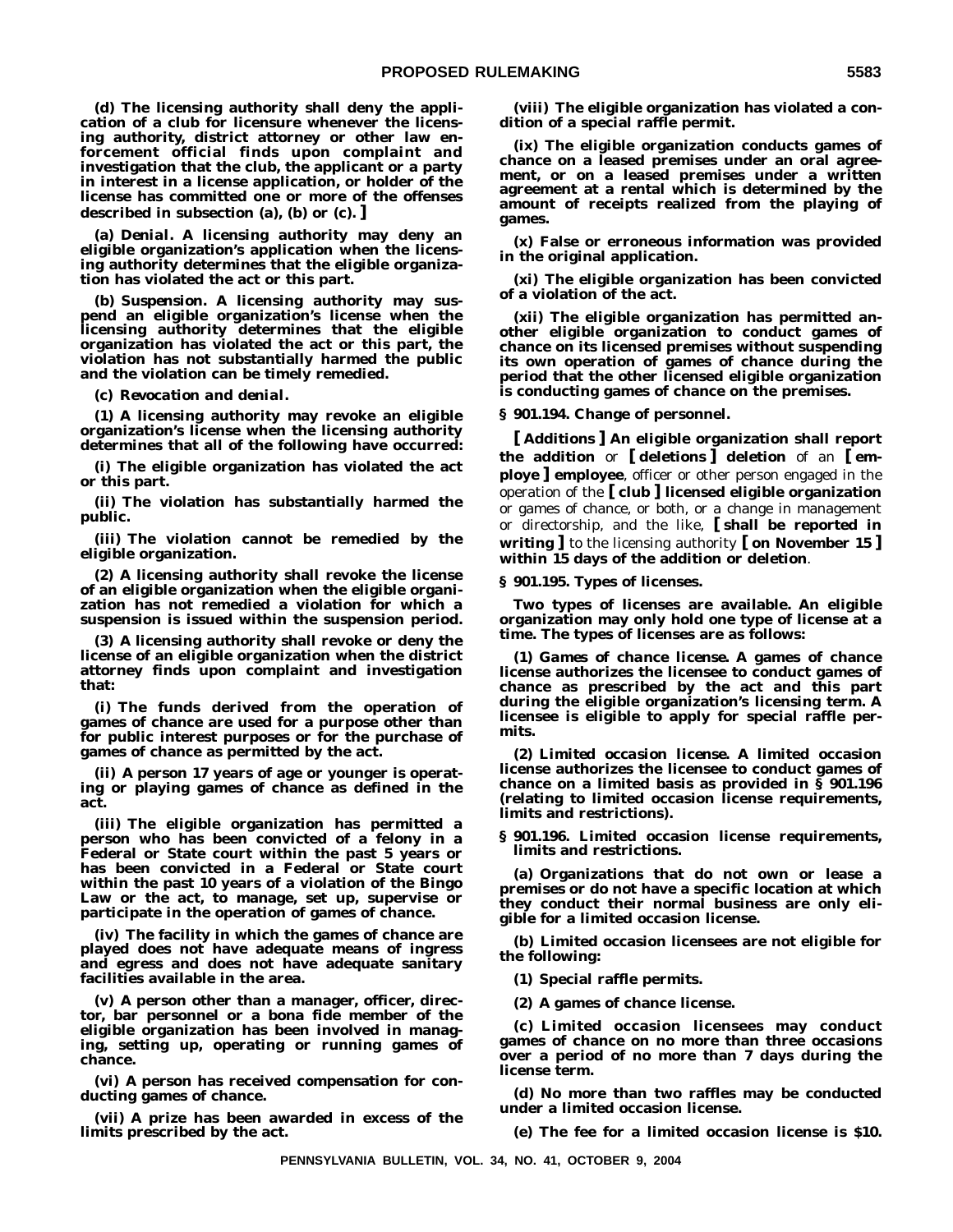**(f) The licensee shall provide 10 days prior written notice of its intent to conduct games of chance under its license to the licensing authority that issued its license.**

**§ 901.197. Change of application information.**

**An eligible organization shall report any changes to the information supplied in its license application to the licensing authority within 15 days of the change.**

# **COUNTY LICENSING AUTHORITY PROCEDURES**

§ 901.211. **[ Local rules ] (Reserved)**.

**[ The licensing authority of the counties of this Commonwealth may adopt local rules regulating their procedures consistent with the act. If the licensing authority does not adopt rules, this section and §§ 901.212—901.219 are binding. ]**

#### **§ 901.212. General provisions.**

(a) *Scope*. This section and §§ 901.211 and 901.213— 901.219 govern practice and procedure before the licensing authority except as otherwise provided in this part. The provisions of 2 Pa.C.S. §§ **[ 501—508 and 701— 704 ] 551—555 and 751—754** (relating to the **[ Administrative Agency Law ] Local Agency Law**) do not apply to practice and procedure before the licensing authority to the extent that those provisions are inconsistent with this section and §§ 901.211 and 901.213— 901.219.

(b) *Construction of rules*. This section and §§ 901.211 and 901.213—901.219 will be liberally construed to aid the efficient operation of the licensing authority and the orderly administration of the act **and this part**.

### § 901.213. Actions with respect to **[ club ] eligible organization** licenses and applications.

(a) The licensing authority shall approve or deny license applications within **[ 60 ] 30** days of their receipt unless the applicant is notified in writing of the specific reason for the delay. If the applicant requests in writing, the delayed application will be denied and may be immediately appealed. Applications are considered to be received when they arrive at the licensing authority as evidenced by the date stamp placed on the application.

(b) The licensing authority shall determine whether an applicant is eligible for a license under the act and this part and notify the applicant in writing of its determination.

(1) If the application is approved, the **licensing authority shall send the** license and notice of approval **[ shall be sent ]** to the applicant **along with an up-todate listing of all municipalities within the licensing county that have approved games of chance by referendum**.

(2) If the application is denied, the licensing authority shall give notice, in writing, of the denial as set forth in § 901.214**[ (d) ](b)** (relating to procedure for **denial,** suspension**[ , ] or** revocation **[ or refusal to renew club ] of eligible organization** licenses).

(c) If **[ a club ] an eligible organization's** license is suspended or revoked by the licensing authority, the licensing authority will give notice to the **[ club ] eligible organization** in writing of its determination as provided in § 901.214**[ (d) ](b)**.

(d) If an appeal is not taken **from a denial or from a revocation** within the time prescribed in this chapter, the decision of the licensing authority will become final.

§ 901.214. Procedure for **denial,** suspension**[ , ] or** revocation **[ or refusal to renew club ] of eligible organization** licenses.

(a) *Commencement of action.* **[ An action to suspend or revoke a club license shall be commenced ] A licensing authority may deny an eligible organization's application or suspend or revoke an eligible organization's license** following a finding of grounds under § 901.192 (relating to denial of **[ application, revocation, suspension and refusal to renew club licenses ], suspension and revocation of eligible organization licenses**).

(b) **[** *Investigations***.**

**(1) The licensing authority, its designee, district attorney or other law enforcement officials shall investigate a complaint against a club.**

**(2) Complaints may be made by the licensing authority, the Department, district attorney, other law enforcement officials or by any person. If possible, complaints shall be in writing and shall identify the complainant. Evidence supplied by the complainant shall be attached to the written complaint.**

**(3) The licensing authority may request information on complaints received by the district attorney, other law enforcement officials or the Department involving a club.**

**(4) With respect to a club, the licensing authority may request information on an ongoing investigation conducted by the district attorney, other law enforcement officials or the Department.**

**(5) The district attorney, the Department or other law enforcement official will notify timely the licensing authority upon a finding that a violation of the act or this part has occurred and provide the licensing authority with a copy of the findings involving a club.**

**(6) The Department may request information on complaints prior to conducting an investigation. If a complaint is made to the district attorney, licensing authority or other law enforcement officials concerning misconduct by a manufacturer or distributor, the Department will not interfere with an investigation conducted as a result of these complaints.**

**(7) The district attorney, licensing authority or other law enforcement officials shall timely notify the Department upon a finding that a violation of the act or this part has occurred, and shall provide the Department with a copy of the findings involving a distributor or manufacturer.**

**(c)** *Licensing authority determination***. The licensing authority shall review the report of each investigation and, based upon the findings, determine whether a club license will be suspended or revoked.**

#### **(d)** *Notice to licensee***:**

**(1) Upon the determination of the licensing authority that a club license will be suspended or**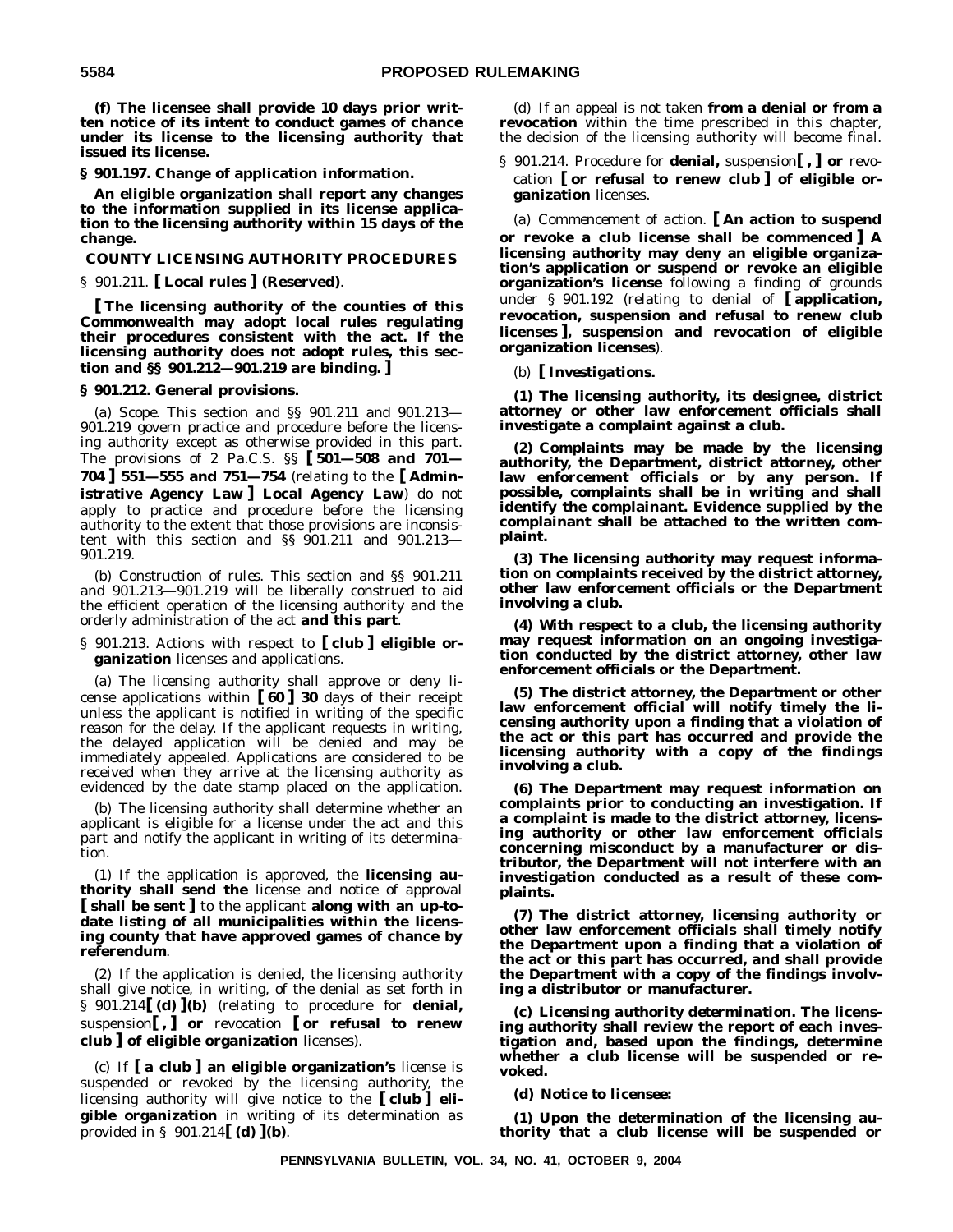**revoked, the licensing authority shall notify the club in writing of its determination.**

**(2) Upon the determination of the licensing authority that a club license application will be denied or not be renewed, the licensing authority shall notify the club in writing of its determination.**

**(3) The notice will set forth:**

**(i) The action being taken by the licensing authority.**

**(ii) The reason for the action.**

**(iii) A notice to the licensee or applicant of the opportunity to appeal the determination and to have a hearing prior to final action by the licensing authority, except as provided in subsection (e).**

**(4) Notice shall be received at least 15 days prior to the date the action takes effect except as provided in subsection (e). ]**

*Notice***.**

**(1) A licensing authority shall provide written notice to an eligible organization of its denial of the eligible organization's license application or the suspension or revocation of the eligible organization's license.**

**(2) The notice must provide:**

**(i) The date of the notice.**

**(ii) The action taken by the licensing authority.**

**(iii) The reason for the action.**

**(iv) The licensee or applicant's appeal rights.**

**(3) The licensing authority will serve the notice by certified or first-class mail.**

**(c)** *Suspension***.**

**(1) A suspension of an eligible organization's license is issued for violations of the act and this part that have not substantially harmed the public and can be timely remedied.**

**(2) A suspension period may not exceed 30 days, unless the eligible organization requests an extension, in writing, and the licensing authority approves the extension.**

**(3) The licensing authority will lift a suspension when the eligible organization has demonstrated compliance.**

**(4) If the licensing authority determines that the eligible organization is still in violation of the act or this part by the end of the suspension period, the licensing authority will revoke the eligible organization's license.**

**(5) There is no right to appeal a suspension.**

**[ (e)** *Licenses temporarily suspended pending a hearing***. The licensing authority may temporarily suspend a club license issued under this part pending a hearing upon suspension or revocation of the license or a renewal thereof, for a period not to exceed 30 days, when, in the opinion of the licensing authority:**

**(1) The licensee has obtained the license by fraud, trick, misrepresentation, concealment or through inadvertence or a mistake.**

**(2) The licensee has engaged in an act, practice or course of operation which would operate as a** **fraud or deceit upon a person, or has employed a device, scheme or artifice to defraud a person.**

**(3) The licensee has failed to comply with the act or this part, after having been previously notified by the licensing authority, its authorized representatives or local law enforcement personnel that a violation of the same or similar provisions had been or were being committed by the licensee.**

**(4) Immediate cessation of licensed activities by the licensee is necessary for the protection or preservation of the welfare of the community within which these activities are being conducted. ]**

**(d)** *Effect of appeal***. Actions of the licensing authority to revoke an eligible organization's license will be stayed pending the decision of the licensing authority on the appeal. During the pendency of the appeal, the eligible organization's license shall be suspended.**

**§ 901.215. Appeals.**

(a) *Generally*. **[ An appeal by an applicant or licensee ] An applicant or licensee's appeal** from a licensing authority determination**[ , ]** shall be addressed to the licensing authority at the office of the licensing authority unless the notice of determination specifically directs otherwise. The person filing the appeal on behalf of the applicant or licensee shall state his name, address and the party he represents.

(b) *Timely appeal required*. An appeal required or permitted to be filed under this part shall be received for filing at the office of the licensing authority within 30 days of receipt of notice by the **[ club ] eligible organization**. The date of receipt at the office of the licensing authority, and not the date of deposit in the mail, is the filing date for purposes of this section.

(c) *Form and content of appeal*. An appeal shall be in writing, signed by **[ a club ] an eligible organization's** officer or authorized representative, and shall contain:

\*\*\*\*\*

(2) The name and address of the **[ club ] eligible organization's** officer or authorized representative, if any.

\*\*\*\*\*

# **§ 901.216. Representation before licensing authority.**

(a) *Representation, generally*. A bona fide member of **[ a club ] an eligible organization** may represent the applicant or licensee. The licensing authority or its designee may represent the licensing authority in presenting submittal to a licensing authority.

\*\*\*\*\*

(c) *Notice of appearance.*

(1) If an officer or member of an applicant or licensee appears on behalf of the applicant or licensee before a licensing authority in a proceeding involving a hearing or an opportunity for hearing, the officer or member shall file with the licensing authority an address at which a notice or other written communication required to be served upon the **[ club ] eligible organization** may be sent.

 $*$  \*

**PENNSYLVANIA BULLETIN, VOL. 34, NO. 41, OCTOBER 9, 2004**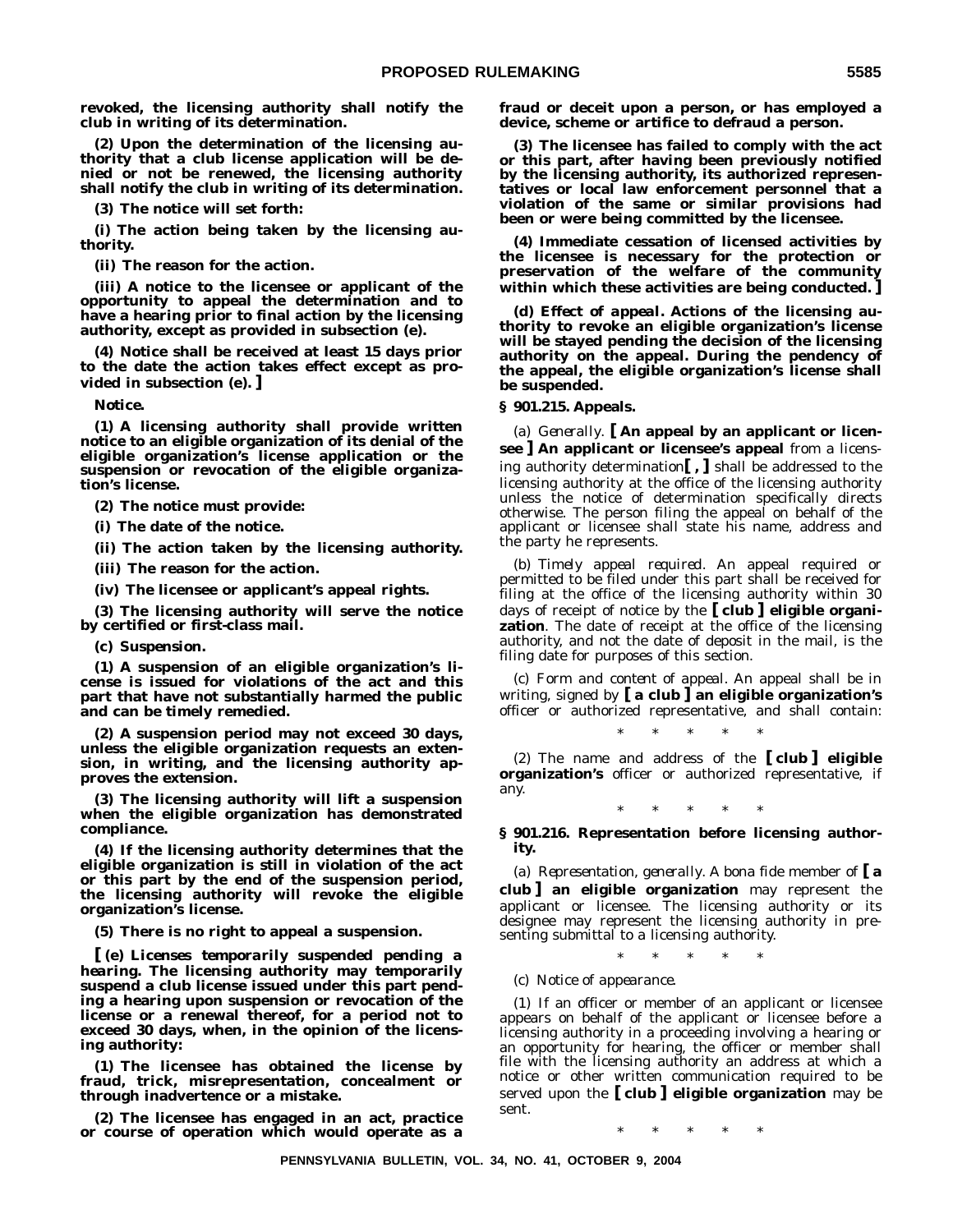#### **§ 901.219. Decisions.**

(a) *Review.* Upon the close of a hearing, the licensing authority shall review evidence and testimony presented along with relevant documents and render a written decision. The decision concerning the **[ club ] eligible organization's** license or application will be served upon the parties in the manner consistent with §§ 901.211— 901.218 and this section.

#### \*\*\*\*\*

#### **Subchapter C. LOCAL OPTION**

# **LOCAL OPTION REQUIREMENT AND LOCAL OPTION REPORTING**

### **§ 901.307. Withdrawal of approval.**

The referendum procedures contained in §§ 901.301— 901.306, this section, 901.308 and 901.309 shall also be available to withdraw the approval of the issuance of **[ club ] eligible organization** licenses within the municipality which was granted through a prior referendum.

## **§ 901.308. Reporting.**

A county board of elections shall certify to the Department the question and the results no later than 40 days following the primary election on which a referendum question relating to **[ small ]** games of chance appears on the ballot.

#### **§ 901.309. Public information.**

Information supplied with regard to the approval or disapproval of **[ small ]** games of chance by local referendum shall be available from the county board of elections **and the licensing authority**.

#### **Subchapter D. RECORDKEEPING**

#### **COUNTY RECORDS AND REPORTS**

#### **§ 901.401. Application register.**

The licensing authority **[ shall ] will** keep a register or list of **[ club ] eligible organization** applications filed, containing the following:

\*\*\*\*\*

**(11) The type of license for which each organization applied.**

# **§ 901.402. Docket.**

The licensing authority **[ shall ] will** also keep and maintain a docket with a separate sheet for each licensee on which it shall enter the following:

\*\*\*\*\*

(2) The special **raffle** permit number of special **raffle** permits issued to each license.

(3) The date on which special **raffle** permits were issued.

\*\*\*\*\*

# **(5) The type of license granted.**

§ 901.403. Special **raffle** permit docket.

The licensing authority **[ shall ] will** keep and maintain a docket in which the following shall be entered:

(1) The serial number of the special **raffle** permits issued.

(2) The date the special **raffle** permits were issued.

(3) The dates the special **raffle** permit is valid.

(4) The name of the **[ club ] licensed eligible organization** to which the special **raffle** permit was issued.

(5) The **[ small ]** games of chance license number of the **[ club ] licensed eligible organization** being issued the special **raffle** permit.

(6) **[ The date the special permit was returned to the licensing authority.**

**(7) ]** The maximum cash value of prizes to be awarded under each special **raffle** permit.

#### § 901.404. **[ Violation report ] (Reserved)**.

**[ The licensing authority shall provide the Department with a list of licensed clubs, distributors, registered manufacturers and other persons who are under investigation, charged with or found guilty of violations of the act, the Bingo Law or other gambling related offenses under 18 Pa.C.S. (relating to the Crimes Code) or other comparable state or Federal law. This list shall be provided in writing on or before November 15 of each year. ]**

§ 901.405. List of licensed **[ clubs ] eligible organizations**.

The licensing authority **[ shall ] will** send a list of licensees to the Department on or before **January 15 and** July 15 of each year. Upon request, the licensing authority **[ shall ] will** provide the Department with a copy of **[ the club's ] an eligible organization's** license. The list shall identify the **[ club ] eligible organization**, its full address **[ and ],** its license number**, type of license and any special raffle permit serial number**.

#### **§ 901.406. Other records and reports.**

**[ Other ] The licensing authority will keep and maintain other** records and reports the licensing authority deems reasonable and necessary or are required by this part.

#### **§ 901.407. List of municipalities.**

**(a) The licensing authority will keep and maintain an up-to-date list of those municipalities within the licensing authority's county that permit games of chance.**

**(b) The licensing authority will give a copy of the list to every eligible organization at the time of licensure.**

**(c) The licensing authority will make the list available to licensed eligible organizations who provide notice to the licensing authority of raffle sales within the licensing authority's county.**

**(d) Any time the list is updated, the licensing authority will submit a copy of the list to the Department within 30 days of the update.**

#### **MANUFACTURING RECORDS AND REPORTS**

#### **§ 901.421. Distributor license copy.**

A manufacturer shall maintain a copy of the valid **[ small ]** games of chance license of each distributor to which it sells or otherwise furnishes games of chance.

## **§ 901.423. Annual records.**

A registered manufacturer shall keep and maintain permanent annual records of the activities related to **[ small ]** games of chance.

**PENNSYLVANIA BULLETIN, VOL. 34, NO. 41, OCTOBER 9, 2004**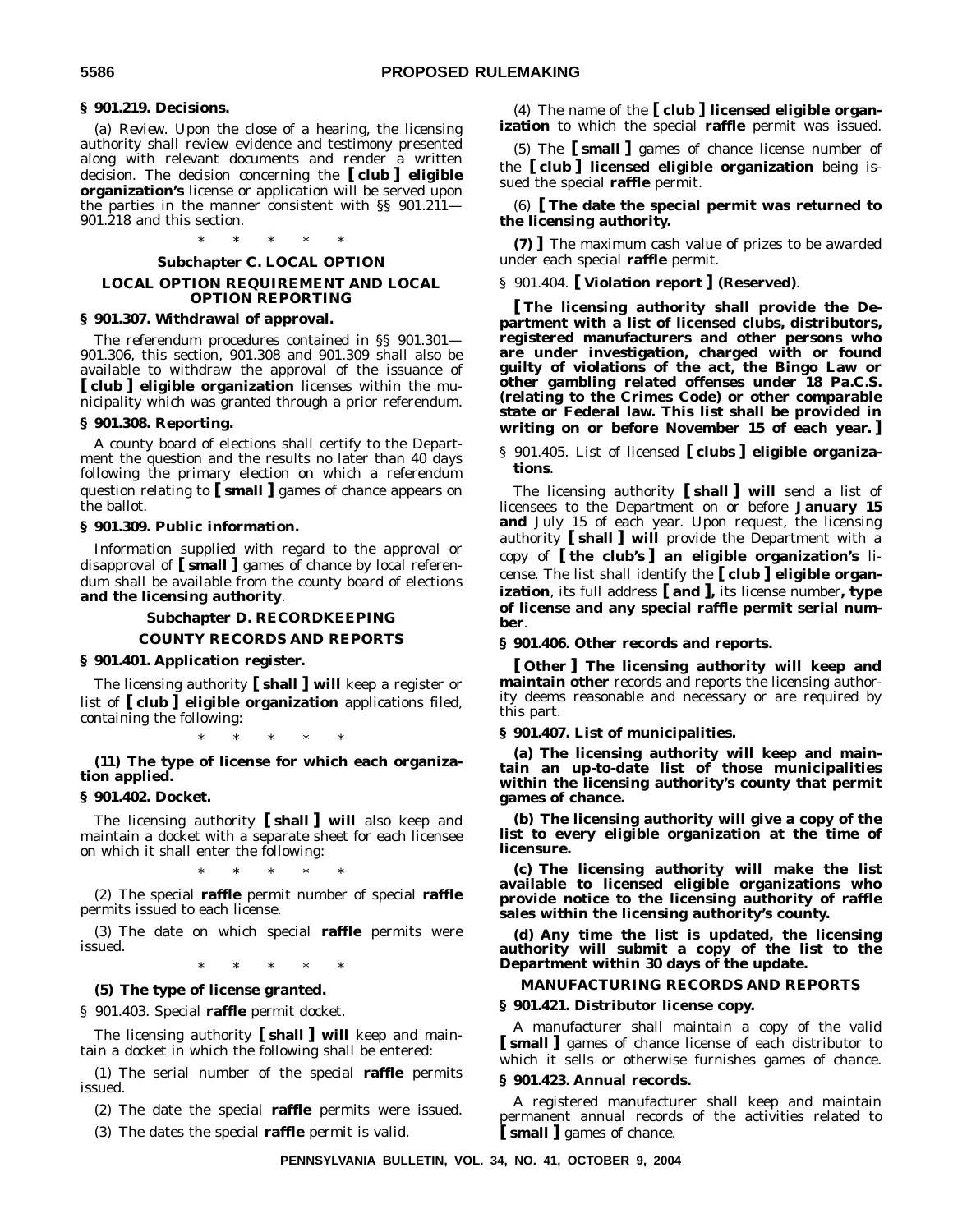## **§ 901.425. Records.**

A record shall include the following:

(1) *Sales invoices*. A manufacturer shall record every sale, return or other type of transfer of **[ small ]** games of chance by completing a sales invoice or credit memo. An invoice **[ shall ] must** be prenumbered at the time of purchase. The numbering **[ shall ] must** be consecutive, using **[ not less than ] at least** four digits. Manufacturers may use a computer generated numbering system if the same system is used for all sales and specific numbers cannot be input by use of a manual terminal or other device. The invoice **[ shall ] must** contain the following information:

\*\*\*\*\*

# **DISTRIBUTOR RECORDS AND REPORTS**

#### **§ 901.441. License of purchaser.**

A distributor shall keep a copy of the valid **[ small ]** games of chance license of each **[ club ] eligible organization** to which it sells or otherwise furnishes games of chance.

#### **§ 901.443. Annual records.**

A licensed distributor shall keep and maintain permanent annual records of its activities related to **[ small ]** games of chance.

### **§ 901.445. Records.**

A record shall include the following:

(1) *Sales invoices*. A distributor shall record every sale, return or other type of transfer of **[ small ]** games of chance by completing a standard sales invoice or credit memo. An invoice **[ shall ] must** be prenumbered at the time of purchase. The numbering **[ shall ] must** be consecutive using at least four digits. The invoice **[ shall ] must** contain the following information:

\*\*\*\*\* (iii) The **[ purchasing club ]** name, address and license number **of the licensed organization**.

\*\*\*\*\*

(vi) The gross amount of each sale to each **[ club ] licensed eligible organization**, including all discount terms and the total dollar amount of any discount.

\*\*\*\*\*

## **[ CLUB ] LICENSED ELIGIBLE ORGANIZATION** RECORDS

#### **§ 901.461. Annual records.**

**[ A club ] An eligible organization** licensed to conduct **[ small ]** games of chance shall keep and maintain permanent annual records of the activities related to **[ small ]** games of chance with separate totals of activity under the license for each **[ 7-day period ] operating week**.

# **§ 901.462. General records required.**

A record shall include the following:

(1) The gross receipts from the conduct of **[ small ]** games of chance.

(2) The full details of the expenses related to the conduct of **[ small ]** games of chance.

(3) The total cost of the prizes paid out for **[ small ]** games of chance.

(4) The details as to how the proceeds from **[ small ]** games of chance were used or disbursed by the **[ club ] eligible organization**.

#### **§ 901.464. Punchboard and pull-tab records.**

Detailed annual records for the operation of punchboards and pull-tabs, **[ including ] must include** the following:

\*\*\*\*\*

(7) The cost to the **[ club ] eligible organization** of the prizes paid, including cash and merchandise.

\*\*\*\*\*

**(9) A list of winners' names and addresses for prizes in excess of \$100.**

**§ 901.464a. Daily and weekly drawing records.**

**A licensed eligible organization shall maintain the following records and information with regard to each daily or weekly drawing:**

**(1) A type of drawing (daily or weekly).**

**(2) The operating day or operating week as applicable during which chances were sold and the date of the drawing.**

**(3) The list of entrants in the drawing.**

**(4) Each entrant's assigned or chosen number.**

**(5) The cost per chance.**

**(6) The proceeds from the sale of chances and the prize payout percentage.**

**(7) The winner's name.**

**(8) The prize paid to the winner.**

**(9) The winner's name and address for a prize over \$100.**

**(10) The winner's signed acknowledgment for receipt of the prize.**

**(11) A notation if the drawing is a carryover, and the amount of the jackpot being carried over to the next drawing.**

**§ 901.465. Cash over and short.**

Cash over and short **[ shall ] must** be determined by:

(1) Subtracting actual cash from net receipts for **[ small ]** games of chance paying cash prizes.

(2) Subtracting actual cash from gross receipts for **[ small ]** games of chance which award merchandise prizes.

#### **§ 901.466. Prize records.**

A separate annual record shall be kept which may be easily cross-referenced to the other required records and which identifies the following:

\*\*\*\*\*

(2) The total amount of prizes awarded **[ in each 7-day period ] per operating week**.

\*\*\*\*\*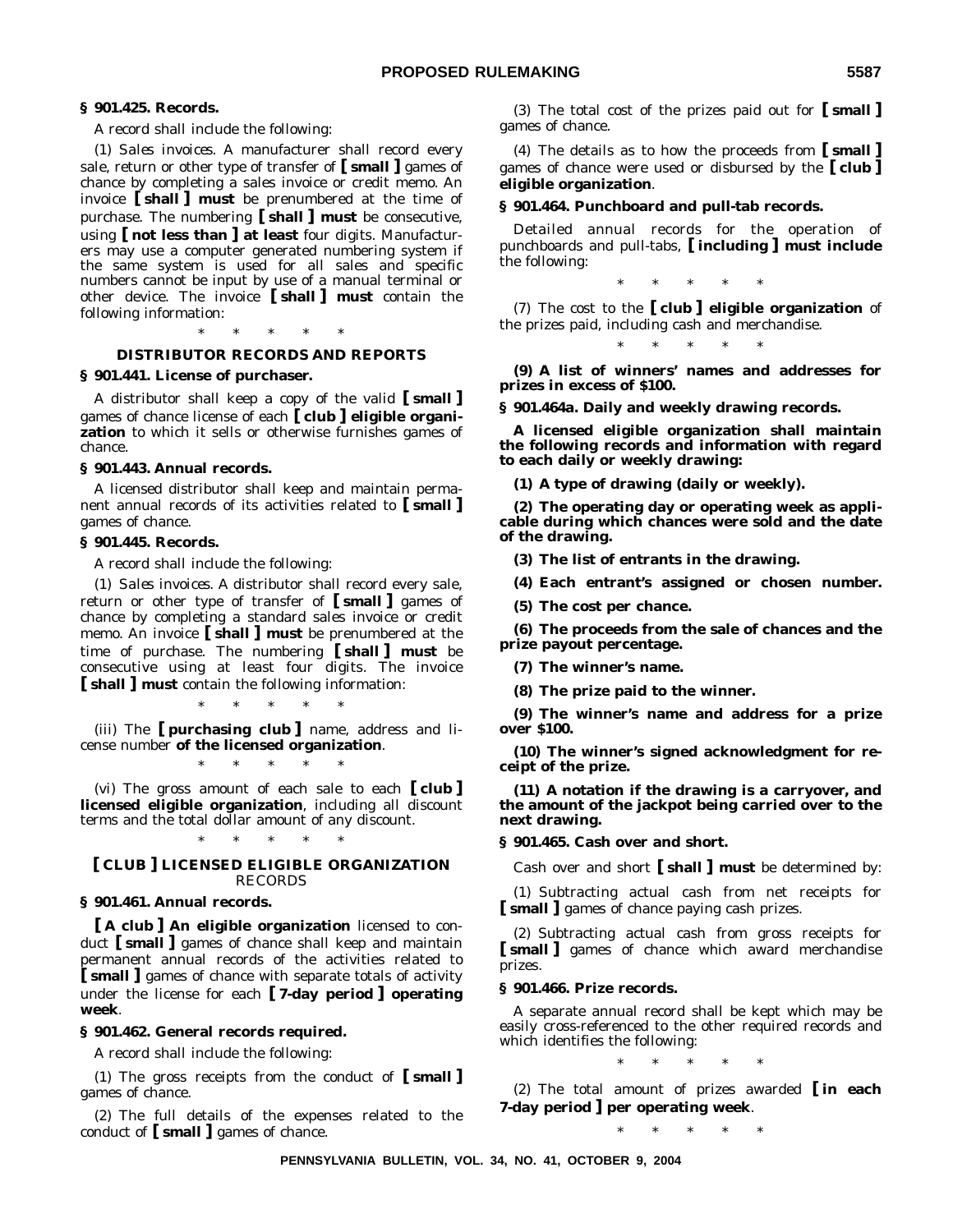# **Subchapter E. PROHIBITED ACTIVITIES/PENALTIES PROHIBITED ACTIVITIES**

# **§ 901.501. Advertising.**

**[ A club ] An eligible organization** or other person may not advertise the prizes or their dollar value to be awarded in games of chance. **[ Prizes may be identified on a raffle ticket. ] Raffle tickets may identify the raffle prizes. An eligible organization may advertise prizes and values thereof in periodic publications that are limited in their circulation to members of the eligible organization.**

### **§ 901.502. Persons.**

(a) A person having a pecuniary interest in a distributor or manufacturer or operator of games of chance may not have been:

\*\*\*\*\*

(b) A person 17 years of age or younger**[ , or 20 years of age or younger in the case of a club holding a liquor license, ]** may not be permitted to operate or play **[ small ]** games of chance.

(c) A **[ club ] licensed eligible organization** may not permit a person who has been convicted of a felony **[ or a ] in a Federal or State court within the past 5 years or has been convicted in a Federal or State court of a** violation of the Bingo Law or the act **within the past 10 years** to manage, set up, supervise or participate in the operation of games of chance.

#### **§ 901.503. Compensation.**

A **[ club ] licensed eligible organization** may not pay compensation to a person for conducting games of chance.

#### **§ 901.504. Persons who may conduct games.**

Persons may conduct **[ small ]** games of chance only if they are **[ club ] licensed eligible organization** managers, officers, directors, bar personnel or bona fide members **[ of the club for at least 1 year ]**.

#### **§ 901.505. Promotional use of games of chance.**

**[ Small games ] Games** of chance may not be used as a part of promotional or advertising methods.

#### **§ 901.506. Credit play.**

\*\*\*\*\*

(e) A **[ club ] licensed eligible organization** may not permit the purchase of tickets by means of a deferred payment plan.

(f) **[ Clubs ] Licensed eligible organizations** may establish their own policies concerning acceptance of checks. A **[ club ] licensed eligible organization** is not required to accept a check.

(g) A **[ club ] licensed eligible organization**, manufacturer or distributor may not grant a non **[ diminimis ] de minimis** loan or gift to a player, a **[ club ] licensed eligible organization**, distributor or manufacturer.

\*\*\*\*\*

(i) On the specific date on which the check was written, a **[ club ] licensed eligible organization** may allow a player to buy back a check with cash or return a player's check to the player as part of a prize payout. **[ Clubs ] Licensed eligible organizations** may not unnecessarily delay the bank deposit of a check to accommodate either of these activities.

(j) A **[ club ] licensed eligible organization** may not lend or provide the use of gambling funds to a person as a loan.

#### **§ 901.507. Prizes in excess of \$500.**

**[ An ] A licensed eligible organization may not award an** individual prize **[ which ] that** exceeds \$500 **[ may not be awarded ]** except under a special **raffle** permit **[ raffle ], a carryover daily drawing as provided in § 901.702(e)(1) (relating to prize limits) or a weekly drawing**.

#### **§ 901.508. Prizes in excess of \$5,000.**

A **licensed eligible organization may not award a** prize **[ which ] that** causes the total prizes awarded for **[ the 7-day period ] an operating week** to exceed \$5,000 **[ may not be awarded ] except under a special raffle permit, a carryover daily drawing as provided in § 901.702(e)(1) or (2) (relating to prize limits) or a weekly drawing as provided in § 901.702(f)(2)**. **[ Prizes awarded in raffles are not included in this amount. ]**

#### **§ 901.509. Monthly raffle limit.**

A **licensed eligible organization may not award a** raffle prize **[ which ] that** causes the total prizes awarded in raffles to exceed \$5,000 for the month **[ may not be awarded ]** except under a special **raffle** permit **[ raffle ]**.

§ 901.510. **[ One club per location ] Use of licensed premises by more than one organization**.

**[ A location or licensed premises may not be used by more than one licensed club for the conduct of games of chance. ] A licensed eligible organization may not permit its premises to be used for games of chance by another licensed eligible organization at the same time that it is conducting games of chance on the premises. When a licensed eligible organization permits another licensed eligible organization to use its premises for purposes of games of chance, it shall cease the operation of its own games of chance during the period that the other licensed eligible organization is conducting its games on the premises.**

## **§ 901.511. Other activities.**

Other activities **[ which ] that** are grounds for revocation, suspension, denial or termination of a **[ registration ] certificate** or license are also prohibited.

#### **§ 901.512. Oral and written leases.**

**(a) An eligible organization may only lease a location or premises for the operation of games of chance under a written agreement.**

**(b) An eligible organization may not lease a location or premises for the operation of games of chance under a written agreement that provides for a rental price determined by the amount of receipts realized from the playing of games of chance or by the number of people attending,**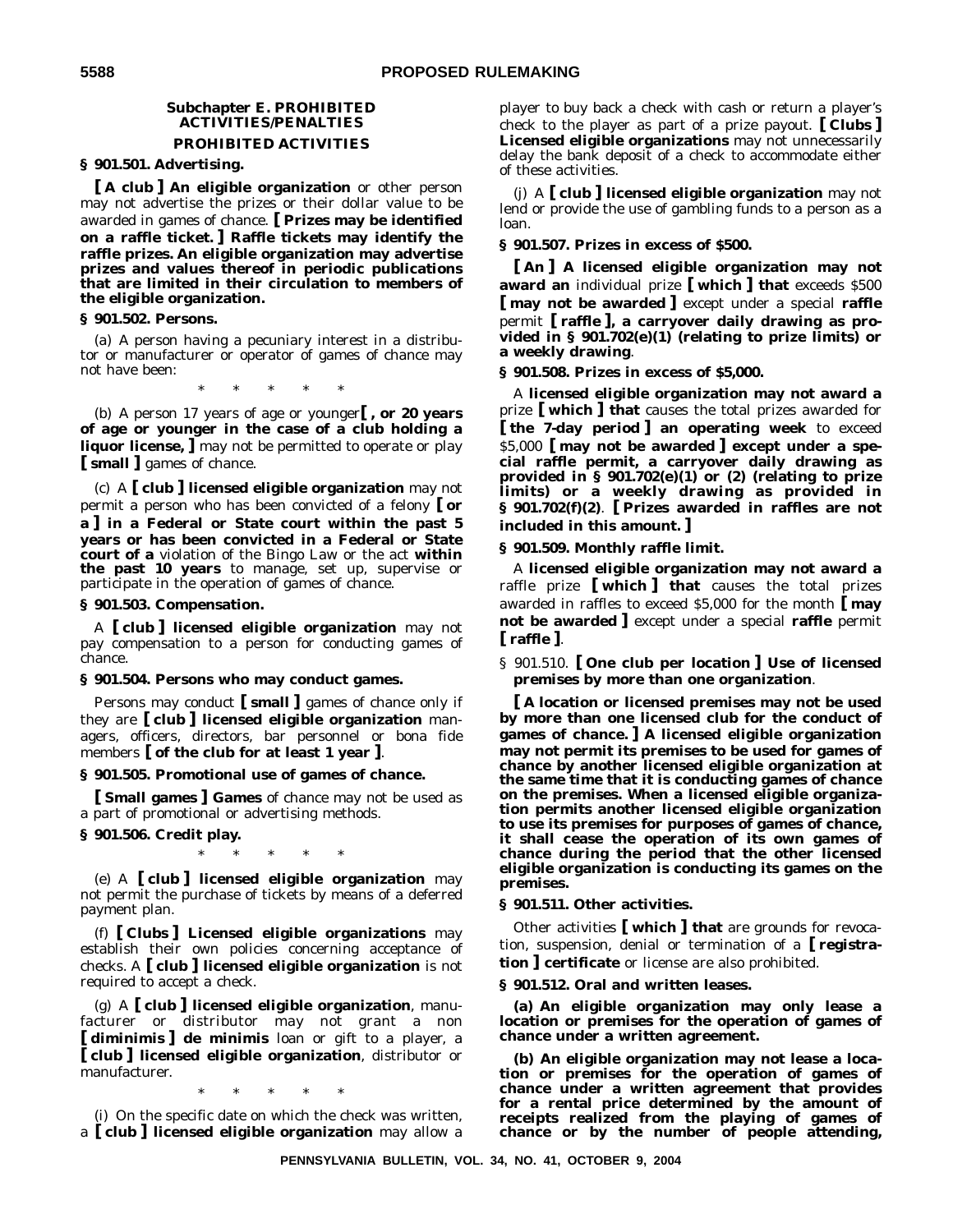**except that an eligible organization may lease a location or premises for a banquet where a per head charge is applied in connection with the serving of a meal.**

**§ 901.513. Gambling facilities prohibited.**

**(a) A person, corporation, association, partnership or other business entity may not offer for rent or offer for use a building or facility to be used exclusively for conducting of games of chance.**

**(b) A licensed eligible organization may not lease under any terms a facility or building that is used exclusively for conducting of games of chance.**

#### **PENALTIES**

§ 901.531. **[ Summary offense ] Eligible organizations**.

**[ A club ] An eligible organization** violating the act is guilty of a summary offense, and upon conviction will be sentenced to pay a fine not exceeding \$1,000**[ , ] and** shall**, for a first offense** forfeit **[ a ] its** license **[ and shall be ineligible for any license renewal for 30 months from the date of conviction ] to conduct games of chance for the remainder of the license term or 6 months, whichever is longer; for a second offense, forfeit its license for the remainder of the license term and be ineligible to be licensed for the following license term; for a third or subsequent offense, forfeit its license; and be ineligible for a license renewal for 30 months thereafter**.

§ 901.532. **[ Misdemeanor ] Individuals**.

A person who conducts, or who assists in the conduct of, games of chance in violation of the act is guilty of a **summary offense for the first violation, a misdemeanor of the third degree of a second violation and a** misdemeanor of the first degree **for a third or subsequent violation**.

#### **§ 901.533. Distributors and manufacturers.**

A person who distributes games of chance without a license or in violation of the act or this part and a manufacturer of games of chance who delivers games of chance for sale or distribution in this Commonwealth who fails to obtain a **[ registration ] certificate** therefor, is guilty of a misdemeanor of the first degree. A license or **[ registration ] certificate** is not required for the manufacture or distribution of raffle**, daily drawing or weekly drawing** tickets.

#### **§ 901.535. Contingent fees.**

A person who distributes, manufactures or operates a **[ small ]** game of chance and who requires a payment equal to a percentage of the total winnings of a game for equipment furnished or to play a game commits a misdemeanor of the first degree.

## **Subchapter F. MANUFACTURING STANDARDS**

#### **PULL-TAB MANUFACTURING STANDARDS**

#### **§ 901.601. Uniform minimum quality standards.**

(a) **[ Pull-tabs ] Pull-tab games** manufactured for sale or other distribution in this Commonwealth shall conform to **the act, this part and** N. A. G. R. A.'s **[ ''Uniform Minimum Quality Standards For The Manufacture of Charity Game Tickets.'' ] manufacturing standards for pull-tab games to the extent** **consistent with this part.** Copies of **[ these ] N. A. G. R. A.** standards are available from the Department.

\*\*\*\*\*

§ 901.602. **[ Substitute flares ] Flares**.

**[ A flare may not be used on a pull-tab deal except those provided by the manufacturer unless the flare is made by the club and contains the information required under § 901.608 (relating to standards for flares) ]. A flare provided by the manufacturer must accompany every deal. However, a licensed eligible organization may alter a flare as provided in § 901.731(b)(2) (relating to punchboard and pull-tab operation).**

#### **§ 901.608. Standards for flares.**

**[ Except as provided by § 901.602 (relating to substitute flares), the flare identifying prizes available from the operation of a pull-tab deal shall be made only by the manufacturer. Winning numbers or symbols may not be altered by a club or distributor, and shall: ]**

**(a) A pull-tab game flare must be made only by the manufacturer. Except as provided by § 901.731 (b)(2) (relating to punchboard and pull-tab operation), a flare may not be altered after it leaves the manufacturer's possession and control.**

**(b) Except as otherwise provided in this part, a flare for a pull-tab game must comply with N. A. G. R. A. manufacturing standards for pull-tab game flares.**

**(c) A pull-tab game flare must:**

(1) Be placed only upon the face, or on the top, of a dispenser used to dispense the pull-tabs **or must be printed on or made part of each pull-tab in a deal**.

\*\*\*\*\*

**(d) The flare for any pull-tab game containing hold tickets must provide for a section on the flare, either on the front or back, that contains the hold ticket numbers or symbols and a corresponding space beside each number or symbol upon which the holder of each hold ticket shall sign his name.**

# **PUNCHBOARD MANUFACTURING STANDARDS**

#### § 901.621. **[ Substitute flares ] Flares**.

**[ Flares may not be used on a punchboard except those provided by the manufacturer unless the flare is made by the club and contains the information required under § 901.627 (relating to standards for flares). ] A flare provided by the manufacturer must accompany every punchboard. However, a licensed eligible organization may alter a flare as provided in § 901.731(b)(2) (relating to punchboard and pull-tab operation).**

#### **§ 901.622. Standards for construction.**

Punchboards sold for use in this Commonwealth **[ shall comply ] must be in compliance** with the following standards:

#### **(1)** *General***.**

**(i) A punchboard must have a face sheet that covers the punchboard receptacles.**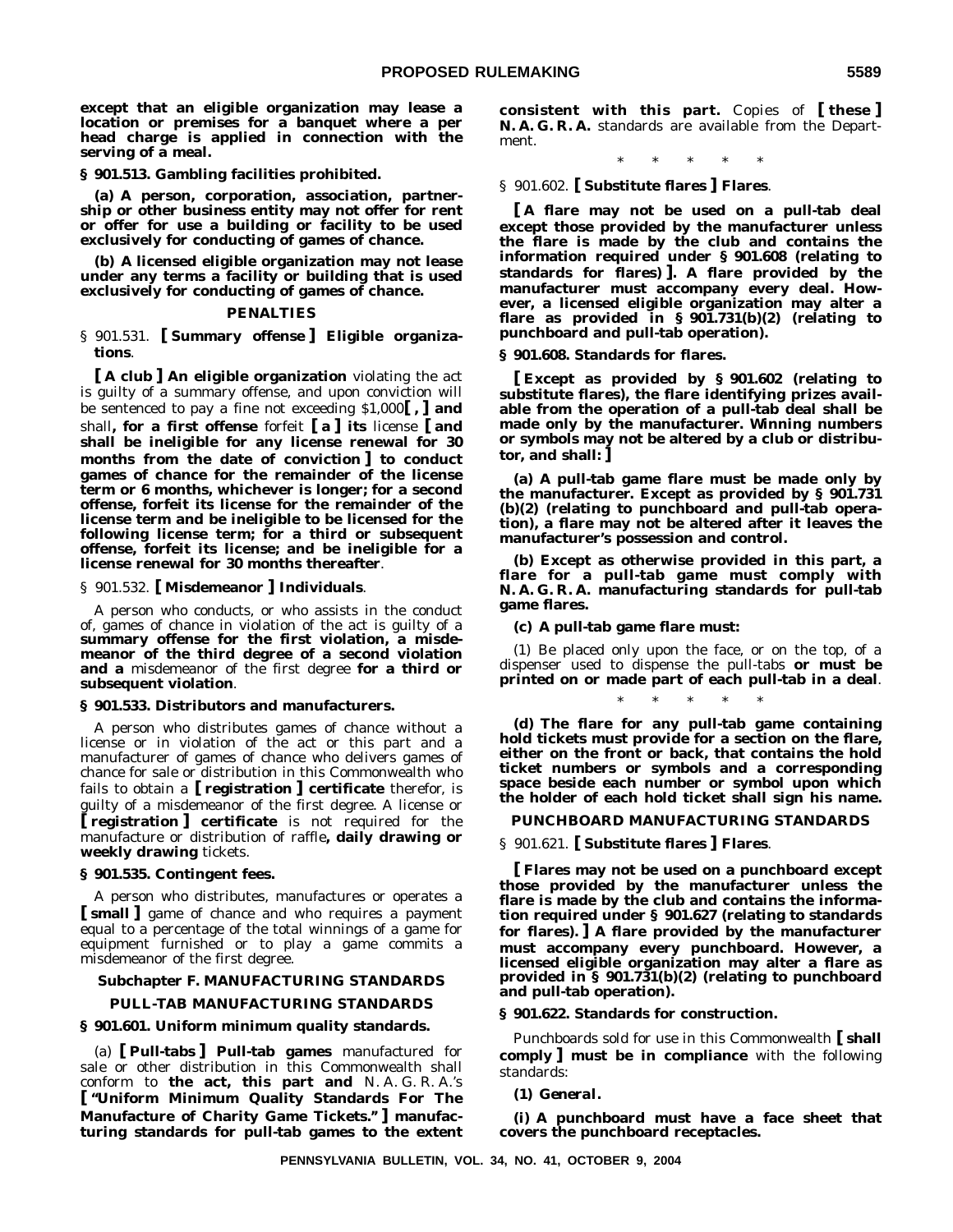**(ii) The flare for the punchboard may be manufactured to also serve as the face sheet for the punchboard.**

**(iii) A punchboard, its punches and its flare must be assigned an identical serial number.**

**(iv) Each punchboard receptacle must contain an identical number of punches.**

**(2)** *Patterns*. The punchboard **[ shall ] must** be manufactured with special care to eliminate patterns between punchboards, or portions of punchboards, from which the location or approximate location of winning punches may be determined. A manufacturer shall employ at least the following steps to ensure that no pattern exists:

(i) The form or permanent number sheets **from which the individual punches shall be cut [ shall ] must** be mixed prior to cutting.

(ii) After the **[ strips—straws— ] punches** have been crimped, the **[ strips shall ] punches must** be thoroughly mixed prior to insertion in punchboards.

\*\*\*\*\*  $(2)$   $(3)$  \* \* \* **[ (3) ] (4) \* \* \* [ (4) ] (5) \* \* \* [ (5) ] (6) \* \* \*** \*\*\*\*\*

**§ 901.627. Standards for flares.**

**[ The flare advertising prizes available from the operation of a punchboard shall be made only by the manufacturer. Winning numbers or symbols may not be altered by a club or distributor, and shall: ]**

**(a) A punchboard flare must be made only by the manufacturer. Except as provided by § 901.731(b)(2) (relating to punchboard and pull-tab operation), a flare may not be altered after it leaves the manufacturer's possession and control.**

**(b) A punchboard flare must:**

\*\*\*\*\*

**(c) The flare for any punchboard containing hold tickets must provide for a section on the flare, either on the front or back, that contains the hold ticket numbers or symbols and a corresponding space beside each number or symbol upon which the holder of each hold ticket shall sign his name.**

#### **Subchapter G. OPERATION OF GAMES**

### **[ CLUB ] ELIGIBLE ORGANIZATION** OPERATION OF GAMES

**§ 901.701. Games of chance permitted.**

(a) **[ Games ] A licensed eligible organization may conduct games** of chance **[ may be conducted ] only** for the purpose of raising funds for **[ legitimate club ] public interest** purposes as defined in the act or this part.

(b) **[ Proceeds shall be used ] A licensed eligible organization shall use games of chance proceeds** exclusively for **[ legitimate club ] public interest** purposes or for the purchase of games of chance permitted by the act or this part.

#### **§ 901.702. Prize limits.**

\*\*\*\*\*

(b) *Weekly limit*. No more than \$5,000 in cash or merchandise may be awarded by a **[ club in a 7-day period ] licensed eligible organization during an operating week**. **[ Prizes awarded in a raffle are not included in this amount. ]**

(c) *Raffle limit*. No more than \$5,000 in cash **[ for ] or** merchandise may be awarded in raffles in a calendar month except under a special **raffle** permit **[ raffle ]**.

(d) *Special raffle permit* **[** *raffles* **]**. A **[ club ] licensed eligible organization** may conduct a raffle and award a prize valued in excess of \$500 only if it has obtained a special **raffle** permit. The total cash value of prizes awarded under **[ a ] all** special **[ permit raffle may be no more than \$25,000 ] raffle permits during a calendar year may be no more than \$100,000**.

**(e)** *Prize limit exceptions for daily drawings***.**

**(1) A licensed eligible organization may award a prize in excess of the prize limitations in subsections (a) and (b) if the prize is the result of a carryover of a drawing when the following conditions apply:**

**(i) The winning number was not held by one of the eligible entrants in the drawing.**

**(ii) The carryover is not the result of the licensed eligible organization's failure to hold a drawing on an operating day during which chances for a daily drawing were sold.**

**(iii) The chances for the daily drawing were not sold for an amount in excess of \$1.**

**(iv) No eligible participant was sold more than one chance.**

**(2) A licensed eligible organization may award a prize in excess of the prize limitation in subsection (b) if the prize is the result of a daily drawing that is set up to pay out no less than 100% of the gross revenues from such drawing. The prizes are still subject to the prize limitation in subsection (a). The limitation in subsection (b) may be exceeded only by the amount of the daily drawing paying 100% of its gross revenues.**

**(f)** *Prize limit exceptions for weekly drawings***.**

**(1) The prize limitation in subsection (a) does not apply to weekly drawings. Weekly drawings are subject to the prize limitations in subsection (b).**

**(2) A licensed eligible organization may award a prize in excess of the prize limitation in subsection (b) if either:**

**(i) The prize is the result of a carryover of a drawing when the winning number was not held by one of the eligible entrants in the drawing, and the following conditions apply:**

**(A) The carryover is not the result of the licensed eligible organization's failure to hold a weekly drawing at the end of the operating week during which chances were sold.**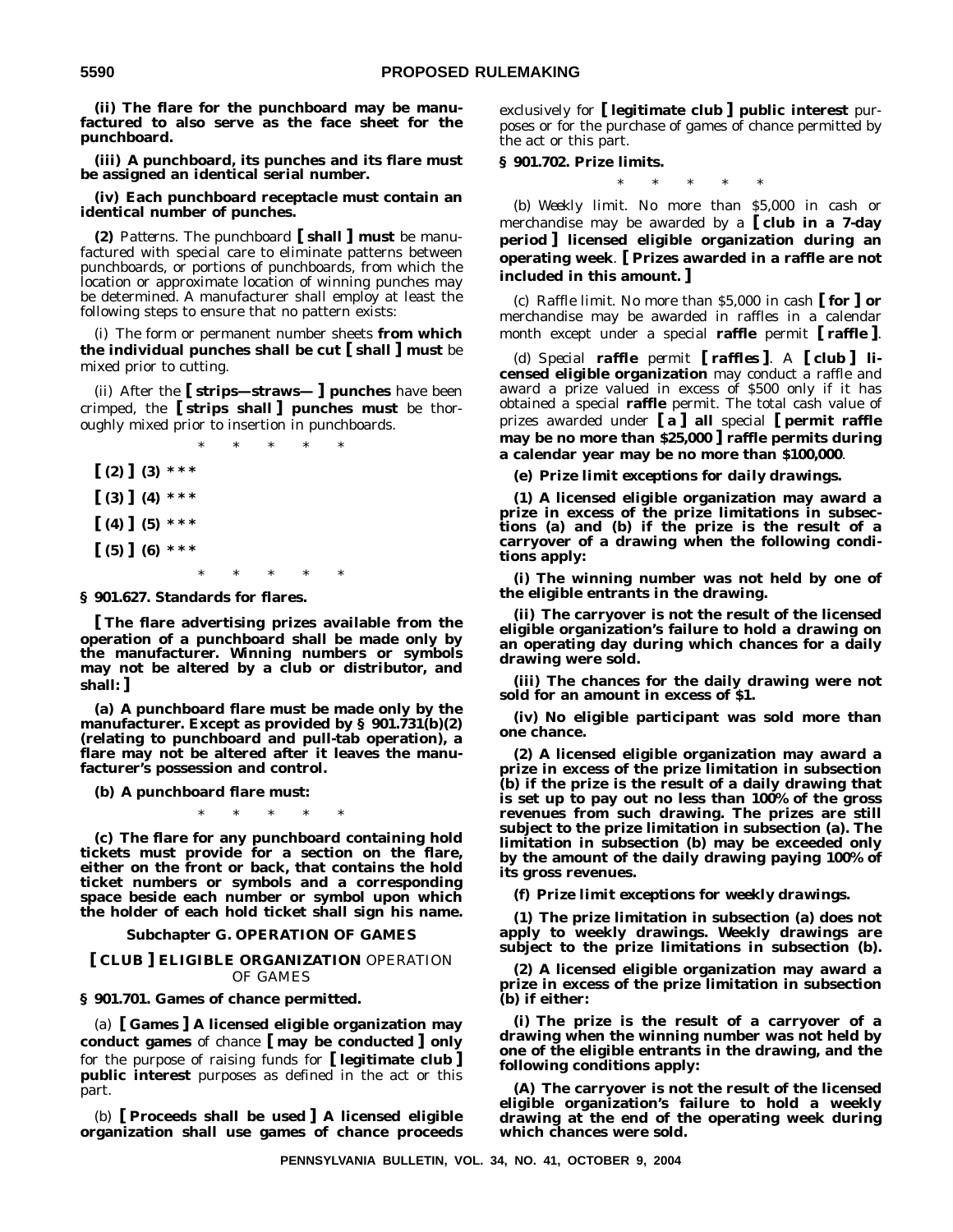**(B) The chances for the weekly drawing were not sold for an amount in excess of \$1.**

**(ii) The drawing is set up to pay out no less than 100% of the gross revenues from the drawing.**

**§ 901.703. Place of conduct.**

**[ Games shall be conducted ] A licensed eligible organization shall conduct games of chance** only on the **licensed eligible organization's** licensed premises **or when otherwise provided by the act and this part**. **[ Raffle tickets may be sold within any county at other locations for drawings to be held once a month but raffle tickets may be sold ] A licensed eligible organization may sell raffle tickets off the licensed premises but** only in municipalities **[ which ] that** have approved games of chance through a valid referendum.

§ 901.704. **[ Club ] Licensed** premises.

(a) **[ The club shall own the premises upon which games of chance are played or shall lease or sublease the premises under a written agreement for a rental which is not determined by either the amount of receipts realized from the playing of games of chance or the number of people attending.**

**(b) A club may not lease the premises from a person who has been convicted of a felony or a violation of the act or the Bingo Law within 10 years of the date of the lessor's conviction.**

**(c) A club may not permit another club to use its premises for the conduct of games of chance. ] An eligible organization's licensed premises must be the location or premises owned or leased by the organization for use as its normal business or operating site. When the premises consists of more than one building, the organization shall designate which building will be used as the licensed premises for the operation of games of chance. If the organization wishes to conduct games of chance in a different building on its licensed premises, it shall notify, in writing, the district attorney and the licensing authority of the change in building site and the date and times that will be affected.**

**(b) If an eligible organization does not own or lease a location or premises for use as its normal business or operating site, the organization may:**

**(1) With the written consent of another eligible organization, use another eligible organization's licensed premises for purposes of conducting games of chance so long as the use complies with §§ 901.510 and 901.709 (relating to use of licensed premises by more than one organization; and eligible organizations per premises).**

**(2) Lease a location or premises on which to conduct games of chance as long as the lease does not violate § 901.513 (relating to gambling facilities).**

**(3) Make other arrangements to acquire a location or premises, consistent with the act and this part, on which to conduct games of chance.**

**(c) An eligible organization may not lease a location or premises as a licensed premises under an oral agreement. An eligible organization may lease a location or premises under a written agreement. The rental price may not be based on either the** **amount of receipts realized from the playing of games of chance or the number of people attending. An eligible organization may lease a facility for a banquet where a per head charge is applied in connection with the serving of a meal.**

**(d) An eligible organization may not lease a location or premises as a licensed premises from any person who has been convicted of a violation of the act or this part within 10 years of the date of the lessor's conviction.**

# **§ 901.705. Purchase of games.**

**[ Games ] A licensed eligible organization** shall **[ be purchased ] purchase games of chance** only from a licensed distributor. Raffles**, daily drawings and weekly drawings** are excluded from this requirement.

§ 901.706. Persons who may not operate or play **[ small ]** games of chance.

(a) A person 17 years of age or younger**[ , or 20 years of age or younger in the case of a club holding a liquor license, ]** may not be permitted to operate or play games of chance.

(b) A **[ club ] licensed eligible organization** may not permit a person who has been convicted of a felony **in a State or Federal court within the past 5 years** or a violation of the Bingo Law or the act**[ , ] in a State or Federal court within the past 10 years** to manage, set up, supervise or participate in the operation of games of chance.

## **§ 901.707. Compensation.**

A **[ club ] licensed eligible organization** may not pay compensation to a person for conducting games of chance.

**§ 901.708. Persons who may conduct games of chance.**

**[ Games of chance may be conducted only by club ] Only licensed eligible organization** managers, officers, directors, bar personnel or persons who **[ have been ] are** bona fide members of the licensed **[ club for a least 1 year ] eligible organization may conduct games of chance**.

§ 901.709. One **[ club ] eligible organization** per **[ premise ] premises**.

**[ A location or licensed premises may not be used by more than one licensed club for conducting games of chance. ] Only one licensed eligible organization may use a licensed premise to conduct games of chance. A licensed eligible organization may allow another licensed eligible organization that does not own or lease a normal business premises to conduct games of chance on its premises. When an eligible organization uses the premises of another eligible organization, each eligible organization shall notify its respective licensing authority and district attorney in writing.**

### **§ 901.710. Other standards and requirements.**

A **[ club ] licensed eligible organization** may not provide for play or purchase a **[ small ]** game of chance **[ which ] that** violates the act or this part.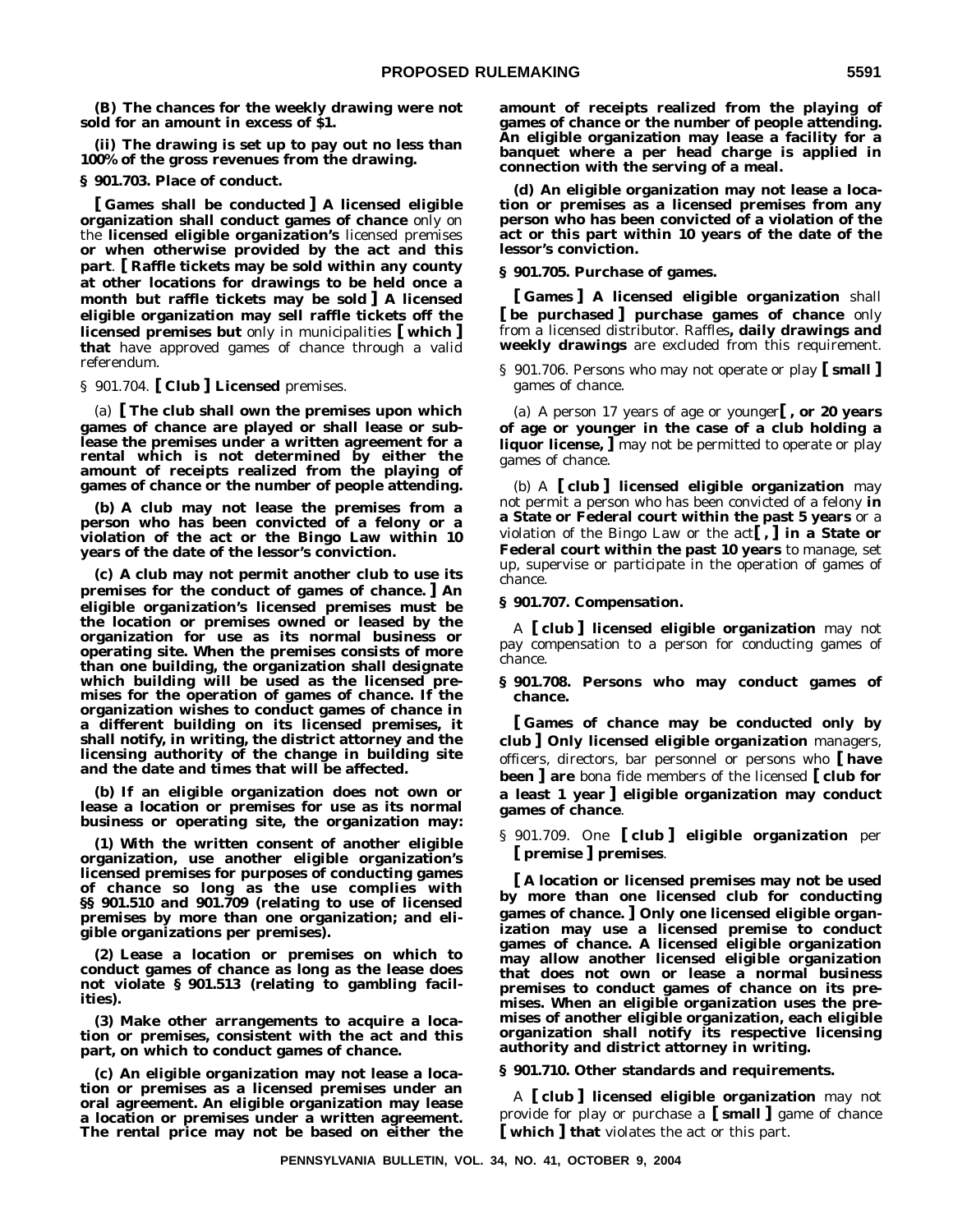§ 901.711. **[ Location for special permit raffles ] (Reserved)**.

**[ A location or licensed premises may not be used by more than one licensed club for a special permit raffle in a calendar year. ]**

## **PUNCHBOARD AND PULL-TAB OPERATION PROCEDURES**

# **§ 901.731. Punchboard and pull-tab operation.**

(a) A person 17 years of age and younger**[ , or 20 years of age or younger in the case of a club holding a liquor license, ]** or a person visibly intoxicated or visibly under the influence of a **[ narcotic ] controlled substance** may not be allowed to play or sell a punchboard or pull-tab. It is the responsibility of the licensee and the responsibility of the person physically selling the punchboard or pull-tab deal to determine that an unauthorized person is not allowed to play or sell.

(b) **Limitations on punchboards, pull-tabs and flares are as follows:**

**(1) A [ club ] licensed eligible organization** may not permit the display or operation of a punchboard or pull-tab which may have been marked, defaced, tampered with or otherwise placed in a condition or operated in a manner which may deceive the public or which affects the chances of winning or losing upon the taking of a chance thereon.

**(2) A licensed eligible organization may alter a flare to indicate that merchandise of equivalent value will substitute for a cash prize in a punchboard or pull-tab game.**

\*\*\*\*\*

(d) When **[ clubs ] licensed eligible organizations** purchase merchandise to be used as prizes on punchboards or pull-tab deals, the following information **[ shall ] must** be on the invoice provided by the seller:

\*\*\*\*\*

(e) Limitations on pull-tab dispensers are as follows: \*\*\*\*\*

(4) A pull-tab deal once placed in or upon a pull-tab container out for play may not be removed from the container until the deal is permanently removed from public play, except as follows:

\*\*\*\*\*

(ii) Pull-tabs removed by representatives of the county, or other law enforcement agency inspecting the **[ small ]** games of chance.

\*\*\*\*\*

**§ 901.733. Control of prizes.**

\*\*\*\*\*

(c) The **[ club ] licensed eligible organization** shall display prizes so arranged that a customer can easily determine which prizes are available from a particular punchboard or pull-tab deal located upon the premises.

(e) A **[ club ] licensed eligible organization** may not offer to pay **or actually pay** cash in lieu of merchandise prizes which may be won.

\*\*\*\*\*

(f) When a person wins a cash prize of over \$100 or wins a merchandise prize with a cash value of over \$100 from the play of a punchboard or pull-tab deal, the **[ club ] licensed eligible organization** shall make a record of the win. The record **[ shall ] must** disclose, at a minimum, the following information:

\*\*\*\*\*

(g) A **[ club ] licensed eligible organization** shall keep the record of prizes awarded containing the information required in subsection (f), and of winning plays for a minimum of 2 years and shall display the record to a representative of the Department, county licensing authority, district attorney or law enforcement **[ officials ] official** upon demand. The **[ club ] licensed eligible organization** shall immediately mark or perforate the winning pull-tab or punch so that the play cannot be presented again for payment.

**§ 901.734. Punchboard and pull-tab inventory and retention.**

**[ A punchboard and pull-tab deals purchased or otherwise obtained by a club shall be controlled and accounted for ] A licensed eligible organization shall control and account for punchboard and pulltab games** as follows:

(1) A **[ club ] licensed eligible organization** shall closely monitor **[ punchboard ] punchboards** and pulltab **[ deals ] games** purchased to assure that serial numbers are correctly entered in records and **that** each **[ deal ] punchboard and pull-tab game** purchased is recorded. The following control procedures apply:

(i) At the close of business on December 31 of each year and before operating punchboards and pull-tab **[ deals ] games** after that date, the **[ club ] licensed eligible organization** shall take a physical inventory of punchboards and pull-tab **[ deals ] games** in play and awaiting play and record the following information separately for punchboards and pull-tab **[ deals ] games**:

\*\*\*\*\*

(ii) At the time punchboards and pull-tab **[ deals ] games** are delivered, a **[ club ] licensed eligible organization** shall assure that purchase invoice data is correct by comparing the actual serial numbers on each punchboard or pull-tab **[ deal ] game** to the numbers entered on the purchase invoices.

(iii) The purchases of punchboards or pull-tab **[ deals ] games** shall be recorded on a standard distributor's invoice, which includes space for the **[ club ] licensed eligible organization** to either attach a records entry label or enter the serial number and the date the **[ deal ] punchboard or the pull-tab game** was placed out for play. For punchboards or pull-tab **[ deals ] games** purchased, the **[ club ] licensed eligible organization** shall enter the data and the serial number in the space on the invoice, adjacent to the distributors entry, by either attaching a records entry label or by written entry.

(2) A punchboard or pull-tab **[ deal ] game** which is removed from play **[ together with the flare ]**, unplayed **punches or** pull-tabs and winning punches or **[ plays ] pull-tabs** for prizes in excess of \$100**[ , ]** shall be retained by the **[ club ] licensed eligible organiza-**

**PENNSYLVANIA BULLETIN, VOL. 34, NO. 41, OCTOBER 9, 2004**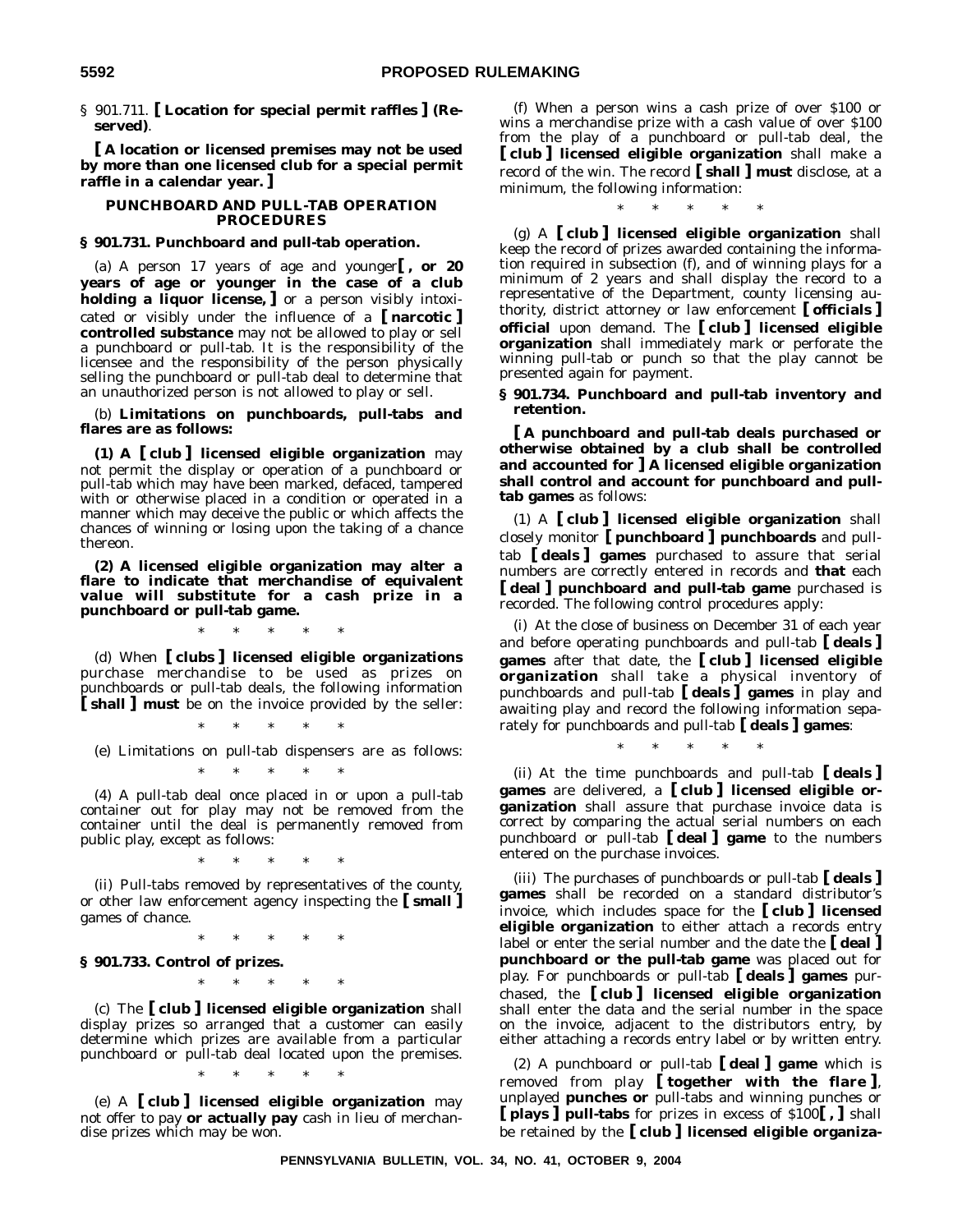**tion** for at least 2 years following the last day of the month in which it was removed from play. The board, unplayed **punches or** pull-tabs, flare and winning punches or pull-tabs **[ shall ] must** remain available for inspection on the licensed premises.

(3) A punchboard or pull-tab **[ deal ] game** which is not placed out for public play or is not returned to the distributor from whom it was originally purchased **[ shall ] must** be retained on the licensed premises and made available for inspection for at least 2 years.

#### **RAFFLES**

#### **§ 901.741. Prize limits.**

A prize awarded may not have a value in excess of \$500 unless the raffle is conducted under a special **raffle** permit. **[ No ] A licensed eligible organization may not award** more than \$5,000 in cash or merchandise **[ may be awarded ]** in raffles in a calendar month **[ by a licensee ]**.

§ 901.742. **[ Raffle number limited ] Drawing dates**.

**[ Only one raffle may be held per calendar month including a special permit raffle. ] Raffles may have one or more drawing dates. The drawing dates and times must be printed on the raffle tickets.**

#### **§ 901.743. Raffle tickets.**

\*\*\*\*\*

(b) Tickets for use in a raffle shall have a stub or other detachable section, be consecutively numbered and be accounted for separately through the use of a log book showing to whom the tickets were given to be sold. The ticket stub or other detachable section of the ticket **[ shall ] must bear a duplicate number corresponding to the numbers on the ticket and shall contain the purchaser's name, complete address and telephone number. Both parts [ shall ] must** be imprinted with sequential numbers commencing with the number "1" through the maximum number of tickets to be sold; or **in the case of a raffle where the winner is determined by a drawing of the Pennsylvania State Lottery, the universe of eligible ticket numbers must correspond to the universe of eligible numbers in the State Lottery drawing.**

\*\*\*\*\*

(e) A ticket seller shall return the stubs or other detachable section of tickets sold to the **[ club ] eligible organization**. The **[ club ] eligible organization** shall then place each stub or other detachable section of ticket sold into a **[ receptable ] receptacle** out of which the winning tickets are to be drawn. The **[ receptable shall ] receptacle must** shall be designed so that each ticket placed therein has an equal opportunity with every other ticket to be the one withdrawn.

\*\*\*\*\*

### **§ 901.744. Control of raffle prizes.**

A **[ club ] licensed eligible organization** conducting a raffle in which real or personal property prizes **are** to be awarded shall have paid for in full or otherwise become the owner, without lien or interest of others, of the real or personal property prior to the drawing at which the winners of the prizes are to be determined.

#### **§ 901.745. Printing requirements.**

The following information shall be printed upon each raffle ticket sold:

(1) The **[ date ] dates** and **[ time ] times** of the **[ drawing ] drawings**.

(2) The location of the **[ drawing ] drawings**.

(3) The name of the **[ club ] licensed eligible organization** conducting the raffle.

(4) The **[ small ]** games of chance license number of the **[ club ] licensed eligible organization**.

(5) The special **raffle** permit number, if applicable.

\*\*\*\*\*

# **§ 901.746. Prize awarding.**

(a) **[ Raffle ] A licensed eligible organization shall award raffle** prizes **[ shall be awarded ]** on the **[ date ] dates** indicated on the raffle ticket unless **the licensed eligible organization approves** a different date **[ is approved by the club ]** and purchasers of tickets are notified in writing. The **[ date ] dates** of the drawing may be extended only if one of the following occurs:

\*\*\*\*\*

(c) If a raffle prize remains unclaimed by the winner for 90 days following the date of the raffle drawing and the **[ club ] licensed eligible organization** has made a good faith effort to contact the winner **[ via ] by means of** telephone and registered mail, for redemption of the prize, the **[ club ] licensed eligible organization** may retain the prize or award it in another **[ small ]** game of chance. A record of the attempted contact shall be maintained for a minimum of 2 years.

**§ 901.748. Prohibition of joint raffles held by licensees.**

**[ Raffles shall be conducted by individual clubs. Licensees ] A licensed eligible organization** may not join together with another **[ club ] licensed eligible organization** to conduct **[ raffles ] a raffle**.

**§ 901.749. Open drawing.**

\*\*\*\*\*

(b) **[ Stubs or detachable sections drawn shall be immediately exhibited and shall be held open for inspection until the end of the occasion. Stubs or detachable sections shall be retained by the club under this part. ] A licensed eligible organization shall immediately exhibit and hold open for inspection drawn raffle ticket stubs or detachable sections until the end of the raffle. A licensed eligible organization shall retain the stubs or detachable sections as provided under the act or this part.**

**§ 901.751. Ticket sales.**

**[ Raffle ] A licensed eligible organization may only sell raffle** tickets **[ may only be sold ]** in municipalities **[ which ] that** have approved the use of **[ small ]** games of chance **[ via ] by means of** a valid local referendum in accordance with the act. **[ Raffle ] A licensed eligible organization may sell raffle** tickets **[ may be sold ]** at locations other than the **[ club ]**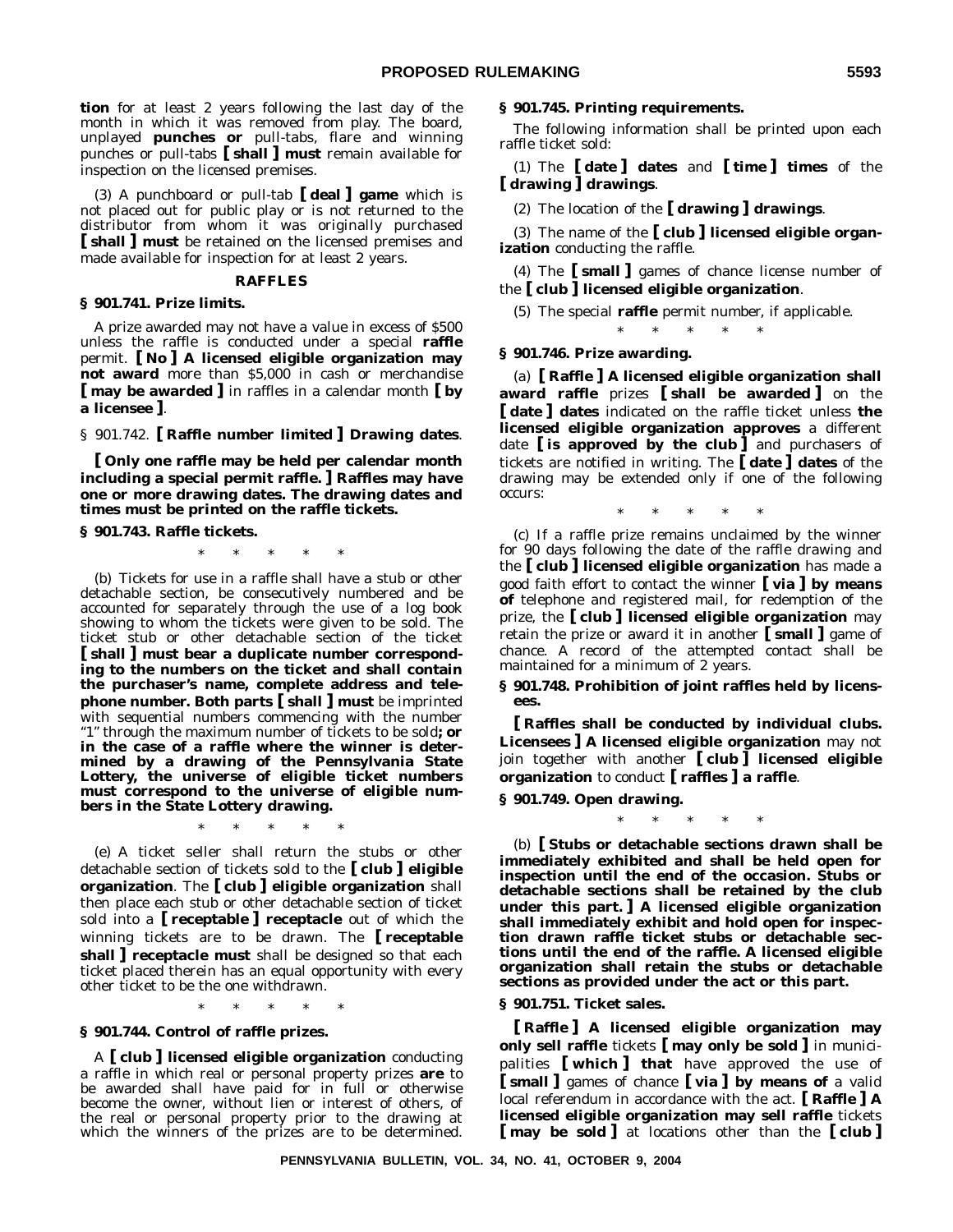**licensed eligible organization** premises. **A licensed eligible organization that plans to sell raffle tickets in a municipality located in a county other than the county in which it is licensed shall notify that county's district attorney and licensing authority in writing of the location and date that the eligible organization plans to sell raffle tickets.**

## **§ 901.752. Printer requirements.**

An entity providing raffle tickets to **a** licensed **[ clubs ] eligible organization** shall attach a copy of the **[ club's small ] organization's** games of chance license to the raffle ticket purchase invoice or other document evidencing the sale. If the raffle pays a prize or prizes in excess of \$500 each, a copy of the **[ club's ] licensed eligible organization's** special **raffle** permit shall also be attached.

# **§ 901.753. Means of determining winning numbers.**

**A licensed eligible organization may use the following means to determine the winners in a raffle:**

**(1) A random drawing of ticket stubs.**

**(2) By reference to a specified drawing of the Pennsylvania State Lottery. Both the date of the drawing and the State Lottery game that will be used must be identified on the raffle ticket.**

# **(3) A passive selection device.**

# **[ LOTTERIES ]**

(*Editor's Note:* As part of this proposed rulemaking, the Department is proposing to delete the text of §§ 901.761—901.778, which appears in 61 Pa. Code pages 901-68—901-72, serial pages (265918) to (265922). The following §§ 901.781—901.786 and 901.791—901.796 are proposed to be added. The sections are printed in regular type to enhance readability.)

# **§§ 901.761—901.778. (Reserved).**

# **DAILY DRAWINGS**

# **§ 901.781. Daily drawing procedures.**

(a) A licensed eligible organization may sell chances for and hold only one daily drawing during each operating day. Bona fide members may purchase chances in a daily drawing only during the operating day on which the drawing will be held.

(b) Daily drawing winners must be determined by random drawing. Daily drawing winners may be determined with the aid of a passive selection device or by reference to drawings conducted by the Department under the State Lottery Law.

(c) A daily drawing must take place on the eligible organization's licensed premises and be conducted in plain view.

(d) A daily drawing must begin and end on the same operating day. An eligible organization may conduct no more than 7 daily drawings during an operating week.

(e) A licensed eligible organization may not sell chances for or conduct a daily drawing during a period when weekly drawing chances are being sold or a weekly drawing is taking place.

(f) Immediately prior to each daily drawing, the eligible organization shall announce the prize amount for the drawing.

(g) The name of a daily drawing prize winner or the fact that a winner was not selected must be prominently displayed on the licensed premises for at least 7 days after the drawing date. If a winner does not claim a prize within 7 days of the drawing, the eligible organization shall notify the winner of the prize and the requirements for claiming the prize.

# **§ 901.782. Daily drawing chances.**

(a) Only a bona fide member of an eligible organization may purchase a chance in a daily drawing.

(b) A licensed eligible organization shall sell a chance in a daily drawing only to a bona fide member.

(c) A chance in a daily drawing may not be sold to or purchased by one bona fide member for the benefit of another bona fide member.

(d) A licensed eligible organization may not sell a chance in a daily drawing for more than \$1.

(e) A licensed eligible organization may sell no more than one chance per daily drawing to each of its bona fide members.

(f) A chance in a daily drawing may be sold and purchased only on the eligible organization's licensed premises.

# **§ 901.783. Posting rules.**

(a) An eligible organization shall prominently display the rules for each daily drawing in the area where the chances for the drawing are sold.

(b) At a minimum, the posted rules must include:

- (1) The cost of the chance.
- (2) The manner of selecting the winner.
- (3) The time during which chances may be purchased.
- (4) The time of the drawing.
- (5) The payout percentage.

(6) Whether the drawing is a carryover drawing and the amount of the carryover jackpot.

(7) The requirements and time limits for claiming prizes as provided for in § 901.784 (relating to claiming prizes).

# **§ 901.784. Claiming prizes.**

(a) The winner of a daily drawing need not be present at the time of the drawing to claim the prize.

(b) An eligible organization may not impose a penalty or limit the amount of a prize based upon a winning member's nonattendance at the time of the drawing.

(c) Only the daily drawing winner may claim the daily drawing prize.

(d) A daily drawing winner shall claim the prize in person and sign for receipt of the prize.

(e) A prize winner shall claim the prize within 30 days from the date of the drawing.

# **§ 901.785. Invalid State Lottery drawing.**

A drawing of the State Lottery that is invalidated must also result in an invalid drawing in a licensed eligible organization's daily drawing which is tied to the State Lottery drawing.

#### **§ 901.786. Unclaimed prize money.**

A daily drawing prize that remains unclaimed more than 30 days after the drawing shall be retained by the eligible organization for public interest purposes.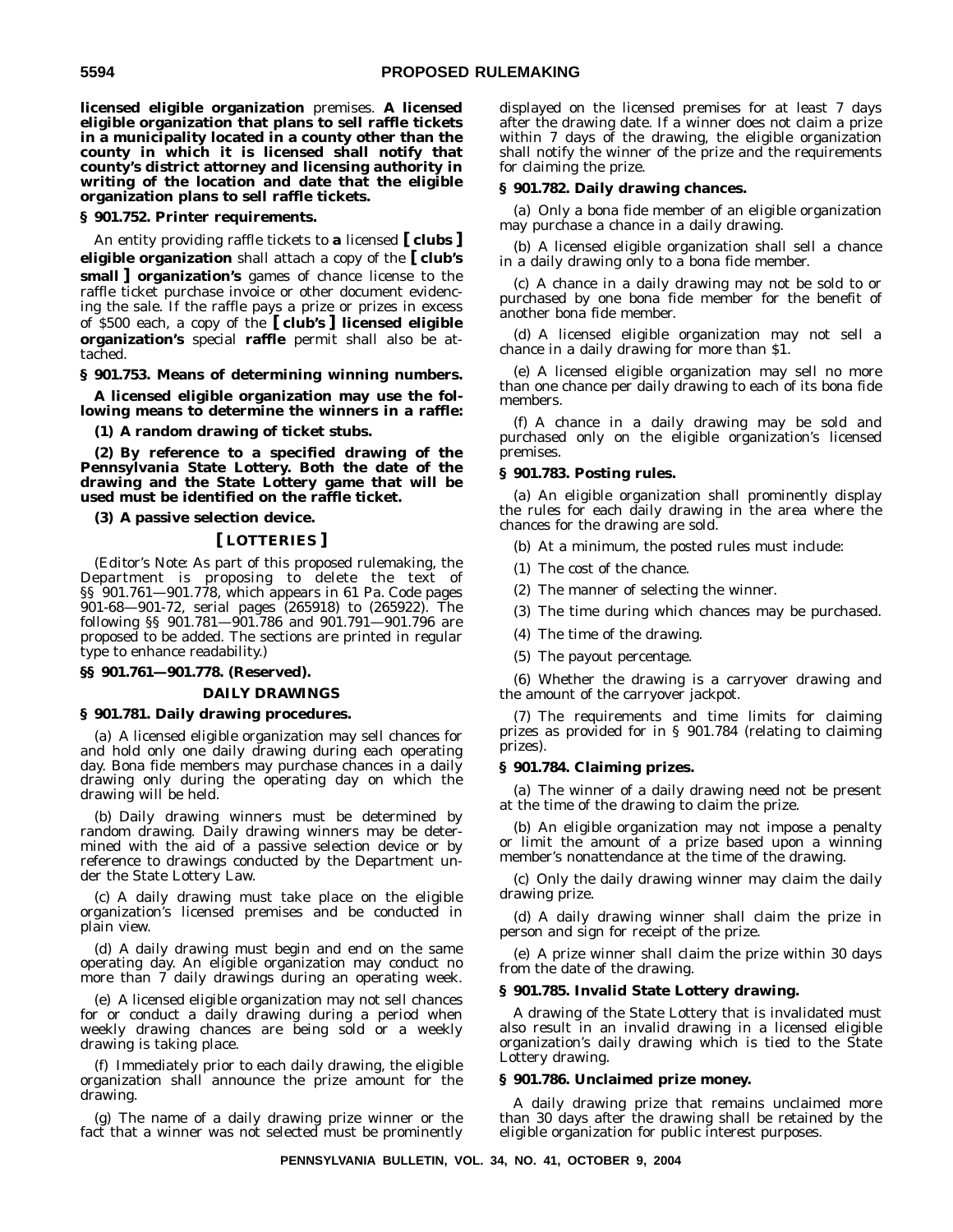# **WEEKLY DRAWINGS**

#### **§ 901.791. Weekly drawing procedures.**

(a) A licensed eligible organization may sell chances for and hold only one weekly drawing during an operating week. Bona fide members may purchase chances in a weekly drawing only during the operating week in which the drawing will be held. The drawing must be held at the end of the operating week.

(b) Weekly drawing winners must be determined by random drawing. Weekly drawing winners may be determined with the aid of a passive selection device or with reference to drawings conducted by the Department under the State Lottery Law.

(c) A weekly drawing must take place on the eligible organization's licensed premises and be conducted in plain view.

(d) A licensed eligible organization may not sell chances for or conduct a weekly drawing during a period when daily drawing chances are being sold or a daily drawing is taking place.

(e) Immediately prior to each weekly drawing the eligible organization shall announce the prize amount for the drawing.

(f) The name of a weekly drawing prize winner or the fact that a winner was not selected must be prominently displayed on the licensed premises for at least 7 days after the drawing date. If a winner does not claim a prize within 7 days of the drawing, the eligible organization shall notify the winner of the prize and the requirements for claiming the prize.

#### **§ 901.792. Weekly drawing chances.**

(a) Only a bona fide member of an eligible organization may purchase chances in a weekly drawing.

(b) A licensed eligible organization shall sell chances in a weekly drawing only to a bona fide member.

(c) A chance or chances in a weekly drawing may not be sold to or purchased by one bona fide member for the benefit of another bona fide member.

(d) A licensed eligible organization may not sell chances in a weekly drawing for more than \$1 each.

(e) Chances in a weekly drawing may be sold and purchased only on the eligible organization's licensed premises.

## **§ 901.793. Posting rules.**

(a) An eligible organization shall prominently display the rules for each weekly drawing in the area where the chances for the drawing are sold.

- (b) At a minimum, the posted rules must include:
- (1) The cost of the chance.
- (2) The manner of selecting the winner.
- (3) The time during which chances may be purchased.
- (4) The time of the drawing.
- (5) The payout percentage.

(6) Whether the drawing is a carryover drawing and the amount of the carryover jackpot.

(7) The requirements and time limits for claiming prizes as provided for in § 901.794 (relating to claiming prizes).

#### **§ 901.794. Claiming prizes.**

(a) The winner of a weekly drawing need not be present at the time of the drawing to claim the prize.

(b) An eligible organization may not impose a penalty or limit the amount of a prize based upon a winning member's nonattendance at the time of the drawing.

(c) Only the weekly drawing winner may claim the weekly drawing prize.

(d) A weekly drawing winner shall claim the prize in person and sign for receipt of the prize.

(e) A prize must be claimed within 30 days from the date of the drawing.

#### **§ 901.795. Invalid State Lottery drawing.**

A drawing of the State Lottery that is invalidated must also result in an invalid drawing in a licensed eligible organization's weekly drawing which is tied to the State Lottery drawing.

#### **§ 901.796. Unclaimed prize money.**

A licensed eligible organization shall retain for public interest purposes a weekly drawing prize that remains unclaimed more than 30 days after the drawing.

#### Subchapter H. SPECIAL **RAFFLE** PERMITS

# SPECIAL **RAFFLE** PERMITS **[ AND SPECIAL PERMIT RAFFLES ]**

# § 901.801. **[ Price ] Prize** limit.

The total value of **all special raffle permit** prizes **during a calendar year** may be no more than **[ \$25,000 for each raffle ] \$100,000**.

# **§ 901.802. Raffle number limit.**

Only one raffle may be conducted under each special **raffle** permit. **[ The club may hold only one raffle per month including a special permit raffle. ]**

§ 901.803. Special **[ permits ] raffle permit** limit.

A **[ club ] licensed eligible organization** is **[ not ]** eligible to receive **[ more than ]** two special **raffle** permits in a calendar year**, except volunteer fire, ambulance and rescue organizations are eligible to receive three special raffle permits in a calendar year**.

#### **§ 901.804. Issuance of permits.**

Special **raffle** permits shall be obtained from the licensing authority at least 30 days before the date on which ticket sales are to begin.

#### **§ 901.805. Rule applicability.**

The rules contained in this part apply to special **raffle** permits. To the extent they are inconsistent with §§ 901.801—901.804, this section and §§ 901.806— 901.811, these provisions supersede those elsewhere in this part.

#### **§ 901.806. Required permit.**

A special **raffle** permit is required for each raffle in which a **[ club ] licensed eligible organization** proposes to award **[ a ] an individual** prize **[ or prizes ]** having a cash value in excess of \$500 **[ each ] or total prizes having a cash value in excess of \$5,000**.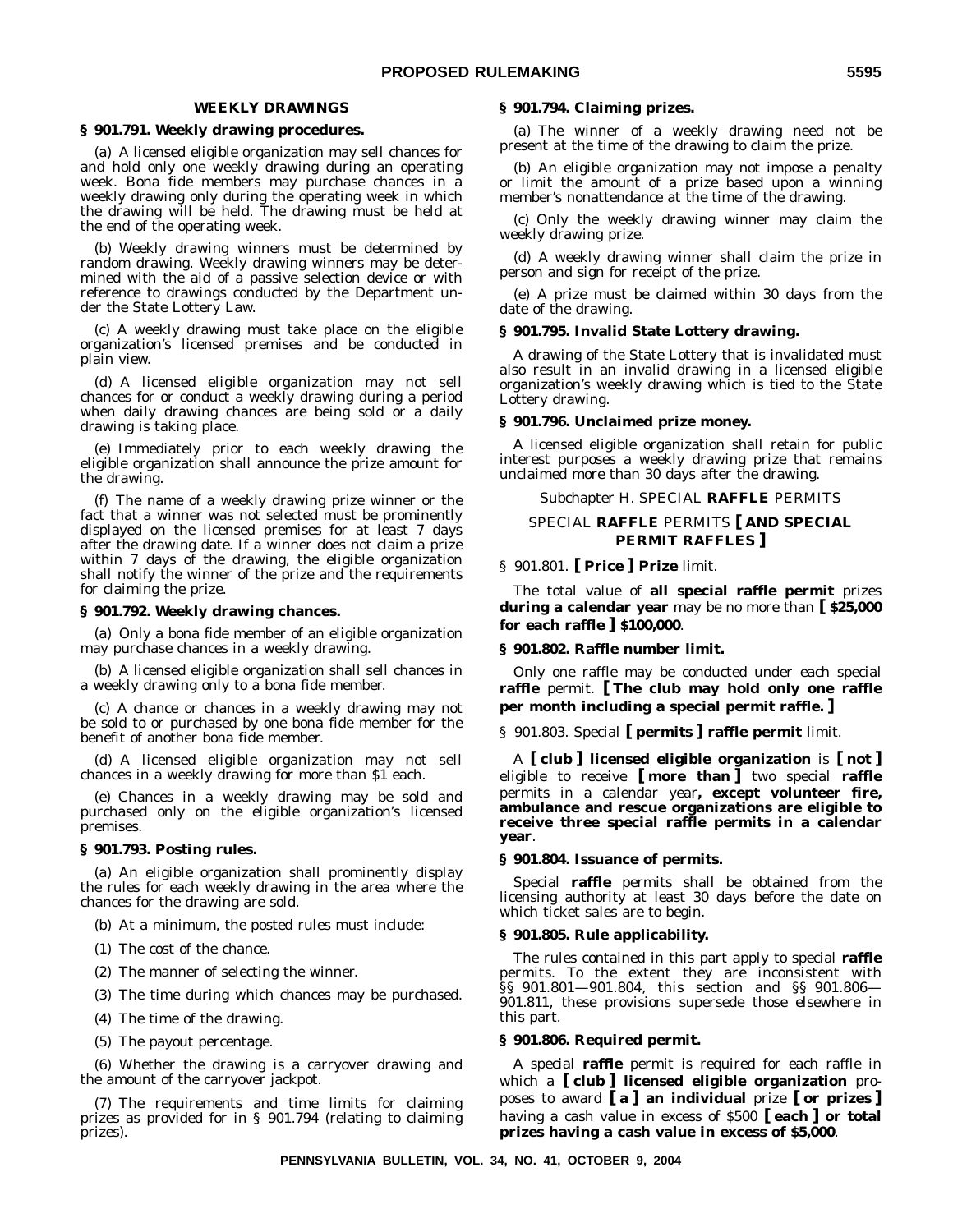# **§ 901.807. Fees.**

The licensing authority may establish a fee for the issuance of **a** special **[ permits ] raffle permit**. **The fee may not exceed \$25.**

§ 901.808. Special **raffle** permit application.

The application for a special **raffle** permit **[ shall ] must** be made to the licensing authority. The application **[ shall ] must** include the following information:

(1) The **[ club ] licensed eligible organization's** name.

(2) The **[ club's small ] licensed eligible organization's** games of chance license number.

\*\*\*\*\*

# **§ 901.810. Effective period.**

A special **raffle** permit will remain effective from the date on which ticket sales begin until the earlier of the date of the drawing, the expiration date of their **[ small ]** games of chance license held when the special **raffle** permit was issued or 6 months.

# § 901.811. **[ Location limits ] (Reserved)**.

**[ A location or licensed premises may not be used by more than one licensed club for a special permit raffle in a calendar year. ]**

(*Editor's Note:* The following text is proposed to be added. It is printed in regular text to enhance readability.)

#### **Subchapter I. ENFORCEMENT**

Sec.<br>901.901.

- 901.901. Criminal complaints.<br>901.902. Requests for informa Requests for information on criminal complaints, investigations and convictions.
- 901.903. Notice of eligible organization violation.<br>901.904. Notice of manufacturer or distributor vi
- 901.904. Notice of manufacturer or distributor violation.<br>901.905. Investigations of manufacturers, distributors an
- Investigations of manufacturers, distributors and eligible organizations.
- 901.906. Investigations of a manufacturer or distributor. 901.907. Notice of investigations.
- 901.908. Information sharing.

#### **§ 901.901. Criminal complaints.**

The district attorney of each county investigates criminal violations of the act. Complaints for criminal violations of the act are initiated as provided by law for criminal complaints and actions.

## **§ 901.902. Requests for information on criminal complaints, investigations and convictions.**

The Department and licensing authority may request information on a complaint, investigation or conviction involving a manufacturer, distributor or eligible organization or a responsible person or member of the organization for purposes of initiating administrative action against the manufacturer, distributor eligible organization.

## **§ 901.903. Notice of eligible organization violation.**

A person may notify the licensing authority of a licensed eligible organization's violation of the act or this part. The notice must be given to the licensing authority that issued the eligible organization's license.

#### **§ 901.904. Notice of manufacturer or distributor violation.**

A person may notify the Department of a registered manufacturer or licensed distributor's violation of the act or this part.

## **§ 901.905. Investigations of manufacturers, distributors and eligible organizations.**

The licensing authority, or its designee, may investigate an eligible organization when it has reason to believe that a violation of the act or this part has occurred or is occurring.

# **§ 901.906. Investigations of a manufacturer or distributor.**

The Department, or its designee, may investigate a manufacturer or distributor when it has reason to believe that a violation of the act or this part has occurred or is occurring.

#### **§ 901.907. Notice of investigations.**

(a) The licensing authority and the Department may provide information and documentation regarding an investigation of a manufacturer, distributor or eligible organization to the district attorney or law enforcement official for purposes of criminal investigation and prosecution.

(b) The licensing authority may provide information and documentation to the Department about violations of the act or this part by a manufacturer or distributor that it discovers as part of an investigation involving an eligible organization.

(c) The Department may provide information and documentation to a licensing authority about violations of the act or this part by an eligible organization that it discovers as part of an investigation involving a manufacturer or distributor.

#### **§ 901.908. Information sharing.**

The right of the Department, licensing authorities, district attorneys and law enforcement officials to transmit and share information for purposes of enforcing the act or this part may not be restricted by this section or this part.

[Pa.B. Doc. No. 04-1853. Filed for public inspection October 8, 2004, 9:00 a.m.]

# **STATE BOARD OF DENTISTRY**

**[49 PA. CODE CH. 33]**

# **Biennial Renewal Fees—Dentist, Restricted Anesthesia Permit II**

The State Board of Dentistry (Board) proposes to amend §§ 33.3 and 33.339 (relating to fees; and fees for issuance of permits) to read as set forth in Annex A. The proposed rulemaking would increase the biennial license renewal fee for dentists from \$100 to \$250 and would increase the biennial renewal fee for a restricted anesthesia permit II from \$25 to \$50. A restricted anesthesia permit II authorizes the permitholder to administer nitrous oxide/oxygen analgesia.

#### *Effective Date*

The proposed rulemaking will be effective upon finalform publication in the *Pennsylvania Bulletin*. The new fees will take effect for the biennial period beginning March 31, 2005.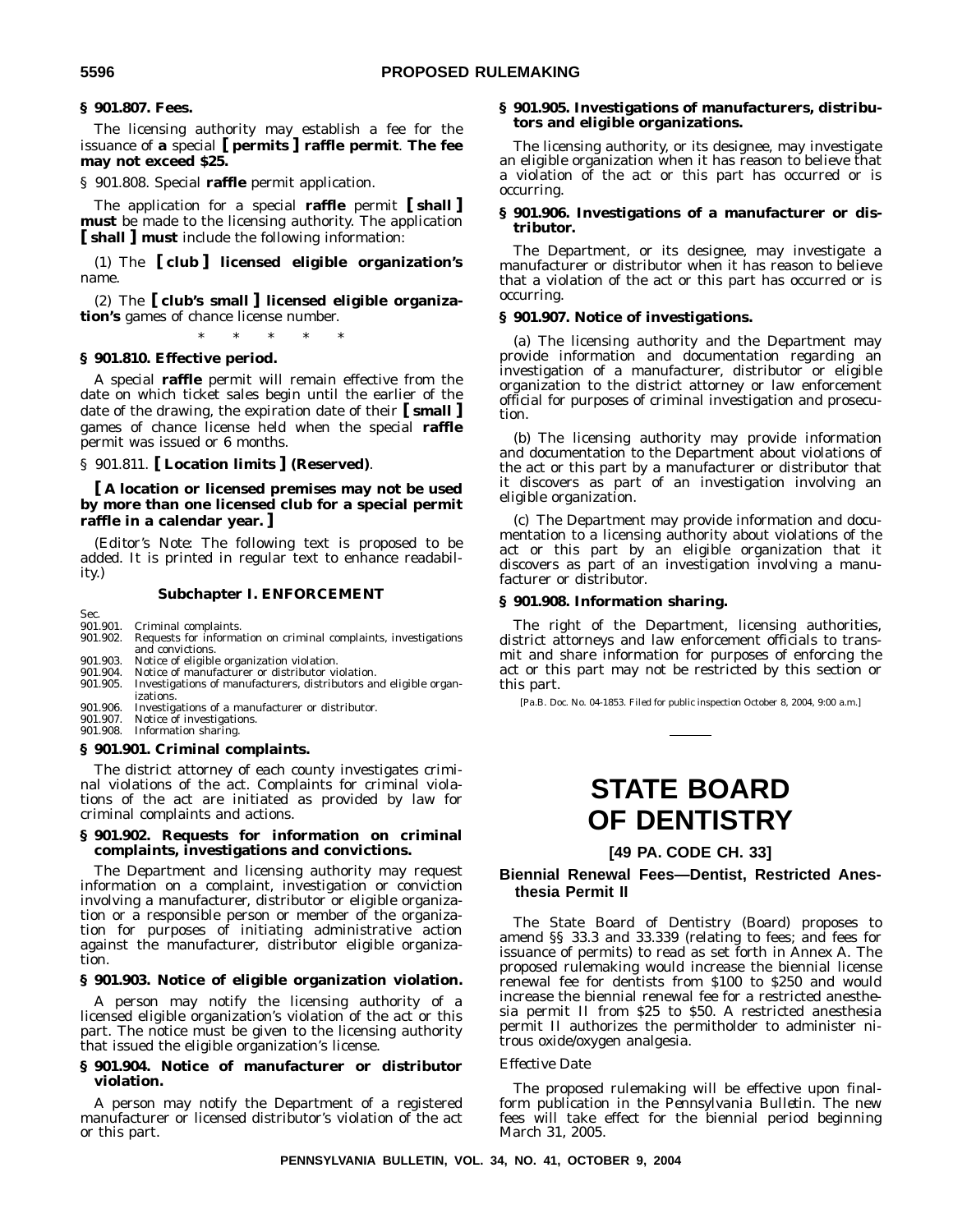# *Statutory Authority*

Section 4(b) of The Dental Law (act) (63 P. S. § 123(b)) requires the Board to increase fees by regulation to meet or exceed projected expenditures if the revenues raised by fees, fines and civil penalties are not sufficient to meet Board expenditures. Section 11.2(6) of the act (63 P. S. § 130c(a)(6)) specifically authorizes the Board to assess biennial renewal fees for anesthesia permits.

#### *Background and Need for the Proposed Rulemaking*

The Board's current biennial license renewal fee for dentists was established by regulation on July 1, 1995. See 25 Pa.B. 2598 (July 1, 1995). The Board's current fee schedule for renewal of anesthesia permits was established by regulation on July 9, 1988. See 18 Pa.B. 3045 (July 9, 1988). Under section 4(b) of the act, the Board is required by law to support its operations from the revenue it generates from fees, fines and civil penalties. In addition, the act provides that the Board must increase fees if the revenue raised by fees, fines and civil penalties is not sufficient to meet expenditures over a 2-year period. The Board raises virtually all of its revenue through biennial renewal fees.

At Board meetings in November 2003 and July 2004, the Department of State's Offices of Revenue and Budget (Offices) presented a summary of the Board's revenue and expenses for fiscal years 2001-2002 and 2003-2004, and projected revenue and expenses through 2007-2008. The Offices projected a deficit of \$838,225.49 in fiscal year 2004-2005, a deficit of \$1,900,225.49 in fiscal year 2005- 2006, a deficit of \$1,743,225.49 in fiscal year 2006-2007 and a deficit of \$2,876,225.49 in fiscal year 2007-2008. The Offices recommended that the Board raise fees to meet or exceed projected expenditures, in compliance with section 4(b) of the act.

The Board's review of its actual and projected expenses over the past 5 years revealed significant shortfalls in the areas of hearing expenses, Board administration and legislative and regulatory analysis. For example, despite annual budget increases, the hearing expenses were \$6,225 over budget in 1999-2000, \$3,188 over budget in 2000-2001, \$19,954 over budget in 2001-2002 and \$11,283 over budget in 2002-2003. The amount budgeted for hearing expenses has risen from \$3,000 in FY 1999-2000 to \$26,000 in FY 2003-2004. Nevertheless, the hearing expenses are expected to be \$43,310 over budget in 2003-2004. Similarly, the budgeted amounts for law enforcement have risen from \$233,000 in FY 1999-2000 to \$345,000 in 2003-2004. The Board has also experienced significant increases in actual expenses over estimated expenses in other areas of the legal office and the Professional Health Monitoring Program. Overall increased expenditures in these program areas have resulted from greater enforcement activity and increases in the number of disciplinary actions and in the numbers of licensees participating in the Bureau-wide program for impaired professionals. At the same time, the Board's licensee population has declined by about 400 licensees over the past 5 years, decreasing the Board's biennial revenue. The Budget Office anticipates that the proposed new biennial renewal fees will enable the Board to recapture the current deficit and meet its estimated expenditures for at least 7 or 8 years.

In determining the fee, the Board also considered the renewal fees charged to dentists in surrounding states. The Board found that the proposed increase to \$250 would be consistent with the renewal fees charged in the surrounding states.

The Board also proposes to remove the anesthesia permit biennial renewal fee from § 33.3 and move it to § 33.339. The Board finds that § 33.339 is the more appropriate place for these fees because it lies within Subchapter E (relating to administration of general anesthesia, conscious sedation, and nitrous oxide/oxygen analgesia), which relates solely to anesthesia permits and standards for the administration of anesthesia in dental offices. In a proposed rulemaking earlier this year, the Board filed notice that it intends to amend § 33.339 to reflect new fees for anesthesia permits. See 34 Pa.B. 1949 (April 10, 2004). Finally, the Board will add a cross reference in § 33.3 to § 33.339.

#### *Description of Proposed Rulemaking*

Based upon the expense and revenue estimates provided to the Board, the Board proposes to amend § 33.3 to increase the fee for biennial renewal of licenses for dentists from \$100 to \$250. The Board declined to assess an across-the-board increase on all its renewal fees based on its assessment that additional expenditures can be more equitably borne by dentists rather than by their employees, who must work under the supervision of a dentist. The Board also proposes to remove the renewal fees for anesthesia permits from § 33.3 and move them to § 33.339 and to increase the biennial renewal fee for a restricted anesthesia permit II from \$25 to \$50. The biennial renewal fees for an unrestricted anesthesia permit and a restricted anesthesia permit I were already amended in the Board's proposed rulemaking published at 34 Pa.B. 1949.

#### *Fiscal Impact*

The proposed rulemaking will increase the biennial renewal fee for dentists and will increase the biennial renewal fee for a restricted anesthesia permit II. The proposed rulemaking should have no other fiscal impact on the private sector, the general public or political subdivisions.

#### *Paperwork Requirements*

The proposed rulemaking will require the Board to alter some of its forms to reflect the new biennial renewal fees; however, the proposed rulemaking should not create additional paperwork for the private sector.

#### *Sunset Date*

The act requires that the Board monitor its revenue and cost on a fiscal year and biennial basis. Therefore, no sunset date has been assigned.

#### *Regulatory Review*

Under section 5(a) of the Regulatory Review Act (71 P. S. § 745.5(a)), on September 29, 2004, the Board submitted a copy of this proposed rulemaking and a copy of a Regulatory Analysis Form to the Independent Regulatory Review Commission (IRRC) and to the Chairpersons of the Senate Consumer Protection and Professional Licensure Committee and the House Professional Licensure Committee. A copy of this material is available to the public upon request.

Under section 5(g) of the Regulatory Review Act, IRRC may convey any comments, recommendations or objections to the proposed rulemaking within 30 days of the close of the public comment period. The comments, recommendations or objections shall specify the regulatory review criteria which have not been met. The Regulatory Review Act specifies detailed procedures for review, prior to final publication of the rulemaking, by the Board, the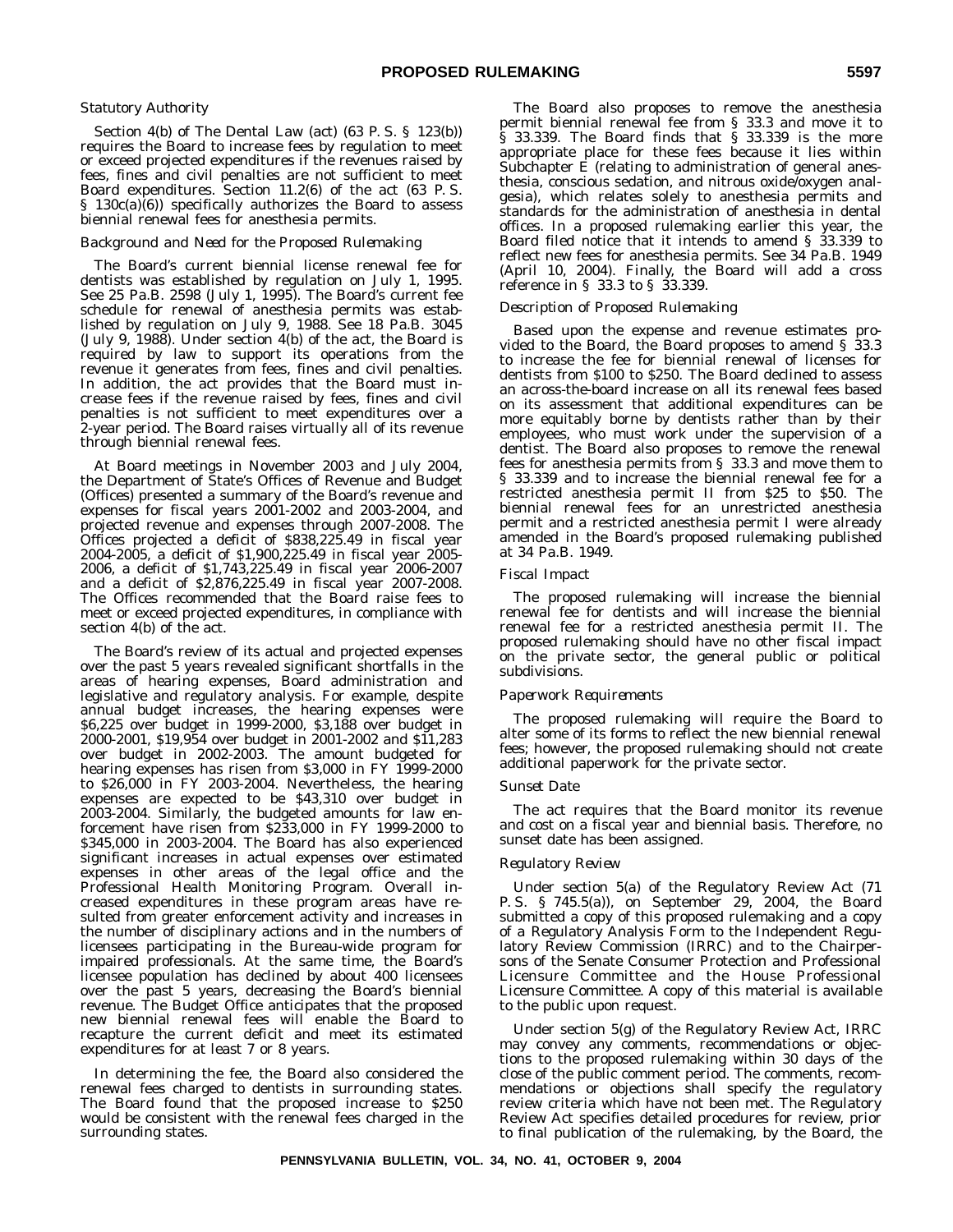General Assembly and the Governor of comments, recommendations or objections raised.

# *Public Comment*

Interested persons are invited to submit written comments, suggestions or objections regarding this proposed rulemaking to Lisa Burns, Administrator, State Board of Dentistry, P. O. Box 2649, Harrisburg, PA 17105-2649 within 30 days following publication of this proposed rulemaking in the *Pennsylvania Bulletin*.

> VEASEY B. COLLEN, Jr., D.M.D., *Chairperson*

**Fiscal Note:** 16A-4615. No fiscal impact; (8) recommends adoption.

# **Annex A**

# **TITLE 49. PROFESSIONAL AND VOCATIONAL STANDARDS**

#### **PART I. DEPARTMENT OF STATE**

# **Subpart A. PROFESSIONAL AND OCCUPATIONAL AFFAIRS**

# **CHAPTER 33. STATE BOARD OF DENTISTRY**

# **Subchapter A. GENERAL PROVISIONS**

#### **§ 33.3. Fees.**

Following is the schedule of fees charged by the Board:

\*\*\*\*\* Biennial renewal fee—dentists. . . . . . . . . . . . . . .\$**[ 100 ]250** \*\*\*\*\*

**[ Biennial renewal fee—unrestricted or restricted anesthesia permit. . . . . . . . . . . . . . . . . . . . . . . . . . . . .\$25 ]** \*\*\*\*\*

**For fees related to anesthesia permits, refer to § 33.339 (relating to fees for issuance of permits).**

# **Subchapter E. ADMINISTRATION OF GENERAL ANESTHESIA, CONSCIOUS SEDATION AND NITROUS OXIDE/OXYGEN ANALGESIA**

#### **§ 33.339. Fees for issuance of permits.**

The following fees are charged for the issuance of permits under this subchapter:

(1) *Unrestricted permit.*

| (i) [Issuance under § 33.335(a)(1) or (2)]         |
|----------------------------------------------------|
|                                                    |
| (ii) Issuance under § 33.335(a)(3)                 |
|                                                    |
| (2) Restricted permit I.                           |
| (i) Issuance under $\S$ 33.336(a)(1)               |
| (ii) [ Issuance under $\S$ 33.336(a)(2) ]          |
|                                                    |
| (3) Restricted permit II.                          |
| (i) [ Issuance under § 33.337(a)(1) ] Initial \$15 |

|  |  | (ii) [ Issuance under $\S$ 33.337(a)(2) ] |  |
|--|--|-------------------------------------------|--|
|  |  |                                           |  |

**(iii) Temporary . . . . . . . . . . . . . . . . . . . . . . . . . . . . . . . . \$15**

[Pa.B. Doc. No. 04-1854. Filed for public inspection October 8, 2004, 9:00 a.m.]

# **STATE BOARD OF PHARMACY**

# **[49 PA. CODE CH. 27]**

# **Drug Therapy and Injectable Medications, Biologicals and Immunizations**

The State Board of Pharmacy (Board) proposes to amend §§ 27.1, 27.32 and 27.91 (relating to definitions; continuing education; and schedule of fees) and to add §§ 27.301 and 27.401—27.406 to read as set forth in Annex A.

# *Effective Date*

This proposed rulemaking will be effective upon publication as final-form rulemaking in the *Pennsylvania Bulletin*.

#### *Statutory Authority*

The amendments are authorized under sections 4(j), 6(k)(1) and (9), 8.2(a), 9.1(d)(3) and (e) and 9.2(a) of the Pharmacy Act (act) (63 P. S. §§ 390-4(j), 390-6(k)(1) and (9), 390-8.2(a), 390-9.1(d)(3) and (e) and 390-9.2(a)).

## *Background and Purpose*

In August 2002, the act was amended to add sections 9.1 and 9.2, as well as to modify and add several definitions to the act. The additional sections authorize pharmacists to manage drug therapy by means of a written protocol as well as administer injectable medications, biologicals and immunizations. This proposed rulemaking is required to implement the new provisions of the act.

# *Description of Proposed Rulemaking*

The Board proposes to amend § 27.1 by adding the definition of ''Bureau'' to define the term as it is used in the regulations. The Board also proposes to amend § 27.1 by changing the definitions of ''institution'' and ''practice of pharmacy'' to correspond with the definitions in the act.

The Board proposes to amend § 27.32 to remove obsolete portions of the regulation and add the continuing education requirements necessary to renew the authority to administer injectable medications, biologicals and immunizations.

The Board proposes to amend § 27.91 to add the fees necessary for pharmacists to apply for and renewal the approval to administer injectable medications, biologicals and immunizations.

Proposed § 27.301 (relating to written protocol) sets out the requirements for the drug therapy management written protocol. Proposed § 27.301 incorporates the requirements under section 9.1 of the act and adds a section that requires the protocol to identify the types of drug therapy management decisions that the pharmacist is authorized to make, the ailments or diseases involved in the physician's scope of practice and types of drug therapy management authorized. The act also requires the Board to

**PENNSYLVANIA BULLETIN, VOL. 34, NO. 41, OCTOBER 9, 2004**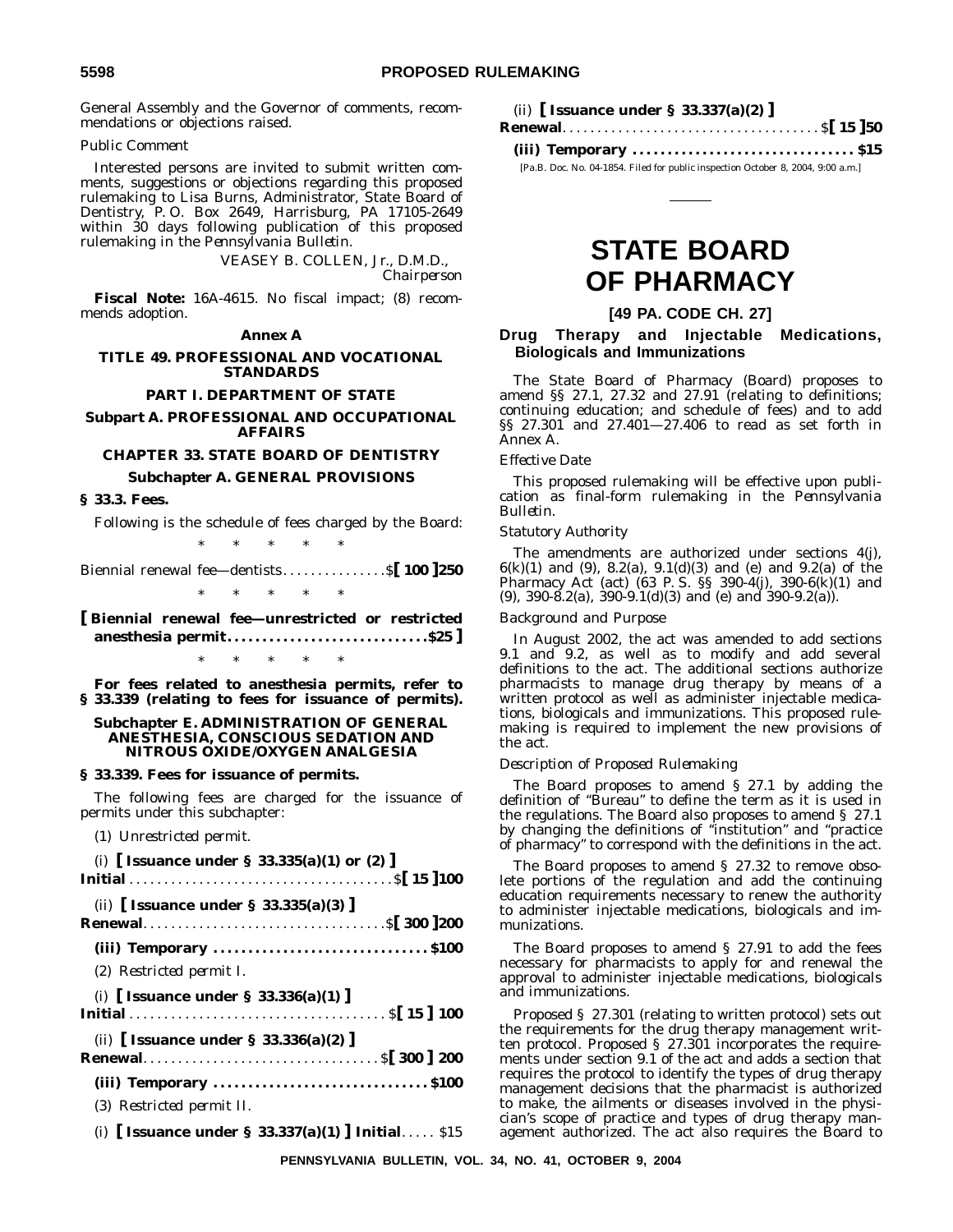promulgate regulations with regard to self-insurance for pharmacists engaging in drug therapy management by means of a written protocol. The Board has deferred proposing regulations for self-insurance until the details of the regulations can be worked out with the Insurance Commissioner.

Proposed § 27.401 (relating to qualifications for authority) lists the qualifications that a pharmacist must have to be granted the authority to administer injectable medications, biologicals and immunizations. A pharmacist must hold an active license to practice pharmacy in this Commonwealth; complete a course of education and training related to the administration of injectable medications, biologicals and immunizations offered by an approved provider; and hold a current basic cardiopulmonary resuscitation (CPR) certificate from an approved provider.

Proposed § 27.402 (relating to application and renewal procedures) outlines the application and renewal process for the authority to administer injectable medications, biologicals and immunizations. An applicant for the initial authority shall certify that the applicant has completed the educational requirement and that the applicant holds an acceptable CPR certificate. A pharmacist may renew the authority along with the biennial pharmacist license renewal. To renew the authority, the pharmacist must certify that a minimum of 2 continuing education hours in the administration of injectable medications, biologicals and immunizations were completed. Lastly, the pharmacist must submit proof of a current CPR certificate.

Proposed § 27.403 (relating to conditions for administration) details the conditions for administration of injectable medications, biologicals and immunizations. Pharmacists may only administer injectable medications, biologicals and immunizations to persons who are more than 18 years of age. The proposed rulemaking defines what "more than 18 years of age" means. The proposed rulemaking also mandates that the administration of injectable medications, biologicals and immunizations shall not be delegated to another person.

Proposed § 27.404 (relating to authority and requirements) sets forth the scope of authority and requirements for administering injectable medications, biologicals and immunizations. A pharmacist with the authority to administer injectable medications, biologicals and immunizations may do so only under an order or written protocol. This section details the requirements for the order and written protocol.

Proposed § 27.405 (relating to recordkeeping) sets forth the recordkeeping requirements for pharmacists who administer injectable medications, biologicals or immunizations. All of the records shall be kept for a minimum of 2 years. Additionally, the proposed rulemaking lists the additional information that shall be maintained when an immunization is administered.

Proposed § 27.406 (relating to notification requirements) details the notification requirements when a pharmacist administers an injection. The notification requirements are different depending on whether the administration is done under an order or a written protocol. The notification requirement when the administration is done under an order places a shorter timeframe within which the pharmacist shall notify the prescriber. When the administration is done under a written protocol the pharmacist has a longer period of time to notify the prescriber.

The Board reviewed and considered all comments and suggestions received from interested parties during the regulatory development process.

#### *Fiscal Impact and Paperwork Requirements*

The proposed rulemaking would have a fiscal impact on the Board in that there would be revenue to the Board through the licensure and renewal fees for the authority to administer injectable medications, biologicals and immunizations. The proposed rulemaking would require the Board to develop an application for the authority to administer injectable medications, biologicals and immunizations. The Board would also have to revise the pharmacist license renewal form to allow for the renewal of the authority to administer injectable medications, biologicals and immunizations.

#### *Sunset Date*

The Board reviews the effectiveness of its regulations on an ongoing basis. Therefore, no sunset date has been assigned.

## *Regulatory Review*

Under section 5(a) of the Regulatory Review Act (71 P. S. § 745.5(a)), on September 29, 2004, the Board submitted a copy of this proposed rulemaking and a copy of a Regulatory Analysis Form to the Independent Regulatory Review Commission (IRRC) and to the Chairpersons of the Senate Consumer Protection and Professional Licensure Committee and the House Professional Licensure Committee. A copy of this material is available to the public upon request.

Under section 5(g) of the Regulatory Review Act, IRRC may convey comments, recommendations or objections to the proposed rulemaking within 30 days of the close of the public comment period. The comments, recommendations or objections shall specify the regulatory review criteria which have not been met. The Regulatory Review Act specifies detailed procedures for review, prior to final publication of the rulemaking, by the Board, the General Assembly and the Governor of comments, recommendations or objections raised.

#### *Public Comment*

Interested persons are invited to submit written comments, suggestions or objections regarding this proposed rulemaking to Carole Clarke, Counsel, State Board of Pharmacy, P. O. Box 2649, Harrisburg, PA 17105-2649 within 30 days following publication of this proposed rulemaking in the *Pennsylvania Bulletin*.

MICHAEL J. ROMANO, R.Ph.,

*Chairperson*

**Fiscal Note:** 16A-5412. No fiscal impact; (8) recommends adoption.

# **Annex A**

## **TITLE 49. PROFESSIONAL AND VOCATIONAL STANDARDS**

#### **PART I. DEPARTMENT OF STATE**

# **Subpart A. PROFESSIONAL AND OCCUPATIONAL AFFAIRS**

# **CHAPTER 27. STATE BOARD OF PHARMACY GENERAL PROVISIONS**

#### **§ 27.1. Definitions.**

The following words and terms, when used in this chapter, have the following meanings, unless the context clearly indicates otherwise: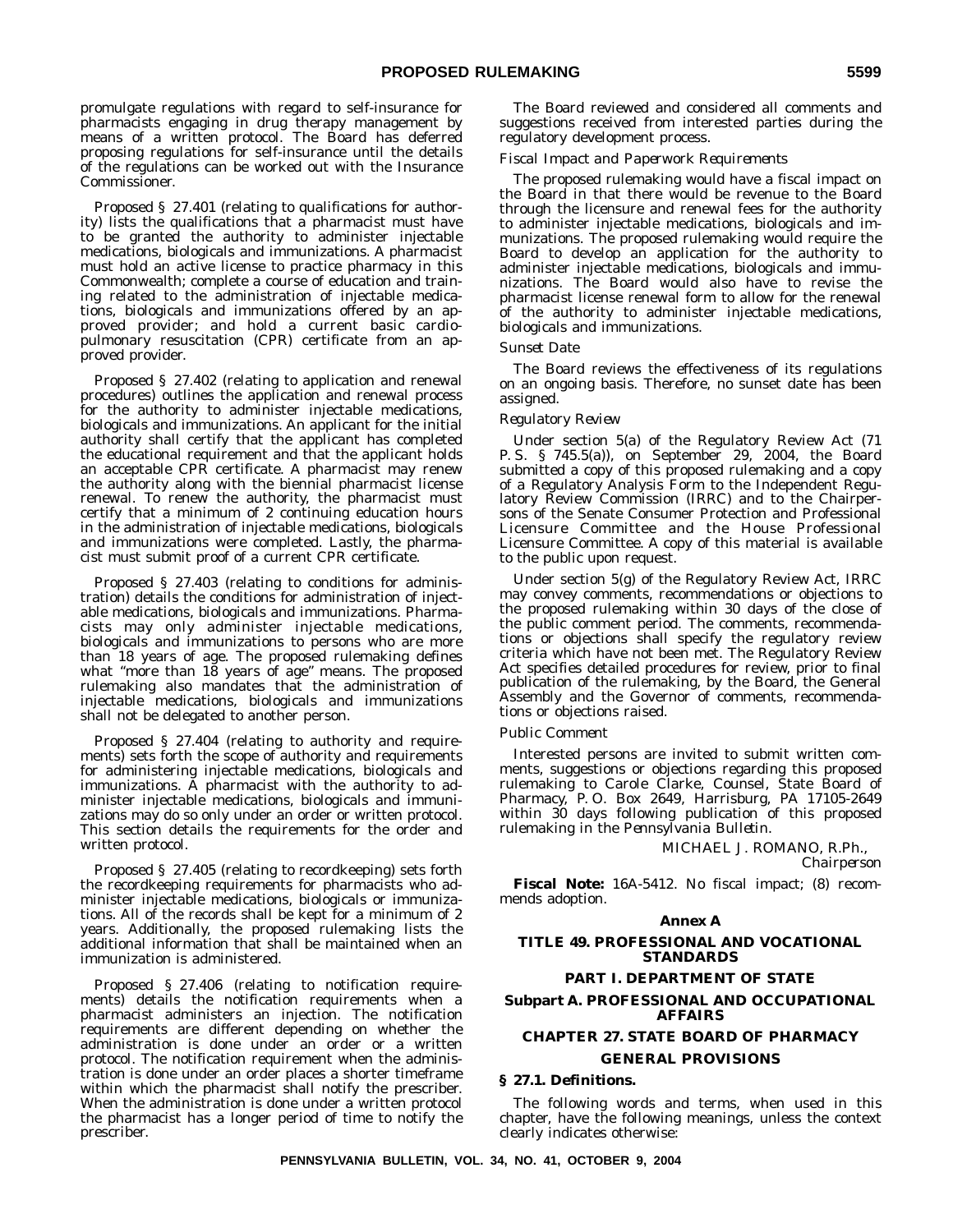\*\*\*\*\*

*Bureau—***The Bureau of Professional and Occupational Affairs of the Department of State of the Commonwealth.**

\*\*\*\*\*

*Institutions—***[ Extended care facilities, nursing homes, nursing care facilities, convalescent homes, resident care facilities, hospitals or another place which offers medical treatment to patients who require food, board and overnight sleeping facilities and care. ]**

**(i) A health care facility that offers care and medical treatment to patients who require food, board and overnight sleeping facilities and provides clinically related services, including, a general or special hospital, including psychiatric hospitals, rehabilitation hospitals, ambulatory surgical facilities, long term care nursing facilities, cancer treatment centers using radiation therapy on an ambulatory basis, and inpatient drug and alcohol treatment facilities, both profit and nonprofit and including those operated by an agency or State or local government.**

**(ii) The term also includes a hospice that offers care and medical treatment to patients who require food, board and overnight sleeping facilities.**

**(iii) The term does not include an office used primarily for the private or group practice by health care practitioners where no reviewable clinically related health service is offered, a facility providing treatment solely on the basis of prayer or spiritual means in accordance with the tenets of any church or religious denomination or a facility conducted by a religious organization for the purpose of providing health care services exclusively to clergy or other persons in a religious profession who are members of the religious denominations conducting the facility.**

\*\*\*\*\*

*Practice of pharmacy—***[ The practice of that profession concerned with the art and science of preparing, compounding and dispensing drugs and devices, whether dispensed on the prescription of a medical practitioner or legally dispensed or sold directly to the ultimate consumer. The term includes the proper and safe storage and distribution of drugs, the maintenance of proper records therefor and the responsibility of relating information as required concerning the drugs and medicines and their therapeutic values and uses in the treatment and prevention of disease. ] The provision of health care services by a pharmacist, which includes:**

**(i) The interpretation, evaluation and implementation of medical orders for the provision of pharmacy services or prescription drug orders.**

**(ii) The delivery, dispensing or distribution of prescription drugs.**

**(iii) Participation in drug and device selection.**

- **(iv) Drug administration.**
- **(v) Drug regimen review.**

**(vi) Drug or drug-related research.**

**(vii) Compounding.**

**(viii) Proper and safe storage of drugs and devices.**

**(ix) Managing drug therapy in an institutional setting consistent with the institution's assignment of clinical duties.**

**(x) Maintaining proper records.**

**(xi) Patient counseling.**

**(xii) Acts, services operations or transactions necessary or incident to the provision of these health care services.**

# \*\*\*\*\* **RENEWAL OF PHARMACIST LICENSE AND PHARMACY PERMIT**

**§ 27.32. Continuing education.**

(a) **[ Beginning with 1988 renewals, the ] The** Board will renew the license of a pharmacist who has completed **[ the required hours of continuing professional education.**

**(1) For 1988 renewals, a pharmacist shall have completed a minimum of 25 contact hours (2.5 CEU) of programs offered by providers approved by the ACPE.**

**(2) For 1990 renewals and thereafter, a pharmacist shall have completed ]** a minimum of 30 contact hours (3 CEU) of continuing education **during the proceeding biennial renewal period**. **For licensees with authority to administer injectable medications, biologicals and immunizations in accordance with section 9.2 of the act (63 P. S. § 390-9.2) and §§ 27.301 and 27.302 (relating to qualifications for authority; and application and renewal procedures), at least 2 of the required 30 hours shall concern the administration of injectable medications, biologicals and immunizations, including disease epidemiology, vaccine characteristics, injection technique, emergency response to adverse** events and related topics. Programs offered by providers accredited by the ACPE are approved by the Board.

# \*\*\*\*\* **FEES**

#### **§ 27.91. Schedule of fees.**

An applicant for a license, certificate, permit or service shall pay the following fees at the time of application: \*\*\*\*\*

# **Application for approval to administer**

**injectables . . . . . . . . . . . . . . . . . . . . . . . . . . . . . . . . . . . . . \$30 Biennial renewal of approval to administer injectables . . . . . . . . . . . . . . . . . . . . . . . . . . . . . . . . . . . . . \$30**

#### **DRUG THERAPY MANAGEMENT**

**§ 27.301. Written protocol.**

**(a) The written protocol for drug therapy management between licensed physicians and pharmacists shall contain:**

**(1) A statement identifying the physician responsible for authorizing drug therapy management.**

**(2) A statement identifying the pharmacist authorized to perform the drug therapy management.**

**(3) A statement requiring that drug therapy regimens be initiated by a licensed physician for patients referred to a pharmacist for drug therapy.**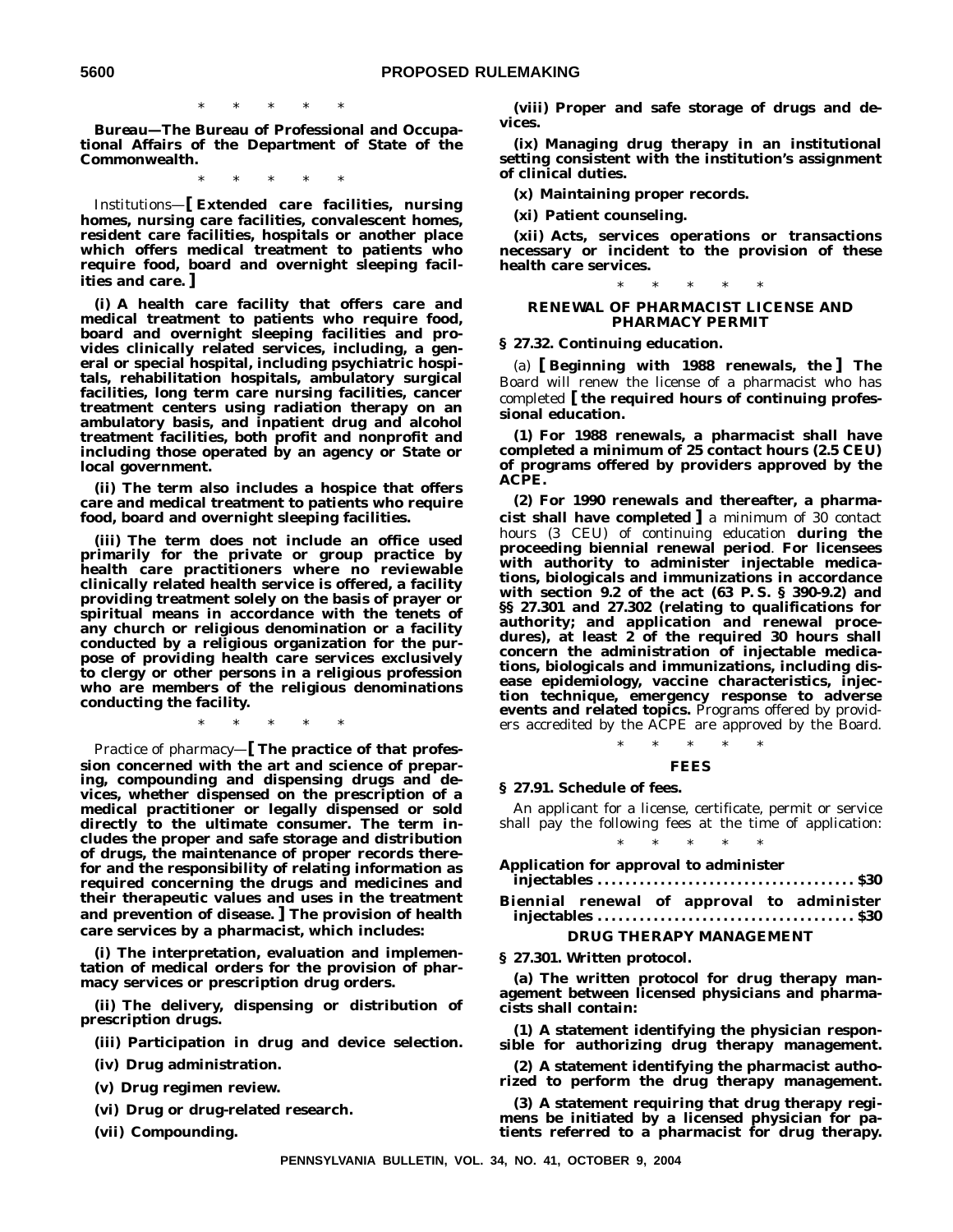**(4) A statement identifying the types of drug therapy management decisions that the pharmacist is authorized to make, including a statement of the ailments or diseases involved within the physician's scope of practice, and types of drug therapy management authorized.**

**(5) A statement of the functions and tasks the pharmacist shall follow in the course of exercising drug therapy management authority, including the method for documenting decisions made and a plan for communication or feedback to the authorizing physician concerning specific decisions made. Documentation of each intervention must occur within 72 hours in the patient medical record and must also be recorded in the pharmacist's records.**

**(6) A statement that establishes an appropriate time frame, not to exceed 72 hours, within which the licensed pharmacist must notify the licensed physician of any changes in dose, duration or frequency of medication prescribed.**

**(7) A provision for execution of the agreement when any licensed physician or licensed pharmacist may be temporarily absent from a practice setting or temporarily unavailable to participate in its execution.**

**(8) A provision for notification of the role of the pharmacist by a licensed physician to each referred patient whose drug therapy management may be affected by the agreement and providing an opportunity for the patient to refuse drug therapy management by a pharmacist.**

**(9) The signatures of the licensed physicians and licensed pharmacists who are entering into the written protocol, and the dates signed.**

**(10) A statement allowing for the termination of the agreement at the request of any party to it at any time.**

**(b) The written protocol must be available as follows:**

**(1) At the practice site of any licensed physician who is a party to the agreement.**

**(2) At the practice site of any licensed pharmacist who is a party to the agreement.**

**(3) At the institution where a written agreement or protocol is in place.**

**(4) To any patient whose drug therapy management is affected by the agreement.**

**(5) Upon request, to representatives of the Bureau and the Department of Health.**

**(c) The written protocol must be filed with Bureau.**

**(d) The written protocol must be effective for a period not to exceed 2 years from the date of execution. At the end of the 2-year period, or sooner, the parties shall review the agreement and make a determination as to its renewal, necessary modifications or termination.**

## **ADMINISTRATION OF INJECTABLE MEDICATIONS,**

#### **BIOLOGICALS AND IMMUNIZATIONS**

**§ 27.401. Qualifications for authority.**

**A candidate for authority to administer injectable medications, biologicals and immunizations shall meet the following requirements:**

**(1) The pharmacist holds an active license to practice pharmacy in this Commonwealth.**

**(2) The pharmacist has completed a course of education and training which includes the current guidelines and recommendations related to the administration of injectable medications, biologicals and immunizations of the Centers for Disease Control and Prevention or a similar health authority or professional body approved by the Board offered by providers accredited by the ACPE or a similar health authority or professional body approved by the Board.**

**(3) The pharmacist holds a current basic cardiopulmonary resuscitation (CPR) certificate issued by the American Heart Association, American Red Cross or a similar health authority or professional body approved by the Board.**

**§ 27.402. Application and renewal procedures.**

**(a) An applicant for authority to administer injectable medications, biologicals and immunizations shall submit the following to the Board:**

**(1) An application obtained from the Board along with the fee required by § 27.91 (relating to schedule of fees).**

**(2) Certification that the pharmacist has completed the required education and training.**

**(3) Certification that the pharmacist holds an acceptable, current CPR certificate.**

**(b) A holder of the authority to administer injectable medications, biologicals and immunizations shall renew the authority every 2 years along with the license to practice pharmacy. Renewal requires completion of a form provided to the pharmacist by the Board in advance of the renewal period, payment of the fee specified by § 27.91, certification of completion of 2 hours of continuing education required by section 9.2 of the act (63 P. S. § 390-9.2) and § 27.32 (relating to continuing education), and proof of a current CPR certificate.**

**§ 27.403. Conditions for administration.**

**(a) A pharmacist who is granted authority may administer injectable medications, biologicals and immunizations to persons who are more than 18 years of age. A person is more than 18 years of age on the day following the person's 18th birthday.**

**(b) A pharmacist may not delegate the administration of injectable medications, biologicals and immunizations to another person.**

**§ 27.404. Authority and requirements.**

**(a) A pharmacist authorized by the Board to administer injectable medications, biologicals and immunizations may only do so under either an order or written protocol.**

**(b) The order from a licensed prescriber must be written, received electronically or if received orally be reduced to writing, and contain at a minimum the following:**

**(1) The identity of the licensed prescriber issuing the order.**

**(2) The identity of the patient to receive the injection.**

**(3) The identity of the medication, immunization or vaccine, and dose, to be administered.**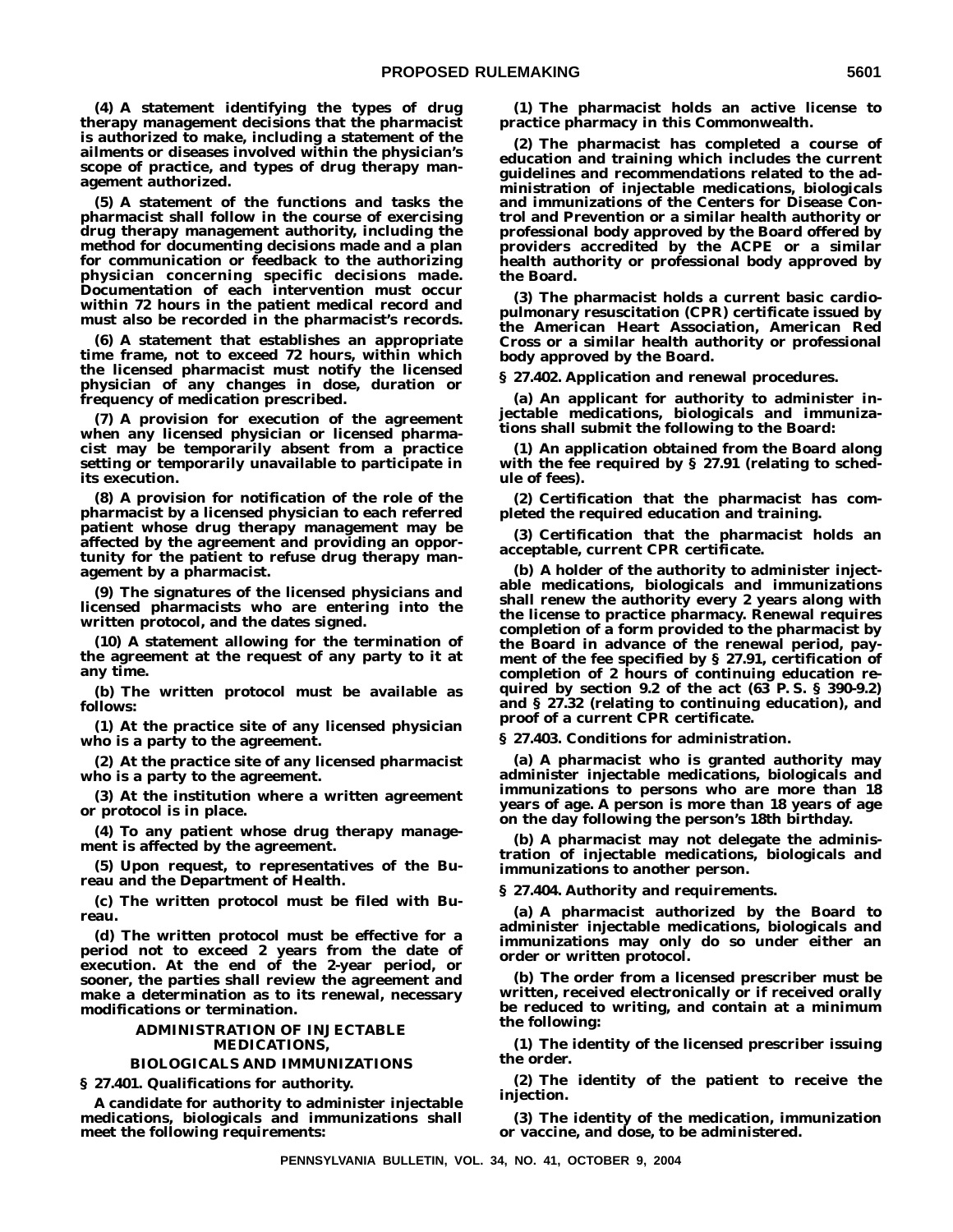**(4) The date of the original order and the date or schedule, if any, of each subsequent administration.**

**(c) An authorized pharmacist may enter into a written protocol, either approved by a physician or authorized by the medical staff of an institution, governing the administration of injectable medications, biologicals and immunizations for a specific period of time or purpose. The written protocol may be valid for a time period not to exceed 2 years. The protocol must include the following:**

**(1) The identity of the participating pharmacist and physician or institution.**

**(2) The identification of the medication, biological or immunization, which may be administered.**

**(3) The identity of the patient or groups of patients to receive the authorized injectable medication, biological or immunization.**

**(4) The identity of the authorized routes and sites of administration allowed.**

**(5) A provision establishing a course of action the pharmacist shall follow to address emergency situations including adverse reactions, anaphylactic reactions and accidental needle sticks.**

**(6) A provision establishing a length of time the pharmacist shall observe an individual for adverse events following an injection.**

**(7) The identity of the location at which the pharmacist may administer the authorized medication, biological or immunization.**

**(8) Recordkeeping requirements and procedures for notification of administration.**

**(9) A provision that allows for termination of the protocol at the request of any party to it at any time.**

**§ 27.405. Recordkeeping.**

**(a) A pharmacist who administers an injectable medication, biological or immunization shall maintain the following records regarding each administration for a minimum of 2 years:**

**(1) The name, address and date of birth of the patient.**

**(2) The date of the administration and site of the injection.**

**(3) The name, dose, manufacturer, lot number and expiration date of the medication, biological or immunization.**

**(4) The name and address of the patient's primary health care provider, as identified by the patient.**

**(5) The name or identifiable initials of the administering pharmacist.**

**(6) Documentation of provision of informed consent for administration of injectable medications, biologicals and immunizations.**

**(7) The nature of an adverse reaction and who was notified.**

**(b) A pharmacist who administers an immunization shall also maintain the following records regarding each administration for a minimum of 2 years:**

**(1) An identification of the Vaccine Information Statement (VIS) that was provided.**

**(2) The date of publication of the VIS.**

**(3) The date and to whom the VIS was provided.**

**(c) In an institution, the information required to be maintained in subsections (a) and (b) may be maintained in the patients' medical records.**

**§ 27.406. Notification requirements.**

**A pharmacist administering injectable medications, biologicals or immunizations shall meet the following notification requirements:**

**(1) When administration has occurred under an order, the pharmacist shall notify the ordering prescriber within 72 hours of the following:**

**(i) The identity of the patient.**

**(ii) Identity of the medication.**

**(iii) Biological or immunization administered.**

**(iv) The route of administration.**

**(v) The site of the administration.**

**(vi) The dose administered.**

**(vii) The date of administration.**

**(viii) The nature of any adverse events or reactions experienced by the patient.**

**(2) When the administration has occurred under a written protocol, the pharmacist shall notify the participating physician within 14 days of the following:**

**(i) The identity of the patient.**

**(ii) The identity of the medication.**

**(iii) The biological or immunization administered.**

**(iv) The site of the administration.**

**(v) The dose administered.**

**(vi) The date of administration.**

**(vii) The nature of any adverse events or reactions experienced by the patient.**

[Pa.B. Doc. No. 04-1855. Filed for public inspection October 8, 2004, 9:00 a.m.]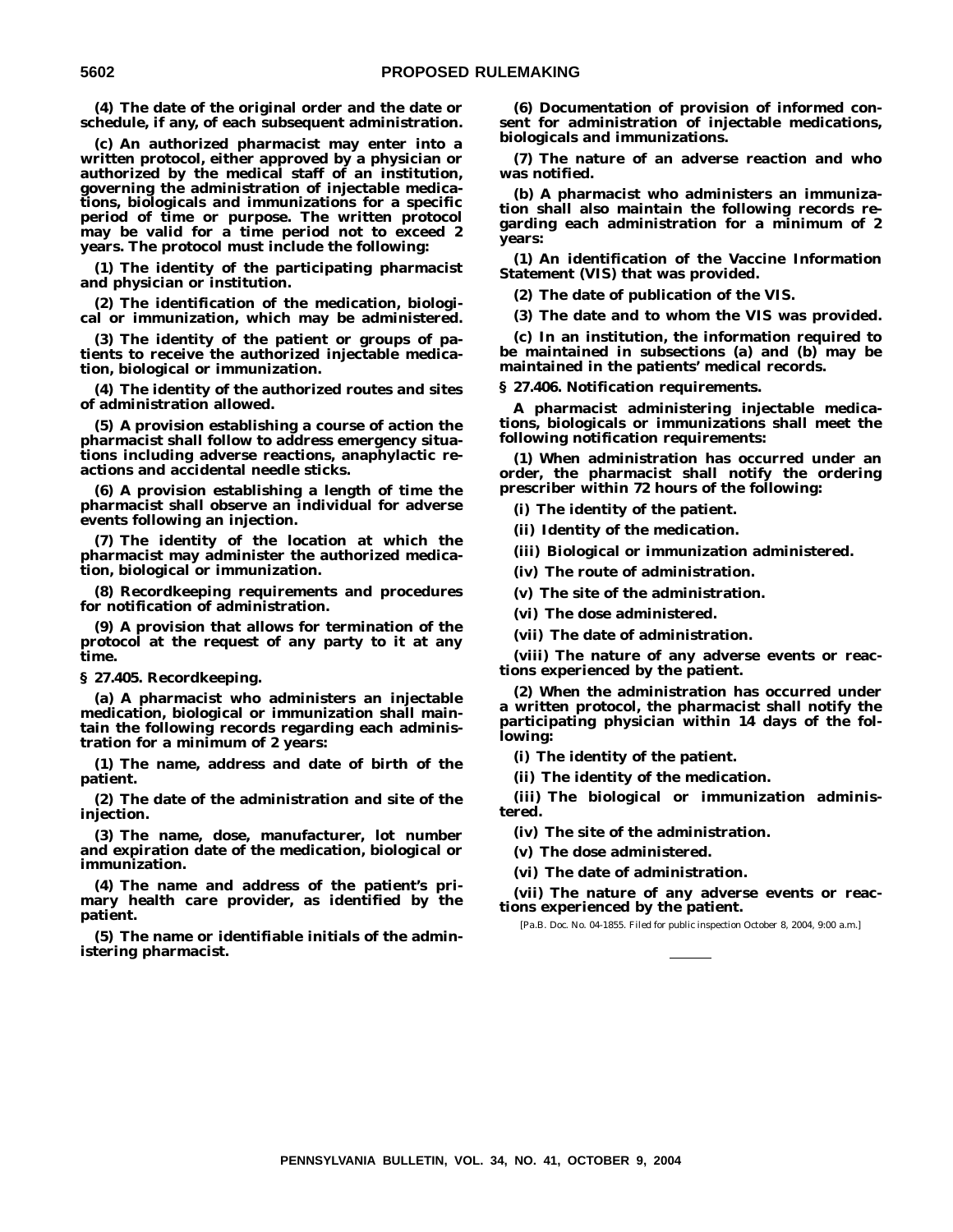# **DEPARTMENT OF AGRICULTURE**

**Notice of Right-to-Know Procedures—Public Access to Information**

**TITLE:** Notice of Right-to-Know Procedures—Public Access to Information

**EFFECTIVE DATE:** September 27, 2004. This notice supplants a December 26, 2002 notice on the same subject.

**AUTHORITY:** This notice is issued pursuant to the Right-to-Know Law, 65 P. S. §§ 66.1—66.9 and Pennsylvania Office of Administration Management Directive 205.36.

**GENERAL REQUIREMENT:** Persons requesting access to records kept by the Pennsylvania Department of Agriculture (PDA) pursuant to the Right-to-Know Law (RTKL) should follow the directions provided in this notice. PDA will follow the procedures described in this notice in responding to such requests.

**PURPOSE:** This notice modifies PDA's existing records management procedures to: (1) fulfill its obligations under Pennsylvania Right-to-Know Law (RTKL), as amended by Act 100 of 2002; and (2) comply with the requirement of Management Directive 205.36 that an agency such as PDA give appropriate notice of its RTKL policy.

**APPLICABILITY:** The provisions of this notice apply to all requests under the RTKL regarding any PDA records. These provisions apply to all recorded information, regardless of whether the information exists in written or electronic format.

**DISCLAIMER:** The provisions of this notice are intended to supplement existing requirements. Nothing in these provisions shall affect regulatory requirements. These provisions are not an adjudication or regulation. There is no intent on the part of PDA to give these provisions that weight or deference. This document establishes the framework within which PDA will exercise its administrative discretion in the future. PDA reserves the discretion to deviate from the provisions of this notice if circumstances warrant.

# **REQUESTING ACCESS TO RECORDS**

PDA maintains thousands of records in its Harrisburg headquarters and 7 Regional Offices spread throughout the Commonwealth. It also retains records at several remote records storage facilities. It will help persons seeking access to records held by PDA to have an understanding of the difference between a ''record'' and a "public record." Definitions of these terms are as follows:

**Public record.** Any document that satisfies the general definition of ''public record'' set forth in the RTKL, that does not fall within any of the exceptions set forth therein. The general definition consists of two parts: (i) any account, voucher or contract dealing with the receipt or disbursement of funds by an agency or its acquisition, use or disposal of services or of supplies, materials, equipment or other property, and (ii) any minute, order or decision by an agency fixing the personal or property rights, privileges, immunities, duties or obligations of any person or group of persons. The statutory exemptions are

as follows: The term ''public records'' shall not mean any report, communication or other paper, the publication of which would disclose the institution, progress or result of an investigation undertaken by an agency in the performance of its official duties, except those reports filed by agencies pertaining to safety and health in industrial plants; it shall not include any record, document, material, exhibit, pleading, report, memorandum or other paper, access to or the publication of which is prohibited, restricted or forbidden by statute law or order or decree of court, or which would operate to the prejudice or impairment of a person's reputation or personal security, or which would result in the loss by the Commonwealth or any of its political subdivisions or commissions or State or municipal authorities of Federal funds, excepting therefrom however the record of any conviction for any criminal act.

**Record.** Any document maintained by an agency, in any form, whether public or not.

To help locate the appropriate records, the Department suggests the following:

#### **1. Informal Requests for Access to Records.**

The majority of requests for access to public records kept by PDA can be handled on an informal basis.

If a person seeks a copy of a statute, regulation, policy, or general information, a good starting point is the PDA website (www.agriculture.state.pa.us).

PDA regularly provides more types of records for public inspection than are required by the RTKL, and does not require that informal requests to view and copy records be submitted according to a particular procedure. If a person seeks access to a public record, a telephone request to the appropriate RTKL Liaison will—in most instances—result in the requested public record being photocopied and mailed or made available to the requester. PDA has at least two designated RTKL Liaisons at each of its regional offices, and within each bureau at its headquarters building, in Harrisburg. The names, addresses and telephone numbers of the RTKL Liaisons are listed below, in Appendices ''A'' and ''B.''

In many cases, a visit to PDA's website or a brief telephone call to the appropriate RTKL Liaison can help focus the records request and save time. Although PDA is not legally obligated to provide information through telephone calls or the PDA website, the agency appreciates that many RTKL requests can be resolved quickly and efficiently through this type of communication, and will try to be responsive to informal RTKL requests reaching PDA through these channels.

#### **2. Formal Written Requests for Access to Records.**

In order for a person seeking access to records to have the ability to enjoy the legal rights and remedies provided for in the RTKL, a request for access to records must be in writing, and must be received by the ''Right-to-Know Law Coordinator.'' A request may not be oral, or offered anonymously. A request must, at a minimum, include: (1) the name of the requester; (2) a statement of whether the requester is a resident of the Commonwealth of Pennsylvania; (3) the address to which PDA should send its response; and (4) a clear identification or description of the records sought, with sufficient specificity to enable PDA to ascertain which records are being requested. PDA encourages (but does not require) the use of the Request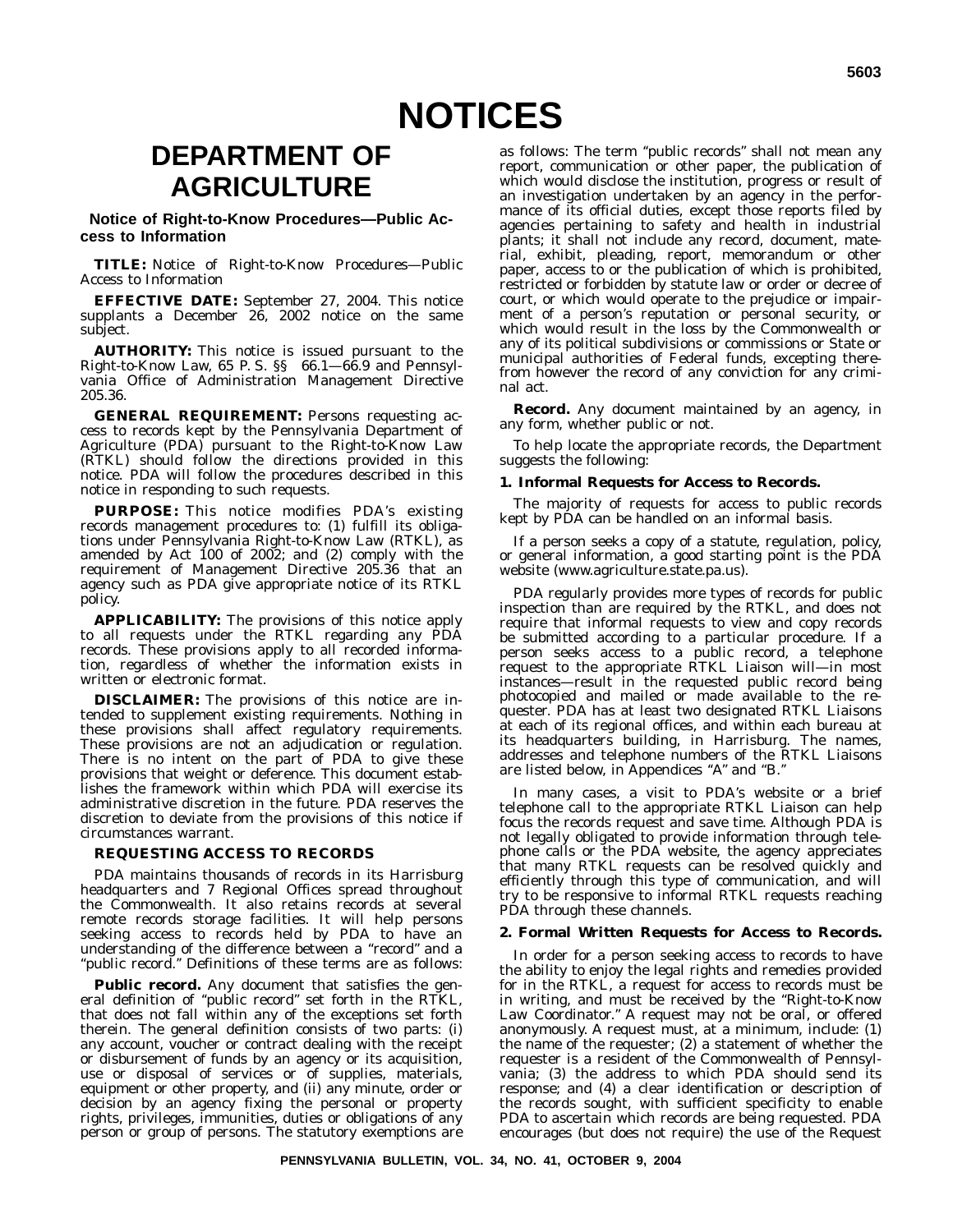Form that appears below, in Appendix "C." Written requests for access to records may be delivered to the Right-to-Know Law Coordinator by mail, personal delivery or facsimile transmission (fax), but may not be delivered by e-mail.

If the written request is delivered by mail or personal delivery, it should be delivered to the following person:

Fred Wertz, Right-to-Know Law Coordinator Pennsylvania Department of Agriculture Bureau of Administrative Services 2301 North Cameron Street Harrisburg, PA 17110-9408

If the written request is delivered by fax, it must be sent to the following:

Fred Wertz, Right-to-Know Law Coordinator (717) 772-2780

The business hours of PDA are from 8:00 a.m. to 4:00 p.m., from Monday through Friday, except those days when the offices of PDA are closed for all or part of a day due to a state holiday; pursuant to executive order; due to severe weather (such as a blizzard or ice storm); due to natural or other disaster; or due to the request or direction of local, state or federal law enforcement agencies or officials.

#### **3. Schedule of Fees.**

PDA is not required to provide a person with copies of requested records—only access to those records that are "public records" under the RTKL.

As referenced below, PDA will provide photocopies of public records without charge for copying or postage if the records comprise ten or fewer pages and can fit in a standard business envelope.

If PDA's fees for copying the records requested are more than \$100, the fees must be paid before PDA will make any copies. The most efficient method by which to make payment is by certified check or money order. Either of these payment methods will result in the prompt copying of the requested material. If payment is by standard check, though, PDA will wait until the check clears before making the requested copies. PDA will not accept cash payments.

a. Photocopies. One "photocopy" is either a singlesided copy or one side of a double-sided copy. For originals that are  $11'' \times 17''$  or smaller, PDA does not charge for the first 10 photocopies and charges \$0.15 for each photocopy in excess of the first 10. For maps and other oversize documents, the charge is \$2.50 per photocopy or the actual cost to the PDA if the photocopying is not done by PDA.

*b.* **Other materials.** PDA charges the following for copying each of the following records: PC diskette—\$5.00;  $CD$ — $$7.00$ ; microfilm or microfiche— $$3.00$  for the first copy and \$1.50 for each additional copy; paper printouts from microfiche—\$0.50; aperture card—\$0.75.

**c. Staff time & postage.** PDA does not charge for first class postage if the copies fit in a standard business envelope. Otherwise, PDA charges for the cost of postage. There is no charge for staff time for locating records or preparing the records for review. PDA charges \$15.00 per hour for staff time for redacting records, for leaving a PDA office to accomplish off-premises copying, for traveling in order to retrieve records and for other tasks.

**d. Certified copies.** PDA charges \$8.00 per sealed impression for official certification of copies.

**e. Copying not done at PDA offices.** Requesters are prohibited from removing any records from any PDA office. The charges for copying that cannot be done at a PDA office, such as copying of videocassette tapes, is the actual charge to PDA for the copying, plus the \$15.00 per hour charge for PDA staff time.

**f. Charges for retrieving off-site records.** If a requester seeks access to records that have been sent to off-site locations, the charge is the cost of transporting those records to and from the PDA office, including the \$15.00 per hour charge for PDA staff time. PDA will provide the requester an estimate of these charges before retrieving the records.

**g. Charges for special copying.** The above list is not exhaustive. PDA retains the discretion to impose reasonable charges for copying or record retrieval not described above.

## **4. Exceptions: Challenging a Full or Partial Denial (or Deemed Denial) of Access to Public Records.**

PDA may deny access to a public record in several ways. In summary, denial may be in the form of a letter denying—in whole or in part—a written request for access, or may be a ''deemed denial'' if PDA does not respond to a written request for access within the time frames prescribed by the RTKL. In either event, the requester has the right to file "exceptions" challenging PDA's denial.

It will help persons seeking to challenge a denial of access to records held by PDA to have an understanding of the following terms:

**Business day.** Any Monday, Tuesday, Wednesday, Thursday or Friday, except those days when the offices of PDA are closed for all or part of a day due to a state holiday; pursuant to executive order; due to severe weather (such as a blizzard or ice storm); due to natural or other disaster; or due to the request or direction of local, state or federal law enforcement agencies or officials.

**Exceptions.** A written administrative appeal filed with an agency by a requester challenging the agency's denial or deemed denial of the requester's RTKL request.

**Exceptor.** A person who files exceptions to a full or partial denial of a request for access to records by PDA.

**RTKL Exceptions Official.** Any official or employee designated by the agency head to consider exceptions, conduct hearings, as appropriate, and issue final determinations resolving those exceptions.

**RTKL Exceptions Unit.** The office designated by the agency head to receive and docket exceptions filed by requesters

**a. Time within which Exceptions must be filed.** A person who seeks to file exceptions to PDA's full or partial denial of a request for access to records must do so within 15 business days of the mailing date of PDA's written denial, or within 15 days of the date the request is deemed denied.

**b. Format and content of Exceptions.** Exceptions must be in writing, and must state the basis for the requester's position that the record with respect to which access has been denied is a public record. Exceptions should address the reasons stated by PDA for denying the request, unless the request was deemed denied. Exceptions may (but need not) contain a request for a hearing before the RTKL Exceptions Official.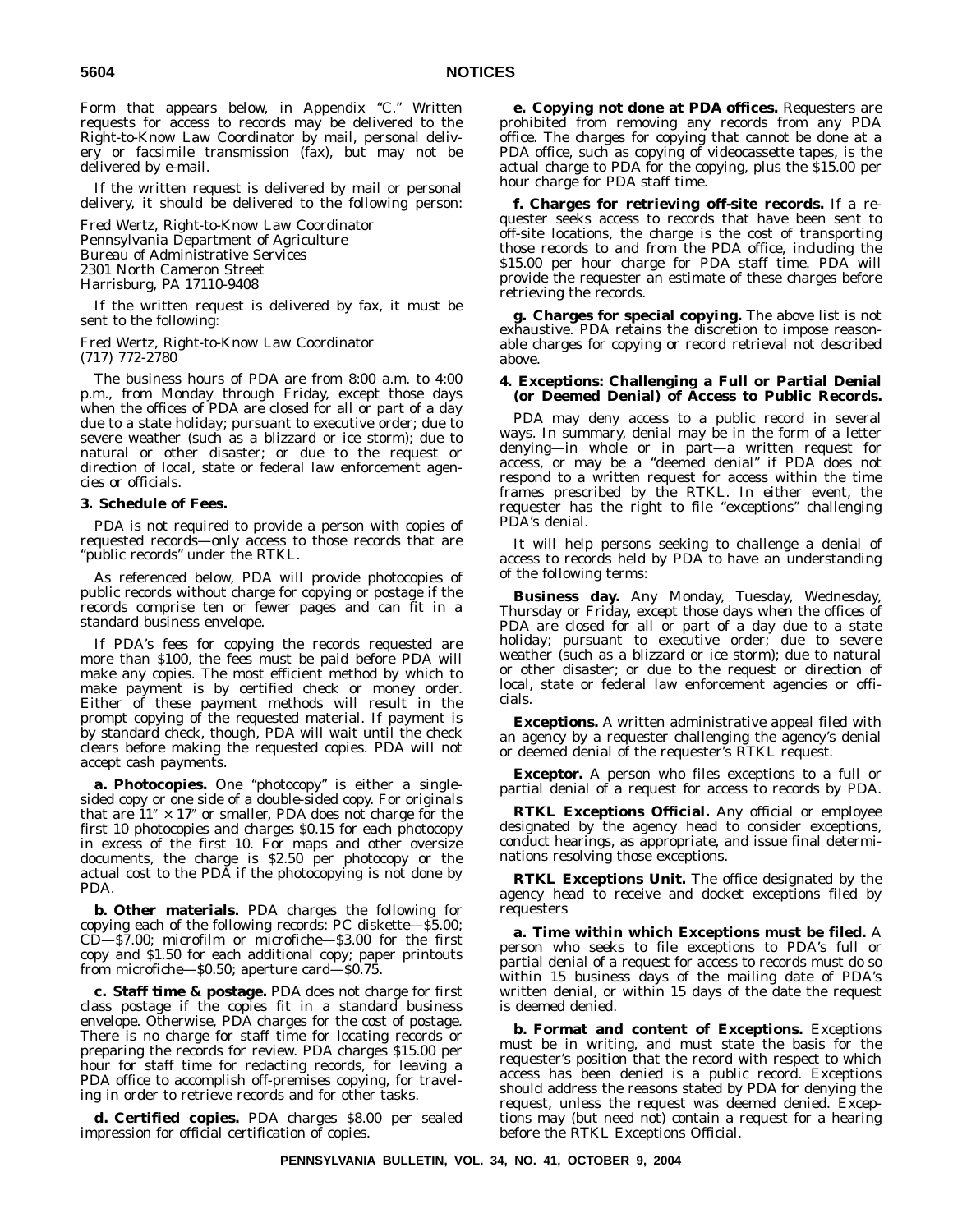**c. Submitting Exceptions to the RTKL Exceptions Office.** Written exceptions may be submitted to the RTKL Exceptions Office by: (1) regular U.S. mail (in which case the mailing date shall be the date of the postmark on the envelope or, if the postmark is illegible, the date immediately preceding the date upon which the RTKL Exceptions Office receives the exceptions, and the mailing date shall be considered the filing date); or (2) by personal delivery, facsimile transmission, parcel delivery service courier service or similar means of delivery (in which case the filing date shall be the date the exceptions are received at the RTKL Exceptions Office). Exceptions may not be submitted by e-mail. Exceptions should be delivered to the following person:

Marilyn Heck, Right-to-Know Law Exceptions Official Pennsylvania Department of Agriculture Bureau of Administrative Services 2301 North Cameron Street Harrisburg, PA 17110-9408

If the written request is delivered by fax, it must be sent to the following:

Marilyn Heck, Right-to-Know Law Exceptions Official (717) 772-2780

**d. Procedure for Resolving Exceptions.** Unless otherwise agreed to by PDA, the Exceptor and the RTKL Exceptions Official, the following procedures shall apply:

- Within 7 business days after the filing of the exceptions, PDA may submit to the RTKL Exceptions Official a written response to the exceptions.
- If the RTKL Exceptions Official decides to conduct an administrative hearing, the Exceptor will be notified of the date, time, and place. The RTKL Exceptions Official may condition having an administrative hearing on the Exceptor's agreement to a final determination more than 30 days after the exceptions were mailed.
- The RTKL Exceptions Official may: (1) require that each party, in advance of the administrative hearing, provide a list of witnesses and exhibits to the opposing party and the RTKL Exceptions Official; and (2)

at the subsequent administrative hearing, limit the witnesses and exhibits to only those identified on the list.

- Unless otherwise determined by the RTKL Exceptions Official, the administrative hearing will be conducted during a single business day. The RTKL Exceptions Official may limit the time within which each party must present its witnesses and exhibits. The Exceptor will present evidence first.
- Testimony of witnesses at an administrative hearing will be under oath and recorded by a court reporter.
- If an administrative hearing is held, the strict rules of evidence will not be applied. The RTKL Exceptions Official may admit into evidence testimony and exhibits that are reasonably probative and relevant. Any brief or legal argument must be presented at or before the hearing.
- The General Rules of Administrative Practice and Procedure will not apply. The RTKL Exceptions Official shall rule on procedural matters regarding the exceptions on the basis of justice, fairness, and expeditious resolution.
- The RTKL Exceptions Official may designate another person to conduct hearings or otherwise assist the Exceptions Official.

e. **Review of Exceptions.** The RTKL Exceptions Official may—but need not—convene a hearing on the exceptions. The decision as to whether to convene a hearing is not appealable. The RTKL Exceptions Official must issue a written ''final determination'' by mailing it to the requester within 30 days of the mailing date of the exceptions (or the filing date, if the exceptions are delivered to the RTKL Exceptions Official by means other than by regular U. S. mail), unless this time period is waived by the Exceptor. If the final determination denies the request for access to records, it will contain a written explanation of the reasons for denial. A final determination may be appealed to the Commonwealth Court, in accordance with the Right-to-Know Law.

> DENNIS C WOLFF, *Secretary*

**RIGHT-TO-KNOW**

# **APPENDIX ''A''**

#### **List of Right-to-Know Law Liaisons at PDA Regional Offices**

| <b>OFFICE</b>                                                                                  | <b>COUNTIES COVERED</b>                                                                                    | <b>TELEPHONE</b><br><b>NUMBER</b> | <b>LAW LIAISON AND</b><br><b>ALTERNATE</b> |
|------------------------------------------------------------------------------------------------|------------------------------------------------------------------------------------------------------------|-----------------------------------|--------------------------------------------|
| <b>PDA Region I Office</b><br>13410 Dunham Road<br>Meadville, PA 16335                         | Clarion, Crawford, Elk,<br>Erie. Forest. Jefferson.<br>McKean, Mercer, Venango<br>and Warren               | $(814)$ 332-6890                  | Paula Sleptzoff                            |
| <b>PDA Region II Office</b><br>542 County Farm Road<br>Suite $#102$<br>Montoursville, PA 17754 | Cameron, Clinton,<br>Columbia, Lycoming,<br>Montour, Northumberland,<br>Potter, Snyder, Tioga and<br>Union | $(570)$ 433-2640                  | Sherri Holtzman.<br>Margaret (Peggy) Bird  |
| <b>PDA Region III Office</b><br>Rt. 92 South, P. O. Box C<br>Tunkhannock, PA 18657             | Bradford. Carbon.<br>Lackawanna, Luzerne,<br>Monroe, Pike, Sullivan,<br>Susquehanna, Wayne and<br>Wyoming  | $(570)$ 836-2181                  | Ann Morgan,<br><b>Joan Sott</b>            |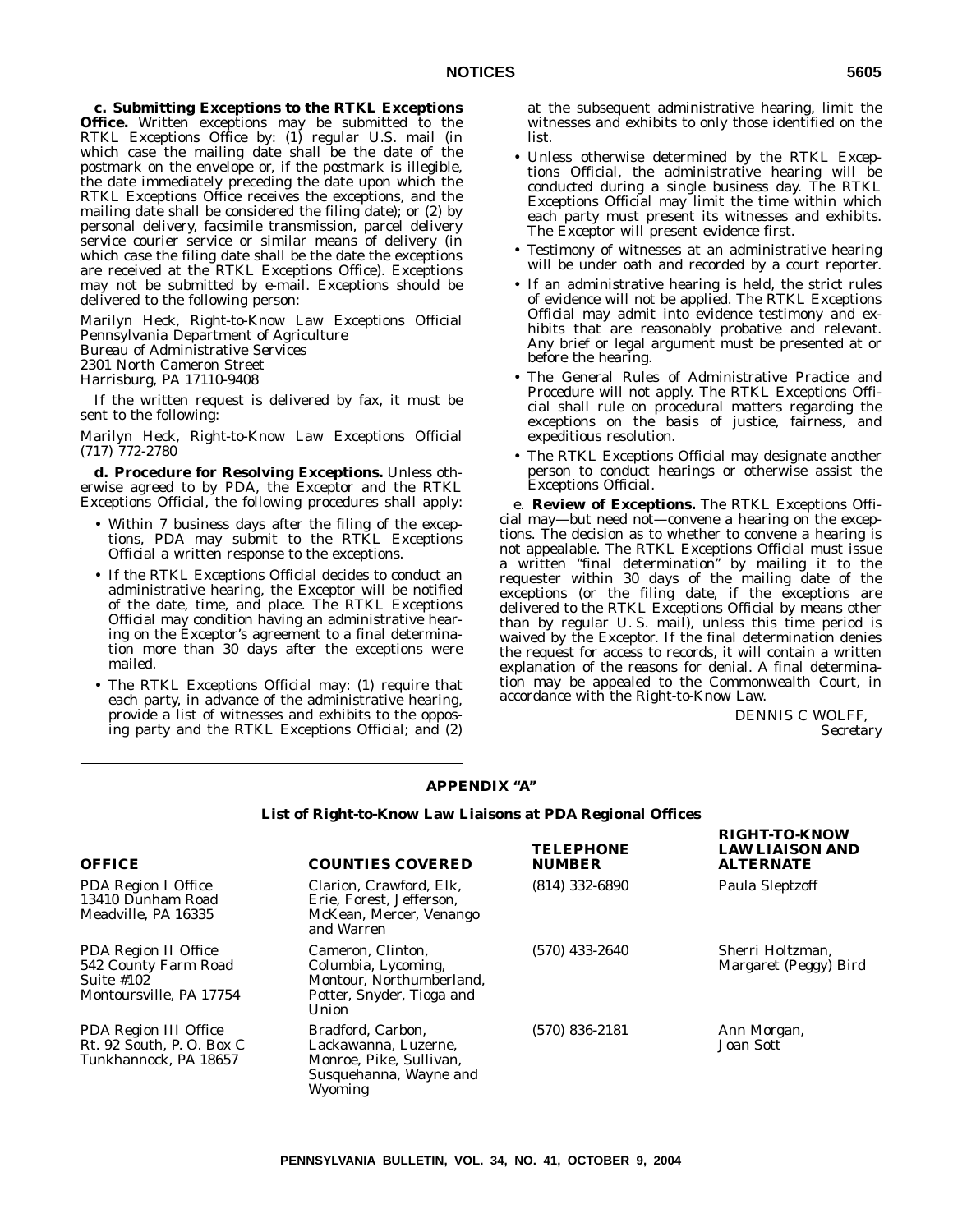**Bureaus:**

| <b>OFFICE</b>                                                                                        | <b>COUNTIES COVERED</b>                                                                                        | <b>TELEPHONE</b><br><b>NUMBER</b> | <b>RIGHT-TO-KNOW</b><br><b>LAW LIAISON AND</b><br><b>ALTERNATE</b> |
|------------------------------------------------------------------------------------------------------|----------------------------------------------------------------------------------------------------------------|-----------------------------------|--------------------------------------------------------------------|
| PDA Region IV Office<br>6 McIntyre Rd.<br>Gibsonia, PA 15044                                         | Allegheny, Armstrong, Beaver,<br>Butler, Fayette, Greene,<br>Indiana, Lawrence,<br>Washington and Westmoreland | $(724)$ 443-1585                  | Irene Corvi.<br>Marilyn Rebholz                                    |
| <b>PDA Region V Office</b><br>1307 7th Street<br>Cricket Field Plaza<br>Altoona, PA 16601            | Bedford, Blair, Cambria,<br>Clearfield, Centre, Fulton,<br>Huntingdon, Juniata,<br><b>Mifflin and Somerset</b> | $(814)$ 946-7315                  | Michael Marino,<br><b>Patricia Winters</b>                         |
| PDA Region VI Office<br><b>State Farm Show Complex</b><br>1030 Maclay Street<br>Harrisburg, PA 17110 | Adams, Cumberland,<br>Dauphin, Franklin,<br>Lancaster, Lebanon,<br>Perry and York                              | $(717)$ 346-3223                  | Tom Oyler,<br><b>Sally Seeley</b>                                  |
| PDA Region VII Office<br>Route 113, P.O. Box 300<br>Creamery, PA 19430                               | Berks, Bucks, Chester,<br>Delaware, Lehigh,<br>Montgomery, Northampton,<br>Philadelphia and Schuylkill         | $(610)$ 489-1003                  | Phyliss Starr,<br><b>Larry Sidorowicz</b>                          |

# **Appendix ''B''**

# **List of Right-to-Know Law Liaisons at PDA Bureaus, Commissions and Offices**

| <b>Office Name</b>                                             | <b>Right-to-Know Law Liaison</b><br>and Alternate                                    | <b>Telephone Number</b>              |
|----------------------------------------------------------------|--------------------------------------------------------------------------------------|--------------------------------------|
| <b>Bureau of Administrative Services</b>                       | Marilyn Heck, Fred Wertz                                                             | $(717)$ 787-4854                     |
| Bureau of Animal Health and<br><b>Diagnostic Services</b>      | Dr. Jeanine Staller, Joyce McLaughlin,<br>Sue Berkheimer                             | $(717)$ 772-2852                     |
| <b>Bureau of Dog Law Enforcement</b>                           | Mary Bender, Rick Burd                                                               | $(717)$ 787-4833                     |
| <b>Bureau of Farm Show</b>                                     | Norine Bahnweg, Chris Seiple                                                         | $(717)$ 787-5373                     |
| <b>Bureau of Farmland Preservation</b>                         | Maggie Hanshue, Clara Roy                                                            | $(717)$ 783-3167                     |
| <b>Bureau of Food Distribution</b>                             | Nancy Derr, Sandy Hopple                                                             | $(717)$ 787-2387                     |
| <b>Bureau of Food Safety and Laboratory</b><br><b>Services</b> | Lenchen Radle, Norma Burrs                                                           | $(717)$ 787-4315                     |
| <b>Bureau of Market Development</b>                            | Shawn Fair, Stacy Rakocy                                                             | $(717)$ 783-1450<br>(717) 783-3181   |
| <b>Bureau of Plant Industry</b>                                | Joe Uram<br>John Breitsman                                                           | $(717)$ 772-5212<br>$(717)$ 772-5215 |
| Bureau of Ride and Measurement<br><b>Standards</b>             | Sheila Strubhar, Kenneth Deitzler                                                    | $(717)$ 787-9089                     |
| <b>Other Offices:</b>                                          |                                                                                      |                                      |
| <b>Press Office</b>                                            | Kristina Watson                                                                      | $(717)$ 787-5085                     |
| <b>Equine Toxicology and Research</b><br>Laboratory            | Mark Kaher                                                                           | $(610)$ 436-3501                     |
| Hardwoods Development Council                                  | Keith Craig, D. Wayne Bender                                                         | $(717)$ 772-3715                     |
| <b>Commissions:</b>                                            |                                                                                      |                                      |
| <b>State Harness Racing Commission</b>                         | Anton Lepler, Fonda Civitello                                                        | $(717)$ 787-5196                     |
| <b>State Horse Racing Commission</b>                           | Dan Tufano, Sara Freed                                                               | $(717)$ 787-1942                     |
|                                                                | The mailing address of each Bureau, office or commission listed above is as follows: |                                      |

(Name of Bureau, Office or Commission) ATTN: (Name of Right-to-Know Law Liaison) Pennsylvania Department of Agriculture 2301 North Cameron Street Harrisburg, PA 17110-9408

Official Use Only—RTKL Cofficial Use Only—Request tracking Number Cofficial Use Only—Request tracking Number Request tracking Number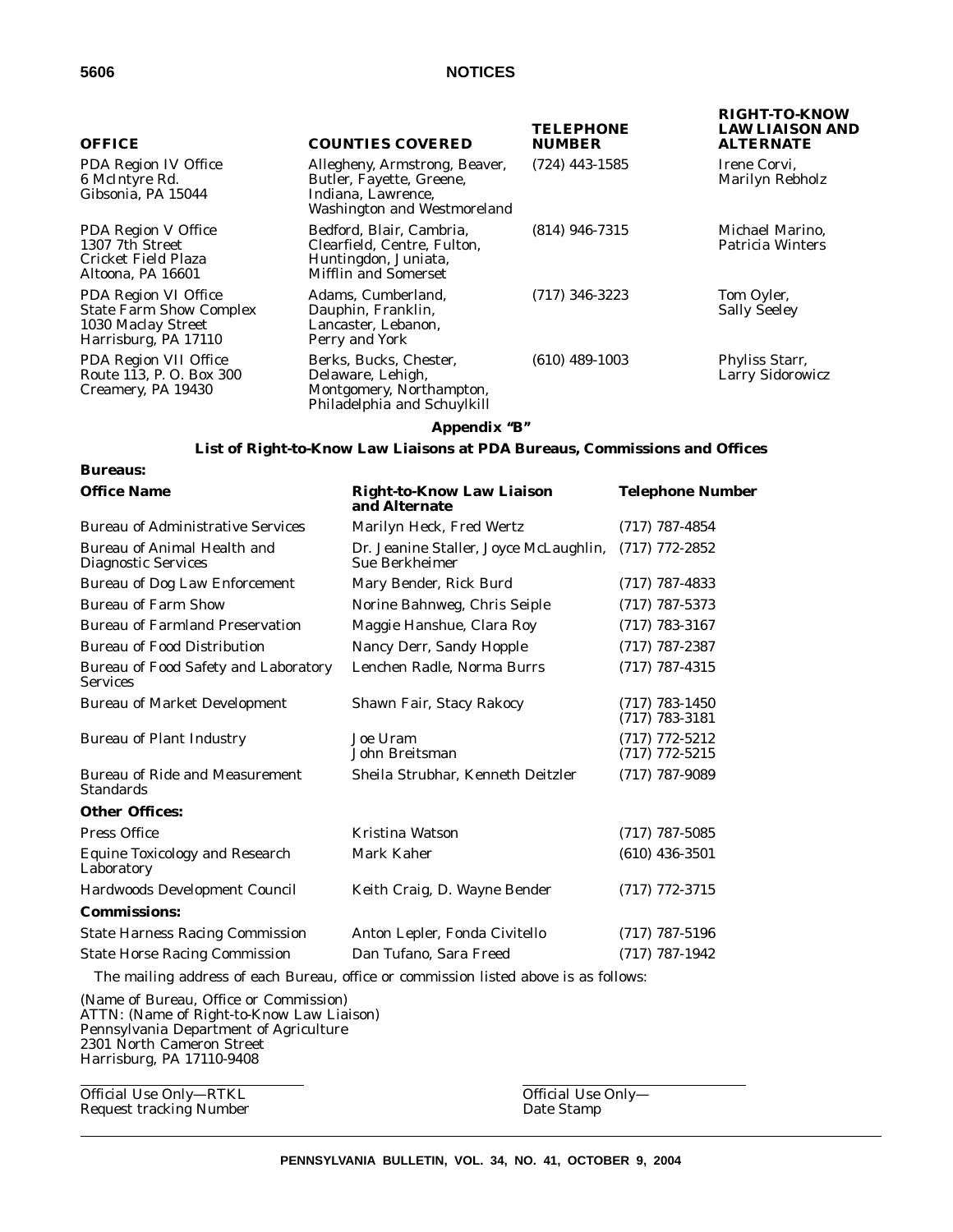# Pennsylvania Department of Agriculture Right-to-Know Law Coordinator Bureau of Administrative Services 2301 North Cameron Street Harrisburg, PA 17110-9408

PDA Right-To-Know Law Record Request Form

| Name of Requester:<br>(Please print) | Last                                                             | First                                                                                                                                                                                                               | MI       |
|--------------------------------------|------------------------------------------------------------------|---------------------------------------------------------------------------------------------------------------------------------------------------------------------------------------------------------------------|----------|
| Signature:                           |                                                                  | Date:                                                                                                                                                                                                               |          |
| <b>Mailing Address:</b>              |                                                                  |                                                                                                                                                                                                                     |          |
|                                      |                                                                  | Street/P.O. Box                                                                                                                                                                                                     |          |
|                                      | City                                                             | <b>State</b>                                                                                                                                                                                                        | Zip Code |
| <b>Telephone Number:</b>             |                                                                  |                                                                                                                                                                                                                     |          |
|                                      | Optional                                                         | Fax Number:                                                                                                                                                                                                         | Optional |
|                                      |                                                                  |                                                                                                                                                                                                                     |          |
|                                      |                                                                  | If "yes," provide the address of the resident, if different from the Mailing Address provided above:                                                                                                                |          |
|                                      |                                                                  |                                                                                                                                                                                                                     |          |
|                                      |                                                                  |                                                                                                                                                                                                                     |          |
|                                      |                                                                  | Please identify each of the documents that is subject to this request. You must identify these documents with sufficient<br>specificity so we may ascertain whether we have these documents and how to locate them. |          |
|                                      |                                                                  |                                                                                                                                                                                                                     |          |
|                                      |                                                                  |                                                                                                                                                                                                                     |          |
|                                      |                                                                  |                                                                                                                                                                                                                     |          |
|                                      |                                                                  |                                                                                                                                                                                                                     |          |
|                                      |                                                                  |                                                                                                                                                                                                                     |          |
|                                      |                                                                  |                                                                                                                                                                                                                     |          |
|                                      |                                                                  |                                                                                                                                                                                                                     |          |
|                                      |                                                                  |                                                                                                                                                                                                                     |          |
|                                      |                                                                  |                                                                                                                                                                                                                     |          |
|                                      |                                                                  |                                                                                                                                                                                                                     |          |
| Please check one of the following:   |                                                                  |                                                                                                                                                                                                                     |          |
|                                      | _ I am only requesting access to the documents identified above. |                                                                                                                                                                                                                     |          |
|                                      | I am only requesting a copy of the documents identified above.   |                                                                                                                                                                                                                     |          |
|                                      |                                                                  | I am requesting access to the documents identified above and a copy of those documents.                                                                                                                             |          |
|                                      |                                                                  | If you are requesting a copy of the documents identified above, please check one of the following:                                                                                                                  |          |

- I want a paper copy of the documents.
- I want a computer-readable copy of the documents, if available in that format (e. g., diskette or compact disk).

Other (please specify):

[Pa.B. Doc. No. 04-1856. Filed for public inspection October 8, 2004, 9:00 a.m.]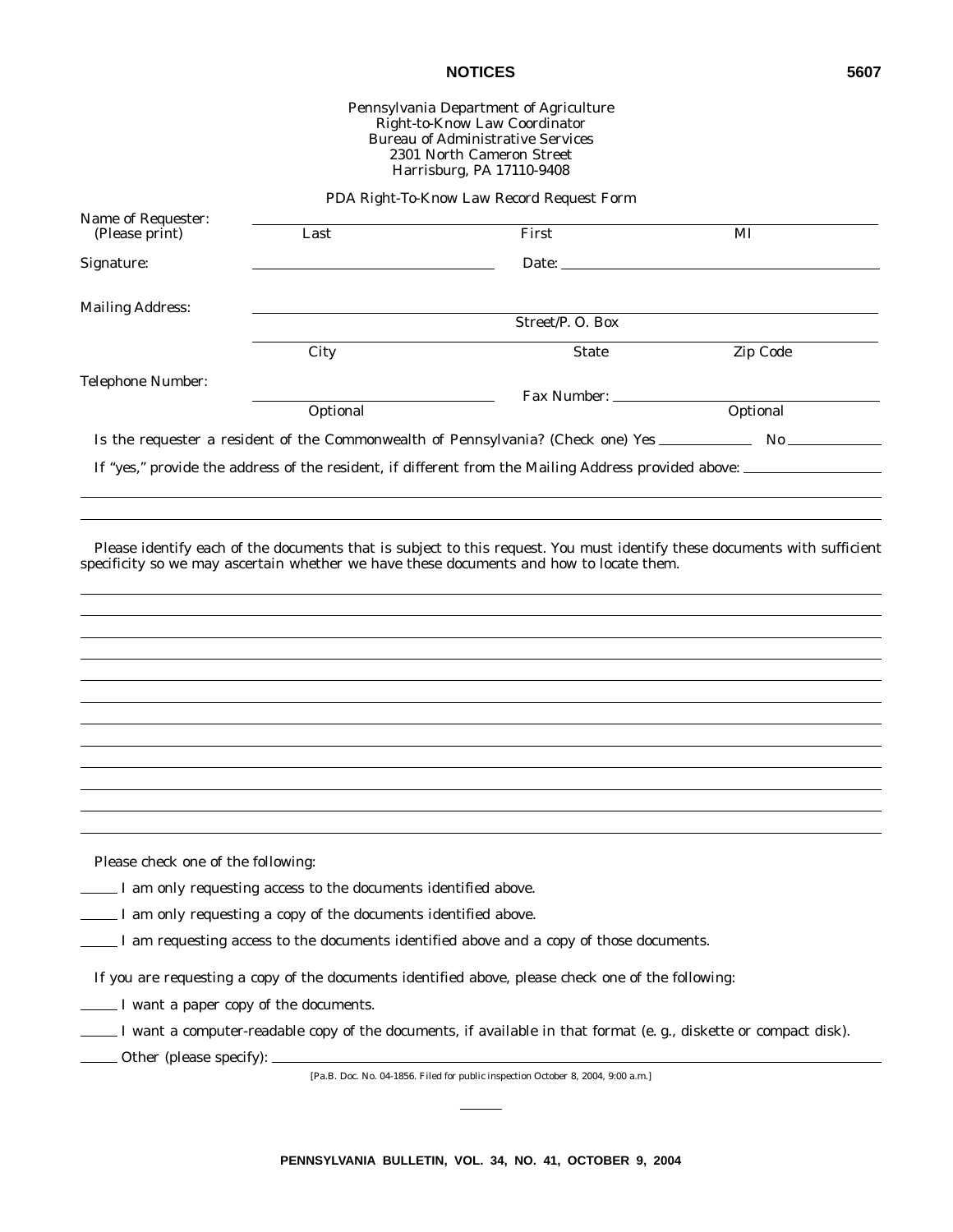# **DEPARTMENT OF BANKING**

# **Action on Applications**

The Department of Banking, under the authority contained in the act of November 30, 1965 (P. L. 847, No. 356), known as the Banking Code of 1965; the act of December 14, 1967 (P. L. 746, No. 345), known as the Savings Association Code of 1967; the act of May 15, 1933 (P. L. 565, No. 111), known as the Department of Banking Code; and the act of December 19, 1990 (P. L. 834, No. 198), known as the Credit Union Code, has taken the following action on applications received for the week ending September 28, 2004.

# **BANKING INSTITUTIONS**

# **Mutual Holding Company Reorganization**

| Date          | Name of Bank                                                                                                                        | Location                                                                                             | Action          |
|---------------|-------------------------------------------------------------------------------------------------------------------------------------|------------------------------------------------------------------------------------------------------|-----------------|
| $9 - 24 - 04$ | <b>Prudential Savings Bank</b><br>Philadelphia<br>Philadelphia County                                                               | Philadelphia                                                                                         | Filed           |
|               | <b>Holding Company.</b>                                                                                                             | Application represents reorganization into a mutual holding company to be known as Prudential Mutual |                 |
|               |                                                                                                                                     | <b>Holding Company Acquisition</b>                                                                   |                 |
| Date          | Name of Corporation                                                                                                                 | Location                                                                                             | Action          |
| $9 - 27 - 04$ | Leesport Financial Corp.,<br>Wyomissing, to acquire 100%<br>of the voting shares of<br>Madison Bancshares Group,<br>Ltd., Blue Bell | Wyomissing                                                                                           | Approved        |
|               |                                                                                                                                     | <b>Consolidations, Mergers and Absorptions</b>                                                       |                 |
| Date          | Name of Bank                                                                                                                        | Location                                                                                             | Action          |
| $9 - 27 - 04$ | Leesport Bank, Wyomissing,<br>and The Madison Bank, Blue Bell<br>Surviving Institution-<br>Leesport Bank, Wyomissing                | Wyomissing                                                                                           | Approved        |
|               |                                                                                                                                     | <b>Branch Applications</b>                                                                           |                 |
| Date          | Name of Bank                                                                                                                        | Location                                                                                             | Action          |
| $9 - 22 - 04$ | Mid Penn Bank<br>Millersburg<br>Dauphin County                                                                                      | 5500 Allentown Boulevard<br><b>Harrisburg</b><br>Dauphin County                                      | <b>Approved</b> |
| $9 - 22 - 04$ | Mid Penn Bank<br>Millersburg<br>Dauphin County                                                                                      | 17 North Second Street<br>Harrisburg<br>Dauphin County                                               | Approved        |
| $9 - 22 - 04$ | <b>Integrity Bank</b><br>Camp Hill<br><b>Cumberland County</b>                                                                      | <b>One Marketway South</b><br>York<br><b>York County</b>                                             | Approved        |
| $9 - 22 - 04$ | Citizens Bank of Pennsylvania<br>Philadelphia<br>Philadelphia County                                                                | <b>Giant Eagle</b><br>3701 State Route 88<br>Finleyville<br><b>Washington County</b>                 | Approved        |
| $9 - 22 - 04$ | Citizens Bank of Pennsylvania<br>Philadelphia<br>Philadelphia County                                                                | <b>Giant Eagle</b><br>1700 New Butler Road<br>New Castle<br><b>Lawrence County</b>                   | Approved        |
| $9 - 22 - 04$ | Citizens Bank of Pennsylvania<br>Philadelphia<br>Philadelphia County                                                                | Giant Eagle<br>3230 Wilmington Road<br>New Castle<br><b>Lawrence County</b>                          | Approved        |
| $9 - 22 - 04$ | Citizens Bank of Pennsylvania<br>Philadelphia<br>Philadelphia County                                                                | <b>Giant Eagle</b><br>223 Grove City Road<br><b>Slippery Rock</b><br><b>Butler County</b>            | Approved        |
| $9 - 22 - 04$ | Citizens Bank of Pennsylvania<br>Philadelphia<br>Philadelphia County                                                                | 205 Lancaster Avenue<br>Devon<br><b>Chester County</b>                                               | Approved        |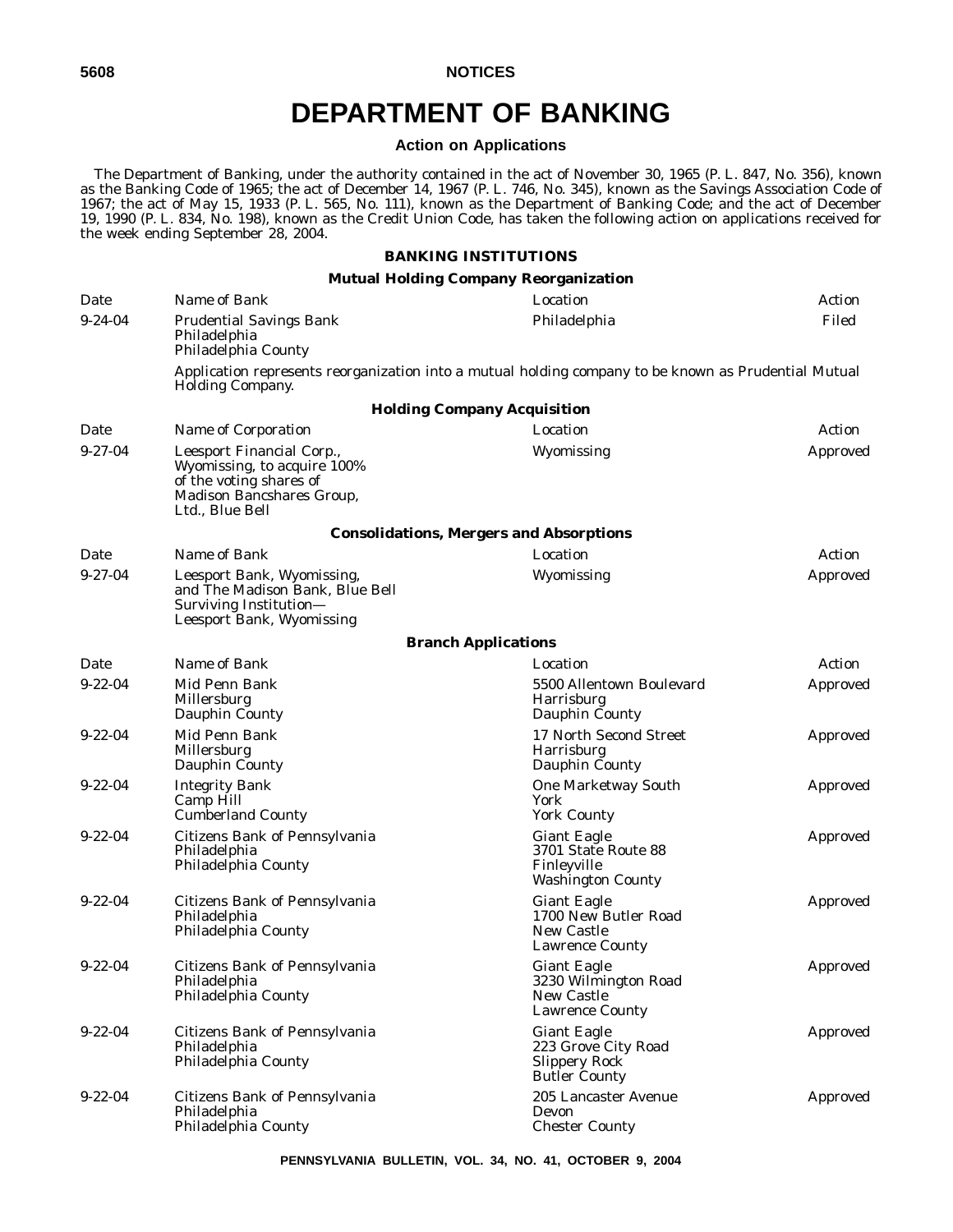| Date          | Name of Bank                                                         |                                                                                                                         | Location                                                                                               | Action           |
|---------------|----------------------------------------------------------------------|-------------------------------------------------------------------------------------------------------------------------|--------------------------------------------------------------------------------------------------------|------------------|
| $9 - 22 - 04$ | Citizens Bank of Pennsylvania<br>Philadelphia<br>Philadelphia County |                                                                                                                         | Spring House Village Plaza<br><b>Bethlehem Pike</b><br><b>Spring House</b><br><b>Montgomery County</b> | Approved         |
| $9 - 23 - 04$ | Citizens Bank of Pennsylvania<br>Philadelphia<br>Philadelphia County |                                                                                                                         | <b>Audubon Acme</b><br>110 Black Horse Pike<br>Audubon<br>Camden County, NJ                            | Filed            |
| $9 - 23 - 04$ | Citizens Bank of Pennsylvania<br>Philadelphia<br>Philadelphia County |                                                                                                                         | <b>Moorestown Acme</b><br>350 Young Avenue<br>Moorestown<br>Burlington County, NJ                      | Filed            |
| $9 - 23 - 04$ | Citizens Bank of Pennsylvania<br>Philadelphia<br>Philadelphia County | <b>Washington Township Acme</b><br>415 Egg Harbor Road<br>Sewell<br><b>Washington Township</b><br>Gloucester County, NJ |                                                                                                        |                  |
|               |                                                                      | <b>Branch Relocations</b>                                                                                               |                                                                                                        |                  |
| Date          | Name of Bank                                                         |                                                                                                                         | Location                                                                                               | Action           |
| $9-20-04$     | Citizens Bank of Pennsylvania<br>Philadelphia<br>Philadelphia County |                                                                                                                         | To: 2801 East Carson Street<br>Pittsburgh<br><b>Allegheny County</b>                                   | <b>Effective</b> |
|               |                                                                      |                                                                                                                         | From: 1401 Carson Street<br>Pittsburgh<br>Allegheny County                                             |                  |
| $9 - 22 - 04$ | Citizens Bank of Pennsylvania<br>Philadelphia<br>Philadelphia County |                                                                                                                         | To: 12 Chestnut Road<br>Paoli<br><b>Chester County</b>                                                 | Approved         |
|               |                                                                      |                                                                                                                         | <i>From:</i> 10 East Lancaster Avenue<br>Paoli<br><b>Chester County</b>                                |                  |
| $9 - 22 - 04$ | S & T Bank<br>Indiana<br><b>Indiana County</b>                       |                                                                                                                         | To: 12900 Frankstown Road<br>Pittsburgh<br><b>Allegheny County</b>                                     | Approved         |
|               |                                                                      |                                                                                                                         | From: 12262 Frankstown Road<br>Pittsburgh<br><b>Allegheny County</b>                                   |                  |
|               |                                                                      | <b>SAVINGS INSTITUTIONS</b>                                                                                             |                                                                                                        |                  |
|               |                                                                      | No activity.                                                                                                            |                                                                                                        |                  |
|               |                                                                      | <b>CREDIT UNIONS</b>                                                                                                    |                                                                                                        |                  |
|               |                                                                      |                                                                                                                         | <b>Consolidations, Mergers and Absorptions</b>                                                         |                  |

*Date Name of Credit Union Location Action* 9-21-04 Belco Community Credit Union, Harrisburg, and WellSpan Federal Credit Union, York Surviving Institution— Belco Community Credit Union, Harrisburg

> A. WILLIAM SCHENCK, III, *Secretary*

Harrisburg Withdrawn

[Pa.B. Doc. No. 04-1857. Filed for public inspection October 8, 2004, 9:00 a.m.]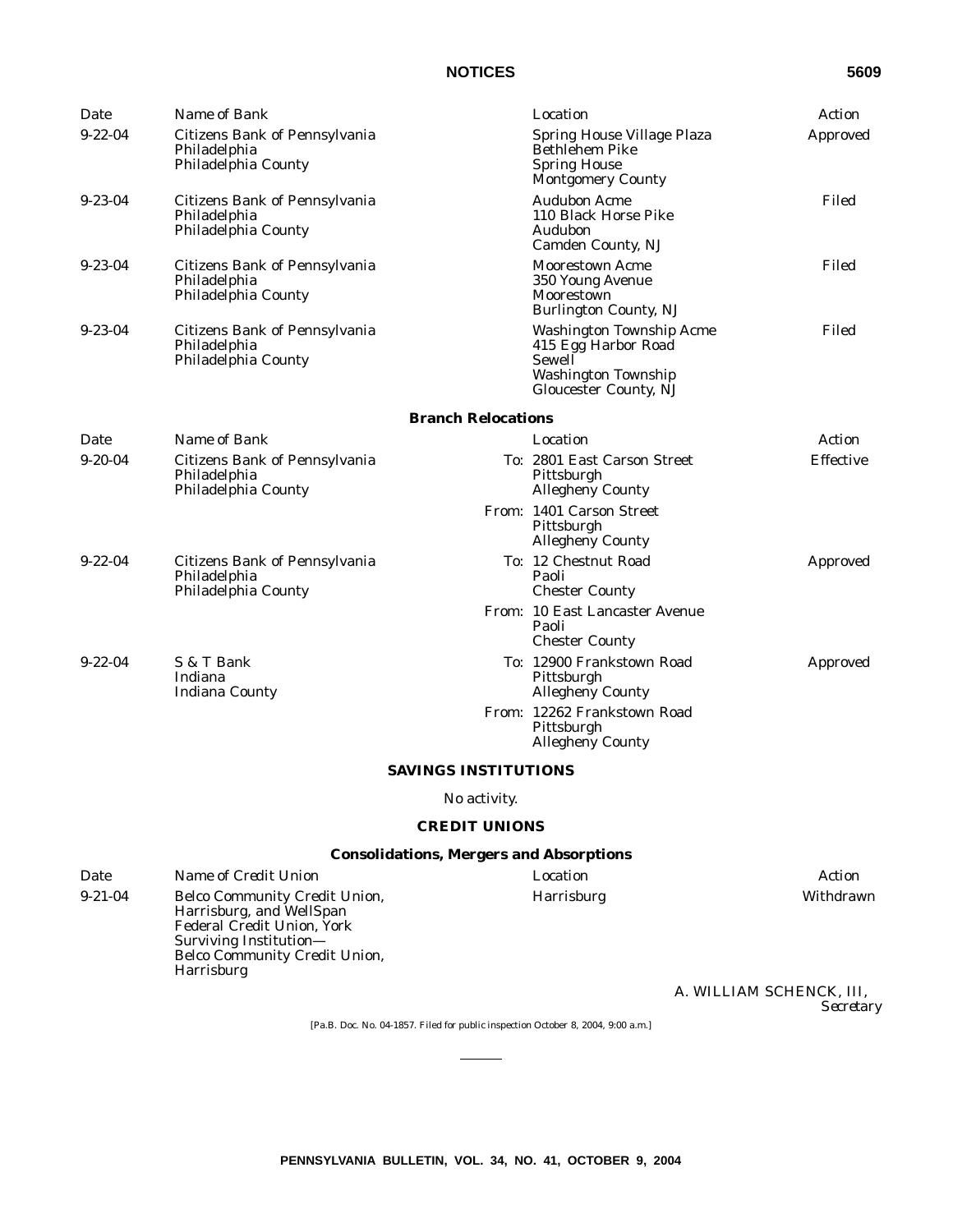# **DEPARTMENT OF ENVIRONMENTAL PROTECTION**

**Applications, Actions and Special Notices**

# **APPLICATIONS**

# **THE CLEAN STREAMS LAW AND THE FEDERAL CLEAN WATER ACT APPLICATIONS FOR NATIONAL POLLUTION DISCHARGE ELIMINATION SYSTEM (NPDES) PERMITS AND WATER QUALITY MANAGEMENT (WQM) PERMITS**

This notice provides information about persons who have applied for a new, amended or renewed NPDES or WQM permit, a permit waiver for certain stormwater discharges or submitted a Notice of Intent (NOI) for coverage under a general permit. The applications concern, but are not limited to, discharges related to industrial, animal or sewage waste, discharges to groundwater, discharges associated with municipal separate storm sewer systems (MS4), stormwater associated with construction activities or concentrated animal feeding operations (CAFOs). This notice is provided in accordance with 25 Pa. Code Chapters 91 and 92 and 40 CFR Part 122, implementing The Clean Streams Law (35 P. S. §§ 691.1-691.1001) and the Federal Clean Water Act.

| <b>Permit Authority</b> | Application Type or Category                                   |
|-------------------------|----------------------------------------------------------------|
| <b>NPDES</b>            | Renewals                                                       |
| <b>NPDES</b>            | New or amendment                                               |
| WQM                     | Industrial, sewage or animal waste; discharge into groundwater |
| <b>NPDES</b>            | MS4 individual permit                                          |
| <b>NPDES</b>            | MS4 permit waiver                                              |
| <b>NPDES</b>            | Individual permit stormwater construction                      |
| <b>NPDES</b>            | NOI for coverage under NPDES general permits                   |
|                         |                                                                |

For NPDES renewal applications in Section I, the Department of Environmental Protection (Department) has made a tentative determination to reissue these permits for 5 years subject to effluent limitations and monitoring and reporting requirements in their current permits, with appropriate and necessary updated requirements to reflect new and changed regulations and other requirements.

For applications for new NPDES permits and renewal applications with major changes in Section II, as well as applications for MS4 individual permits and individual stormwater construction permits in Sections IV and VI, the Department, based upon preliminary reviews, has made a tentative determination of proposed effluent limitations and other terms and conditions for the permit applications. These determinations are published as proposed actions for comments prior to taking final actions.

Unless indicated otherwise, the EPA Region III Administrator has waived the right to review or object to proposed NPDES permit actions under the waiver provision in 40 CFR 123.24(d).

Persons wishing to comment on an NPDES application are invited to submit a statement to the regional office noted before an application within 30 days from the date of this public notice. Persons wishing to comment on a WQM permit application are invited to submit a statement to the regional office noted before the application within 15 days from the date of this public notice. Comments received within the respective comment periods will be considered in the final determinations regarding the applications. Comments should include the name, address and telephone number of the writer and a concise statement to inform the Department of the exact basis of a comment and the relevant facts upon which it is based.

The Department will also accept requests for a public hearing on applications. A public hearing may be held if the responsible office considers the public response significant. If a hearing is scheduled, a notice of the hearing will be published in the *Pennsylvania Bulletin* and a newspaper of general circulation within the relevant geographical area. The Department will postpone its final determination until after a public hearing is held.

Persons with a disability who require an auxiliary aid, service, including TDD users, or other accommodations to seek additional information should contact the Department through the Pennsylvania AT&T Relay Service at (800) 654-5984.

# **I. NPDES Renewal Applications**

|                                     | Southeast Region: Water Management Program Manager, 2 East Main Street, Norristown, PA 19401. |                                                  |                                |                    |
|-------------------------------------|-----------------------------------------------------------------------------------------------|--------------------------------------------------|--------------------------------|--------------------|
| <b>NPDES Permit</b><br>$No.$ (Type) | <b>Facility Name and Address</b>                                                              | County and<br>Municipality                       | Stream Name<br>(Watershed No.) | EPA Waived<br>Y/N? |
| PA0057797                           | Philip and Lisa Barday<br>1502 Hilltown Pike<br>Hilltown, PA 18927                            | <b>Bucks County</b><br><b>Hilltown Township</b>  | <b>UNT</b> to Neshaminy Creek  | Y                  |
| PA0053201                           | Roy Ann Diner<br>1318 Route 309<br>Sellersville, PA 1896                                      | <b>Bucks County</b><br>West Rockhill<br>Township | Three Mile Run                 |                    |

**PENNSYLVANIA BULLETIN, VOL. 34, NO. 41, OCTOBER 9, 2004**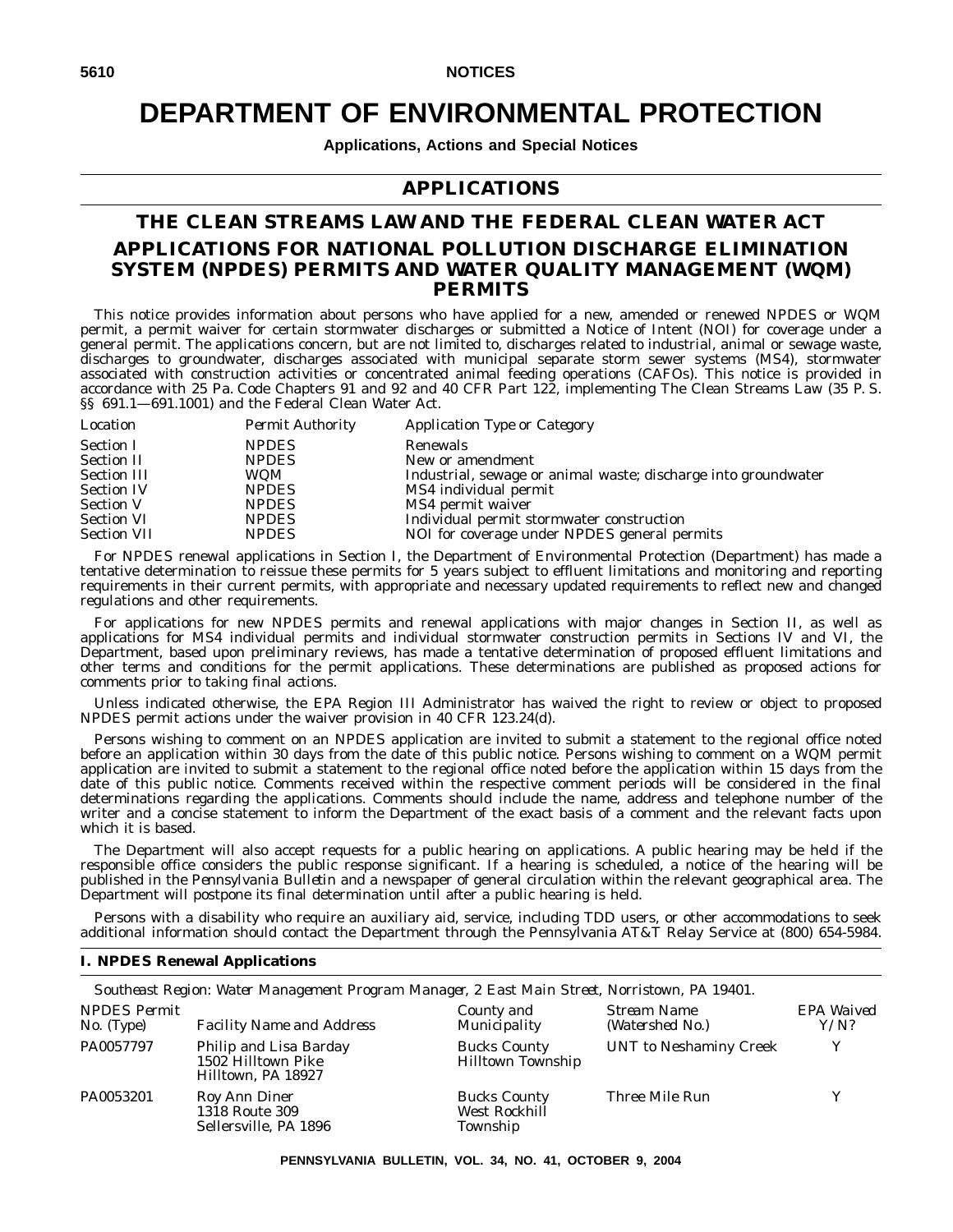| 705-4707.                         |                                                                          |                                           |                                          |                    |
|-----------------------------------|--------------------------------------------------------------------------|-------------------------------------------|------------------------------------------|--------------------|
| <i>NPDES Permit</i><br>No. (Type) | <b>Facility Name and Address</b>                                         | County and<br>Municipality                | Stream Name<br>(Watershed No.)           | EPA Waived<br>Y/N? |
| PA0087106                         | Freedom Valley Worship Center<br>3185 York Road<br>Gettysburg, PA 17325  | <b>Adams County</b><br>Straban Township   | UNT to Swift Run<br>7-F                  | v                  |
| PA0087955                         | Cassville Water & Sewer Authority<br>P. O. Box 48<br>Cassville, PA 16623 | <b>Huntingdon County</b><br>Cass Township | <b>UNT Little Trough Creek</b><br>$11-D$ | v                  |

*Southcentral Region: Water Management Program Manager, 909 Elmerton Avenue, Harrisburg, PA 17110, (717)*

*Northwest Region: Water Management Program Manager, 230 Chestnut Street, Meadville, PA 16335-3481.*

| <b>NPDES Permit</b><br>$No.$ (Type) | <b>Facility Name and Address</b>                                                          | County and<br>Municipality                        | Stream Name<br>(Watershed No.)                          | EPA Waived<br>Y/N? |
|-------------------------------------|-------------------------------------------------------------------------------------------|---------------------------------------------------|---------------------------------------------------------|--------------------|
| PA0100200                           | <b>Reynolds Disposal Company</b><br>301 Arlington Drive<br>Greenville, PA 16125-8214      | Pymatuning<br>Township<br><b>Mercer County</b>    | Unnamed tributary to<br><b>Shenango River</b><br>$20-A$ |                    |
| PA0102547                           | Oak Springs Mobile Home Part, Inc.<br>P. O. Box 9122<br>Cranberry Township, PA 16066-0035 | <b>Cranberry Township</b><br><b>Butler County</b> | Unnamed tributary to<br><b>Brush Creek</b><br>$20-C$    |                    |

# **II. Applications for New or Expanded Facility Permits, Renewal of Major Permits and EPA Nonwaived Permit Applications**

*Southeast Region: Water Management Program Manager, 2 East Main Street, Norristown, PA 19401.*

**PA0243949**, Sewage, SIC 3272—3274, **Landis Block and Concrete Company, Inc.**, County Line Road and Chestnut Street, Telford, PA 18969. This facility is in Hilltown Township, **Bucks County**.

Description of Proposed Activity: The facility manufactures concrete products and conducts mixing operations for ready-mix cement products. There are three outfalls associated with this facility. Outfalls S01 and S02 discharge stormwater runoff from the manufacturing operations areas to an unnamed tributary to Mill Creek and Outfall S03 discharges stormwater from the office and front parking lot area to the municipal separate storm sewer, which ultimately discharges to Skippack Creek.

The receiving stream, Mill Creek, is in the State Water Plan watershed 3E (Perkiomen) and classified for TSF, aquatic life, water supply and recreation. The nearest downstream public water supply intake for the Philadelphia Suburban Water Company is on the Perkiomen Creek, approximately 25 miles below the point of discharge.

The proposed effluent limits for Outfalls S01 and S02 are based on average event stormwater runoff:

| <b>Parameters</b>                               | Average            | Average            | Maximum      | <i>Instantaneous</i> |
|-------------------------------------------------|--------------------|--------------------|--------------|----------------------|
|                                                 | Annual $(mg/l)$    | Semi-Annual (mg/l) | Daily (mg/l) | Maximum $(mg/l)$     |
| <b>Total Suspended Solids</b><br>Oil and Grease | Monitor and Report | 100                | 100          |                      |

pH between 6.0 and 9.0 at all times

In addition to the effluent limits, the permit contains the following major special conditions: discharge is to a dry swale and shall not create a health hazard or nuisance; Maintain Best Management Practices; and monitor stormwater discharge once per 6 months.

**PA0050075**, Sewage, SIC 4952, **Little Washington Wastewater Company**, 762 West Lancaster Avenue, Bryn Mawr, PA 19010. This proposed facility is in Willistown Township, **Chester County**.

Description of Proposed Activity: Renewal of an NPDES permit to discharge treated sewage from the Willistown Woods STP.

The receiving stream, unnamed tributary to Hunters Run, is in the State Water Plan watershed 3G and classified for HQ-TSF, aquatic life, water supply and recreation. The nearest downstream public water supply intake for the Media Borough Water Filtration Plant is on Ridley Creek, 9.6 miles below the point of discharge.

The proposed effluent limits for Outfall 001 are based on a design flow of 0.175 mgd.

|                                                                                                         | <i>Mass</i> $(lb/day)$    | Concentration $(mg/l)$ |                                   |
|---------------------------------------------------------------------------------------------------------|---------------------------|------------------------|-----------------------------------|
| Parameter                                                                                               | Average<br><b>Monthly</b> | Average<br>Monthly     | Instantaneous<br>Maximum $(mg/l)$ |
| CBOD <sub>5</sub><br>$(5-1 \text{ to } 10-31)$<br>$(11-1 \text{ to } 4-30)$<br><b>TSS</b><br>$NH3$ as N | 12<br>18<br>25            | 8.5<br>12              | 24<br>34                          |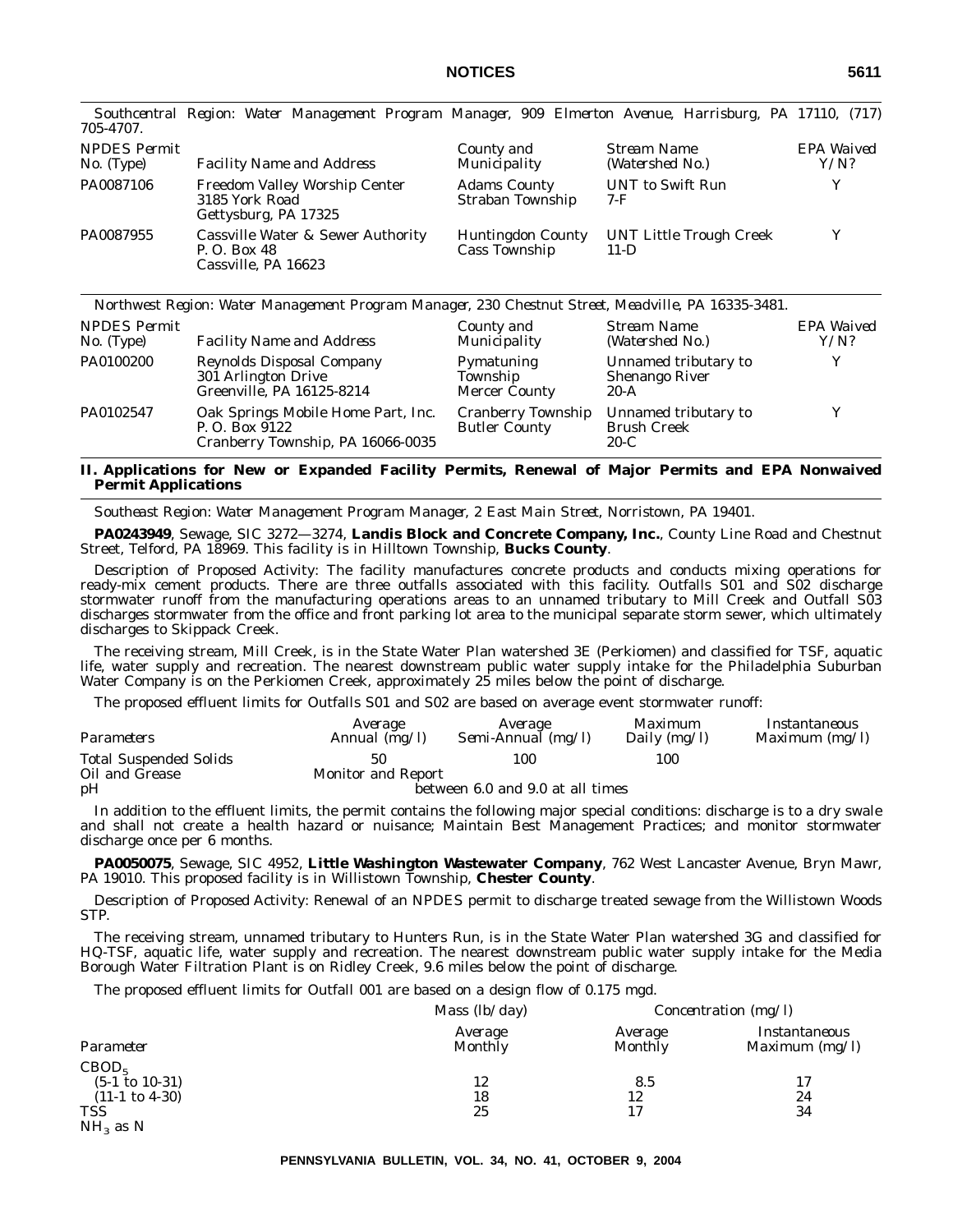|                           | Mass $(lb/day)$                                      | Concentration $(mg/l)$ |                                   |  |
|---------------------------|------------------------------------------------------|------------------------|-----------------------------------|--|
| Parameter                 | Average<br>Monthly                                   | Average<br>Monthly     | Instantaneous<br>Maximum $(mg/l)$ |  |
| $(5-1 \text{ to } 10-31)$ | 1.3                                                  | 0.9                    | 1.8                               |  |
| $(11-1 \text{ to } 4-30)$ | 3.6                                                  | 2.5                    | 5.0                               |  |
| Phosphorus as P           | 1.5                                                  | $1.0\,$                | 2.0                               |  |
| TRC                       |                                                      | 0.05                   | 0.12                              |  |
| <b>Fecal Coliform</b>     | 200 colonies/100 ml as a geometric average           |                        |                                   |  |
| Dissolved Oxygen          | minimum of $6.0$ mg/l at all times                   |                        |                                   |  |
| pH                        | within limits of 6.0–9.0 standard units at all times |                        |                                   |  |

In addition to the effluent limits, the permit contains the following major special conditions: operator notification; remedial measures if unsatisfactory effluent; no stormwater; acquire necessary property rights; change of ownership; chlorine minimization; proper sludge disposal; watershed/TMDL reopener; I-Max limits; and laboratory certification.

**PA0043818**, Industrial Waste, **G. R. O. W. S. Landfill, A Division of Waste Management Disposal Services of Pennsylvania, Inc.**, 1121 Bordentown Road, Morrisville, PA 19067. This application is for renewal of an NPDES permit to discharge treated landfill leachate wastewater and stormwater from the G. R. O. W. S. Landfill IWWTP in Falls Township, **Bucks County**. This is an existing discharge to Delaware River (Zone 2).

The receiving stream is classified for WWF, aquatic life, water supply and recreation.

The proposed effluent limits for Outfall 001, based on an average flow of 0.1 mgd are as follows:

|                                | Average         | Average                                              | Maximum                                    | Instantaneous             |
|--------------------------------|-----------------|------------------------------------------------------|--------------------------------------------|---------------------------|
| Parameter                      | Annual $(mg/l)$ | Monthly $(mg/l)$                                     | Daily (mg/l)                               | Maximum $(mg/l)$          |
|                                |                 |                                                      |                                            |                           |
| BOD <sub>5</sub>               |                 | 53                                                   | 106                                        | 132.5                     |
| $BOD5$ % Removal               |                 |                                                      | 95% removal per DRBC requirements          |                           |
| <b>Total Suspended Solids</b>  |                 | 30                                                   | 60                                         | 75                        |
| <b>Total Dissolved Solids</b>  |                 | 10,000                                               | 20,000                                     | 25,000                    |
| Oil and Grease                 |                 | 15                                                   | 30                                         | 30                        |
| <b>Fecal Coliform</b>          |                 |                                                      | 200 colonies/100 ml as a geometric average |                           |
| рH                             |                 | within limits of 6.0–9.0 standard units at all times |                                            |                           |
| Temperature                    |                 |                                                      |                                            | <b>Monitor and Report</b> |
| Ammonia (as N)                 |                 | 35                                                   | 70                                         | 87.500                    |
| CBOD <sub>20</sub>             |                 | 62 (lbs/day)                                         | $124$ (lbs/day)                            |                           |
| True Color (Pt-Co)             |                 |                                                      |                                            | 1,500                     |
| Nitrate-Nitrite (as N)         |                 | Monitor and Report                                   | <b>Monitor and Report</b>                  |                           |
| <b>Total Organic Nitrogen</b>  |                 | <b>Monitor and Report</b>                            | <b>Monitor and Report</b>                  |                           |
| <b>Total Residual Chlorine</b> |                 | 0.5                                                  | 1.0                                        | 1.2                       |
| Antimony, Total                |                 | 0.450                                                | 0.900                                      | 1.130                     |
| Arsenic, Total                 |                 | 0.050                                                | 0.100                                      | 0.125                     |
| Beryllium                      |                 | 0.005                                                | 0.010                                      | 0.0125                    |
| <b>Boron</b>                   |                 | 5.640                                                | 10.500                                     | 14.100                    |
| Chromium, Hex.                 |                 | Monitor and Report                                   | Monitor and Report                         |                           |
| Chromium, Total                |                 | 0.050                                                | 0.100                                      | 0.125                     |
| Cadmium, Total                 |                 | 0.005                                                | 0.010                                      | 0.0125                    |
| Aluminum, Total                |                 | 0.275                                                | 0.550                                      | 0.680                     |
| Cobalt, Total                  |                 | 0.050                                                | 0.100                                      | 0.125                     |
| Iron, Total                    |                 | 2.500                                                | 5.000                                      | 6.300                     |
| <b>Barium</b>                  |                 | 0.100                                                | 0.200                                      | 0.250                     |
| Mercury                        |                 | 0.0019                                               | 0.0038                                     | 0.0047                    |
| Nickel                         |                 | 0.300                                                | 0.600                                      | 0.750                     |
| <b>Silver</b>                  |                 | Monitor and Report                                   | Monitor and Report                         |                           |
| Cyanide, Total                 |                 | 0.100                                                | 0.200                                      | 0.250                     |
| Vanadium                       |                 | <b>Monitor and Report</b>                            | Monitor and Report                         |                           |
| Phenol                         |                 | 0.050                                                | 0.100                                      | 0.125                     |
| Phenols, Total                 |                 | 0.270                                                | 0.540                                      | 0.680                     |
| Thallium                       |                 | 0.100                                                | 0.200                                      | 0.250                     |
| Copper, Total                  |                 | 0.050                                                | 0.100                                      | 0.125                     |
| Lead, Total                    |                 | 0.036                                                | 0.072                                      | 0.090                     |
| <b>Manganese</b>               |                 | 1.000                                                | 2.000                                      | 2.500                     |
| Zinc, Total                    |                 | 0.300                                                | 0.600                                      | 0.750                     |
| <b>Bromoform</b>               | 0.540           |                                                      |                                            | 6.480                     |
| <b>Total Halomethanes</b>      | 0.027           |                                                      |                                            | 0.324                     |
| Chloroform                     |                 | 0.010                                                | 0.020                                      | 0.025                     |
| Chloromethane                  |                 | 0.100                                                | 0.200                                      | 0.250                     |
| Methylene Chloride             |                 | 0.100                                                | 0.200                                      | 0.250                     |
| <b>Toluene</b>                 |                 | 0.050                                                | 0.100                                      | 0.125                     |
| <b>Butyl Benzyl Phthalate</b>  |                 | 0.010                                                | 0.020                                      | 0.025                     |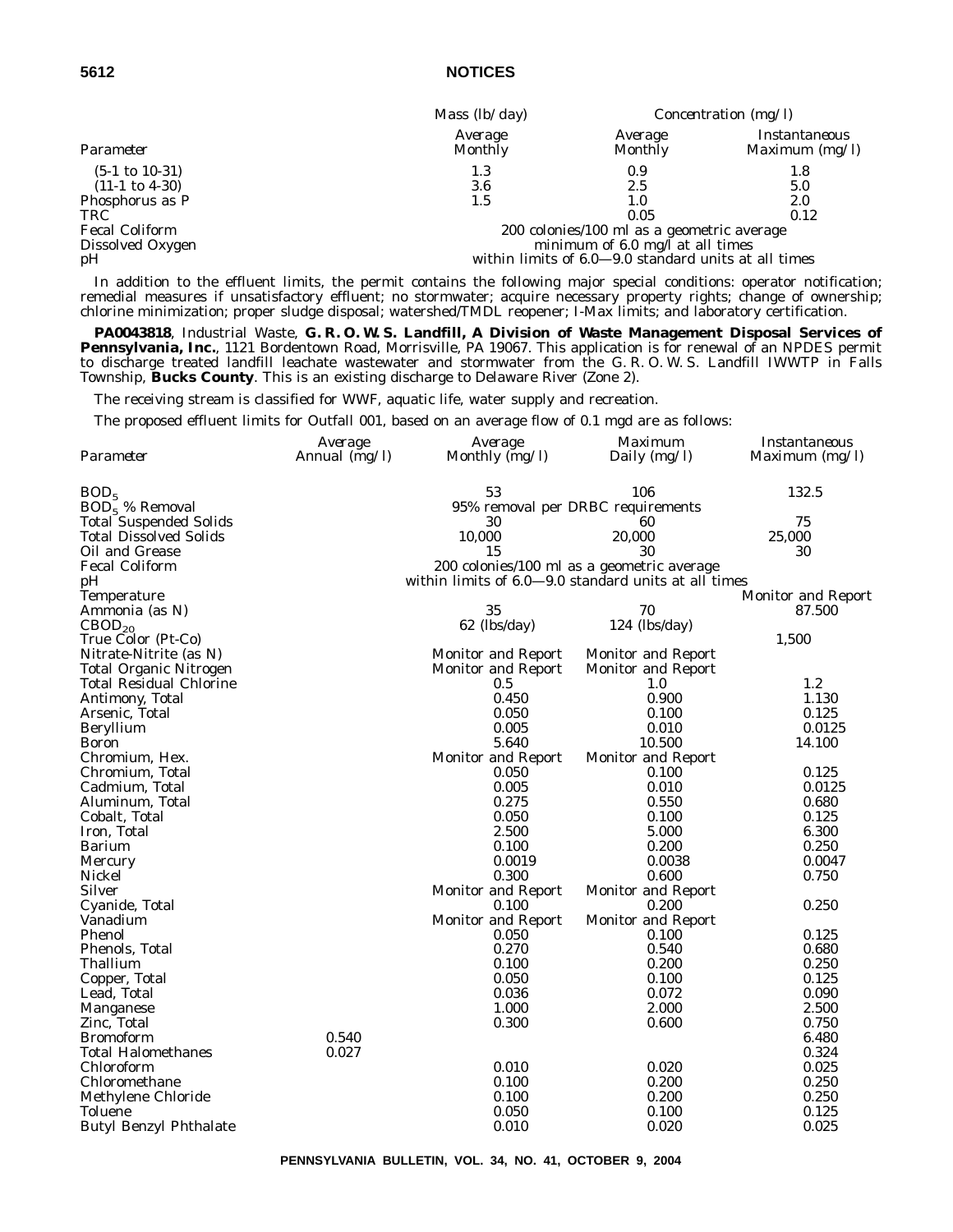|                             | Average       | Average                   | <i>Maximum</i>            | Instantaneous  |
|-----------------------------|---------------|---------------------------|---------------------------|----------------|
| Parameter                   | Annual (mg/l) | Monthly (mg/l)            | Daily (mg/l)              | Maximum (mg/l) |
| 2-Chloronapthalene          |               | 0.010                     | 0.020                     | 0.025          |
| Diethyl Phthalate           |               | 0.025                     | 0.050                     | 0.063          |
| Lindane                     |               | 0.010                     | 0.020                     | 0.025          |
| Isophorone                  |               | 0.050                     | 0.100                     | 0.125          |
| Acetone                     |               | 0.109                     | 0.218                     | 0.273          |
| 2-Butanone                  |               | 0.210                     | 0.420                     | 0.525          |
| 1,2,3-Trichloropropane      |               | 0.100                     | 0.200                     | 0.250          |
| Xylene                      |               | 0.010                     | 0.020                     | 0.025          |
| 1-Propanol                  |               | 0.550                     | 1.100                     | 1.350          |
| 2-Propanol                  |               | 0.540                     | 1.100                     | 1.350          |
| $4,4$ -DDT                  |               | 0.00004                   | 0.00008                   | 0.0001         |
| Tetrahydrofuran             |               | 0.025                     | 0.050                     | 0.063          |
| P-cresol                    |               | 0.050                     | 0.100                     | 0.125          |
| 2-Hexanone                  |               | 0.015                     | 0.030                     | 0.037          |
| 4-Methyl-2-Pentanone        |               | 0.015                     | 0.030                     | 0.037          |
| Dibromomethane              |               | 0.010                     | 0.020                     | 0.025          |
| 1,1,1-Trichloroethane       |               | 0.100                     | 0.200                     | 0.250          |
| 1-2, Trans Dichloroethylene |               | 0.030                     | 0.060                     | 0.075          |
| <b>Benzene</b>              |               | 0.050                     | 0.100                     | 0.125          |
| 1-1 Dichloroethane          |               | 0.090                     | 0.180                     | 0.230          |
| Chlorobenzene               |               | 0.050                     | 0.100                     | 0.125          |
| Di-N-Butyl Phthalate        |               | 0.830                     | 1.660                     | 2.080          |
| Pentachlorophenol           |               | <b>Monitor and Report</b> | <b>Monitor and Report</b> |                |
| 1-2, Dichloroethane         |               | <b>Monitor and Report</b> | <b>Monitor and Report</b> |                |
| Tetrachloroethylene         |               | <b>Monitor and Report</b> | <b>Monitor and Report</b> |                |
| Trichloroethylene           |               | Monitor and Report        | <b>Monitor and Report</b> |                |
| Toxicity (TUc)              |               |                           | <b>Monitor and Report</b> |                |
| <b>PCBs</b> Total           |               |                           | <b>Monitor and Report</b> |                |

The proposed effluent limits for Outfalls 003, 004, 006 and 009—012 (stormwater) are as follows:

| Parameter                     | Average Annual (mg/l)     | Maximum Daily $(mg/l)$    |
|-------------------------------|---------------------------|---------------------------|
| CBOD <sub>5</sub>             | <b>Monitor and Report</b> | <b>Monitor and Report</b> |
| TSS                           | <b>Monitor and Report</b> | <b>Monitor and Report</b> |
| Oil and Grease                | <b>Monitor and Report</b> | Monitor and Report        |
| pН                            | <b>Monitor and Report</b> | <b>Monitor and Report</b> |
| Lead (Total)                  | Monitor and Report        | <b>Monitor and Report</b> |
| Total Organic Carbon          | Monitor and Report        | <b>Monitor and Report</b> |
| Chromium (Total)              | <b>Monitor and Report</b> | <b>Monitor and Report</b> |
| Barium (Total)                | <b>Monitor and Report</b> | <b>Monitor and Report</b> |
| Cadmium (Total)               | <b>Monitor and Report</b> | <b>Monitor and Report</b> |
| Mercury (Total)               | <b>Monitor and Report</b> | <b>Monitor and Report</b> |
| Selenium (Total)              | <b>Monitor and Report</b> | <b>Monitor and Report</b> |
| Ammonia                       | <b>Monitor and Report</b> | <b>Monitor and Report</b> |
| Arsenic (Total)               | <b>Monitor and Report</b> | <b>Monitor and Report</b> |
| Cyanide (Total)               | <b>Monitor and Report</b> | <b>Monitor and Report</b> |
| Nitrate plus Nitrite Nitrogen | <b>Monitor and Report</b> | <b>Monitor and Report</b> |
| Iron (Dissolved)              | <b>Monitor and Report</b> | <b>Monitor and Report</b> |
| Magnesium (Dissolved)         | <b>Monitor and Report</b> | <b>Monitor and Report</b> |

The EPA waiver is in effect.

Other Requirements: effective disinfection; remedial measure; right to modify the permit;  $BOD_5$  % removal; specified test methods; ownership test methods; effluent chlorine minimization; proper sludge disposal; definition—annual average; TMDL—WLA data requirements; toxicity-chronic monitoring; inst. maximum sampling requirement; twice per month sampling requirements; stormwater outfalls requirements; TRC/TTHM monitoring requirements; definitions—total halomethanes; grab sampling requirements; monitoring of untreated leachate quality and quantity; control of stormwater runoff; management of leachate discharge rate; removal of 100% pollutant loading from nonhazardous waste stream outside DRBC area; DRBC pollutant loading and recordkeeping requirements; permit reopener clause; and PCBs minimization plan.

**PA0057819**, Sewage, SIC 4952, **New Hanover Township Authority**, 2943 North Charlotte Street, Gilbertsville, PA 19525-9718. This proposed facility is in New Hanover Township, **Montgomery County**.

Description of Proposed Activity: Discharge of treated sewage from New Hanover Township Authority's sewage treatment plant.

The receiving stream, Swamp Creek, is in the State Water Plan, Watershed 3E Perkiomen Creek Basin and classified for TSF. The nearest downstream public water supply intake for the Philadelphia Suburban Water Company is on the Perkiomen Creek at RMI 0.98, 16.67 miles below the point of discharge.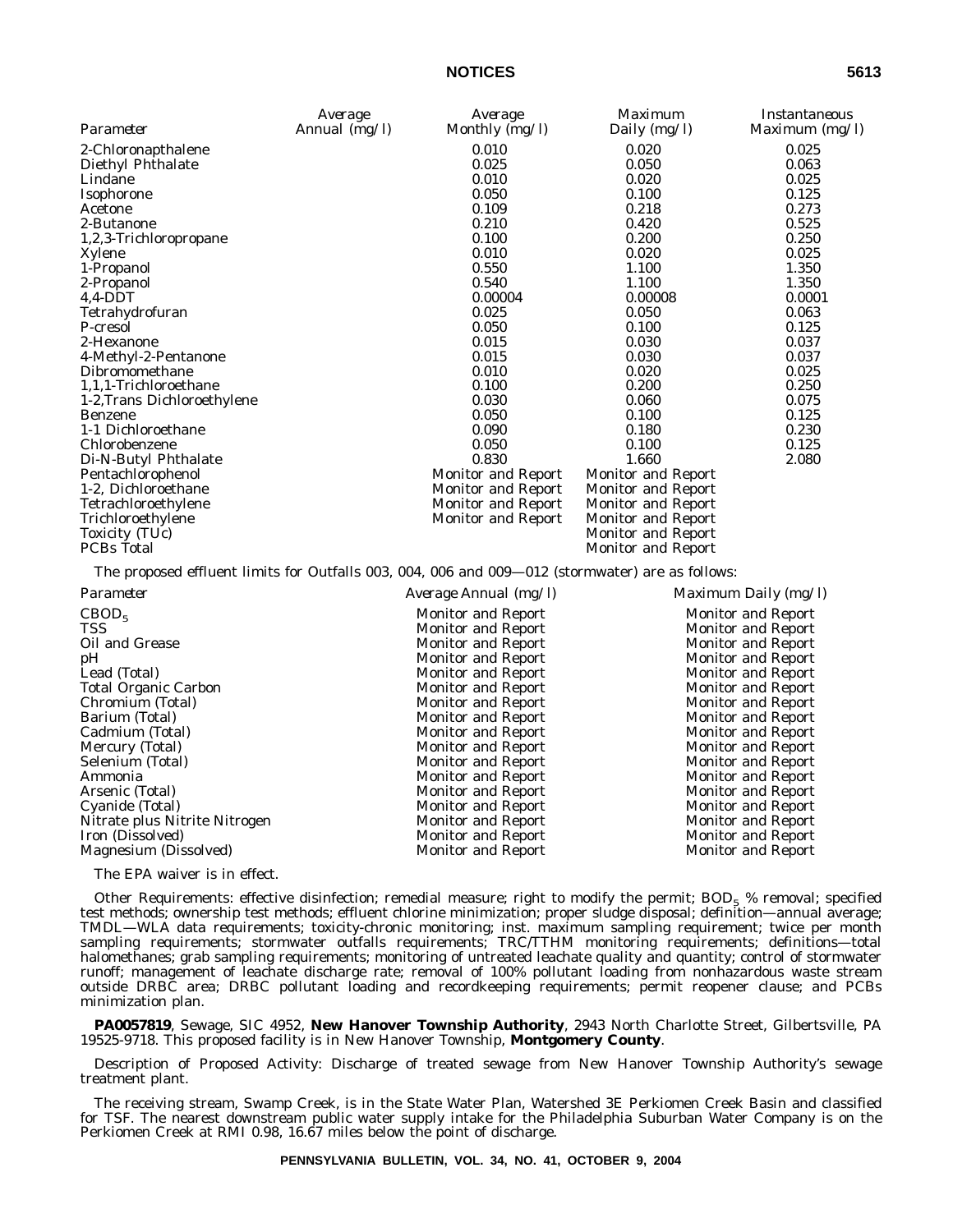The proposed effluent limits for Outfall 001 are based on a design flow of 0.825 million gallons per day.

| Average<br>Monthly (mg/l) | Average<br>Weekly $(mg/l)$ | <i>Maximum</i><br>Daily $(mg/l)$ | Instantaneous<br>Maximum $(mg/l)$ |
|---------------------------|----------------------------|----------------------------------|-----------------------------------|
|                           |                            |                                  |                                   |
| 20                        | 30                         |                                  | 40                                |
| 25                        | 40                         |                                  | 50                                |
| 30                        | 45                         |                                  | 60                                |
|                           |                            |                                  |                                   |
| 4.0                       |                            |                                  | 8.0                               |
| 12.0                      |                            |                                  | 24.0                              |
|                           |                            |                                  |                                   |
| 2.0                       |                            |                                  | 4.0                               |
| 5.0 minimum               |                            |                                  |                                   |
| $200 \#$ Col/100 ml       |                            |                                  |                                   |
| 6.0 minimum               |                            |                                  | 9.0                               |
|                           |                            |                                  |                                   |

In addition to the effluent limits, the permit contains the following major special conditions: remedial measures; no stormwater; sewage sludge disposal; TMDL/WLA analysis; laboratory certification; and operations and maintenance plan.

*Northeast Region: Water Management Program Manager, 2 Public Square, Wilkes-Barre, PA 18711-0790.*

**PA0064351**, Industrial, **Keystone Potato Products, LLC**, P. O. Box 27, Hegins, PA 17938-0027. This proposed facility is in Frailey Township, **Schuylkill County**.

Description of Proposed Activity: Application for NPDES permit to discharge industrial waste from a potato dehydration facility.

The receiving stream, Middle Creek, is in the State Water Plan watershed no. 7D and classified for CWF. The nearest downstream public water supply intake for the Pennsylvania American Water Company is on the Swatara Creek, approximately 30 miles below the point of discharge.

The proposed effluent limits for Outfall 301 based on a batch discharge design flow rate of 1.035 MGD. The design flow is 0.142 MGD.

|                                                                | <i>Mass</i> $(lb/day)$    |                                                 | <i>Concentration</i> ( $mg/l$ ) |                           |
|----------------------------------------------------------------|---------------------------|-------------------------------------------------|---------------------------------|---------------------------|
| Parameter                                                      | Average<br><b>Monthly</b> | Maximum<br>Daily                                | Average<br><b>Monthly</b>       | <i>Maximum</i><br>Daily   |
| BOD <sub>5</sub>                                               | 68                        | 136                                             | 7.8                             | 15.7                      |
| <b>Total Suspended Solids</b><br><b>Total Dissolved Solids</b> | 220                       | 440                                             | 25<br>526                       | 50<br>796                 |
| pH<br>Dissolved Oxygen                                         |                           | 6 to 9 at all times<br>minimum 5.0 at all times |                                 |                           |
| <b>Total Iron</b>                                              |                           |                                                 |                                 | <b>Monitor and Report</b> |

*Southcentral Region: Water Management Program Manager, 909 Elmerton Avenue, Harrisburg, PA 17110, (717) 705-4707.*

**PA0007625**, SIC Codes 3949, 3944 and 3089, Industrial Waste, **Hedstrom Corporation**, P. O. Box 432, Bedford, PA 15522-0432. This application is for renewal of an NPDES permit for an existing discharge of treated industrial waste to Raystown Branch Juniata River in Bedford Township, **Bedford County**.

The receiving stream is classified for TSF, recreation, water supply and aquatic life. For the purpose of evaluating effluent requirements for TDS,  $NO<sub>2</sub>$ -NO<sub>3</sub>, fluoride and phenolics, the existing downstream potable water supply intake considered during the evaluation was the Saxton Municipal Water Authority on the Raystown Branch Juniata River, approximately 49 miles downstream. The discharge is not expected to affect the water supply.

The proposed effluent limits for Outfall 001 for a design flow of 0.050 MGD are:

| Parameter                                                        | Average<br>Monthly (mg/l) | <i>Maximum</i><br>Daily $(mg/l)$                                                          | Instantaneous<br>Maximum (mg/l) |
|------------------------------------------------------------------|---------------------------|-------------------------------------------------------------------------------------------|---------------------------------|
| pH<br><b>Total Suspended Solids</b><br><b>CBOD</b><br><b>COD</b> | 30                        | from 6.0 to 9.0 inclusive<br>60<br><b>Monitor and Report</b><br><b>Monitor and Report</b> | 75                              |
| Oil and Grease                                                   | 15                        |                                                                                           | 30                              |
| <b>Total Cadmium</b>                                             | 0.14                      | 0.29                                                                                      | 0.37                            |
| <b>Total Chromium</b>                                            | 1.71                      | 2.77                                                                                      | 3.46                            |
| <b>Total Copper</b>                                              | 0.46                      | 0.92                                                                                      | 1.15                            |
| Total Lead                                                       | 0.43                      | 0.86                                                                                      | 1.07                            |
| <b>Total Nickel</b>                                              | 2.38                      | 4.76                                                                                      | 5.95                            |
| <b>Total Silver</b>                                              | 0.13                      | 0.27                                                                                      | 0.34                            |
| <b>Total Zinc</b>                                                | 1.48                      | 2.96                                                                                      | 3.70                            |

**PENNSYLVANIA BULLETIN, VOL. 34, NO. 41, OCTOBER 9, 2004**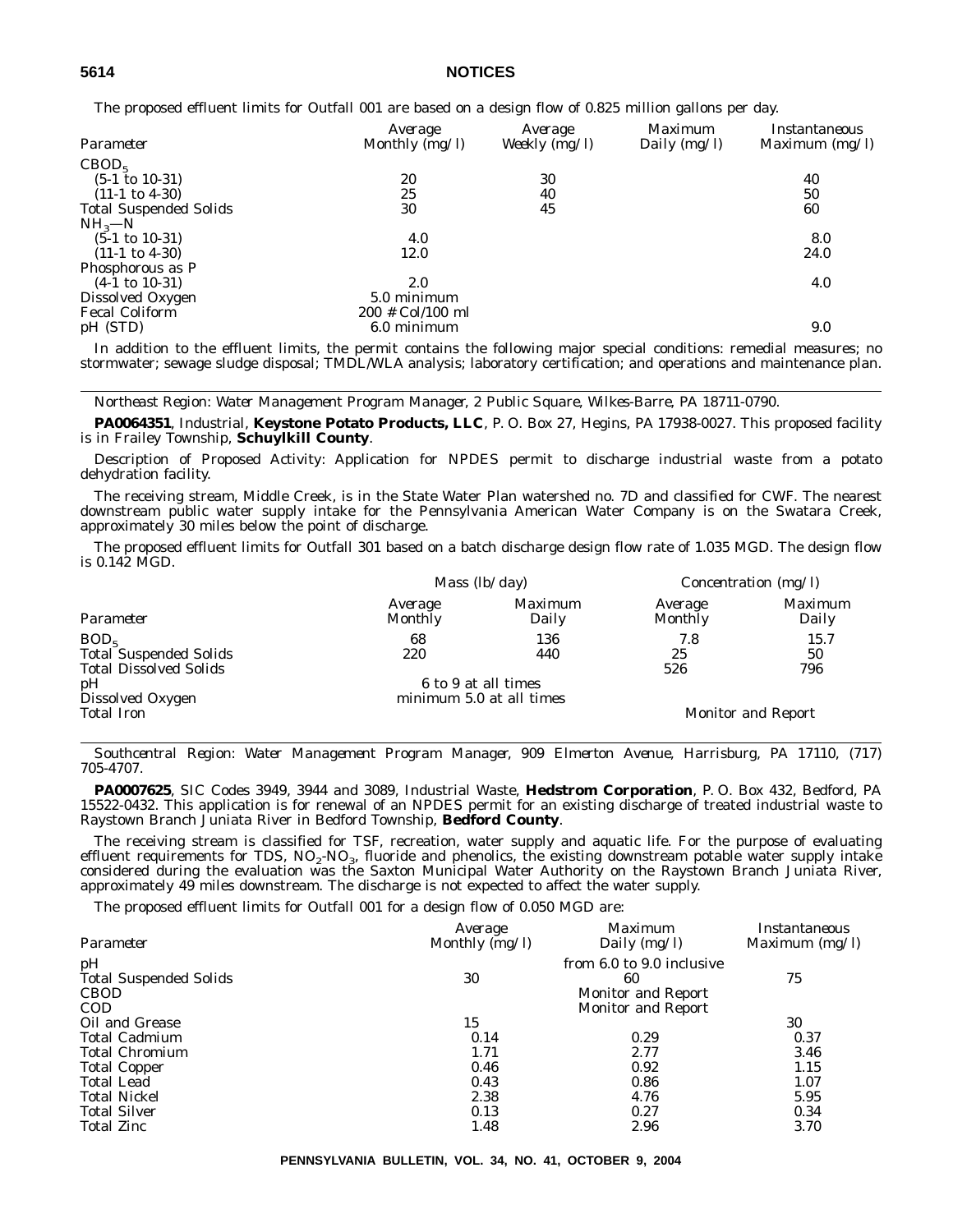| Parameter                                           | Average        | <i>Maximum</i> | Instantaneous  |
|-----------------------------------------------------|----------------|----------------|----------------|
|                                                     | Monthly (mg/l) | Daily $(mg/l)$ | Maximum (mg/l) |
| <b>Total Cyanide</b><br><b>Total Toxic Organics</b> | 0.65           | 2.13           |                |

The proposed effluent limits for Outfall 002 for a design flow of 0.020 MGD are:

| Parameter         | Average          | <i>Maximum</i>                                         | Instantaneous    |
|-------------------|------------------|--------------------------------------------------------|------------------|
|                   | Monthly $(mg/l)$ | Daily $(mg/l)$                                         | Maximum $(mg/l)$ |
| pН<br>Temperature |                  | from 6.0 to 9.0 inclusive<br><b>Monitor and Report</b> |                  |

Individuals may make an appointment to review the Department files on this case by calling the File Review Coordinator at (717) 705-4732.

The EPA waiver is in effect.

**PA0051781**, Industrial Waste, SIC Code 4941, **Reading Area Water Authority**, 815 Washington Street, Reading, PA 19601. This facility is in Ontelaunee Township, **Berks County**.

Description of activity: Renewal of an NPDES permit for a existing discharge of treated industrial waste.

The receiving stream, Maiden Creek, is in Watershed 3-C and classified for WWF, water supply, recreation and fish consumption. The nearest downstream public water supply intake is the Pottstown Borough on the Schuylkill River, approximately 30 miles downstream. The discharge is not expected to affect the water supply.

The proposed effluent limits for Outfall 001 based on a design flow of 3.0 MGD are:

|                                     | <i>Mass</i> $(lb/day)$ |                  | Concentration $(mg/l)$    |                               |                          |
|-------------------------------------|------------------------|------------------|---------------------------|-------------------------------|--------------------------|
| Parameter                           | Average<br>Monthly     | Maximum<br>Daily | Average<br><b>Monthly</b> | <i>Maximum</i><br>Daily       | Instantaneous<br>Maximum |
| <b>Total Suspended Solids</b><br>pH | 750                    | 1.500            | 30                        | 60<br>6.0 to 9.0 at all times | 75                       |
| <b>Total Residual Chlorine</b>      |                        |                  | 0.134                     | 0.439                         |                          |
| <b>Total Aluminum</b>               | 100                    | 200              | 4.0                       | 8.0                           | 10                       |
| <b>Total Manganese</b>              | 25                     | 50               | 1.0                       | 2.0                           | 2.5                      |
| <b>Total Iron</b>                   | 50                     | 100              | 2.0                       | 4.0                           | 5.0                      |

The proposed effluent limits for Outfall 002 based on a design flow of 0.26 MGD are:

|                                     | <i>Mass</i> $(lb/day)$ |                         | Concentration $(mg/l)$    |                               |                          |
|-------------------------------------|------------------------|-------------------------|---------------------------|-------------------------------|--------------------------|
| Parameter                           | Average<br>Monthly     | <i>Maximum</i><br>Daily | Average<br><b>Monthly</b> | Maximum<br>Daily              | Instantaneous<br>Maximum |
| <b>Total Suspended Solids</b><br>pH | 65                     | 130                     | 30                        | 60<br>6.0 to 9.0 at all times | 75                       |
| <b>Total Residual Chlorine</b>      |                        |                         | 0.134                     | 0.439                         |                          |
| <b>Total Aluminum</b>               | 8.67                   |                         | 4.0                       | 8.0                           | 10                       |
| <b>Total Manganese</b>              | 2.17                   | 2.34                    | 1.0                       | 2.0                           | 2.5                      |
| <b>Total Iron</b>                   | 2.34                   | 8.68                    | 2.0                       | 4.0                           | 5.0                      |

Individuals may make an appointment to review the Department files on this case by calling the File Review Coordinator at (717) 705-4732.

The EPA waiver is in effect.

*Southwest Region: Water Management Program Manager, 400 Waterfront Drive, Pittsburgh, PA 15222-4745.*

**PA0252701**, Industrial Waste, SIC, 4922, **Dominion Transmission, Inc.**, 1201 Pitt Street, Pittsburgh, PA 15221. This application is for issuance of an NPDES permit to discharge groundwater from the South Bend Compressor Station in South Bend Township, **Armstrong County**.

The following effluent limitations are proposed for discharge to the receiving waters, Crooked Creek, classified as a WWF with existing and/or potential uses for aquatic life, water supply and recreation. The first existing/proposed downstream potable water supply is the Buffalo Township Municipal Authority at Freeport, 29.4 miles below the discharge point.

*Outfall 001:* new discharge, design flow of 0.0025 mgd.

|                    |                    | <i>Mass</i> $(lb/day)$    |                           | <i>Concentration</i> ( $mg/l$ ) |                                 |  |
|--------------------|--------------------|---------------------------|---------------------------|---------------------------------|---------------------------------|--|
| Parameter          | Average<br>Monthly | Maximum<br>Daily          | Average<br><b>Monthly</b> | Maximum<br>Daily                | Instantaneous<br><i>Maximum</i> |  |
| Flow (MGD)         |                    | <b>Monitor and Report</b> |                           |                                 |                                 |  |
| <b>TSS</b><br>Iron |                    |                           | 35<br>3.5                 |                                 | 70<br>7.0                       |  |
|                    |                    |                           |                           |                                 |                                 |  |

**PENNSYLVANIA BULLETIN, VOL. 34, NO. 41, OCTOBER 9, 2004**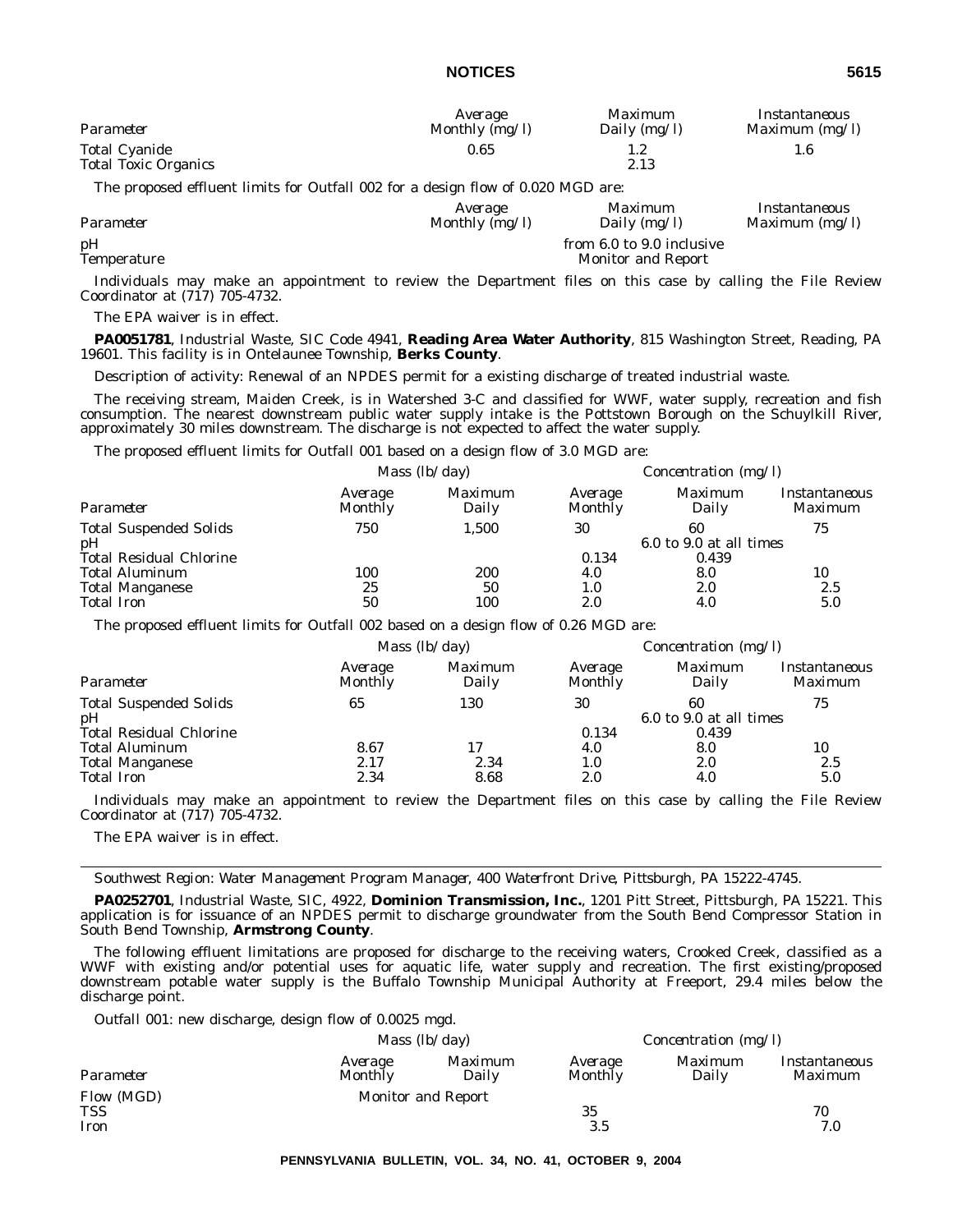|           | Mass $(lb/day)$    |                                        | Concentration $(mg/l)$ |                         |                                 |
|-----------|--------------------|----------------------------------------|------------------------|-------------------------|---------------------------------|
| Parameter | Average<br>Monthly | <i>Maximum</i><br>Dailv                | Average<br>Monthly     | <i>Maximum</i><br>Daily | Instantaneous<br><i>Maximum</i> |
| Manganese |                    |                                        | 2.0                    |                         | 4.0                             |
| pH        |                    | not less than 6.0 nor greater than 9.0 |                        |                         |                                 |

The EPA waiver is in effect.

**PA0035882**, Sewage, **S-2 Properties**, P. O. Box 24509, Pittsburgh, PA 15234. This application is for renewal of an NPDES permit to discharge treated sewage from the Placid Manor Mobile Home Park STP in Hempfield Township, **Westmoreland County**.

The following effluent limitations are proposed for discharge to the receiving waters, known as unnamed tributary of Little Sewickley Creek, which are classified as a TSF with existing and/or potential uses for aquatic life, water supply and recreation. The first downstream potable water supply intake from this facility is the Westmoreland County Municipal Authority, McKeesport Plant, on the Youghiogheny River.

*Outfall 001:* existing discharge, design flow of 0.015 mgd.

|                                                                                                                                            |                                                                                                                                                          |                   | Concentration (mg/l) |                                        |
|--------------------------------------------------------------------------------------------------------------------------------------------|----------------------------------------------------------------------------------------------------------------------------------------------------------|-------------------|----------------------|----------------------------------------|
| Parameter                                                                                                                                  | Average<br>Monthly                                                                                                                                       | Average<br>Weekly | Maximum<br>Daily     | <i>Instantaneous</i><br><i>Maximum</i> |
| CBOD <sub>5</sub><br><b>Suspended Solids</b><br>Ammonia Nitrogen                                                                           | 25<br>30                                                                                                                                                 |                   |                      | 50<br>60                               |
| $(5-1 \text{ to } 10-31)$<br>$(11-1 \text{ to } 4-30)$                                                                                     | $2.6\,$<br>5.0                                                                                                                                           |                   |                      | 5.2<br>10.0                            |
| <b>Fecal Coliform</b><br>$(5-1 \text{ to } 9-30)$<br>$(10-1 \text{ to } 4-30)$<br><b>Total Residual Chlorine</b><br>Dissolved Oxygen<br>pH | 200/100 ml as a geometric mean<br>2,000/100 ml as a geometric mean<br>0.06<br>not less than $6.0 \text{ mg/l}$<br>not less than 6.0 nor greater than 9.0 |                   |                      | 0.15                                   |

The EPA waiver is in effect.

**PA0094617**, Sewage, **Lawrence and Robbie Rose, Robbie Coal & Fuel, Inc.**, 1159 University Drive, Dunbar, PA 15431. This application is for renewal of an NPDES permit to discharge treated sewage from the Robbie Mobile Home Park STP in Georges Township, **Fayette County**.

The following effluent limitations are proposed for discharge to the receiving waters, known as unnamed tributary of York Run, which are classified as a WWF with existing and/or potential uses for aquatic life, water supply and recreation. The first downstream potable water supply intake from this facility is the Dunkard Valley Joint Municipal Authority.

*Outfall 001:* existing discharge, design flow of 0.03 mgd.

|                                                                                                                                            |                                                                                                                                                  |                   | Concentration (mg/l) |                                 |
|--------------------------------------------------------------------------------------------------------------------------------------------|--------------------------------------------------------------------------------------------------------------------------------------------------|-------------------|----------------------|---------------------------------|
| Parameter                                                                                                                                  | Average<br><b>Monthly</b>                                                                                                                        | Average<br>Weekly | Maximum<br>Daily     | <i>Instantaneous</i><br>Maximum |
| CBOD <sub>5</sub><br><b>Suspended Solids</b><br>Ammonia Nitrogen                                                                           | 10<br>25                                                                                                                                         |                   |                      | 20<br>50                        |
| $(5-1 \text{ to } 10-31)$<br>$(11-1 \text{ to } 4-30)$                                                                                     | 4.0<br>6.0                                                                                                                                       |                   |                      | 8.0<br>12.0                     |
| <b>Fecal Coliform</b><br>$(5-1 \text{ to } 9-30)$<br>$(10-1 \text{ to } 4-30)$<br><b>Total Residual Chlorine</b><br>Dissolved Oxygen<br>pH | 200/100 ml as a geometric mean<br>$2,000/100$ ml as a geometric mean<br>0.07<br>not less than 3.0 mg/l<br>not less than 6.0 nor greater than 9.0 |                   |                      | 0.15                            |

The EPA waiver is in effect.

**PA0218308**, Sewage, **Outside In School of Experiential Education**, R. R. 1, Box 293, Bolivar, PA 15923. This application is for renewal of an NPDES permit to discharge treated sewage from the Outside In School of Experiential Education STP in Fairfield Township, **Westmoreland County**.

The following effluent limitations are proposed for discharge to the receiving waters, known as unnamed tributary of Hannas Run, which are classified as a CWF with existing and/or potential uses for aquatic life, water supply and recreation. The first downstream potable water supply intake from this facility is the Latrobe Municipal Authority.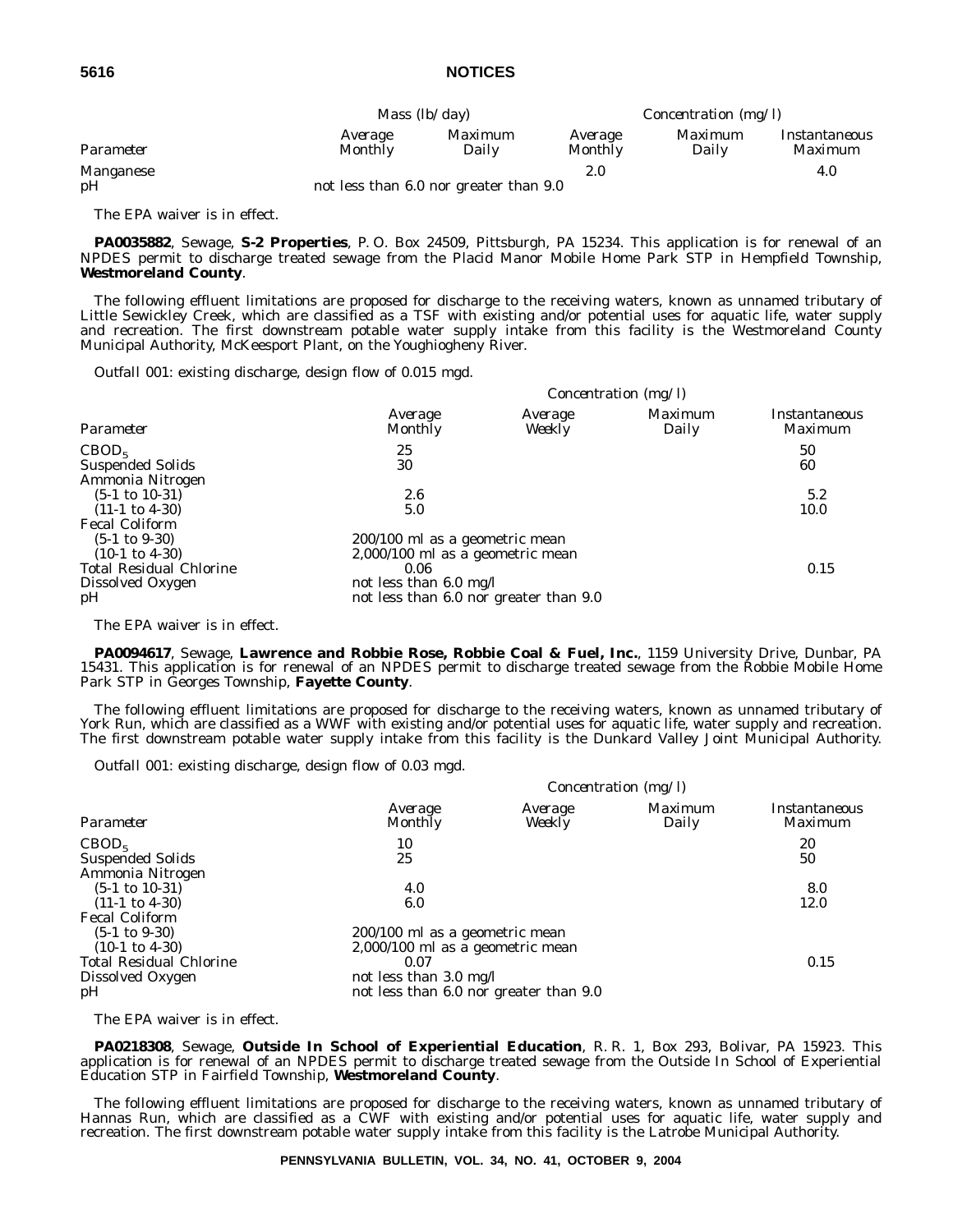*Concentration (mg/l)*

*Outfall 001:* existing discharge, design flow of 0.0045 mgd.

|                                |                                        |                   | $C$ <i>unchu ation <math>(\text{mg}/\textit{I})</math></i> |                          |
|--------------------------------|----------------------------------------|-------------------|------------------------------------------------------------|--------------------------|
| Parameter                      | Average<br>Monthly                     | Average<br>Weekly | Maximum<br>Daily                                           | Instantaneous<br>Maximum |
| CBOD <sub>5</sub>              | 25                                     |                   |                                                            | 50                       |
| <b>Suspended Solids</b>        | 30                                     |                   |                                                            | 60                       |
| Ammonia Nitrogen               |                                        |                   |                                                            |                          |
| $(5-1 \text{ to } 10-31)$      | 6.5                                    |                   |                                                            | 13.0                     |
| $(11-1 \text{ to } 4-30)$      | 19.5                                   |                   |                                                            | 39.0                     |
| <b>Fecal Coliform</b>          |                                        |                   |                                                            |                          |
| $(5-1 \text{ to } 9-30)$       | 200/100 ml as a geometric mean         |                   |                                                            |                          |
| $(10-1 \text{ to } 4-30)$      | 2,000 as a geometric mean              |                   |                                                            |                          |
| <b>Total Residual Chlorine</b> | 1.0                                    |                   |                                                            | 2.5                      |
| Dissolved Oxygen               | not less than 4.0 mg/l                 |                   |                                                            |                          |
| pH                             | not less than 6.0 nor greater than 9.0 |                   |                                                            |                          |
| The EPA waiver is in effect.   |                                        |                   |                                                            |                          |

*Northwest Region: Water Management Program Manager, 230 Chestnut Street, Meadville, PA 16335-3481.*

**PA0024571**, Sewage, **Cranberry Township, Brush Creek WPCF**, 2525 Rochester Road, Suite 400, Cranberry, PA 16066-6499. This proposed facility is in Cranberry Township, **Butler County**.

Description of Proposed Activity: Renewal of an existing discharge of treated sewage.

For the purpose of evaluating effluent requirements for TDS,  $NO<sub>2</sub>$ - $NO<sub>3</sub>$ , fluoride, phenolics, sulfate and chloride, the existing/proposed downstream potable water supply (stream and public water supplier) considered during the evaluation is the Beaver Falls Municipal Authority—Eastvale Plant intake on the Beaver River at Eastvale, approximately 27 miles below point of discharge.

The receiving streams, Brush Creek (Outfalls 001 and 005) and UNT—Brush Creek (Outfalls 002—004), are in watershed 20-C and classified for WWF, aquatic life, water supply and recreation.

The proposed effluent limits for Outfall 001 are based on a design flow of 4.5 MGD.

|                                | Loadings                           |                                    | Concentrations                         |                            |                                 |
|--------------------------------|------------------------------------|------------------------------------|----------------------------------------|----------------------------|---------------------------------|
| Parameter                      | Average<br>Monthly $(lb/day)$      | Average<br>Weekly $(l\bar{b}/day)$ | Average<br>Monthly $\overline{(mg/l)}$ | Average<br>Weekly $(mg/l)$ | Instantaneous<br>Maximum (mg/l) |
| Flow (MGD)                     | XX                                 | XX                                 |                                        |                            |                                 |
| CBOD <sub>5</sub>              |                                    |                                    |                                        |                            |                                 |
| $(5-1 \text{ to } 10-31)$      | 375                                | 563                                | 10                                     | 15                         | 20                              |
| $(11-1 \text{ to } 4-30)$      | 751                                | 1,126                              | 20                                     | 30                         | 40                              |
| <b>Total Suspended Solids</b>  | 1,126                              | 1,689                              | 30                                     | 45                         | 60                              |
| $NH_{3}-N$                     |                                    |                                    |                                        |                            |                                 |
| $(5-1 \text{ to } 10-31)$      | 75.1                               |                                    | 2                                      |                            | 4                               |
| $(11-1 \text{ to } 4-30)$      | 188                                |                                    | $\overline{5}$                         |                            | 10                              |
| <b>Fecal Coliform</b>          |                                    |                                    |                                        |                            |                                 |
| $(5-1 \text{ to } 9-30)$       |                                    |                                    | 200/100 ml as a geometric average      |                            |                                 |
| $(10-1 \text{ to } 4-30)$      | 2,200/100ml as a geometric average |                                    |                                        |                            |                                 |
| <b>Total Residual Chlorine</b> |                                    |                                    | 0.18                                   |                            | 0.59                            |
| Dissolved Oxygen               |                                    |                                    | minimum of 5 mg/l at all times         |                            |                                 |
| Phosphorus as "P"              | 75.1                               |                                    |                                        |                            | 4                               |
| pH                             |                                    |                                    | 6.0 to 9.0 standard units at all times |                            |                                 |

The proposed effluent limits for Outfalls 002—004 are based on a design flow of n/a MGD.

|            | Loadings                    |                            | Concentrations            |                          |                                   |
|------------|-----------------------------|----------------------------|---------------------------|--------------------------|-----------------------------------|
| Parameter  | Average<br>Monthly (lb/day) | Average<br>Weekly (lb/day) | Average<br>Monthly (mg/l) | Average<br>Weekly (mg/l) | Instantaneous<br>Maximum $(mg/l)$ |
| Flow (MGD) |                             |                            |                           |                          |                                   |

This discharge shall comply with the effluent limitations as required for Outfall 001.

The proposed effluent limits for Outfall 005 are based on a design flow of n/a MGD.

|           | Loadings                    |         | Concentrations                            |                          |                                 |
|-----------|-----------------------------|---------|-------------------------------------------|--------------------------|---------------------------------|
| Parameter | Average<br>Monthly (lb/day) | Average | Average<br>Weekly (lb/day) Monthly (mg/l) | Average<br>Weekly (mg/l) | Instantaneous<br>Maximum (mg/l) |
|           |                             |         |                                           |                          |                                 |

The discharge shall consists of uncontaminated stormwater runoff from the treatment plant site.

XX—Monitor and report on monthly DMRs.

The EPA waiver is not in effect.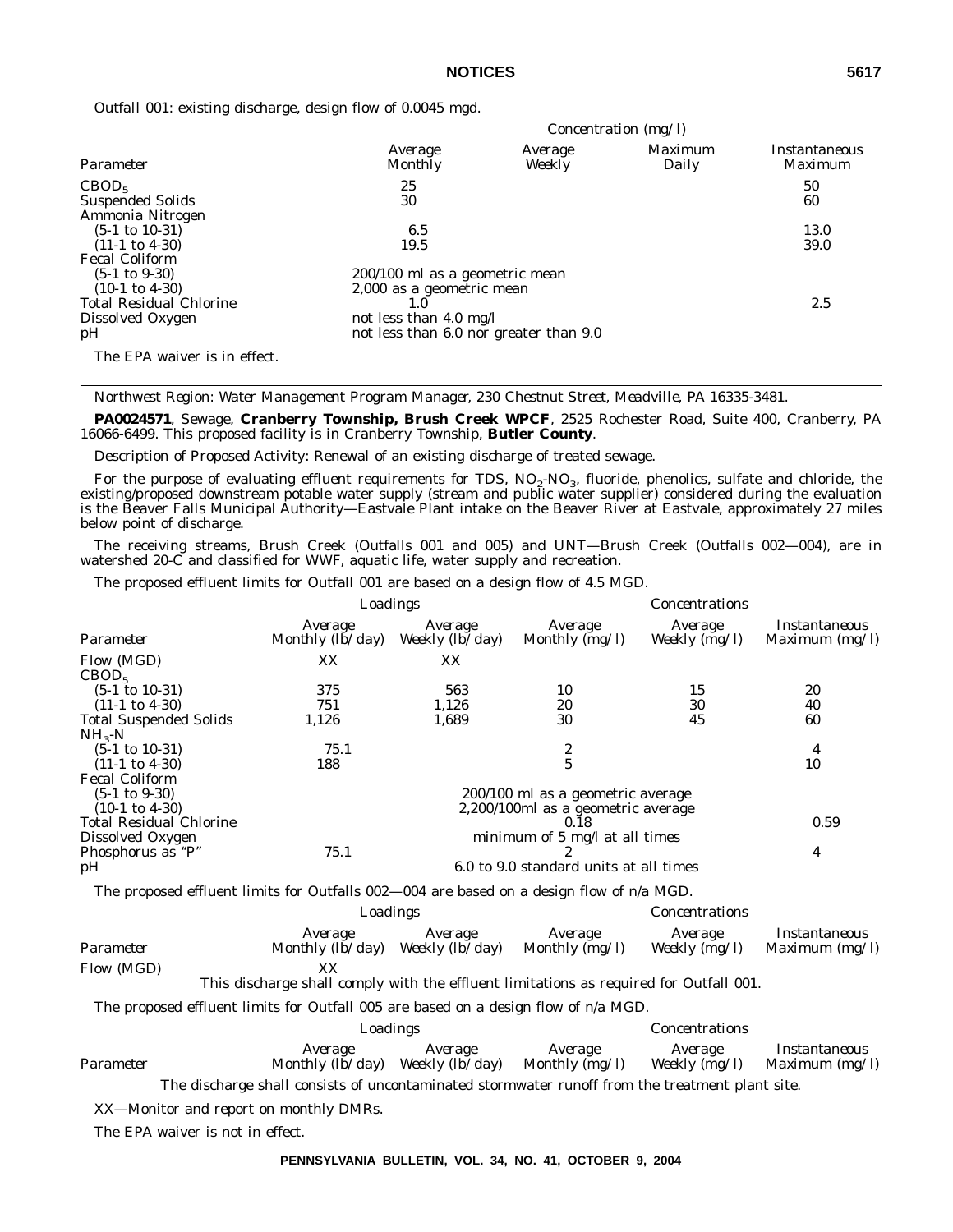# **III. WQM Industrial Waste and Sewerage Applications under The Clean Streams Law (35 P. S. §§ 691.1— 691.1001)**

*Southcentral Region: Water Management Program Manager, 909 Elmerton Avenue, Harrisburg, PA 17110, (717) 705-4707.*

**WQM Permit No. 3601405 Amendment 04-2**, Sewerage, **Black Rock Retreat Association**, 1345 Kirkwood Pike, Quarryville, PA 17566. This proposed facility is in Colerain Township, **Lancaster County**.

Description of Proposed Action/Activity: Authorization for medications to the wastewater treatment facility.

**WQM Permit No. 2186430 Amendment 04-1**, Sewerage, **Nelson Mobile Home Park**, 16 Betty Nelson Court, Lot 8, Carlisle, PA 17013. This proposed facility is in Lower Franklin Township, **Cumberland County**.

Description of Proposed Action/Activity: Authorization for the installation of a tertiary filter.

**WQM Permit No. 3604203**, CAFO, **Ron Kreider, Kreider Farms**, 1461 Lancaster Road, Manheim, PA 17545. This proposed facility is in Penn Township, **Lancaster County**.

Description of Proposed Action/Activity: Authorization for the installation of two HDPE liners in existing earthen manure lagoons.

*Southwest Region: Water Management Program Manager, 400 Waterfront Drive, Pittsburgh, PA 15222-4745.*

**WQM Permit No. 6504203**, Industrial Waste, **Elliott Turbomachinery Company Inc.**, 901 North Fourth Street, Jeannette, PA 15644-0800. This proposed facility is in Jeannette City, **Westmoreland County**.

Description of Proposed Action/Activity: Application for the construction and operation of an industrial wastewater treatment facility to serve the Elliott Turbomachinery Co.

**WQM Permit No. 0304401**, Sewerage, **Kittanning Borough Municipal Authority**, 300 South McKean Street, Kittanning, PA 16201. This proposed facility is in Kittanning Borough, **Armstrong County**.

Description of Proposed Action/Activity: Application for the construction and operation of a Phase I sewer separation to serve Kittanning Borough.

**WQM Permit No. 6572410-A2**, Sewerage, **Western Westmoreland Municipal Authority**, 12441 Route 993, North Huntingdon, PA 15642. This proposed facility is in North Huntingdon Township, **Westmoreland County**.

Description of Proposed Action/Activity: Application for proposed improvements at the Authority's Brush Creek Wastewater Treatment Plant.

The Pennsylvania Infrastructure Investment Authority, which administers the Commonwealth's State Revolving Fund, has been identified as a possible funding source. The Department's review of the sewage facilities plan revision has not identified any significant environmental impacts resulting from this proposal.

## **IV. NPDES Applications for Stormwater Discharges from MS4**

### **V. Applications for NPDES Waiver Stormwater Discharges from MS4**

## **VI. NPDES Individual Permit Applications for Discharges of Stormwater Associated with Construction Activities**

*Southeast Region: Water Management Program Manager, 2 East Main Street, Norristown, PA 19401. NPDES Permit*

| No.          | <b>Applicant Name and Address</b>                                                                                 | County | Municipality     | <i>Receiving Water/Use</i>                |
|--------------|-------------------------------------------------------------------------------------------------------------------|--------|------------------|-------------------------------------------|
| PAI010904015 | Gorski Engineering<br><b>Pulse Technologies Development</b><br>1 Iron Bridge Drive<br>Collegeville, PA 19426-2042 | Bucks  | Milford Township | Unnamed tributary<br>Molasses Creek<br>HQ |

*Northeast Region: Water Management Program Manager, 2 Public Square, Wilkes-Barre, PA 18711-0790.*

*Monroe County Conservation District: 8050 Running Valley Road, Stroudsburg, PA 18360, (570) 629-3060. NPDES Permit*

| No.          | <b>Applicant Name and Address</b>                                                                         | County | Municipality                      | Receiving Water/Use                |
|--------------|-----------------------------------------------------------------------------------------------------------|--------|-----------------------------------|------------------------------------|
| PAI024504023 | <b>Abeel Street Partners</b><br>5097 Milford Rd.<br>E. Stroudsburg, PA 18301                              | Monroe | Middle Smithfield<br>Township     | <b>Marshalls Creek</b><br>HQ-CWF   |
| PAI024504024 | Pocono Mountain School District<br>P. O. Box 200<br>Swiftwater, PA 18370                                  | Monroe | Paradise Township                 | <b>Swiftwater Creek</b><br>HQ-CWF  |
| PAI024504025 | Department of Transportation<br><b>Engineering District 5-0</b><br>1713 Lehigh St.<br>Allentown, PA 18103 | Monroe | Tobyhanna and Kidder<br>Townships | Tunkhannock Creek<br><b>HO-CWF</b> |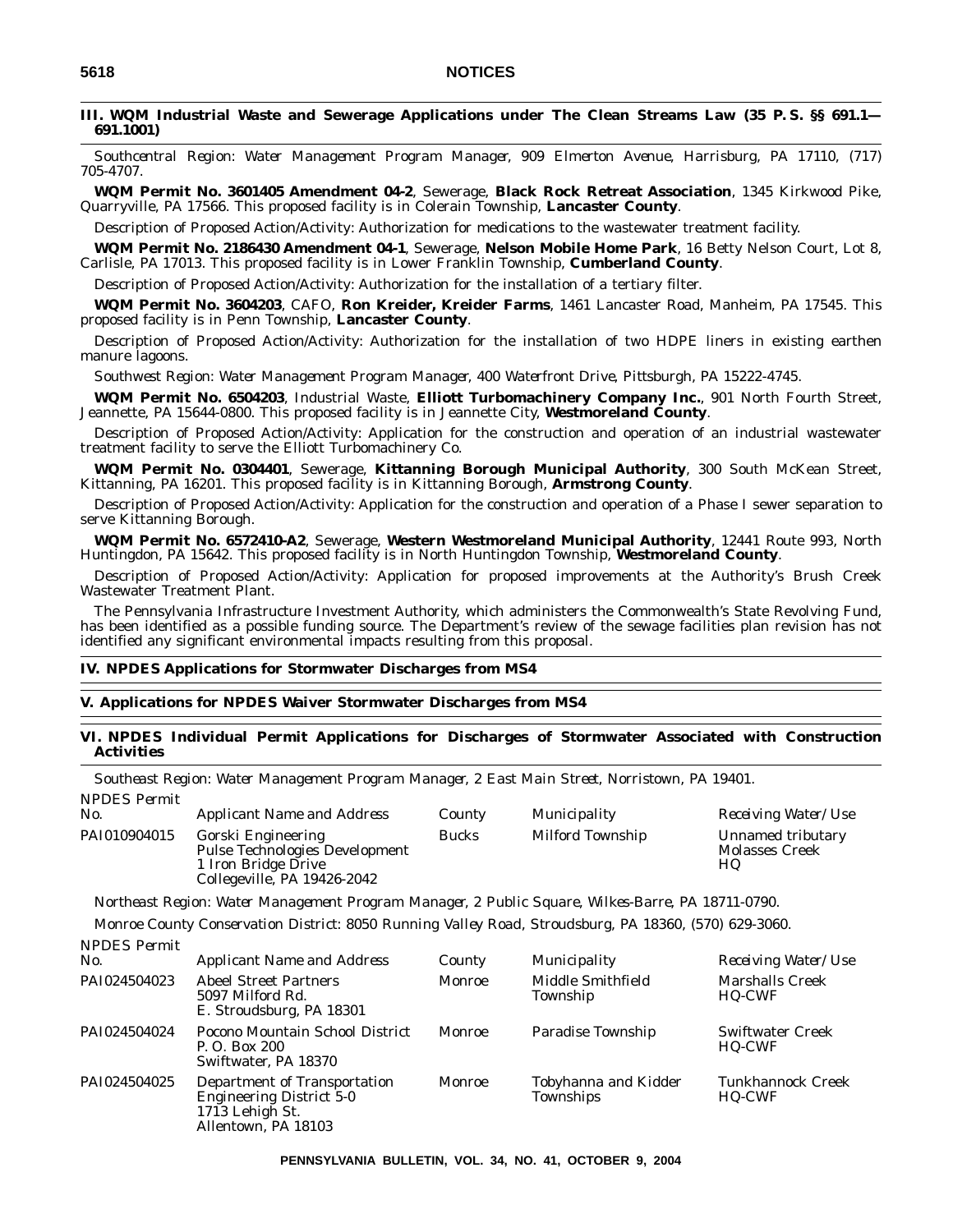|                                                                                                                                       | County                                                    |                             | Receiving Water/Use                                                                                                                                                                                                                                                                                                                                                                                                                                                                                                                                                                        |
|---------------------------------------------------------------------------------------------------------------------------------------|-----------------------------------------------------------|-----------------------------|--------------------------------------------------------------------------------------------------------------------------------------------------------------------------------------------------------------------------------------------------------------------------------------------------------------------------------------------------------------------------------------------------------------------------------------------------------------------------------------------------------------------------------------------------------------------------------------------|
| Shawnee Tabernacle Church<br>16 Carriage Square<br>Tobyhanna, PA 18466                                                                | <b>Monroe</b>                                             | <b>Coolbaugh Township</b>   | <b>Devils Hole Creek</b><br>EV                                                                                                                                                                                                                                                                                                                                                                                                                                                                                                                                                             |
|                                                                                                                                       |                                                           |                             |                                                                                                                                                                                                                                                                                                                                                                                                                                                                                                                                                                                            |
| <b>Applicant Name and Address</b>                                                                                                     | County                                                    | Municipality                | Receiving<br>Water/Use                                                                                                                                                                                                                                                                                                                                                                                                                                                                                                                                                                     |
| <b>William Eisel</b><br>Intermediate Unit 20<br>6 Danforth Drive<br>Easton, PA 18045-7899                                             |                                                           | <b>Bushkill Township</b>    | <b>Bushkill Creek</b><br><b>HQ-CWF</b>                                                                                                                                                                                                                                                                                                                                                                                                                                                                                                                                                     |
| Moravian College<br>Attn: Kimberly Sherr<br>1200 Main St.<br>Bethlehem, PA 18018                                                      |                                                           | <b>City of Bethlehem</b>    | <b>Monocacy Creek</b><br>HQ-CWF                                                                                                                                                                                                                                                                                                                                                                                                                                                                                                                                                            |
|                                                                                                                                       |                                                           |                             |                                                                                                                                                                                                                                                                                                                                                                                                                                                                                                                                                                                            |
| <b>Applicant Name and Address</b>                                                                                                     | County                                                    | Municipality                | <i>Receiving Water/Use</i>                                                                                                                                                                                                                                                                                                                                                                                                                                                                                                                                                                 |
| <b>Kidspeace Corporation</b><br>4085 Independence Dr.<br>Schnecksville, PA 18078                                                      | Lehigh                                                    | North Whitehall<br>Township | UNT to Jordan Creek<br><b>HQ-CWF, MF</b>                                                                                                                                                                                                                                                                                                                                                                                                                                                                                                                                                   |
|                                                                                                                                       |                                                           |                             |                                                                                                                                                                                                                                                                                                                                                                                                                                                                                                                                                                                            |
| <b>Applicant Name and Address</b>                                                                                                     | County                                                    | Municipality                | Receiving Water/Use                                                                                                                                                                                                                                                                                                                                                                                                                                                                                                                                                                        |
| <b>Black Rock Retreat Association</b><br>1345 Kirkwood Pike<br>Quarryville, PA 17566                                                  | Lancaster                                                 | <b>Colerain Township</b>    | West Branch Octoraro<br>Creek<br><b>HG-CWF, MF</b>                                                                                                                                                                                                                                                                                                                                                                                                                                                                                                                                         |
| Department of Transportation<br><b>Engineering District 8-0</b><br>Saville Stockpile Yard<br>2140 Herr Street<br>Harrisburg, PA 17103 | Perry                                                     | Saville Township            | <b>UNT</b> to Buffalo Creek<br><b>HQ-CWF</b>                                                                                                                                                                                                                                                                                                                                                                                                                                                                                                                                               |
|                                                                                                                                       |                                                           |                             |                                                                                                                                                                                                                                                                                                                                                                                                                                                                                                                                                                                            |
|                                                                                                                                       |                                                           |                             |                                                                                                                                                                                                                                                                                                                                                                                                                                                                                                                                                                                            |
| <b>Applicant Name and Address</b>                                                                                                     | County                                                    | Municipality                | <i>Receiving Water/Use</i>                                                                                                                                                                                                                                                                                                                                                                                                                                                                                                                                                                 |
| Department of Conservation and<br><b>Natural Resources</b><br><b>Bureau of State Parks</b><br>P.O. Box 8451                           | Potter                                                    | West Branch Township        | Lyman Run<br>HQ-CWF                                                                                                                                                                                                                                                                                                                                                                                                                                                                                                                                                                        |
|                                                                                                                                       | <b>Applicant Name and Address</b><br>Harrisburg, PA 17105 |                             | Municipality<br>Northampton County Conservation District: Greystone Building, Gracedale Complex, Nazareth, PA 18064-9211, (610)<br>Northampton<br>Northampton<br>Lehigh County Conservation District: Lehigh Ag. Ctr., Suite 102, 4184 Dorney Park Road, Allentown, PA 18104, (610)<br>Southcentral Region: Water Management Program Manager, 909 Elmerton Avenue, Harrisburg, PA 17110.<br>Northcentral Region: Water Management Program Manager, 208 West Third Street, Williamsport, PA 17701.<br>Potter County Conservation District: 107 Market St., Coudersport, PA, (814) 274-0396. |

PAG-12 CAFOs

PAG-13 Stormwater Discharges from MS4

# **PUBLIC WATER SUPPLY (PWS) PERMIT**

Under the Pennsylvania Safe Drinking Water Act (35 P. S. §§ 721.1—721.17), the following parties have applied for a PWS permit to construct or substantially modify a public water system.

Persons wishing to comment on a permit application are invited to submit a statement to the office listed before the application within 30 days of this public notice. Comments received within the 30-day comment period will be considered in the formulation of the final determinations regarding the application. Comments should include the name, address and telephone number of the writer and a concise statement to inform the Department of Environmental Protection (Department) of the exact basis of a comment and the relevant facts upon which it is based. A public hearing may be held after consideration of comments received during the 30-day public comment period.

Following the comment period, the Department will make a final determination regarding the proposed permit. Notice of this final determination will be published in the *Pennsylvania Bulletin* at which time this determi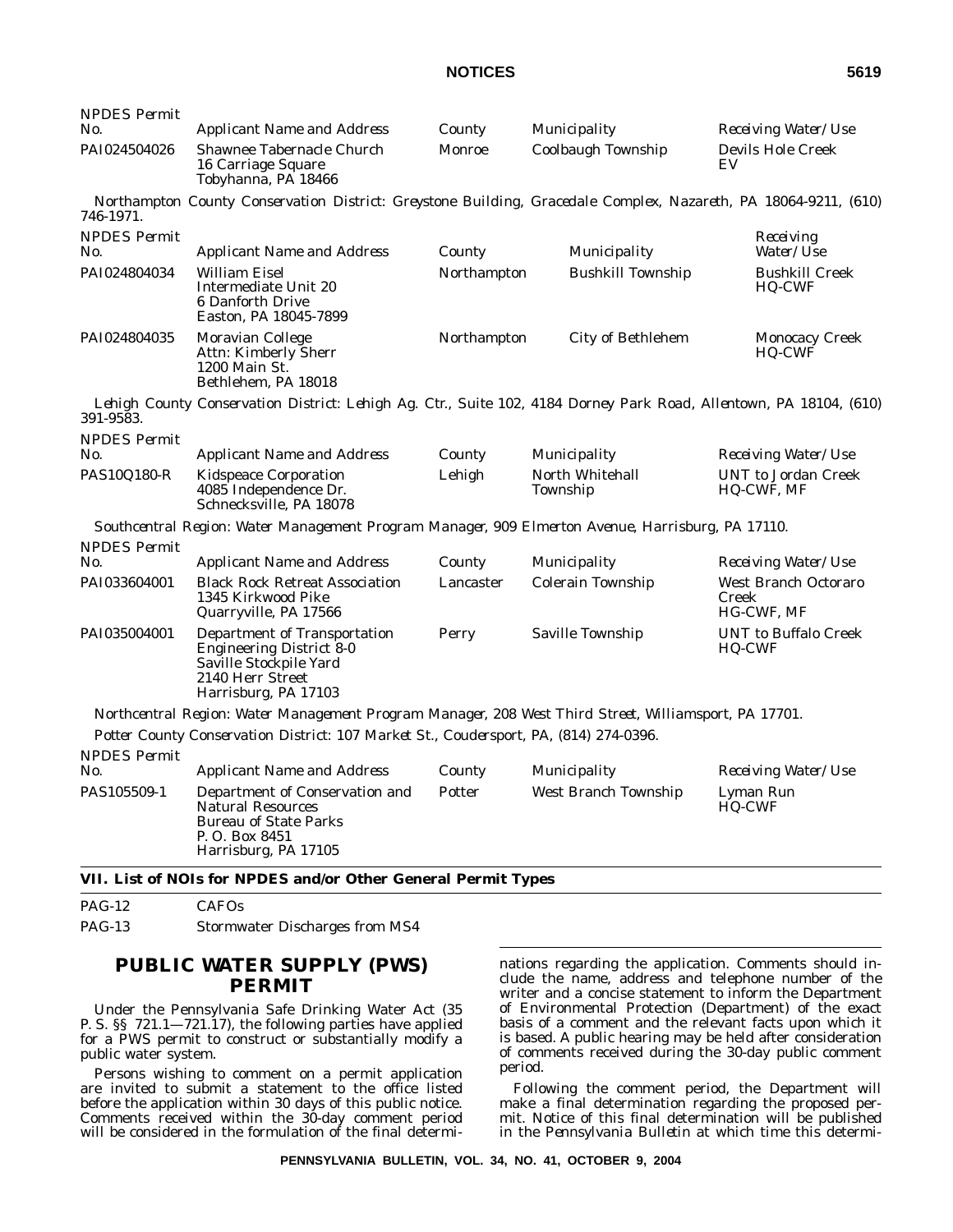nation may be appealed to the Environmental Hearing Board.

The permit application and any related documents are on file at the office listed before the application and are available for public review. Arrangements for inspection and copying information should be made with the office listed before the application.

Persons with a disability who require an auxiliary aid, service or other accommodations to participate during the 30-day public comment period should contact the office listed before the application. TDD users should contact the Department through the Pennsylvania AT&T Relay Service at (800) 654-5984.

## **SAFE DRINKING WATER**

### **Applications Received under the Pennsylvania Safe Drinking Water Act**

*Northeast Region: Water Supply Management Program Manager, 2 Public Square, Wilkes-Barre, PA 18711-0790.*

### **Permit No., Public Water Supply.**

| Applicant                           | <b>Rivers Edge Mobile Home</b><br>Park                                                                                   |
|-------------------------------------|--------------------------------------------------------------------------------------------------------------------------|
| Township or Borough                 | Lower Mt. Bethel Township                                                                                                |
| County                              | <b>Northampton</b>                                                                                                       |
| Responsible Official                | Arlene Tishuk, Owner<br>2129 Riverton Road<br>Bangor, PA 18013<br>$(610)$ 498-2131                                       |
| <b>Type of Facility</b>             | <b>Community Water System</b>                                                                                            |
| <b>Consulting Engineer</b>          | Brian D. Swanson, P. E.<br>Swanson Engineering, PC<br>435 Green Ridge Street<br>Scranton, PA 18509<br>$(570) 558 - 2727$ |
| <b>Application Received</b><br>Date | September 17, 2004                                                                                                       |
| <b>Description of Action</b>        | Application for construction of a<br>replacement well.                                                                   |

*Southcentral Region: Water Supply Management Program Manager, 909 Elmerton Avenue, Harrisburg, PA 17110.*

**Application No. 0504505 MA**, Minor Amendment, Public Water Supply.

| <b>Bedford Township Municipal</b><br>Applicant<br><b>Authority</b> |                                                                                                    | Public Water Supply.                |                                                                                             |  |
|--------------------------------------------------------------------|----------------------------------------------------------------------------------------------------|-------------------------------------|---------------------------------------------------------------------------------------------|--|
|                                                                    |                                                                                                    | Applicant                           | <b>Aqua Pennsylvani</b>                                                                     |  |
| Municipality                                                       | <b>Bedford Township</b>                                                                            | Municipality                        | Monroe Township                                                                             |  |
| County                                                             | <b>Bedford</b>                                                                                     | County                              | <b>Cumberland</b>                                                                           |  |
| <b>Responsible Official</b><br><b>Type of Facility</b>             | Owen K. Crist<br>P. O. Box 371<br>Bedford, PA 15522<br><b>PWS</b>                                  | <b>Responsible Official</b>         | Richard T. Subasic.<br>Vice President, Gen<br>204 East Sunbury S<br>Shamokin, PA 1787.      |  |
| <b>Consulting Engineer</b>                                         | Timothy A. Cooper, P. E.                                                                           | <b>Type of Facility</b>             | <b>PWS</b>                                                                                  |  |
|                                                                    | <b>Stiffler McGraw &amp; Associates</b><br>Inc.<br>19 N. Juniata Street<br>Hollidaysburg, PA 16648 | <b>Consulting Engineer</b>          | William A. LaDieu,<br><b>CET</b> Engineering Se<br>1240 N. Mountain F<br>Harrisburg, PA 171 |  |
| <b>Application Received</b><br>Date                                | September 15, 2004                                                                                 | <b>Application Received</b><br>Date | September 14, 2004                                                                          |  |
|                                                                    |                                                                                                    |                                     |                                                                                             |  |

| <b>Description of Action</b>                          | Installation of 6,075 LF of water<br>main, valves and five fire<br>hydrants to serve the Village of<br>Wolfsburg and surrounding area.                   |
|-------------------------------------------------------|----------------------------------------------------------------------------------------------------------------------------------------------------------|
| Application No.<br><b>Public Water Supply.</b>        | 3104502 MA, Minor Amendment,                                                                                                                             |
| Applicant                                             | <b>Petersburg Water Authority</b>                                                                                                                        |
| Municipality                                          | Petersburg Borough                                                                                                                                       |
| County                                                | <b>Huntingdon</b>                                                                                                                                        |
| Responsible Official                                  | Ralph L. Taylor, Board Membor<br>P.O. Box 257<br>Petersburg, PA 16669                                                                                    |
| <b>Type of Facility</b>                               | <b>PWS</b>                                                                                                                                               |
| <b>Consulting Engineer</b>                            | Mark V. Glenn, P. E.<br>Gwin, Dobson & Foreman, Inc.<br>3121 Fairway Dr.<br>Altoona, PA 16602-4475                                                       |
| <b>Application Received</b><br>Date                   | September 10, 2004                                                                                                                                       |
| <b>Description of Action</b>                          | Replacement of intake tower and<br>lines in reservoir.                                                                                                   |
| <b>Application No.</b><br><b>Public Water Supply.</b> | 0704501 MA, Minor Amendment,                                                                                                                             |
| Applicant                                             | <b>Altoona City Authority</b>                                                                                                                            |
| Municipality                                          | Logan Township                                                                                                                                           |
| County                                                | Blair                                                                                                                                                    |
| Responsible Official                                  | Mark A. Perry, Director of<br><b>Operations</b><br>20 Greenwood Road<br>Altoona, PA 16602-7114                                                           |
| <b>Type of Facility</b>                               | PWS                                                                                                                                                      |
| <b>Consulting Engineer</b>                            | Mark V. Glenn, P. E.<br>Gwin, Dobson & Foreman, Inc.<br>3121 Fairway Dr.<br>Altoona, PA16602-4475                                                        |
| <b>Application Received</b><br>Date                   | September 13, 2004                                                                                                                                       |
| <b>Description of Action</b>                          | Installation 7,325 feet of 12-inch<br>and 16-inch dutile iron waterline<br>and required appurtenances to<br>serve the proposed Logantown<br>Development. |
| Application No.<br><b>Public Water Supply.</b>        | 2104504 MA, Minor Amendment,                                                                                                                             |
| Applicant                                             | Aqua Pennsylvania Inc.                                                                                                                                   |
| Municipality                                          | Monroe Township                                                                                                                                          |
| County                                                | Cumberland                                                                                                                                               |
| Responsible Official                                  | Richard T. Subasic, Executive<br>Vice President, General Manager<br>204 East Sunbury Street<br>Shamokin, PA 17872                                        |
| Type of Facility                                      | PWS                                                                                                                                                      |
| <b>Consulting Engineer</b>                            | William A. LaDieu, P. E.<br><b>CET Engineering Services</b><br>1240 N. Mountain Road<br>Harrisburg, PA 17112                                             |

**PENNSYLVANIA BULLETIN, VOL. 34, NO. 41, OCTOBER 9, 2004**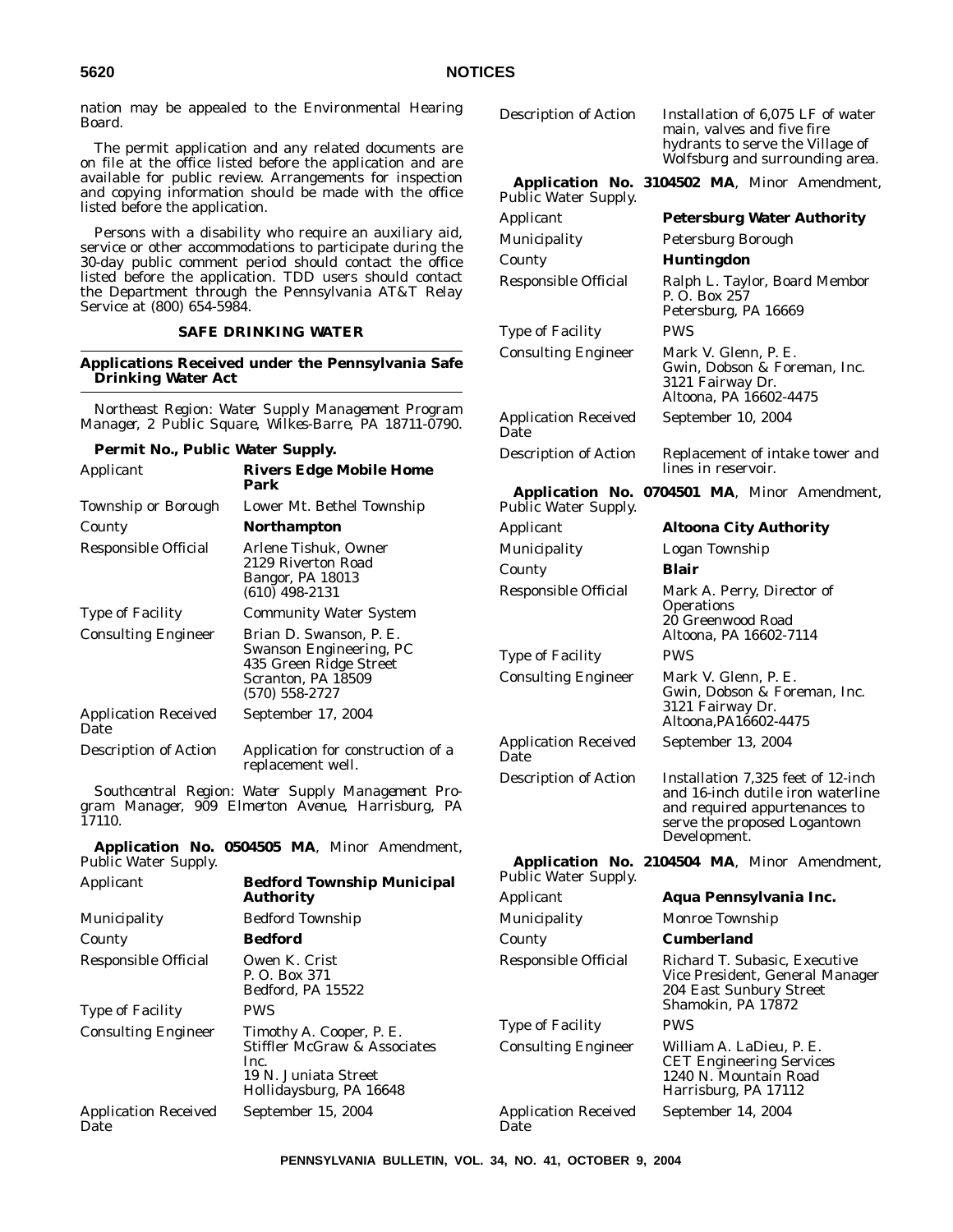## Description of Action This permit application is for a

280,000-gallon finished water storage tank at Aqua Pennsylvania, Inc.—White Rock Acres Water System.

*Central Office: Bureau Director, Water Supply and Wastewater Management, P. O. Box 8467, Harrisburg, PA 17105-8467.*

**Permit No. 9996274**, Public Water Supply.

| Applicant                           | <b>Garelick Farms of New</b><br><b>Jersey</b>              |
|-------------------------------------|------------------------------------------------------------|
| <b>Township or Borough</b>          | Burlington, NJ                                             |
| Responsible Official                | Eric A. Bayer, Plant Manager                               |
| <b>Type of Facility</b>             | <b>Out-of-State Bottled Water</b><br><b>System</b>         |
| <b>Application Received</b><br>Date | September 23, 2004                                         |
| <b>Description of Action</b>        | Applicant requesting a minor<br>permit amendment to change |

company name from Cumberland Farms, Inc. to Garelick Farms of New Jersey and to use the Temple Springs source in Williamstown Borough, Dauphin County. Bottled water to be sold in this Commonwealth under the brand names Spring Brook Farms Natural Spring Water, Nature's Pride Natural Spring Water, Tuscan Spring Water, Pathmark Natural Spring Water and Ideal Mountain Springs Naturally Refreshing Spring Water.

# **LAND RECYCLING AND ENVIRONMENTAL REMEDIATION**

### **UNDER ACT 2, 1995**

### **PREAMBLE 1**

**Acknowledgment of Notices of Intent to Remediate Submitted under the Land Recycling and Environmental Remediation Standards Act (35 P. S. §§ 6026.101—6026.908).**

Sections 302—305 of the Land Recycling and Environmental Remediation Standards Act (act) require the Department of Environmental Protection (Department) to publish in the *Pennsylvania Bulletin* an acknowledgment noting receipt of Notices of Intent to Remediate. An acknowledgment of the receipt of a Notice of Intent to Remediate is used to identify a site where a person proposes to, or has been required to, respond to a release of a regulated substance at a site. Persons intending to use the Background Standard, Statewide Health Standard, the Site-Specific Standard or who intend to remediate a site as a special industrial area must file a Notice of Intent to Remediate with the Department. A Notice of Intent to Remediate filed with the Department provides a brief description of the location of the site, a list of known or suspected contaminants at the site, the proposed remediation measures for the site and a description of the intended future use of the site. A person who demonstrates attainment of one, a combination of the cleanup standards or who receives approval of a special industrial

area remediation identified under the act will be relieved of further liability for the remediation of the site for any contamination identified in reports submitted to and approved by the Department. Furthermore, the person shall not be subject to citizen suits or other contribution actions brought by responsible persons not participating in the remediation.

Under sections  $304(n)(1)(ii)$  and  $305(c)(2)$  of the act, there is a 30-day public and municipal comment period for sites proposed for remediation using a Site-Specific Standard, in whole or in part, and for sites remediated as a special industrial area. This period begins when a summary of the Notice of Intent to Remediate is published in a newspaper of general circulation in the area of the site. For the sites identified, proposed for remediation to a Site-Specific Standard or as a special industrial area, the municipality within which the site is located may request to be involved in the development of the remediation and reuse plans for the site if the request is made within 30 days of the date specified. During this comment period, the municipality may request that the person identified as the remediator of the site develop and implement a public involvement plan. Requests to be involved and comments should be directed to the remediator of the site.

For further information concerning the content of a Notice of Intent to Remediate, contact the environmental cleanup program manager in the Department regional office before which the notice appears. If information concerning this acknowledgment is required in an alternative form, contact the community relations coordinator at the appropriate regional office. TDD users may telephone the Department through the AT&T Relay Service at (800) 654-5984.

The Department has received the following Notices of Intent to Remediate:

*Southeast Region: Environmental Cleanup Program Manager, 2 East Main Street, Norristown, PA 19401.*

**Chen Property**, Limerick Township, **Montgomery County**. Greg Van Hook, INTEX Environmental Group, Inc., 6205 Easton Rd., Pipersville, PA 18972 on behalf of Wu Chen, 26 West Ridge Pike, Limerick, PA 19468 has submitted a Notice of Intent to Remediate. Groundwater at the site has been impacted with MTBE as a result of a release or releases at the Limerick Mobil Service Station. The site is to be developed as a retail shopping center. A summary of the Notice of Intent to Remediate was reported to have been published in the *Times Herald* on August 16, 2004.

*Southcentral Region: Environmental Cleanup Program Manager, 909 Elmerton Avenue, Harrisburg, PA 17110.*

**Dura-Bond Pipe, LLC, formerly Bethlehem Steel Corporation**, Steelton Borough, **Dauphin County**. Alliance Environmental Services, Inc., 1414 North Cameron Street, Suite B, Harrisburg, PA 17130, on behalf of Capital Region Economic Development Corporation, 3211 North Front Street, Harrisburg, PA 17110 and Dura-Bond Pipe, LLC, 2716 South Front Street, Steelton, PA 17113, submitted a Notice of Intent to Remediate concerning remediation of site soils and groundwater contaminated with lead and arsenic, metals, VOCs and SVOCs. Dura-Bond proposes to continue operation of a steel pipe fabrication facility at this site. The applicant proposes to remediate the site as a Special Industrial Area.

**ITT Engineered Processed Solutions Group**, Borough of Columbia, **Lancaster County**. ENSR International, 2005 Cabot Boulevard West, Suite 100, Langhorne,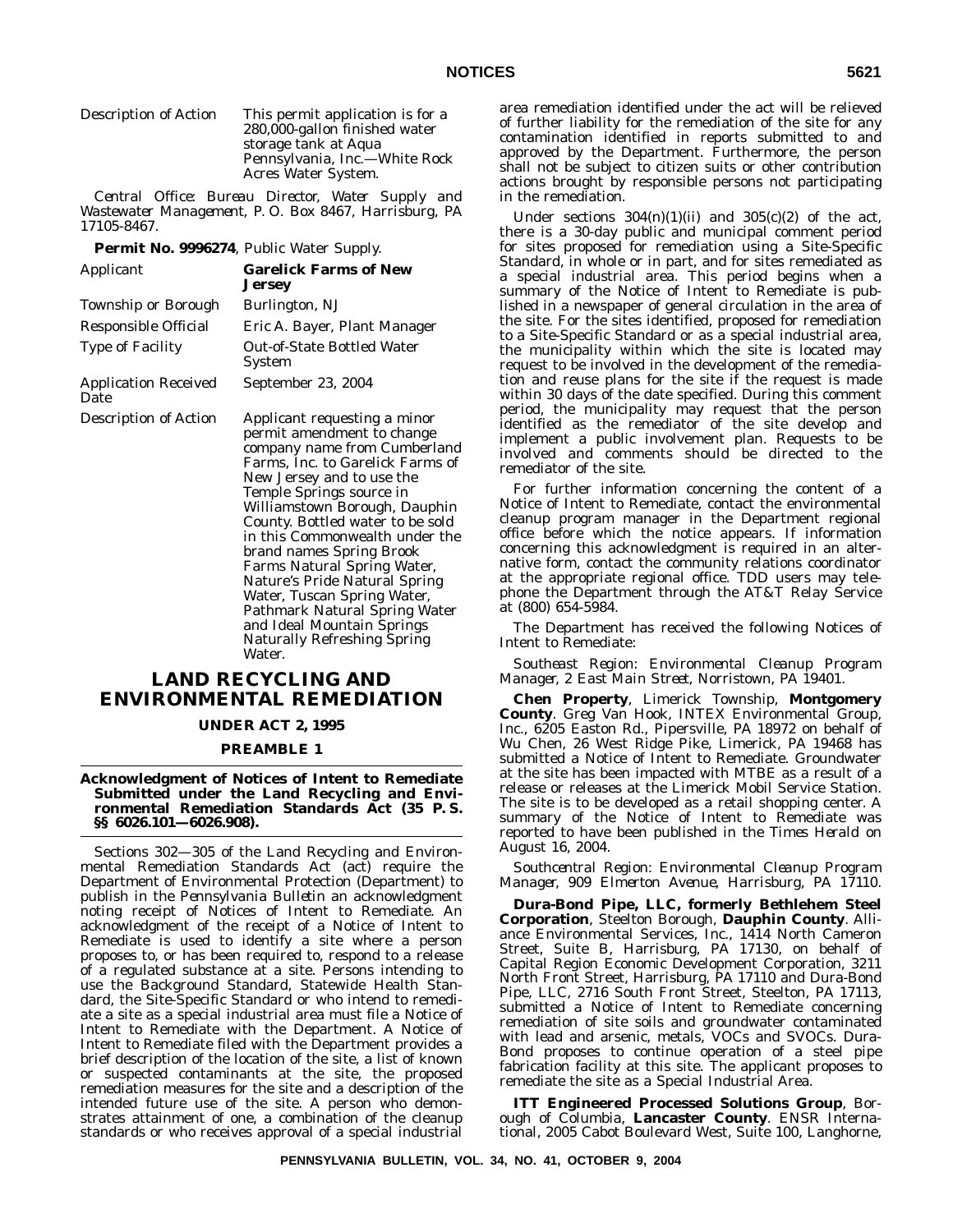PA 19047, on behalf of ITT Engineered Process Solutions Group, 10 Mountainview Road, Upper Saddle River, NJ 07458, submitted a Notice of Intent to Remediate site soils and groundwater contaminated with gasoline. The applicant seeks to remediate the site to a Statewide Health Standard.

**The Promenade at Carlisle**, Borough of Carlisle, **Cumberland County**. BL Companies, 830 Sir Thomas Court, Harrisburg, PA 17109, on behalf of Seven Gables Estates Partnership, c/o Landis & Black, 36 South Hanover Street, Carlisle, PA 17013, submitted a revised Notice of Intent to Remediate site soils and groundwater contaminated by diesel fuel from an underground storage tank. The applicant seeks to remediate the site to a combination of Statewide Health and Site-Specific Standards.

**Former Carlisle Shoe**, Swatara Township, **Dauphin County**. BL Companies, 830 Sir Thomas Court, Harrisburg, PA 17109, on behalf of Eshenaur's Fuel Inc., 2900 Herr Street, Harrisburg, PA 17103, submitted a Notice of Intent to Remediate site soils contaminated by fuel oil from an underground storage tank. The applicant seeks to remediate the site to a Statewide Health Standard.

**Laird Plastic**, Swatara Township, **Dauphin County**. Quad Three Group Inc., 72 Glenmaura National Boulevard, Moosic, PA 18507, on behalf of McCarthy Tire, 1111 Agnes Street, Harrisburg, PA 17104, submitted a Notice of Intent to Remediate site soil contaminated by no. 2 fuel oil from an underground storage tank. The future use of the property will be for warehousing of new tires. The applicant seeks to remediate the site to a Statewide Health Standard.

*Southwest Region: Environmental Cleanup Program Manager, 400 Waterfront Drive, Pittsburgh, PA 15222- 4745.*

**Koppers Wood Treating Facility (Former)**, Dunbar Township, **Fayette County**. Jeffrey R. Hale, P. G., Key Environmental, Inc., 1200 Arch Street, Suite 200, Carnegie, PA 15106 (on behalf of Kurt Paschl, Beazer East, Inc., c/o Three Rivers Management, Inc., One Oxford Centre, Suite 3000, Pittsburgh, PA 15219) has submitted a Notice of Intent to Remediate soil and groundwater contaminated with inorganics, other organics and PAHs. The applicant proposes to remediate the site to meet the Statewide Health and Site-Specific Standards. A summary of the Notice of Intent to Remediate was reported to have been published in the *Connellsville Daily Courier* on August 23, 2002

**Wheeling Pittsburgh Steel Corporation, Allenport Plant**, Allenport Borough, **Washington County**. David N. Olson, P. G., One Triangle Lane, Suite 200, Export, PA 15632-9255 (on behalf of Bud E. Smith, Wheeling-Pittsburgh Steel Corporation, 1134 Market Street, W9A, Wheeling, WV 26003) has submitted a Notice of Intent to Remediate soil and groundwater contaminated with organics and PCBs. The applicant proposes to remediate the site to meet the Site-Specific Standard.

## **INFECTIOUS AND CHEMOTHERAPEUTIC WASTE TRANSPORTER LICENSES**

**Applications received or withdrawn under the Solid Waste Management Act (35 P. S. §§ 6018.101—6018.1003), the act of July 13, 1988 (P. L. 525, No. 93) (35 P. S. §§ 6019.1—6019.6) and regulations to transport infectious and chemotherapeutic waste.**

*Central Office: Bureau of Land Recycling and Waste Management, Division of Hazardous Waste Management, P. O. Box 8471, Harrisburg, PA 17105-8471.*

*Renewal Applications Received*

**The Pennsylvania State University**, 6 Eisenhower Parking Deck, University Park, PA 16802-2116, License No. PA-HC0153. Received on September 22, 2004.

## **RESIDUAL WASTE GENERAL PERMITS**

**Applications Received under the Solid Waste Management Act, the Municipal Waste Planning, Recycling and Waste Reduction Act (53 P. S. §§ 4000.101—4000.1904) and residual waste regulations for a general permit to operate residual waste processing facilities and the beneficial use of residual waste other than coal ash.**

*Central Office: Division of Municipal and Residual Waste, Rachel Carson State Office Building, 14th Floor, 400 Market Street, Harrisburg, PA 17105-8472.*

**General Permit Application No. WMGR104. Vortex Recycling**, 526 S. Jefferson St., New Castle, PA 16101. The application covers processing of used oil filters. The proposed processing is limited to separation of waste oil and used oil filters and mechanical processing of used oil filters. The processing will lead to beneficial use of scrap metal and waste oil. The application was accepted by the Central Office on September 14, 2004.

Comments concerning the application should be directed to Ronald C. Hassinger, Chief, General Permits/ Beneficial Use Section, Division of Municipal and Residual Waste, Bureau of Land Recycling and Waste Management, P. O. Box 8472, Harrisburg, PA 17105-8472, (717) 787-7381. TDD users should contact the Department through the Pennsylvania Relay Service, (800) 654-5984. Public comments must be submitted within 60 days of this notice and may recommend revisions to and approval or denial of the application.

## **OPERATE WASTE PROCESSING OR DISPOSAL AREA OR SITE**

**Applications Received under the Solid Waste Management Act, the Municipal Waste Planning, Recycling and Waste Reduction Act and regulations to operate solid waste processing or disposal area or site.**

*Southeast Region: Regional Solid Waste Manager, 2 East Main Street, Norristown, PA 19401.*

**Permit Application No. 400510. GlaxoSmithKline Pharmaceuticals**, 900 River Rd., Conshohocken, PA 19428-2647, Upper Merion Township, **Montgomery County**. The application was received for a 10-year permit renewal for the reference facility. The application was received by the Southeast Regional Office on September 27, 2004.

*Southwest Region: Regional Solid Waste Manager, 400 Waterfront Drive, Pittsburgh, PA 15222-4745.*

**Permit ID No. 101571. Mostoller Landfill, Inc.**, 7095 Glades Pike, Somerset, PA 15501. Application for a major permit modification to expand the permit boundary of a municipal waste landfill in Brothers Valley and Somerset Townships, **Somerset County**, was received in the regional office on September 22, 2004.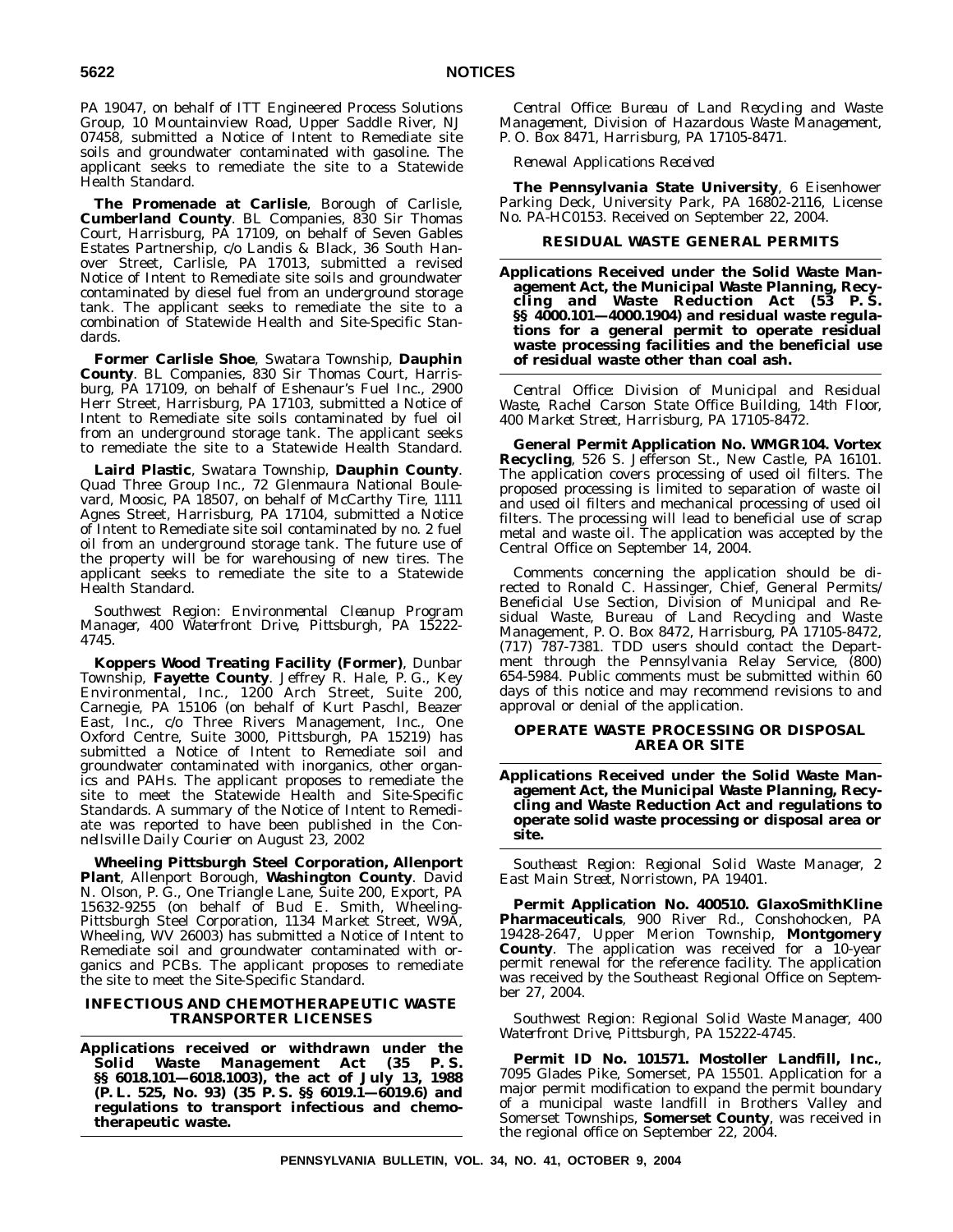**Applications Returned under the Solid Waste Management Act, the Municipal Waste Planning, Recycling and Waste Reduction Act and regulations to operate solid waste processing or disposal area or site.**

*Northeast Region: Regional Solid Waste Manager, 2 Public Square, Wilkes-Barre, PA 18711-0790.*

**Permit Application No. 100265. Grand Central Sanitary Landfill, Inc.**, 1963 Pen Argyl Road, Pen Argyl, PA 18072. On September 23, 2004, the regional office returned the original and copies of a Vegetative Cover Demonstration Project application for this municipal waste landfill in Plainfield Township, **Northampton County**. The regional office is presently monitoring a similar demonstration project, which will evaluate different types of permanent vegetative cover. At this time, the Department will not entertain another demonstration project, which is of a similar nature.

## **DETERMINATION FOR APPLICABILITY FOR MUNICIPAL WASTE GENERAL PERMITS**

**Applications for Determination of Applicability Received under the Solid Waste Management Act, the Municipal Waste Planning, Recycling and Waste Reduction Act and residual waste regulations for a general permit to operate residual waste processing facilities and/or the beneficial use of residual waste other than coal ash.**

*Central Office: Division of Municipal and Residual Waste, Rachel Carson State Office Building, 14th Floor, 400 Market Street, Harrisburg, PA 17105-8472.*

**General Permit Application No. WMGM001D002. Granger Energy of Honey Brook, LLC**, 16980 Wood Road, Lansing, MI 48906-1044. The Bureau of Land Recycling and Waste Management has received an application for a determination of applicability (DOA) under General Permit WMGM001. General Permit WMGM001D002 is for the processing and beneficial use of landfill gas, generated at Lanchester Landfill, as an alternate fuel to drive industrial boilers and residential furnaces. The Department determined the DOA application to be administratively complete on September 24, 2004.

Persons interested in obtaining more information about the general permit application should contact Ronald C. Hassinger, Chief, General Permits and Beneficial Use Section, Division of Municipal and Residual Waste, Bureau of Land Recycling and Waste Management, P. O. Box 8472, Harrisburg, PA 17105-8472, (717) 787- 7381. TDD users should contact the Department through the Pennsylvania Relay Service, (800) 654-5984.

# **AIR QUALITY**

## **PLAN APPROVAL AND OPERATING PERMIT APPLICATIONS**

## **NEW SOURCES AND MODIFICATIONS**

The Department of Environmental Protection (Department) has developed an ''integrated'' plan approval, State operating permit and Title V operating permit program. This integrated approach is designed to make the permitting process more efficient for the Department, the regulated community and the public. This approach allows the owner or operator of a facility to complete and submit all the permitting documents relevant to its application one time, affords an opportunity for public input and provides for sequential issuance of the necessary permits.

The Department has received applications for plan approvals and/or operating permits from the following facilities.

Copies of the applications, subsequently prepared draft permits, review summaries and other support materials are available for review in the regional office identified in this notice. Persons interested in reviewing the application files should contact the appropriate regional office to schedule an appointment.

Persons wishing to receive a copy of a proposed plan approval or operating permit must indicate their interest to the Department regional office within 30 days of the date of this notice and must file protests or comments on a proposed plan approval or operating permit within 30 days of the Department providing a copy of the proposed document to that person or within 30 days of its publication in the *Pennsylvania Bulletin*, whichever comes first. Interested persons may also request that a hearing be held concerning the proposed plan approval and operating permit. Comments or protests filed with the Department regional offices must include a concise statement of the objections to the issuance of the Plan approval or operating permit and relevant facts which serve as the basis for the objections. If the Department schedules a hearing, a notice will be published in the *Pennsylvania Bulletin* at least 30 days prior the date of the hearing.

Persons with a disability who wish to comment and require an auxiliary aid, service or other accommodation to participate should contact the regional office identified before the application. TDD users should contact the Department through the Pennsylvania AT&T Relay Service at (800) 654-5984.

Final plan approvals and operating permits will contain terms and conditions to ensure that the source is constructed and operating in compliance with applicable requirements in 25 Pa. Code Chapters 121—143, the Federal Clean Air Act (act) and regulations adopted under the act.

## **PLAN APPROVALS**

**Plan Approval Applications Received under the Air Pollution Control Act (35 P. S. §§ 4001—4015) and 25 Pa. Code Chapter 127, Subchapter B that may have special public interest. These applications are in review and no decision on disposition has been reached.**

*Northeast Region: Air Quality Program, 2 Public Square, Wilkes-Barre, PA 18711-0790; Mark Wejkszner, New Source Review Chief, (570) 826-2531.*

**35-318-088: Gentex Corp.** (P. O. Box 315, Carbondale, PA 18407) for construction of a coating line with atmospheric emissions to be controlled by an existing air cleaning device at their facility at 324 Main Street in Fell Township, **Lackawanna County**.

*Southcentral Region: Air Quality Program, 909 Elmerton Avenue, Harrisburg, PA 17110; Ronald Davis, New Source Review Chief, (717) 705-4702.*

**36-03076D: Martin Limestone, Inc.** (P. O. Box 550, Blue Ball, PA 17506) for modification of the existing limestone crushing plant at their Weaverland Quarry in East Earl Township, **Lancaster County**. The crushing plant is subject to 40 CFR Part 60, Subpart OOO— Standards of Performance for Nonmetallic Mineral Pro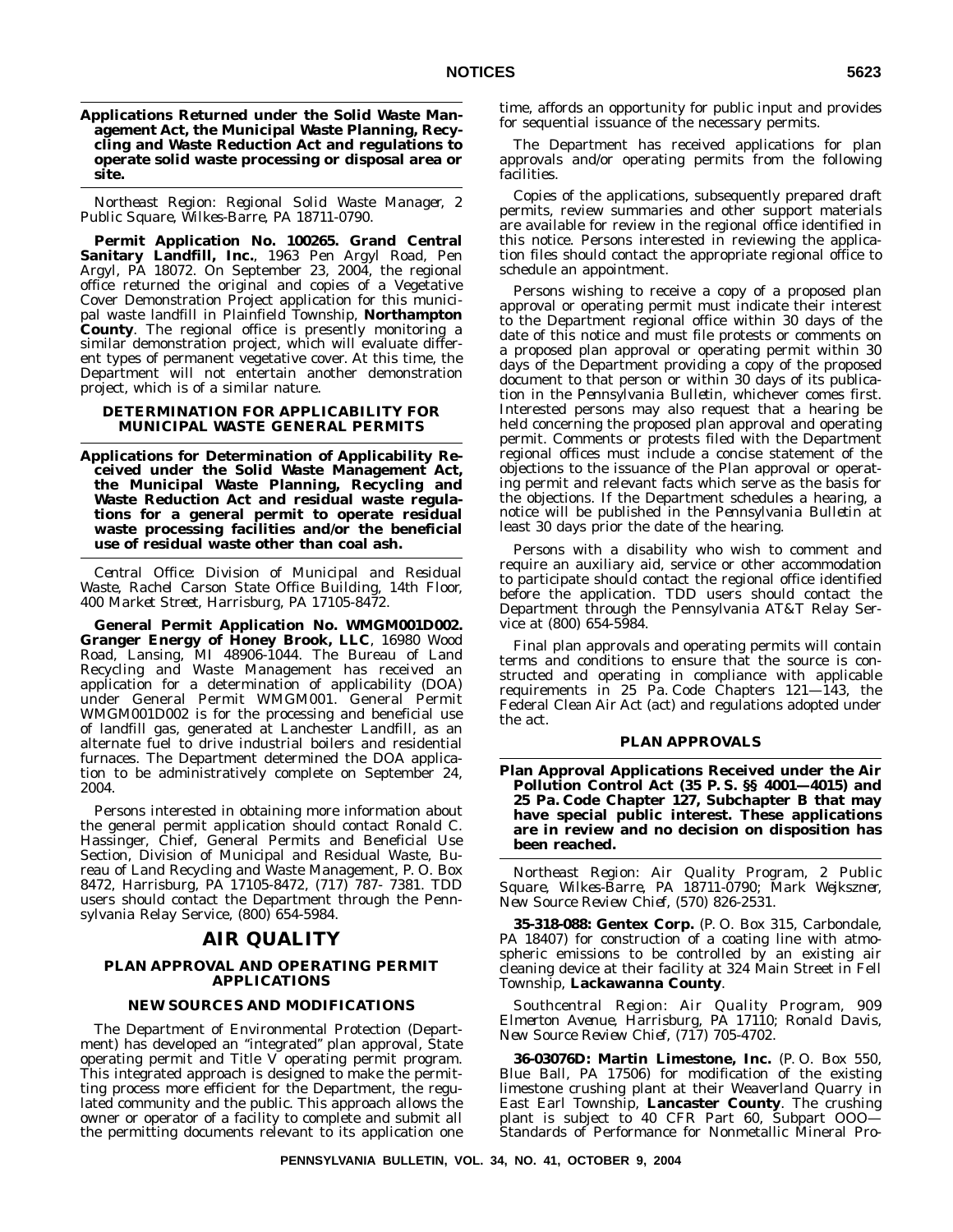cessing Plants. The proposed modifications will not appreciably change emissions from the facility.

**67-05007: Adhesives Research, Inc.** (P. O. Box 100, Glen Rock, PA 17327) for modification of their adhesive coating facility in Springfield Township, **York County**. The facility is requesting a Plant-wide Applicability Limit on VOC emissions to provide greater operating flexibility.

*Department of Public Health, Air Management Services: 321 University Avenue, Philadelphia, PA 19104; Edward Braun, Chief, (215) 823-7584.*

**AMS 04167: Frankford Plating, Inc.** (2505 Orthodox Street, Philadelphia, PA 19137) for installation of a Chromium plating tank and a boiler in Philadelphia, **Philadelphia County**.

**AMS 4207: Wayne Mills Co., Inc.** (130 West Berkley Street, Philadelphia, PA 19144) for installation of a no. 4 oil fired 200 hp boiler in Philadelphia, **Philadelphia County**.

**AMS 04213: Philadelphia Gas Works** (3101 East Venango Street, Philadelphia, PA 19122) for installation of an Ethylene Glycol heater in Philadelphia, **Philadelphia County**.

**Intent to Issue Plan Approvals and Intent to Issue or Amend Operating Permits under the Air Pollution Control Act and 25 Pa. Code Chapter 127, Subchapter B. These actions may include the administrative amendments of an associated operating permit.**

*Southeast Region: Air Quality Program, 2 East Main Street, Norristown, PA 19401; Thomas McGinley, New Source Review Chief, (484) 250-5920.*

**46-0154A: Eye Designs LLC** (220 West 5th Avenue, Trappe, PA 19426) for installation of a spray booth in Trappe Borough, **Montgomery County**. This facility is a State-only facility. The facility wide VOC emission limit will remain at 24 tons per year. The Plan Approval and Operating Permit will contain recordkeeping requirements and operating restrictions designed to keep the facility operating within all applicable air quality requirements.

*Southcentral Region: Air Quality Program, 909 Elmerton Avenue, Harrisburg, PA 17110; Ronald Davis, New Source Review Chief, (717) 705-4702.*

**06-05040A: East Penn Manufacturing Co., Inc.** (P. O. Box 147, Lyon Station, PA 19536) for modification of the scrap dryer controlled by a fabric collector and HEPA filter in Richmond Township, **Berks County**. The modification involves the approval to remove an existing wetted packed bed scrubber as a control device for the scrap dryer. The source is subject to 40 CFR Part 63, Subpart X, National Emission Standards for Hazardous Air Pollutants from Secondary Lead Smelters. The source will still be subject to monitoring, work practices, recordkeeping and reporting requirements designed to keep the source operating within all applicable air quality requirements. The facility is presently covered by the Title  $\vec{V}$  Operating Permit 06-05040. The plan approval will be incorporated into this permit in accordance with 25 Pa. Code § 127.450 (Administrative Amendment).

**22-03052B: Harman Stove Co.** (325 Mountain House Road, Halifax, PA 17032) for construction of two paint booths for a stove coating operation in Jackson Township, **Dauphin County**. The primary emissions from the sources are VOCs. The potential VOC emissions from each booth is 5.5 tpy and the estimated actual VOC emissions from both booths are about 5.5 tons per year. When the sources are constructed, this Plan Approval will be incorporated into Operating Permit 22-03052 in accordance with 25 Pa. Code  $\tilde{\S}$  127.450 (Administrative Amendment). The plan approval will contain restrictions, monitoring, recordkeeping and work practice standards designed to keep the facility operating within all applicable air quality requirements.

**36-03147A: A and M Composting, Inc.** (2022 Mountain Road, Manheim, PA 17545) for increasing the capacity of their sludge composting facility in Penn Township, **Lancaster County**. Emissions will be controlled by biofilters. Estimated emissions after the biofilters are 53 tons per year of ammonia and 5 tons per year of VOCs. This plan approval will include monitoring, recordkeeping and reporting requirements designed to keep the sources operating within all applicable air quality requirements.

**36-05136: Granger Energy of Honey Brook, LLC** (481 South Churchtown Road, Narvon, PA 17555) for construction of a landfill gas treatment plant at their Chester County Solid Waste Management Authority's Lanchester Landfill in Caernarvon Township, **Lancaster County**. There are no expected emissions from the operation of this facility. The treatment plant is subject to 40 CFR Part 60, Subpart WWW—Standards of Performance for Municipal Solid Waste Landfills, and 40 CFR Part 63, Subpart AAA—National Emission Standards for Hazardous Air Pollutants: Municipal Solid Waste Landfills. The plan approval and Title  $\bar{V}$  operating permit will including monitoring, recordkeeping and reporting requirements along with work practices to ensure the facility complies with all applicable air quality standards.

*Northcentral Region: Air Quality Program, 208 West Third Street, Williamsport, PA 17701; Richard Maxwell, New Source Review Chief, (570) 327-3637.*

**17-309-024A: Mt. Savage Specialty Refractories Co.** (P. O. Box 60, Curwensville, PA 16833) for construction of a crusher and a mixer and reactivation of various other pieces of equipment (conveyors, hoppers, bagging machines, and the like) in a refractories manufacturing plant in Pike Township, **Clearfield County**.

The fugitive PM emissions from the equipment to be constructed and reactivated will be controlled by four fabric collectors and a cartridge collector. The resultant particulate matter emissions to atmosphere will no greater than 1.77 tons per year, of which no more than .23 ton per year will be PM10.

The Department's review of the information submitted by Mt. Savage Specialty Refractories Company indicates that the equipment to be constructed and reactivated will comply with all applicable air quality requirements pertaining to air contamination sources and the emission of air contaminants, including the fugitive air contaminant emission requirements of 25 Pa. Code § 123.1, the applicable particulate matter emission limitation of 25 Pa. Code § 123.13 and the best available technology requirement of 25 Pa. Code §§ 127.1 and 127.12. Based on this finding, the

Department proposes to issue plan approval for the construction of the crusher and mixer and the reactivation of the remainder of the equipment identified in the plan approval application.

The following is a summary of the conditions the Department proposes to place in the plan approval to be issued to ensure compliance with all applicable regulatory requirements: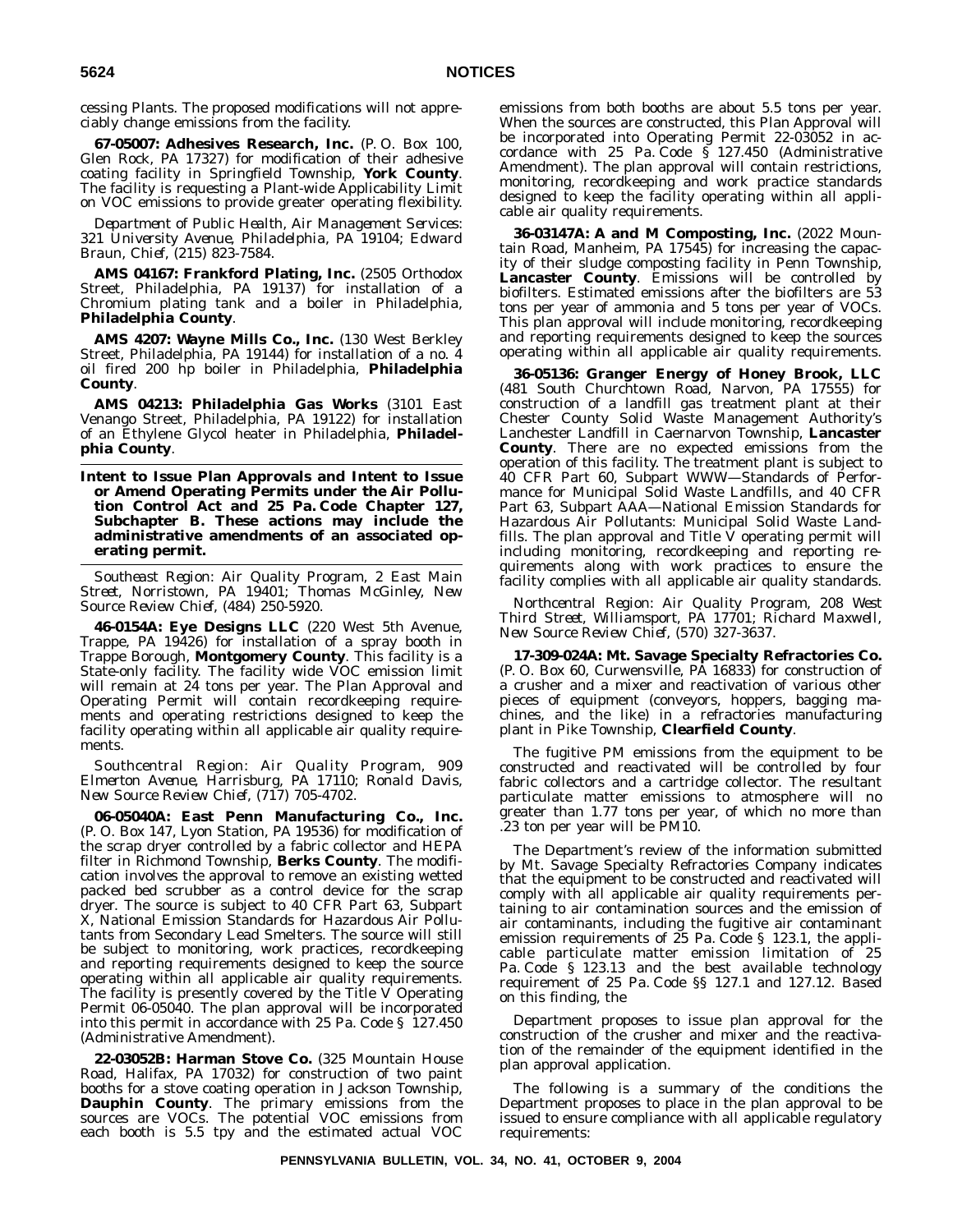1. The permittee shall process only Mulcoa 47, Mulcoa 60, refractory bats, calcined clay and such additives as are identified in the plan approval application unless prior Department approval has been obtained to process additional materials.

2. The equipment shall not operate more than 2,080 hours in any 12 consecutive month period. Records shall be maintained of the number of hours the equipment operates each month.

3. The bagging machine and supersack filling station shall not operate simultaneously.

4. The particulate matter concentration in the exhaust of each fabric collector or cartridge collector shall not exceed .01 grain per dry standard cubic foot.

5. There shall be no visible air contaminant emissions in the exhaust of any of the collectors (other than water vapor or steam). Additionally, there shall be no fugitive air contaminant emissions other than those the Department determines to be of minor significance.

6. Each collector shall be equipped with instrumentation to monitor the pressure differential across the collector on a continuous basis.

7. The bags or cartridges in each collector shall be cleaned at each once in every 3 hours of continuous operation. At any time the bags in a collector are being cleaned, the equipment ducted to that collector shall not be operated.

8. Spare filter bags and cartridges shall be kept on hand.

9. Any air compressor supplying compressed air to any of the collectors shall be equipped with an air dryer and an oil trap.

*Northwest Region: Air Quality Program, 230 Chestnut Street, Meadville, PA 16335-3481; Devendra Verma, New Source Review Chief, (814) 332-6940.*

**10-171B: Butler Color Press** (119 Bonnie Dr., Butler, PA 16003). In accordance with 25 Pa. Code §§ 127.44(b) and 127.424(b), the Department intends to issue a plan approval to discontinue use of solvent recovery system and allow disposal of used solvent offsite as hazardous waste in the City of Butler, **Butler County**. This plan approval will, in accordance with 25 Pa. Code § 127.450, be incorporated into a State-only operating permit through an administrative amendment at a later date. Issuance of the plan approval is recommended with the appropriate conditions in the plan approval.

**10-001 ERC: AK Steel Corporation** (Route 8 South, Butler, PA 16003-0832). The Department intends to issue an Air Quality Emission Reduction Credit Approval for 200.01 tons of NOx emission reduction credits from the elimination of the use of nitric acid at their Butler Works in Butler, **Butler County**.

*Department of Public Health, Air Management Services: 321 University Avenue, Philadelphia, PA 19104; Edward Braun, Chief, (215) 823-7584.*

**AMS 04119: NEL Metal Restorations** (2127 Margaret Street, Philadelphia, PA 19124) for installation of a decorative chrome-plating bath in the City of Philadelphia, **Philadelphia County**. The plan approval will contain operating and recordkeeping requirements to ensure operation within all applicable requirements.

**AMS 04089: The Philadelphia Phillies** (3300 South 7th Street, Philadelphia, PA 19148) for installation of three 8 mmBtu/hr dual fired boilers, one 1,818 bhp diesel

peak shaving generator and one 2,889 bhp diesel peak shaving generator in the City of Philadelphia, **Philadelphia County**. Nitrogen oxide emissions from these sources are limited to 18 tons per rolling 12-month period. The plan approval will contain operating and recordkeeping requirements to ensure operation within all applicable requirements.

#### **OPERATING PERMITS**

## **Intent to Issue Title V Operating Permits under the Air Pollution Control Act and 25 Pa. Code Chapter 127, Subchapter G.**

*Northwest Region: Air Quality Program, 230 Chestnut Street, Meadville, PA 16335-3481; Eric Gustafson, Facilities Permitting Chief, (814) 332-6940.*

**37-00121: Flowline—Division of Markovitz Enterprises, Inc.** (1400 New Butler Road, New Castle, PA 16107) for reissuance of a Title V Permit to operate a valves and fittings production facility. The facility is in New Castle, **Lawrence County**. The facility's major emissions include a degreaser boiler, plasma torch cutting, hand grinding stations (4), a batch vapor degreaser, acid cleaning and miscellaneous natural gas fired furnaces. The facility is major facility for Title V due to its potential to emit an HAP (trichloroethylene (TCE)).

**43-00142: Salem Tube Inc.** (951 4th Street, Reynolds Industrial Park, Greenville, PA 16125) for reissuance of a Title V Permit to operate a process steel tube manufacturing facility in Pymatuning Township, **Mercer County**. The facility's major emissions include degreaser system boiler, miscellaneous natural gas usage, a TCE degreasing system, (4) annealing furnaces, general solvent cleaning, lubricating operations, a TCE storage tank and solvent cleaning degreaser. The facility is a Title V facility due to its potential to emit trichloroethylene, an HAP.

## **Intent to Issue Operating Permits under the Air Pollution Control Act and 25 Pa. Code Chapter 127, Subchapter F.**

*Southcentral Region: Air Quality Program, 909 Elmerton Avenue, Harrisburg, PA 17110; Ronald Davis, New Source Review Chief, (717) 705-4702.*

**06-03126: Lehigh Cement Co.** (204 Windsor Avenue, Hamburg, PA 19526) for a specialty cement manufacturing facility controlled by various fabric collectors in Windsor Township, **Berks County**. The plant is not subject to Title V (State-only operating permit). The plant has the potential to emit 23 tons per year of particulate. The permit will include monitoring, work practices, recordkeeping and reporting requirements designed to keep the plant operating within all applicable air quality requirements.

*Northcentral Region: Air Quality Program, 208 West Third Street, Williamsport, PA 17701; David Aldenderfer, Program Manager, (570) 327-3637.*

**19-00018: Catawissa Lumber and Specialty Co.** (P. O. Box 176, Catawissa, PA 17820) for their woodworking facility in the Borough of Catawissa, **Columbia County**. The facility's main sources include one woodwaste no. 2 fuel oil fired boiler, one no. 2 fuel oil fired boiler and various woodworking equipment. The facility has the potential to emit SOx, NOx, CO, PM (PM10), VOCs and HAPs below the major emission thresholds. The proposed operating permit contains all applicable requirements including Federal and State regulations. In addition, monitoring, recordkeeping and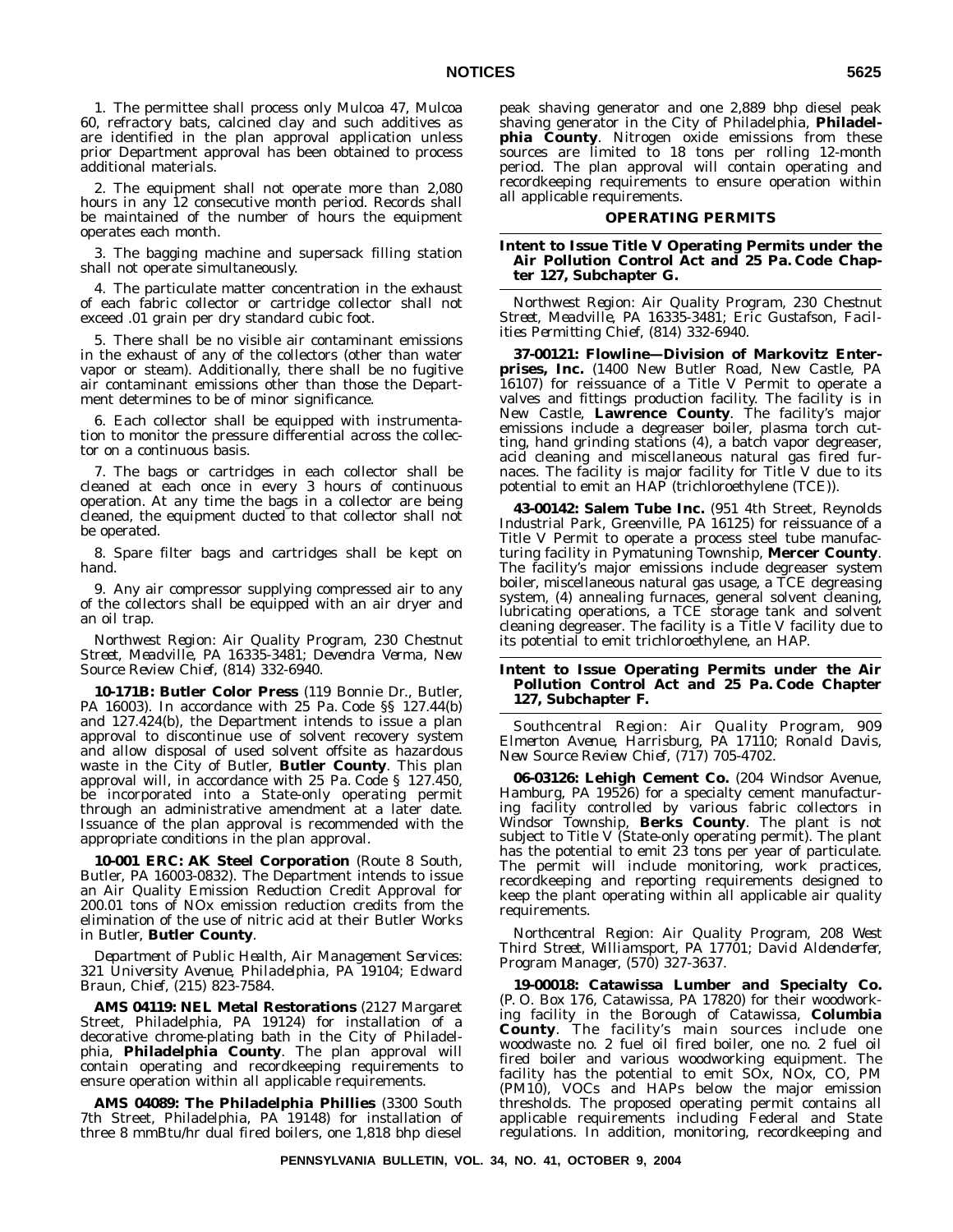reporting conditions regarding compliance with all applicable requirements are included.

*Department of Public Health, Air Management Services: 321 University Avenue, Philadelphia, PA 19104; Edward Braun, Chief, (215) 823-7584.*

**S04-004: Septa Berridge/Courtland Maintenance Shop** (200 West Wyoming Avenue, Philadelphia, PA 19140) for operation of a transit maintenance shop in the City of Philadelphia, **Philadelphia County**. The facility's air emission sources include two 300 HP boilers, two 150 HP boilers, three  $\leq$  mmBtu hot water heaters, four spray booths, two spray booth heaters, three parts washers and three sheet-fed, offset lithographic presses.

The operating permit will be issued under 25 Pa. Code, Philadelphia Code Title 3 and Air Management Regulation XIII. Permit copies and other supporting information are available for public inspection at the AMS, 321 University Avenue, Philadelphia, PA 19104. For further information, contact Edward Wiener, (215) 685-9426.

Persons wishing to file protests or comments on the previous operating permit must submit protests or comments within 30 days from the date of this notice. Protests or comments filed with the AMS must include a concise statement of the objections to the permit issuance and the relevant facts upon which the objections are based. Based upon the information received during the public comment period, the AMS may modify the operating permit or schedule a public hearing. The hearing notice will be published in the *Pennsylvania Bulletin* and a local newspaper at least 30 days before the hearing.

# **COAL AND NONCOAL MINING ACTIVITY APPLICATIONS**

Applications under the Surface Mining Conservation and Reclamation Act (52 P. S. §§ 1396.1—1396.19a); the Noncoal Surface Mining Conservation and Reclamation Act (52 P. S. §§ 3301—3326); The Clean Streams Law (35 P. S. §§ 691.1—691.1001); the Coal Refuse Disposal Control Act (52 P. S. §§ 30.51—30.66); and The Bituminous Mine Subsidence and Land Conservation Act (52 P. S. §§ 1406.1—1406.21). Mining activity permits issued in response to applications will also address the applicable permitting requirements of the following statutes: the Air Pollution Control Act (35 P. S. §§ 4001—4015); the Dam Safety and Encroachments Act (32 P. S. §§ 693.1— 693.27); and the Solid Waste Management Act (35 P. S. §§ 6018.101—6018.1003).

The following permit applications to conduct mining activities have been received by the Department of Environmental Protection (Department). A copy of an application is available for inspection at the district mining office indicated before an application. Where a 401 Water Quality Certification is needed for any aspect of a particular proposed mining activity, the submittal of the permit application will serve as the request for certification.

Written comments, objections or requests for informal conferences on applications may be submitted by any person or any officer or head of any Federal, State or local government agency or authority to the Department at the district mining office indicated before an application within 30 days of this publication, or within 30 days after the last publication of the applicant's newspaper advertisement, as provided by 25 Pa. Code §§ 77.121— 77.123 and 86.31—86.34.

Where any of the mining activities listed will have discharges of wastewater to streams, the Department will incorporate NPDES permits into the mining activity permits issued in response to these applications. NPDES permits will contain, at a minimum, technology-based effluent limitations as identified in this notice for the respective coal and noncoal applications. In addition, more restrictive effluent limitations, restrictions on discharge volume or restrictions on the extent of mining which may occur will be incorporated into a mining activity permit, when necessary, for compliance with water quality standards (in accordance with 25 Pa. Code Chapters 93 and 95). Persons or agencies who have requested review of NPDES permit requirements for a particular mining activity within the previously mentioned public comment period will be provided with a 30-day period to review and submit comments on the requirements.

Written comments or objections should contain the name, address and telephone number of the person submitting comments or objections; the application number; and a statement of sufficient detail to inform the Department on the basis of comment or objection and relevant facts upon which it is based. Requests for an informal conference must contain the name, address and telephone number of requestor; the application number; a brief summary of the issues to be raised by the requestor at the conference; and a statement whether the requestor wishes to have the conference conducted in the locality of the proposed mining activities.

## *Coal Applications Received*

*Effluent Limits*—The following coal mining applications that include an NPDES permit application will be subject to, at a minimum, the following technology-based effluent limitations for discharges of wastewater to streams:

| Parameter                                                                                           | $30$ -Day                                                     | Daily                                                         | Instantaneous                                                                                    |
|-----------------------------------------------------------------------------------------------------|---------------------------------------------------------------|---------------------------------------------------------------|--------------------------------------------------------------------------------------------------|
|                                                                                                     | Average                                                       | <i>Maxmum</i>                                                 | <i>Maximum</i>                                                                                   |
| Iron (total)<br>Manganese (total)<br>Suspended solids<br>$nH^*$<br>Alkalinity greater than acidity* | $3.0 \text{ mg}/l$<br>$2.0 \text{ mg}/l$<br>$35 \text{ mg/l}$ | $6.0 \text{ mg}/l$<br>$4.0 \text{ mg/l}$<br>$70 \text{ mg}/l$ | $7.0 \text{ mg}/l$<br>$5.0 \text{ mg}/l$<br>$90 \text{ mg}/l$<br>greater than 6.0; less than 9.0 |

\* The parameter is applicable at all times.

A settleable solids instantaneous maximum limit of 0.5 ml/l applied to: (1) surface runoff (resulting from a precipitation event of less than or equal to a 10-year 24-hour event) from active mining areas, active areas disturbed by coal refuse disposal activities and mined areas backfilled and revegetated; and (2) drainage (resulting from a precipitation event of less than or equal to a 1-year 24-hour event) from coal refuse disposal piles.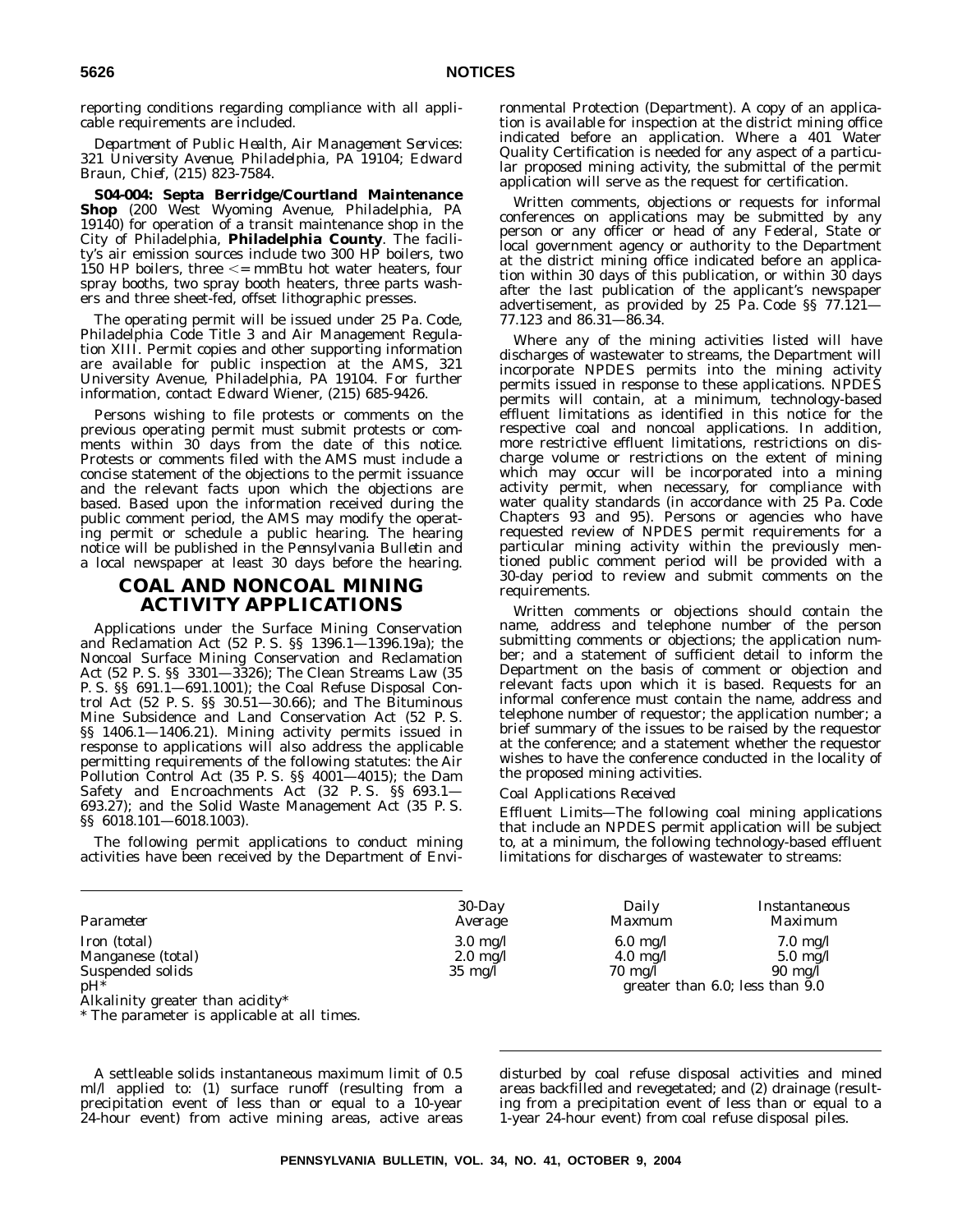*Cambria District Mining Office: 286 Industrial Park Road, Ebensburg, PA 15931, (814) 472-1900.*

**32040105 and NPDES Permit No. PA0249637, KMP Associates, Inc.**, 1094 Lantz Road, Avonmore, PA 15618, commencement, operation and restoration of a bituminous surface mine in Conemaugh Township, **Indiana County**, affecting 6.7 acres. Receiving streams: unnamed tributaries to Big Run to Big Run to Blacklegs Creek (CWF). There are no potable water supply intakes within 10 miles downstream. Application received September 15, 2004.

**32040104 and NPDES Permit No. PA0249629. KMP Associates, Inc.**, 1094 Lantz Road, Avonmore, PA 15618, commencement, operation and restoration of a bituminous surface mine in Young Township, **Indiana County**, affecting 40.5 acres. Receiving streams: unnamed tributary to Whiskey Run to Whiskey Run to Blacklegs Creek (CWF). There are no potable water supply intakes within 10 miles downstream. Application received September 15, 2004.

*Pottsville District Mining Office: 5 W. Laurel Boulevard, Pottsville, PA 17901, (570) 621-3118.*

**40840202R4 and NPDES Permit No. PA0613703. Silverbrook Anthracite, Inc.** (1 Market Street, Laflin, PA 18702), renewal of an existing coal refuse reprocessing operation in Laflin Borough, **Luzerne County** affecting 30.3 acres, receiving stream: Gardner Creek. Application received September 22, 2004.

*Knox District Mining Office: White Memorial Building, P. O. Box 669, Knox, PA 16232-0669, (814) 797-1191.*

**16890110 and NPDES Permit No. PA0207659. Original Fuels, Inc.** (P. O. Box 343, Punxsutawney, PA 15767). Renewal of an existing bituminous surface trip and tipple refuse disposal operation in Limestone Township, **Clarion County** affecting 175.6 acres. Receiving streams: Sloan Run and two unnamed tributaries to Parsons Run (CWF). There are no potable surface water supply intakes within 10 miles downstream. Application for reclamation only. Application received September 21, 2004.

**33960108 and NPDES Permit No. PA0227315. Opal Industries, Inc.** (P. O. Box 980, Latrobe, PA 15650). Transfer of an existing bituminous surface strip operation in Ringgold Township, **Jefferson County** affecting 54.1 acres. Receiving streams: unnamed tributaries to Painter Run (CWF). There are no potable surface water supply intakes within 10 miles downstream. Transfer from MSM Coal Company, Inc. Application received September 21, 2004.

**37820108 and NPDES Permit No. PA0604658. Ambrosia Coal and Construction Co.** (R. R. 1, Box 422, Edinburg, PA 16116-9801). Renewal of an existing bituminous surface strip operation in North Beaver Township, **Lawrence County** affecting 225.0 acres. Receiving streams: unnamed tributaries to Sugar Creek (WWF). There are no potable surface water supply intakes within 10 miles downstream. Application received September 23, 2004.

**37840104 and NPDES Permit No. PA0108324. Ambrosia Coal and Construction Co.** (R. R. 1, Box 422, Edinburg, PA 16116-9801). Renewal of an existing bituminous surface strip, auger and tipple refuse disposal operation in North Beaver Township, **Lawrence County** affecting 400.0 acres. Receiving streams: unnamed tributary to Hickory Run (TSF). There are no potable surface

water supply intakes within 10 miles downstream. Application received September 23, 2004.

*Moshannon District Mining Office: 186 Enterprise Drive, Philipsburg, PA 16866, (814) 342-8200.*

**14040102 and NPDES Permit No. PA0243850. River Hill Coal Co., Inc.** (P. O. Box 141, Kylertown, PA 16847-0096). Commencement, operation and restoration of a bituminous surface mine permit in Snow Shoe Township, **Centre County** affecting 60.1 acres. Receiving streams: unnamed tributary to North Fork Beech Creek (CWF). Application received September 21, 2004.

**14040103 and NPDES Permit No. PA 0243876. River Hill Coal Co., Inc.** (P. O. Box 141, Kylertown, PA 16847-0096). Commencement, operation and restoration of a bituminous surface mine permit in Snow Shoe Township, **Centre County** affecting 44.5 acres. Receiving streams: unnamed tributary to North Fork Beech Creek (CWF). Application received September 21, 2004.

#### *Noncoal Permit Applications Received*

*Moshannon District Mining Office: 186 Enterprise Drive, Philipsburg, PA 16866, (814) 342-8200.*

**59040301 and NPDES Permit No. PA0243850. Paul T. Hall** (R. R. 2, Box 204, Tioga, PA 16946). Commencement, operation and restoration of a large industrial minerals (sand and gravel) permit in Lawrence Township, **Tioga County** affecting 9.6 acres. Receiving streams: Daily Creek, tributary to Tioga River (WWF). Application received September 15, 2004.

# **FEDERAL WATER POLLUTION CONTROL ACT, SECTION 401**

The following permit applications, requests for Environmental Assessment approval and requests for 401 Water Quality Certification have been received by the Department of Environmental Protection (Department). Section 401 of the Federal Water Pollution Control Act (FWPCA) (33 U.S.C.A. § 1341) requires the State to certify that the involved projects will not violate the applicable provisions of sections  $301-303$ ,  $306$  and  $307$  of the FWPCA (33 U.S.C.A. §§ 1311—1313, 1316 and 1317) as well as relevant State requirements. Persons objecting to approval of a request for certification under section 401 of the FWPCA or to the issuance of a Dam Permit, Water Obstruction and Encroachment Permit or the approval of an Environmental Assessment must submit comments, suggestions or objections within 30 days of the date of this notice, as well as questions, to the regional office noted before the application. Comments should contain the name, address and telephone number of the person commenting, identification of the certification request to which the comments or objections are addressed and a concise statement of comments, objections or suggestions including the relevant facts upon which they are based.

The Department may conduct a fact-finding hearing or an informal conference in response to comments if deemed necessary. Individuals will be notified, in writing, of the time and place of a scheduled hearing or conference concerning the certification request to which the comment, objection or suggestion relates. Maps, drawings and other data pertinent to the certification request are available for inspection between  $8$  a.m. and  $4$  p.m. on each working day at the regional office noted before the application.

Persons with a disability who wish to attend a hearing and require an auxiliary aid, service or other accommodation to participate in the proceedings should contact the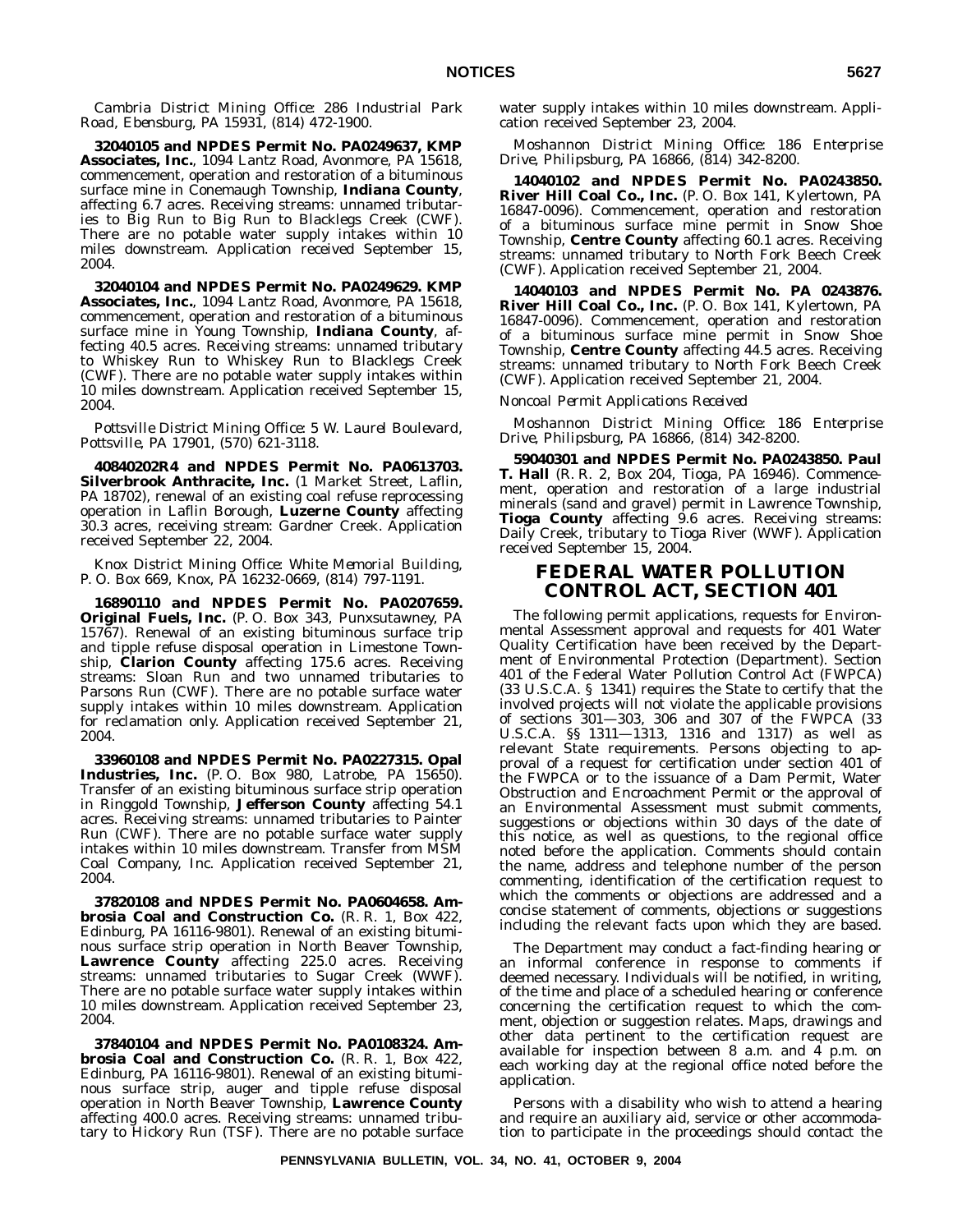specified program. TDD users should contact the Department through the Pennsylvania AT&T Relay Service at (800) 654-5984.

**Applications received under the Dam Safety and Encroachments Act (32 P. S. §§ 693.1—693.27) and section 302 of the Flood Plain Management Act (32 P. S. § 679.302) and requests for certification under section 401 of the FWPCA (33 U.S.C.A. § 1341(a)).**

## **WATER OBSTRUCTIONS AND ENCROACHMENTS**

*Southeast Region: Water Management Program Manager, 2 East Main Street, Norristown, PA 19401.*

**E46-966. David Baver**, 187 West Eighth Street, P. O. Box 217, Pennsburg, PA 18073, Upper Hanover Township, **Montgomery County**, ACOE Philadelphia District.

To construct and maintain a new driveway crossing over Molasses Creek (TSF) to provide access to a landlocked property off of Mack Road. The proposed driveway consists of two metal culvert arches measuring 22-feet long, 13-feet wide by 6.92-feet high. The site is about 500 feet southeast of intersection of Kutztown Road and Mack Road (East Greenville, PA USGS Quadrangle N: 2.5 inches; W: 4.25 inches).

**E09-878. David and Carrie Keller**, 18 Lodi Hill Road, Upper Black Eddy, PA 18972, Bridgeton, Township, **Bucks County**, ACOE Philadelphia District.

To maintain an existing boat launch to remove the existing floating dock and to construct and maintain 992 square feet of new floating dock in and along the Delaware River (WWF, MF). The site is at 1469 River Road (Frenchtown, NJ-PA N: 11.00 inches; W: 13.75 inches).

**E51-211. Portside Residences**, Pier 28, LP, 170 Walton Road, P. O. Box 1650, Blue Bell, PA 19422-0465, City and County of Philadelphia.

To reconstruct and maintain Pier 28 South and to construct and maintain a 16-story apartment complex within the Delaware River (WWF-MF). The bottom three stories of the apartment complex will be a parking garage. The proposed pier will partially sit on the footprint of the pile remnants of the existing pier. Work will involve the placement of approximately 728 steel piles in the river to provide structural support. Leasehold of the property within Commonwealth submerged lands was authorized by an act of General Assembly. This site is just north of the Dockside Residences at Pier 30 South along Columbus Boulevard (a/k/a Delaware Avenue) and approximately 5,000 feet south of the Ben Franklin Bridge (Philadelphia, PA-NJ Quadrangle N: 11.75 inches; W: 2.3 inches).

*Northcentral Region: Water Management Program Manager, 208 West Third Street, Williamsport, PA 17701, (570) 327-3636.*

**E55-199. Barry and Michelle Heim**, R. R. 1, P. O. Box 163, Port Treverton, PA 17864. Water Obstruction and Encroachment Permit application in Union Township, **Snyder County**, ACOE Susquehanna River Basin District (Dalmatia, PA Quadrangle N: 14.3 inches; W: 0.1 inch).

To construct and maintain a steel I-beam bridge measuring 30 feet wide with an underclearance of 5 feet containing reinforced concrete abutments measuring 8 feet wide by 6 feet high by 1 foot thick in Silver Creek along Silver Creek Road, 1 mile northeast of the intersection with SR 0015 S. This project proposes to have a minimal impact on Silver Creek (WWF). The project does not propose to impact any jurisdictional wetlands.

*Northwest Region: Water Management Program Manager, 230 Chestnut Street, Meadville, PA 16335-3481.*

**E43-317, Hermitage Municipal Authority.** Bobby Run Stream Restoration Project in City of Hermitage, **Mercer County**, ACOE Pittsburgh District (Sharon East, PA Quadrangle N: 4.7 inches; W: 12.2 inches).

To operate and maintain a stream restoration and realignment project utilizing natural channel design principals along a total reach of approximately 1,045 linear feet of the channel of Bobby Run beginning at Broadway Avenue and extending upstream to Lynnwood Road adjacent to the east side of the Hermitage Municipal Authority Water Pollution Control Plant. Construction was authorized by DEP Permit No. EP4304602 issued on September 22, 2004.

**E61-270, Randall A. Sherman**, 2206 Route 38, Emlenton, PA 16373. Bridge over Richey Run in Richland Township, **Venango County**. ACOE Pittsburgh District (Emlenton, PA Quadrangle N: 11.7 inches; W: 6.2 inches).

The applicant proposes to operate and maintain a single span steel grate bridge with concrete abutments having a clear span of 35 feet, a maximum underclearance of 6.5 feet and an instream length of 12 feet at a point across Richey Run (CWF, perennial) approximately 250 feet east of the intersection of SR 38 and T550. This application is after the fact. A portion of the project has already been completed. The project proposes to directly affect a total of approximately 20 linear feet of stream channel.

#### **DAM SAFETY**

*Central Office: Bureau of Waterways Engineering, 400 Market Street, Floor 3, P. O. Box 8554, Harrisburg, PA 17105-8554.*

**D67-536EA. Logan's Reserve Development LLC**, 7061 Columbia Gateway Drive, Columbia, MD 21046, Springfield Township, **York County**, ACOE Baltimore District.

Project proposes to breach and remove Logan's Reserve Pond No. 3 Dam across a tributary to East Branch Codorus Creek (CWF) for the purpose of restoring the stream to a free flowing condition. The dam is approximately 1,400 feet west of the intersection of Water Street (T522) and Decker Road (T501) (Glen Rock, PA Quadrangle N: 21.5 inches; W: 13.3 inches).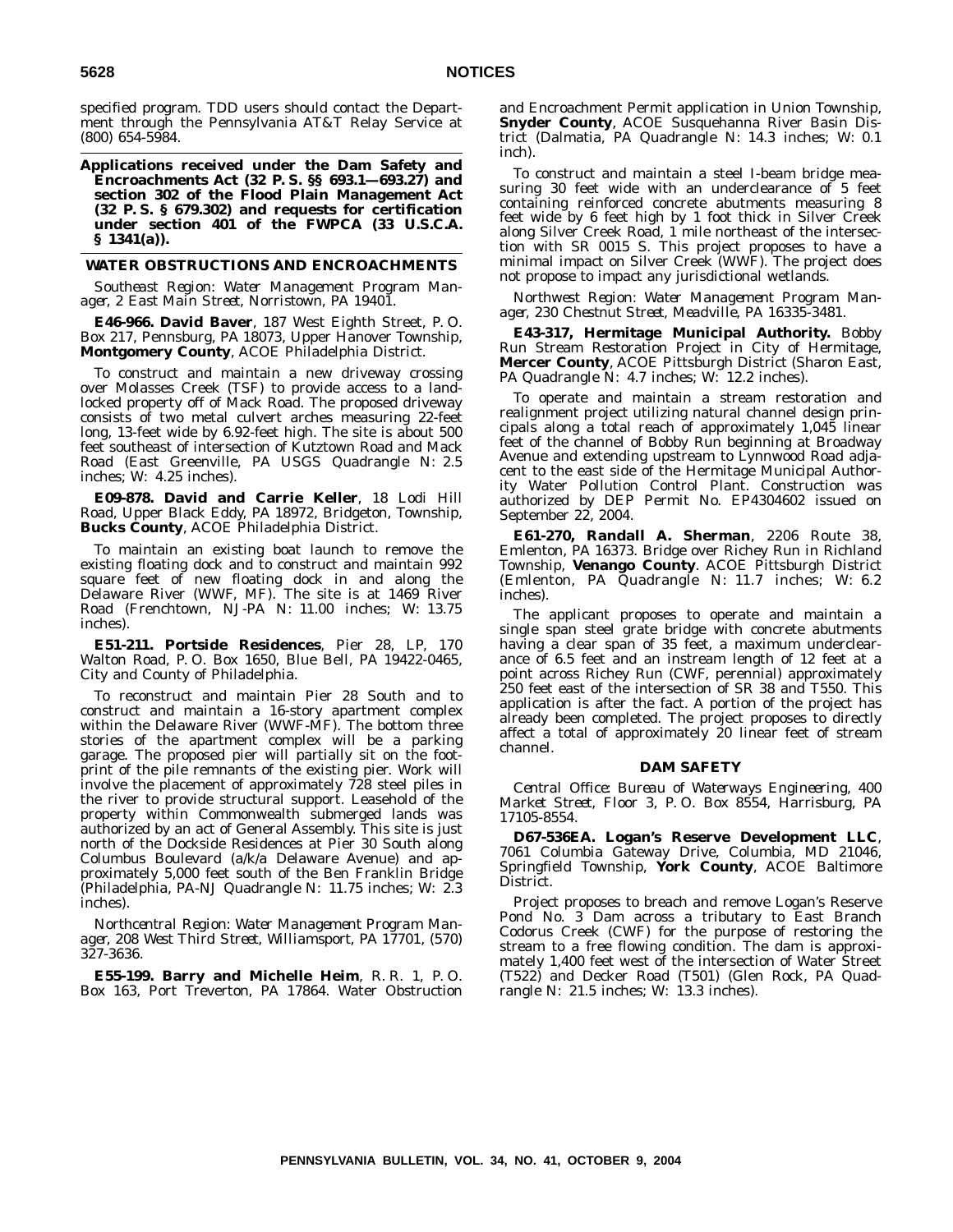# **ACTIONS**

# **THE CLEAN STREAMS LAW AND THE FEDERAL CLEAN WATER ACT FINAL ACTIONS TAKEN FOR NATIONAL POLLUTION DISCHARGE ELIMINATION SYSTEM (NPDES) PERMITS AND WATER QUALITY MANAGEMENT (WQM) PERMITS**

The Department of Environmental Protection (Department) has taken the following actions on previously received applications for new, amended and renewed NPDES and WQM permits, applications for permit waivers and Notices of Intent (NOI) for coverage under general permits. This notice is provided in accordance with 25 Pa. Code Chapters 91 and 92 and 40 CFR Part 122, implementing provisions of The Clean Streams Law (35 P. S. §§ 691.1—691.1001) and the Federal Clean Water Act.

| Industrial, sewage or animal wastes; discharges to groundwater |
|----------------------------------------------------------------|
|                                                                |
|                                                                |
| Individual permit stormwater construction                      |
| NOI for coverage under NPDES general permits                   |
|                                                                |

Sections I—VI contain actions related to industrial, animal or sewage wastes discharges, discharges to groundwater and discharges associated with municipal separate storm sewer systems (MS4), stormwater associated with construction activities and concentrated animal feeding operations (CAFOs). Section VII contains notices for parties who have submitted NOIs for coverage under general NPDES permits. The approval for coverage under general NPDES permits is subject to applicable effluent limitations, monitoring, reporting requirements and other conditions set forth in each general permit. The approval of coverage for land application of sewage sludge or residential septage under applicable general permit is subject to pollutant limitations, pathogen and vector attraction reduction requirements, operational standards, general requirements, management practices and other conditions set forth in the respective permit. Permits and related documents, effluent limitations, permitting requirements and other information are on file and may be inspected and arrangements made for copying at the contact office noted before the action.

Persons aggrieved by an action may appeal, under section 4 of the Environmental Hearing Board Act (35 P. S. § 7514) and 2 Pa.C.S. §§ 501—508 and 701—704 (relating to the Administrative Agency Law), to the Environmental Hearing Board, Second Floor, Rachel Carson State Office Building, 400 Market Street, P. O. Box 8457, Harrisburg, PA 17105-8457, (717) 787-3483. TDD users should contact the Environmental Hearing Board (Board) through the Pennsylvania Relay Service, (800) 654-5984. Appeals must be filed with the Board within 30 days of publication of this notice in the *Pennsylvania Bulletin*, unless the appropriate statute provides a different time period. Copies of the appeal form and the Board's rules of practice and procedure may be obtained from the Board. The appeal form and the Board's rules of practice and procedure are also available in Braille or on audiotape from the Secretary of the Board at (717) 787-3483. This paragraph does not, in and of itself, create any right of appeal beyond that permitted by applicable statutes and decision law.

For individuals who wish to challenge an action, appeals must reach the Board within 30 days. A lawyer is not needed to file an appeal with the Board.

Important legal rights are at stake, however, so individuals should show this notice to a lawyer at once. Persons who cannot afford a lawyer may qualify for free pro bono representation. Call the Secretary to the Board at (717) 787-3483 for more information.

# **I. NPDES Renewal Permit Actions**

*Southwest Region: Water Management Program Manager, 400 Waterfront Drive, Pittsburgh, PA 15222-4745.*

| <b>NPDES</b> Permit<br>$No.$ (Type)  | <b>Facility Name and</b><br><i>Address</i>                                              | County and<br>Municipality                                     | Stream Name<br>(Watershed No.) | EPA Waived<br>Y/N |
|--------------------------------------|-----------------------------------------------------------------------------------------|----------------------------------------------------------------|--------------------------------|-------------------|
| PA0092223<br><b>Industrial Waste</b> | <b>BASF</b> Corporation<br>370 Frankfort Road<br>Monaca, PA 15061                       | <b>Beaver County</b><br>Potter Township                        | <b>Ohio River</b>              | N                 |
| PA0034851<br>Sewage                  | Parker Area Authority<br>P. O. Box 342<br>Parker, PA 16049                              | <b>Armstrong County</b><br>Parker City                         | <b>Allegheny River</b>         | v                 |
| PA0044971<br>Sewage                  | B. P. O.E. Lodge<br>P. O. Box 2026<br>3200 Milligantown Road<br>Lower Burrell, PA 15068 | Westmoreland County Little Pucketa Creek<br>Lower Burrell City |                                | Y                 |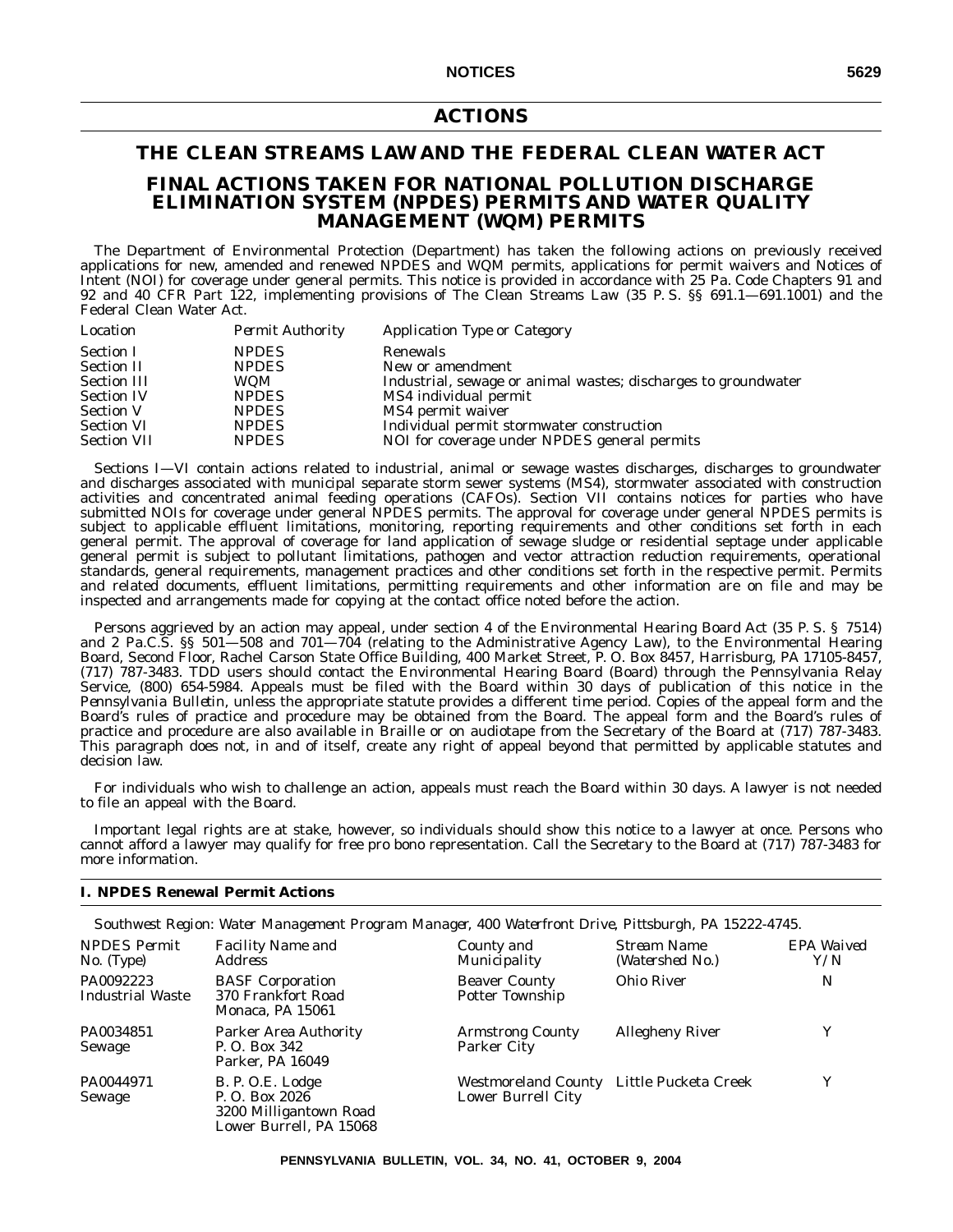| <b>NPDES</b> Permit<br>$No.$ (Type) | <b>Facility Name and</b><br>Address                                                                                                                                                                     | County and<br>Municipality                                                 | Stream Name<br>(Watershed No.)                        | EPA Waived<br>Y/N     |
|-------------------------------------|---------------------------------------------------------------------------------------------------------------------------------------------------------------------------------------------------------|----------------------------------------------------------------------------|-------------------------------------------------------|-----------------------|
| PA0091049<br>Sewage                 | United Stated Health and Human<br><b>Services</b><br>Centers for Disease Control &<br>Prevention<br>National Institute for Occupational<br>Safety and Health<br>P. O. Box 18070<br>Pittsburgh, PA 15236 | <b>Fayette County</b><br>Springhill Township                               | Rubies Run-Dragoo<br><b>Hallow</b>                    | Y                     |
| PA0097047<br>Sewage                 | <b>Westmoreland County Ind. Park</b><br>Auth.<br>601 Courthouse Square<br>Greensburg, PA 15601                                                                                                          | Sewickley Township                                                         | Westmoreland County Little Sewickley Creek            | Y                     |
| PA0098388<br>Sewage                 | Patusan Trading Company, Inc.<br>5490 Highway 217 North<br>Blairsville, PÅ 15717                                                                                                                        | <b>Indiana County</b><br><b>Blacklick Township</b>                         | <b>Greys Run</b>                                      | Y                     |
| PA0216631<br>Sewage                 | Regis Kraisinger<br>139 Quarry Street<br>Mount Pleasant, PA 15664                                                                                                                                       | <b>Westmoreland County</b><br><b>East Huntingdon</b><br>Township           | <b>UNT</b> of Sherrick Run                            | Y                     |
| PA0218154<br>Sewage                 | Partnership of Robert Gearhart,<br>Deborah Bomberger and Anthony<br><b>Tommasone</b><br>610 Midland-Beaver Road<br>Beaver, PA 15009                                                                     | <b>Beaver County</b><br><b>Industry Borough</b>                            | <b>Ohio River</b>                                     | Y                     |
| PA0218251<br>Sewage                 | <b>Westmoreland Dept. of Public</b><br>Works<br>R. D. 12, Box 203<br>Donohoe Road<br>Greensburg, PA 15601                                                                                               | Westmoreland County Unnamed tributary of<br>Washington Township Beaver Run |                                                       | Y                     |
|                                     | Northwest Region: Water Management Program Manager, 230 Chestnut Street, Meadville, PA 16335-3481.                                                                                                      |                                                                            |                                                       |                       |
| <b>NPDES</b> Permit<br>No. (Type)   | <b>Facility Name and</b><br><i>Address</i>                                                                                                                                                              | County and<br>Municipality                                                 | Stream Name<br>(Watershed No.)                        | EPA Waived<br>$Y/N$ ? |
| PA0221325                           | <b>Abbey Woods Homeowners</b><br>Association<br>P. O. Box 407<br>Zelienople, PA 16063-0407                                                                                                              | Jackson Township<br><b>Butler County</b>                                   | Unnamed tributary to<br><b>Brush Creek</b><br>$20-C$  | Y                     |
| PA0210153                           | Coinco Inc. d/b/a MORCO<br><b>Manufacturing</b><br>125 High Street<br>Cochranton, PA 16314                                                                                                              | Cochranton Borough<br><b>Crawford County</b>                               | Unnamed tributary to<br><b>French Creek</b><br>$16-D$ | Y                     |
| PA0222844                           | <b>Ellwood Industrial Facilities</b><br>Company<br><b>Oxygen Generation Plant</b><br>700 Moravia Street<br>New Castle, PA 16101                                                                         | City of New Castle<br><b>Lawrence County</b>                               | <b>Shenango River</b><br>20-A                         | Y                     |

## **II. New or Expanded Facility Permits, Renewal of Major Permits and EPA Nonwaived Permit Actions**

*Southeast Region: Water Management Program Manager, 2 East Main Street, Norristown, PA 19401.*

**NPDES Permit No. PA0040991**, Industrial Waste, **ConocoPhillips Company**, 1400 Park Avenue, Linden, NJ 07036-1610. This proposed facility is in the City of Philadelphia, **Philadelphia County**.

Description of Proposed Action/Activity: Approval for the renewal to discharge stormwater from the Philadelphia Terminal into Frankford Creek in Watershed 3J.

**NPDES Permit No. PA0036897**, Sewage, **Borough of South Coatesville**, 136 Modena Road, Coatesville, PA 19320. This proposed facility is in South Borough, **Chester County**.

Description of Proposed Action/Activity: Approval for the renewal to discharge into the West Branch of Brandywine Creek in Watershed 3H Brandywine.

*Southcentral Region: Water Management Program Manager, 909 Elmerton Avenue, Harrisburg, PA 17110, (717) 705-4707.*

**NPDES Permit No. PA0021229**, Sewage, **Littlestown Borough Authority**, 46 East King Street, Littlestown, PA 17340-1612, Union Township, **Adams County**.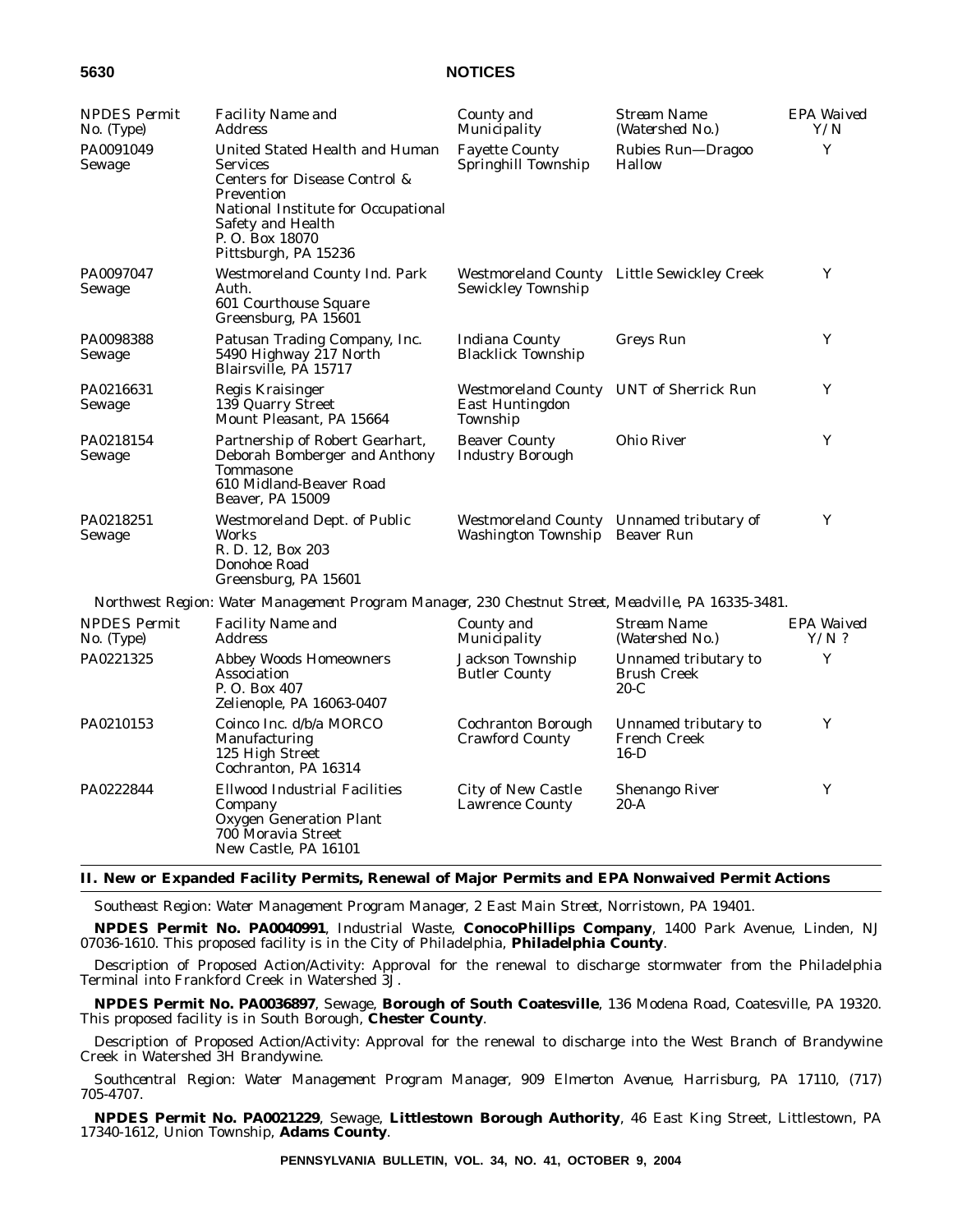Final notice is given that the Department, after public notice, issued an NPDES permit.

This notice reflects changes from the notice published at 33 Pa.B. 1735 (April 5, 2003).

|                           | Average        | Average                             | Instantaneous    |
|---------------------------|----------------|-------------------------------------|------------------|
| Parameter                 | Monthly (mg/l) | Weekly $(mg/l)$                     | Maximum $(mg/l)$ |
| CBOD <sub>5</sub>         |                |                                     |                  |
| $(5-1 \text{ to } 10-31)$ | 20             | 30                                  | 40               |
| $(11-1 \text{ to } 4-30)$ | 25             | 40                                  | 50               |
| Suspended Solids          | 30             | 45                                  | 60               |
| $NH2-N$                   |                |                                     |                  |
| $(5-1 \text{ to } 10-31)$ | 1.5            | <b>XXX</b>                          | 3                |
| $(11-1 \text{ to } 4-30)$ | 4.5            | XXX                                 | 9                |
| <b>Total Phosphorus</b>   |                |                                     |                  |
| Dissolved Oxygen          |                | minimum of 5.0 at all times         |                  |
| pH                        |                | from 6.0 to 9.0 inclusive           |                  |
| <b>Fecal Coliform</b>     |                |                                     |                  |
| $(5-1 \text{ to } 9-30)$  |                | 200/100 ml as a geometric average   |                  |
| $(10-1 \text{ to } 4-30)$ |                | 2,000/100 ml as a geometric average |                  |
|                           |                |                                     |                  |

Total Copper limitations have been removed from this permit.

Total Residual Chlorine limitations have been removed from this permit.

Individuals may make an appointment to review the Department files on this case by calling the File Review Coordinator at (717) 705-4732.

## **III. WQM Industrial Waste and Sewerage Actions under The Clean Streams Law (35 P. S. §§ 691.1—691.1001)**

*Southwest Region: Water Management Program Manager, 400 Waterfront Drive, Pittsburgh, PA 15222-4745.*

**WQM Permit No. 0404402**, Sewage, **Shippingport Borough**, P. O. Box 76, Shippingport, PA 15077-0076. This proposed facility is in Shippingport Borough, **Beaver County**.

Description of Proposed Action/Activity: Construction of sewage treatment plant and sewer extensions to serve Shippingport Borough.

*Northwest Region: Water Management Program Manager, 230 Chestnut Street, Meadville, PA 16335-3481.*

**WQM Permit No. 1604403**, Sewerage, **LeRoy P. and Jannette M. Towner**, 8s Cherry Hill Lane, Lucinda, PA 16235. This proposed facility is in Knox Township, **Clarion County**.

Description of Proposed Action/Activity: Sewage discharge for a single residence.

**WQM Permit No. WQG018310**, Sewerage, **Suzanne Phillips**, R. R. 1, Box 401, New London, NH 03257. This proposed facility is in Fairview Township, **Erie County**.

Description of Proposed Action/Activity: Sewage discharge for a single residence.

**WQM Permit No. 4304411**, Sewerage, **Bruce M. Shaffer**, 21 Linda Drive, Transfer, PA 16154. This proposed facility is in Pymatuning Township, **Mercer County**.

Description of Proposed Action/Activity: Sewage discharge for a single residence.

**WQM Permit No. WQG018309**, Sewerage, **John C. Engles, Jr.**, 1505 Lane Road, Waterford, PA 16441. This proposed facility is in Waterford Township, **Erie County**.

Description of Proposed Action/Activity: Sewage discharge for a single residence.

**WQM Permit No. 4304413**, Sewerage, **David W. Ryland**, 387 Stonepile School Road, Mercer, PA 16137. This proposed facility is in East Lackawannock Township, **Mercer County**.

Description of Proposed Action/Activity: Sewage discharge for a single residence.

# **IV. NPDES Stormwater Discharges from MS4 Permit Actions**

## **V. NPDES Waiver Stormwater Discharges from MS4 Actions**

#### **VI. NPDES Discharges of Stormwater Associated with Construction Activities Individual Permit Actions**

*Southeast Region: Water Management Program Manager, 2 East Main Street, Norristown, PA 19401.*

| <b>NPDES</b><br>Permit No. | Applicant Name and<br>Address                                                                                   | County       | Municipality     | Receiving<br><i>Water/Use</i> |
|----------------------------|-----------------------------------------------------------------------------------------------------------------|--------------|------------------|-------------------------------|
| PAI010904006               | <b>QVC Realty Partners</b><br>Quakertown Veterinary Clinic<br>2250 North Bethlehem Pike<br>Quakertown, PA 18951 | <b>Bucks</b> | Milford Township | Unami Creek<br>HQ             |

**PENNSYLVANIA BULLETIN, VOL. 34, NO. 41, OCTOBER 9, 2004**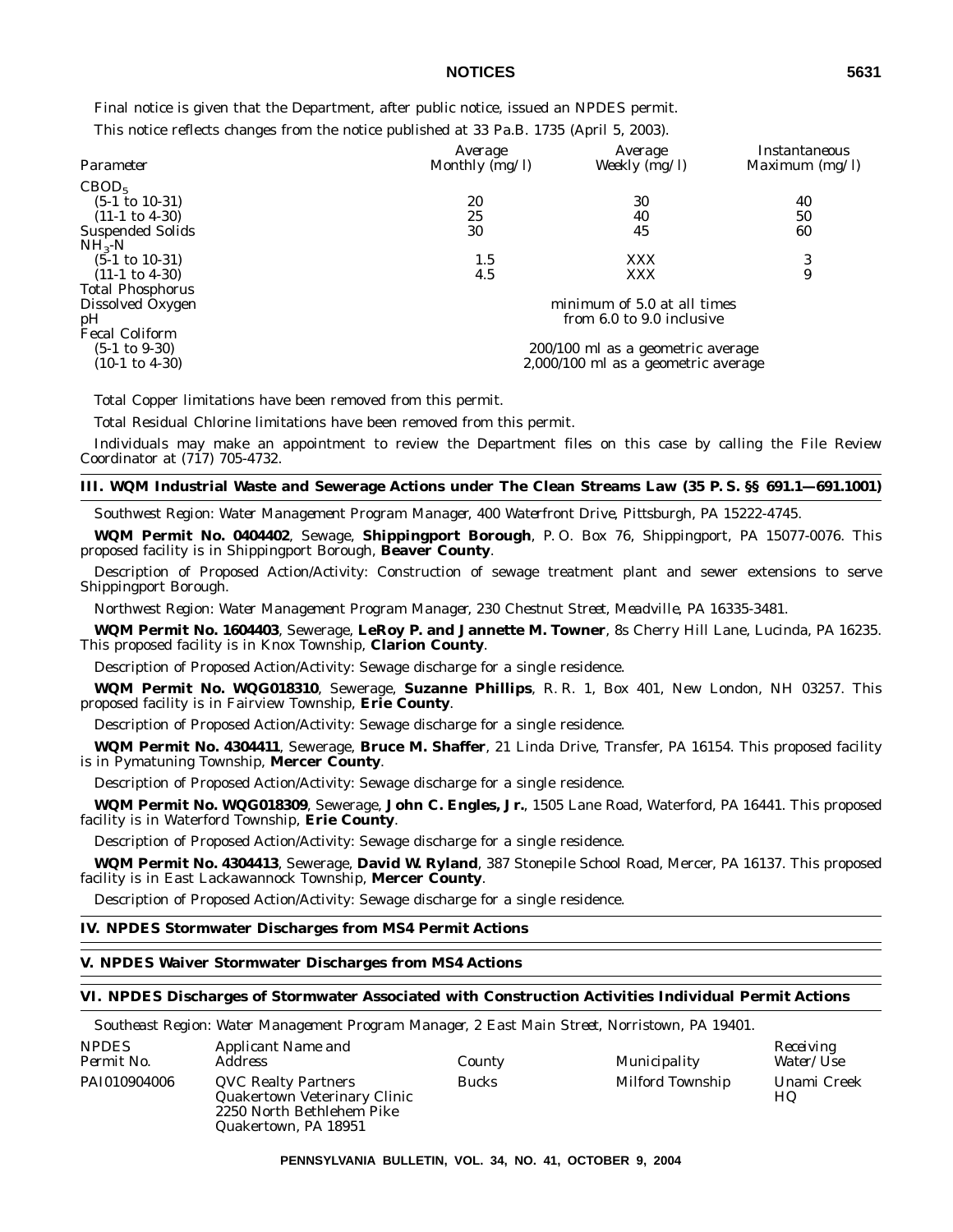| <b>NPDES</b><br>Permit No. | <b>Applicant Name and</b><br><b>Address</b>                                                                                           | County         | Municipality                       | Receiving<br>Water/Use                                                                |
|----------------------------|---------------------------------------------------------------------------------------------------------------------------------------|----------------|------------------------------------|---------------------------------------------------------------------------------------|
| PAI011504022               | Echo Dell Builders, Inc.<br>Subdivision<br>402 Echo Dell Road<br>Downingtown, PA 19335                                                | Chester        | <b>East Brandywine</b><br>Township | Unnamed<br>tributary East<br><b>Branch</b><br><b>Brandywine</b><br>Creek<br>HQ-TSF-MF |
| PAI011504037               | <b>Devland Corporation</b><br><b>Fieldbrook Associates Subdivision</b><br>P. O. Box 935<br>Paoli, PA 19301                            | Chester        | East Whiteland<br>Township         | <b>Valley Creek</b><br>EV                                                             |
| PAI011504054               | B & B Homes, Inc.<br>John Benson-1935 Swedesford<br>Road Development<br>Suite 200, 112 Moores Road<br>Malvern, PA 19355               | <b>Chester</b> | <b>Tredyffrin Township</b>         | <b>Valley Creek</b><br>EV                                                             |
|                            | Southcentral Region: Water Management Program Manager, 909 Elmerton Avenue, Harrisburg, PA 17110.                                     |                |                                    |                                                                                       |
| <b>NPDES</b><br>Permit No. | Applicant Name and<br><b>Address</b>                                                                                                  | County         | Municipality                       | Receiving<br>Water/Use                                                                |
| PAI033604001               | <b>Black Rock Retreat Association</b><br>1345 Kirkwood Pike<br>Quarryville, PA 17566                                                  | Lancaster      | Colerain Township                  | West Branch<br><b>Octoraro Creek</b><br>HG-CWF, MF                                    |
| PAI035004001               | Department of Transportation<br><b>Engineering District 8-0</b><br>Saville Stockpile Yard<br>2140 Herr Street<br>Harrisburg, PA 17103 | Perry          | Saville Township                   | <b>UNT</b> to Buffalo<br>Creek<br>HQ-CWF                                              |

# **VII. Approvals to Use NPDES and/or Other General Permits**

The EPA Region III Administrator has waived the right to review or object to this permit action under the waiver provision 40 CFR 123.23(d).

|             | List of NPDES and/or Other General Permit Types                                                                                                                                 |
|-------------|---------------------------------------------------------------------------------------------------------------------------------------------------------------------------------|
| $PAG-1$     | General Permit for Discharges from Stripper Oil Well Facilities                                                                                                                 |
| $PAG-2$     | General Permit for Discharges of Stormwater Associated with Construction Activities (PAR)                                                                                       |
| $PAG-3$     | General Permit for Discharges of Stormwater from Industrial Activities                                                                                                          |
| $PAG-4$     | General Permit for Discharges from Single Residence Sewage Treatment Plants                                                                                                     |
| PAG-5       | General Permit for Discharges from Gasoline Contaminated Ground Water Remediation Systems                                                                                       |
| $PAG-6$     | General Permit for Wet Weather Overflow Discharges from Combined Sewer Systems                                                                                                  |
| $PAG-7$     | General Permit for Beneficial Use of Exceptional Quality Sewage Sludge by Land Application                                                                                      |
| PAG-8       | General Permit for Beneficial Use of Nonexceptional Quality Sewage Sludge by Land Application to<br>Agricultural Land, Forest, a Public Contact Site or a Land Reclamation Site |
| PAG-8 (SSN) | Site Suitability Notice for Land Application under Approved PAG-8 General Permit Coverage                                                                                       |
| PAG-9       | General Permit for Beneficial Use of Residential Septage by Land Application to Agricultural Land,<br>Forest or a Land Reclamation Site                                         |
| PAG-9 (SSN) | Site Suitability Notice for Land Application under Approved PAG-9 General Permit Coverage                                                                                       |
| $PAG-10$    | General Permit for Discharge Resulting from Hydrostatic Testing of Tanks and Pipelines                                                                                          |
| $PAG-11$    | (To Be Announced)                                                                                                                                                               |
| $PAG-12$    | <b>CAFOs</b>                                                                                                                                                                    |
| $PAG-13$    | <b>Stormwater Discharges from MS4</b>                                                                                                                                           |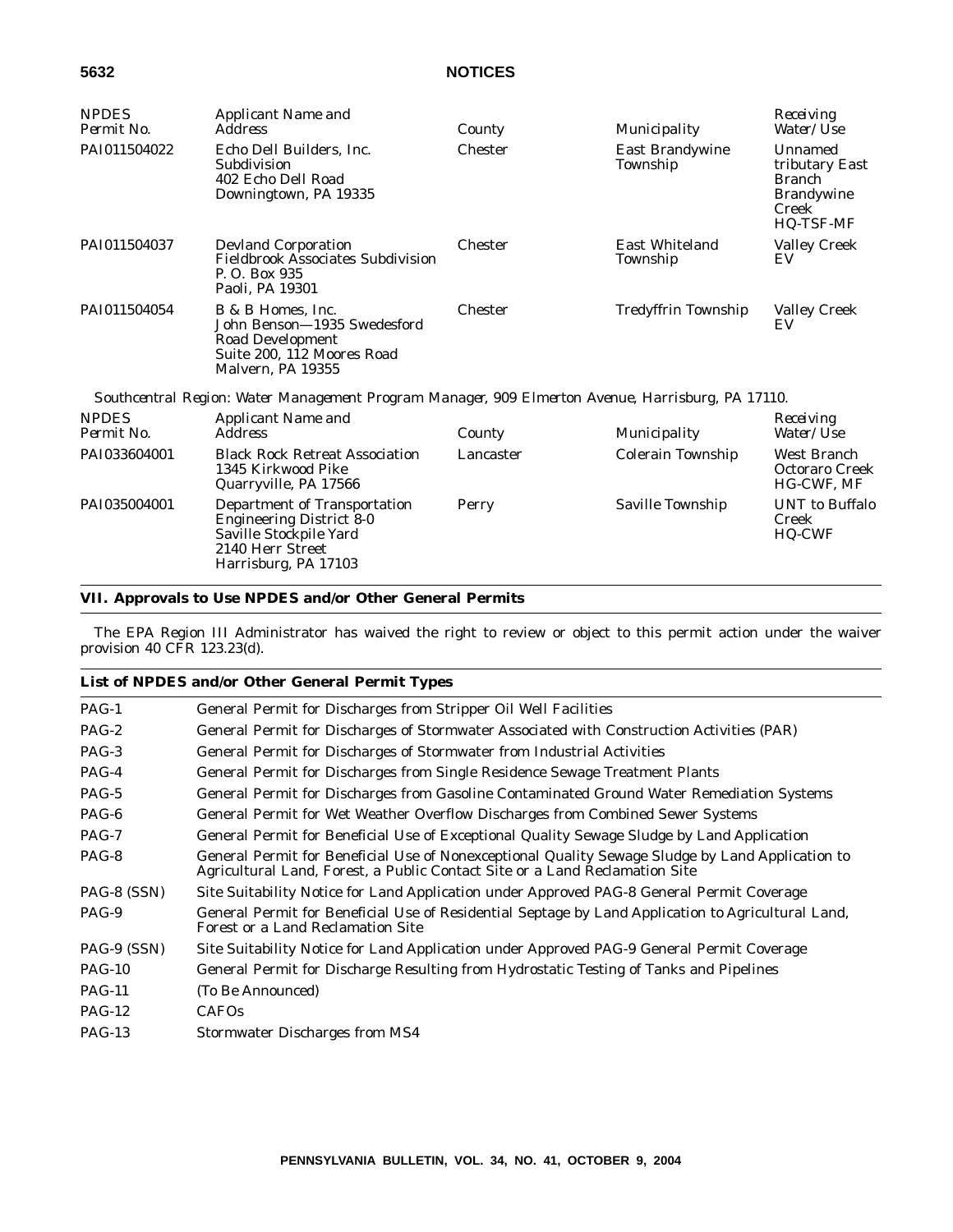| General Permit Type-PAG-2                                    |                   |                                                                                                                                                            |                                                                                                                                                            |                                                                                                                                      |
|--------------------------------------------------------------|-------------------|------------------------------------------------------------------------------------------------------------------------------------------------------------|------------------------------------------------------------------------------------------------------------------------------------------------------------|--------------------------------------------------------------------------------------------------------------------------------------|
| <b>Facility Location and</b><br>Municipality                 | Permit No.        | Applicant Name and<br>Address                                                                                                                              | Receiving<br><i>Water/Use</i>                                                                                                                              | Contact Office and<br>Telephone No.                                                                                                  |
| <b>Kennett Township</b><br><b>Chester County</b>             | PAG2001504075     | <b>Jerrold McCarron</b><br>1020 Broad Run Road<br>Landenberg, PA 19350                                                                                     | <b>Unnamed tributary</b><br>Southeast Regional<br>Office<br>Red Clay Creek<br><b>CWF</b><br>2 East Main Street<br>Norristown, PA 19401<br>$(484)$ 250-5900 |                                                                                                                                      |
| Tinicum Township<br><b>Delaware County</b>                   | PAG2002304042     | Mobil Pipe Line Company<br>P.O. Box 2220<br>Houston, TX 77252                                                                                              | <b>Delaware River</b><br>WWF, MF                                                                                                                           | Southeast Regional<br>Office<br>2 East Main Street<br>Norristown, PA 19401<br>$(484)$ 250-5900                                       |
| <b>Concord Township</b><br><b>Delaware County</b>            | PAG2002304048     | Chetty Builders, Inc.<br>511 Schoolhouse Road<br>Suite 100<br>Kennett Square, PA 19348                                                                     | <b>Tributary West</b><br><b>Branch Chester</b><br>Creek<br>TSF, MF                                                                                         | <b>Southeast Regional</b><br>Office<br>2 East Main Street<br>Norristown, PA 19401<br>$(484)$ 250-5900                                |
| City of Philadelphia<br>Philadelphia County                  | PAG2015104015     | <b>United States Postal Service</b><br>USPS Philadelphia-Vehicle<br><b>Maintenance Facility</b><br>7500 Lindburgh Boulevard<br>Philadelphia, PA 19153-9997 | Schuylkill River<br><b>WWF</b>                                                                                                                             | Southeast Regional<br>Office<br>2 East Main Street<br>Norristown, PA 19401<br>$(484)$ 250-5900                                       |
| Smithfield Township<br><b>Monroe County</b>                  | PAG2004504002     | <b>VNA Hospice</b><br>c/o Mark Hodgson, CEO<br>502 Independence Rd.<br>East Stroudsburg, PA 18301                                                          | <b>Brodhead Creek</b><br>TSF, MF                                                                                                                           | <b>Monroe County</b><br><b>Conservation District</b><br>$(570)$ 629-3060                                                             |
| <b>Wayne Township</b><br>Schuylkill County                   | PAG2005404025     | Branch Homes, Inc.<br>3470 Sweet Arrow Lake Rd.<br>Pine Grove, PA 17963                                                                                    | Little Swatara Creek<br><b>CWF</b>                                                                                                                         | <b>Schuylkill County</b><br><b>Conservation District</b><br>$(570)$ 622-3742                                                         |
| <b>Silver Spring</b><br>Township<br><b>Cumberland County</b> | PAG2002104036     | Bent Creek Lot 5<br>RSM Associates, LP<br>1000 Bent Creek Blvd.<br>Mechanicsburg, PA 17050                                                                 | Conodoguinet<br><b>WWF</b>                                                                                                                                 | <b>Cumberland County</b><br><b>Conservation District</b><br>43 Brookwood Avenue<br>Suite 4<br>Carlisle, PA 17013<br>$(717)$ 240-7812 |
| <b>Silver Spring</b><br>Township<br><b>Cumberland County</b> | PAG2002104043     | <b>Millers Gap Road</b><br><b>Silver Spring Township</b><br>6475 Carlisle Pike<br>Mechanicsburg, PA 17050                                                  | UNT to Conodoguinet Cumberland County<br><b>WWF</b>                                                                                                        | <b>Conservation District</b><br>43 Brookwood Avenue<br>Suite 4<br>Carlisle, PA 17013<br>$(717)$ 240-7812                             |
| <b>Silver Spring</b><br>Township<br><b>Cumberland County</b> | PAG2002104044     | Outer Banks. LP<br>Robert Borden<br>2171 Tall Oaks Lane<br>York, PA 17403                                                                                  | Hogestown Run<br><b>CWF</b>                                                                                                                                | <b>Cumberland County</b><br><b>Conservation District</b><br>43 Brookwood Avenue<br>Suite 4<br>Carlisle, PA 17013<br>$(717)$ 240-7812 |
| Middlesex Township<br><b>Cumberland County</b>               | PAG2002104030     | Pennterra<br><b>Fortune Land Company</b><br>Lewis Eisaquirre<br>1800 Avenue of the Stars<br>Los Angeles, CA 90067                                          | Conodoguinet<br><b>WWF</b>                                                                                                                                 | <b>Cumberland County</b><br><b>Conservation District</b><br>43 Brookwood Avenue<br>Suite 4<br>Carlisle, PA 17013<br>$(717)$ 240-7812 |
| <b>Centre County</b><br>College Township                     | <b>PAR10F105R</b> | Donald Smith<br><b>Innovation Capital Partners</b><br><b>US Steel Tower</b><br><b>Suite 1400</b><br>600 Grant St.<br>Pittsburgh, PA 15219                  | <b>UNT Spring Creek</b><br><b>CWF</b>                                                                                                                      | <b>Centre County</b><br><b>Conservation District</b><br>414 Holmes Ave.<br>Suite 4<br>Bellefonte, PA 16823<br>$(814)$ 355-6817       |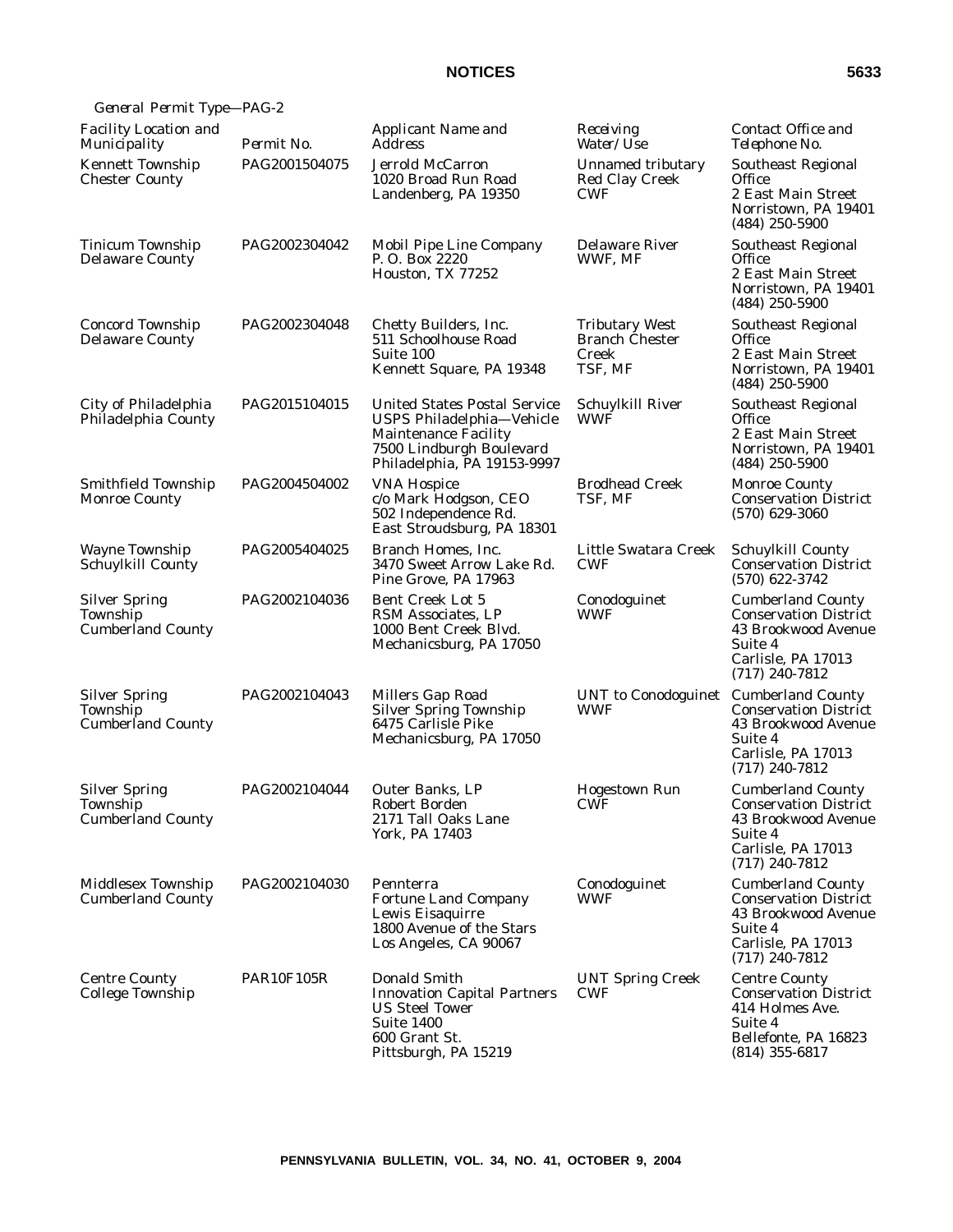| <b>Facility Location and</b><br>Municipality                    | Permit No.    | Applicant Name and<br><b>Address</b>                                                                     | Receiving<br>Water/Use                                                                | Contact Office and<br>Telephone No.                                                                                                          |
|-----------------------------------------------------------------|---------------|----------------------------------------------------------------------------------------------------------|---------------------------------------------------------------------------------------|----------------------------------------------------------------------------------------------------------------------------------------------|
| <b>Centre County</b><br><b>College Township</b>                 | PAG2001404011 | Kim Lane<br>Wal-Mart Stores Inc.<br>2001 SE 10th St.<br>Bentonville, AR 72712                            | <b>UNT Spring Creek</b>                                                               | <b>Centre County</b><br><b>Conservation District</b><br>414 Holmes Ave.<br>Suite 4<br>Bellefonte, PA 16823<br>$(814)$ 355-6817               |
| <b>Lycoming County</b><br>City of Williamsport                  | PAG2004104008 | <b>Kirk Sears</b><br>Lift Inc.<br>5210 East Trindle Rd.<br>Mechanicsburg, PA 17050                       | West Branch<br>Susquehanna River<br><b>WWF</b>                                        | <b>Lycoming County</b><br><b>Conservation District</b><br>542 County Farm Rd.<br>Suite 202<br>Montoursville, PA<br>17754<br>$(570)$ 433-3003 |
| Northumberland<br>County<br>Point Township                      | PAG2004904010 | Brian P. Long<br>P.O. Box 323<br>Northumberland, PA 17857                                                | <b>UNT Susquehanna</b><br>River<br><b>WWF</b>                                         | Northumberland<br><b>County Conservation</b><br><b>District</b><br>R. R. 3, Box 238C<br>Sunbury, PA 17801<br>$(570)$ 286-7114, Ext. 4        |
| <b>Snyder County</b><br>Middlecreek Township                    | PAG2005504008 | <b>Ray Rowe</b><br>R. R. 3, Box 258<br>Selinsgrove, PA 17870                                             | <b>Middle Creek</b><br>TSF                                                            | <b>Snyder County</b><br><b>Conservation District</b><br>403 W. Market St.<br>Middleburg, PA 17842<br>$(570)$ 837-0007, Ext.<br>112           |
| <b>Tioga County</b><br>Jackson Township                         | PAG2005904002 | Jackson Township Municipal<br>Authority<br>P.O. Box 61<br>Millerton, PA 16936                            | <b>Hammond Creek</b><br><b>CWF</b>                                                    | <b>Tioga County</b><br><b>Conservation District</b><br>29 East Ave.<br>Wellsboro, PA 16901<br>$(570)$ 724-1801                               |
| <b>Beaver County</b><br><b>Center Township</b>                  | PAG2000404016 | Joseph S. Crognale<br>2194 Montour Street<br>Coraopolis, PA 15108                                        | Unnamed tributary to Beaver County<br>Shaffer's Run<br>WWF                            | <b>Conservation District</b><br>$(724)$ 774-7090                                                                                             |
| Cambria County<br><b>Richland Township</b>                      | PAG2001104009 | Michael Smith<br>933 Eisenhower Blvd.<br>Johnstown, PA 15904                                             | Unnamed tributary to Cambria County<br><b>Stonycreek River</b><br><b>CWF</b>          | <b>Conservation District</b><br>$(814)$ 472-2120                                                                                             |
| <b>Washington County</b><br><b>Chartiers Township</b>           | PAG2006304020 | <b>Adlin D. Strimel</b><br>223 Fairmeadow Circle<br>Houston, PA 15342                                    | Unnamed tributary to Washington County<br><b>Chartiers Creek</b><br><b>WWF</b>        | <b>Conservation District</b><br>$(724)$ 228-6774                                                                                             |
| <b>Butler County</b><br>Penn Township                           | PAG001004015  | Richard E. Kelly<br><b>Butler County Airport</b><br>475 Airport Road<br><b>Butler, PA 16001</b>          | Glade Run<br><b>WWF</b>                                                               | <b>Butler Conservation</b><br><b>District</b><br>$(724)$ 284-5270                                                                            |
| <b>Crawford County</b><br>Vernon Township                       | PAG2002004004 | <b>Brian Anderson</b><br><b>Universal Development</b><br>1607 Motor Inn Drive<br><b>Girard. OH 44420</b> | <b>UNT Van Horne</b><br>Creek<br><b>WWF</b>                                           | Crawford<br><b>Conservation District</b><br>$(814)$ 724-1793                                                                                 |
| <b>Clarion County</b><br><b>Redbank and Porter</b><br>Townships | PAG2081604002 | EOG Resources, Inc.<br>400 Southpointe Blvd.<br>Suite 300<br>Canonsburg, PA 15317                        | Middle Run, Leisure<br>Run and unnamed<br>tributaries to Leisure<br>Run<br><b>CWF</b> | Northwest Region<br>Oil and Gas<br>Management<br>230 Chestnut Street<br>Meadville, PA<br>16335-3481<br>$(814)$ 332-6860                      |
| Perry Township<br><b>Jefferson County</b>                       | PAG2103304003 | <b>BAMR</b><br>P.O. Box 8476<br>Harrisburg, PA 17105-8476                                                | Perryville Run<br><b>CWF</b><br>to Mahoning Creek<br><b>WWF</b>                       | <b>BAMR</b><br>P.O. Box 8476<br>Harrisburg, PA<br>17105-8476<br>$(717) 783 - 1311$                                                           |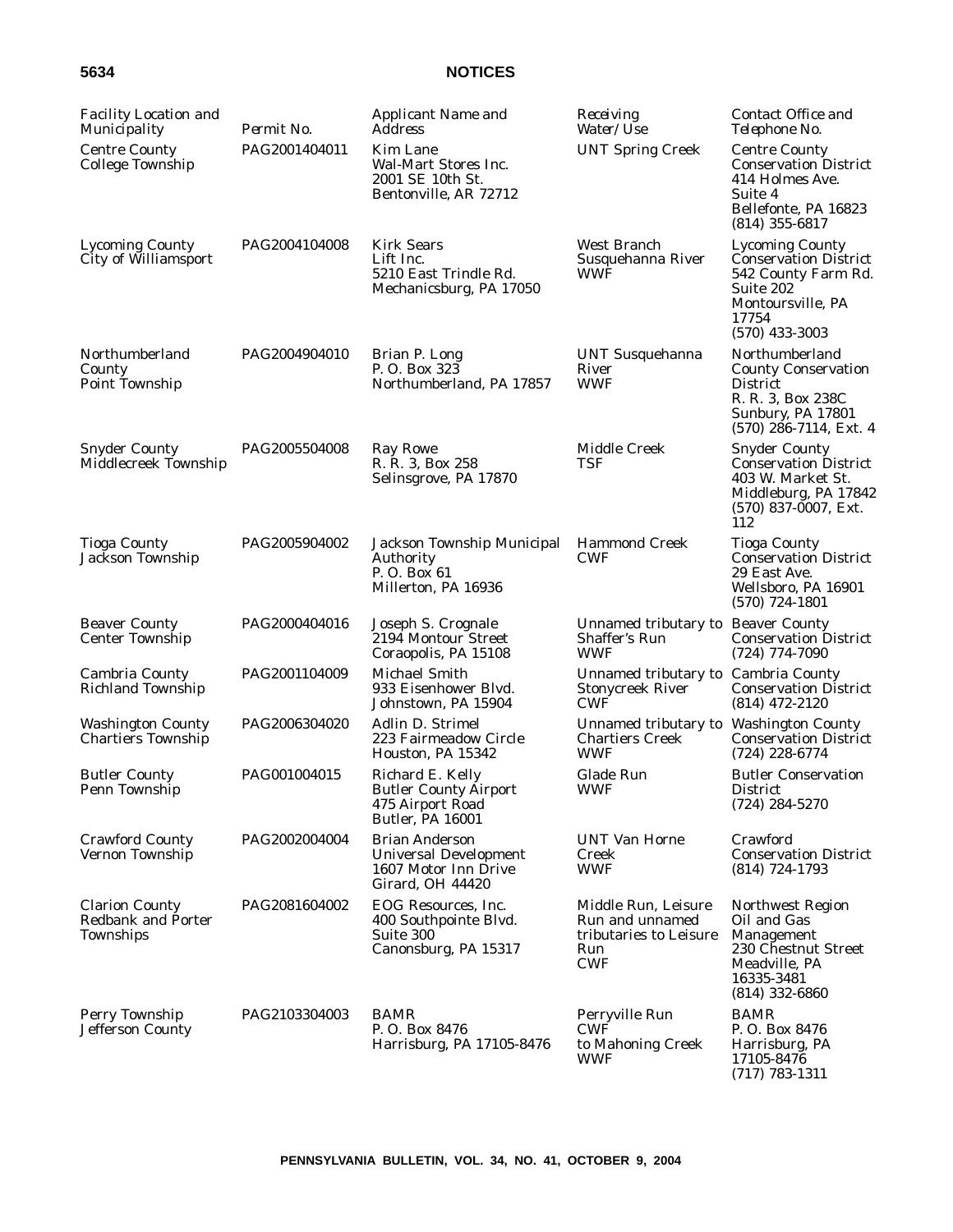| General Permit Type-PAG-3                                   |                  |                                                                                                                                               |                                             |                                                                                                                  |
|-------------------------------------------------------------|------------------|-----------------------------------------------------------------------------------------------------------------------------------------------|---------------------------------------------|------------------------------------------------------------------------------------------------------------------|
| <b>Facility Location and</b><br>Municipality                | Permit No.       | Applicant Name and<br>Address                                                                                                                 | Receiving<br>Water/Use                      | Contact Office and<br>Telephone No.                                                                              |
| <b>Lower Merion</b><br>Township<br><b>Montgomery County</b> | PAR140018        | Georgia Pacific Corp.<br>600 Righters Ferry Rd.<br>Bala Cynwyd, PA 19044                                                                      | Schuylkill River<br>3F Watershed            | <b>Southeast Regional</b><br>Office<br>2 East Main Street<br>Norristown, PA 19401<br>$(484)$ 250-5970            |
| Pottstown Borough<br><b>Montgomery County</b>               | PAR200042        | Merit Mfg. Corp.<br>319 Circle of Progress Dr.<br>Pottstown, PA 19464                                                                         | <b>Manatawny Creek</b><br>3D Watershed      | <b>Southeast Regional</b><br>Office<br>2 East Main Street<br>Norristown, PA 19401<br>$(484)$ 250-5970            |
| Dauphin County<br>Swatara Township                          | PAR803671        | <b>Pittsburgh Terminals</b><br>Corporation<br><b>Harrisburg Petroleum</b><br><b>Storage Terminal</b><br>P.O. Box 2621<br>Harrisburg, PA 17105 | <b>UNT Spring Creek</b><br>WWF              | <b>SCRO</b><br>909 Elmerton Avenue<br>Harrisburg, PA 17110<br>$(717)$ 705-4707                                   |
| <b>Lebanon County</b><br><b>Richland Borough</b>            | PAR803672        | <b>Leffler Energy</b><br><b>Richland Bulk Storage</b><br>Facility<br>225 East Main Street<br>Richland, PA 17087                               | <b>UNT</b> to Mill Creek<br>WWF             | <b>SCRO</b><br>909 Elmerton Avenue<br>Harrisburg, PA 17110<br>$(717)$ 705-4707                                   |
| City of St. Marys<br><b>Elk County</b>                      | PAR118340        | GE Thermometrics, Inc.<br>967 Windfall Road<br>Saint Marys, PA 15857-3397                                                                     | Unnamed tributary to NWRO<br>Elk Creek      | <b>Water Management</b><br>230 Chestnut Street<br>Meadville, PA<br>16335-3481<br>$(814)$ 332-6942                |
| General Permit Type-PAG-4                                   |                  |                                                                                                                                               |                                             |                                                                                                                  |
| <b>Facility Location and</b><br>Municipality                | Permit No.       | Applicant Name and<br><b>Address</b>                                                                                                          | Receiving<br>Water/ <i>Use</i>              | Contact Office and<br>Telephone No.                                                                              |
| <b>Berks County</b><br>Caernarvon Township                  | PAG043616        | <b>Wade Smith</b><br>1475 Elverson Road<br>Elverson, PA 19520                                                                                 | East Branch<br>Conestoga River<br>$WWF/7-G$ | <b>SCRO</b><br>909 Elmerton Avenue<br>Harrisburg, PA 17110<br>$(717) 705 - 4707$                                 |
| Knox Township<br><b>Clarion County</b>                      | PAG048983        | LeRoy P. and Jannette M.<br><b>Towner</b><br>82 Cherry Lane<br>Lucinda, PA 16235                                                              | Paint Creek                                 | <b>NWRO</b><br><b>Water Management</b><br>230 Chestnut Street<br>Meadville, PA<br>16335-3481<br>(814) 332-6942   |
| <b>Fairview Township</b><br><b>Erie County</b>              | <b>PAG048998</b> | <b>Suzanne Phillips</b><br>R. R. 1, Box 401<br>New London, NH 03257                                                                           | Dry tributary to Bear<br>Run                | <b>NWRO</b><br><b>Water Management</b><br>230 Chestnut Street<br>Meadville, PA<br>16335-3481<br>$(814)$ 332-6942 |
| Pymatuning Township PAG048985<br><b>Mercer County</b>       |                  | Bruce M. Shaffer<br>21 Linda Drive<br>Transfer, PA 16154                                                                                      | <b>Shenango River</b>                       | <b>NWRO</b><br><b>Water Management</b><br>230 Chestnut Street<br>Meadville, PA<br>16335-3481<br>$(814)$ 332-6942 |
| <b>Waterford Township</b><br><b>Erie County</b>             | PAG048997        | John C. Engles, Jr.<br>1505 Lane Road<br>Waterford, PA 16441                                                                                  | Unnamed tributary to NWRO<br>French Creek   | <b>Water Management</b><br>230 Chestnut Street<br>Meadville, PA<br>16335-3481<br>(814) 332-6942                  |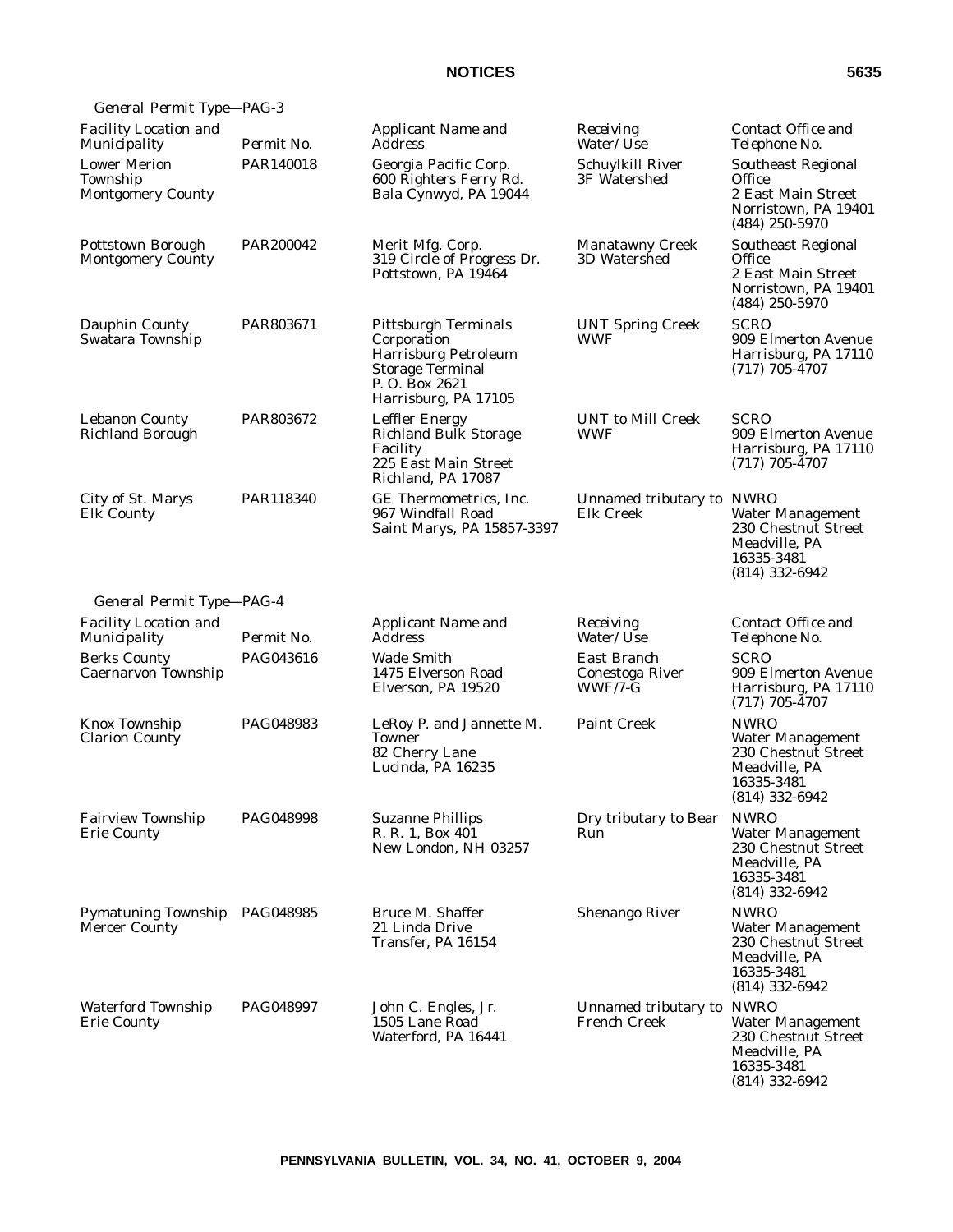| <b>Facility Location and</b><br>Municipality           | Permit No. | Applicant Name and<br><b>Address</b>                                                                                         |                                             | Receiving<br>Water/Use                                             |                                                                                                           | Contact Office and<br>Telephone No.                                                                              |
|--------------------------------------------------------|------------|------------------------------------------------------------------------------------------------------------------------------|---------------------------------------------|--------------------------------------------------------------------|-----------------------------------------------------------------------------------------------------------|------------------------------------------------------------------------------------------------------------------|
| East Lackawannock<br>Township<br>Mercer County         | PAG048991  | David W. Ryland<br>387 Stonepile School Road<br><b>Mercer, PA 16137</b>                                                      |                                             | Unnamed tributary to NWRO<br><b>Neshannock Creek</b>               |                                                                                                           | <b>Water Management</b><br>230 Chestnut Street<br>Meadville, PA<br>16335-3481<br>$(814)$ 332-6942                |
| <b>Hempfield Township</b><br><b>Mercer County</b>      | PAG048591  | Robert E. Lacey<br>3 Werner Road<br>Greenville, PA 16125                                                                     |                                             | Unnamed tributary to NWRO<br>Little Shenango River                 |                                                                                                           | <b>Water Management</b><br>230 Chestnut Street<br>Meadville, PA<br>16335-3481<br>$(814)$ 332-6942                |
| Venango Township<br><b>Erie County</b>                 | PAG048553  | Joshua D. Trayer<br>13530 Tower Road<br>Wattsburg, PA 16442                                                                  |                                             | Unnamed tributary to NWRO<br>West Branch of<br><b>French Creek</b> |                                                                                                           | <b>Water Management</b><br>230 Chestnut Street<br>Meadville, PA<br>16335-3481<br>$(814)$ 332-6942                |
| <b>City of Hermitage</b><br><b>Mercer County</b>       | PAG048636  | Robert J. Thomas<br><b>Big Run</b><br>2500 Orangeville Road<br>Hermitage, PA 16148-1325                                      |                                             |                                                                    | <b>NWRO</b><br>Water Management<br>230 Chestnut Street<br>Meadville, PA<br>16335-3481<br>$(814)$ 332-6942 |                                                                                                                  |
| <b>City of Hermitage</b><br><b>Mercer County</b>       | PAG048635  | 2510 Orangeville Road<br>Hermitage, PA 16148                                                                                 | Christopher F. Stewart                      | <b>Big Run</b>                                                     |                                                                                                           | <b>NWRO</b><br><b>Water Management</b><br>230 Chestnut Street<br>Meadville, PA<br>16335-3481<br>$(814)$ 332-6942 |
| <b>Adams Township</b><br><b>Butler County</b>          | PAG048638  | William L. Kennedy<br>132 Lynwood Drive<br>Evans City, PA 16033                                                              |                                             | Unnamed tributary to NWRO<br><b>Breakneck Creek</b>                |                                                                                                           | <b>Water Management</b><br>230 Chestnut Street<br>Meadville, PA<br>16335-3481<br>$(814)$ 332-6942                |
| Sugar Grove Township PAG048653<br><b>Warren County</b> |            | Gary W. Hodges<br>P.O. Box 363<br>Sugar Grove, PA 16350-0363                                                                 |                                             | Unnamed tributary to NWRO<br><b>Stillwater Creek</b>               |                                                                                                           | <b>Water Management</b><br>230 Chestnut Street<br>Meadville, PA<br>16335-3481<br>$(814)$ 332-6942                |
| General Permit Type-PAG-8                              |            |                                                                                                                              |                                             |                                                                    |                                                                                                           |                                                                                                                  |
| <b>Facility Location and</b><br>Municipality           | Permit No. |                                                                                                                              | <b>Applicant Name and</b><br><i>Address</i> |                                                                    | Telephone No.                                                                                             | Contact Office and                                                                                               |
| Quincy Township<br><b>Franklin County</b>              | PAG083591  | <b>Quincy Sewer Authority</b><br><b>Quincy Wastewater Treatment</b><br>Plant<br>7575 Mentzer Gap Rd.<br>Waynesboro, PA 17268 |                                             |                                                                    | <b>SCRO</b><br>$(717)$ 705-4707                                                                           | 909 Elmerton Avenue<br>Harrisburg, PA 17110-8200                                                                 |
| General Permit Type-PAG-13                             |            |                                                                                                                              |                                             |                                                                    |                                                                                                           |                                                                                                                  |

*Southeast Region: Water Management Program Manager, 2 East Main Street, Norristown, PA 19401.*

| <b>NPDES</b><br>Permit No. | Applicant Name and<br>Address                                              | County  | Municipality | Receiving<br><i>Water/Use</i>           |
|----------------------------|----------------------------------------------------------------------------|---------|--------------|-----------------------------------------|
| PAG130017                  | <b>Phoenixville Borough</b><br>140 Church Street<br>Phoenixville, PA 19320 | Chester | Phoenixville | <b>French Creek</b><br>Schuylkill River |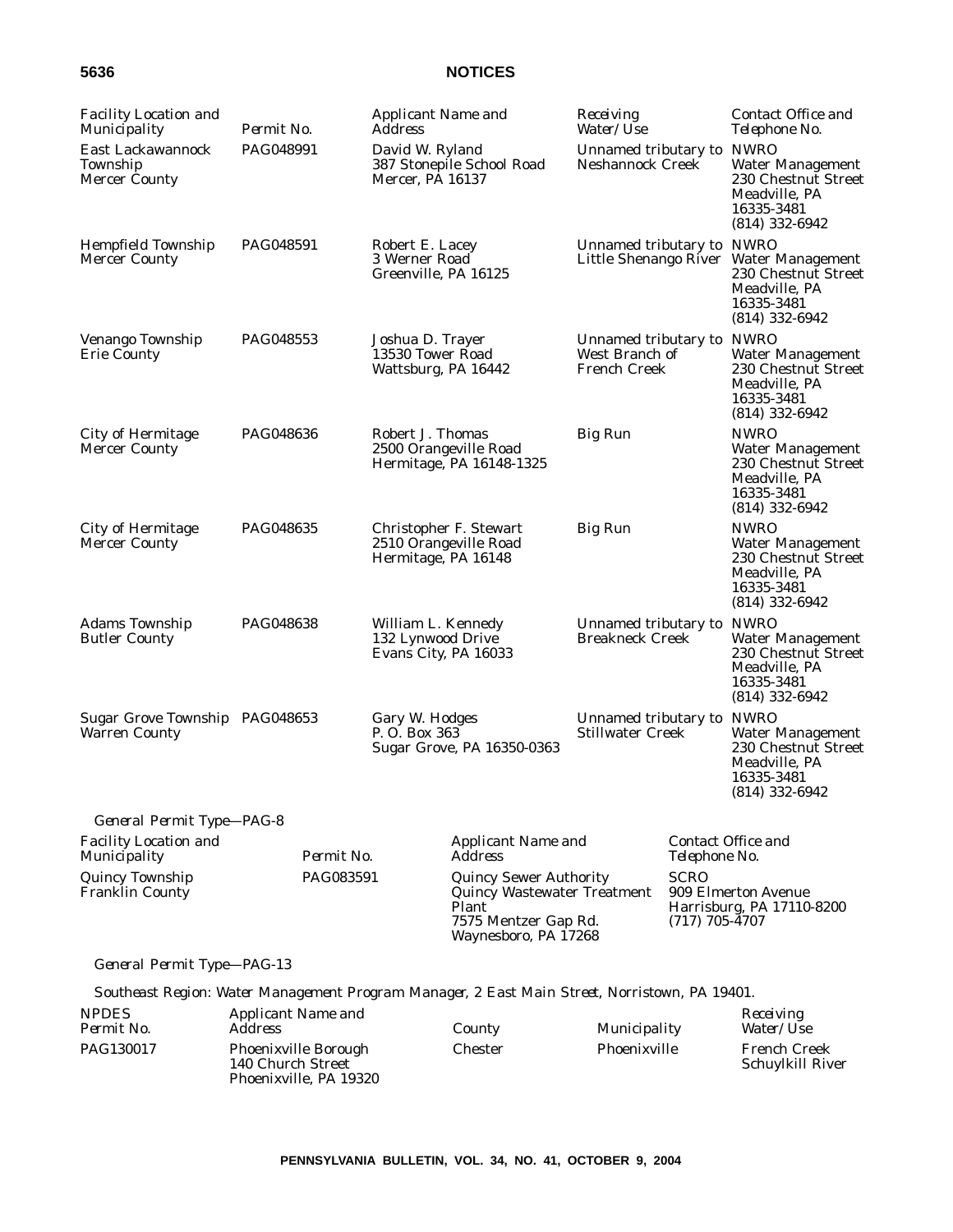# **PUBLIC WATER SUPPLY (PWS) PERMITS**

The Department of Environmental Protection has taken the following actions on applications received under the Pennsylvania Safe Drinking Water Act (35 P. S. §§ 721.1—721.17) for the construction, substantial modification or operation of a public water system.

Persons aggrieved by an action may appeal, under section 4 of the Environmental Hearing Board Act (35 P. S. § 7514) and 2 Pa.C.S. §§ 501—508 and 701—704 (relating to the Administrative Agency Law), to the Environmental Hearing Board, Second Floor, Rachel Carson State Office Building, 400 Market Street, P. O. Box 8457, Harrisburg, PA 17105-8457, (717) 787-3483. TDD users should contact the Environmental Hearing Board (Board) through the Pennsylvania Relay Service, (800) 654-5984. Appeals must be filed with the Board within 30 days of publication of this notice in the *Pennsylvania Bulletin*, unless the appropriate statute provides a different time period. Copies of the appeal form and the Board's rules of practice and procedure may be obtained from the Board. The appeal form and the Board's rules of practice and procedure are also available in Braille or on audiotape from the Secretary of the Board at (717) 787-3483. This paragraph does not, in and of itself, create any right of appeal beyond that permitted by applicable statutes and decision law.

For individuals who wish to challenge an action, appeals must reach the Board within 30 days. A lawyer is not needed to file an appeal with the Board.

Important legal rights are at stake, however, so individuals should show this notice to a lawyer at once. Persons who cannot afford a lawyer may qualify for free pro bono representation. Call the Secretary to the Board at (717) 787-3483 for more information.

## **SAFE DRINKING WATER**

**Actions taken under the Pennsylvania Safe Drinking Water Act.**

*Southeast Region: Water Supply Management Program Manager, 2 East Main Street Norristown, PA 19401.*

**Permit No. 0903505**, Public Water Supply.

| Applicant                                   | <b>Buckingham Township</b><br>P. O. Box 413<br>Buckingham, PA 18912                              |
|---------------------------------------------|--------------------------------------------------------------------------------------------------|
| Township                                    | Buckingham                                                                                       |
| County                                      | Bucks                                                                                            |
| <b>Type of Facility</b>                     | <b>PWS</b>                                                                                       |
| <b>Consulting Engineer</b>                  | <b>Castle Valley Consultants</b><br>10 South Clinton Street<br>Suite 302<br>Doylestown, PA 18901 |
| <b>Permit to Construct</b><br><b>Issued</b> | October 30, 2003                                                                                 |

*Southeast Region: Water Supply Management Program Manager, 2 East Main Street, Norristown, PA 19401.*

**Permit No. 4604503**, Public Water Supply.

| Applicant | <b>Telford Borough Authority</b><br>122 Penn Avenue<br>Telford, PA 18969 |
|-----------|--------------------------------------------------------------------------|
| Township  | West Rockhill                                                            |

| County                                           | Montgomery                                                                       |
|--------------------------------------------------|----------------------------------------------------------------------------------|
| <b>Type of Facility</b>                          | <b>PWS</b>                                                                       |
| <b>Consulting Engineer</b>                       | Spotts, Stevens & McCoy, Inc.<br>1047 N. Park Road<br>Reading, PA 19610          |
| <b>Permit to Construct</b><br>Issued             | September 21, 2004                                                               |
| <b>Permit No. 1504507</b> , Public Water Supply. |                                                                                  |
| Applicant                                        | <b>North Coventry Water</b><br>Authority<br>P. O. Box 394<br>Pottstown, PA 19464 |
| Township                                         | <b>North Coventry</b>                                                            |
| County                                           | Chester                                                                          |
| <b>Type of Facility</b>                          | PWS                                                                              |
| <b>Consulting Engineer</b>                       | Spotts, Stevens, & McCoy, Inc.<br>1047 N. Park Road<br>Reading, PA 19610         |
| <b>Permit to Construct</b><br>Issued             | September 27, 2004                                                               |

*Northeast Region: Water Supply Management Program Manager, 2 Public Square, Wilkes-Barre, PA 18711-0790.*

**Operations Permit** issued to **Pulsar Petroleum of Reading, Inc.**, P. O. Box 159, Macungie, PA 18064, PWS ID 3390436, Weisenberg Township, **Lehigh County** on September 14, 2004, for the operation of facilities approved under Construction Permit No. 3902503.

**Operations Permit** issued to **Pleasant Valley School District, Polk Elementary School**, Route 209, Brodheadsville, PA 18322, PWS ID 2450378, Polk Township, **Monroe County** on September 16, 2004, for the operation of facilities approved under Construction Permit No. 4504502.

**Operations Permit** issued to **Messinger Enterprises, LLC**, 3260 Melanie Court, Bethlehem, PA 18020, PWS ID 3486530, Palmer Township, **Northampton County** on September 16, 2004, for the operation of facilities approved under Construction Permit No. 4804502.

**Operations Permit** issued to **Stroudsburg Municipal Authority**, 410 Stokes Avenue, East Stroudsburg, PA 18301, PWS ID 2450034, Stroud, Pocono and Paradise Townships, **Monroe County** on September 17, 2004, for the operation of facilities approved under Construction Permit No. 4502501 issued on May 8, 2003.

**Operations Permit** issued to **East Allen Township Municipal Authority**, 5344 Nor-Bath Boulevard, Northampton, PA 18067-9062, PWS ID 3480021, East Allen Township, **Northampton County** on September 20, 2004, for the operation of facilities approved under Construction Permit Minor Amendment.

*Southcentral Region: Water Supply Management Program Manager, 909 Elmerton Avenue, Harrisburg, PA 17110.*

| <b>Permit No. 0703501</b> , Public Water Supply. |                                                               |
|--------------------------------------------------|---------------------------------------------------------------|
| Applicant                                        | <b>Freedom Township Water &amp;</b><br><b>Sewer Authority</b> |
| Municipality                                     | Allegheny, Blair and Freedom<br>Townships                     |
| County                                           | Blair                                                         |

**PENNSYLVANIA BULLETIN, VOL. 34, NO. 41, OCTOBER 9, 2004**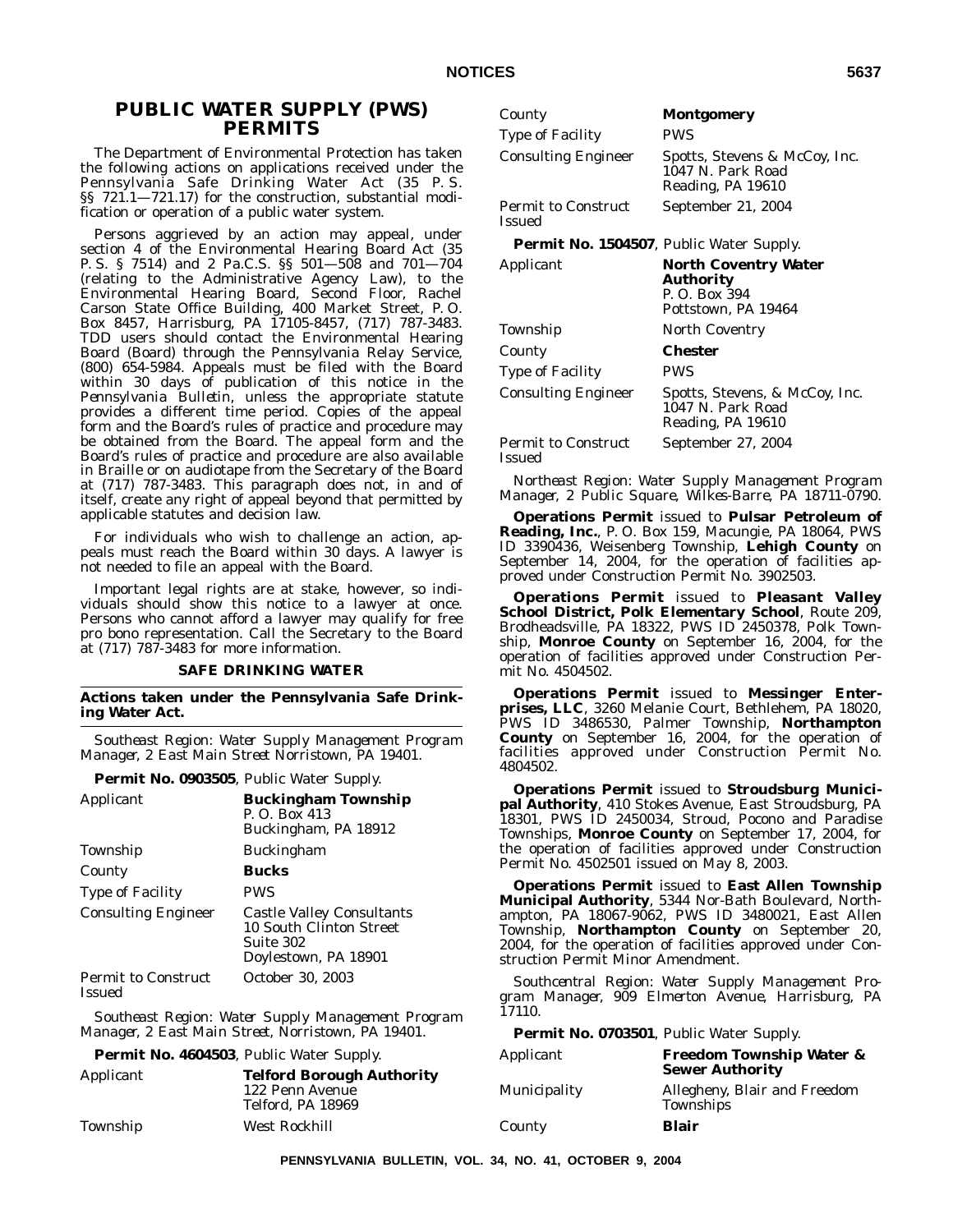| <b>Type of Facility</b>                          | New consecutive water system<br>that will receive its source of                                          | <b>Permit to Construct</b><br><b>Issued</b>                                                                                                               | September 20, 2004                                                                                                                                                  |
|--------------------------------------------------|----------------------------------------------------------------------------------------------------------|-----------------------------------------------------------------------------------------------------------------------------------------------------------|---------------------------------------------------------------------------------------------------------------------------------------------------------------------|
|                                                  | supply from the Altoona City<br>Authority. The system will serve                                         | <b>Permit No. 3604509</b> , Public Water Supply.                                                                                                          |                                                                                                                                                                     |
|                                                  | the customers in Freedom                                                                                 | Applicant                                                                                                                                                 | <b>Borough of Akron</b>                                                                                                                                             |
|                                                  | Township, Newry Borough and                                                                              | Municipality                                                                                                                                              | <b>Borough of Akron</b>                                                                                                                                             |
|                                                  | Blair Township. The system will<br>consists of 14,700 feet of 12-inch                                    | County                                                                                                                                                    | <b>Lancaster</b>                                                                                                                                                    |
|                                                  | waterline and 22,300 feet of<br>8-inch waterline and fire<br>hydrants. A booster chlorination            | <b>Type of Facility</b>                                                                                                                                   | Installation of nitrate treatment<br>to address the nitrate<br>contamination of well no. 8.                                                                         |
| <b>Consulting Engineer</b>                       | facility will be at the metering<br>station.<br>Steven R. McGraw, P. E.<br>Stiffler, McGraw & Associates | <b>Consulting Engineer</b>                                                                                                                                | David T. Lewis, P. E.<br>ARRO Consulting Inc.<br>270 Granite Run Drive<br>Lancaster, PA 17601                                                                       |
|                                                  | Inc.<br>19 N. Juniata Street<br>P. O. Box 156                                                            | Permit to Construct<br><b>Issued</b>                                                                                                                      | September 16, 2004                                                                                                                                                  |
|                                                  | Hollidaysburg, PA 16648                                                                                  |                                                                                                                                                           | <b>Operations Permit issued to Hillandale Gettysburg</b>                                                                                                            |
| Permit to Construct<br><b>Issued</b>             | September 27, 2004                                                                                       | LP, 7010932, Tyrone Township, Adams County on Sep-<br>tember 14, 2004, for the operation of facilities approved<br>under Construction Permit No. 0103511. |                                                                                                                                                                     |
| <b>Permit No. 0601510</b> , Public Water Supply. |                                                                                                          |                                                                                                                                                           |                                                                                                                                                                     |
| Applicant                                        | <b>Oley Township Municipal</b><br><b>Authority</b>                                                       |                                                                                                                                                           | <b>Operations Permit issued to PADE-PA Auto Deal-</b><br>ers Exchange, 7670315, Conewago Township, York<br><b>County</b> on September 7, 2004, for the operation of |
| Municipality                                     | Oley Township                                                                                            |                                                                                                                                                           | facilities approved under Construction Permit No.                                                                                                                   |
| County                                           | <b>Berks</b>                                                                                             | 6704506.                                                                                                                                                  |                                                                                                                                                                     |
| <b>Type of Facility</b>                          | The project includes construction<br>of a new community water well<br>(well no. 4), well house,          | Northcentral Region: Water Supply Management Pro-<br>gram Manager, 208 West Third Street, Williamsport, PA<br>17701.                                      |                                                                                                                                                                     |
|                                                  | disinfection system and                                                                                  |                                                                                                                                                           | <b>Permit No. Minor Amendment, Public Water Supply.</b>                                                                                                             |
|                                                  | transmission mains.                                                                                      | Applicant                                                                                                                                                 | Pennsylvania American                                                                                                                                               |
| <b>Consulting Engineer</b>                       | Russell M. Smith, P. E.<br>Spotts Stevens and McCoy Inc.                                                 |                                                                                                                                                           | <b>Water Company</b>                                                                                                                                                |
|                                                  | 345 North Wyomissing                                                                                     | Township or Borough                                                                                                                                       | <b>Bradford Township</b><br><b>Clearfield</b>                                                                                                                       |
|                                                  | <b>Boulevard</b><br>Reading, PA 19610-0307                                                               | County                                                                                                                                                    |                                                                                                                                                                     |
| Permit to Construct<br><b>Issued</b>             | September 7, 2004                                                                                        | Responsible Official                                                                                                                                      | William C. Kelvington, Vice<br><b>President Operations</b><br>Pennsylvania American Water                                                                           |
| <b>Permit No. 0603516, Public Water Supply.</b>  |                                                                                                          |                                                                                                                                                           | Company<br>800 West Hersheypark Drive                                                                                                                               |
| Applicant                                        | Lazy K Campgrounds Inc.                                                                                  |                                                                                                                                                           | Hershey, PA 17033                                                                                                                                                   |
| Municipality                                     | Colebrookdale and Washington                                                                             | <b>Type of Facility</b>                                                                                                                                   | PWS-Operation                                                                                                                                                       |
| County                                           | <b>Berks</b>                                                                                             | <b>Permit Issued Date</b>                                                                                                                                 | August 22, 2004                                                                                                                                                     |
| <b>Type of Facility</b>                          | Project is for new Well No. 3 at<br>21 gpm.                                                              | <b>Description of Action</b>                                                                                                                              | Replacement of the existing Dale<br>Water Booster Station.                                                                                                          |
| <b>Consulting Engineer</b>                       | Joseph H. Body, P. E.                                                                                    |                                                                                                                                                           | Permit No. Minor Amendment, Public Water Supply.                                                                                                                    |
|                                                  | <b>Box 188</b><br>Virginville, PA 19564                                                                  | Applicant                                                                                                                                                 | <b>Williamsport Municipal Water</b><br><b>Authority</b>                                                                                                             |
| <b>Permit to Construct</b><br><b>Issued</b>      | September 15, 2004                                                                                       | <b>Township or Borough</b>                                                                                                                                | <b>City of Williamsport</b>                                                                                                                                         |
| <b>Permit No. 0604504, Public Water Supply.</b>  |                                                                                                          | County                                                                                                                                                    | Lycoming                                                                                                                                                            |
| Applicant                                        | <b>Highland Estates</b>                                                                                  | Responsible Official                                                                                                                                      | Larue F. VanZile, Director of                                                                                                                                       |
| Municipality                                     | Greenwich Township                                                                                       |                                                                                                                                                           | Engineering<br>Williamsport Municipal Water                                                                                                                         |
| County<br><b>Type of Facility</b>                | <b>Berks</b>                                                                                             |                                                                                                                                                           | <b>Authority</b><br>253 West Fourth Street                                                                                                                          |
|                                                  | Construct well no. 5 for public<br>water supply to Highland                                              |                                                                                                                                                           | Williamsport, PA 17701                                                                                                                                              |
|                                                  | <b>Estates Mobile Home Park.</b>                                                                         | <b>Type of Facility</b>                                                                                                                                   | PWS-Operation.                                                                                                                                                      |
| <b>Consulting Engineer</b>                       | Cynthia L. Zawrotuck, P. E.                                                                              | <b>Permit Issued Date</b>                                                                                                                                 | September 27, 2004                                                                                                                                                  |
|                                                  | ARRO Consulting Inc.<br>270 Granite Run Drive<br>Lancaster, PA 17601                                     | <b>Description of Action</b>                                                                                                                              | Sandblasting and painting of the<br>Youngman finished water<br>storage tank.                                                                                        |

**PENNSYLVANIA BULLETIN, VOL. 34, NO. 41, OCTOBER 9, 2004**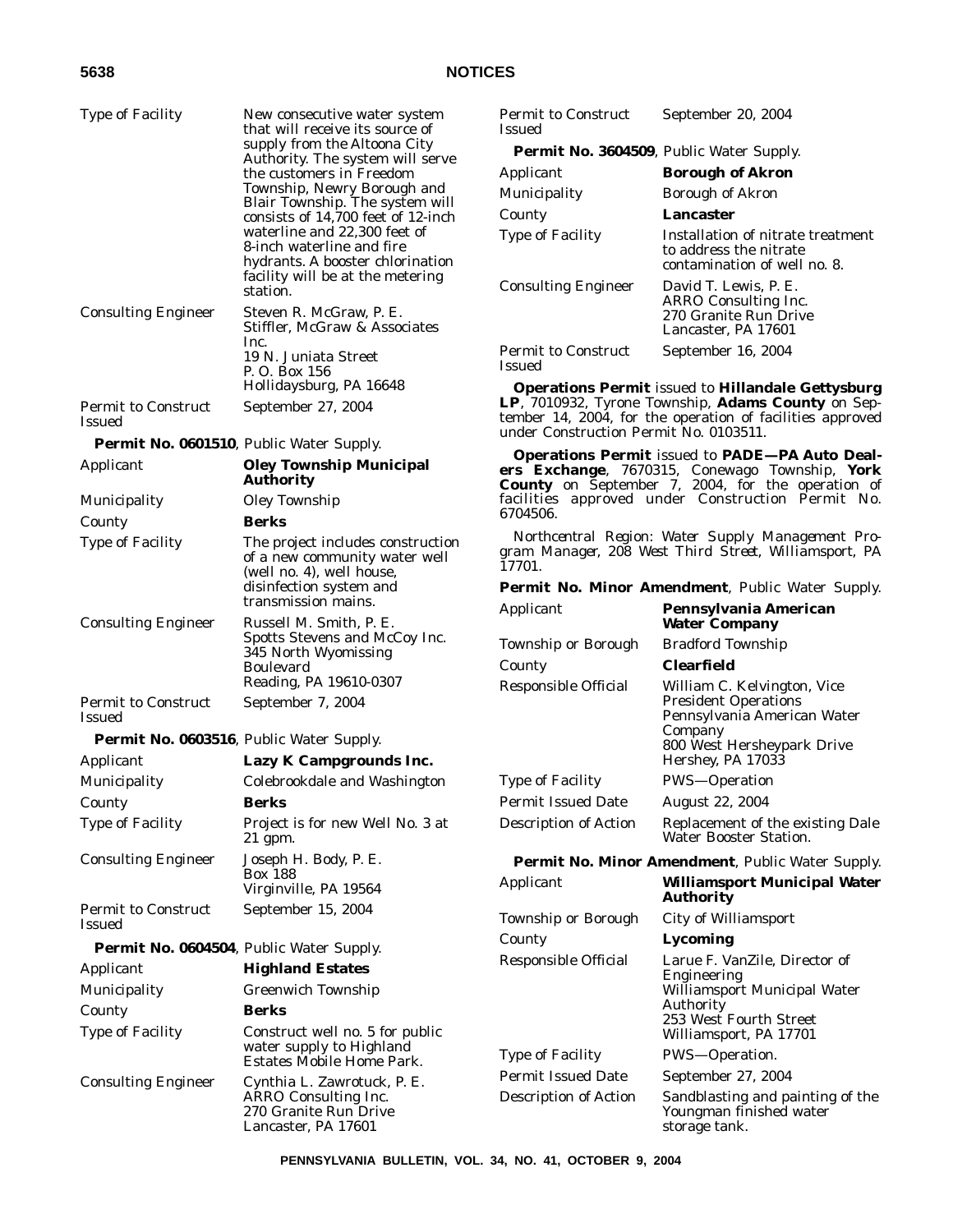| Applicant                    | Aqua PA, Inc.                                                                                                                                    |
|------------------------------|--------------------------------------------------------------------------------------------------------------------------------------------------|
| Township or Borough          | Coal Township                                                                                                                                    |
| County                       | Northumberland                                                                                                                                   |
| Responsible Official         | Richard T. Subasic, Executive<br>Vice President/General Manager<br>Aqua Pennsylvania, Inc.<br>204 East Sunbury Street<br>Shamokin. PA 17872-4859 |
| <b>Type of Facility</b>      | PWS-Construction.                                                                                                                                |
| <b>Consulting Engineer</b>   | Mary Jo Brown<br><b>Environmental Scientist</b><br><b>CET Engineering Services</b><br>1240 North Mountain Road<br>Harrisburg, PA 17112           |
| <b>Permit Issued Date</b>    | September 27, 2004                                                                                                                               |
| <b>Description of Action</b> | Construction of a finished water<br>storage tank at the Coal<br>Township Industrial Park.                                                        |

**Permit No. Minor Amendment**, Public Water Supply.

*Northwest Region: Water Supply Management Program Manager, 230 Chestnut Street, Meadville, PA 16335-3481.*

**Operations Permit** issued to **Watergait Community Water Association**, 10 Northgait Drive, Slippery Rock, PA 16057, PWS ID 6430078, Liberty Township, **Mercer County**, on September 15, 2004, for the operation of new well and treatment plant, as approved under Construction Permit No. 4302502.

#### **SEWAGE FACILITIES ACT PLAN APPROVAL**

**Plan Approvals Granted under the Pennsylvania Sewage Facilities Act (35 P. S. §§ 750.1—750.20a)**

*Northeast Region: Water Management Program Manager, 2 Public Square, Wilkes-Barre, PA 18711-0790.*

Plan Location:

| Borough or<br>Township            | <b>Borough or Township</b><br><b>Address</b> | County |
|-----------------------------------|----------------------------------------------|--------|
| <b>Upper Macungie</b><br>Township | 8330 Schantz Road<br>Breinigsville, PA 18031 | Lehigh |

Plan Description: The approved Plan revision for new land development consists of 138 single-family residential lots and 215 townhouses on a 113-acre tract. A proposed gravity collection system will be installed to connect the development to an existing Upper Macungie Township Authority manhole at the intersection of Hamilton Boulevard and Weilers Road. Lehigh County Authority will convey the sewage to the City of Allentown Wastewater Treatment Facility. Public water will be supplied to the project by Lehigh County Authority. The proposed development is between Mosser Road, Twin Ponds Road and the Route 222 by-pass in Upper Macungie Township, Lehigh County. Any required NPDES permits or WQM permits must be obtained in the name of the municipality or authority as appropriate.

Plan Location:

| <b>Borough or</b><br>Township                                                      | Borough or Township<br><b>Address</b>                                                      | County     |
|------------------------------------------------------------------------------------|--------------------------------------------------------------------------------------------|------------|
| <b>Pine Grove</b><br>Borough, Pine<br>Grove Township<br>and Washington<br>Township | c/o Pine Grove Joint<br><b>Treatment Authority</b><br>P.O. Box 426<br>Pine Grove, PA 17963 | Schuylkill |

Plan Description: The approved plan provides for relocating the proposed 1.5 MGD wastewater treatment plant to a site on the east side of Interstate 81; reducing the length and diameter of the proposed influent force main; elimination of the borings under Interstate 81; reconfiguration of the low pressure sewer system and modifications to the wastewater treatment plant design. All other aspects of the Act 537 Update Revision approved by the Department on August 9, 2002, including the sewer service area, are unchanged by this Plan Amendment. Any required NPDES permits or WQM permits must be obtained in the name of the municipality or authority as appropriate.

*Northwest Region: Water Management Program Manager, 230 Chestnut Street, Meadville, PA 16335-3481.*

### Plan Location:

| Borough or<br>Township | <b>Borough or Township</b><br><i>Address</i>                    | County |
|------------------------|-----------------------------------------------------------------|--------|
| Jay Township           | 81 West Teaberry Street<br>P. O. Box 186<br>Weedville. PA 15868 | Elk    |

Plan Description: The approved plan provides for the construction of a sanitary sewer collection and conveyance system for the Caledonia and Scattertown areas of Jay Township and the installation of a belt filter press at the existing Weedville wastewater treatment plant. The Department's review of the sewage facilities update revision has not identified any significant environmental impacts resulting from this proposal. Any required NPDES permits or WQM permits must be obtained in the name of the municipality or authority as appropriate.

# **HAZARDOUS SITES CLEANUP UNDER THE ACT OF OCTOBER 18, 1988**

## **Proposed Consent Order and Agreement**

#### **RSR-Jones Chemical Site, City of Erie, Erie County**

Under section 1113 of the Hazardous Sites Cleanup Act (HSCA) (35 P. S. 35 P. S. § 6020.1113), the Department of Environmental Protection (Department) has agreed to a de minimis settlement with the Bessemer & Lake Erie Railroad Company (Bessemer) to resolve Bessemer's liability for the RSR-Jones Chemical Site (Site), City of Erie, Erie County, approximately 6.5 acres in size (42° 06- 28.2" north latitude and 80° 06' 29.0" west longitude on the Erie South topographic quadrangle).

In the past, wastes containing hazardous substances were disposed at the Site and these wastes contaminated the environment at the Site. As owners of a small portion of the Site during the time of the release and threatened release of hazardous substances at the Site, Bessemer is a ''responsible person'' as defined in section 103 of the HSCA (35 P. S. § 6020.103). Under the terms of the settlement, Bessemer will donate a parcel it owns adjacent to the Site to the current owner of the Site, Erie Warehouse Properties, LLC, for use as part of the response action. This donation will aid in the operation and maintenance of the response implemented at the Site.

The specific terms of this settlement are set forth in the Consent Order and Agreement (Agreement) with Bessemer. The Department will receive and consider comments relating to the Agreement for 60 days from the date of this public notice. The Department has the right to withdraw its consent to the Agreement if the comments concerning the Agreement disclose facts or considerations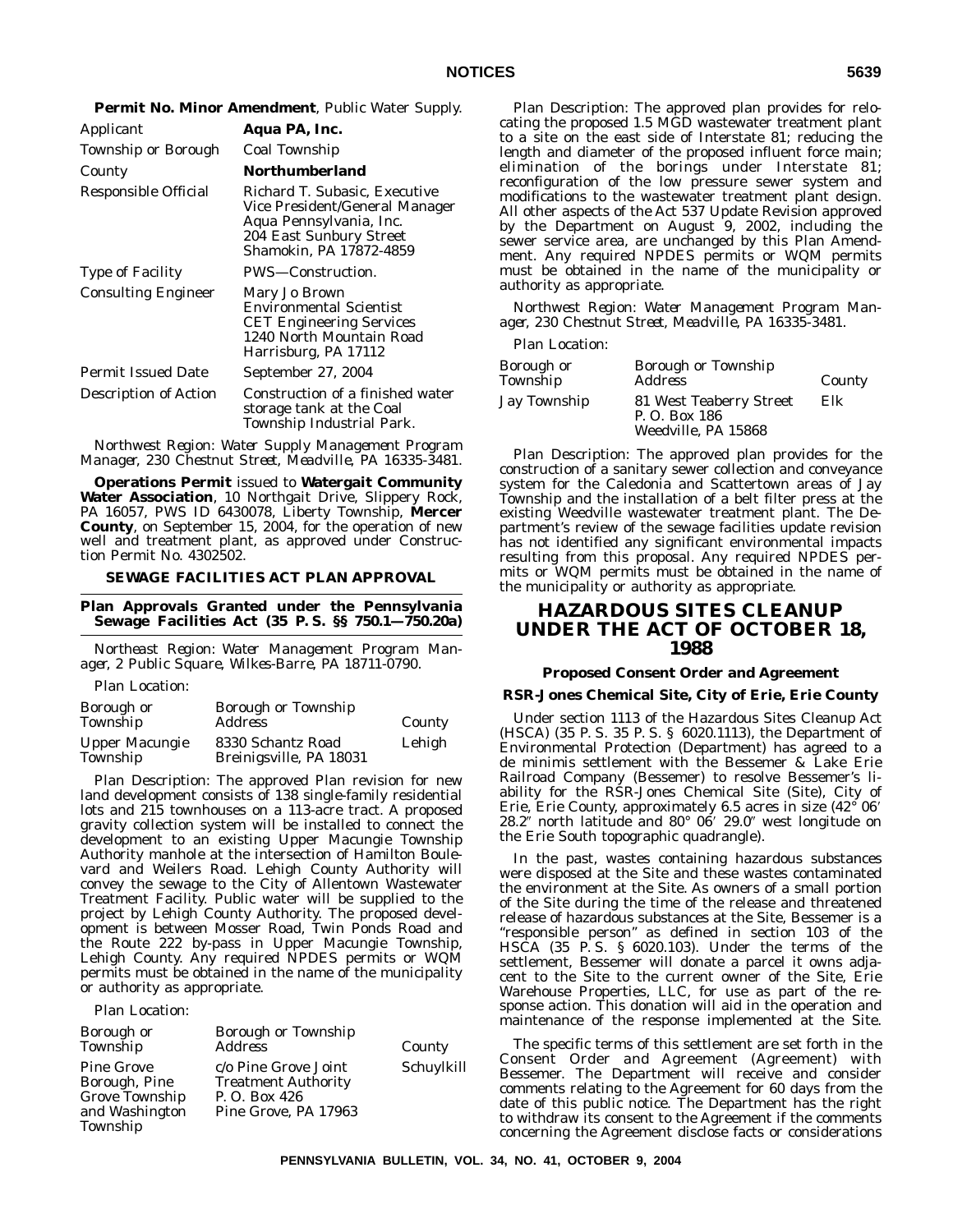that indicate that the Agreement is inappropriate, improper, or not in the public interest.

After the public comment period, the Department's settlement with Bessemer shall be effective upon the date that the Department notifies Bessemer, in writing, that this Agreement is final and effective in its present form and that the Department has filed a response to significant written comments to the Agreement, or that no comments were received.

The Agreement is available for inspection and copying at the Department's office at 230 Chestnut Street, Meadville, PA. Comments may be submitted, in writing, to Mark E. Gorman, Program Manager, Department of Environmental Protection, Hazardous Sites Cleanup, 230 Chestnut Street, Meadville, PA 16335. Further information may be obtained by contacting Mark Gorman, (814) 332-6648. TDD users should contact the Department through the Pennsylvania Relay Service at (800) 645- 5984.

### **Settlement under the HSCA and CERCLA**

The Department, under the authority of the HSCA (35 P. S. §§ 6020.101—6020.1305) and the Comprehensive Environmental Response, Compensation and Liability Act (CERCLA) (42 U.S.C.A. §§ 9601—9675), has entered into a Prospective Purchaser Agreement (PPA) with DCI— Station Square, L. P., DCI—Station Square, LLC, Dewey Commercial Investors, L. P. and the Commonwealth of Pennsylvania, State Employees Retirement System (collectively, Settlors) regarding a property at 1190 Church Road (Site), Montgomery County.

The Site consists of approximately 35 acres with all improvements thereon in Lansdale Borough, Montgomery County, more properly described as Montgomery County Tax Parcel Nos. 56-00-01327-00-3 and 11-00-02048-002-2. The Site was formerly used by Ford Electronics and Refrigeration Company to manufacture radios, clocks, televisions, picture tubes and automobile control devices. Respondents intend to develop the Site for commercial and/or residential purposes and intend to remediate the Site to a residential standard under the Land Recycling and Environmental Remediation Standards Act.

The Site is also within the boundaries of the North Penn Area 7 NPL Site under CERCLA. Under the authority of CERCLA and the HSCA, the EPA and the Department are conducting and will conduct various response actions to address the release or threatened release of hazardous substances or contaminants at the North Penn Area 7 NPL Site. Other than potential liability associated with the purchase of the Site, Settlors have asserted, and the Department has no information to indicate otherwise, that they neither caused, contributed to, nor are otherwise liable for any contamination either at the Site or at the North Penn Area 7 NPL Site. Settlors have agreed to resolve their potential liability to the United States with regard to the North Penn Area 7 NPL Site in an Agreement with the EPA docketed at CERC-PPA-2001-0003. Under the terms of the PPA with the Department, Settlors will contribute \$2,000 towards response costs incurred and to be incurred by the Department associated with the Site and will agree not to exacerbate any existing contamination at the Site in exchange for a covenant not to sue and contribution protection from the Commonwealth.

This notice is provided under section 1113 of the HSCA. The PPA may be examined from 8 a.m. to 4 p.m. at the Department's offices at 2 East Main Street, Norristown, PA 19401 by contacting either George Horvat at (484) 250-5717 or Anderson Lee Hartzell at (484) 250-5866. A public comment period on the PPA will extend for a period of 60 days from the date of publication of this notice. Interested persons may submit written comments regarding the PPA to the Department by submitting them to George Horvat at the previous address.

# **LAND RECYCLING AND ENVIRONMENTAL REMEDIATION**

## **UNDER ACT 2, 1995**

#### **PREAMBLE 2**

## **The following plans and reports were submitted under the Land Recycling and Environmental Remediation Standards Act (35 P. S. §§ 6026.101— 6026.908).**

Provisions of Chapter 3 of the Land Recycling and Environmental Remediation Standards Act (act) require the Department of Environmental Protection (Department) to publish in the *Pennsylvania Bulletin* a notice of submission of plans and reports. A final report is submitted to document cleanup of a release of a regulated substance at a site to one of the act's remediation standards. A final report provides a description of the site investigation to characterize the nature and extent of contaminants in environmental media, the basis for selecting the environmental media of concern, documentation supporting the selection of residential or nonresidential exposure factors, a description of the remediation performed and summaries of sampling analytical results which demonstrate that remediation has attained the cleanup standard selected. Submission of plans and reports, other than the final report, shall also be published in the *Pennsylvania Bulletin*. These include the remedial investigation report, risk assessment report and cleanup plan for a site-specific standard remediation. A remedial investigation report includes conclusions from the site investigation, concentration of regulated substances in environmental media; benefits of refuse of the property and, in some circumstances, a fate and transport analysis. If required, a risk assessment report describes potential adverse effects caused by the presence of regulated substances. If required, a cleanup plan evaluates the abilities of potential remedies to achieve remedy requirements.

For further information concerning plans or reports, contact the Environmental Cleanup Program manager in the Department regional office after which the notice of receipt of plans or reports appears. If information concerning plans or reports is required in an alternative form, contact the Community Relations Coordinator at the appropriate regional office. TDD users may telephone the Department through the AT&T Relay Service at (800) 654-5984.

The Department has received the following plans and reports:

## *Southeast Region: Environmental Cleanup Program Manager, 2 East Main Street, Norristown, PA 19401.*

**Nozensky Junkyard,** Kenneth Square Borough and Kenneth Township, **Chester County**. Matthew J. Gordon, Walter B. Satterthwaite Assoc., Inc., 720 Old Fern Hill Rd., West Chester, PA 19380 has submitted a Work Plan for RI concerning remediation of site soil and groundwater contaminated with drums, tires scrap metal and phenolic circuits boards. The report is intended to document remediation of the site to meet the Special Industrial Area Standard.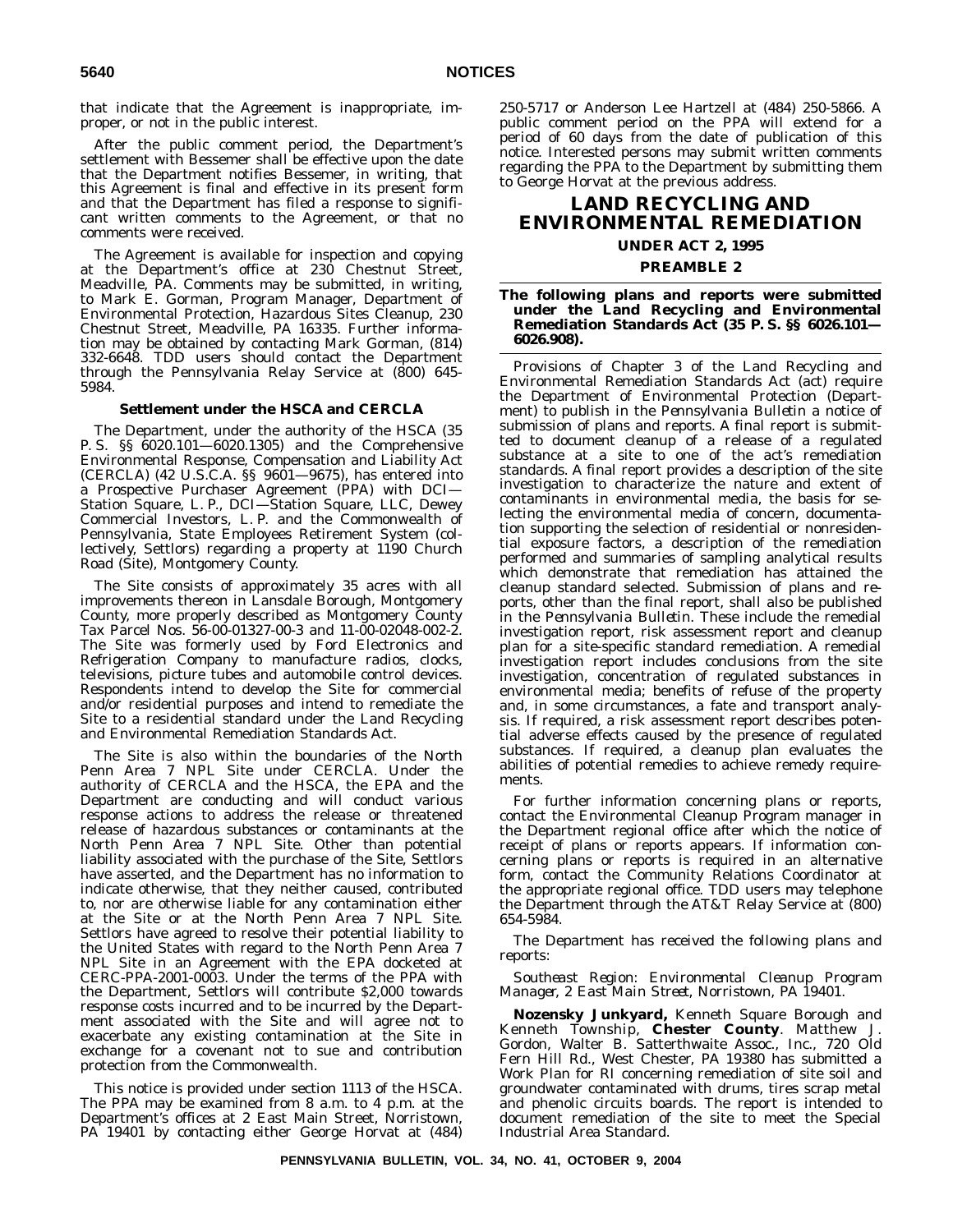**Brittany Square,** New Britain Township, **Bucks County**. Christopher Orzechowski, RT Environmental Services, Inc., 215 W. Church Rd., King of Prussia, PA 19406 has submitted a Remedial Investigation and Cleanup Plan Report concerning remediation of site soil and groundwater contaminated with chlorinated solvents. The report is intended to document remediation of the site to meet the Site-Specific Standard.

**Blosinenski Farm,** East Brandywine Township, **Chester County**. Michael S. Welsh, P. E. on behalf of Andrew Ruskay and Anthony Wilson, ACR Machine, Inc., 21 North 10th Street, Coatesville, PA 19320 has submitted a Remedial Investigation Report concerning remediation of site soil contaminated with glass, metal and ash. The report is intended to document remediation of the site to meet the Site-Specific Standard.

**Bryn Mawr Rehabilitation,** Willistown Township, **Chester County**. Robert A. White and Paul Gruntmyer, Lewis Environmental Group, P. O. Box 639, Royersford, PA 19468 on behalf of Bryn Mawr Hospital, 414 Paoli Pike, Malvern, PA has submitted a Final Report concerning remediation of site soil contaminated with no. 2 fuel oil. The report is intended to document remediation of the site to meet the 90-Day Cleanup Standard.

**131 Rockhill Rd. Prop.,** Lower Merion Township, **Montgomery County**. Darryl Borrelli, Manko, Gold, Katcher & Fox, LL, 401 City Ave., Suite 500, Bala Cynwyd, PA 19004, on behalf of Richard Heany, OPG Residential Holdings, LP, 700 S. Henderson Rd., Suite 225, King of Prussia, PA 19406 has submitted a Final Report concerning remediation of site soil and groundwater contaminated with leaded gasoline, diesel fuel and unleaded gasoline. The report is intended to document remediation of the site to meet the Statewide Health Standard.

**PECO Oreland MGP,** Springfield Township, **Montgomery County**. Allan Fernandes, P. G., Environmental Affairs Dept., PECO Energy Co., 2301 Market St., S21-2, P. O. Box 8699, Philadelphia, PA 19101-8699 on behalf of has submitted a Final Report concerning remediation of site soil and groundwater contaminated with lead, heavy metals, BTEX and polycyclic aromatic hydrocarbons. The report is intended to document remediation of the site to meet the Statewide Health Standard.

**PECO Ardmore Service Bldg.,** Lower Merion Township, **Montgomery County**. Ethan Myer and Bruce Middleman, P. G., Jacques Whitford Co., Inc., 450 S. Gravers Rd., Suite 105, Plymouth Meeting, PA 19462 on behalf of PECO Energy Co., Real Estate & Facilities Division, 2301 Market St., N3-3, Philadelphia, PA has submitted a Remedial Investigation and Final Report concerning remediation of site soil contaminated with diesel fuel, leaded gasoline, MTBE and unleaded gasoline; and site groundwater contaminated with chlorinated solvents, diesel fuel, leaded gasoline, MTBE and unleaded gasoline. The report is intended to document remediation of the site to meet the Site-Specific Standard.

**Swede Square Shopping Center,** East Norriton Township, **Montgomery County**. James M. Connor, URS Corp., 2325 Maryland Rd., Willow Grove, PA 19090 on behalf of Skip Genuardi, Genuardi's Market, LP, 470 Norristown Rd., Suite 300, Blue Bell, PA 19422 has submitted a Final Report concerning remediation of site soil contaminated with chlorinated solvent and other organics; and groundwater contaminated with chlorinated solvents. The report is intended to document remediation of the site to meet the Site-Specific Standard.

**Atlantic Metals Corp. Prop.,** City of Philadelphia, Philadelphia County. Donald A. Coleman, Penn E<sup>'</sup>& R, 2755 Bergey Rd., Hatfield, PA 19440 on behalf of Jim Thackray, Thackray Crane Rental, Inc., 2071 Byberry Dr., Philadelphia, PA 19116 has submitted a Work Plan for RI concerning remediation of site soil and groundwater contaminated with nos. 4 and 5 fuel oil and leaded gasoline. The report is intended to document remediation of the site to meet the Special Industrial Area Standard.

*Southcentral Region: Environmental Cleanup Program Manager, 909 Elmerton Avenue, Harrisburg, PA 17110.*

**Dura-Bond Pipe, LLC, formerly Bethlehem Steel Corporation**, Steelton Borough, **Dauphin County**. Alliance Environmental Services, Inc., 1414 North Cameron Street, Suite B, Harrisburg, PA 17130, on behalf of Capital Region Economic Development Corporation, 3211 North Front Street, Harrisburg, PA 17110 and Dura-Bond Pipe, LLC, 2716 South Front Street, Steelton, PA 17113, submitted a Baseline Environmental Report concerning remediation of site soils and groundwater contaminated with lead and arsenic, metals, VOCs and SVOCs. The site is being remediated as a Special Industrial Area.

**Dana Structural Solutions International Division,** Reading City, **Berks County**. MACTEC Engineering and Consulting, Inc., 5205 Militia Hill Road, Plymouth Meeting, PA 19462, on behalf of Dana Structural Solutions International-Division, Robeson and Weiser Streets, Reading, PA 19612-3459, submitted a Final Report concerning remediation of site soils and groundwater contaminated with PCBs, lead, heavy metals, BTEX, PHCs, PAHs and solvents. The report is intended to document remediation of the site to a combination of the Statewide Health and Site-Specific Standards.

**Former Myers and List Site,** Wrightsville Borough, **York County**. BL Companies, 830 Sir Thomas Court, Harrisburg, PA 17109, on behalf of Glenn Myers, P. O. Box 303, Wrightsville, PA 17368, submitted a Final Report concerning remediation of site soils and groundwater contaminated with leaded gasoline, unleaded gasoline and MTBE. The report is intended to document remediation of the site to a combination of the Statewide Health and Site-Specific Standards.

**Former Ace Rentals Facility,** City of Lancaster, **Lancaster County**. Synergy Environmental Inc., 607 Washington Street, Reading, PA 19601, on behalf of Ace Rents, Inc., 1103 Ranck Mill Road, Lancaster, PA 17602 and the Redevelopment Authority of the County of Lancaster, 150 North Queen Street, Lancaster, PA 17603, submitted a Final Report concerning remediation of site soils contaminated with petroleum products. The report was submitted within 90 days of the release and is intended to document remediation of the site to the Statewide Health Standard.

**Lancaster Multi-Purpose Stadium,** City of Lancaster, **Lancaster County**. Synergy Environmental Inc., Center City Executive Centre, 607 Washington Street, Reading, PA 19601, on behalf of Redevelopment Authority of the County of Lancaster, 150 N. Queen Street, Suite 110, Lancaster, PA 17603-3562, submitted a Baseline Environmental Report concerning remediation of site soils and groundwater contaminated with VOCs, SVOCs, PCBs, heavy metals and petroleum products. The site is being remediated as a special industrial area.

*Southwest Region: Environmental Cleanup Program Manager, 400 Waterfront Drive, Pittsburgh, PA 15222- 4745.*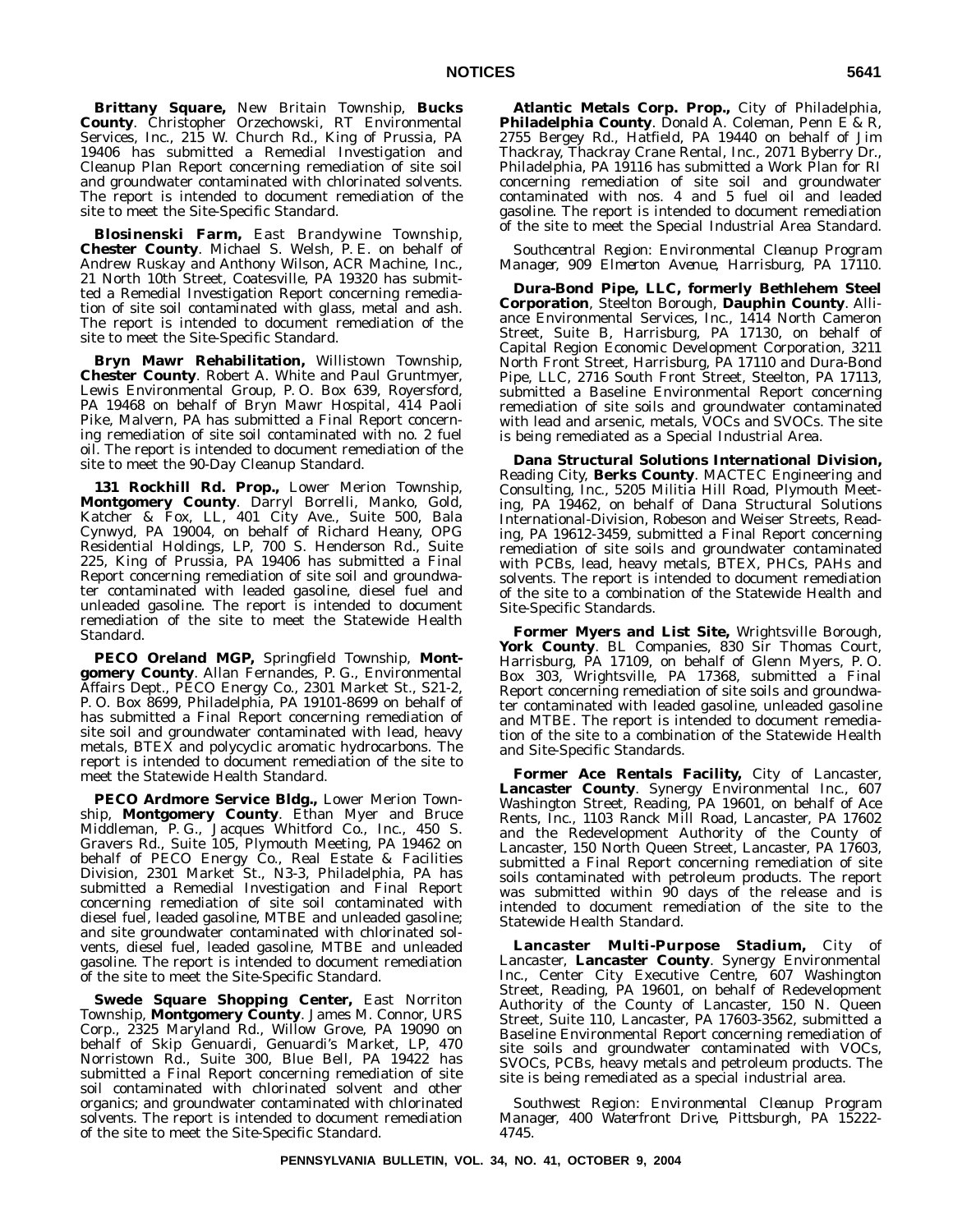**Koppers Wood Treating Facility (Former),** Dunbar Township, **Fayette County**. Jeffrey R. Hale, P. G., Key Environmental, Inc., 1200 Arch Street, Suite 200, Carnegie, PA 15106 (on behalf of Kurt Paschl, Beazer East, Inc., c/o Three Rivers Management, Inc., One Oxford Centre, Suite 3000, Pittsburgh, PA 15219) has submitted a Remedial Investigation Report and Risk Assessment Report concerning remediation of site soil and groundwater contaminated with inorganics, other organics and PAHs. The reports are intended to document remediation of the site to meet the Statewide Health and Site-Specific Standards.

*Northwest Region: Environmental Cleanup Program Manager, 230 Chestnut Street, Meadville, PA 16335-3481.*

**Debbie Shaulis Heating Oil Spill Cleanup,** Lackawannock Township, **Mercer County**. Scott Whipkey, RAR Engineering Group, 1135 Butler Ave., New Castle, PA 16101 (on behalf of Mike Lowery, Owner, 1145 Bend Rd., Mercer, PA 16137) has submitted a Final Report concerning remediation of site soil and groundwater contaminated with heating oil. The report is intended to document remediation of the site to meet the Statewide Health Standards.

# **LAND RECYCLING AND ENVIRONMENTAL REMEDIATION**

**UNDER ACT 2, 1995 PREAMBLE 3**

**The Department has taken action on the following plans and reports under the Land Recycling and Environmental Remediation Standards Act (35 P. S. §§ 6026.101—6026.908).**

Provisions of 25 Pa. Code § 250.8, administration of the Land Recycling and Environmental Remediation Standards Act (act), require the Department of Environmental Protection (Department) to publish in the *Pennsylvania Bulletin* a notice of final actions on plans and reports. A final report is submitted to document cleanup of a release of a regulated substance at a site to one of the remediation standards of the act. A final report provides a description of the site investigation to characterize the nature and extent of contaminants in environmental media, the basis of selecting the environmental media of concern, documentation supporting the selection of residential or nonresidential exposure factors, a description of the remediation performed and summaries of sampling methodology and analytical results which demonstrate that the remediation has attained the cleanup standard selected. Plans and reports required by provisions of the act for compliance with selection of remediation to a site-specific standard, in addition to a final report, include a remedial investigation report, risk assessment report and cleanup plan. A remedial investigation report includes conclusions from the site investigation, concentration of regulated substances in environmental media, benefits of refuse of the property and, in some circumstances, a fate and transport analysis. If required, a risk assessment report describes potential adverse effects caused by the presence of regulated substances. If required, a cleanup plan evaluates the abilities of potential remedies to achieve remedy requirements. A work plan for conducting a baseline remedial investigation is required by provisions of the act for compliance with selection of a special industrial area remediation. The baseline remedial investigation, based on the work plan, is compiled into the baseline environmental report to establish a reference point to show existing contamination, describe proposed remediation to be done and include a description of existing or potential public benefits of the use or reuse of the property. The Department may approve or disapprove plans and reports submitted. This notice provides the Department's decision and, if relevant, the basis for disapproval.

For further information concerning the plans and reports, contact the Environmental Cleanup Program manager in the Department regional office before which the notice of the plan or report appears. If information concerning a final report is required in an alternative form, contact the Community Relations Coordinator at the appropriate regional office. TDD users may telephone the Department through the AT&T Relay Service at (800) 654-5984.

The Department has received the following plans and reports:

*Southeast Region: Environmental Cleanup Program Manager, 2 East Main Street, Norristown, PA 19401.*

**Wright Prop.,** East Marlborough Township, **Chester County**. James H. Mulry, P. G. and Martin Liebhardt, Mulry and Cresswell Env., Inc., 1691 Horseshoe Pike, Manor Prof. Bldg., Suite 3, Glenmoore, PA 19343 has submitted a Final Report concerning the remediation of site soil contaminated with no. 2 fuel oil. The Final Report demonstrated attainment of the Statewide Health Standard and was approved by the Department on September 3, 2004.

**Atlantic Metals Corp. Prop.,** City of Philadelphia, **Philadelphia County**. Donald A. Coleman, Penn E & R, 2755 Bergey Rd., Hatfield, PA 19440 on behalf of Jim Thackray, Thackray Crane Rental, Inc., 2071 Byberry Dr., Philadelphia, PA 19116 has submitted a Work Plan concerning the remediation of site soil and groundwater contaminated with nos. 4 and 5 fuel oil and leaded gasoline. The Work Plan was approved by the Department on September 23, 2004.

*Southcentral Region: Environmental Cleanup Program Manager, 909 Elmerton Avenue, Harrisburg, PA 17110.*

**Dura-Bond Pipe, LLC, formerly Bethlehem Steel Corporation,** Steelton Borough, **Dauphin County**. Alliance Environmental Services, Inc., 1414 North Cameron Street, Suite B, Harrisburg, PA 17130, on behalf of Capital Region Economic Development Corporation, 3211 North Front Street, Harrisburg, PA 17110 and Dura-Bond Pipe, LLC, 2716 South Front Street, Steelton, PA 17113, submitted a Work Plan concerning remediation of site soils and groundwater contaminated with lead and arsenic, metals, VOCs and SVOCs. The site is being remediated as a Special Industrial Area. The Work Plan was approved by the Department on August 11, 2004.

**Hanover Shoe Farms,** Union Township, **Adams County**. Marshall Miller & Associates, Inc., 3913 Hartzdale Drive, Suite 1306, Camp Hill, PA 17011, on behalf of Hanover Shoe Farms, Inc., P. O. Box 339, Hanover, PA 17331-0339, submitted a Final Report concerning remediation of site soils contaminated with fuel oil no. 2. The final report demonstrated attainment of the Statewide Health Standard and was approved by the Department on August 31, 2004.

**Lancaster Laboratories, Inc.,** Upper Leacock Township, **Lancaster County**. ARM Group, Inc., P. O. Box 797, Hershey, PA 17033-0797, on behalf of Lancaster Laboratories, Inc., 2425 New Holland Pike, P. O. Box 12425, Lancaster, PA 17605-2425, submitted a Final Report concerning remediation of site soils and groundwa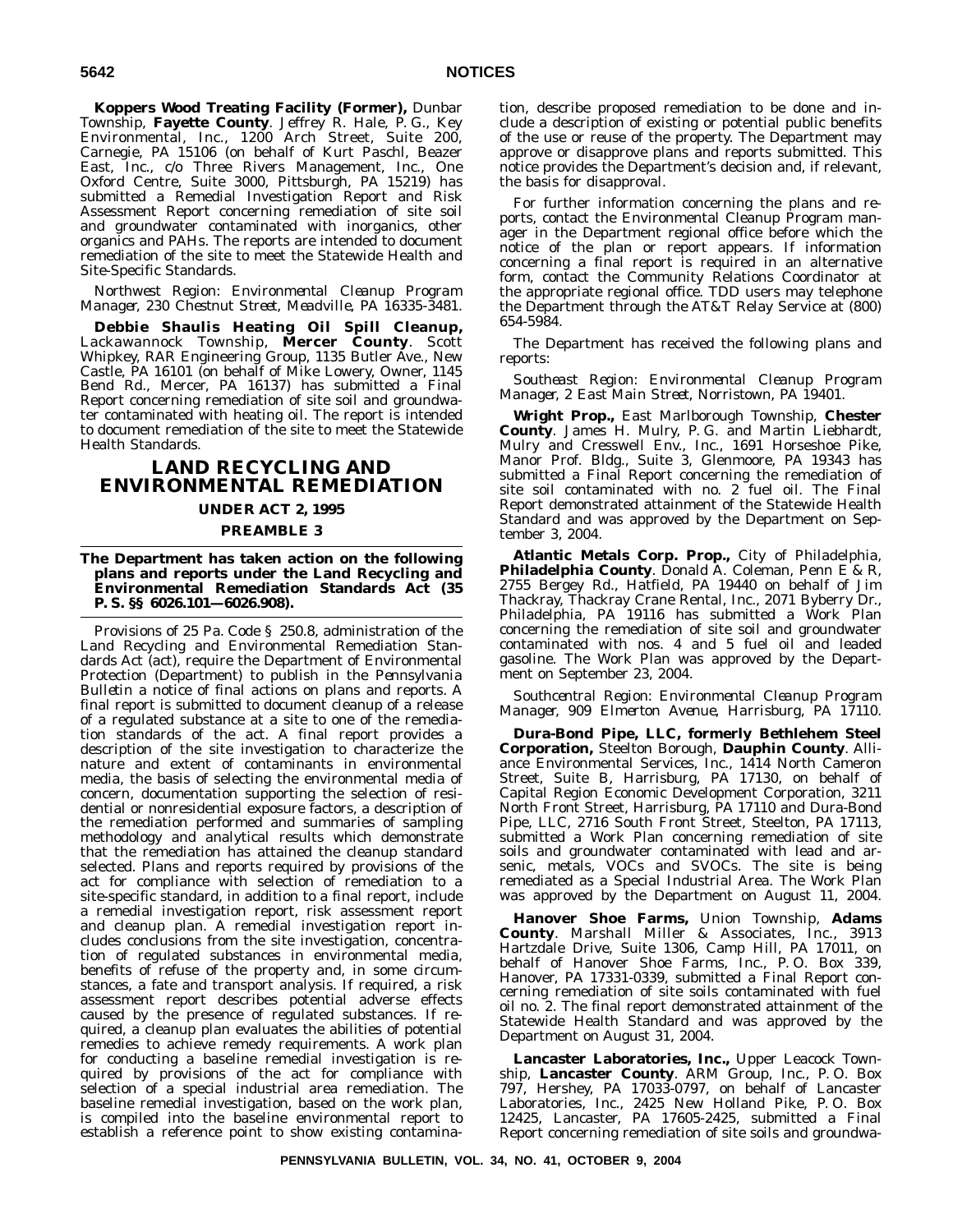ter contaminated with VOCs, SVOCs, PCBs, pesticides and metals. The final report demonstrated attainment of the Statewide Health Standard and was approved by the Department on September 7, 2004.

**FCI USA, Inc., Hanover**, Penn Township, **York County**. HRP Associates, Inc., 4811 Jonestown Road, Suite 235, Harrisburg, PA 17109, on behalf of FCI USA, Inc., 825 Old Trail Road, Etters, PA 17319, submitted a Remedial Investigation Report concerning remediation of site soils and groundwater contaminated with VOCs. The applicant is seeking to attain a combination of the Statewide Health and Site-Specific Standards. The report was approved by the Department on September 9, 2004.

**Precision Offset Printing Company,** Centre Township, **Berks County**. UAI Environmental, Inc., 607 Commerce Drive, Reading, PA 19607, on behalf of Precision Offset Printing Company, P. O. Box 675, Leesport, PA 19533, submitted a Final Report concerning remediation of site groundwater contaminated with leaded and unleaded gasoline. The report is intended to document remediation of the site to the Statewide Health Standard. The final report demonstrated attainment of the Statewide Health Standard and was approved by the Department on September 14, 2004.

**Former Dauphin Dental Laboratories,** Middle Paxton Township, **Dauphin County**. BL Companies, Inc., 830 Sir Thomas Court, Harrisburg, PA 17109, on behalf of Patricia Bracale, 1240 Mountain Road, Dauphin, PA 17018, submitted a combined Remedial Investigation and Final Report concerning remediation of site groundwater contaminated with leaded gas, unleaded gas and MTBE. The combined report demonstrated attainment of a combination of the Statewide Health and Site-Specific Standards and was approved by the Department on September 14, 2004.

**V & S Sandwiches,** Wyomissing Borough, **Berks County**. Alternative Environmental Solutions, 930 Pointview Avenue, Suite B, Ephrata, PA 17522, on behalf of David Mogel, 11 State Hill Road, Wyomissing, PA 19610, submitted a combined Remedial Investigation/ Final Report concerning remediation of site soils and groundwater contaminated with leaded gasoline. The combined report demonstrated attainment of the Site-Specific Standard and was approved by the Department on September 16, 2004.

**Linden Hall School for Girls,** Borough of Lititz, **Lancaster County**. GCI Environmental Services, 1250 East King Street, Lancaster, PA 17602, on behalf of Linden Hall School for Girls, 212 East Main Street, Lititz, PA 17543, submitted a Final Report concerning remediation of site soils and groundwater contaminated with no. 2 fuel oil. The final report demonstrated attainment of the Statewide Health Standard and was approved by the Department on September 21, 2004.

*Southwest Region: Environmental Cleanup Program Manager, 400 Waterfront Drive, Pittsburgh, PA 15222- 4745.*

**American Electric Facility (Former),** City of Pittsburgh, **Allegheny County**. Ruth C. Mannebach, NPN Environmental, 1631 Headland Drive, St. Louis, MO 63026 (on behalf of Om Chopra, Thomas & Betts, 8155 T & B Blvd., 4B-35, Memphis, TN 38125) has submitted a Final Report concerning remediation of site soil contaminated with PAHs and lead. The Final Report demonstrated attainment of the Statewide Health Standard and was approved by the Department on September 21, 2004.

# **HAZARDOUS WASTE TRANSPORTER LICENSE**

## **Actions on applications for Hazardous Waste Transporter License received under the Solid Waste Management Act (35 P. S. §§ 6018.101—6018.1003) and regulations to transport hazardous waste.**

*Central Office: Bureau of Land Recycling and Waste Management, Division of Hazardous Waste Management, P. O. Box 8471, Harrisburg, PA 17105-8471.*

*Hazardous Waste Transporter License Renewed*

**Vickery Transportation, Inc.**, 18375 E. 345 Street, Grammer, IN 47236. License No. PA-AH0698. Effective September 27, 2004.

**Ameritech Environmental Services, Inc.**, P. O. Box 539, Eliot, ME 03903. License No. PA-AH0677. Effective September 22, 2004.

**Chemical Solvents, Inc.**, 3751 Jennings Road, Cleveland, OH 44109. License No. PA-AH0049. Effective September 10, 2004.

**Eldredge, Inc.**, 898 Fern Hill Road, West Chester, PA 19380. License No. PA-AH0056. Effective September 7, 2004.

## **INFECTIOUS AND CHEMOTHERAPEUTIC WASTE TRANSPORTER LICENSE**

**Actions on applications for Infectious and Chemotherapeutic Waste Transporter License received under the Solid Waste Management Act, the act of July 13, 1988 (P. L. 525, No. 93) (35 P. S. §§ 6019.1— 6019.6) and regulations to transport infectious and chemotherapeutic waste.**

*Central Office: Bureau of Land Recycling and Waste Management, Division of Hazardous Waste Management, P. O. Box 8471, Harrisburg, PA 17105-8471.*

*Infectious and Chemotherapeutic Waste Transporter License Renewed*

**The Pennsylvania State University**, 6 Eisenhower Parking Deck, University Park, PA 16802-2116. License No. PA-HC0153. Effective September 24, 2004.

#### **OPERATE WASTE PROCESSING OR DISPOSAL AREA OR SITE**

**Permits Issued under the Solid Waste Management Act, the Municipal Waste Planning, Recycling and Waste Reduction Act (53 P. S. §§ 4000.101— 4000.1904) and regulations to operate solid waste processing or disposal area or site.**

**Permit No. 101224. Waste Mgmt. of Delaware Valley South**, 408 S. Oak Ave., P. O. Box 427, Primos, PA 19108, Upper Darby Township, **Delaware County**. This permit renewal is being issued to Waste Management of Delaware Valley South for the continued operation of its municipal waste transfer facility. The permit was issued by the Southeast Regional Office on September 21, 2004.

**Permit No. 101069. Southeastern Chester County Refuse Authority**, 261 W. Street Rd., Kennett Square, PA 19348-1615, London Grove Township, **Chester County**. This amended waste management permit is for implementation of a radiation protection action plan, meteorological monitoring plan, sewage sludge acceptance procedures and the determination of a new trust corpus amount. The permit was issued by the Southeast Regional Office on September 22, 2004.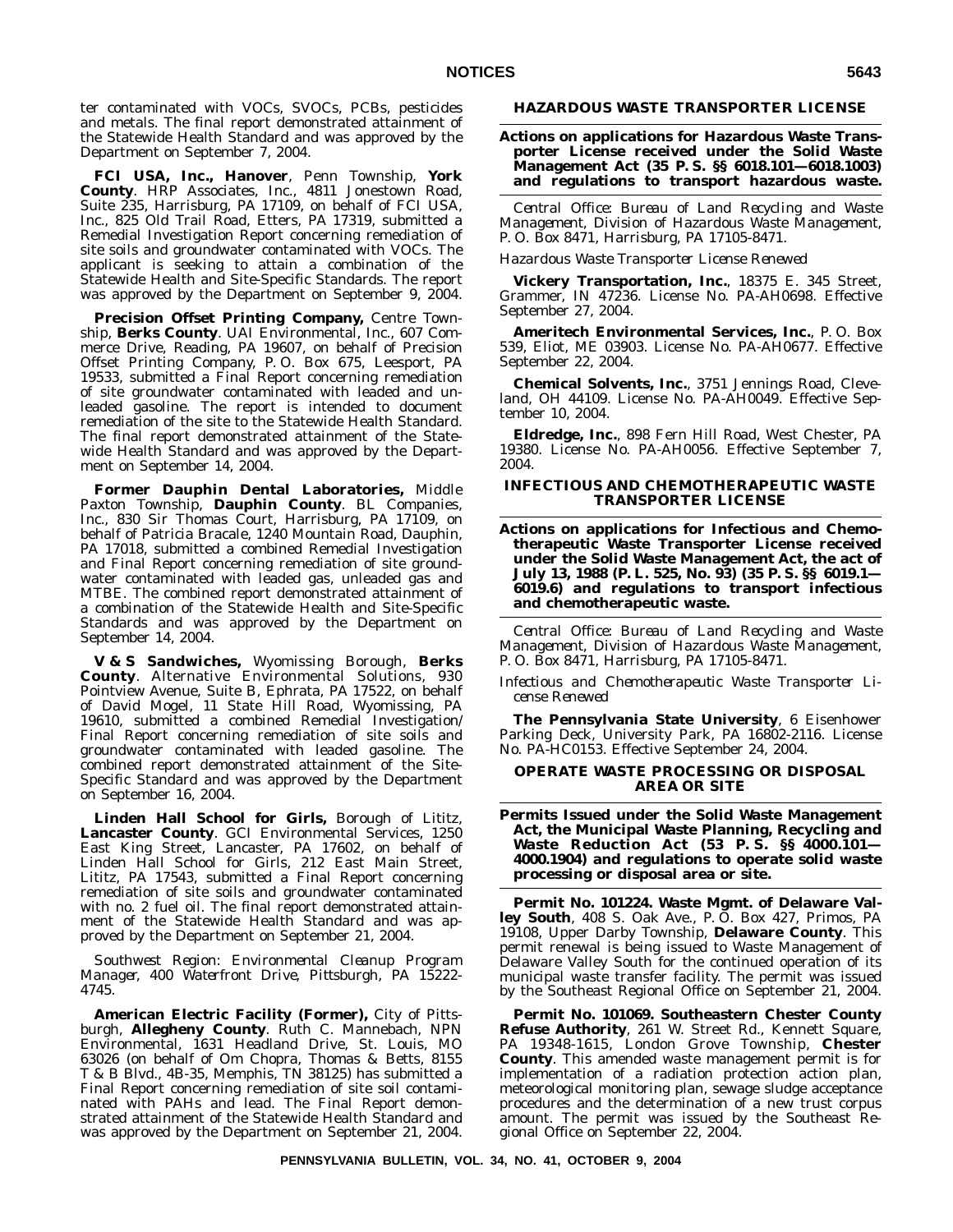**Permit No. 400658. Hatfield Township Municipal Authority**, 3200 Advance Lane, Colmar, PA 18915-9766, Hatfield Township, **Montgomery County**. This amended waste management permit is to modify the Radiation Protection Action Plan for the previous facility. The permit was issued by the Southeast Regional Office on September 22, 2004.

**Permit Modification under the Solid Waste Management Act, the Municipal Waste Planning, Recycling and Waste Reduction Act and regulations to operate solid waste processing or disposal area or site.**

*Southcentral Region: Regional Solid Waste Manager, 909 Elmerton Avenue, Harrisburg, PA 17110.*

**Permit No. 100934, Blue Ridge Landfill**, Greene Township, **Franklin County**. The permit modification issued August 31, 2004, is for an increase in Average and Maximum Daily Volume. Compliance with the terms and conditions set forth in the permit is mandatory. Individuals have the right to file an appeal as to these terms and conditions.

Persons interested in reviewing the modification permit should contact John Krueger, Program Manager, Waste Management Program, 909 Elmerton Avenue, Harrisburg, PA 17110, (717) 705-4706. TDD users should contact the Department through the Pennsylvania Relay Service, (800) 654-5984.

# **AIR QUALITY**

**General Plan Approval and Operating Permit Usage Authorized under the Air Pollution Control Act (35 P. S. §§ 4001—4015) and 25 Pa. Code Chapter 127 to construct, modify, reactivate or operate air contamination sources and associated air cleaning devices.**

*Southeast Region: Air Quality Program, 2 East Main Street, Norristown, PA 19401; Thomas McGinley, New Source Review Chief, (484) 250-5920.*

**46-302-228GP: Naval Air Station—Joint Reserve Base** (Code 89, Environmental Division, Building 78, Willow Grove, PA 19090) on September 23, 2004, to operate a low NOx burner in Horsham Township, **Montgomery County**.

*Southcentral Region: Air Quality Program, 909 Elmerton Avenue, Harrisburg, PA 17110; Ronald Davis, New Source Review Chief, (717) 705-4702.*

**GP3-11-07-03014: New Enterprise Stone and Lime Co., Inc.** (P. O. Box 77, New Enterprise, PA 16664) on September 24, 2004, for portable nonmetallic mineral processing plants under GP3 in Taylor Township, **Blair County**.

**Plan Approvals Issued under the Air Pollution Control Act and regulations in 25 Pa. Code Chapter 127, Subchapter B relating to construction, modification and reactivation of air contamination sources and associated air cleaning devices.**

*Southeast Region: Air Quality Program, 2 East Main Street, Norristown, PA 19401; Thomas McGinley, New Source Review Chief, (484) 250-5920.*

**09-0035C: EnPro Industries, Inc.** (23 Friends Lane, Newtown, PA 18940) on September 23, 2004, to operate an ammonia etching process in Newtown Township, **Bucks County**.

**23-0001W: Sunoco Inc.—R and M** (100 Green Street, Marcus Hook, PA 19061) on September 24, 2004, to operate a desulphurize gasoline (tier II) in Marcus Hook Borough, **Delaware County**.

*Northeast Region: Air Quality Program, 2 Public Square, Wilkes-Barre, PA 18711-0790; Mark Wejkszner, New Source Review Chief, (570) 826-2531.*

**48-309-123: Hercules Cement Co.** (501 Center Street, Stockertown, PA 18083) on September 20, 2004, to reactivate the no. 1 stock-house railcar load-out system and associated air cleaning device at their facility in Stockertown Borough, **Northampton County**.

*Southcentral Region: Air Quality Program, 909 Elmerton Avenue, Harrisburg, PA 17110; Ronald Davis, New Source Review Chief, (717) 705-4702.*

**22-05034B: Pennsy Supply, Inc.** (1001 Paxton Street, Harrisburg, PA 17105) on September 23, 2004, to construct a pulverized mineral processing operation, Hummelstown Quarry in South Hanover Township, **Dauphin County**.

*Southwest Region: Air Quality Program, 400 Waterfront Drive, Pittsburgh, PA 15222-4745; William Charlton, New Source Review Chief, (412) 442-4174.*

**26-00554A: Amerikohl Mining, Inc.** (202 Sunset Drive, Butler, PA 16001) on September 15, 2004, to construct a coal preparation plant at Pletcher Surface Mine in Saltlick Township, **Fayette County**.

**32-00206B: AMFIRE Mining Co. LLC** (One Energy Place, Latrobe, PA 15650) on September 20, 2004, to increase throughput at Clymer Tipple Mine in Cherryhill Township **Indiana County**.

## **Plan Approval Revisions Issued including Extensions, Minor Modifications and Transfers of Ownership under the Air Pollution Control Act and 25 Pa. Code §§ 127.13, 127.13a and 127.32.**

*Southeast Region: Air Quality Program, 2 East Main Street, Norristown, PA 19401; Thomas McGinley, New Source Review Chief, (484) 250-5920.*

**09-0157: Barrett Asphalt, Inc.** (7503 Weymouth Road, Hammonton, NJ 08037) on September 22, 2004, to operate a bituminous concrete drum-mix plant in Falls Township, **Bucks County**.

*Northcentral Region: Air Quality Program, 208 West Third Street, Williamsport, PA 17701; David Aldenderfer, Program Manager, (570) 327-3637.*

**55-399-005: Professional Building Systems, Inc.** (72 East Market Street, Middleburg, PA 17842) on September 24, 2004, to operate a modular home manufacturing facility on a temporary basis until January 22, 2005, in Middleburg Borough, **Snyder County**. The plan approval has been extended.

*Northwest Region: Air Quality Program, 230 Chestnut Street, Meadville, PA 16335-3481; Devendra Verma, New Source Review Chief, (814) 332-6940.*

**43-290B: Winner Steel, Inc.** (277 Sharpsville Avenue, Sharon, PA 16146) on September 19, 2004, to install a new no. 3 continuous steel strip galvanizing line furnace in the City of Sharon, **Mercer County**. This is a State-only facility.

**Title V Operating Permits Issued under the Air Pollution Control Act and 25 Pa. Code Chapter 127, Subchapter G.**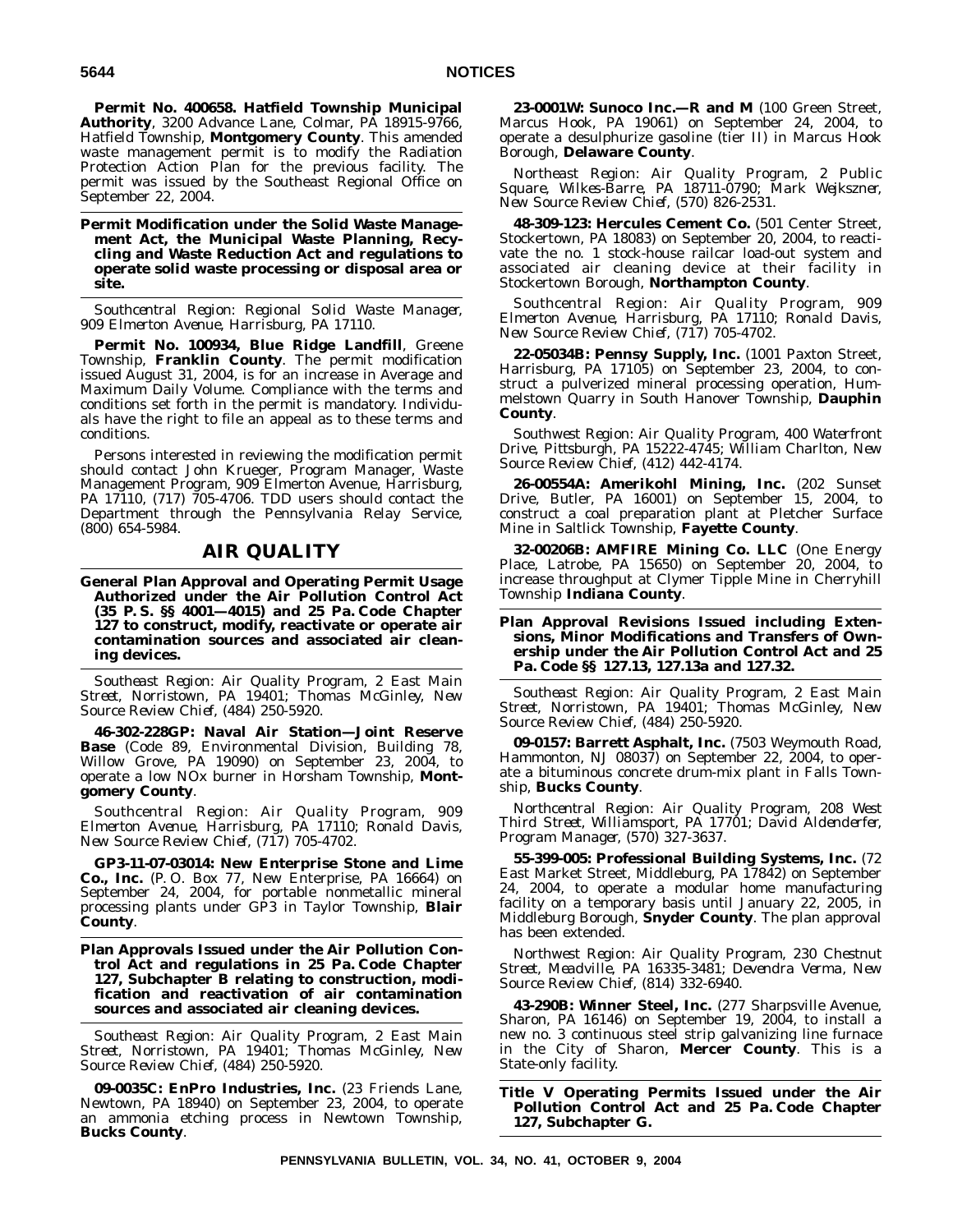*Southeast Region: Air Quality Program, 2 East Main Street, Norristown, PA 19401; Edward Jurdones Brown, Facilities Permitting Chief, (484) 250-5920.*

**23-00017: Exelon Generation Co.** (No. 1 Industrial Highway, Philadelphia, PA 19101) on September 21, 2004, to amend the operation of a facility Title V Operating Permit in Eddystone Borough, **Delaware County**.

*Southcentral Region: Air Quality Program, 909 Elmerton Avenue, Harrisburg, PA 17110; Yasmin Neidlinger, Facilities Permitting Chief, (717) 705-4702.*

**06-05063: Boyertown Foundry Co.** (P. O. Box 443, New Berlinville, PA 19545) on September 21, 2004, to renew operation of their gray iron foundry in the Borough of Boyertown and Colebrookdale Township, **Berks County**.

## **Operating Permits for Non-Title V Facilities Issued under the Air Pollution Control Act and 25 Pa. Code Chapter 127, Subchapter F.**

*Southcentral Region: Air Quality Program, 909 Elmerton Avenue, Harrisburg, PA 17110; Ronald Davis, New Source Review Chief, (717) 705-4702.*

**06-03010: Brenntag Northeast, Inc.** (P. O. Box 13788, Reading, PA 19612-3788) on September 21, 2004, to operate their Reading (Huller Lane) chemical distribution facility in Ontelaunee Township, **Berks County**.

**06-03090: Western Berks Refuse Authority** (455 Poplar Neck Road, Birdsboro, PA 19508) on September 17, 2004, to operate a municipal solid waste landfill controlled by an enclosed ground flare in Cumru Township, **Berks County**.

**31-05018: Texas Eastern Transmission, LP** (P. O. Box 1642, Houston, TX 77251-1642) on September 21, 2004, for a State-only Operating Permit to operate a natural gas compressor station at their Entriken Compressor Station in Todd Township, **Huntingdon County**.

*Northcentral Region: Air Quality Program, 208 West Third Street, Williamsport, PA 17701; David Aldenderfer, Program Manager, (570) 327-3637.*

**08-00023: Faithful Companions Pet Cemetery** (R. D. 2, Box 210, Ulster, PA 18850) on September 14, 2004, issued State-only Operating Permit for their pet cremation facility in Smithfield Township, **Bradford County**. The facility's main sources include two natural gas fired animal crematory incinerators. The State-only operating permit contains all applicable regulatory requirements including monitoring, recordkeeping and reporting conditions.

**14-00009: Mount Nittany Medical Center** (1800 East Park Avenue, State College, PA 16803) on August 10, 2004, issued State-only Operating Permit for their general medical and surgical hospital facility in College Township, **Centre County**. The facility's main sources include three natural gas/no. 2 fuel oil fired boilers, one natural gas fired boiler, two natural gas fired emergency generators and six no. 2 fuel oil fired emergency generators. The State-only operating permit contains all applicable regulatory requirements including monitoring, recordkeeping and reporting conditions.

**08-00008: Guthrie Robert Packer Hospital** (One Guthrie Square, Sayre, PA 18840 on August 20, 2004, issued State-only (Synthetic Minor) Operating Permit for their general medical and surgical hospital facility in Sayre Borough, **Bradford County**. The facility's main sources include three natural gas/no. 2 fuel oil fired

boilers and four diesel fired emergency generators. The State-only (Synthetic Minor) operating permit contains all applicable regulatory requirements including monitoring, recordkeeping and reporting conditions.

*Southwest Region: Air Quality Program, 400 Waterfront Drive, Pittsburgh, PA 15222-4745; Mark Wayner, Facilities Permitting Chief, (412) 442-4174.*

**63-00147: International Paper, Inc.—84 North/84 South Facilities** (72 Wilson Road, Eighty Four, PA 15301) on September 22, 2004, to operate corrugated box manufacturing processes at the 84 North and 84 South facilities respectively in North Strabane Township, **Washington County**.

*Northwest Region: Air Quality Program, 230 Chestnut Street, Meadville, PA 16335-3481; Eric Gustafson, Facilities Permitting Chief, (814) 332-6940.*

**10-00220: ESM Manufacturing LP** (955 Saxonburg Blvd., Saxonburg, PA 16056) on September 23, 2004, for a Natural Minor Operating Permit for emissions from their nonmetallic mineral processing facility in Adams Township, **Butler County**.

## **Operating Permit Revisions Issued including Administrative Amendments, Minor Modifications or Transfers of Ownership under the Air Pollution Control Act and 25 Pa. Code §§ 127.412, 127.450, 127.462 and 127.464.**

*Southcentral Region: Air Quality Program, 909 Elmerton Avenue, Harrisburg, PA 17110; Ronald Davis, New Source Review Chief, (717) 705-4702.*

**36-05005: Viking Cabinetry Group, LLC** (215 Diller Avenue, New Holland, PA 17557) on September 23, 2004, to install four paint booths at their facility in New Holland Borough, **Lancaster County**. This Title V Operating Permit was administratively amended to reflect a change of ownership from Heritage Custom Kitchens, Inc. This is Revision No. 1.

*Northcentral Region: Air Quality Program, 208 West Third Street, Williamsport, PA 17701; David Aldenderfer, Program Manager, (570) 327-3637.*

**59-00010: Eagle Family Foods, Inc.** (125 East Avenue, Wellsboro, PA 16901) on September 23, 2004, to authorize the use of natural gas in a no. 2 fuel oil-fired boiler via minor operating permit modification in Wellsboro Borough, **Tioga County**.

# **ACTIONS ON COAL AND NONCOAL MINING ACTIVITY APPLICATIONS**

**Actions on applications under the Surface Mining Conservation and Reclamation Act (52 P. S. §§ 1396.1—1396.19a); the Noncoal Surface Mining Conservation and Reclamation Act (52 P. S. §§ 3301—3326); The Clean Streams Law (35 P. S. §§ 691.1—691.1001); the Coal Refuse Disposal Control Act (52 P. S. §§ 30.51—30.66); and The Bituminous Mine Subsidence and Land Conservation Act (52 P. S. §§ 1406.1—1406.21). The final action on each application also constitutes action on the request for 401 Water Quality Certification and the NPDES permit application. Mining activity permits issued in response to the applications will also address the application permitting requirements of the following statutes: the Air Quality Control Act (35 P. S. §§ 4001—4015); the Dam Safety and Encroachments Act (32 P. S. §§ 693.1—693.27); and the Solid Waste Management Act (35 P. S. §§ 6018.101—6018.1003).**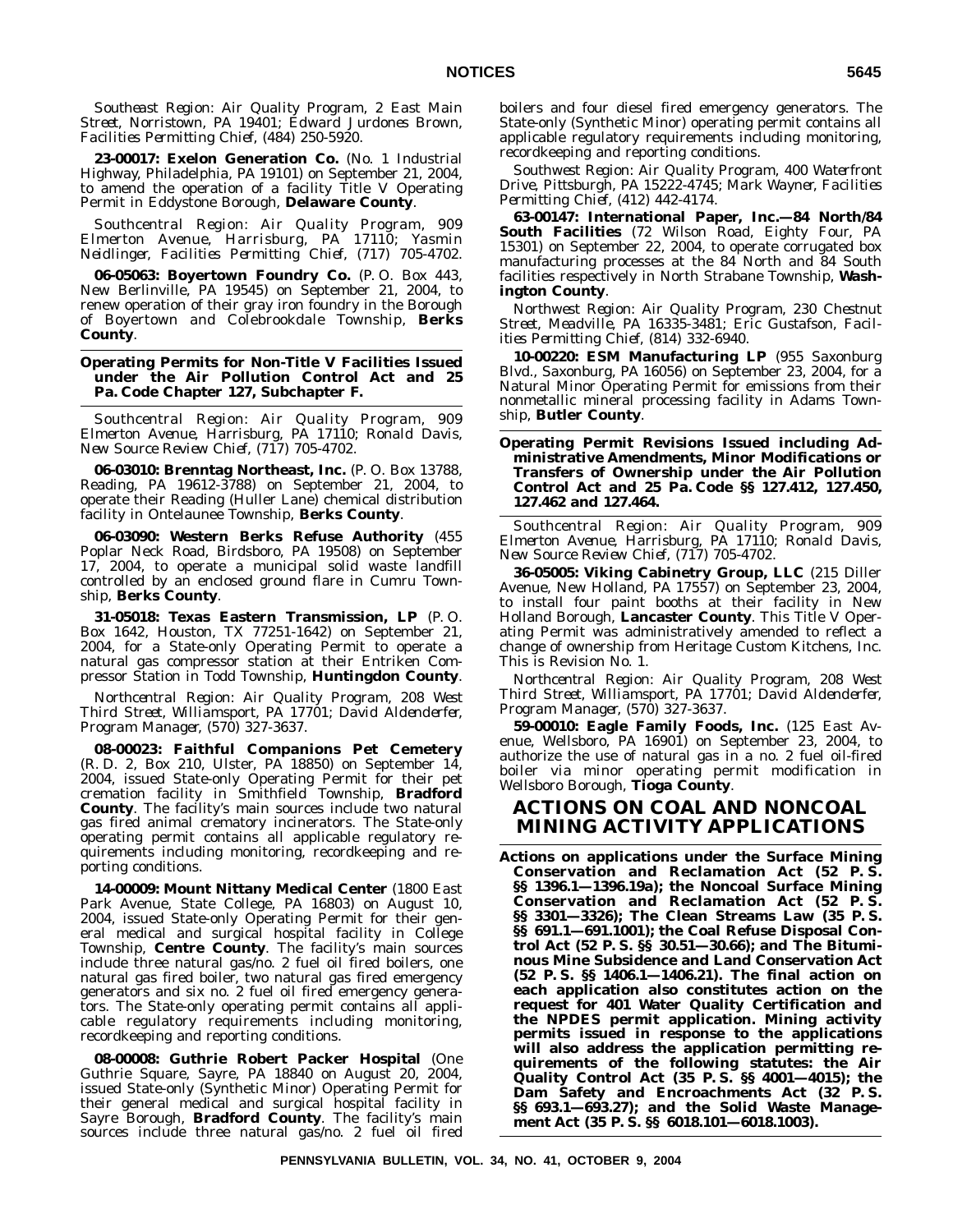## *Coal Permits Actions*

*Greensburg District Mining Office: Armbrust Building, R. R. 2 Box 603-C, Greensburg, PA 15601-0982, (724) 925-5500.*

**02030101 and NPDES Permit No. PA0250414. Teodori Enterprises** (P. O. Box 616, Lawrence, PA 15055). Permit issued for commencement, operation and reclamation of a bituminous surface mining site in North Fayette Township, **Allegheny County**, affecting 155.4 acres. Receiving streams: unnamed tributaries to North Branch and North Branch of Robinson Run. Application received May 5, 2003. Permit issued September 24, 2004.

*Knox District Mining Office: P. O. Box 669, Knox, PA 16232, (814) 797-1191.*

**24890101 and NPDES Permit No. PA0105082. Energy Resources, Inc.** (P. O. Box 259, Brockway, PA 15824). Renewal of an existing bituminous strip, tipple refuse disposal and coal ash placement operation in Fox and Horton Townships, **Elk County** affecting 377.0 acres. This renewal is issued for reclamation only. Receiving streams: Boderocco Run, Brandy Camp Creek and unnamed tributary to Little Toby Creek. Application received March 22, 2004. Permit issued September 16, 2004.

**33733009 and NPDES Permit No. PA0602779. P. and N. Coal Co., Inc.** (P. O. Box 332, Punxsutawney, PA 15767). Renewal of an existing bituminous strip and auger operation in Gaskill Township, **Jefferson County** affecting 336.2 acres. This renewal is issued for reclamation only. Receiving streams: Stoney Run and unnamed tributaries to Clover Run. Application received July 19, 2004. Permit issued September 15, 2004.

**16940103 and NPDES Permit No. PA0211974. RFI Energy, Inc.** (555 Philadelphia Street, Indiana, PA 15701). Renewal of an existing bituminous strip, tipple refuse disposal and coal ash placement operation in Perry Township, **Clarion County** affecting 764.0 acres. This renewal is issued for reclamation only. Receiving streams: unnamed tributary to the Allegheny River, unnamed tributary to the Clarion River. Application received June 17, 2004. Permit issued September 15, 2004.

**33040102 and NPDES Permit No. PA0242519. MSM Coal Company, Inc.** (P. O. Box 243, DuBois, PA 15801). Commencement, operation and restoration of a bituminous strip operation in Union Township, **Jefferson County** affecting 30.5 acres. Receiving streams: unnamed tributary to Little Mill Creek. Application received March 29, 2004. Permit issued September 17, 2004.

**33030109 and NPDES Permit No. PA0242446. Reichard Contracting, Inc.** (212 Olean Trail, New Bethlehem, PA 16242). Commencement, operation and restoration of a bituminous strip operation in Winslow Township and Reynoldsville Borough, **Jefferson County** affecting 34.0 acres. Receiving streams: unnamed tributary to Soldier Run. Application received August 13, 2003. Permit issued September 21, 2004.

*California District Mining Office: 25 Technology Drive, Coal Center, PA 15423, (724) 769-1100.*

**11841603. NPDES Permit No. PA0235377, Cooney Bros. Coal Company** (Box 246, Cresson, PA 16630), to renew the permit for the Sonman Preparation Plant in Portage Township, **Cambria County** and related NPDES permit. No additional discharges. Permit issued September 21, 2004.

**56743704. NPDES Permit No. PA0214931, Robindale Energy Service, Inc.** (1001 Broad Street, Suite 130, Johnstown, PA 15906), to transfer the permit for the Penn Pocahontas Coal Refuse Site in Brothersvalley Township, **Somerset County** from Penn Pocahontas Coal Company. No additional discharges. Permit issued September 23, 2004.

*Cambria District Mining Office: 286 Industrial Park Road, Ebensburg, PA 15931, (814) 472-1900.*

**32040102 and NPDES Permit No. PA0249491. Britt Energies, Inc.**, 2450 Philadelphia Street, Indiana, PA 15701, commencement, operation and restoration of a bituminous surface mine in Center Township, **Indiana County**, affecting 201.2 acres. Receiving streams: Yellow Creek, Two Lick Creek, Blacklick Creek, Conemaugh River and Tearing Run (CWF). There are no potable water supply intakes within 10 miles downstream. Application received March 26, 2004. Permit issued September 21, 2004.

### *Noncoal Permits Actions*

*Pottsville District Mining Office: 5 West Laurel Boulevard, Pottsville, PA 17901-2454, (570) 621-3118.*

**64040801. John Petroski** (R. R. 1 Box 100, Pleasant Mount, PA 18453), commencement, operation and restoration of a quarry operation Starrucca Borough, **Wayne County** affecting 5.0 acres, receiving stream: none. Application received April 30, 2004. Permit issued September 22, 2004.

**58040835. Meshoppen Stone, Inc.** (P. O. Box 127, Meshoppen, PA 18630), commencement, operation and restoration of a quarry operation in Auburn Township, **Susquehanna County** affecting 5.0 acres, receiving stream: none. Application received June 11, 2004. Permit issued September 22, 2004.

**58040836. Brent L. Salsman** (R. R. 3 Box 35, Meshoppen, PA 18630), commencement, operation and restoration of a quarry operation in Auburn Township, **Susquehanna County** affecting 5.0 acres, receiving stream: none. Application received June 14, 2004. Permit issued September 22, 2004.

**19040801. Rueben Albertson** (70 Albertson Road, R. R. 2 Box 223T, Orangeville, PA 17859), commencement, operation and restoration of a quarry operation in Fishing Creek Township, **Columbia County** affecting 5.0 acres, receiving stream: none. Application received June 18, 2004. Permit issued September 22, 2004.

**58040847. Theodore R. Walworth** (P. O. Box 14, Hallstead, PA 18822), commencement, operation and restoration of a quarry operation in Gibson Township, **Susquehanna County** affecting 5.0 acres, receiving stream: none. Application received August 4, 2004. Permit issued September 22, 2004.

**45040801. Bruce N. George** (R. R. 1 Box 331, Kunkletown, PA 18058), commencement, operation and restoration of a quarry operation in Eldred Township, **Monroe County** affecting 5.0 acres, receiving stream: none. Application received April 27, 2004. Permit issued September 23, 2004.

**49040801. K & T Excavating, Inc.** (1041 Strawbridge Road, Northumberland, PA 17857), commencement, operation and restoration of a quarry operation in Point Township, **Northumberland County** affecting 5.0 acres, receiving stream: none. Application received June 2, 2004. Permit issued September 23, 2004.

**52042802. Springbrook Enterprises, Inc.** (HC 8 Box 8210, Hawley, PA 18428), commencement, operation and restoration of a quarry operation in Blooming Grove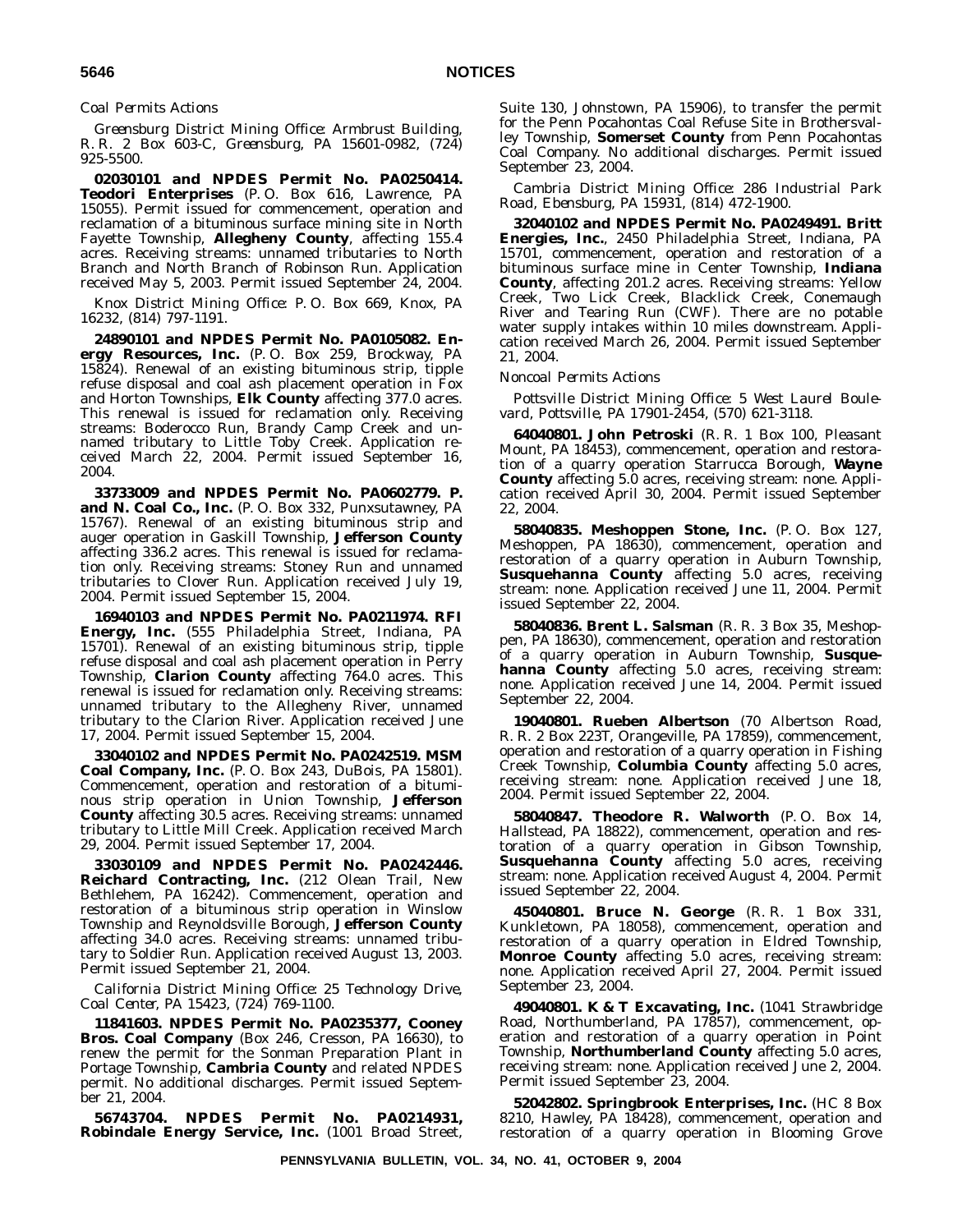Township, **Pike County** affecting 5.0 acres, receiving stream: none. Application received June 14, 2004. Permit issued September 23, 2004.

**58040846. Robert J. Johnson, Jr.** (11 Second Street, Laceyville, PA 18623), commencement, operation and restoration of a quarry operation in Auburn Township, **Susquehanna County** affecting 5.0 acres, receiving stream: none. Application received August 4, 2004. Permit issued September 23, 2004.

**5677SM1C6 and NPDES Permit No. PA0223263. Watsontown Brick Company** (P. O. Box 68, Watsontown, PA 17777), renewal of NPDES Permit for discharge of treated mine drainage from a quarry operation in Delaware Township, **Northumberland County**, receiving stream: West Branch Susquehanna River. Application received August 9, 2004. Renewal issued September 24, 2004.

**58040839. Robert A. Stankiewicz** (R. R. 2, Box 147, Kingsley, PA 18826), commencement, operation and restoration of a bluestone quarry operation in Bridgewater Township, **Susquehanna County** affecting 4.0 acres. Receiving stream: tributary to Hop Bottom Creek. Application received June 28, 2004. Permit issued September 24, 2004.

*Knox District Mining Office: White Memorial Building, P. O. Box 669, Knox, PA 16232-0669, (814) 797-1191.*

**37940302. G. L. McKnight, Inc.** (P. O. Box 773, Slippery Rock, PA 16057). Renewal of NPDES Permit No. PA0212041 in Scott and Plain Grove Townships, **Lawrence County**. Receiving streams: unnamed tributary to Slippery Rock Creek. Application received July 19, 2004. Permit issued September 15, 2004.

## **ACTIONS ON BLASTING ACTIVITY APPLICATIONS**

**Actions on applications under the Explosives Acts of 1937 and 1957 (73 P. S. §§ 151—161) and 25 Pa. Code § 211.124. Blasting activity performed as part of a coal or noncoal mining activity will be regulated by the mining permit for that coal or noncoal mining activity.**

*Pottsville District Mining Office: 5 West Laurel Boulevard, Pottsville, PA 17901-2454, (570) 621-3118.*

**45044034. Rick Rufe Drilling & Blasting** (R. R. 6 Box 63608, Saylorsburg, PA 18353) and **Austin Powder Company** (P. O. Box 289, Northampton, PA 18067), construction blasting at Lot 13 Kettle Ridge in Hamilton Township, **Monroe County** with an expiration date of October 13, 2005. Permit issued September 21, 2004.

**09044028. Allan A. Myers, L. P.** (P. O. Box 98, Worcester, PA 19490), construction blasting at Deer Valley Housing Development in Warrington Township, **Bucks County** with an expiration date of October 14, 2005. Permit issued September 21, 2004.

**15044038. Allan A. Myers, L. P.** (P. O. Box 98, Worcester, PA 19490), construction blasting at Fieldbrook Housing Development in East Whiteland Township, **Chester County** with an expiration date of October 14, 2005. Permit issued September 21, 2004.

**15044039. Schlouch, Inc.** (Excelsior Industrial Park, P. O. Box 69, Blandon, PA 19510), construction blasting at Cedar Mill Crossing Housing in North Coventry Township, **Chester County** with an expiration date of October 14, 2005. Permit issued September 21, 2004.

**22044101. Hall Explosives, Inc.** (2981 Elizabethtown Road, Hershey, PA 17033), construction blasting at Clover Hill Industrial Park in West Hanover Township, **Dauphin County** with an expiration date of September 30, 2005. Permit issued September 21, 2004.

**36044106. Keystone Blasting Services** (381 Reifsnyder Road, Lititz, PA 17543), construction blasting for Lansdale Development in Manheim Township, **Lancaster County** with an expiration date of September 30, 2005. Permit issued September 21, 2004.

**36044107. Gerlach's Drilling & Blasting** (172 Bender Mill Road, Lancaster, PA 17603), construction blasting on Brubaker Farm in East Donegal Township, **Lancaster County** with an expiration date of September 30, 2005. Permit issued September 21, 2004.

**36044108. Gerlach's Drilling & Blasting** (172 Bender Mill Road, Lancaster, PA 17603), construction blasting on Keller Tract—Rasberry Hills Commons in Lititz Borough and Warwick Township, **Lancaster County** with an expiration date of September 30, 2005. Permit issued September 21, 2004.

**48044032. Allan A. Myers, L. P.** (P. O. Box 98, Worcester, PA 19490), construction blasting at Hanover Corporate Center in Hanover Township, **Northampton County** with an expiration date of October 16, 2005. Permit issued September 22, 2004

**48044031. Eastern Blasting Company, Inc.** (1292 Street Road, New Hope, PA 18938), construction blasting at Hanover Crossing North in Hanover Township, **Northampton County** with an expiration date of October 20, 2005. Permit issued September 22, 2004.

**48044033. Eastern Blasting Company, Inc.** (1292 Street Road, New Hope, PA 18938), construction blasting at Hanover Corporate Center in Hanover Township, **Northampton County** with an expiration date of October 20, 2005. Permit issued September 22, 2004.

**67044045. Brubacher Excavating, Inc.** (P. O. Box 528, 825 Reading Road, Bowmansville, PA 17507), construction blasting at Highland Development in Springettsbury Township, **York County** with an expiration date of September 30, 2005. Permit issued September 22, 2004.

**21044069. Anrich, Inc.** (1271 South Gulph Road, Wayne, PA 19087) and **DC Guelich Explosives Co., Inc.** (P. O. Box 245, Thomasville, PA 17364), construction blasting at South Middleton Township Municipal Authority Sewer Project in South Middleton Township, **Cumberland County** with an expiration date of September 30, 2005. Permit issued September 22, 2004.

**67044046. ABEL Construction Co., Inc.** (3925 Columbia Avenue, Mountville, PA 17554), construction blasting at Buttonwood Farms Phases 4 and 5 in Hallam Borough, **York County** with an expiration date of September 30, 2005. Permit issued September 22, 2004.

**15044040. Explo-Craft, Inc.** (P. O. Box 1332, West Chester, PA 19380), construction blasting at Park Family Property/Comcast Building in West Whiteland Township, **Chester County** with an expiration date of October 20, 2005. Permit issued September 22, 2004.

**67044103. M & J Explosives, Inc.** (P. O. Box 608, Carlisle, PA 17013), construction blasting Pleasant View in Fairview Township, **York County** with an expiration date of September 30, 2005. Permit issued September 22, 2004.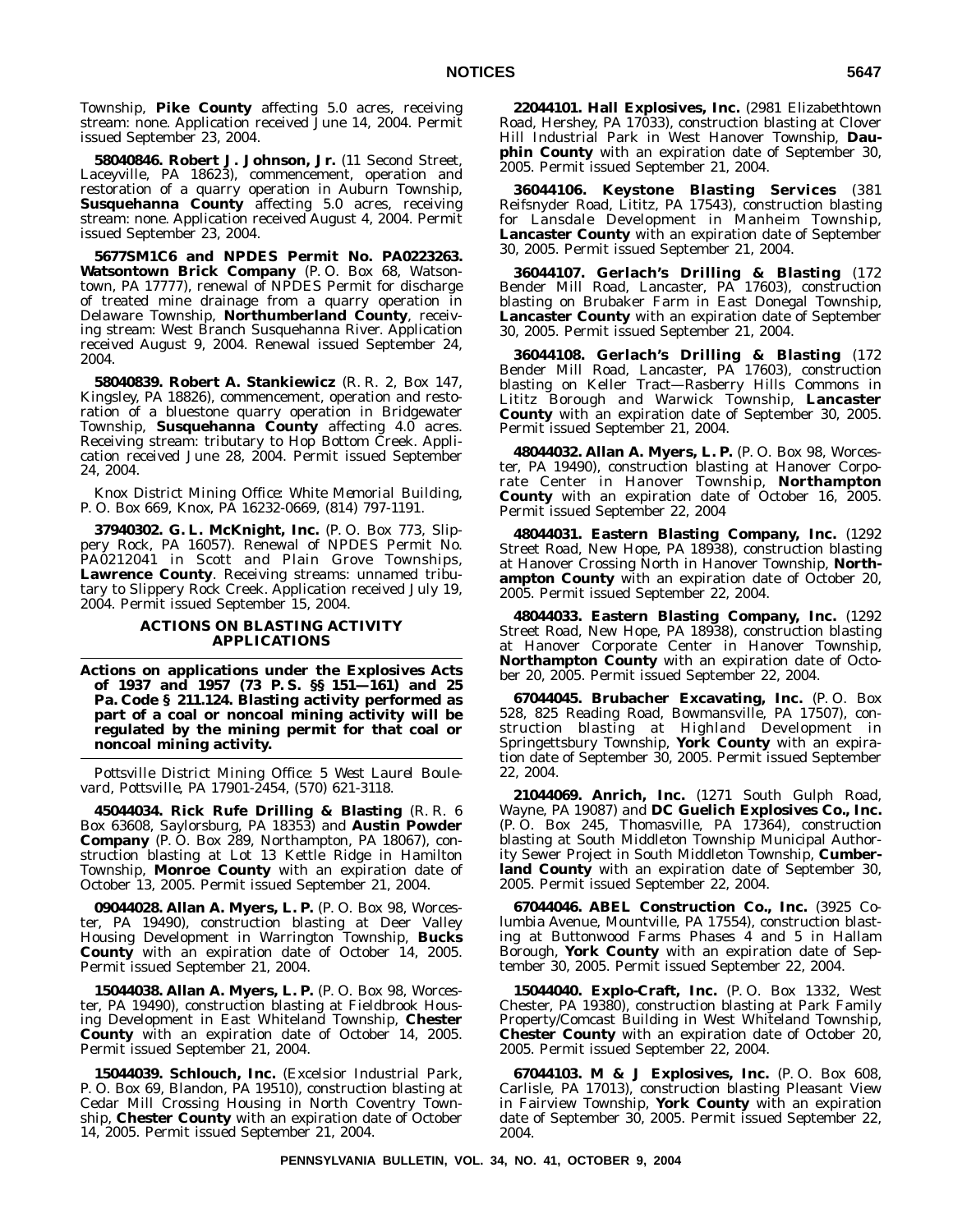*Moshannon District Mining Office: 186 Enterprise Drive, Philipsburg, PA 16866, (814) 342-8200.*

**14044023. Stone Valley Construction** (P. O. Box 369, Pine Grove Mills, PA 16868), for construction blasting in Ferguson Township, **Centre County**, with an expected duration of 102 days. Permit issued September 17, 2004.

*Greensburg District Mining Office: R. R. 2, Box 603C, Greensburg, PA 15601, (724) 925-5500.*

**02044006. BFI Waste Systems of North America, Inc.** (P. O. Box 47, Imperial, PA 15126), for construction blasting at the Imperial Landfill in Findlay Township, **Allegheny County** with an expected duration of 185 days. Permit issued September 20, 2004.

# **FEDERAL WATER POLLUTION CONTROL ACT SECTION 401**

The Department of Environmental Protection (Department) has taken the following actions on previously received permit applications, requests for Environmental Assessment approval and requests for Water Quality Certification under section 401 of the Federal Water Pollution Control Act (FWPCA) (33 U.S.C.A. § 1341).

Except as otherwise noted, the Department has granted 401 Water Quality Certification certifying that the construction and operation described will comply with the applicable provisions of sections 301—303, 306 and 307 of the FWPCA (33 U.S.C.A. §§ 1311—1313, 1316 and 1317) and that the construction will not violate applicable Federal and State water quality standards.

Persons aggrieved by an action may appeal, under section 4 of the Environmental Hearing Board Act (35 P. S. § 7514) and 2 Pa.C.S. §§ 501—508 and 701—704 (relating to the Administrative Agency Law), to the Environmental Hearing Board, Second Floor, Rachel Carson State Office Building, 400 Market Street, P. O. Box 8457, Harrisburg, PA 17105-8457, (717) 787-3483. TDD users should contact the Environmental Hearing Board (Board) through the Pennsylvania Relay Service, (800) 654-5984. Appeals must be filed with the Board within 30 days of publication of this notice in the *Pennsylvania Bulletin*, unless the appropriate statute provides a different time period. Copies of the appeal form and the Board's rules of practice and procedure may be obtained from the Board. The appeal form and the Board's rules of practice and procedure are also available in Braille or on audiotape from the Secretary of the Board at (717) 787-3483. This paragraph does not, in and of itself, create any right of appeal beyond that permitted by applicable statutes and decision law.

For individuals who wish to challenge an action, appeals must reach the Board within 30 days. A lawyer is not needed to file an appeal with the Board.

Important legal rights are at stake, however, so individuals should show this notice to a lawyer at once. Persons who cannot afford a lawyer may qualify for free pro bono representation. Call the Secretary to the Board at (717) 787-3483 for more information.

**Actions on applications for the following activities filed under the Dam Safety and Encroachments Act (32 P. S. §§ 693.1—693.27), section 302 of the Flood Plain Management Act (32 P. S. § 679.302) and The Clean Streams Law (35 §§ 691.1—691.702) and Notice of Final Action for Certification under section 401 of the FWPCA (33 U.S.C.A. § 1341).**

*Permits, Environmental Assessments and 401 Water Quality Certifications Issued*

## **WATER OBSTRUCTIONS AND ENCROACHMENTS**

*Southeast Region: Water Management Program Manager, 2 East Main Street, Norristown, PA 19401.*

**E46-951. Congregation Beth Or**, 700 Penllyn Blue Bell Pike, Spring House, PA 19477, Upper Dublin Township, **Montgomery County**, ACOE Philadelphia District.

To perform the following water obstruction and encroachment activities associated with the Congregation Beth Or Synagogue Facility in the vicinity of an unnamed tributary to the Park Creek (WWF-MF) and adjacent wetlands:

1. To relocate 317 linear feet of stream channel along an unnamed tributary of Park Creek starting at endwall 4 and terminating at the proposed modified reservoir.

2. To construct and maintain 119 linear feet of stream enclosure along the relocated channel reach as noted in Item 1. The enclosure consists of 19 linear feet of 24-inch RCP, 27 linear feet of 36-inch RCP, 66 linear feet of 48-inch RCP, associated fill, manholes, endwalls, riprap protection and stormwater outfall structures to accommodate a new access road from Butler Pike. Also associated with this activity is a proposed 8-inch water line.

3. To install and maintain a 1 1/2-inch sanitary sewer force main across a portion of the relocated channel noted in Item 1.

4. To place fill within the abandoned stream channel and 0.11 acre of adjacent wetlands.

5. To modify a reservoir impounded by a nonjurisdictional dam to facilitate the widening of the Welsh Road and Butler Pike intersection. Reservoir modification will include shifting the reservoir to the east, dredging to remove accumulated sediment and the construction of a forebay and footbridge. Work also includes regrading of the shoreline slopes of the reservoir to establish a wetland replacement area.

The issuance of this permit constitutes approval of an Environmental Assessment for impacts associated with the removal and reconstruction of an on-stream nonjurisdictional dam and appurtenant outlet works which will extend under Welsh Road. The site is approximately 400 feet northwest of the intersection of Butler Pike and Welsh Road (Ambler, PA USGS Quadrangle N: 10.70 inches; W: 9.10 inches).

The issuance of this permit also constitutes approval of a Water Quality Certification under section 401 of the Federal Water Pollution Control Act.

*Southwest Region: Water Management Program Manager, 400 Waterfront Drive, Pittsburgh, PA 15222-4745.*

**E02-1147-A1. Allegheny County Department of** Public Works, 501 County Office Building, 542 Forbes Avenue, Pittsburgh, PA 15219-2904. Cochran Mills Road stream bank stabilization and outfall in Jefferson Hills Borough, **Allegheny County**, Pittsburgh ACOE District (Glassport, PA Quadrangle N: 9.9 inches; W: 13.9 inches) (Latitude: 40° 18' 29" and 79° 58' 29"). To amend Permit E02-1147 which authorized the construction and maintenance of a 140-foot long soldier beam and lagging wall and to replace an existing 24-inch CMP outfall pipe with a new 24-inch CMP outfall pipe along the left bank of Lick Run (TSF) for the purpose of improving the slope stability of Cochran Mill Road. The project is along the west side of Cochran Mills Road approximately 100 feet south of its intersection with McElhaney Road in Jef-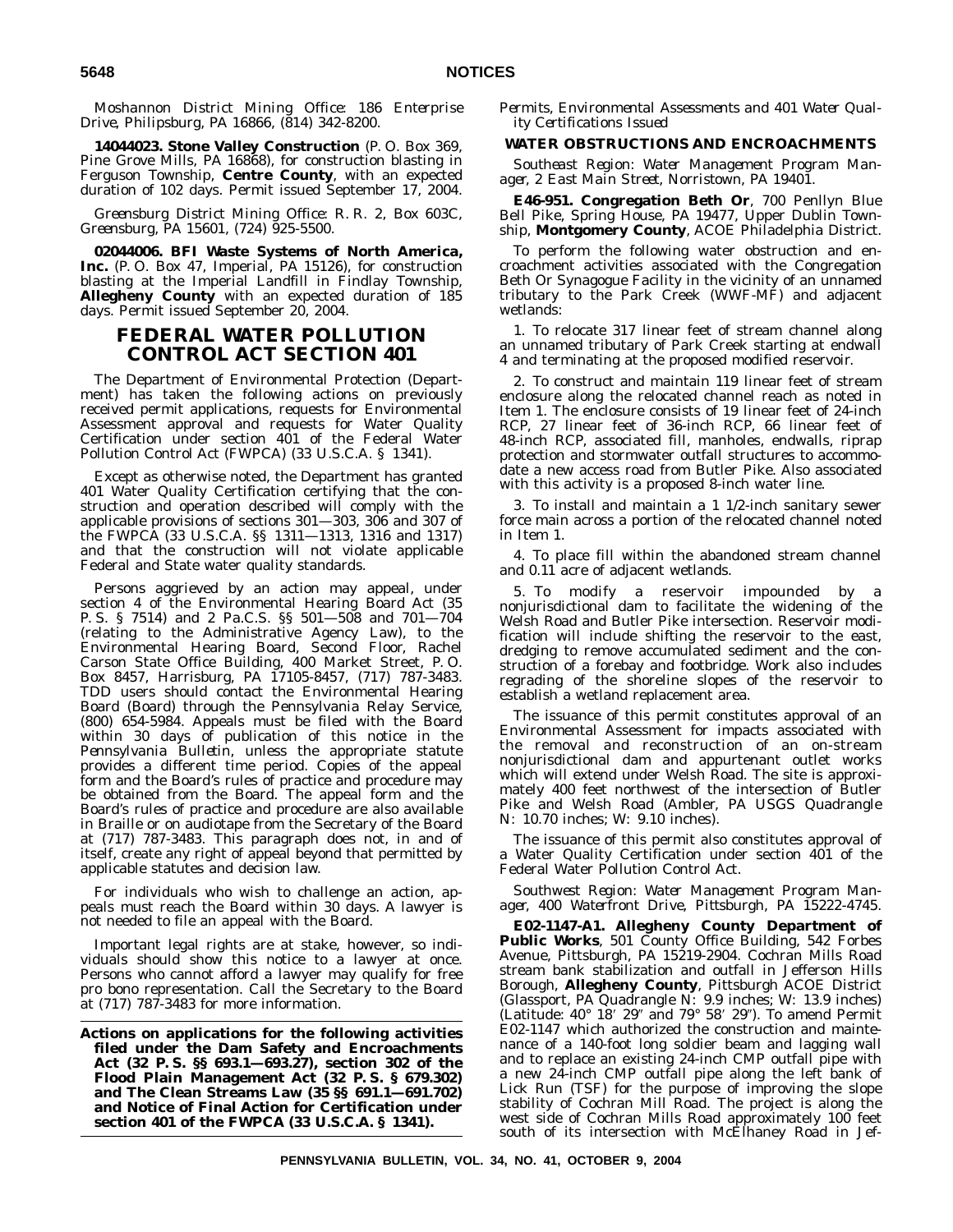ferson Hills Borough, Allegheny County. This amendment will authorize the removal of existing structures, the construction and maintenance of various outfalls to Lick Run (TSF) and the construction and maintenance of an approximately 295-foot long soldier beam and lagging wall the R7 riprap along the face along the left bank of the same stream for the purpose of improving the slope stability of Cochran Mills Road. The project is along the west side of Cochran Mills Road approximately 1,500 feet south of its intersection with McElhaney Road.

**E02-1440. M. R. W. Realty, LLC**, 11040 Perry Highway, Wexford, PA 15090. Relocate an unnamed tributary to North Fork Pine Creek in Pine Township, **Allegheny County**, Pittsburgh ACOE District (Mars, PA Quadrangle N: 2.1 inches; W: 8.3 inches and Latitude: 40° 38′ 00″ and Longitude: 80° 03' 30"). To place and maintain fill in 0.21 acre of wetlands (PEM/PSS) and to relocate and maintain 425.0 linear feet of an unnamed tributary to North Fork Pine Creek (CWF) for the purpose of constructing the proposed Best Tile Distributors Development. The project is on the east side of Schwinderman Road, approximately 1,000 feet north from the intersection of Wallace Drive and Schwinderman Road and will impact 0.21 acre of wetlands (PEM/PSS) and 425.0 linear feet of stream channel. To compensate for the wetland impacts, the applicant proposes to construct 0.23 acre of replacement wetlands.

**E02-1474. Duquesne Light Company**, 1800 Seymour Street, 2nd Floor, Pittsburgh, PA 15233. Construct an outfall on Chartiers Creek in Collier Township, **Allegheny County**, Pittsburgh ACOE District (Pittsburgh West, PA Quadrangle N: 1.7 inches; W: 13.0 inches and Latitude: 40° 23′ 03″ and Longitude: 80° 05′ 36″). To construct and maintain an 18-inch diameter outfall structure on the left bank of Chariters Creek (WWF) for the purpose of constructing a parking lot at the Duquesne Light Woodville Substation site. The project is on the east side of SR 50 (Washington Pike) approximately 400 feet north from its intersection with Pittsburgh and Washington Pike Road and will impact approximately 5.0 feet of stream channel.

**E03-419. Dominion Transmission, Inc.**, 445 West Main Street, Clarksburg, WV 26301. To repair pipeline LN-19 in Boggs, Burrell, Kiskiminetas, Kittanning, Mahoning, Plumcreek, Redbank, South Bend, Valley and Wayne Townships, **Armstrong County**, Pittsburgh ACOE District. The project starts south of the Westmoreland/Armstrong County line (Vandergrift, PA Quadrangle N: 8.75 inches; W: 4.6 inches and Latitude: 40° 32′ 53″ and Longitude: 79° 31′ 59″) and ends south of Armstrong/Clarion County line (New Bethlehem, PA Quadrangle N: 2.15 inches; W: 6.95 inches and Latitude:  $41^{\circ}$  00'  $43''$  and Longitude:  $79^{\circ}$  18' 01"). To repair, operate and maintain an existing 21.0-mile, 20-inch diameter gas pipeline (LN-19) across three tributaries to Roaring Run (CWF), Crooked Creek (WWF), three tributaries to Crooked Creek (WWF), Long Run (WWF), a tributary to Long Run (WWF), Cherry Run (CWF), two tributaries to Cherry Run (CWF), Spra Run (WWF), Cowanshannock Creek (TSF), three tributaries to Cowanshannock Creek (WWF), South Fork Pine Creek (WWF), two tributaries to South Fork Pine Creek (WWF), North Fork Pine Creek (WWF), Scrubgrass Creek (CWF), three tributaries to Scrubgrass Creek (CWF), five tributaries to Mahoning Creek (CWF) and a tributary to Redbank Creek (CWF).

**E32-463. Department of Transportation**, 2550 Oakland Avenue, P. O. Box 429, Indiana, PA 15701. Dual pipes in the Conemaugh River in West Wheatfield Township, **Indiana County**, Pittsburgh ACOE District (Rachelwood, PA Quadrangle N: 22.6 inches; W: 17.2 inches and Latitude:  $40^{\circ}$   $22'$   $28''$  and Longitude:  $79^{\circ}$   $7'$ 25). To remove the existing structures and: (1) to construct and maintain dual 48-inch diameter, 40-foot long RCC pipes (6-inch depressed invert) in an unnamed tributary to the Conemaugh River (CWF); and (2) to construct and maintain an R-7 rock-lines channel for a distance of 20 feet at the outlet end of the dual pipes on SR 2008, Segment 70 offset 3535. The project proposes to directly affect 60 linear feet of perennial stream. No vegetated wetlands will be impacted.

**E65-851. Department of Transportation, Engineering District 12-0**, P. O. Box 459, Uniontown, PA 15401. Box culvert in Upper Burrell Township, **Westmoreland County**, Pittsburgh ACOE District (New Kensington East, PA Quadrangle N: 2.85 inches; W: 9.0 inches and Latitude:  $40^{\circ}$   $30'$   $57''$  and Longitude:  $79^{\circ}$   $41'$   $23'$ ). To remove the existing structures and: (1) to construct and maintain a precast reinforced concrete box culvert having a single waterway opening 16.0 feet wide by 8.0 feet high (1.0 foot depressed invert) and 46.1 feet long with concrete wingwalls in an unnamed tributary to Pucketa Creek (TSF) on SR 0366, Section F01; (2) to construct and maintain a temporary crossing consisting of five 72-inch diameter corrugated metal pipes upstream of the proposed bridge in an unnamed tributary to Pucketa Creek (TSF); and (3) to temporarily place and maintain fill in 0.0068 acre of PFO wetland for the purpose of constructing the temporary crossing.

*Northwest Region: Water Management Program Manager, 230 Chestnut Street, Meadville, PA 16335-3481.*

**E24-237, Donald Wassel**, R. D. 8, Box 298A, Greensburg, PA 15601. Trout Run Camp pedestrian footbridge in Benezette Township, **Elk County**, ACOE Baltimore District (Weedville, PA Quadrangle N: 13.1 inches; W: 2.2 inches).

To maintain the existing cable supported pedestrian bridge having a 91-foot span length, a 40-inch instream width and an approximate 10-foot minimum clearance over Trout Run (TSF) at a point approximately 4,000 feet northwest of the intersection of SR 0555 and Front Street.

**E42-310, Kinzua Valley Trail Club**, 37 Mud Puddle Road, Westline, PA 16740. Libby Run Pedestrian Bridge in Hamilton Township, **McKean County**, ACOE Pittsburgh District (Westline, PA Quadrangle N: 5.7 inches; W: 8.2 inches).

To construct and maintain a pedestrian footbridge having a clear span of approximately 10 feet, an instream length of 15 feet and a rise of 3 feet (minimum) across Libby Run (HQ-CWF) along the existing railroad grade at a point approximately 200 feet north of the confluence with Kinzua Creek.

[Pa.B. Doc. No. 04-1858. Filed for public inspection October 8, 2004, 9:00 a.m.]

### **Availability of Technical Guidance**

Technical guidance documents are on the Department of Environmental Protection's (Department) website: www.dep.state.pa.us (DEP Keyword: Participate). The ''Current Inventory'' heading is the Governor's list of nonregulatory guidance documents. The ''Final Documents'' heading is the link to a menu of the various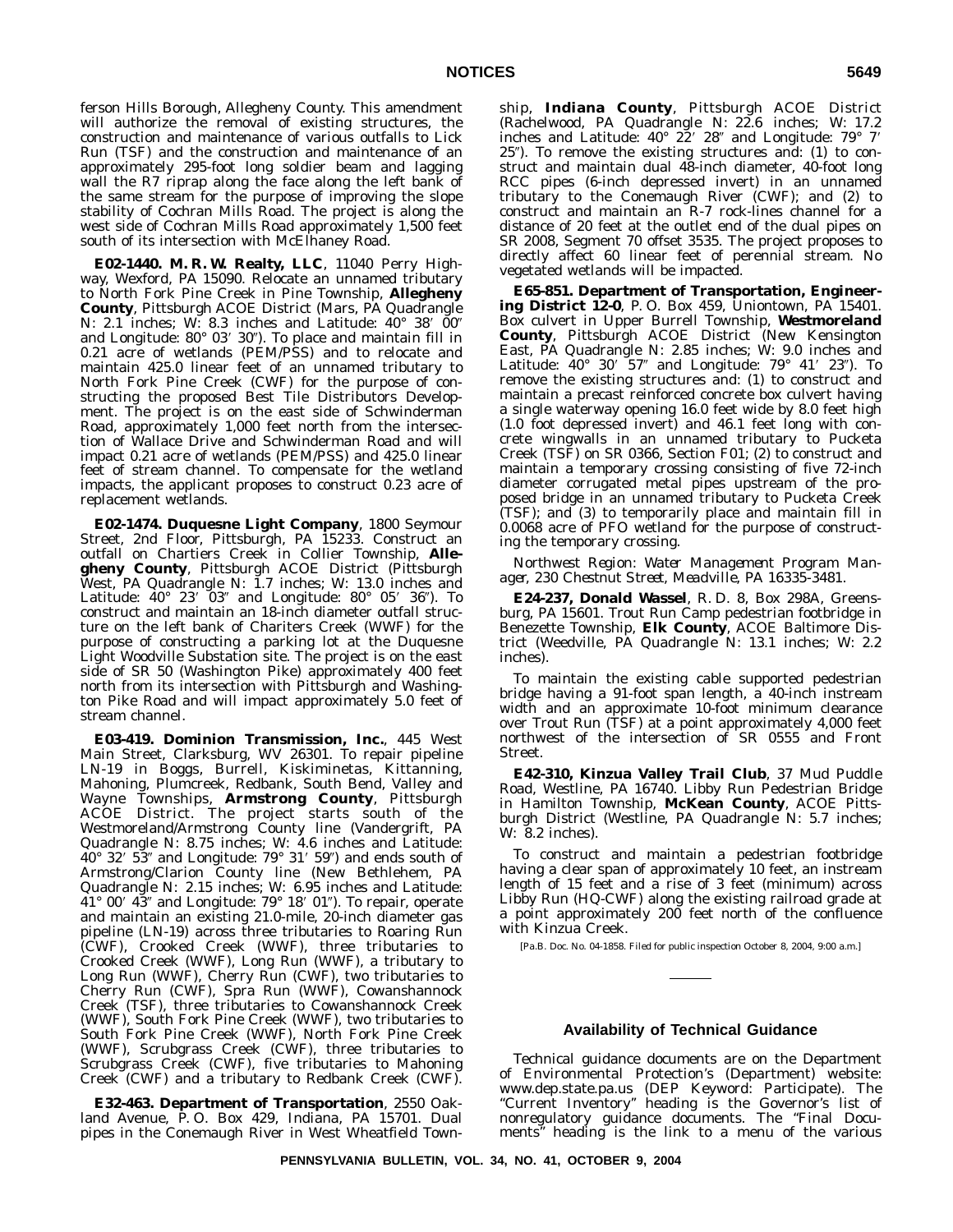Department bureaus and from there to each bureau's final technical guidance documents. The ''Draft Technical Guidance'' heading is the link to the Department's draft technical guidance documents.

The Department will continue to revise its nonregulatory documents, as necessary, throughout 2004.

### *Ordering Paper Copies of Department Technical Guidance*

The Department encourages the use of the Internet to view guidance documents. When this option is not available, persons can order a bound paper copy of the latest inventory or an unbound paper copy of any of the final documents listed on the inventory by calling the Department at (717) 783-8727.

In addition, bound copies of some of the Department's documents are available as Department publications. Check with the appropriate bureau for more information about the availability of a particular document as a publication.

### *Changes to Technical Guidance Documents*

Following is the current list of recent changes. Persons who have questions or comments about a particular document should call the contact person whose name and phone number is listed with each document.

## *Draft Technical Guidance—Substantive Revision*

DEP ID: 563-2504-001. Title: Conventional Bonding for Land Reclamation—Coal. Description: The Department requires coal mining activities to be bonded in an amount that covers the Department's cost to complete the site's reclamation plan. This guidance describes the regulatory and statutory requirements for determining bond amounts. The document was finalized and became effective August 4, 2001, published at 31 Pa.B. 4239 (August 4, 2001). Recent changes were made to the document to enhance its clarity. These changes include: adding definitions for "mining area," "operational area" and "multiple bench''; eliminating the one time allowance of ''Temporary Exceedance'' of pit volumes; adding clarifying language to the section that describes when a reclaimed area can be left out of the operational area; deleting references to the Land Maintenance Financial Guarantees program; modifying the publication of bond rate guidelines to annually instead of publishing guidelines in December; expanding the narrative describing what information is required for the Annual Review; and including waivers for partial submittal of annual review information. In addition to these changes, other modifications were made including: explaining why underground mines and preparation plants are reviewed for proper bonds for major permit actions instead of requiring the submittal of annual reviews; adding a section about when and how reclamation fees are still collected; and removing barrier restrictions to make the Commonwealth's program compatible with the Federal regulations. Written Comments: Interested persons should submit written comments on technical guidance document 563-2504-001 by November 8, 2004. Comments submitted by facsimile will not be accepted. The Department will accept comments submitted by e-mail. A return name and address must be included in each e-mail transmission. Written comments should be submitted to John Meehan, Bureau of Mining and Reclamation, P. O. Box 8461, Harrisburg, PA 17105- 8461, johmeehan@state.pa.us. Questions regarding the technical guidance document should be directed to John Meehan at (717) 787-5103 or by e-mail.

### *Final Technical Guidance*

DEP ID: 012-5500-001 Title: 2005 Environmental Education Grants Program Manual and Forms. Description: This manual is a guide for eligible organizations interested in applying for the Department's Environmental Education (EE) grants program. The manual provides information on eligibility and details on how to apply for a grant, as well as the operational procedures required if a grant is awarded. The Environmental Education Act (act) (35 P. S. §§7521—7528) was signed into law on June 22, 1993. The act established a policy that EE is critically important to all citizens in this Commonwealth; created an EE fund from 5% of the Department's pollution fine moneys; and created the EE grants program for the distribution of the EE fund money. The act requires the Department to provide the guidance contained in this manual for public review and comment in the *Pennsylvania Bulletin*. Substantive changes were made to the manual, which were advertised for public comment at 34 Pa.B. 3985 (July 24, 2004). The Department did not receive comments on the manual during the public comment period. Effective Date: October 1, 2004.

### KATHLEEN A. MCGINTY,

*Secretary*

[Pa.B. Doc. No. 04-1859. Filed for public inspection October 8, 2004, 9:00 a.m.]

## **Laboratory Accreditation Advisory Committee Meeting Cancellation**

The Laboratory Accreditation Advisory Committee (Committee) meeting scheduled for Tuesday, October 12, 2004, has been cancelled. The next meeting of the Committee is scheduled for Tuesday, December 14, 2004.

Questions concerning this meeting should be directed to Richard Sheibley, (717) 705-2425, rsheibley@state.pa.us.

Persons with a disability who require accommodations to attend the December 14, 2004, meeting should contact the Department of Environmental Protection (Department) at (717) 705-2425 or through the Pennsylvania AT&T Relay Services at (800) 654-5984 (TDD) to discuss how the Department may accommodate their needs.

> KATHLEEN A. MCGINTY, *Secretary*

[Pa.B. Doc. No. 04-1860. Filed for public inspection October 8, 2004, 9:00 a.m.]

### **State Water Plan; Water Resources Regional Committee Meetings Schedule for October 2004**

Following is a list of October 2004 meetings of the six water resources regional committees (regional committees) associated with the Department of Environmental Protection (Department). These schedules and an agenda for each meeting, including meeting materials, will be available through the Public Participation Center on the Department's website: www.dep.state.pa.us (DEP Keyword: Participate).

The regional committees were created under 27 Pa.C.S. Chapter 31 (relating to water resources planning) to help guide the development of a new State Water Plan (plan) for this Commonwealth. The regional committees' purpose is to develop the regional component of the overall plan and to provide recommendations to the Statewide Water Resources Committee, which is charged under 27 Pa.C.S. Chapter 31 to develop the plan.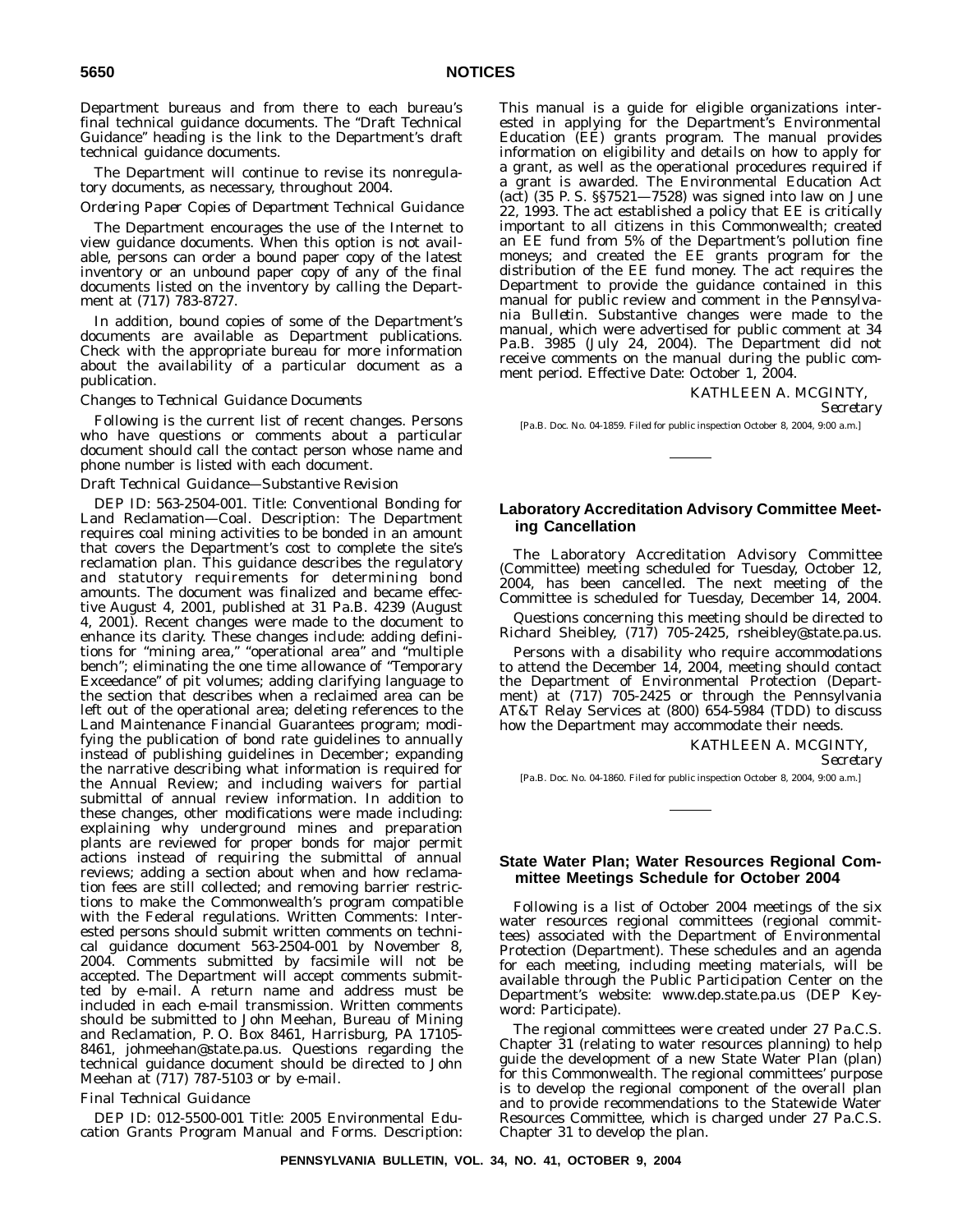The October 2004 meeting dates of the six regional committees are as follows:

### *Ohio Water Resources Regional Committee*

The October meeting of the Ohio Water Resources Regional Committee will be held at 10 a.m. at the following location:

| October 18. 2004 | <b>Allegheny County Sanitary</b> |
|------------------|----------------------------------|
|                  | Authority (ALCOSAN)              |
|                  | 3300 Preble Avenue               |
|                  | Pittsburgh, PA 15233-1092        |

Questions concerning this meeting should be directed to Lori Mohr, Water Planning Office, P. O. Box 2063, Harrisburg, PA 17105-2063, (717) 787-4628, laumohr@state. pa.us.

*Great Lakes Water Resources Regional Committee*

The October meeting of the Great Lakes Water Resources Regional Committee will be held at 10 a.m. at the following location:

| October 12, 2004 | Erie County Conservation District |
|------------------|-----------------------------------|
|                  | <b>Headwaters Park</b>            |
|                  | 1927 Wager Road                   |
|                  | Erie, PA 16509                    |

Questions concerning this meeting should be directed to Lori Mohr, Water Planning Office, P. O. Box 2063, Harrisburg, PA 17105-2063, (717) 787-4628, laumohr@state. pa.us.

### *Delaware Water Resources Regional Committee*

The October meeting of the Delaware Water Resources Regional Committee will be held at 9:30 a.m. at the following location:

| October 14. 2004 | <b>Grey Towers National Historic</b> |
|------------------|--------------------------------------|
|                  | Landmark                             |
|                  | 151 Grey Towers Drive                |
|                  | P. O. Box 188                        |
|                  | Milford, PA 18337                    |

Questions concerning this meeting should be directed to Derrick McDonald, Water Planning Office, P. O. Box 2063, Harrisburg, PA 17105-2063, (717) 772-5619, emcdonald@ state.pa.us.

*Upper/Middle Susquehanna Water Resources Regional Committee*

The October meeting of the Upper/Middle Susquehanna Water Resources Regional Committee will be held at 10 a.m. at the following location:

| October 21. 2004 | <b>Centre County Solid Waste</b> |
|------------------|----------------------------------|
|                  | <b>Authority</b>                 |
|                  | 253 Transfer Road                |
|                  | Bellefonte, PA 16823             |

Questions concerning this meeting should be directed to Lori Mohr, Water Planning Office, P. O. Box 2063, Harrisburg, PA 17105-2063, (717) 787-4628, laumohr@state. pa.us.

### *Potomac Water Resources Regional Committee*

The October meeting of the Potomac Water Resources Regional Committee will be held at 10 a.m. at the following location:

October 15, 2004 Franklin County Planning

Commission 218 North Second Street Chambersburg, PA 17201

Questions concerning this meeting should be directed to Lori Mohr, Water Planning Office, P. O. Box 2063, Harrisburg, PA 17105-2063, (717) 787-4628, laumohr@state. pa.us.

Persons with a disability who require accommodations to attend a meeting should contact the Department at (717) 705-2425 or through the Pennsylvania AT&T Relay Services at (800) 654-5984 (TDD) to discuss how the Department may accommodate their needs.

KATHLEEN A. MCGINTY,

*Secretary*

[Pa.B. Doc. No. 04-1861. Filed for public inspection October 8, 2004, 9:00 a.m.]

## **Storage Tank Advisory Committee, Fees Subcommittee Meeting**

The Storage Tank Advisory Committee's (Committee) Fee Subcommittee will meet at 9 a.m. on October 13, 2004, on the 10th Floor, Rachel Carson State Office Building, 400 Market Street, Harrisburg PA. The purpose of this meeting is to continue discussions for developing a registration fee structure to support the storage tanks program. The next meeting of the full Committee is scheduled for 10 a.m. on Tuesday, December 7, 2004, on the 10th Floor, Rachel Carson State Office Building, 400 Market Street, Harrisburg PA.

Questions concerning the Fee Subcommittee meeting should be directed to Charles Swokel, (717) 772-5599, cswokel@state.pa.us.

Persons in need of accommodations as provided for in the Americans With Disabilities Act of 1990 should contact Ruth Carmen at (717) 772-5831 or through the Pennsylvania AT&T Relay Service at (800) 654-5984 (TDD) to discuss how the Department of Environmental Protection may accommodate their needs.

KATHLEEN A. MCGINTY,

*Secretary*

[Pa.B. Doc. No. 04-1862. Filed for public inspection October 8, 2004, 9:00 a.m.]

# **DEPARTMENT OF HEALTH**

# **Availability of Educational and Informational Materials Concerning Vaccination Against the Influenza Virus and Pneumoccocal Disease**

In accordance with section 4(b) of the Elderly Immunization Act  $(35 \text{ P.S. } \text{§ } 634.4(b))$ ; an act providing for immunization against the influenza virus and pneumoccocal disease for elderly persons, the Department of Health (Department) is issuing notice of the availability of educational and informational materials concerning vaccination against the influenza virus and pneumoccocal disease for hospitals and other facilities providing ongoing medical care. The information is available on the Depart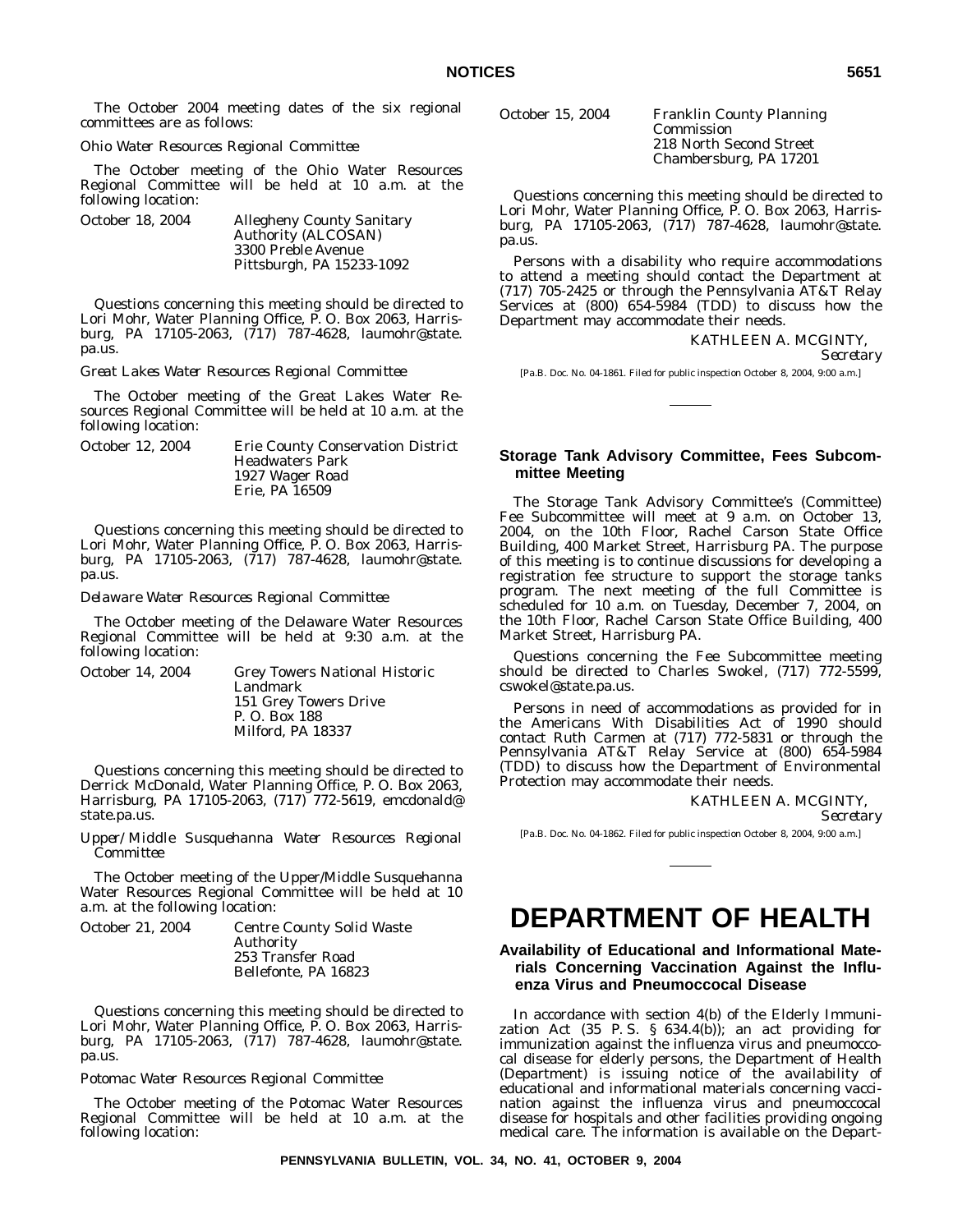ment's website at www.health.state.pa.us and the website of the Federal Centers for Disease Control and Prevention (CDC) at www.cdc.gov/nip/vaccine/pneumo and www.cdc. gov/flu. The CDC's website contains the information in languages other than English.

The Department is also strongly encouraging health care providers to provide to each person receiving the influenza or pneumoccocal vaccine the current relevant Vaccine Information Statement (VIS), which can be downloaded from either website. The VIS contains specific information relating to the benefits and risks that may be connected with the receipt of these vaccinations.

Persons with a disability who require an alternative format of this notice (for example, large print, audiotape or Braille) should contact Alice Gray, Director, Division of Immunization, (717) 787-5681, for speech and/or hearing impaired persons, V/TT (717) 783-6514 or the Pennsylvania AT&T Relay Service at (800) 654-5984 (TT).

## CALVIN B. JOHNSON, M.D., M.P.H.,

*Secretary*

[Pa.B. Doc. No. 04-1863. Filed for public inspection October 8, 2004, 9:00 a.m.]

## **Requests for Exception; Long-Term Care Nursing Facilities**

The following long-term care nursing facilities are seeking an exception to 28 Pa. Code § 201.3 (relating to definitions):

York County Nursing Home 118 Pleasant Acres Road York, PA 17402

Ohesson Manor 276 Green Avenue Lewistown, PA 17044

Centre Crest 502 East Howard Street Bellefonte, PA 16823-2199 Pennswood Village 1382 Newtown Langhorne Road Newtown, PA 18940 FAC ID 164002

Buffalo Valley Lutheran Village 889 Fairground Road Lewisburg, PA 17837-1299

The Williamsport Home 1900 Ravine Road Williamsport, PA 17701

The following long-term care nursing facility is seeking an exception to 28 Pa. Code §§ 205.38(b) and 205.39(b) (relating to toilet facilities; and toilet room equipment):

Brookline Manor and Retirement Village

R. D. 1 Box 463

Mifflintown, PA 17059

These requests are on file with the Department of Health (Department). Persons may receive a copy of a request for exception by requesting a copy from the Division of Nursing Care Facilities, Room 526, Health and Welfare Building, Harrisburg, PA 17120, (717) 787- 1816, fax (717) 772-2163, ra-paexcept@state.pa.us.

Persons who wish to comment on an exception request may do so by sending a letter by mail, e-mail or facsimile to the division and address previously listed.

Comments received by the Department within 15 days after the date of publication of this notice will be reviewed by the Department before it decides whether to approve or disapprove the request for exception.

Persons with a disability who require an alternative format of this document or who wish to comment in an alternative format (for example, large print, audiotape or Braille) should contact the Division of Nursing Care Facilities at the previous address, for speech and/or hearing impaired persons, V/TT: (717) 783-6514 or the Pennsylvania AT&T Relay Service at (800) 654-5984 (TT).

> CALVIN B. JOHNSON, M.D., M.P.H., *Secretary*

> > *Increased Fee Effective*

[Pa.B. Doc. No. 04-1864. Filed for public inspection October 8, 2004, 9:00 a.m.]

# **DEPARTMENT OF PUBLIC WELFARE**

**Fee Increase for Ambulance Services**

The Department of Public Welfare (Department) announces that fees on the Medical Assistance (MA) Program Fee Schedule for ambulance services will be increased, effective with dates of service on and after July 1, 2004.

Ambulance companies provide a direct link to medically necessary health care for MA recipients in this Commonwealth. The costs associated with the provision of ambulance services have increased substantially over the years. In recent years the price of gasoline alone has taxed this industry immensely, compounded by increased costs for state-of-the-art life-saving equipment and certified, trained staff.

For MA recipients to continue to have access to this vital service, the Department will increase the MA fee for the following procedure codes on the MA Program Fee Schedule:

| Procedure Code | <b>Description of Service</b>                                 | Current Fee                                           | питеазей гее Енесите<br>July 1, 2004                  |
|----------------|---------------------------------------------------------------|-------------------------------------------------------|-------------------------------------------------------|
| W0011          | Mileage                                                       | \$1 per mile after the first<br>20 miles (round trip) | \$2 per mile after the first<br>20 miles (round trip) |
| W0012          | VASC Certified, Nonemergency<br><b>Transportation Service</b> | <b>S60</b>                                            | \$120                                                 |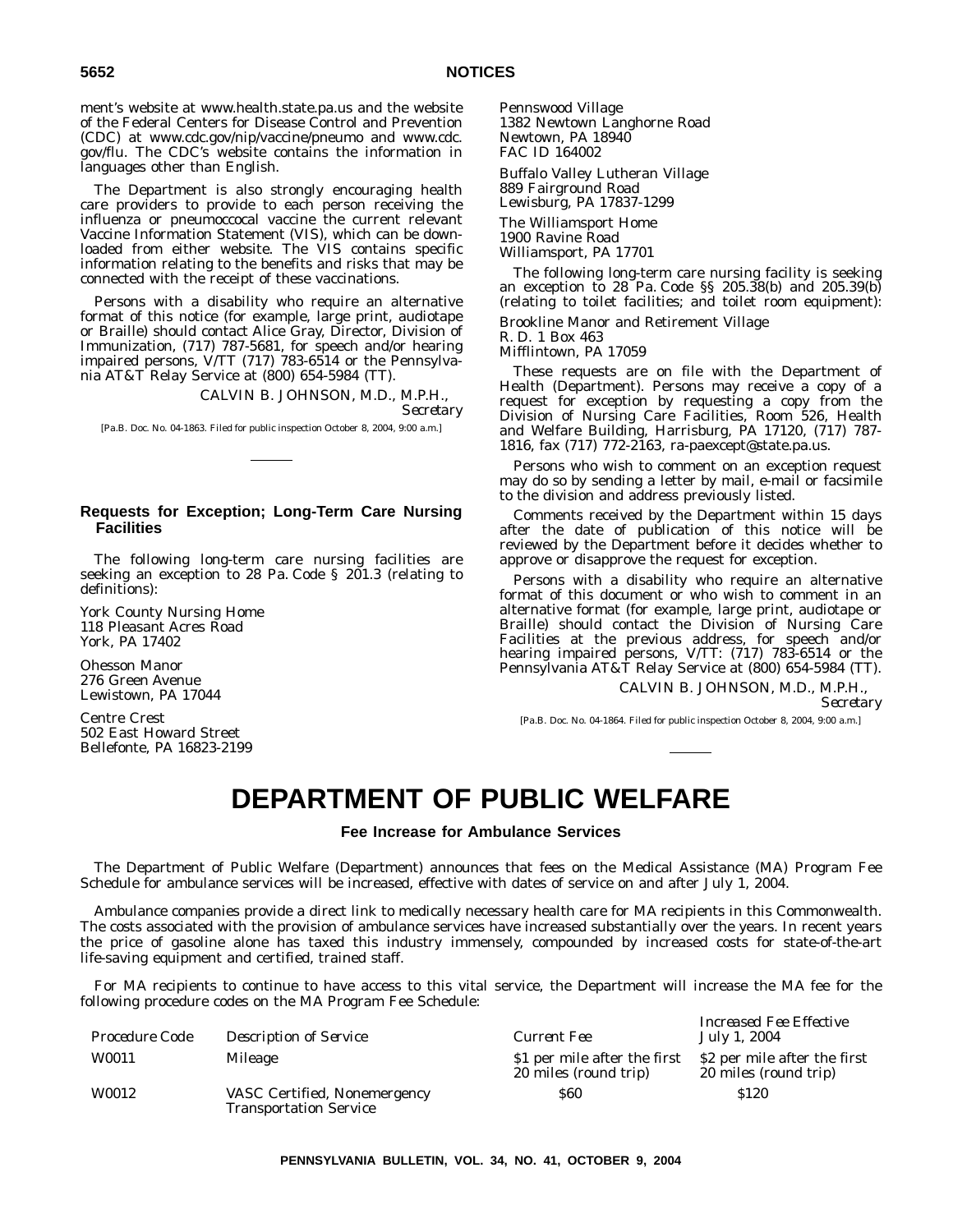# **NOTICES 5653**

| Procedure Code | <b>Description of Service</b>                                                                                                         | Current Fee | Increased Fee Effective<br>July 1, 2004 |
|----------------|---------------------------------------------------------------------------------------------------------------------------------------|-------------|-----------------------------------------|
| W0013          | VASC Certified, Nonemergency<br><b>Transportation Service, Other Unusual</b><br><b>Circumstances</b>                                  | <b>S60</b>  | \$120                                   |
| W0015          | VASC Certified, Emergency (Prehospital)<br><b>Transportation Service</b>                                                              | <b>S60</b>  | \$120                                   |
| W0016          | <b>Advanced Life Support (ALS) Service</b><br>with Transport (Prehospital)                                                            | \$100       | <b>S200</b>                             |
| W0017          | <b>Advanced Life Support (ALS) Service</b><br>Without Transport (Prehospital)                                                         | <b>S40</b>  | <b>S80</b>                              |
| W0018          | Specialized Services (Critical Care, with<br>Transport, Interfacility Cases such as<br>Neonatal, Prenatal or Cardiac Care<br>Service) | \$100       | <b>S200</b>                             |

### *Fiscal Impact*

The estimated cost relating to Fiscal Year 2004-2005 is \$6.378 million (\$3.212 million in State funds). Of this amount, \$3.218 million (\$1.669 million in State funds) relates to the Outpatient program while \$3.16 million (\$1.543 million in State funds) is for MA—Capitation services.

The estimated cost for Fiscal Year 2005-2006 is \$10.639 million (\$5.272 million in State funds). Of this amount, \$4.023 million (\$2.065 million in State funds) relates to the Outpatient program while \$6.616 million (\$3.207 million in State funds) is for MA—Capitation services.

### *Public Comment*

Interested persons are invited to submit written comments to this notice within 30 days of publication to the Department of Public Welfare, Office of Medical Assistance Programs, c/o Deputy's Secretary Office, Attn: Regulations Coordinator, Room 515, Health and Welfare Building, Harrisburg, PA 17120. Comments will be considered in future revisions to the MA Program Fee Schedule. Persons with a disability may use the AT&T Relay Service, (800) 654-5984 (TDD users) or  $(800)$  654-5988 (voice users).

> ESTELLE B. RICHMAN, *Secretary*

## **Fiscal Note:** 14-NOT-400. (1) General Fund;

|                                    | Outpatient                                                                                                         | Capitation      |
|------------------------------------|--------------------------------------------------------------------------------------------------------------------|-----------------|
| $(2)$ Implementing Year 2004-05 is | \$1,669,000                                                                                                        | \$1,543,000     |
| (3) 1st Succeeding Year 2005-06 is | \$2,065,000                                                                                                        | \$3,207,000     |
| 2nd Succeeding Year 2006-07 is     | \$2,133,000                                                                                                        | \$3,311,000     |
| 3rd Succeeding Year 2007-08 is     | \$2,133,000                                                                                                        | \$3,311,000     |
| 4th Succeeding Year 2008-09 is     | \$2,133,000                                                                                                        | \$3,311,000     |
| 5th Succeeding Year 2009-10 is     | \$2,133,000                                                                                                        | \$3,311,000     |
|                                    | Outpatient                                                                                                         | Capitation      |
| (4) 2003-04 Program-               | \$727,979,000                                                                                                      | \$2,298,102,000 |
| $2002-03$ Program-                 | \$666,832,000                                                                                                      | \$1,863,772,000 |
| $2001 - 02$ Program-               | \$705,750,000                                                                                                      | \$1,711,084,000 |
|                                    | (7) MA—Outnatient and Canitation: (8) recommends adontion. Costs for 2004-05 have been included in Act 7-A of 2004 |                 |

recommends adoption. Costs for 2004-05 have been included in Act 7-A of 2004, the General Appropriation Act of 2004.

[Pa.B. Doc. No. 04-1865. Filed for public inspection October 8, 2004, 9:00 a.m.]

# **Inpatient Hospitals Qualifying for Medical Assistance Disproportionate Share Payments for the Period July 1, 2003 through June 30, 2004**

On July 1, 1988, the Department of Public Welfare (Department) implemented a disproportionate share payment system. Under 55 Pa. Code §§ 1151.54(i), 1163.67(k) and 1163.459(j) (relating to disproportionate share payments), the Department is required to annually publish the names of each inpatient acute care general hospital, rehabilitation hospital and private psychiatric hospital qualifying for a disproportionate share payment and their respective disproportionate share payment percentage.

### A. *Disproportionate Share for Acute Care General Hospitals, Rehabilitation Hospitals and Private Psychiatric Hospitals.*

The following lists identify the inpatient acute care general hospitals, psychiatric units and rehabilitation units of acute care general hospitals, rehabilitation hospitals and private psychiatric hospitals eligible for disproportionate share payments for the period July 1, 2003, through June 30, 2004, and their respective payment percentages. For all inpatient facilities, disproportionate share payments are calculated as a percentage of projected MA inpatient income.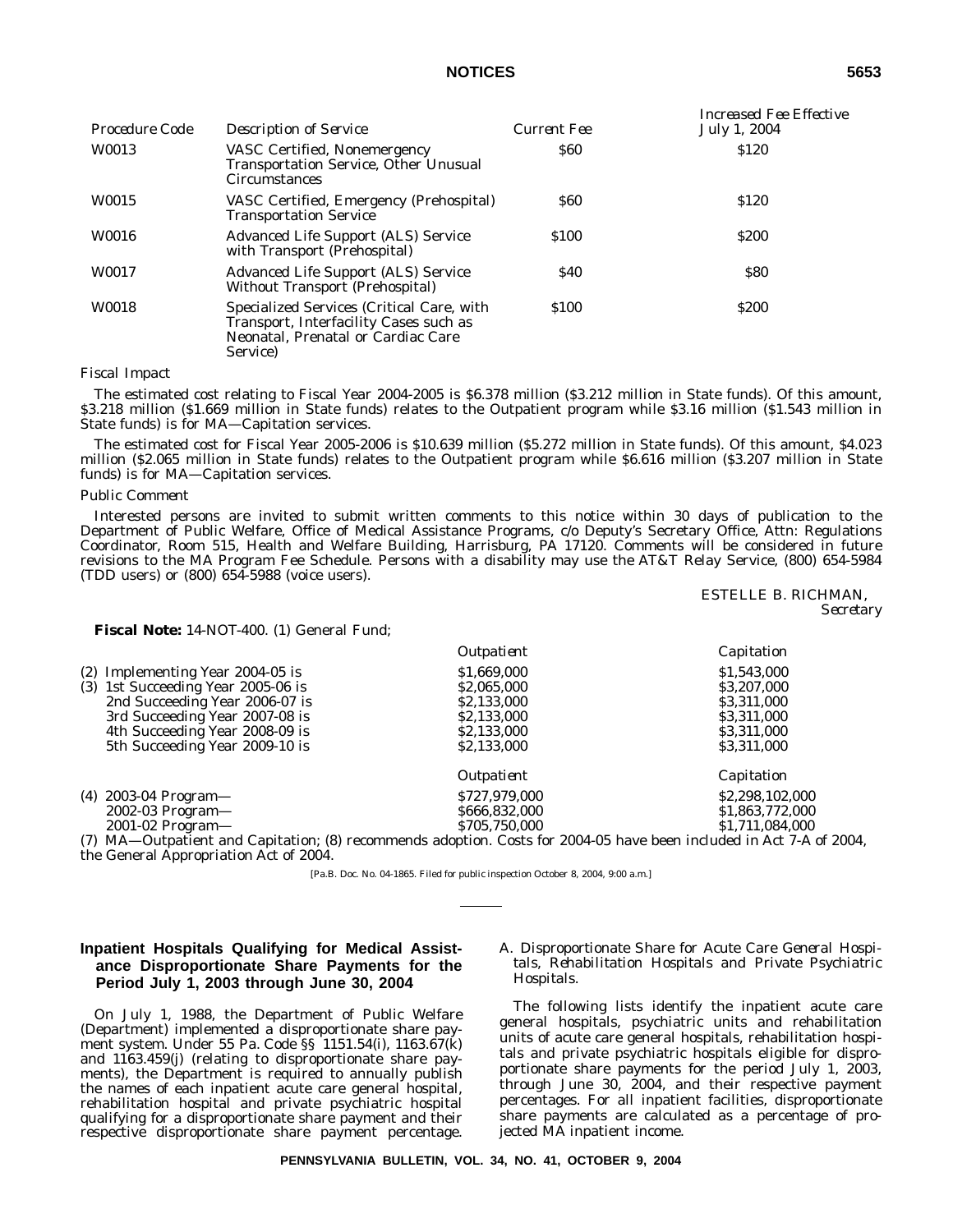Payment period July 1, 2003, to June 30, 2004, disproportionate share payment percentages:

| Acute Care General Hospitals             |          |
|------------------------------------------|----------|
| ALBERT EINSTEIN MED CTR                  | 4.45%    |
| ALFRED L DUPONT INSTITUTE                | 9.41%    |
| <b>BARNES KASSON HOSPITAL</b>            | 4.59%    |
| CHARLES COLE MEMORIAL HOSPITAL           | 4.83%    |
| CHILDREN'S HOSPITAL OF PHILADELPHIA      | 8.47%    |
| <b>CHILDREN'S HOSPITAL OF PITTSBURGH</b> | 9.27%    |
| <b>CLEARFIELD HOSPITAL</b>               | 4.78%    |
| DIVINE PROVIDENCE-WILLIAMSPORT           | $5.96\%$ |
| <b>DUBOIS REGIONAL MED CTR</b>           | 10.00%   |
| <b>HIGHLAND HOSPITAL</b>                 | 3.08%    |
| <b>INDIANA HOSPITAL</b>                  | 3.45%    |
| <b>KENSINGTON HOSPITAL</b>               | 4.66%    |
| <b>MAGEE WOMEN'S</b>                     | 6.23%    |
| MEMORIAL HOSPITAL-TOWANDA                | 5.46%    |
| <b>MERCY HOSP OF PHILA</b>               | 4.75%    |
| <b>MONSOUR MEDICAL CENTER</b>            | 6.04%    |
| NPHS-GIRARD                              | 1.00%    |
| NPHS-ST. JOE'S                           | 7.44%    |
| PRESBYTERIAN MED CTR OF UPHS             | 2.96%    |
| PUNXSUTAWNEY AREA HOSPITAL               | 4.04%    |
| <b>TEMPLE EAST</b>                       | 3.99%    |
| TEMPLE UNIVERSITY CHILDREN'S             |          |
| <b>MEDICAL CTR</b>                       | 15.00%   |
| <b>TEMPLE UNIVERSITY HOSPITAL</b>        | 6.29%    |
| THS—HAHNEMANN UNIV HOSPITAL              | 3.58%    |
| THS-MED COLL OF PA HOSP                  | 4.71%    |
| THS-PARKVIEW                             | 4.46%    |
| THS-ST. CHRISTOPHER'S                    | 14.00%   |
| <b>TITUSVILLE AREA HOSP</b>              | 4.81%    |
| UPMC-BEDFORD                             | 9.00%    |
| <b>VALLEY FORGE</b>                      | 6.05%    |
| <b>WAYNE COUNTY MEMORIAL</b>             | 5.54%    |
| WEST VIRGINIA UNIV HOSPITALS, INC.       | 5.48%    |
| Private Psychiatric Hospitals            |          |
| <b>BELMONT CENTER</b>                    | 3.92%    |
| <b>CLARION PSYCHIATRIC CENTER</b>        | $6.33\%$ |
| DEVEREAUX-MAPLETON PSYCH CTR             | 10.00%   |
| <b>EUGENIA HOSPITAL</b>                  | 2.97%    |
| <b>FAIRMOUNT BHS</b>                     | 3.00%    |
| FIRST HOSPITAL WYOMING VALLEY            | 5.60%    |
| FOUNDATIONS BEHAVIORAL HEALTH            | 7.49%    |
| <b>FRIENDS HOSPITAL</b>                  | 2.60%    |
| HORSHAM PSYCHIATRIC HOSPITAL             | 4.59%    |
| MEADOWS PSYCHIATRIC CENTER               | 7.44%    |
| MONTGOMERY COUNTY MH/MR ER SVS           | 4.85%    |
| NATIONAL HOSPITAL FOR KIDS IN CRISIS     | 9.00%    |
|                                          |          |

| NORTHWESTERN INSTITUTE OF                      |        |
|------------------------------------------------|--------|
| <b>PSYCHIATRY</b>                              | 6.51%  |
| <b>PHILHAVEN</b>                               | 5.60%  |
| SOUTHWOOD PSYCHIATRIC HOSPITAL                 | 7.25%  |
| Psychiatric Units of Acute Care Hospitals      |        |
| <b>ALBERT EINSTEIN</b>                         | 2.97%  |
| DIVINE PROVIDENCE-WILLIAMSPORT                 | 3.83%  |
| <b>DUBOIS REGIONAL MEDICAL CENTER</b>          | 3.02%  |
| <b>HIGHLAND HOSPITAL</b>                       | 2.19%  |
| <b>INDIANA HOSPITAL</b>                        | 2.03%  |
| <b>MERCY HOSP OF PHILADELPHIA</b>              | 3.14%  |
| MONSOUR MEDICAL CENTER                         | 3.88%  |
| NPHS-GIRARD                                    | 1.00%  |
| PRESBYTERIAN MED CNTR OF UPHS                  | 2.12%  |
| <b>TEMPLE UNIVERSITY HOSP</b>                  | 4.02%  |
| THS—HAHNEMANN UNIV HOSP                        | 2.47%  |
| THS—MEDICAL COLLEGE OF PA HOSP (EPPI)          | 3.12%  |
| THS-PARKVIEW HOSPITAL                          | 2.98%  |
| Drug and Alcohol Units of Acute Care Hospitals |        |
| <b>NPHS-ST JOSEPHS</b>                         | 9.00%  |
| PRESBYTERIAN MED CNTR OF UPHS                  | 2.24%  |
| <b>VALLEY FORGE</b>                            | 6.91%  |
| Private Drug and Alcohol Hospitals             |        |
| <b>EAGLEVILLE HOSPITAL</b>                     | 3.57%  |
| Medical Rehab Units of Acute Care Hospitals    |        |
| <b>ALBERT EINSTEIN</b>                         | 4.50%  |
| DUBOIS REGIONAL MEDICAL CENTER                 | 4.63%  |
| MONSOUR MEDICAL CENTER                         | 6.89%  |
| <b>TEMPLE UNIVERSITY HOSP</b>                  | 7.26%  |
| Freestanding Rehab Hospitals                   |        |
| CHILDRENS INSTITUTE OF PITTSBURGH              | 6.75%  |
| <b>CHILDRENS SEASHORE HOUSE</b>                | 10.00% |
|                                                |        |

### B. *Additional Disproportionate Share Payments*

Additional disproportionate share payments are made to inpatient facilities with a Medicaid inpatient utilization rate of not less than 1% which have provided services to persons who have been determined to be low income by meeting the income and resource standards for the State's general assistance program.

The payment adjustments are paid directly proportional to the payment received for either general assistance recipients for all hospital services or Title XIX recipients, 21 years of age or older but under 65 years of age, for services rendered by institutions for mental diseases under the fee-for-service and capitation programs.

The following hospitals are eligible for this payment adjustment:

*Acute Care General Hospitals*

ABINGTON MEMORIAL HOSPITAL ALBERT EINSTEIN MED CTR ALFRED I. DUPONT INSTITUTE ALIQUIPPA COMMUNITY HOSP ALLEGHENY GENERAL HOSPITAL ALLEGHENY KISKI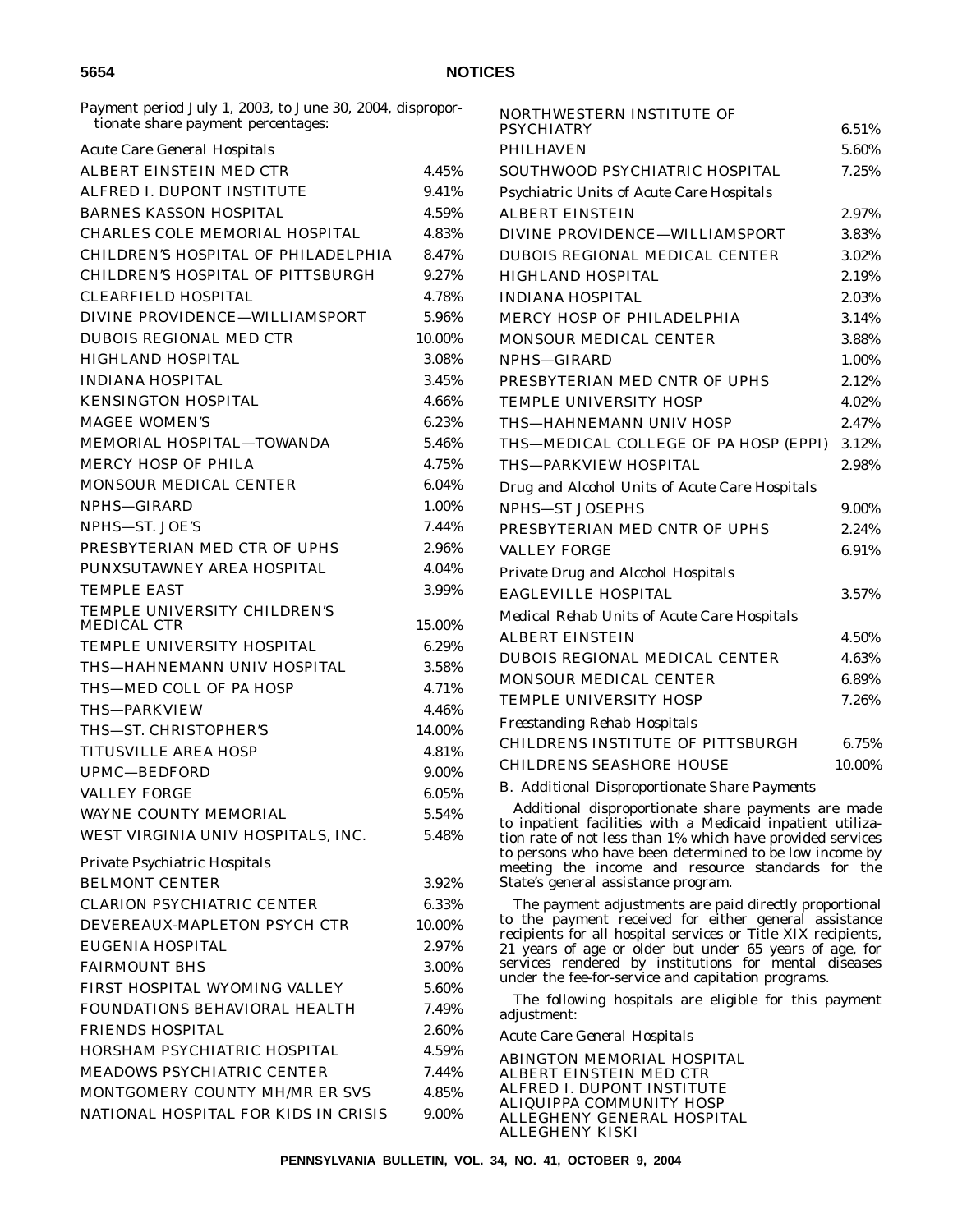ALTOONA HOSPITAL AMERICAN ONCOLOGIC ARMSTRONG COUNTY MEMORIAL ASHLAND REGIONAL BARNES KASSON HOSPITAL BLOOMSBURG HOSPITAL BON SECOURS BRADFORD REGIONAL BRANDYWINE HOSPITAL BROOKVILLE HOSPITAL BROWNSVILLE GENERAL HOSPITAL BRYN MAWR HOSPITAL BUCKTAIL MEDICAL CENTER BUTLER COUNTY MEMORIAL CANONSBURG GENERAL HOSPITAL CARLISLE HOSPITAL CENTRAL MONTGOMERY HOSP CHAMBERSBURG HOSPITAL CHARLES COLE MEMORIAL HOSPITAL CHESTER COUNTY HOSPITAL CHESTNUT HILL HOSPITAL CHILDREN'S HOSPITAL OF PHILADELPHIA CHILDREN'S HOSPITAL OF PITTSBURGH CHS—BERWICK HOSPITAL CLARION HOSPITAL CLEARFIELD HOSPITAL COMMUNITY HOSPITAL OF LANCASTER COMMUNITY MED CTR—SCRANTON CONEMAUGH VALLEY HOSP CORRY MEMORIAL CROZER CHESTER MEDICAL CENTER DELAWARE COUNTY MEMORIAL DIVINE PROVIDENCE—WILLIAMSPORT DOYLESTOWN HOSPITAL DUBOIS REGIONAL MED CTR EASTON HOSPITAL ELK REGIONAL ELLWOOD CITY ENDLESS MTS. HLTH SYS EPHRATA COMMUNITY EVANGELICAL COMMUNITY FORBES REGIONAL HOSPITAL FRANKFORD HOSPITAL FRICK COMMUNITY FULTON COUNTY MEDICAL CENTER GEISINGER MEDICAL CENTER GEISINGER WYOMING VALLEY GETTYSBURG HOSPITAL GNADEN HUETTEN MEMORIAL GOOD SAMARITAN—LEBANON GOOD SAMARITAN—POTTSVILLE GRAND VIEW HOSPITAL GREENE COUNTY MEMORIAL HAMOT MED CTR HANOVER HOSPITAL HAZLETON GENERAL HOSPITAL HIGHLAND HOSPITAL HOLY REDEEMER HOLY SPIRIT HOSPITAL HOSPITAL OF THE UNIVERSITY OF PENNA INDIANA HOSPITAL JAMESON MEMORIAL HOSPITAL JC BLAIR JEANES HOSPITAL JEFFERSON HOSPITAL JENNERSVILLE REGIONAL HOSP JERSEY SHORE HOSPITAL KANE COMMUNITY KENSINGTON HOSPITAL LANCASTER GENERAL

LANCASTER REGIONAL MED CTR LANKENAU HOSPITAL LATROBE AREA LEHIGH VALLEY HOSP—MUHLENBERG LEHIGH VALLEY HOSPITAL LEWISTOWN HOSPTIAL LIFECARE HOSPITALS OF PITTSBURGH LOCK HAVEN HOSP M S HERSHEY MEDICAL CENTER MAGEE WOMEN'S MARIAN COMMUNITY MEADVILLE MED CTR MEDICAL CENTER, BEAVER. PA MEMORIAL HOSP—YORK MEMORIAL HOSPITAL—TOWANDA MERCY CATHOLIC FITZGERALD MERCY HOSP—NANTICOKE MERCY HOSP—PGH MERCY HOSP—WILKES-BARRE MERCY HOSP OF PHILA MERCY HOSPITAL—SCRANTON MERCY JEANNETTE HOSPITAL MERCY SUBURBAN—NORRISTOWN MEYERSDALE COMMUNITY HOSPITAL MID VALLEY HOSPITAL MILLCREEK COMMUNITY HOSPITAL MINERS HOSPITAL OF N CAMBRIA MINERS MEMORIAL MEDICAL CENTER MONONGAHELA VALLEY MONSOUR MEDICAL CENTER MONTGOMERY HOSPITAL MED CTR MOSES TAYLOR MT. NITTANY MED CTR MUNCY VALLEY HOSPITAL NASON HOSPITAL NAZARETH HOSPITAL NPHS—GIRARD NPHS—ST. JOE'S OHIO VALLEY GENERAL PALMERTON HOSPITAL PAOLI MEMORIAL HOSPITAL PENNSYLVANIA HOSPITAL OF UPHS PHILIPSBURG AREA HOSPITAL PHOENIXVILLE HOSPITAL OF UPHS PINNACLE HEALTH HOSPITALS POCONO MED CTR POTTSTOWN MEMORIAL POTTSVILLE HOSPITAL PRESBYTERIAN MED CTR OF UPHS PUNXSUTAWNEY AREA HOSPITAL READING HOSPITAL AND MED CTR RIDDLE MEMORIAL HOSPITAL ROBERT PACKER HOSP ROXBOROUGH MEMORIAL SACRED HEART—ALLENTOWN SAINT JOSEPH MED CTR—HAZLETON SEWICKLEY VALLEY HOSPITAL SHAMOKIN AREA COMMUNITY HOSPITAL SHARON REGIONAL HEALTH SYSTEM SOLDIERS AND SAILORS MEMORIAL SOMERSET HOSPITAL ST. AGNES MED CTR ST. CLAIR MEMORIAL ST. JOSEPH MED CTR—READING ST. LUKE'S—BETHLEHEM ST. LUKE'S—QUAKERTOWN ST. MARY'S—LANGHORNE ST. VINCENT HLTH CTR SUBURBAN GENERAL HOSPITAL—PGH SUNBURY COMMUNITY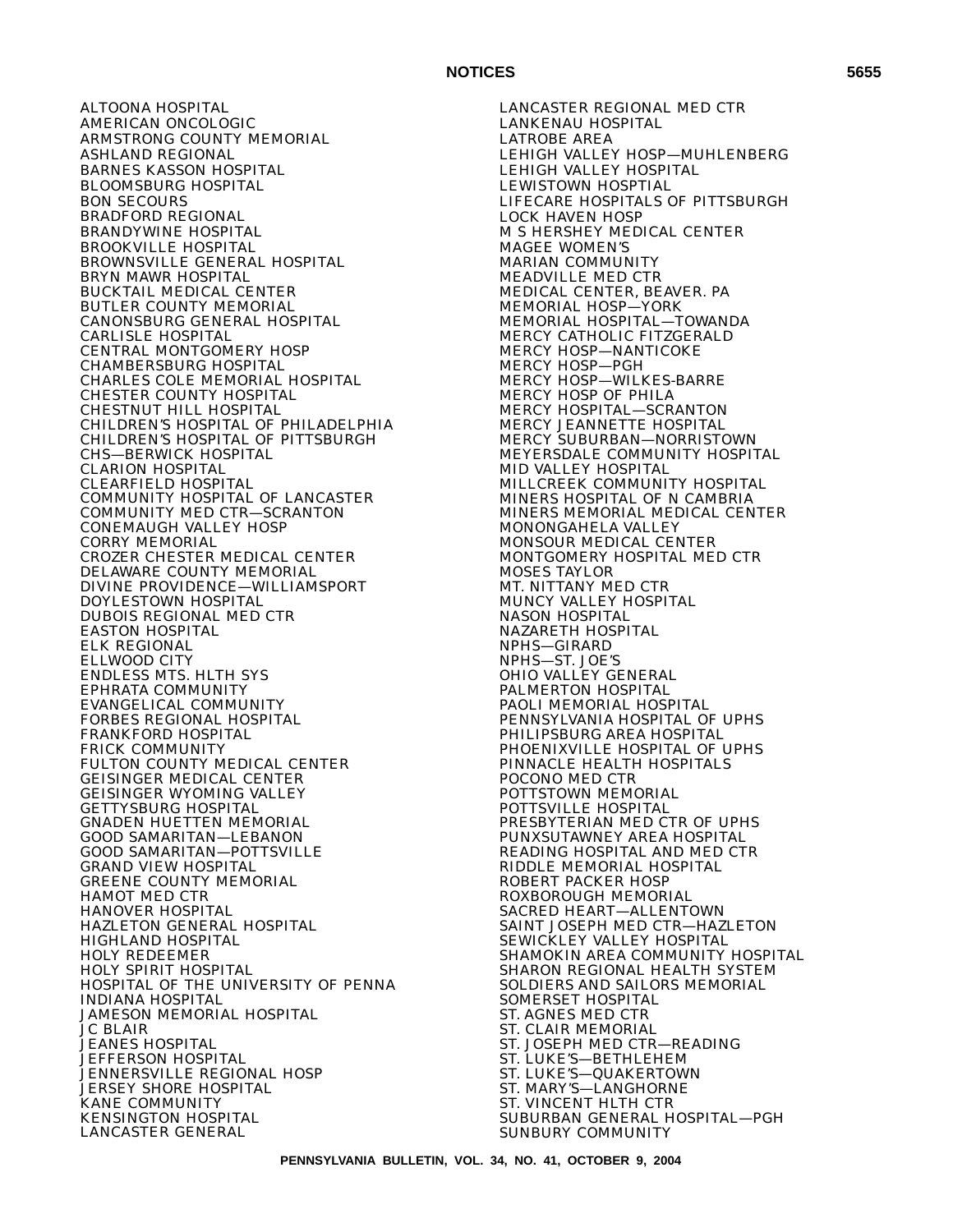## **5656 NOTICES**

TEMPLE EAST TEMPLE LOWER BUCKS HOSPITAL TEMPLE UNIVERSITY CHILDREN'S MEDICAL CTR TEMPLE UNIVERSITY HOSPITAL THOMAS JEFFERSON UNIV HOSPITAL THS—GRADUATE HOSPITAL THS—HAHNEMANN UNIV HOSPITAL THS—MED COLL OF PA HOSP THS—PARKVIEW THS—ST. CHRISTOPHER'S THS—WARMINSTER TITUSVILLE AREA HOSP TROY COMMUNITY TYLER MEMORIAL HOSPITAL TYRONE HOSPITAL UNIONTOWN HOSPITAL UNITED COMMUNITY HOSPITAL UPMC—BEDFORD UPMC—BRADDOCK UPMC—HORIZON UPMC—LEE REGIONAL UPMC—MCKEESPORT UPMC—NORTHWEST MED CTR UPMC—PASSAVANT—CRANBERRY UPMC—PRESBYTERIAN-SHADYSIDE UNIV HOSP UPMC—SOUTH SIDE UPMC—ST. MARGARET VALLEY FORGE WARREN GENERAL HOSPITAL WASHINGTON HOSPITAL WAYNE COUNTY MEMORIAL WAYNESBORO HOSPITAL WEST VIRGINIA UNIV HOSPITALS, INC. WESTERN PENNSYLVANIA WESTMORELAND REGIONAL WILLIAMSPORT HOSPITAL & MED CTR WILLS EYE HOSPITAL WINDBER MED CTR WYOMING VALLEY HLTH CARE SYS YORK HOSPITAL

# *Private Drug and Alcohol*

EAGLEVILLE HOSPITAL

## *Freestanding Rehab Hospitals*

ALLIED SERVICES REHAB HOSPITAL BRYN MAWR REHAB HOSPITAL CHESTNUT HILL SPRINGFIELD CENTER CHILDREN'S HOME OF PITTSBURGH CHILDREN'S INSTITUTE CHILDREN'S SEASHORE HOUSE GOOD SHEPHERD REHAB HOSPITAL H/S HARMARVILLE H/S MECHANICSBURG REHAB H/S READING REHAB HOSPITAL H/S REHAB HOSPITAL OF ERIE H/S REHAB HOSPITAL OF YORK H/S REHAB OF ALTOONA H/S REHAB OF NITTANY VALLEY H/S REHAB OF SEWICKLEY JOHN HEINZ INSTITUTE MAGEE MEMORIAL REHAB HOSPITAL H/S PENN STATE GEISENGER REHAB HOSP UPMC REHABILITATION HOSPITAL

*Private Psychiatric Hospitals*

BELMONT CENTER FOR COMP TREATMENT CLARION PSYCHIATRIC CENTER DEVEREUX—MAPLETON PSYCH CTR EUGENIA HOSPITAL

FAIRMOUNT BHS FIRST HOSPITAL FOUNDATIONS BEHAVIORAL HEALTH FRIENDS HOSPITAL HORSHAM CLINIC KIRKBRIDE CENTER MEADOWS PSYCHIATRIC CENTER MONTGOMERY COUNTY EMERGENCY SERVICE, INC NATIONAL HOSPITAL FOR KIDS IN CRISIS NORTHWESTERN INSTITUTE OF PSYCHIATRY PHILHAVEN SOUTHWOOD PSYCH HOSPITAL

### *Medical Rehab Units of Acute Care Hospitals*

ABINGTON MEMORIAL HOSP ALBERT EINSTEIN BON SECOURS HOLY FAMILY REG H. S. CARLISLE REGIONAL MEDICAL CENTER CHAMBERSBURG HOSPITAL COMMUNITY HOSP—LANCASTER CONEMAUGH VALLEY HOSP CROZER-CHESTER MED CNTR DELAWARE CNTY MEM HOSP DOYLESTOWN HOSPITAL DUBOIS REG MED CNTR EASTON HOSPITAL FRANKFORD GEISINGER—WYOMING VALLEY GNADEN HUETTEN MEMORIAL HOSP—MRU GOOD SAMARITAN HOSPITAL—LEBANON HAZELTON GENERAL HOSPITAL MRU HOSP OF THE UNIV OF PA JAMESON MEMORIAL MERCY JEANNETTE HOSP JEFFERSON HEALTH SERVICES LANCASTER GENERAL HOSP LANCASTER REGIONAL MEDICAL CENTER MERCY CATHOLIC—FITZGERALD MERCY HOSPITAL—PITTSBURGH MILTON S. HERSHEY MED CTR MONONGAHELA VALLEY HOSP NAZARETH PINNACLE HEALTH HOSPITALS POTTSVILLE HOSPITAL PRESBYTERIAN UNIV—PGH SEWICKLEY VALLEY HOSPITAL ST AGNES MEDICAL CNTR ST MARY HOSP—LANGHORNE ST VINCENT HEALTH CNTR SUBURBAN GENERAL HOSPITAL—PGH THS—WARMINSTER HOSPITAL TEMPLE UNIVERSITY HOSP THOMAS JEFFERSON UNIV HOSP UPMC—HORIZON UPMC—LEE HOSP UPMC—MCKEESPORT UPMC—NORTHWEST MED CTR UPMC—SOUTHSIDE UPMC—ST MARGARET WESTMORELAND HOSPITAL WILLIAMSPORT HOSPITAL

*Drug and Alcohol Units of Acute Care Hospitals*

BUTLER COUNTY MEMORIAL HAMOT MEDICAL CENTER MEADVILLE MED CTR MONSOUR MEDICAL CENTER D & A NPHS—ST JOSEPHS HOSP PRESBY MED CTR OF UNIV OF PA HLTH SYST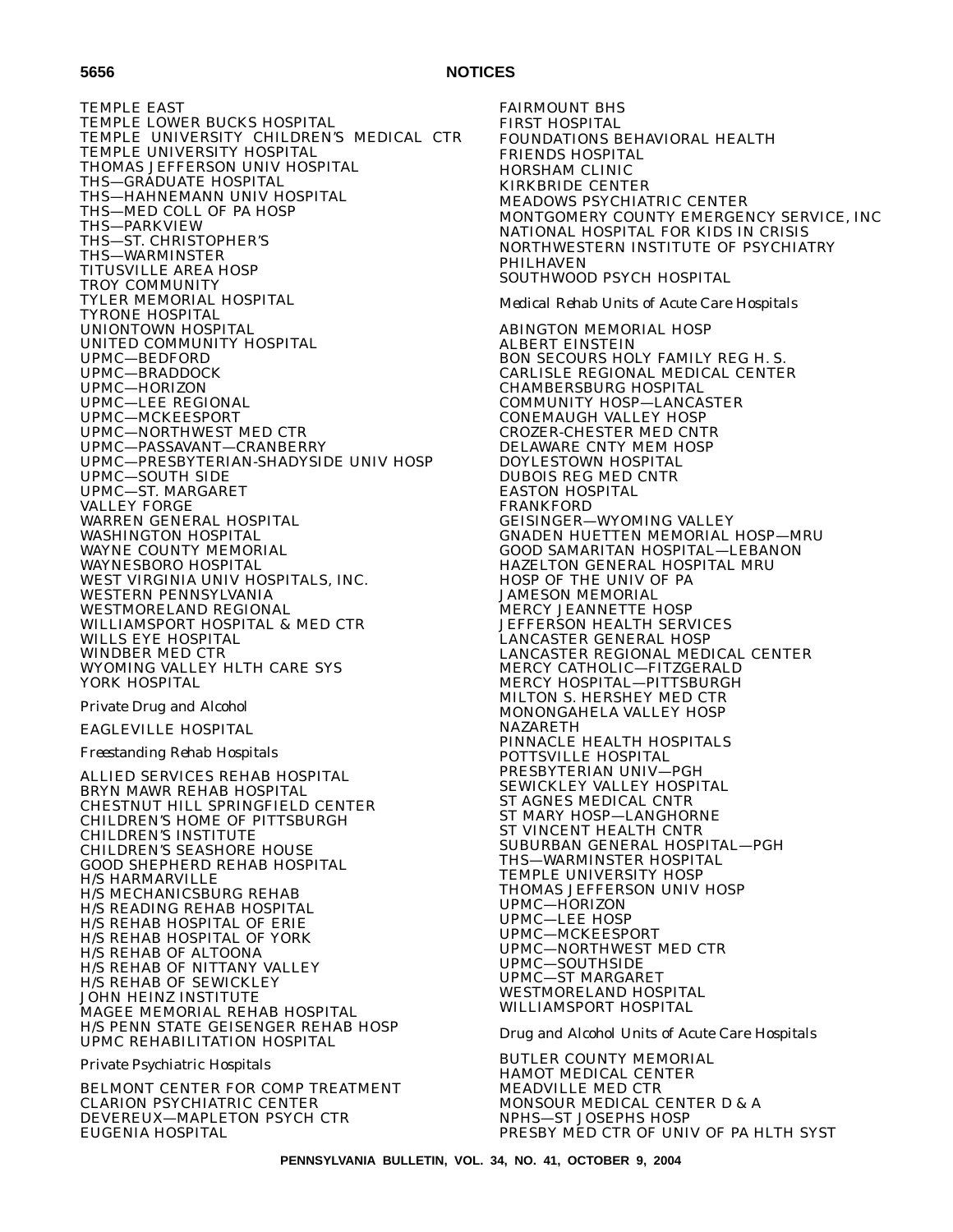### UPMC—HORIZON—SHENANGO VALLEY VALLEY FORGE WESTMORELAND

### *Psychiatric Units of Acute Care Hospitals*

ABINGTON MEMORIAL ALBERT EINSTEIN ALIQUIPPA COMMUNITY HOSPITAL ALLEGHENY GENERAL ALLEGHENY—KISKI MED CTR ALTOONA ARMSTRONG COUNTY MEMORIAL BERWICK HOSP CENTER BLOOMSBURG HOSP BON SECOURS HOLY FAM REG H. S. BRADFORD BRANDYWINE HOSPITAL BROWNSVILLE BRYN MAWR HOSP BUTLER COUNTY MEMORIAL CENTRE COMMUNITY CHAMBERSBURG HOSPITAL COMMUNITY MEDICAL CENTER CONEMAUGH VALLEY CORRY MEMORIAL CROZER CHESTER DIVINE PROVIDENCE—WMSPT DUBOIS REGIONAL MED CNTR ELK REGIONAL HEALTH CENTER EPHRATA COMMUNITY FORBES REG HOSP FRANKFORD HOSP—BUCKS CO CAMPUS GEISINGER MEDICAL CENTER GNADEN HUETTEN GRANDVIEW HAMOT MEDICAL CENTER HAZELTON GEN HOSP HIGHLAND HOSPITAL HOLY SPIRIT HOSP—UNIVERSITY OF PA INDIANA HOSPITAL J C BLAIR JAMESON MEMORIAL HOSP JEFFERSON HEALTH SERV LANCASTER REGIONAL MED CTR LANCASTER GENERAL LATROBE AREA LEHIGH VALLEY HOSPITAL LEHIGH VALLEY HOSP—MUHLENBERG LEWISTOWN MARIAN COMMUNITY HOSPITAL MEADVILLE MED CNTR MEDICAL CENTER, BEAVER PA., THE MEMORIAL HOSP—YORK MERCY CATHOLIC—FITZGERALD MERCY HOSPITAL OF PHILADELPHIA MERCY HOSPITAL—PGH MERCY HOSPITAL—WILKES-BARRE MILLCREEK COMMUNITY HOSPITAL MILTON S. HERSHEY MED CTR MONONGAHELA VALLEY MONSOUR MED CNTR MONTGOMERY MOSES TAYLOR NAZARETH NPHS—GIRARD PAOLI MEMORIAL PENNSYLVANIA HOSPITAL/UPHS PINNACLE HEALTH HOSPITALS

POCONO HOSPITAL POTTSTOWN MEMORIAL MED CTR POTTSVILLE HOSPITAL PRESBYTERIAN MED CNTR OF UPHS PRESBYTERIAN UNIV HOSP—PGH READING HOSPITAL ROBERT PACKER SACRED HEART HOSP—ALLENTOWN SEWICKLEY VALLEY HOSP SHAMOKIN AREA COMM HOSP SHARON REGIONAL HLTH SYST SOLDIERS AND SAILORS SOMERSET HOSP CNTR FOR HEALTH ST CLAIR MEMORIAL ST JOSEPH MED CTR—READING ST LUKES OF BETHLEHEM ST LUKES—QUAKERTOWN ST VINCENT TEMPLE UNIVERSITY HOSPITAL TEMPLE—LOWER BUCKS THOMAS JEFFERSON THS—HAHNEMANN UNIV HOSP THS—MEDICAL COL OF PA HOSP (EPPI) THS—PARKVIEW HOSPITAL THS—WARMINSTER HOSPITAL UNIV OF PITT MED CTR—BRADDOCK UNIV OF PITT MED CTR—MCKEESPORT UNIV OF PITT MED CTR—SOUTHSIDE PSY UPMC—NORTHWEST MED CTR WARREN GENERAL WASHINGTON WESTERN PENN WESTMORELAND YORK HOSPITAL

### C. *Additional Class of Disproportionate Share Payments*

Effective March 1, 1998, the Department established a new class of disproportionate share payments to hospitals which render uncompensated care and which the Department has determined are experiencing significant revenue loss as a result of MA program revisions under the act of May 16, 2002 (P. L. 175, No. 35).

Effective January 15, 1999, the Department revised its previously established new class of disproportionate share payments to include a Charity Care component of the Community Access Fund. A disproportionate share payment will be made to qualifying hospitals based on each hospital's percentage of charity care cost to the total charity care costs of all qualifying hospitals. The Department also established a disproportionate share payment for those hospitals which the Department has determined advanced its goal of enhanced access to multiple types of medical care in economically distressed areas of this Commonwealth.

The following hospitals qualify for this payment:

A I DUPONT ABINGTON MEMORIAL ALBERT EINSTEIN ALLEGHENY GENERAL ALLIQUIPPA COMMUNITY BARNES KASSON BRADDOCK MEDICAL CENTER CHARLES COLE MEMORIAL CHILDRENS HOSP OF PHILA CLARION CLEARFIELD CROZER CHESTER MED CTR DOYLESTOWN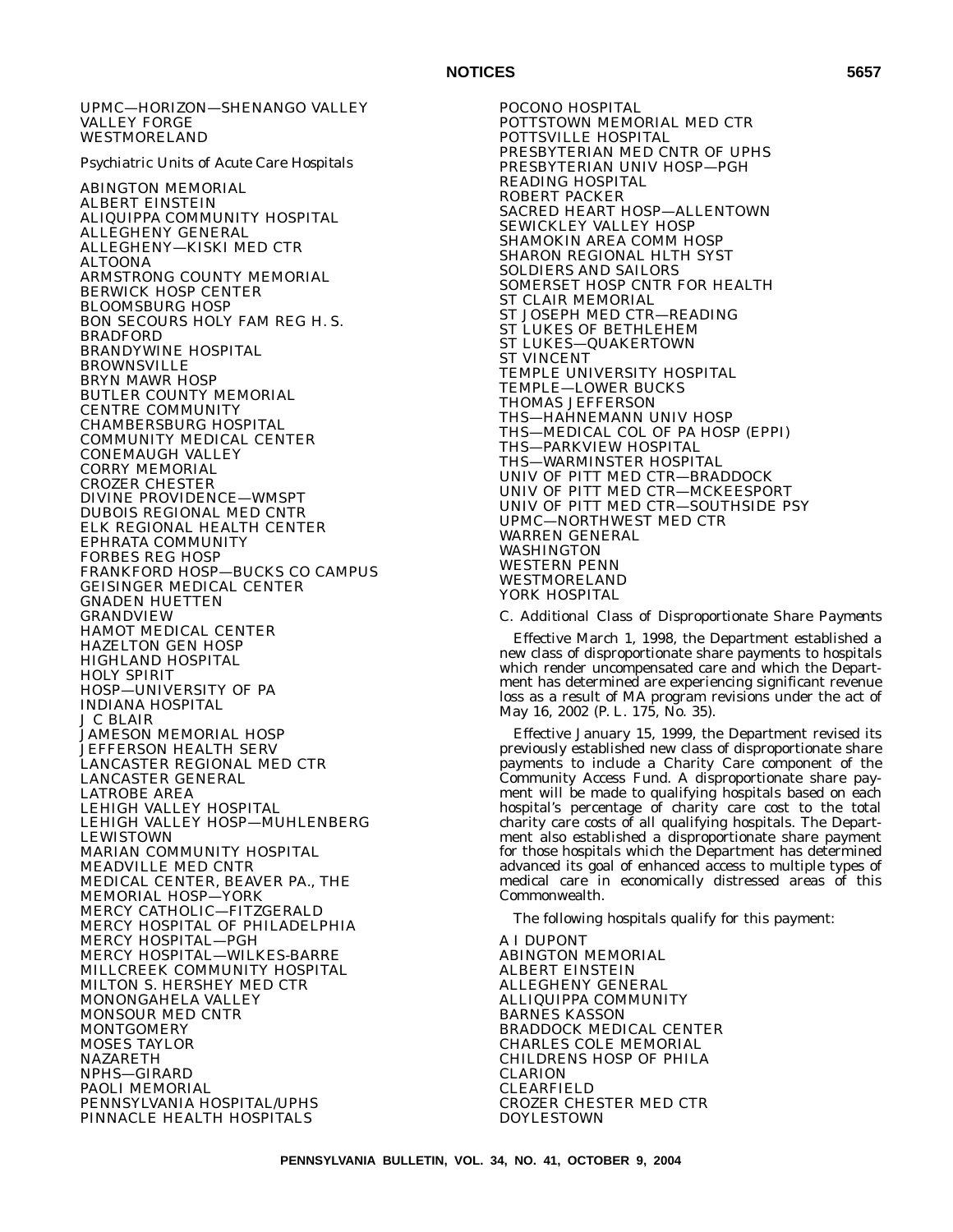**5658 NOTICES**

DUBOIS REGIONAL MED CTR EAGLEVILLE EASTON HOSPITAL EVANGELICAL COMMUNITY FRANKFORD FULTON COUNTY MEDICAL CTR GEISINGER MEDICAL CENTER GRADUATE HOSPITAL HAMOT MEDICAL CENTER HOSP OF THE UNIV OF PA INDIANA HOSPITAL J C BLAIR JAMESON MEMORIAL LANKENAU LEHIGH VALLEY LOCK HAVEN MAGEE WOMENS MEADVILLE MED CTR MEMORIAL HOSP BEDFORD MEMORIAL HOSP TOWANDA MERCY CATHOLIC—FITZGERALD MERCY HOSPITAL OF PHILA MERCY HOSPITAL—PGH MERCY JEANNETTE HOSPITAL MILTON S. HERSHEY MED CTR NORTH PHILA HEALTH SYSTEM NPHS—GIRARD PRESBYT MED CTR OF PHILA PRESBYT UNIV HOSPITAL—PGH PUNXSUTAWNEY READING HOSPITAL SOLDIERS AND SAILORS ST AGNES ST LUKES OF BETHLEHEM TEMPLE UNIVERSITY HSP TEMPLE/EPISCOPAL THOMAS JEFFERSON THS—HAHNEMANN HOSPITAL THS—MED COLL HOSP—MAIN THS—PARKVIEW HOSPITAL **TITUSVILLE** UPHS—PENNSYLVANIA HOSPITAL VALLEY FORGE WAYNE COUNTY MEMORIAL WEST VIRGINIA WESTERN PENN YORK HOSPITAL

### *Public Comment*

Interested persons are invited to submit written comments to this notice within 30 days of this publication. Comments should be sent to the Department of Public Welfare, Office of Medical Assistance Programs, c/o Deputy Secretary's Office, Attention: Regulations Coordinator, Room 515, Health and Welfare Building, Harrisburg, PA 17120. Persons with a disability may use the AT&T Relay Service by calling (800) 654-5984 (TDD users) or (800) 654-5988 (voice users).

> ESTELLE B. RICHMAN, *Secretary*

**Fiscal Note**: 14-NOT-398. No fiscal impact; (8) recommends adoption.

[Pa.B. Doc. No. 04-1866. Filed for public inspection October 8, 2004, 9:00 a.m.]

# **DEPARTMENT OF REVENUE**

## **Pennsylvania Santa's List Instant Lottery Game**

Under the State Lottery Law (72 P. S. §§ 3761-101— 3761-314) and 61 Pa. Code § 819.203 (relating to notice of instant game rules), the Secretary of Revenue hereby provides public notice of the rules for the following instant lottery game:

1. *Name:* The name of the game is Pennsylvania Santa's List.

2. *Price:* The price of a Pennsylvania Santa's List instant lottery game ticket is \$3.

3. *Play Symbols:* Each Pennsylvania Santa's List instant lottery game ticket will contain four play areas designated as ''Game 1,'' ''Game 2,'' ''Game 3'' and ''Game 4.'' The play symbols located in the four play areas are 35 distinctive play symbols. Each Pennsylvania Santa's List instant lottery game ticket will also contain a ''YOUR SYMBOLS'' area consisting of 20 of the 35 distinctive play symbols in a 5 x 4 grid. The play symbols located in the four play areas and in the "YOUR SYMBOLS" area are: Snowman Symbol, Mitten Symbol, Wreath Symbol, Earmuff Symbol, Hat Symbol, Tree Symbol, Drum Symbol, Sleigh Symbol, Candle Symbol, Ornament Symbol, Trumpet Symbol, Gingerbread Man Symbol, Bag of Toys Symbol, Holly Symbol, Bell Symbol, Reindeer Symbol, Scarf Symbol, Star Symbol, Boot Symbol, Candy Cane Symbol, Snowflake Symbol, Package Symbol, Santa Symbol, Snow Shovel Symbol, Coat Symbol, Jingle Bell Symbol, Lights Symbol, Stocking Symbol, Angel Symbol, Money Bag Symbol, Coins Symbol, Moon Symbol, Dollar Sign Symbol, Horse Shoe Symbol and Bar Symbol.

4. *Prizes:* The prizes that can be won in this game are \$3, \$6, \$9, \$12, \$30, \$90, \$300 and \$30,000. The player can win up to four times on each ticket.

5. *Approximate Number of Tickets Printed for the Game:* Approximately 4,320,000 tickets will be printed for the Pennsylvania Santa's List instant lottery game.

6. *Determination of Prize Winners:*

(a) Holders of tickets in which three of the ''YOUR SYMBOLS'' play symbols match the same exact three play symbols, in either ''Game 3'' or ''Game 4,'' appearing in a diagonal line and having a corresponding prize arrow with a prize amount of \$30,000 appearing in that prize arrow, on a single ticket, shall be entitled to a prize of \$30,000.

(b) Holders of tickets in which three of the ''YOUR SYMBOLS'' play symbols match the same exact three play symbols, in either "Game 1" or "Game 2" appearing in a diagonal line and having a corresponding prize arrow with a prize amount of \$300 appearing in that prize arrow, on a single ticket, shall be entitled to a prize of \$300.

(c) Holders of tickets in which three of the ''YOUR SYMBOLS'' play symbols match the same exact three play symbols, in either ''Game 3'' or ''Game 4,'' appearing in a horizontal line and having a corresponding prize arrow with a prize amount of \$300 appearing in that prize arrow, on a single ticket, shall be entitled to a prize of \$300.

(d) Holders of tickets in which three of the ''YOUR SYMBOLS'' play symbols match the same exact three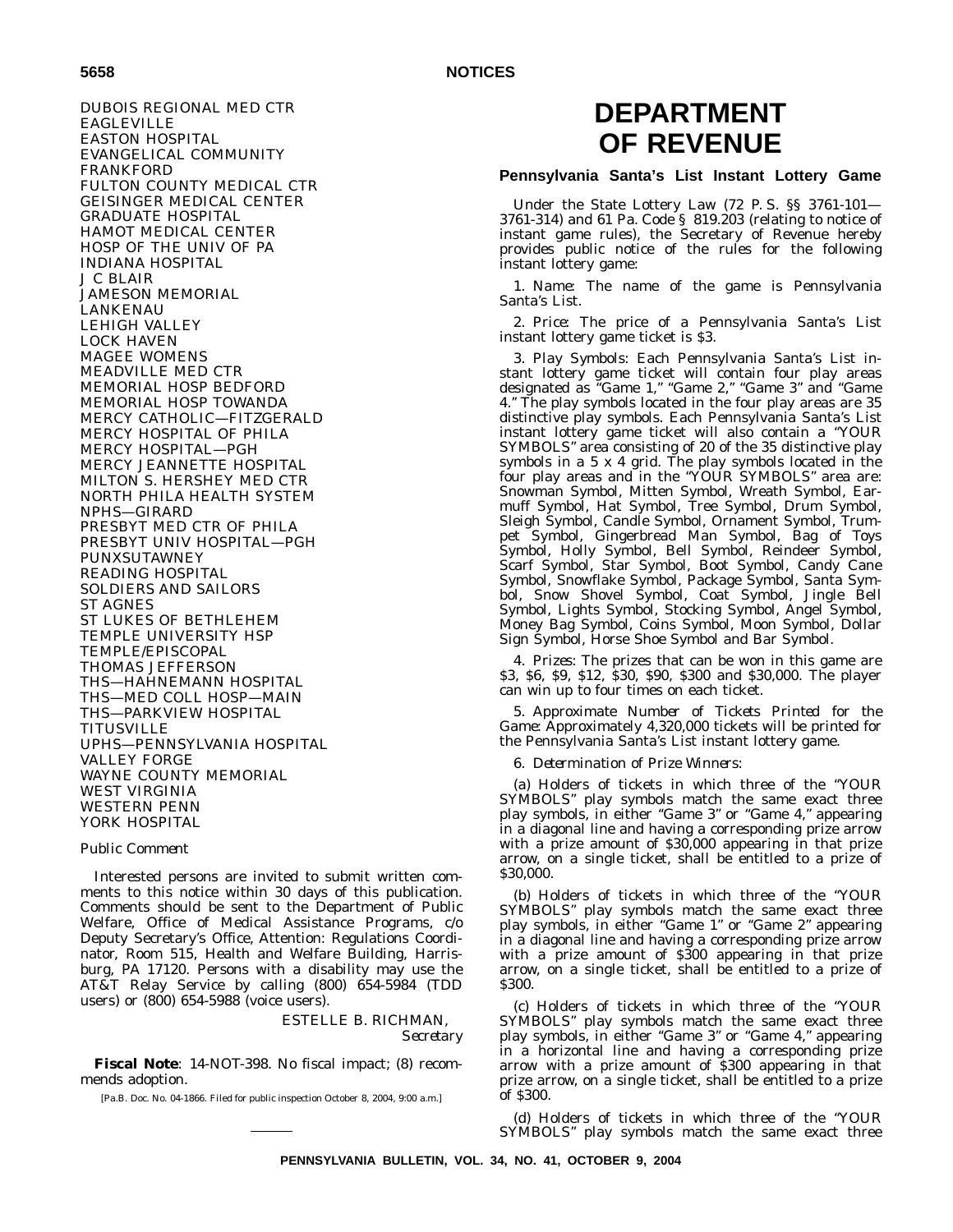play symbols, in either "Game 1," "Game 2," "Game 3" or "Game 4," appearing in a horizontal line and having a corresponding prize arrow with a prize amount of \$90 appearing in that prize arrow, on a single ticket, shall be entitled to a prize of \$90.

(e) Holders of tickets in which three of the ''YOUR SYMBOLS'' play symbols match the same exact three play symbols, in either "Game 1," "Game 2," "Game 3" or "Game 4," appearing in a horizontal line and having a corresponding prize arrow with a prize amount of \$30 appearing in that prize arrow, on a single ticket, shall be entitled to a prize of \$30.

(f) Holders of tickets in which three of the ''YOUR SYMBOLS'' play symbols match the same exact three play symbols, in either ''Game 3'' or ''Game 4,'' appearing in a vertical line and having a corresponding prize arrow with a prize amount of \$12 appearing in that prize arrow, on a single ticket, shall be entitled to a prize of \$12.

(g) Holders of tickets in which three of the ''YOUR SYMBOLS'' play symbols match the same exact three play symbols, in either "Game 1" or "Game 2," appearing in a horizontal line and having a corresponding prize arrow with a prize amount of \$12 appearing in that prize arrow, on a single ticket, shall be entitled to a prize of \$12.

|                              |              | Approximate | r r<br>of Winners |
|------------------------------|--------------|-------------|-------------------|
| Win With                     |              | Odds of 1   | 4,320,00          |
| $Prize(s)$ of:               | Win:         | In:         | <b>Tickets</b>    |
| \$3                          | \$3          | 6.17        | 699,840           |
| \$6                          | \$6          | 25          | 172,800           |
| $$3 \times 2$                | \$6          | 33.33       | 129,600           |
| \$9                          | \$9          | 100         | 43,200            |
| $$3 \times 4$                | \$12         | 200         | 21,600            |
| $$9 + $3$                    | \$12         | 200         | 21,600            |
| \$12                         | \$12         | 166.67      | 25,920            |
| $$6 \times 3$                | \$18         | 500         | 8,640             |
| $$12 + $6$                   | \$18         | 500         | 8,640             |
| <b>S30</b>                   | <b>\$30</b>  | 250         | 17,280            |
| $$6 \times 2 + $9 \times 2$$ | <b>\$30</b>  | 500         | 8,640             |
| $$9 \times 3 + $3$           | <b>\$30</b>  | 500         | 8,640             |
| $$12 \times 2 + $3 \times 2$ | <b>\$30</b>  | 500         | 8,640             |
| <b>\$90</b>                  | <b>S90</b>   | 597.01      | 7,236             |
| $$30 \times 3$               | <b>S90</b>   | 600         | 7,200             |
| <b>\$300</b>                 | <b>\$300</b> | 12,000      | 360               |
| $$90 \times 3 + $30$         | <b>S300</b>  | 13,333      | 324               |
| \$30,000                     | \$30,000     | 720,000     | 6                 |

8. *Retailer Incentive Awards:* The Lottery may conduct a separate Retailer Incentive Game for retailers who sell Pennsylvania Santa's List instant lottery game tickets. The conduct of the game will be governed by 61 Pa. Code § 819.222 (relating to retailer bonuses and incentives).

9. *Unclaimed Prize Money:* For a period of 1 year from the announced close of Pennsylvania Santa's List, prize money from winning Pennsylvania Santa's List instant lottery game tickets will be retained by the Secretary for payment to the persons entitled thereto. If no claim is made within 1 year of the announced close of the Pennsylvania Santa's List instant lottery game, the right of a ticket holder to claim the prize represented by the ticket, if any, will expire and the prize money will be paid into the State Lottery Fund and used for purposes provided for by statute.

(h) Holders of tickets in which three of the ''YOUR SYMBOLS'' play symbols match the same exact three play symbols, in either "Game 1," "Game 2," "Game 3" or ''Game 4,'' appearing in a vertical line and having a corresponding prize arrow with a prize amount of \$9 appearing in that prize arrow, on a single ticket, shall be entitled to a prize of \$9.

(i) Holders of tickets in which three of the ''YOUR SYMBOLS'' play symbols match the same exact three play symbols, in either "Game 1," "Game 2" or "Game 4," appearing in a vertical line and having a corresponding prize arrow with a prize amount of \$6 appearing in that prize arrow, on a single ticket, shall be entitled to a prize of \$6.

(j) Holders of tickets in which three of the ''YOUR SYMBOLS'' play symbols match the same exact three play symbols, in either "Game 1," "Game 2" or "Game 3," appearing in a vertical line and having a corresponding prize arrow with a prize amount of \$3 appearing in that prize arrow, on a single ticket, shall be entitled to a prize of \$3.

7. *Number and Description of Prizes and Approximate Odds:* The following table sets forth the approximate number of winners, amounts of prizes and approximate odds of winning:

|                    | <i>Approximate No.</i>  |
|--------------------|-------------------------|
| <i>Approximate</i> | of Winners Per          |
| Odds of 1          | <i><b>4,320,000</b></i> |
| In:                | Tickets                 |
| 6.17               | 699,840                 |
| 25                 | 172,800                 |
| 33.33              | 129.600                 |
| 100                | 43,200                  |
| 200                | 21,600                  |
| 200                | 21.600                  |
| 166.67             | 25,920                  |
| 500                | 8.640                   |
| 500                | 8,640                   |
| 250                | 17,280                  |
| 500                | 8.640                   |
| 500                | 8,640                   |
| 500                | 8.640                   |
| 597.01             | 7,236                   |
| 600                | 7,200                   |
| 12,000             | 360                     |
| 13,333             | 324                     |
| 720.000            | 6                       |

10. *Governing Law:* In purchasing a ticket, the customer agrees to comply with and abide by the State Lottery Law, 61 Pa. Code Part V (relating to State Lotteries) and the provisions contained in this notice.

11. *Termination of the Game:* The Secretary may announce a termination date, after which no further tickets from this game may be sold. The announcement will be disseminated through media used to advertise or promote Pennsylvania Santa's List or through normal communications methods.

> GREGORY C. FAJT, *Secretary*

[Pa.B. Doc. No. 04-1867. Filed for public inspection October 8, 2004, 9:00 a.m.]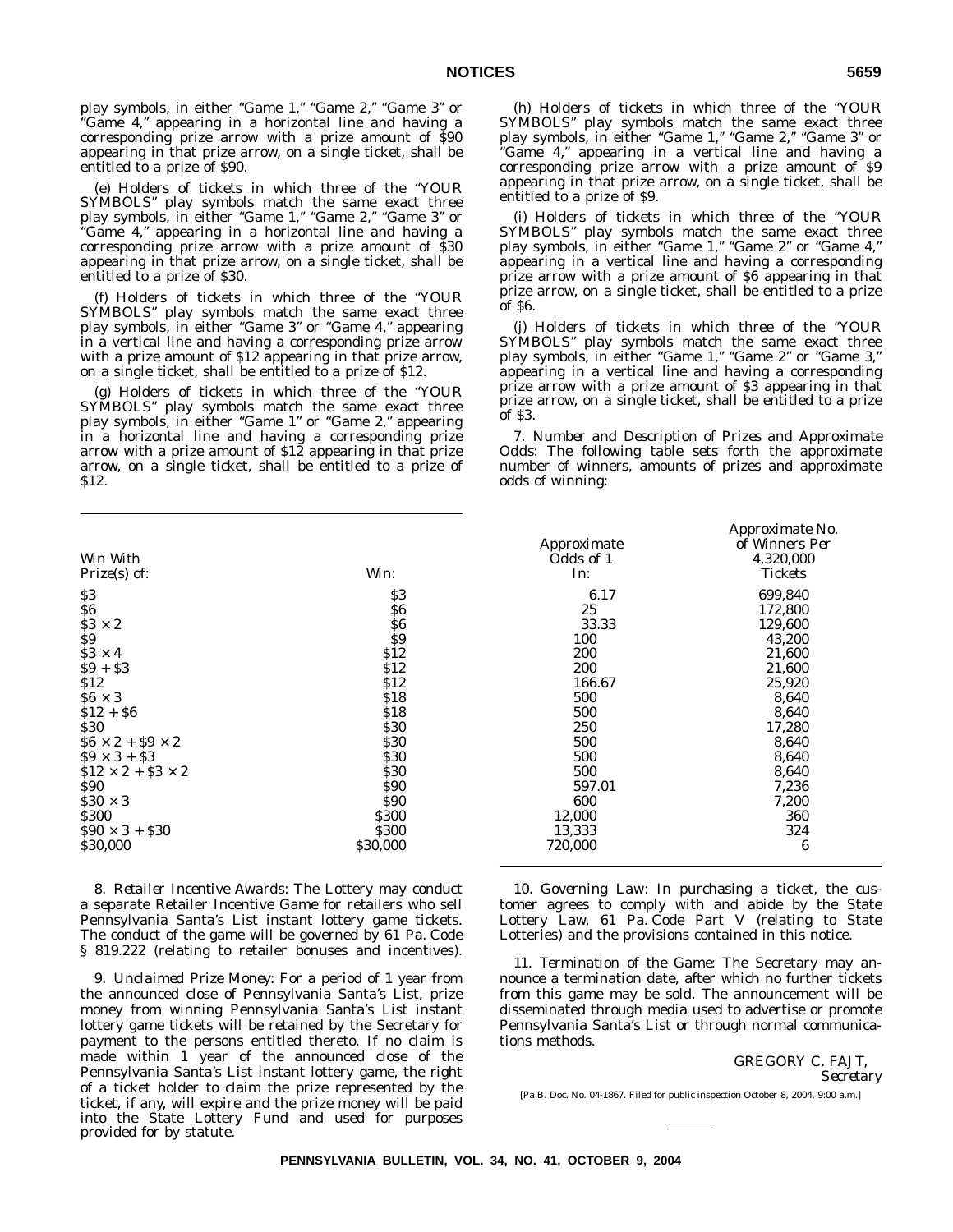## **Pennsylvania Sleigh Ride Riches Instant Lottery Game**

Under the State Lottery Law (72 P. S. §§ 3761-101— 3761-314) and 61 Pa. Code § 819.203 (relating to notice of instant game rules), the Secretary of Revenue hereby provides public notice of the rules for the following instant lottery game:

1. *Name:* The name of the game is Pennsylvania Sleigh Ride Riches.

2. *Price:* The price of a Pennsylvania Sleigh Ride Riches instant lottery game ticket is \$2.

3. *Play Symbols:* Each Pennsylvania Sleigh Ride Riches instant lottery game ticket will contain a "SLEIGH NUMBERS'' area and a ''YOUR PACKAGE NUMBERS'' area. The play symbols and their captions located in the ''SLEIGH NUMBERS'' area are: 1 (ONE), 2 (TWO), 3 (THREE), 4 (FOUR), 5 (FIVE), 6 (SIX), 7 (SEVEN), 8 (EIGHT), 9 (NINE), 10 (TEN), 11 (ELEVN), 12 (TWLV), 13 (THRTN), 14 (FORTN), 15 (FIFTN) and 16 (SIXTN). The play symbols and their captions located in the ''YOUR PACKAGE NUMBERS'' area are: 1 (ONE), 2 (TWO), 3 (THREE), 4 (FOUR), 5 (FIVE), 6 (SIX), 7 (SEVEN), 8 (EIGHT), 9 (NINE), 10 (TEN), 11 (ELEVN), 12 (TWLV), 13 (THRTN), 14 (FORTN), 15 (FIFTN), 16 (SIXTN) and Snowflake Symbol (SNOFLK).

4. *Prize Symbols:* The prize symbols and their captions located in the "YOUR PACKAGE NUMBERS" area are:<br>\$2<sup>.00</sup> (TWO DOL), \$4<sup>.00</sup> (FOR DOL), \$5<sup>.00</sup> (FIV DOL), \$10.00 (TEN DOL), \$20\$ (TWENTY), \$40\$ (FORTY), \$100 (ONE HUN), \$500 (FIV HUN) and \$10,000 (TEN THO).

5. *Prizes:* The prizes that can be won in this game are \$2, \$4, \$5, \$10, \$20, \$40, \$100, \$500 and \$10,000. A player can win up to 8 times on a ticket.

6. *Approximate Number of Tickets Printed for the Game:* Approximately 8,400,000 tickets will be printed for the Pennsylvania Sleigh Ride Riches instant lottery game.

7. *Determination of Prize Winners:*

(a) Holders of tickets upon which any one of the ''YOUR PACKAGE NUMBERS'' play symbols matches any of the ''SLEIGH NUMBERS'' play symbols and a prize symbol of \$10,000 (TEN THO) appears under the matching ''YOUR PACKAGE NUMBERS'' play symbol, on a single ticket, shall be entitled to a prize of \$10,000.

(b) Holders of tickets upon which any one of the ''YOUR PACKAGE NUMBERS'' play symbols matches any of the ''SLEIGH NUMBERS'' play symbols and a prize symbol of \$500 (FIV HUN) appears under the matching "YOUR PACKAGE NUMBERS" play symbol, on a single ticket, shall be entitled to a prize of \$500.

(c) Holders of tickets upon which any one of the ''YOUR PACKAGE NUMBERS'' play symbols matches any of the ''SLEIGH NUMBERS'' play symbols and a prize symbol of \$100 (ONE HUN) appears under the matching ''YOUR PACKAGE NUMBERS'' play symbol, on a single ticket, shall be entitled to a prize of \$100.

(d) Holders of tickets upon which any one of the ''YOUR PACKAGE NUMBERS'' play symbols matches any of the ''SLEIGH NUMBERS'' play symbols and a prize symbol of \$40\$ (FORTY) appears under the matching ''YOUR PACKAGE NUMBERS'' play symbol, on a single ticket, shall be entitled to a prize of \$40.

(e) Holders of tickets upon which any one of the ''YOUR PACKAGE NUMBERS'' is a Snowflake Symbol (SNOFLK), and a prize symbol of \$20\$ (TWENTY) appears under the Snowflake Symbol (SNOFLK), on a single ticket, shall be entitled to a prize of \$40.

(f) Holders of tickets upon which any one of the ''YOUR PACKAGE NUMBERS'' play symbols matches any of the ''SLEIGH NUMBERS'' play symbols and a prize symbol of \$20\$ (TWENTY) appears under the matching ''YOUR PACKAGE NUMBERS'' play symbol, on a single ticket, shall be entitled to a prize of \$20.

(g) Holders of tickets upon which any one of the ''YOUR PACKAGE NUMBERS'' is a Snowflake Symbol (SNOFLK), and a prize symbol of \$10.00 (TEN DOL) appears under the Snowflake Symbol (SNOFLK), on a single ticket, shall be entitled to a prize of \$20.

(h) Holders of tickets upon which any one of the ''YOUR PACKAGE NUMBERS'' play symbols matches any of the "SLEIGH NUMBERS" play symbols and a<br>prize symbol of \$10<sup>.00</sup> (TEN DOL) appears under the matching ''YOUR PACKAGE NUMBERS'' play symbol, on a single ticket, shall be entitled to a prize of \$10.

(i) Holders of tickets upon which any one of the ''YOUR PACKAGE NUMBERS'' is a Snowflake Symbol (SNOFLK), and a prize symbol of \$5.00 (FIV DOL) appears under the Snowflake Symbol (SNOFLK), on a single ticket, shall be entitled to a prize of \$10.

(j) Holders of tickets upon which any one of the ''YOUR PACKAGE NUMBERS'' play symbols matches any of the ''SLEIGH NUMBERS'' play symbols and a prize symbol of \$5.00 (FIV DOL) appears under the matching ''YOUR PACKAGE NUMBERS'' play symbol, on a single ticket, shall be entitled to a prize of \$5.

(k) Holders of tickets upon which any one of the ''YOUR PACKAGE NUMBERS'' play symbols matches any of the ''SLEIGH NUMBERS'' play symbols and a prize symbol of \$4.00 (FOR DOL) appears under the matching ''YOUR PACKAGE NUMBERS'' play symbol, on a single ticket, shall be entitled to a prize of \$4.

(l) Holders of tickets upon which any one of the ''YOUR PACKAGE NUMBERS'' is a Snowflake Symbol (SNOFLK), and a prize symbol of \$2.00 (TWO DOL) appears under the Snowflake Symbol (SNOFLK), on a single ticket, shall be entitled to a prize of \$4.

(m) Holders of tickets upon which any one of the ''YOUR PACKAGE NUMBERS'' play symbols matches any of the "SLEIGH NUMBERS" play symbols and a<br>prize symbol of \$2<sup>.00</sup> (TWO DOL) appears under the matching ''YOUR PACKAGE NUMBERS'' play symbol, on a single ticket, shall be entitled to a prize of \$2.

8. *Number and Description of Prizes and Approximate Odds:* The following table sets forth the approximate number of winners, amounts of prizes and approximate odds of winning: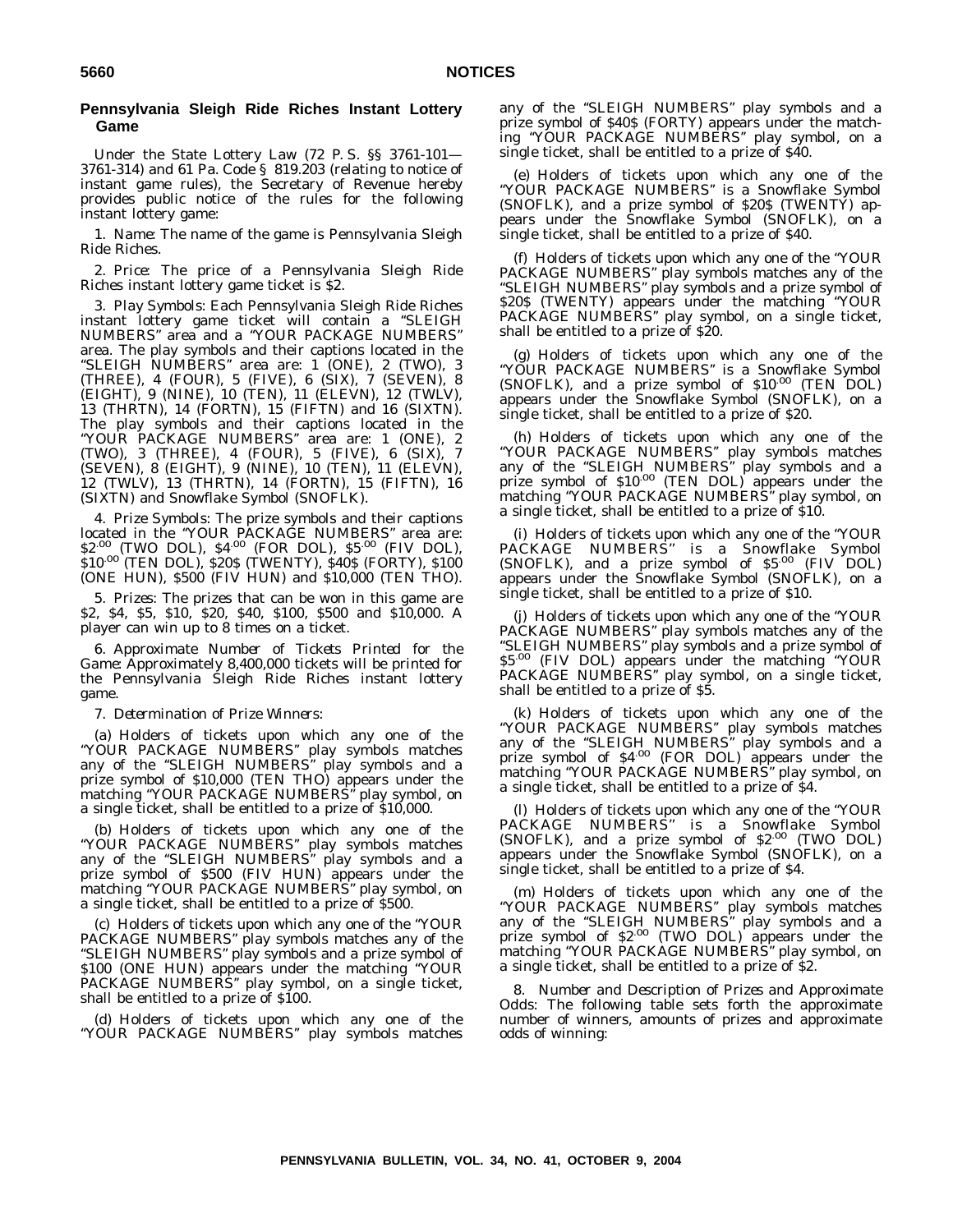| When Any of Your Package           |              |             | Approxim         |
|------------------------------------|--------------|-------------|------------------|
| Numbers Match Either               |              |             | No. of           |
| Sleigh Number,                     |              | Approximate | <i>Winners F</i> |
| Win With                           |              | Odds of     | 8,400,00         |
| Prize(s) of:                       | Win:         | 1 In:       | <b>Tickets</b>   |
| \$2                                | \$2          | 9.38        | 896,000          |
| \$4                                | \$4          | 100         | 84,000           |
| $$2 \times 2$$                     | \$4          | 100         | 84,000           |
| \$2 w/Snowflake                    | \$4          | 21.43       | 392,000          |
| \$5                                | \$5          | 25          | 336,000          |
| \$10                               | \$10         | 1,500       | 5,600            |
| $$5 \times 2$                      | \$10         | 500         | 16,800           |
| $$4 \times 2 + $2$$                | \$10         | 500         | 16,800           |
| $$2 \times 5$                      | <b>\$10</b>  | 500         | 16,800           |
| \$5 w/Snowflake                    | \$10         | 50          | 168,000          |
| \$20                               | \$20         | 1,500       | 5,600            |
| $$5 \times 4$                      | \$20         | 1,500       | 5,600            |
| $$4 \times 5$                      | \$20         | 750         | 11,200           |
| $$10 \times 2$                     | \$20         | 750         | 11,200           |
| \$10 w/Snowflake                   | \$20         | 107.14      | 78,400           |
| \$40                               | \$40         | 4,000       | 2,100            |
| $$5 \times 8$                      | <b>\$40</b>  | 4,000       | 2,100            |
| $$10 \times 4$                     | \$40         | 4,000       | 2,100            |
| \$20 w/Snowflake                   | <b>S40</b>   | 4.000       | 2,100            |
| \$100                              | \$100        | 30,000      | 280              |
| $$20 \times 5$                     | \$100        | 30,000      | 280              |
| $$10 \times 6 + $20$ w/Snowflake   | \$100        | 30,000      | 280              |
| \$500                              | <b>\$500</b> | 120,000     | 70               |
| $$100 \times 5$                    | <b>\$500</b> | 120,000     | 70               |
| \$10,000                           | \$10,000     | 1,200,000   | 7                |
| Snowflake = Double the prize shown |              |             |                  |

9. *Retailer Incentive Awards:* The Lottery may conduct a separate Retailer Incentive Game for retailers who sell Pennsylvania Sleigh Ride Riches instant lottery game tickets. The conduct of the game will be governed by 61 Pa. Code § 819.222 (relating to retailer bonuses and incentives).

10. *Unclaimed Prize Money:* For a period of 1 year from the announced close of Pennsylvania Sleigh Ride Riches, prize money from winning Pennsylvania Sleigh Ride Riches instant lottery game tickets will be retained by the Secretary for payment to the persons entitled thereto. If no claim is made within 1 year of the announced close of the Pennsylvania Sleigh Ride Riches instant lottery game, the right of a ticket holder to claim the prize represented by the ticket, if any, will expire and the prize money will be paid into the State Lottery Fund and used for purposes provided for by statute.

11. *Governing Law:* In purchasing a ticket, the customer agrees to comply with and abide by the State Lottery Law, 61 Pa. Code Part V (relating to State Lotteries) and the provisions contained in this notice.

12. *Termination of the Game:* The Secretary may announce a termination date, after which no further tickets from this game may be sold. The announcement will be disseminated through media used to advertise or promote Pennsylvania Sleigh Ride Riches or through normal communications methods.

> GREGORY C. FAJT, *Secretary*

[Pa.B. Doc. No. 04-1868. Filed for public inspection October 8, 2004, 9:00 a.m.]

*Approximate Approximate No. of Winners Per 8,400,000 Tickets*

# **ENVIRONMENTAL HEARING BOARD**

## **Grand Central Sanitary Landfill, Inc. v. Commonwealth of Pennsylvania, Department of Environmental Protection; Doc. Nos. 2004-014-MG and 2004-165-MG**

The Commonwealth of Pennsylvania, Department of Environmental Protection (Department) and Grand Central Sanitary Landfill, Inc. have agreed to a Stipulation of Withdrawal Without Prejudice of the previous matters.

On December 8, 2003, and June 17, 2004, the Commonwealth issued permit renewals to the Solid Waste Disposal and/or Processing Permit No. 100265 for the Grand Central Sanitary Landfill. The permit renewals ultimately extended the permit for the Grand Central Sanitary Landfill until December 31, 2007. Grand Central Sanitary Landfill, Inc. filed two appeals challenging each of the permit renewals.

The parties have now agreed to a Stipulation of Withdrawal Without Prejudice, the major provisions of which include: the appeals shall be withdrawn upon approval of the Stipulation of Withdrawal Without Prejudice by the Environmental Hearing Board (Board); and the dockets in the previously captioned matters shall be marked withdrawn. The Stipulation of Withdrawal Without Prejudice shall in no way limit or restrict the ability of Grand Central Sanitary Landfill, Inc. to: (a) submit future requests for renewal of the permit; (b) assert the objections raised in the appeals and any future action, appeal, permit modification, permit renewal, plan or application; or (c) assert the objections raised in its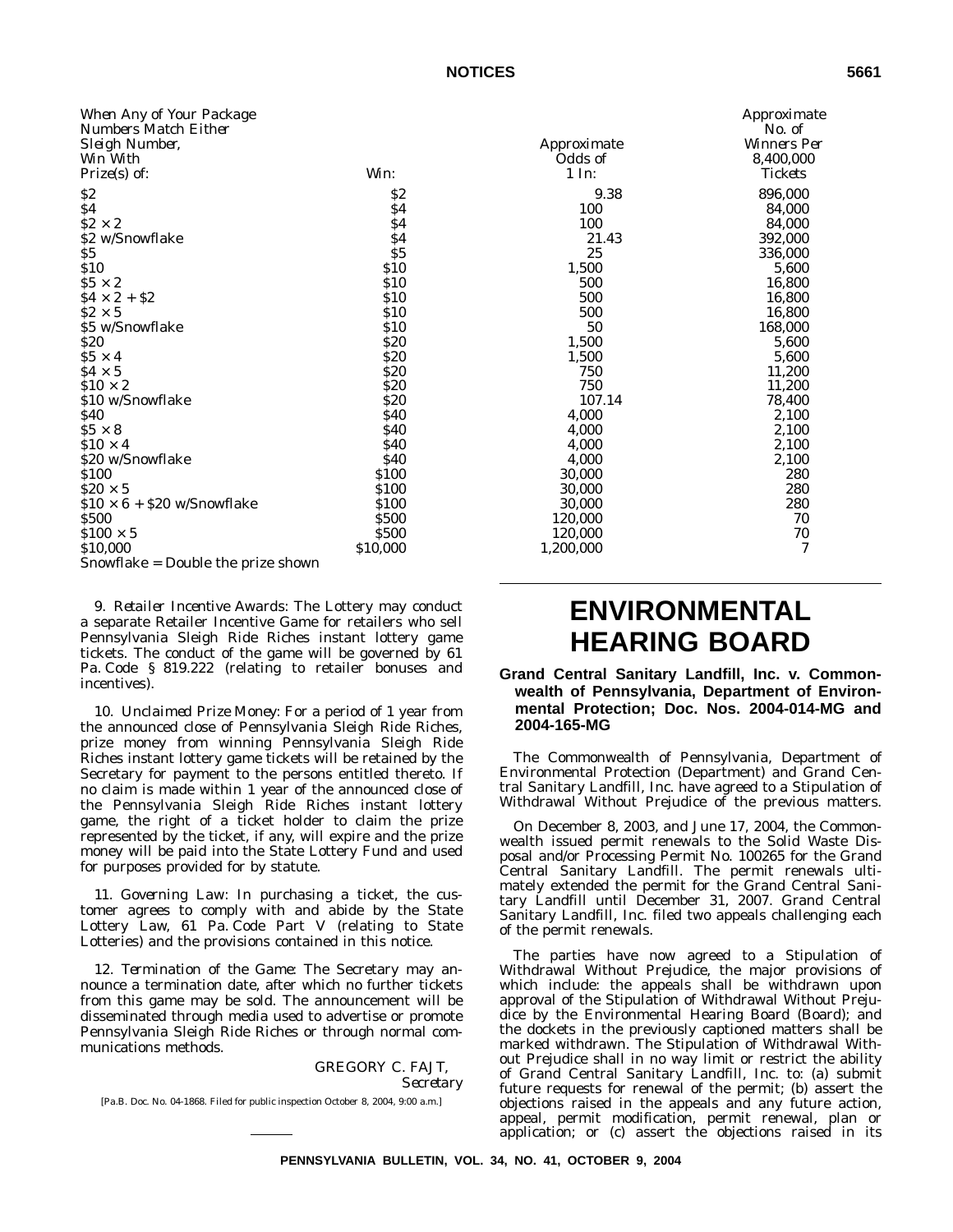appeals in response to future actions by the Department or any other person or entity.

Copies of the full Stipulation of Withdrawal Without Prejudice are in the hands of Robert D. Fox, Esquire, Manko, Gold, Katcher & Fox, LLP, 401 City Avenue, Suite 500, Bala Cynwyd, PA 19004, (484) 430-2312; and Lance H. Zeyher, Esquire, Office of Regional Counsel, Department of Environmental Protection, Office of Chief Counsel, 2 Public Square, Wilkes-Barre, PA 18711-0790, (570) 826-2519. Copies of the full Stipulation of Withdrawal Without Prejudice are also available at the offices of the Board and may be reviewed by interested parties on request during normal business hours.

Interested parties have 30 days from publication of this notice to submit comments with respect to the Stipulation of Withdrawal Without Prejudice.

> MICHAEL L. KRANCER, *Chairperson*

[Pa.B. Doc. No. 04-1869. Filed for public inspection October 8, 2004, 9:00 a.m.]

# **FISH AND BOAT COMMISSION**

## **Temporary Changes to Fishing Regulations; Dutch Fork Lake, Washington County**

The Executive Director of the Fish and Boat Commission (Commission), acting under the authority of 58 Pa. Code § 65.25 (relating to temporary changes to fishing regulations), has taken immediate action to modify temporarily fishing regulations at Dutch Fork Lake, Washington County, in anticipation of a draw down of the lake. The Executive Director is lifting all seasons, sizes and creel limits for all species, effective immediately and until fish salvage operations are complete. The Executive Director has found that this action is necessary and appropriate for the management of fish and to conserve and preserve fishing opportunities.

The Executive Director has caused these temporary modifications to fishing regulations to be posted in the vicinity of the lake, and the modified regulations are fully effective and enforceable. These temporary modifications will be in effect until further notice but in no event will they remain in place after January 1, 2005.

The Executive Director, acting under the authority of 58 Pa. Code § 103.3(d) (relating to restriction for special areas), also has taken immediate action to close Dutch Fork Lake to boating. This restriction is effective immediately and will remain in effect until further notice. The Executive Director has taken this action because he has determined that a hazard will exist during the draw down period that may threaten the safety of persons, property or both. Restrictions under this section are fully effective and enforceable in accordance with the law.

> DOUGLAS J. AUSTEN, Ph.D., *Executive Director*

[Pa.B. Doc. No. 04-1870. Filed for public inspection October 8, 2004, 9:00 a.m.]

# **INDEPENDENT REGULATORY REVIEW COMMISSION**

# **Notice of Filing of Final Rulemakings**

The Independent Regulatory Review Commission (Commission) received the following regulations on the dates indicated. To obtain the date and time of the meeting at which the Commission will consider these regulations, contact the Commission at (717) 783-5417 or visit its website: www.irrc.state.pa.us. To obtain a copy of a regulation, contact the promulgating agency.

| <b>Final-Form</b> | <i>Agency/Title</i>                                                                                                         | Received    |
|-------------------|-----------------------------------------------------------------------------------------------------------------------------|-------------|
| Reg. No.          |                                                                                                                             |             |
| $8-3$             | <b>Department of General Services</b><br><b>General Conditions of Contract</b>                                              | 9/24/04     |
| 8-4               | <b>Department of General Services</b><br><b>Instructions to Bidders</b>                                                     | 9/24/04     |
| 7-378             | <b>Environmental Quality Board</b><br>Small Sources of NOx, Cement<br>Kilns and Large Internal<br><b>Combustion Engines</b> | 9/29/04     |
|                   | JOHN R. MCGINLEY, Jr.,                                                                                                      |             |
|                   |                                                                                                                             | Chairperson |

[Pa.B. Doc. No. 04-1871. Filed for public inspection October 8, 2004, 9:00 a.m.]

# **INSURANCE DEPARTMENT**

# **Conseco Senior Health Insurance Company; Rate Increase Filing for Long Term Care Policy ATL-LTC-6; Rate Filing**

Conseco Senior Health Insurance Company is requesting approval to increase the premium 25% for the Long Term Care Series ATL-LTC-6 and the associated riders. The American Travelers Life Insurance Company originally issued these forms. The average premium will increase from \$2,149 to \$2,543 and will affect 3,086 policyholders in this Commonwealth.

Unless formal administrative action is taken prior to December 23, 2004, the subject filing may be deemed approved by operation of law.

A copy of the filing is available on the Insurance Department's (Department) website: www.ins.state.pa.us. To access the filing, select ''Consumer Information'' on the left side. Under "General Information," click on "Notices.' The pdf copy is at the "Filing.pdf" link following the name of the filing.

Copies of the filing are also available for public inspection, by appointment, during normal working hours at the Department's regional office in Harrisburg.

Interested parties are invited to submit written comments, suggestions or objections to Rashmi Mathur, Actuary, Insurance Department, Insurance Product Regulation and Market Enforcement, Room 1311, Strawberry Square,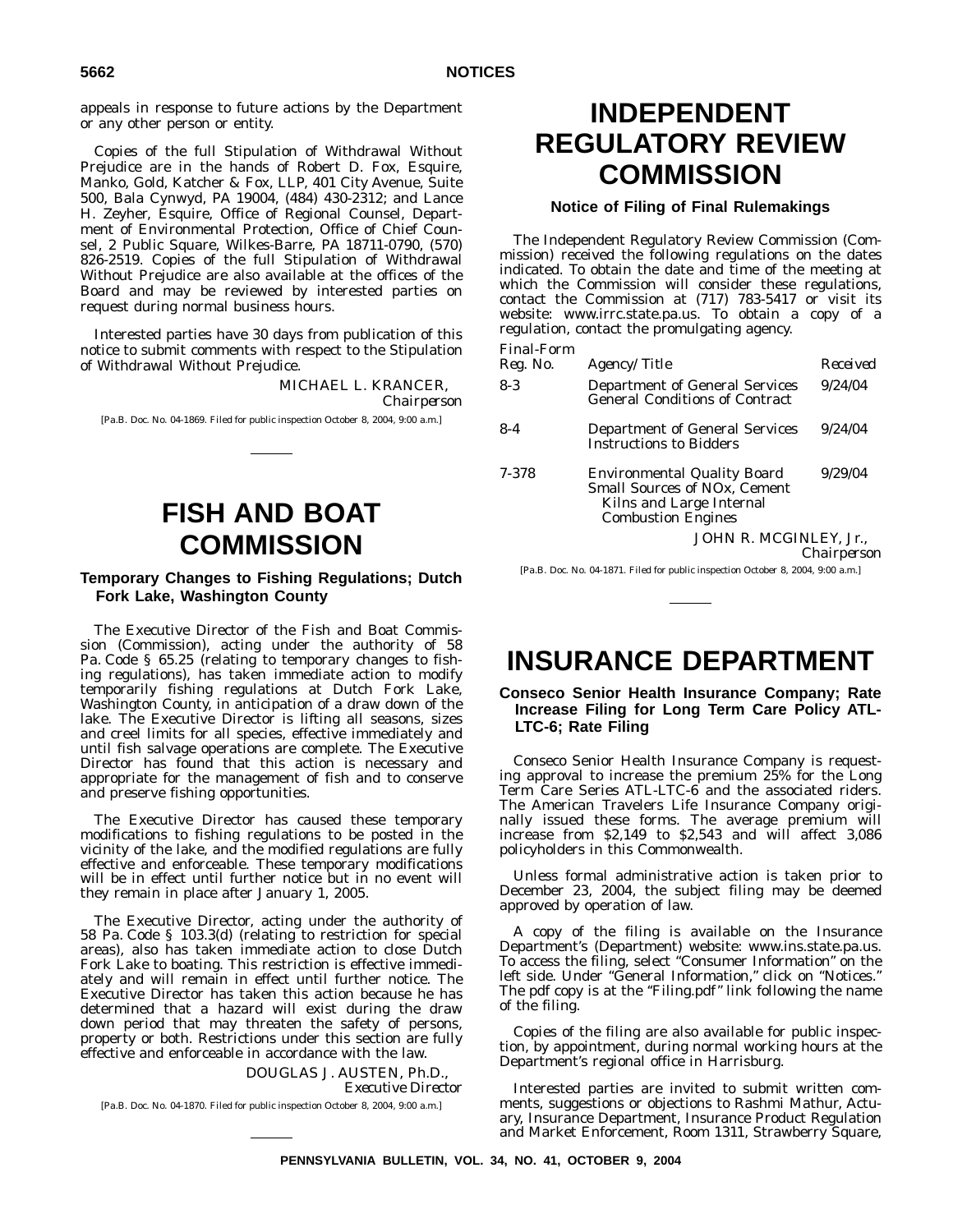Harrisburg, PA 17120, rmathur@state.pa.us within 30 days after publication of this notice in the *Pennsylvania Bulletin*.

M. DIANE KOKEN, *Insurance Commissioner* [Pa.B. Doc. No. 04-1872. Filed for public inspection October 8, 2004, 9:00 a.m.]

## **Preferred Professional Insurance Company; Physicians and Surgeons Liability Rate Filing**

On September 27, 2004, the Insurance Department (Department) received from the Preferred Professional Insurance Company (Company) a filing for a rate level change in physicians and surgeons liability rates.

The Company requests a 15% across-the-board increase in base rates effective January 1, 2005.

Unless formal administrative action is taken prior to November 11, 2004, the subject filing may be deemed approved by operation of law.

The filing is available for review on the Department's website: www.ins.state.pa.us. To access the filing, under ''Quick Links,'' click ''Rate filings published in the PA Bulletin.''

Copies of the filing are also available for public inspection during normal working hours, by appointment, at the Department's regional offices in Harrisburg, Philadelphia and Pittsburgh.

Interested parties are invited to submit written comments, suggestions or objections to Ken Creighton, ACAS, Insurance Department, Insurance Product Regulation and Market Enforcement, 1311 Strawberry Square, Harrisburg, PA 17120, kcreighton@state.pa.us within 30 days after publication of this notice in the *Pennsylvania Bulletin*.

> M. DIANE KOKEN, *Insurance Commissioner*

[Pa.B. Doc. No. 04-1873. Filed for public inspection October 8, 2004, 9:00 a.m.]

# **PENNSYLVANIA PUBLIC UTILITY COMMISSION**

### **Service of Notice of Motor Carrier Applications**

The following temporary authority and/or permanent authority applications for the right to render service as a common carrier or contract carrier in this Commonwealth have been filed with the Pennsylvania Public Utility Commission. Formal protests and petitions to intervene must be filed in accordance with 52 Pa. Code (relating to public utilities). A protest shall indicate whether it applies to the temporary authority application, the permanent authority application, or both. Filings must be made with the Secretary, Pennsylvania Public Utility Commission, P. O. Box 3265, Harrisburg, PA 17105-3265, with a copy served on the applicant by November 1, 2004. Documents filed in support of the applications are available for inspection and copying at the Office of the

Secretary between 8 a.m. and 4:30 p.m., Monday through Friday, and at the business address of the respective applicant.

**Application of the following for** *amendment* **to the certificate of public convenience approval of the right and privilege to** *discontinue/abandon* **operating as** *common carriers* **by motor vehicle and for** *cancellation* **of the certificate of public convenience as described under the application.**

**A-00098375, Folder 1, Am-E. Herzog Trucking Company, Inc.** (200 Delaware Street, Honesdale, Wayne County, PA), a corporation of the Commonwealth discontinuance of service—household goods in use: (1) from points within 10 miles by the usually traveled highways of the limits of the Borough of Honesdale, Wayne County, to other points in Pennsylvania, and vice versa; (2) between points in the County of Wayne; (3) between points in the Borough of Honesdale, Wayne County, and within 10 miles by the usually traveled highways of the limits of said borough; and (4) from points in the Borough of Honesdale, Wayne County, and within 10 miles by the usually traveled highways of the limits of said borough, to points within 40 miles by the usually traveled highways of the limits of said borough, and vice versa; provided no haul shall exceed a distance of 40 miles from point of origin to point of destination. *Attorney*: Kenneth A. Olsen, 33 Philhower Road, Lebanon, NJ 08833.

> JAMES J. MCNULTY, *Secretary*

[Pa.B. Doc. No. 04-1874. Filed for public inspection October 8, 2004, 9:00 a.m.]

# **PUBLIC SCHOOL EMPLOYEES' RETIREMENT BOARD**

### **Hearing Scheduled**

A hearing has been scheduled, as authorized by 24 Pa.C.S. Part IV (relating to Public School Employees' Retirement Code), in connection with the Public School Employees' Retirement System's (System) denial of claimant's request concerning the indicated account.

The hearing will be held before a hearing examiner at the Public School Employees' Retirement System, 5 North Fifth Street, Harrisburg, PA 17101:

October 21, 2004 Matthew J. Taylor (D) (Death Benefit) 1 p.m.

Persons with a disability who wish to attend the listed hearing and require an auxiliary aid, service or other accommodation to participate in the proceedings should contact Marilyn Fuller-Smith, Assistant to the Executive Director, (717) 720-4921 to discuss how the System may best accommodate their needs.

Parties may appear with or without counsel and offer relevant testimony or evidence to support their respective positions. The hearing will be held in accordance with the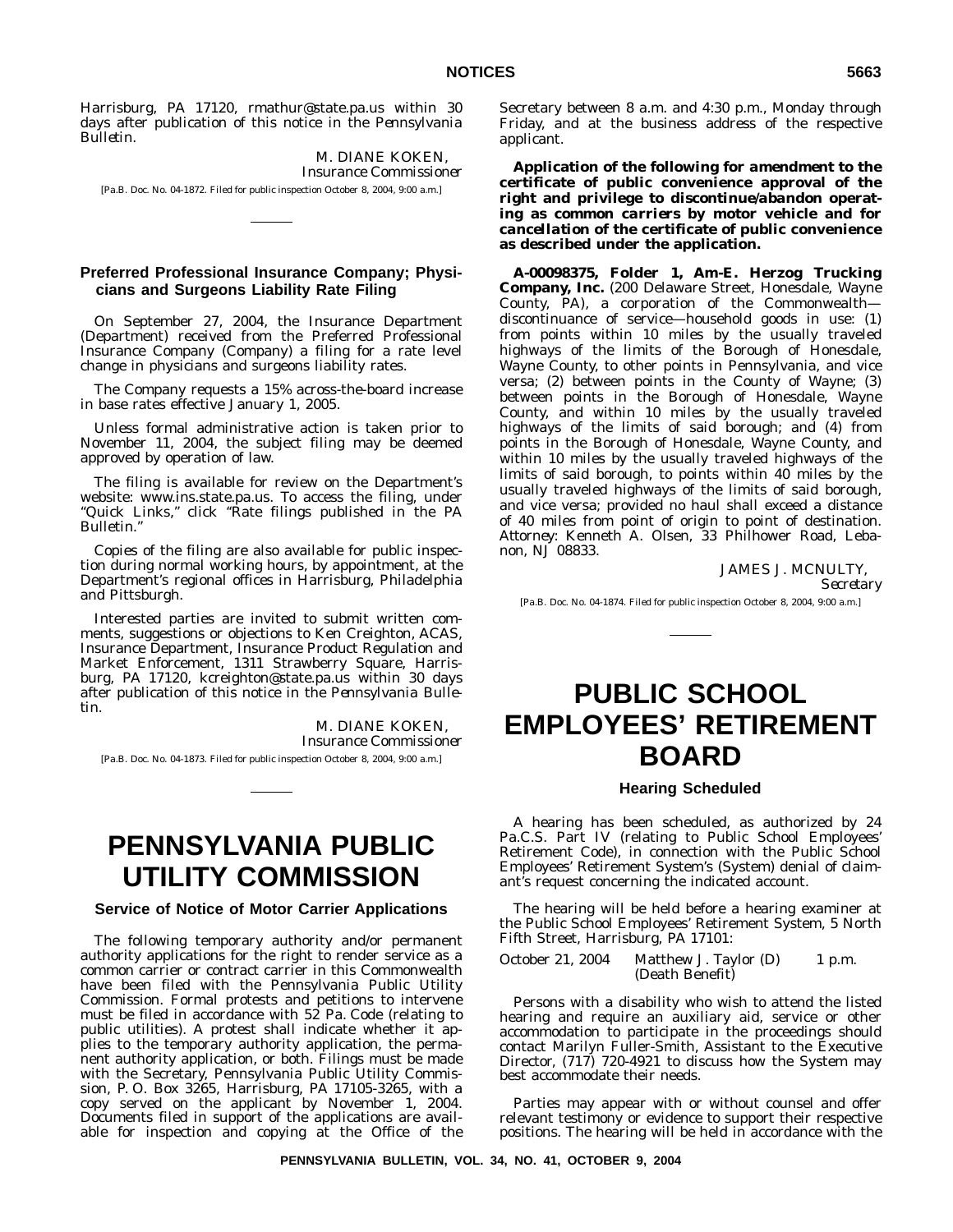requirements of 2 Pa.C.S. §§ 501—508 and 701—704 (relating to the Administrative Agency Law). Under 22 Pa. Code § 201.1 (relating to applicability of general rules), procedural matters will be in conformance with 1 Pa. Code Part II (relating to the General Rules of Administrative Practice and Procedure) unless specific exemption is granted.

> JEFFREY B. CLAY, *Executive Director*

[Pa.B. Doc. No. 04-1875. Filed for public inspection October 8, 2004, 9:00 a.m.]

### **Hearings Scheduled**

Hearings have been scheduled, as authorized by 24 Pa.C.S. Part IV (relating to Public School Employees' Retirement Code), in connection with the Public School Employees' Retirement System's (System) denial of claimants' requests concerning the indicated accounts.

The hearings will be held before a hearing examiner at the Public School Employees' Retirement System, 5 North Fifth Street, Harrisburg, PA 17101:

| November 10, 2004  Sandra Rohrbach | (Adjustment of Error)                        | $1$ p.m.    |
|------------------------------------|----------------------------------------------|-------------|
|                                    | <b>Grant McCormick</b><br>(Multiple Service) | $2:30$ p.m. |

Persons with a disability who wish to attend the listed hearings and require an auxiliary aid, service or other accommodation to participate in the proceedings should contact Marilyn Fuller-Smith, Assistant to the Executive Director, (717) 720-4921 to discuss how the System may best accommodate their needs.

Parties may appear with or without counsel and offer relevant testimony or evidence to support their respective positions. The hearings will be held in accordance with the requirements of 2 Pa.C.S. §§ 501—508 and 701—704 (relating to the Administrative Agency Law). Under 22 Pa. Code § 201.1 (relating to applicability of general rules), procedural matters will be in conformance with 1 Pa. Code Part II (relating to the General Rules of Administrative Practice and Procedure) unless specific exemption is granted.

> JEFFREY B. CLAY, *Executive Director*

[Pa.B. Doc. No. 04-1876. Filed for public inspection October 8, 2004, 9:00 a.m.]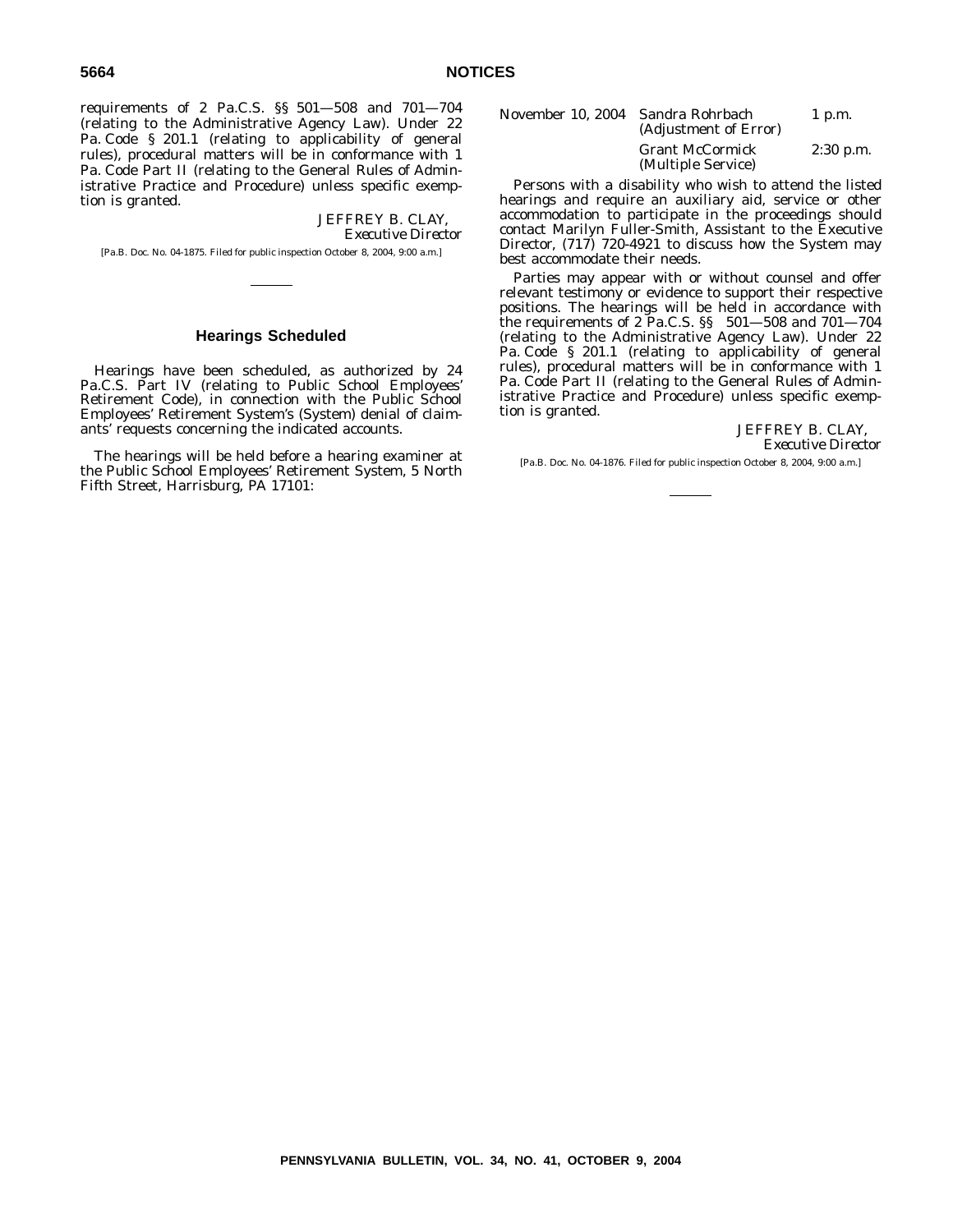# **STATE CONTRACTS INFORMATION DEPARTMENT OF GENERAL SERVICES**

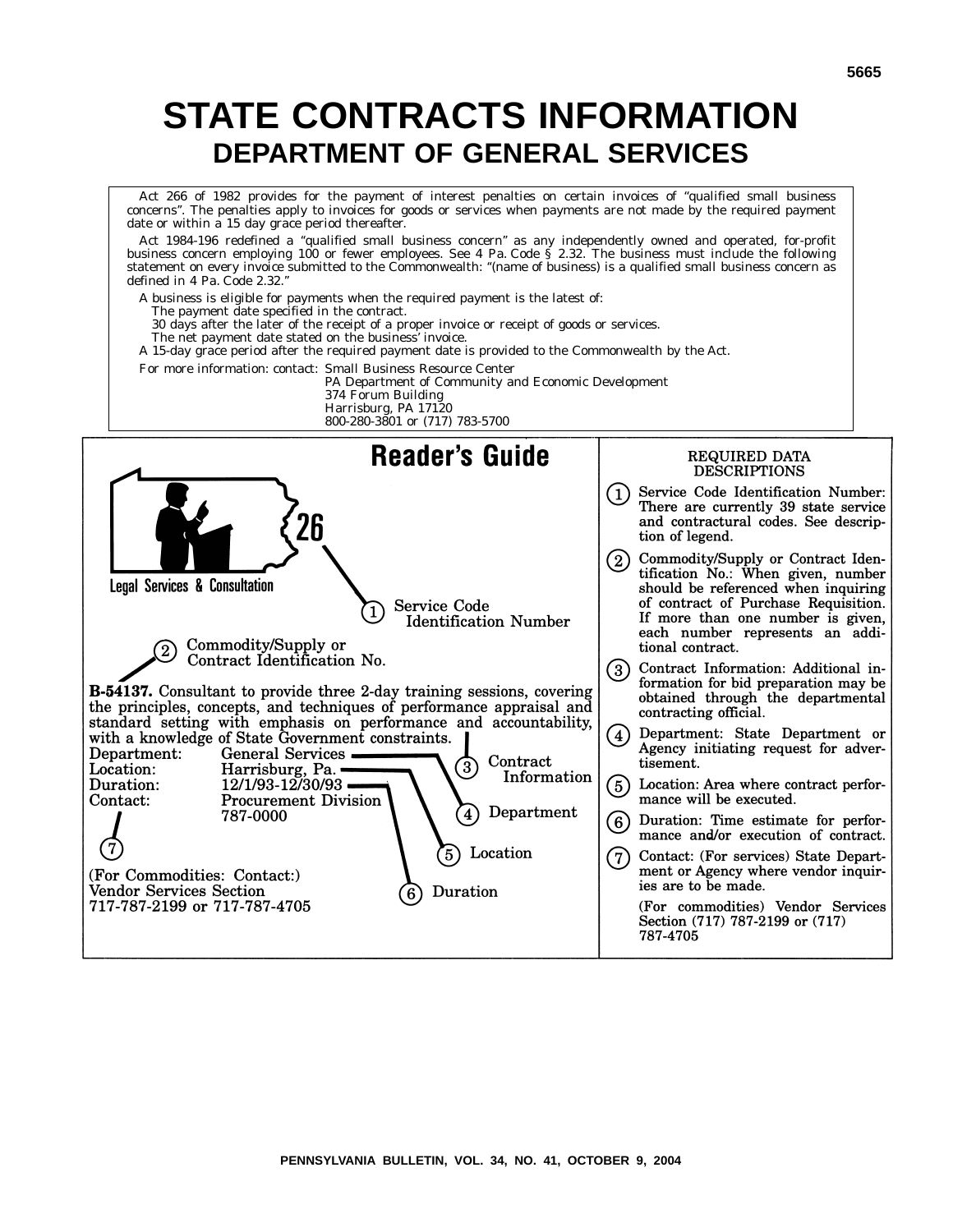# **PA TREASURY BUSINESS OUTLET—PLUG INTO IT!**

The Treasury Department's Bureau of Contracts and Public Records can help you do business with state government agencies. Our efforts focus on guiding the business community through the maze of state government offices. The bureau is, by law, the central repository for all state contracts over \$5,000. Services are free except for the cost of photocopying contracts (15 cents per page); postage; redaction, and certified copies. The bureau may assess reasonable fees for labor and other expenses necessary to comply with the request. A free brochure explains how to take advantage of available services.

### Contact: **Bureau of Contracts and Public Records**

Pennsylvania State Treasury Room 201 Finance Building Harrisburg, PA 17120 717-787-4586 1-800-252-4700 BizOutlet@patreasury.org

> BARBARA HAFER, *State Treasurer*



# Commodities

**HUN-WEAPONS** Vendor to provide Remington model 870 shotguns with associated licensure documents. Contact this agency for a complete bid package. Please include the company PA vendor registration number when requesting a bid.

| <b>Department:</b> Corrections |                                                              |  |  |  |
|--------------------------------|--------------------------------------------------------------|--|--|--|
| Location:                      | State Correctional Institution at Huntingdon, 1100 Pike St., |  |  |  |
|                                | Huntingdon, PA 16654                                         |  |  |  |
| <b>Duration:</b>               | 10/01/04 to 6/30/05                                          |  |  |  |
| <b>Contact:</b>                | Robert A Jessell, (814) 643-2400 x 304                       |  |  |  |

**SU-04-09** Contractor to provide printing of Shippensburg University magazine four (4) issues per year, Winter - 53,000, Spring - 53,000, Spring magazine is for Shippensburg University and the printing shall be in strict

including MBE/WBE firms.<br> **Department:** State System of Higher Education<br> **Location:** Shippensburg University, 1871 Old Main Drive, Shippensburg, PA<br>
17257

**Duration:** December 1, 2004 through September 30, 2005.<br> **Contact:** Mona M. Holtry. (717) 477-1386 **Contact:** Mona M. Holtry, (717) 477-1386

# **SERVICES**



### Food

**125** Imitation crab flake - surimi. Packed 12 - 2.5 pound packages per case. Thirty (30)<br>pounds per case. Can be served hot or cold. To be shipped and received frozen and<br>show no signs of previous thawing and refreezing.

**Department:** Corrections<br> **Location:** State Corre **Location:** State Correctional Institution at Fayette, 50 Overlook Drive, LaBelle, PA 15450 **Duration:** Until December 30, 2004

**Contact:** Nancy Keller, (724) 364-2200 ext. 1030



**SU-04-08** Removal and Reinstallation of Horton Bridge Wood Shake Siding. Shippensburg University is seeking companies interested in removing and reinstalling the wood shake siding on the Horton Hall pedestrian Bridge Siding at Shippensburg University. Vendors interested in receiving a Bid Package s

**Location:** Shippensburg University, Shippensburg, PA **Duration:** 45 days after award **Contact:** Deborah K. Martin, (717) 477-1121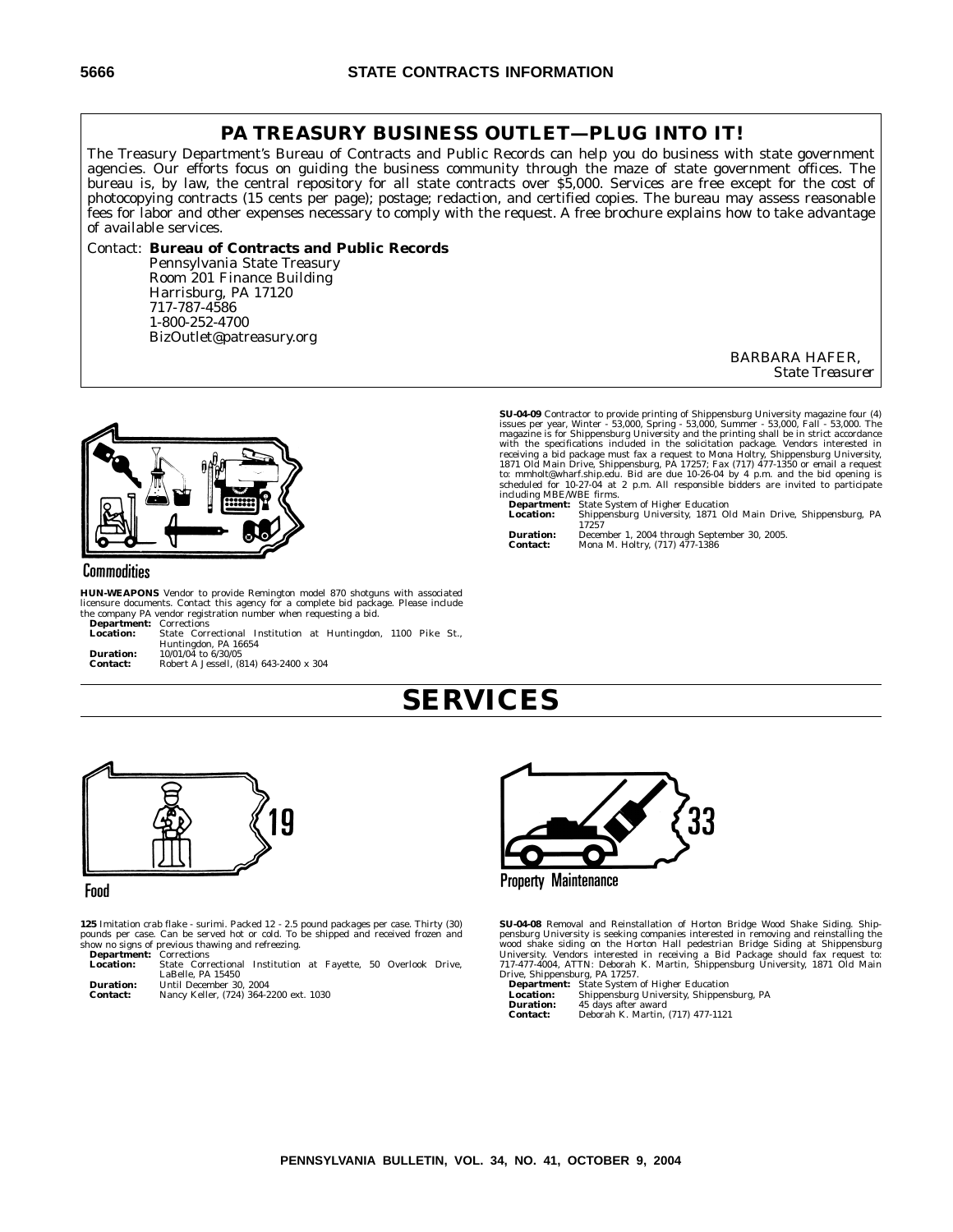**IN-859 - Renovations of the Foster Dining Hall** The Project (IN-859) consists of renovations of the Dining Area and Kitchen, offices and other minor renovations.<br>Project consists of all General, HVAC, Plumbing and Electrical work as required. Food<br>service equipment will be purchased independently by th equipment hook-ups will be by Prime Contractors as indicated in the FS Drawings.<br>Plans and Specifications are available for purchase at STV Architects, (610) 385-8248,<br>Attn: Karen Mauger. Plans and Specifications can also

**Department:** State System of Higher Education **Location:** Indiana University of Pennsylvania, Foster Dining Hall, 1110 Grant Street, Indiana, PA 15705 **Duration:** Bids are due November 18, 2004 at 2:00 p.m. University anticipates issuance of the Notice to Proceed on or before March 1, 2005. Project must be completed by August 5, 2005. **Contact:** STV Architects/ Stuart Rothenberger, (610) 385-8248



# **Real Estate Services**

**93756** Lease Facility Space to the Commonwealth of PA. Proposals are invited to provide the Department of Public Welfare with 110,000 useable square feet of facility space with a minimum parking for 150 vehicles within a

**93758** Lease Office Space to the Commonwealth of PA. Proposals are invited to provide<br>the Department of Community and Economic Development with 5,640 useable square<br>feet of office space within the following boundaries: No

**Location:** 505 North Office Building, Harrisburg, PA 17125<br>**Contact:** Cynthia T. Lentz, (717) 787-0952

**Contact:** Cynthia T. Lentz, (717) 787-0952

[Pa.B. Doc. No. 04-1877. Filed for public inspection October 8, 2004, 9:00 a.m.]